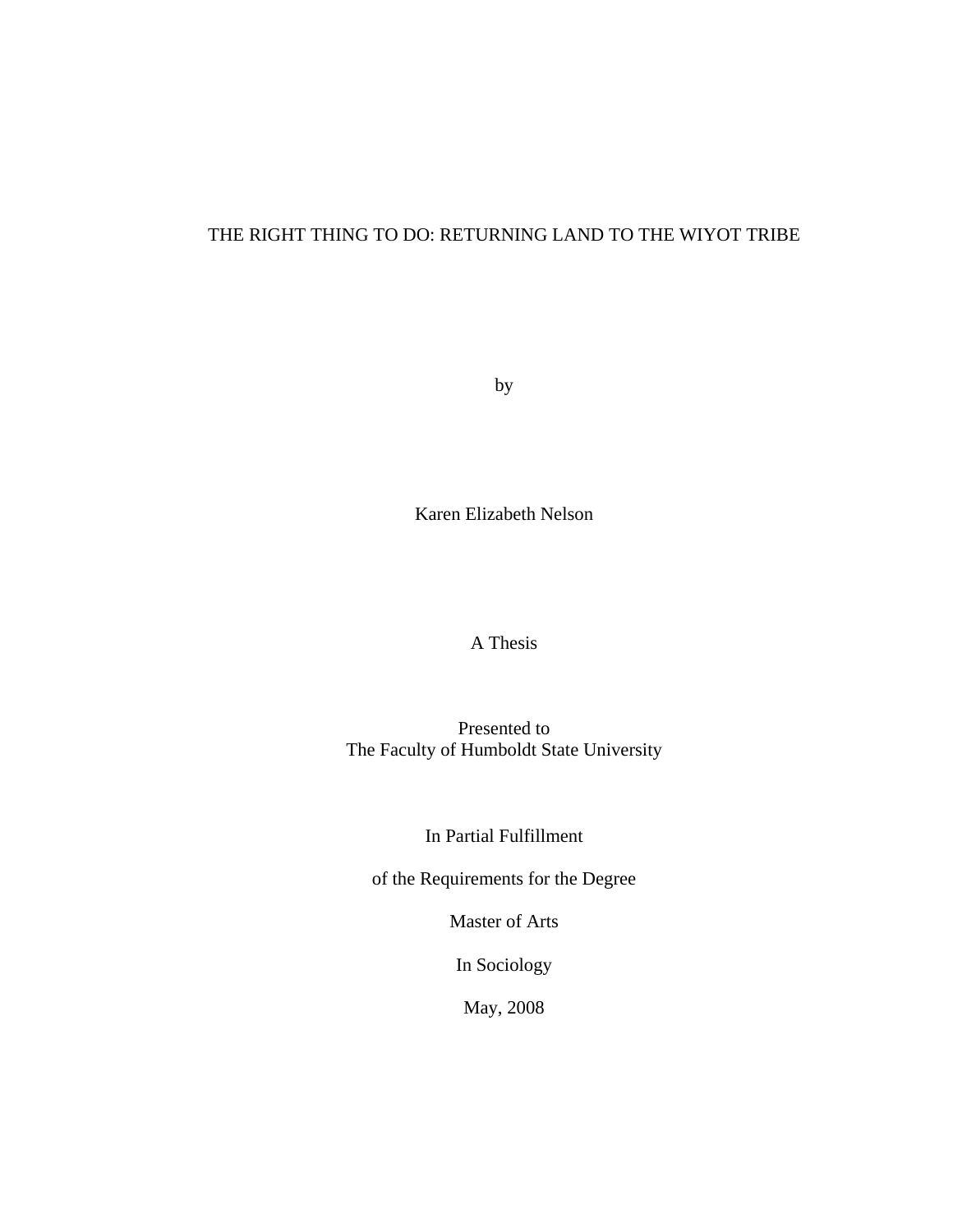# THE RIGHT THING TO DO: RETURNING LAND TO THE WIYOT TRIBE

by

Karen Elizabeth Nelson

Approved by the Master's Thesis Committee:

| Jennifer Eichstedt, Committee Chair                          | Date |
|--------------------------------------------------------------|------|
|                                                              |      |
| Elizabeth Watson, Committee Member                           | Date |
|                                                              |      |
| Judith Little, Committee Member                              | Date |
|                                                              |      |
| Jennifer Eichstedt, Graduate Coordinator                     | Date |
|                                                              |      |
| Chris Hopper, Interim Dean for Research and Graduate Studies | Date |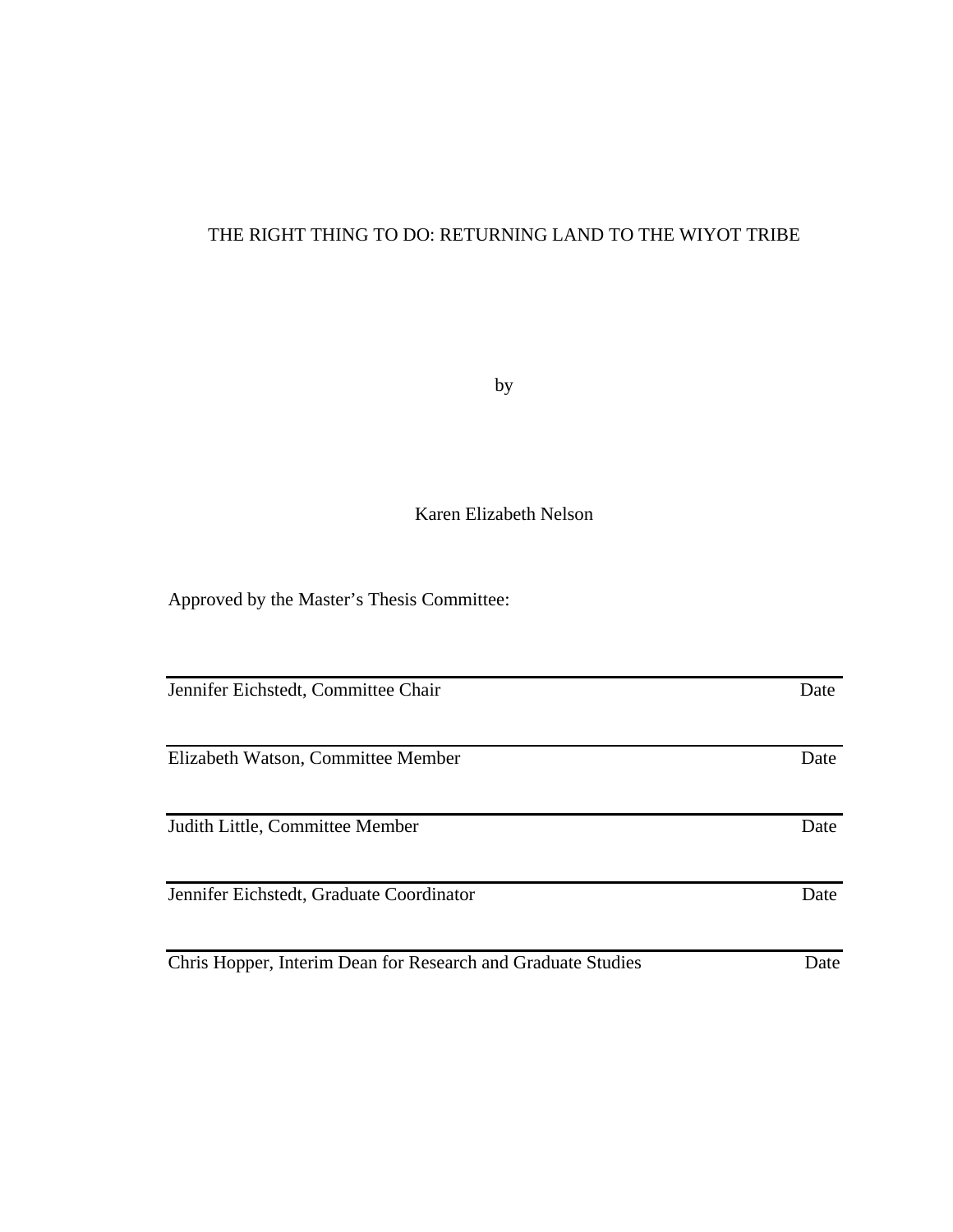### ABSTRACT

## THE RIGHT THING TO DO: RETURNING LAND TO THE WIYOT TRIBE

## Karen Elizabeth Nelson

 In 2004, the Eureka City Council legally returned forty acres of Indian Island to the Wiyot tribe. This return occurred one hundred and forty four years after the Indian Island massacre. This research explores the returning of sacred tribal land in the context of collective apologies and reconciliations after generations of Native genocide.

 The significance of this case study includes a detailed narration of how the land transfer occurred and more importantly why it was labeled "the right thing to do" by Eureka City Council members and staff.

 This case study was examined with a grounded theory methodology. Using no hypotheses, the research and the research methodology unfolded in a non-linear process, letting the research speak for itself. Detailed interviews and a review of documents were used to qualify and quantify this unique community based social act.

 The results of this case study include how and why the Eureka City Council returned forty acres of Indian Island to the Wiyot people. The phrase "the right thing to do" was the frequent patterned statement made by Eureka City Council members and staff and is their explanation to why the land transfer happened. I have dissected this statement and have identified two main themes which include recognition and

iii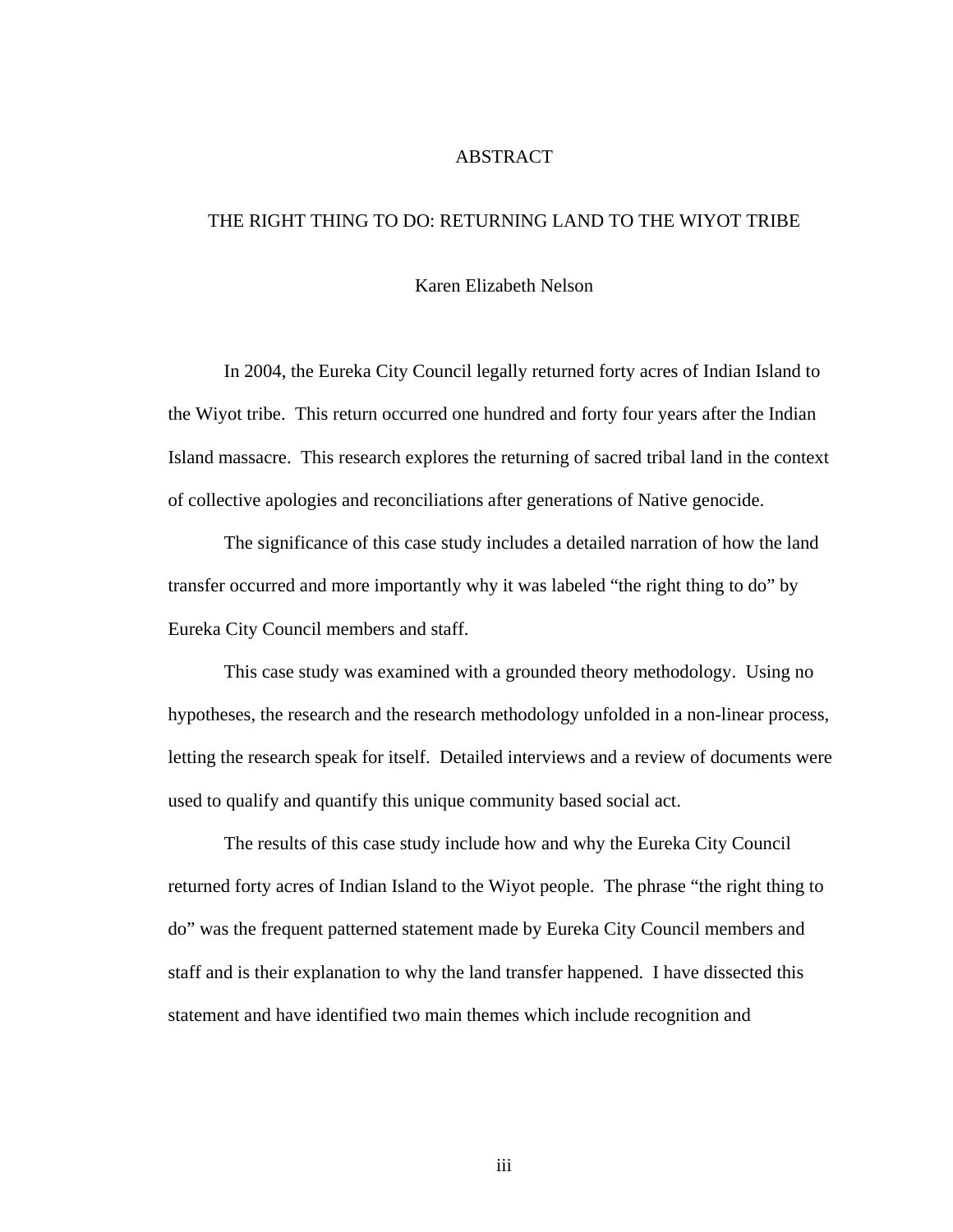acknowledgement and historical features and importance. These two themes are then connected to the research on collective apologies and reconciliations.

 My recommendations for continuing my unique case study are included as well as suggestions for more broad based collective apology and reconciliation processes. In conclusion, it is still my hope and desire that all of Indian Island will be returned to the Wiyot tribe as soon as possible. As my research shows, it is "the right thing to do", and I hope actions are made to facilitate that process sooner than later.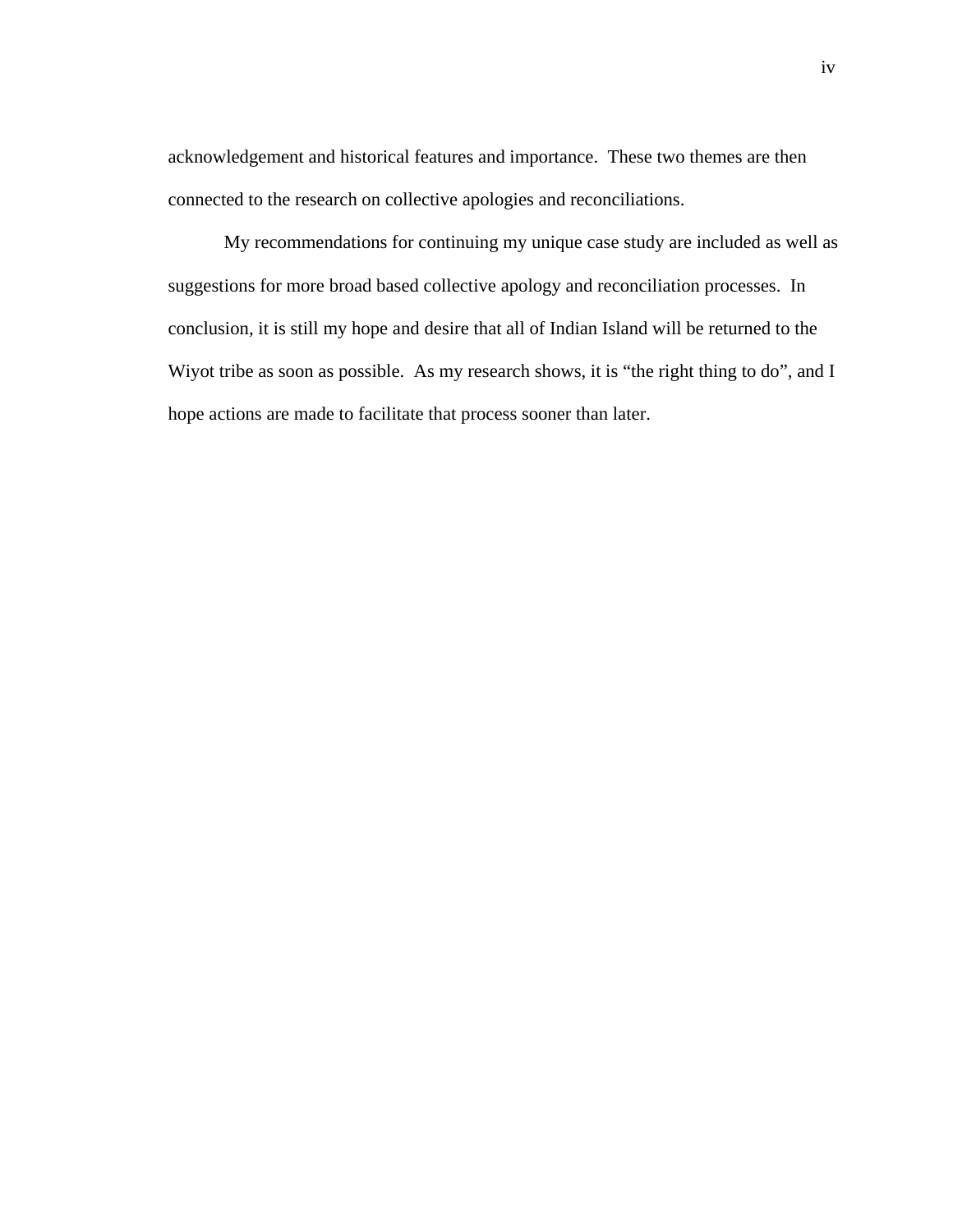## DEDICATIONS

 First and foremost this thesis is devoted to my father. He is the only other Nelson family member to receive a Master's degree and it is an honor to join him with this accomplishment. Although he has passed on, my father continues to motivate and inspire my life daily. His spirit reminds me where I come from and more importantly, who I can become and what I can achieve.

 This thesis is also dedicated to the Wiyot tribe. It was my intention with this thesis to share one story of Wiyot people; the returning of sacred land. Although my thesis is an academic product, I feel more like a historian, a raconteur, and an ongoing learner than I do a researcher. I would like to thank the Wiyot tribe for the lessons they have taught me and the personal growth I have made throughout my thesis journey. Exploring my case study has been an honor and a blessing; this thesis has changed my perspective on life and has humbled me in many ways. It is my hope in the future that all Indian Island land is returned to the Wiyot tribe because it is the right thing to do.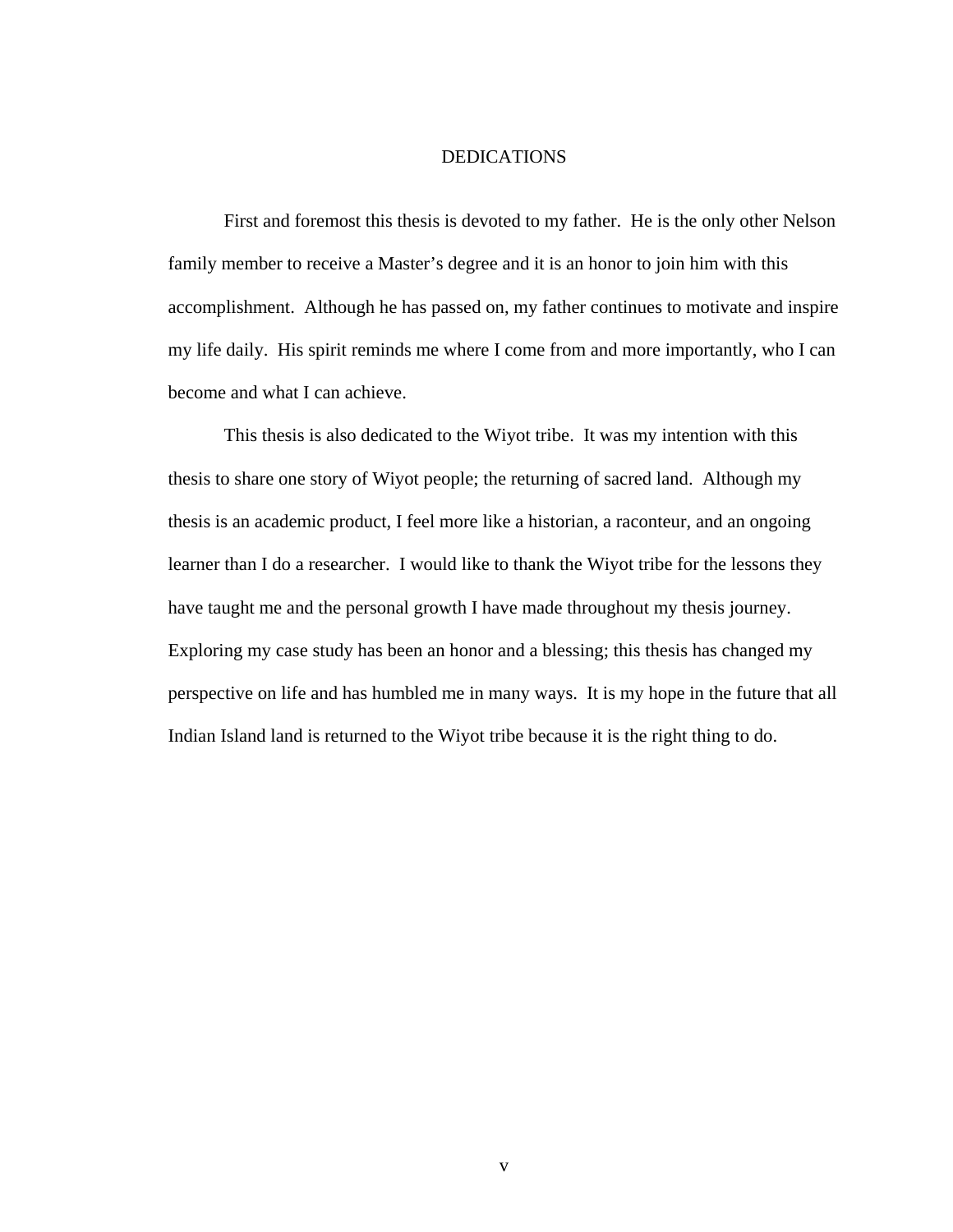### ACKNOWLEDGMENTS

 I would like to individually thank all of my thesis committee members for the remarkable women they are. I chose these three women for my committee because of their skills, insight and accomplishments; professionally and personally. These professors hold a special place in my heart and deserve to be honored.

To my chair Jennifer Eichstedt, thank you for your unconditional support, encouragement and integrity. Words cannot express the gratitude I have for you and the many grueling hours you have spent revising my thesis and providing countless recommendations. I am also grateful for your patience and compassion during my thesis process; with your guidance and assistance, you have helped me create a thesis I am proud of. Jennifer, you never gave up on me; thank you for your dedication and for seeing this project through as my chair. I truly feel my thesis is special because of your insight and because of this, I am indebted to you.

To Betsy Watson, thank you for years of friendship and mentoring. I value the time I have spent with you and the lessons you have shared, you're like a second mother in many ways. You always treated me with the utmost respect and encouraged me to push my own boundaries to the limits. Without professors like you, I would not recognize my potential as a social scientist and more importantly, as a person. Thank you for your integrity, humor and wit as well, you have always reminded me to not take myself so seriously and to enjoy life's journey.

vi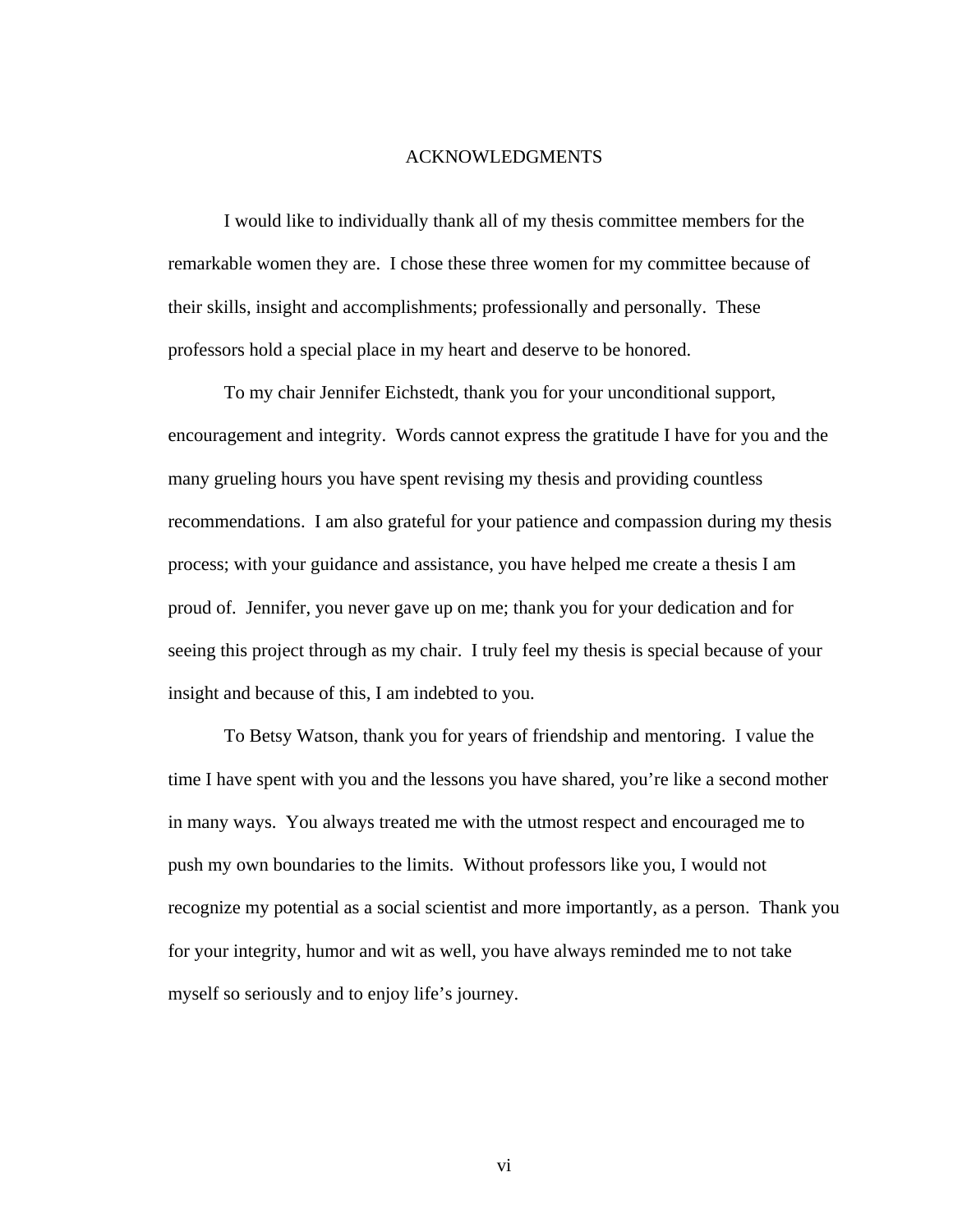To Judy Little, thank you for your leadership and understanding. I appreciated your unspoken support during my thesis process; I always knew your assistance was available if needed and I valued your empathetic inquiries to my thesis progress. I truly admire your hard work and dedication in sociological endeavors; you exemplify the attributes I wish to possess some day. Your attitude and outlook on life remind me to speak my mind and to not fear the repercussions of my actions. Your influence constantly reminds me social change begins with the individual, like me.

My thesis committee was integral to my educational success; however, I need to thank another professor who influenced my education over the years. Thank you Steve Stamnes for introducing me to the study of altruism and compassion; I chose my thesis case study due to the influence of your altruism course. Your approach to education has influenced my life in countless ways and I hope you continue to inspire students for many more years as you have inspired me.

 I would like to thank my family for their unconditional support and patience. To my mother, thank you for always being there when I needed you and politely asking about the thesis monkey on my back. You always encouraged me to do my academic best but at the same time you reminded me to have fun along the way. To my siblings, thank you for your kind hearted support, always asking how things are going in a nonabrasive manner; you three are the best siblings a sister could ever ask for.

 I would also like to thank all my friends who have supported me through out my thesis journey. To all my friends collectively: thank you for always being there when I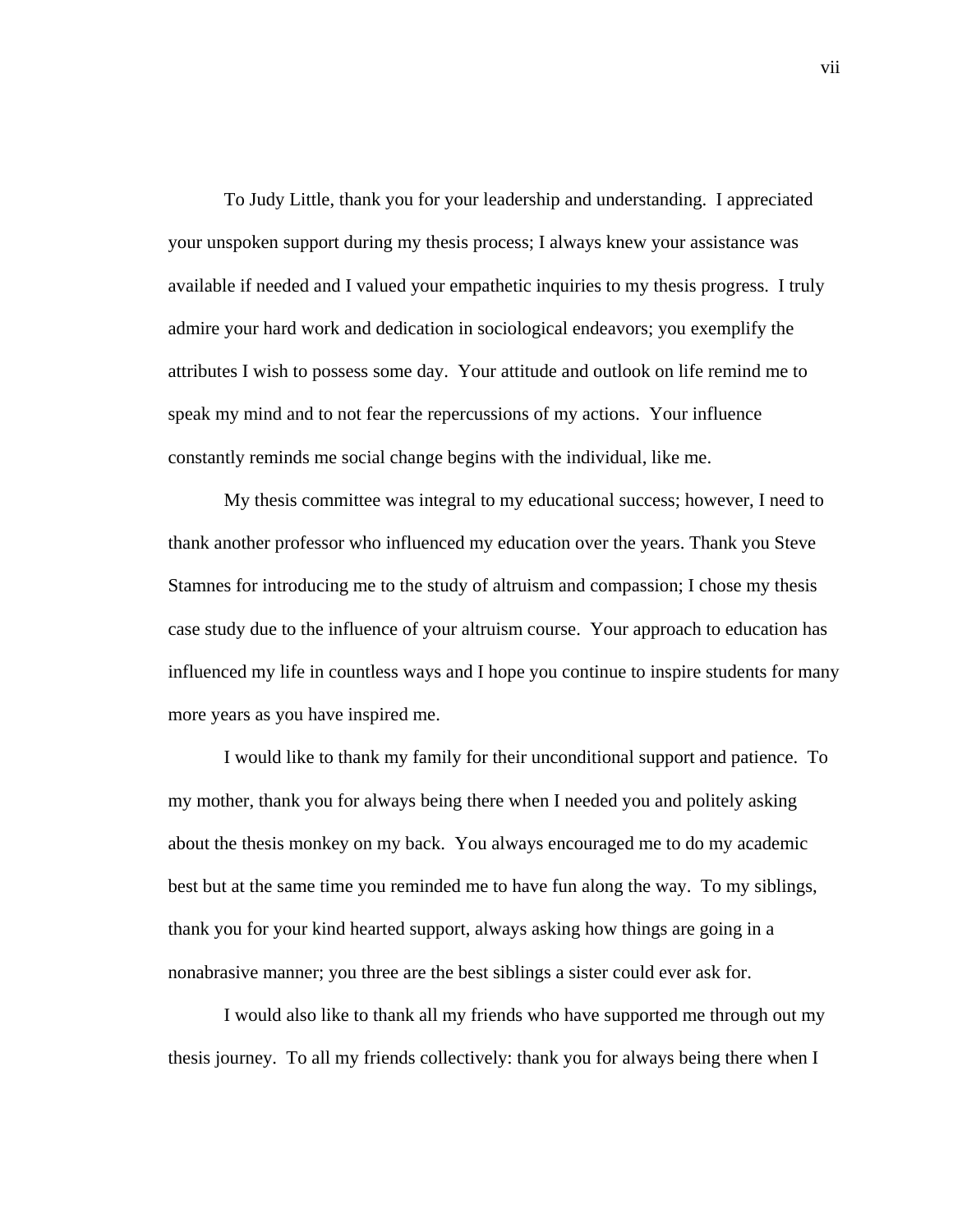needed your love, sympathy and a shoulder to lean on; you are my second backbone. My life would not be the same without your companionship. To Tiffany, thank you for always believing in me and helping me with final formatting issues; you have been an inspiration, a motivator and a genuine friend. To Jody, thank you for being my *pseudo brother* and all the label *pseudo brother* entails; hopefully I still motivate and inspire you academically. To the sociology cohorts of 2003, 2004 and 2005, thank you for enriching my education and life personally, the last five years would not have been the same without all of you. Finally, to all my other friends who have supported me throughout my thesis process, thank you tremendously; a person is only as good as their friends, and I am grateful for all of you.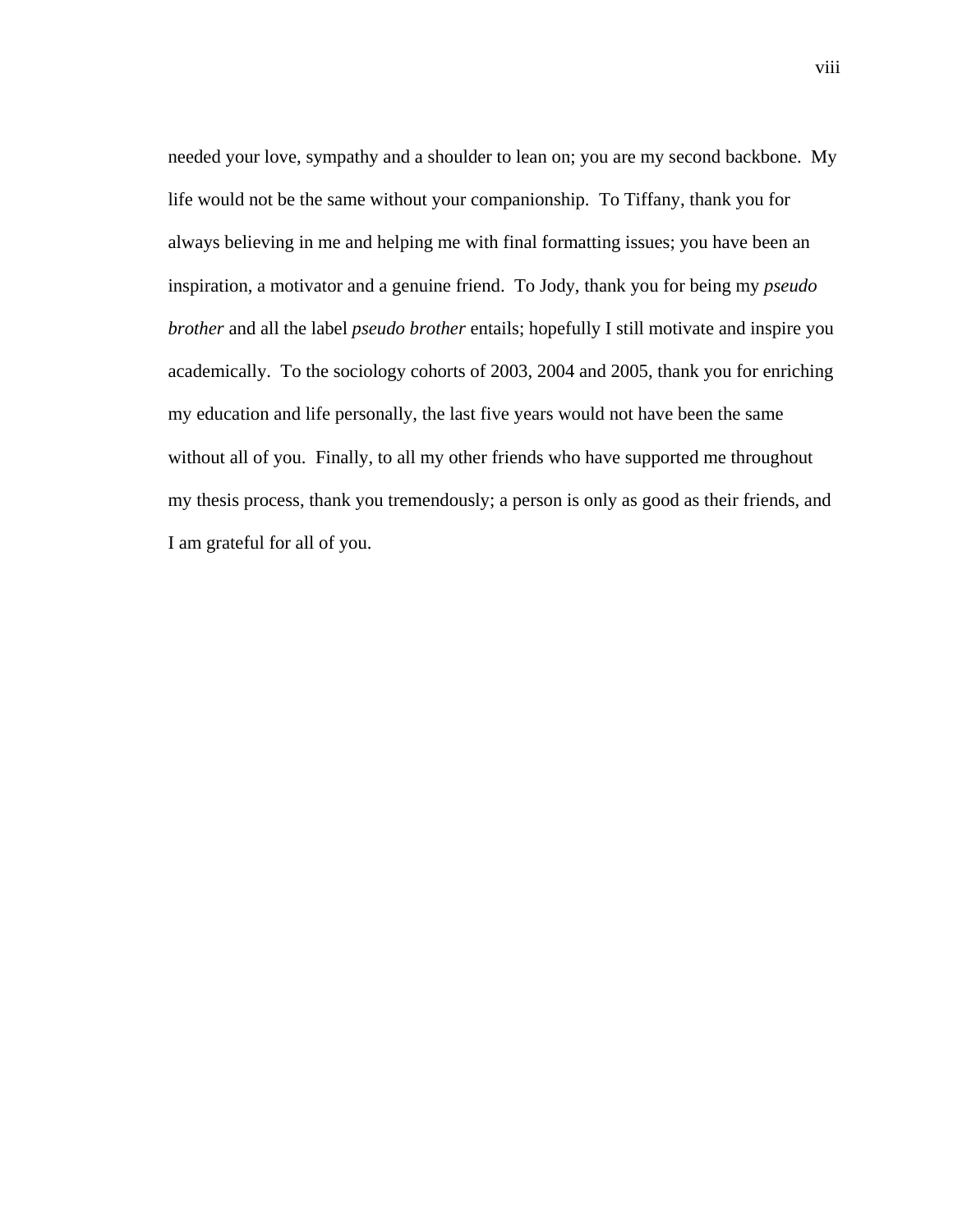# TABLE OF CONTENTS

| CHAPTER 2: The ABC and HEAL Apology and the Land Transfer Details26 |  |
|---------------------------------------------------------------------|--|
|                                                                     |  |
|                                                                     |  |
|                                                                     |  |
|                                                                     |  |
|                                                                     |  |
|                                                                     |  |
|                                                                     |  |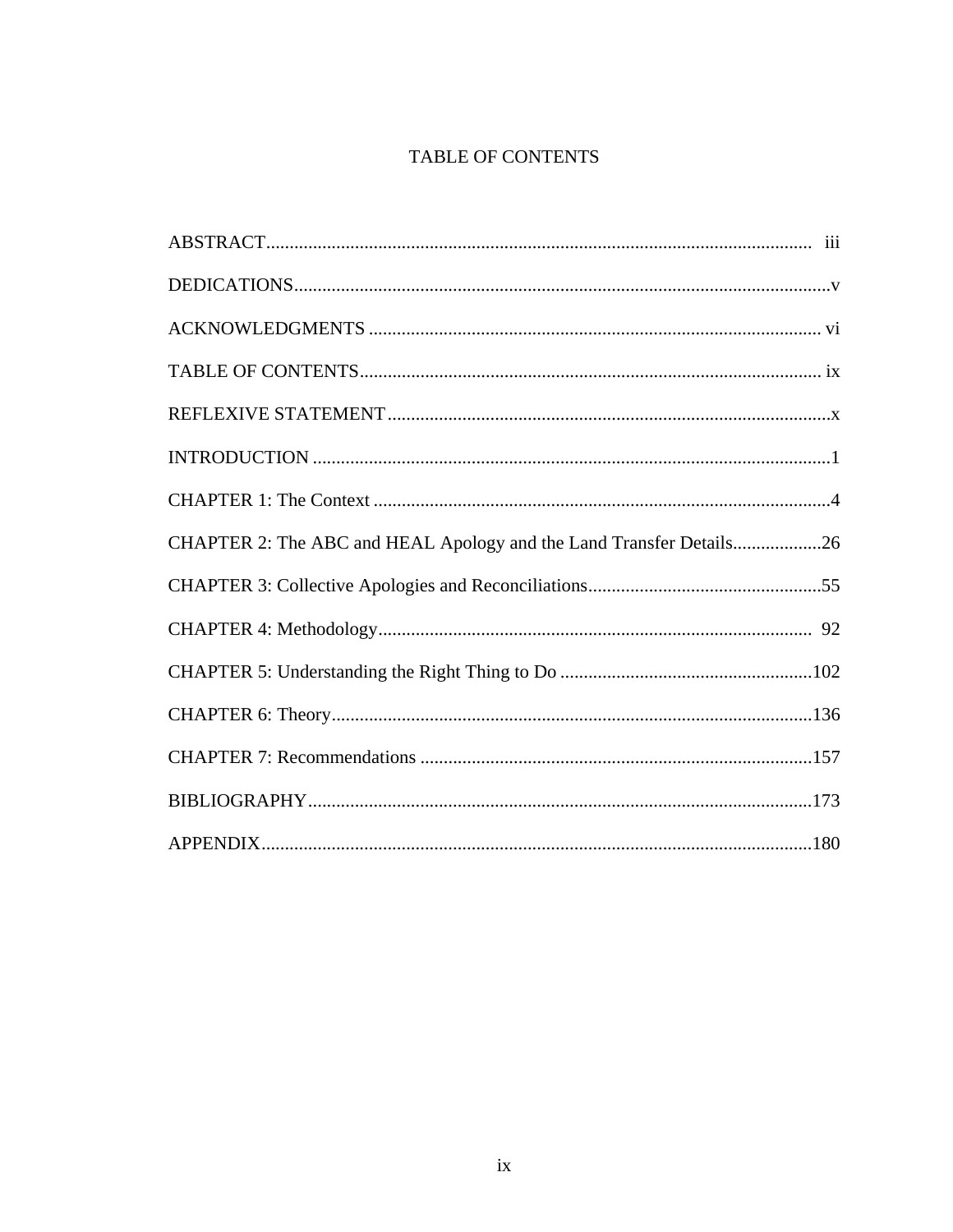#### REFLECTIVE STATEMENT

 The basis for this thesis began a long time ago when I was an undergraduate at Humboldt State University. After taking a course entitled "Altruism and Compassion", I became captivated by people helping other people, (sometimes complete strangers) with remarkable, compassionate and empathetic behavior. I was inquisitive as to why people help others, and how people heal and progress after social conflicts.

This curiosity led me to conduct my senior project on a local apology and reconciliation process that involved the Wiyot Tribe, Arcata Baptist Church (ABC) and The Humboldt Evangelical Alliance (HEAL). In 2001, ABC and HEAL publicly acknowledged and recognized the churches lack of response and their lack of compassion in the Indian Island massacre of 1860. The churches apologized for their lack of response after the massacre transpired, in which churches stood by idly after the massacre, not condoning or condemning the atrocities and social inequities which occurred. The churches also apologized for not making any comment or apology until 2001, noting 141 years of silence regarding the massacre.

 As a graduate student I decided to expand this research topic. In the summer of 2004 the City of Eureka transferred forty acres of Indian Island to the Wiyot tribe for free. This land transfer occurred one hundred and forty-four years after the Indian Island Massacre. I wanted to know why the City of Eureka transferred the land for free, what motivated and influenced the council to transfer the land, how and when the whole process began and how it evolved and changed. Taken as a whole I felt I had come

x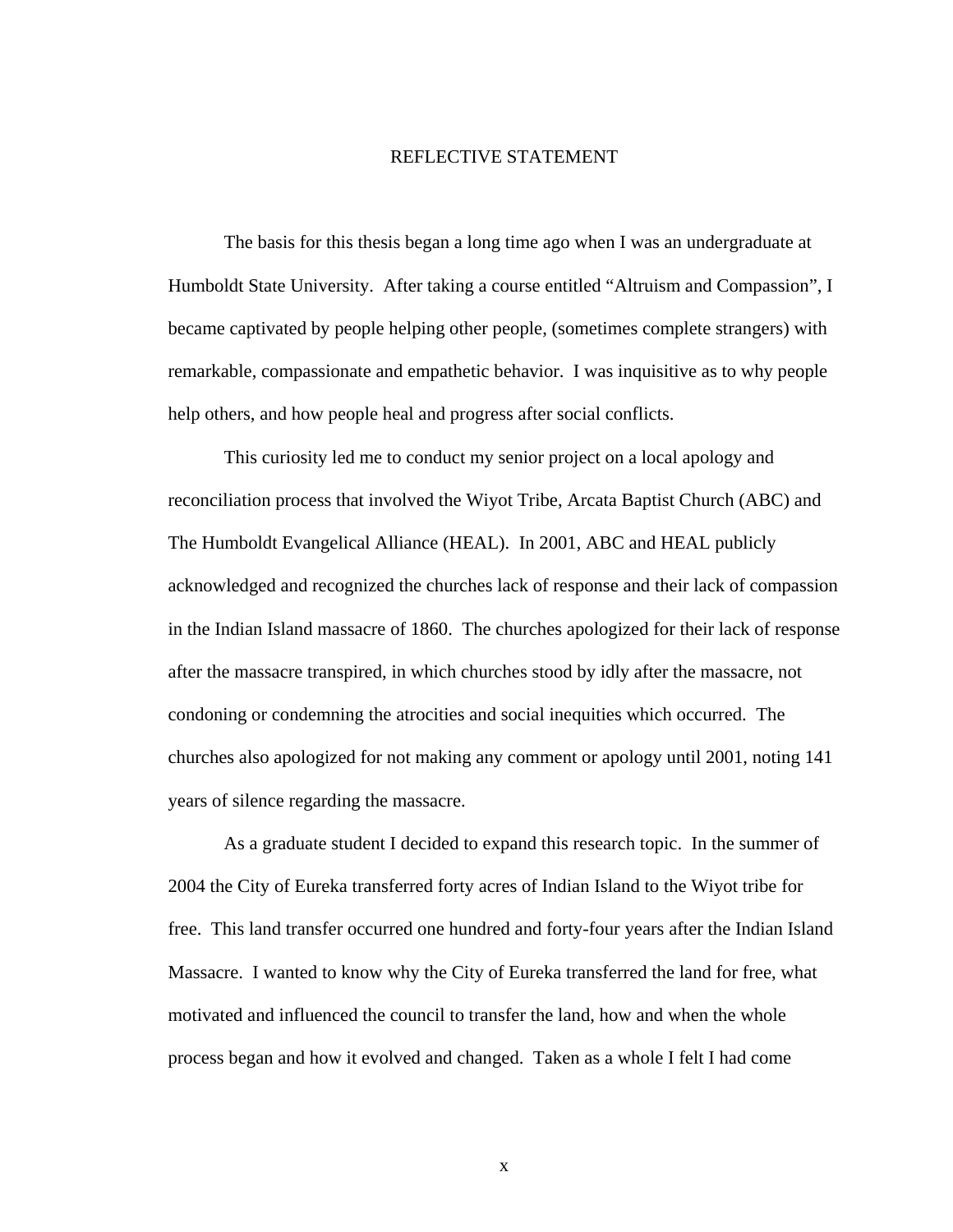across a topic that would drive my interest and curiosity and I had access to the research. "Such access becomes the starting point for meaningful naturalistic research only when it is accompanied by some degree of interest or concern" (Lofland & Lofland, 1995: 11).

In an attempt to understand this complex collective behavior I studied the "who, what, why and when" of the case study. By and large the case study has evolved, changed and molded itself into the exploration of why transferring the land was "the right thing to do," why the Eureka City Council claimed this social action was "the right thing to do" and why this collective apology and reconciliation process was performed.

My main theoretical and conceptual interests in this project are racial and ethnic social inequalities in conjunction with collective apology and reconciliation processes after large social conflicts. This local community case study examines the after affects of Native American genocide in Humboldt County. I as a researcher recognize and acknowledge the rarity of this rural case study, and appreciate the ability to study a portion of our unique population make up.

Social conflict will always exist in our social world. As a social scientist I believe there are ways to restore the past into a livable future without continuing the conflict. I also believe some of the answers may include restorative justice methods such as apology and reconciliation processes.

 From an academic viewpoint the significance of this empirical research is to explore what it means to do the right thing in unison with collective community apology and reconciliation processes. The field of community or local level collective apology and reconciliation processes is not well researched and the knowledge and information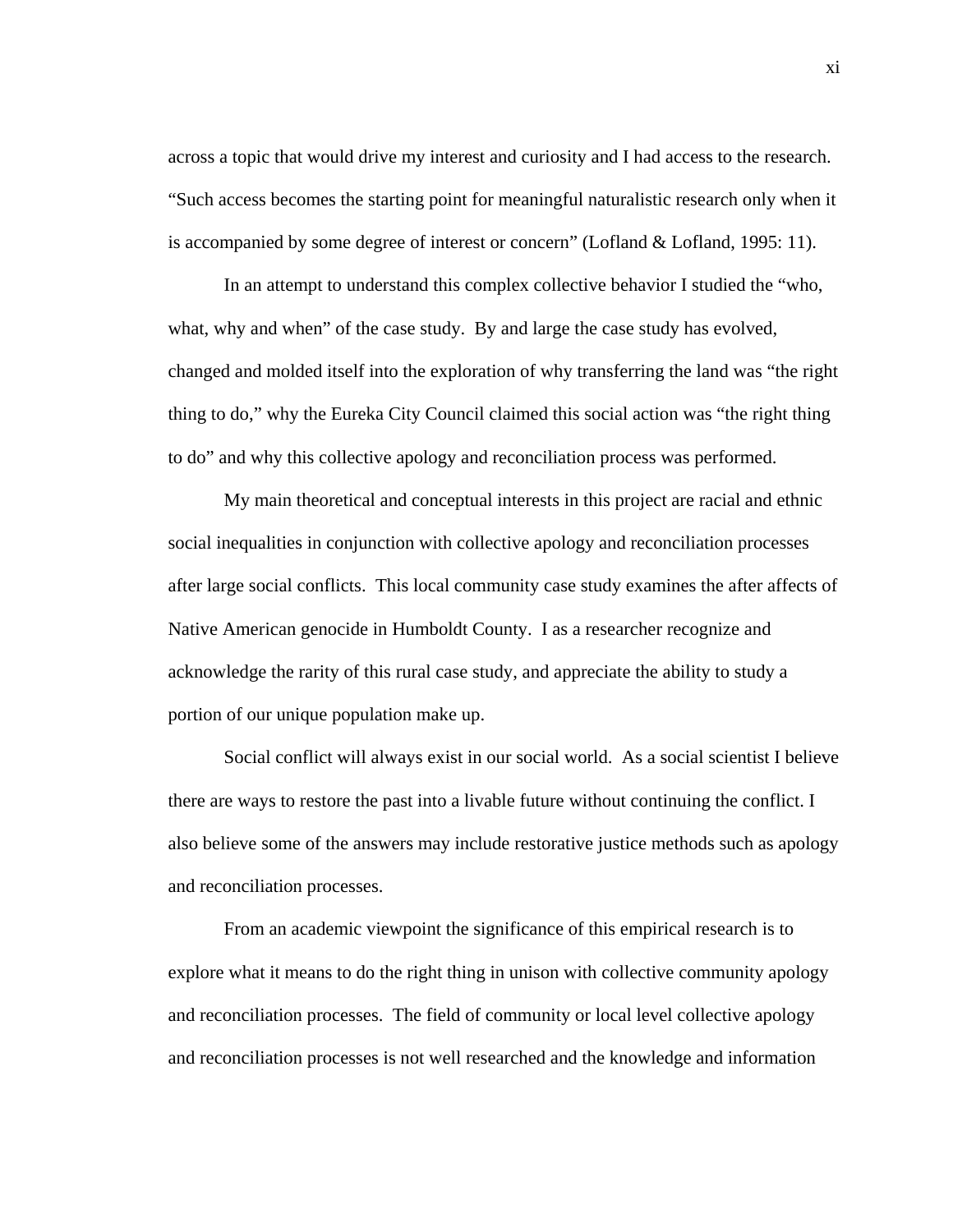available is somewhat scant. To date very few scholarly studies exist which explore the specific dynamics that occurred in this Humboldt County community case. This local example is unique because the City of Eureka did not perpetrate the massacre of 1860 against the Wiyot tribe nor did the City of Eureka conduct this act because of state or national pressure. It is a community apology and reconciliation process unlike many apologies and reconciliation processes that occur because of retributive actions and/or guilt.

 The possible benefits of the research include expanding the knowledge of collective community apology and reconciliation processes to the social sciences, especially sociology. Another benefit of this research is the concrete understandings of the local case that may help the community understand why such events happened.

The results of this project will provide the answers to the main research questions, specifically what it means to do the right thing in the context of collective community apology and reconciliation processes.

 In conclusion, unraveling what it means to do the right thing in the context of collective community apology and reconciliation processes has been an amazing journey. I hope that this project provides insight to the city's action and that restorative processes will be sought more often by our global community in the future.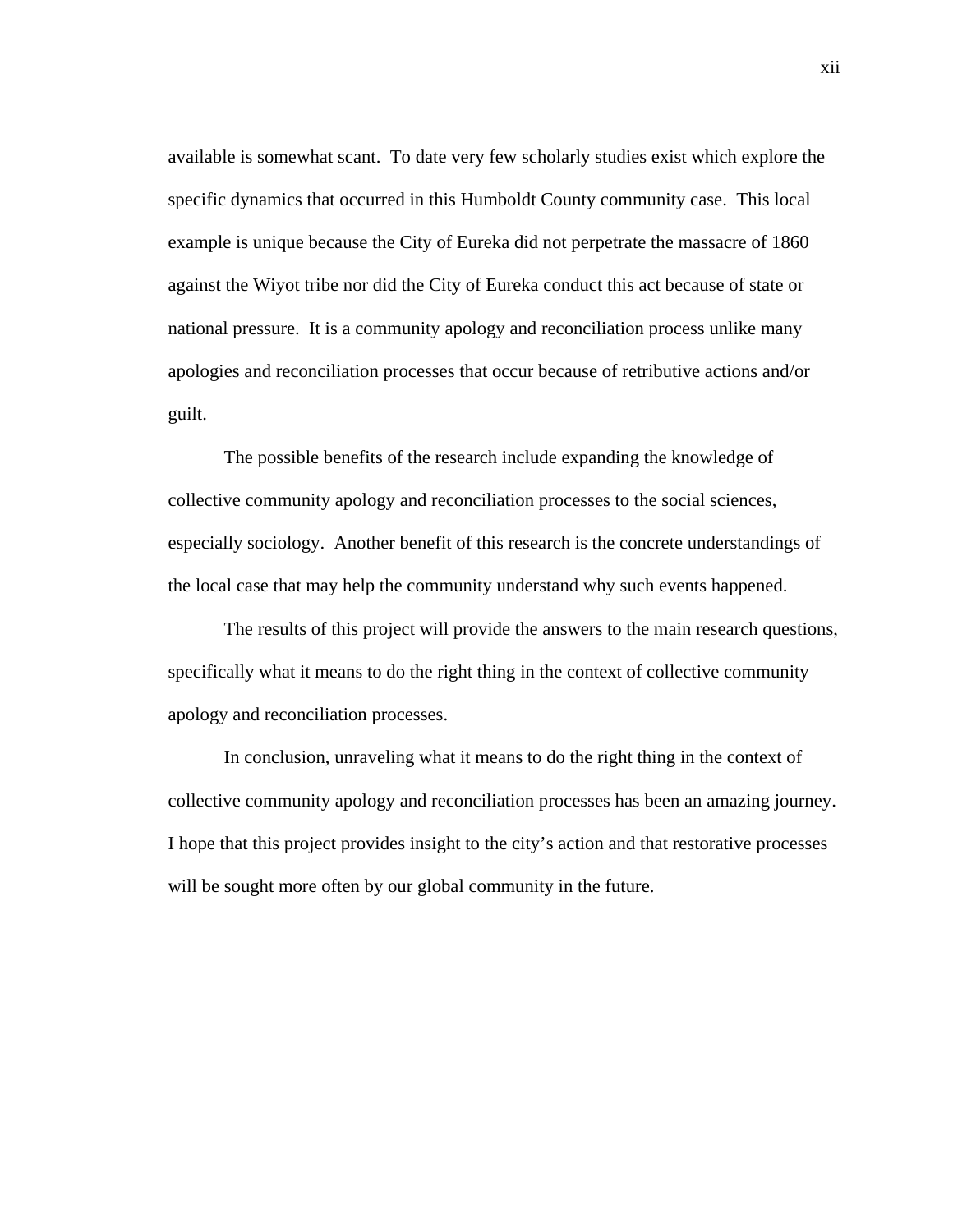### INTRODUCTION

 In the summer of 2004 the Eureka City Council, without compulsion, returned forty acres of Indian Island to the Wiyot Tribe. The land transfer occurred 144 years after the Indian Island massacre of 1860 in which hundreds of Wiyot people were slaughtered. Even though the contemporary Eureka City Council was not responsible in any way for the massacre of 1860 they freely returned land to the tribe. My research explores how the land transfer occurred and why freely transferring over forty acres of Indian Island was "the right thing to do." Eureka City Council members consistently describe the returning of land as "the right thing to do" and I unravel the meanings behind this complexly simply statement.

Chapter one provides a brief examination of United States, California and Humboldt County Native American histories to situate the historical context of this unique case study. History provides insight to the genocidal treatment of Native peoples in Humboldt County and a detailed picture of the social, cultural, political and economic changes tribal people experienced. This chapter also discusses the history of the Wiyot people and the Indian Island Massacre of 1860 in depth. Background details prior to the land transfer are also provided giving a comprehensive overview of my case study.

 Chapter two highlights the first collective apology and reconciliation process the Wiyot tribe entered into with the Arcata Baptist Church (ABC) and the Humboldt Evangelical Alliance (HEAL) in 2001. This apology, made at an evangelical conference was the first restorative gesture given to the Wiyot tribe in relation to Indian Island and

1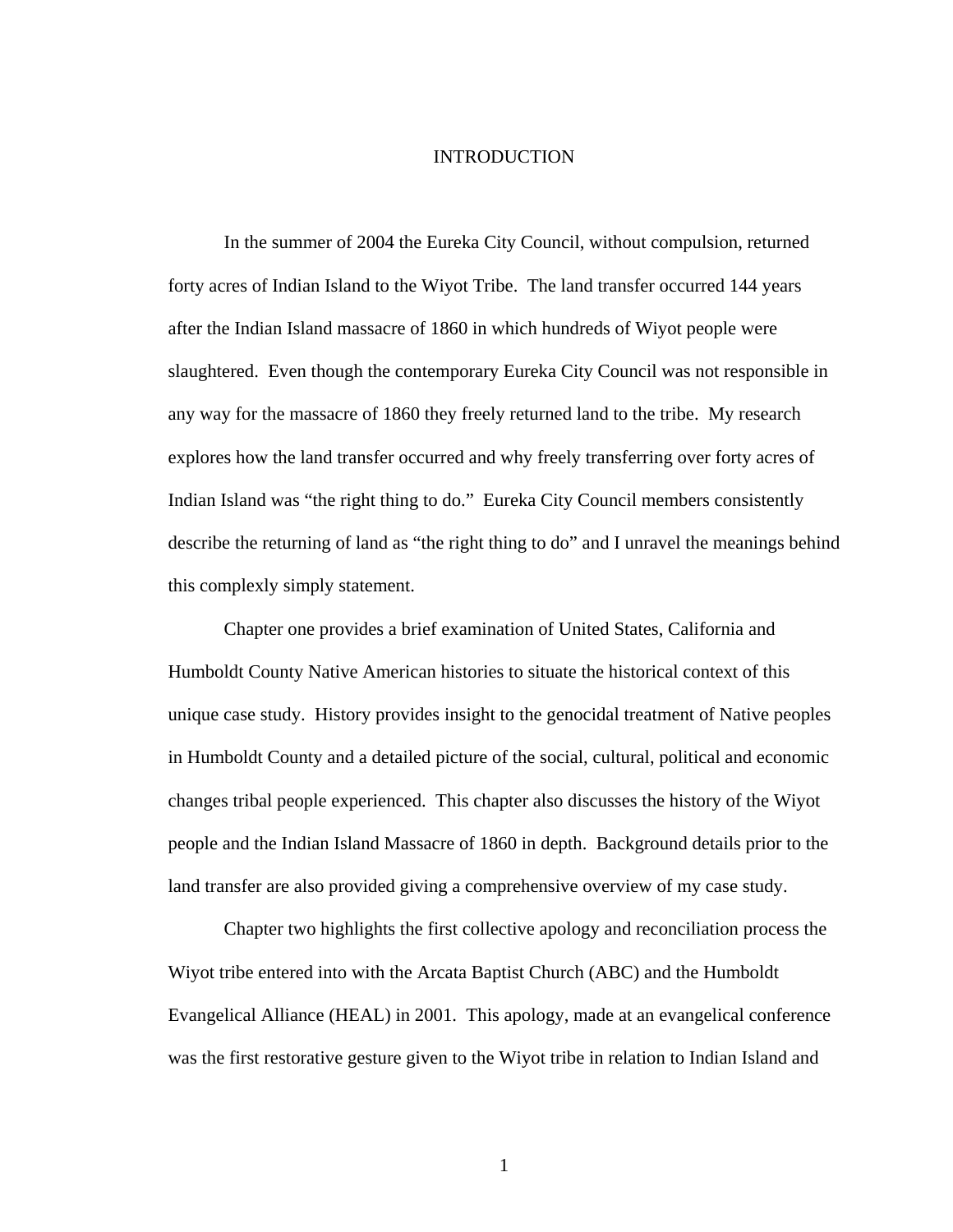the Massacre of 1860. Three years later the Eureka City Council returned forty acres of Indian Island claiming it was the right thing to do. The history of the land transfer process, the land transfer voting meeting and ceremony are also discussed in this chapter.

Chapter three provides background information on the study of collective apologies and reconciliations. An overview of collective apology and reconciliation (CAR) processes as a field of study is explored to denote this broad and diverse subject area. Collective reconciliations and collective apologies are explored separately to note the different types and levels applicable to CAR processes. Commonalties are also investigated noting elements that are integral to CAR processes. Differences and discrepancies within the field are also investigated noting the diverse dimensions of CAR processes. Finally, topic areas not fully connected within the study of CAR processes are examined showing the unique cultural variables that have an effect on my case study. Overall this chapter provides insight into collective restorative methods and key elements within these processes that relate to my community based case study.

Chapter four notes the methodologies used to investigate this case study. I utilized a triangulated grounded theory approach to produce a holistic interpretation of the case study. My methodology included in-depth semi-structured interviews, a radio interview, and a review of historical and recent documents such as newspaper articles and official land transfer documents. A detailed account of how I conducted my research and my analysis are also included.

Chapter five explicates the results from analyzing my data. This chapter includes an overview of my interview sample, a detailed analysis of what "the right thing to do"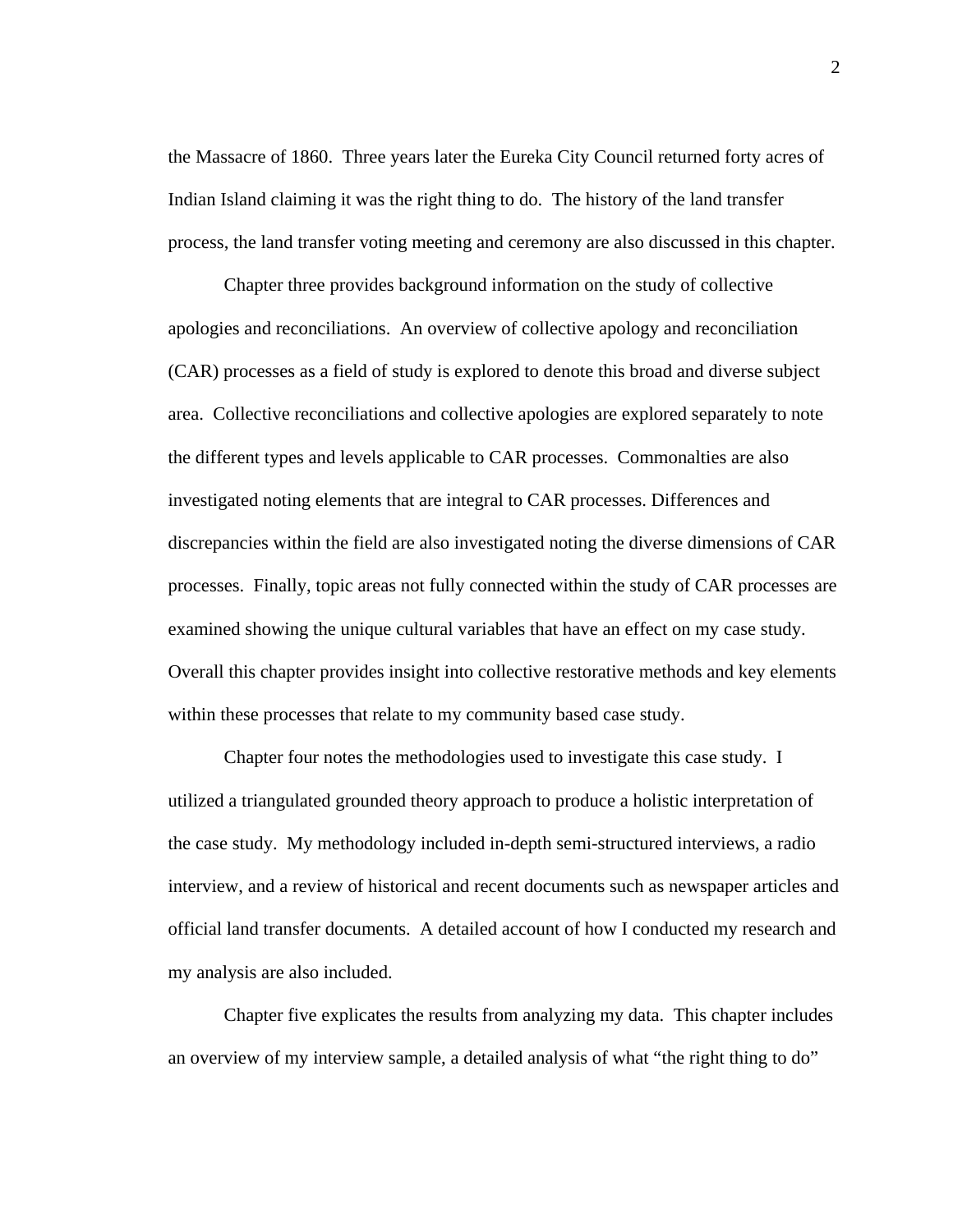means and the connections between "the right thing to do" and CAR processes. "The right thing to do" is divided into two themes- recognition and acknowledgment, and historical features and importance. These two themes denote why transferring the land was "the right thing to do" and what outcomes were produced from the perspective of interviewed Eureka City Council members and staff. Commentary from newspaper articles and local and historical documents are interwoven throughout the chapter to provide background and support for my analysis claims. Overall "the right thing to do" is pulled and teased apart to explain why the land transfer happened and what outcomes were produced from the viewpoint of Eureka City Council members and staff.

Chapter six highlights the theoretical implications of why the land transfer may have occurred and why transferring forty acres of Indian Island was "the right thing to do" in the eyes of Eureka City Council members. Three different sociological theories are explored and a synthesis of these theories is provided.

Chapter seven includes my recommendations for the case study and for the field of collective apology and reconciliations at large. Suggestions for future research are offered for others who are interested in continuing my case study research. Key factors that should be considered for the field at large are also included noting my contribution(s) to the study of collective apology and reconciliations.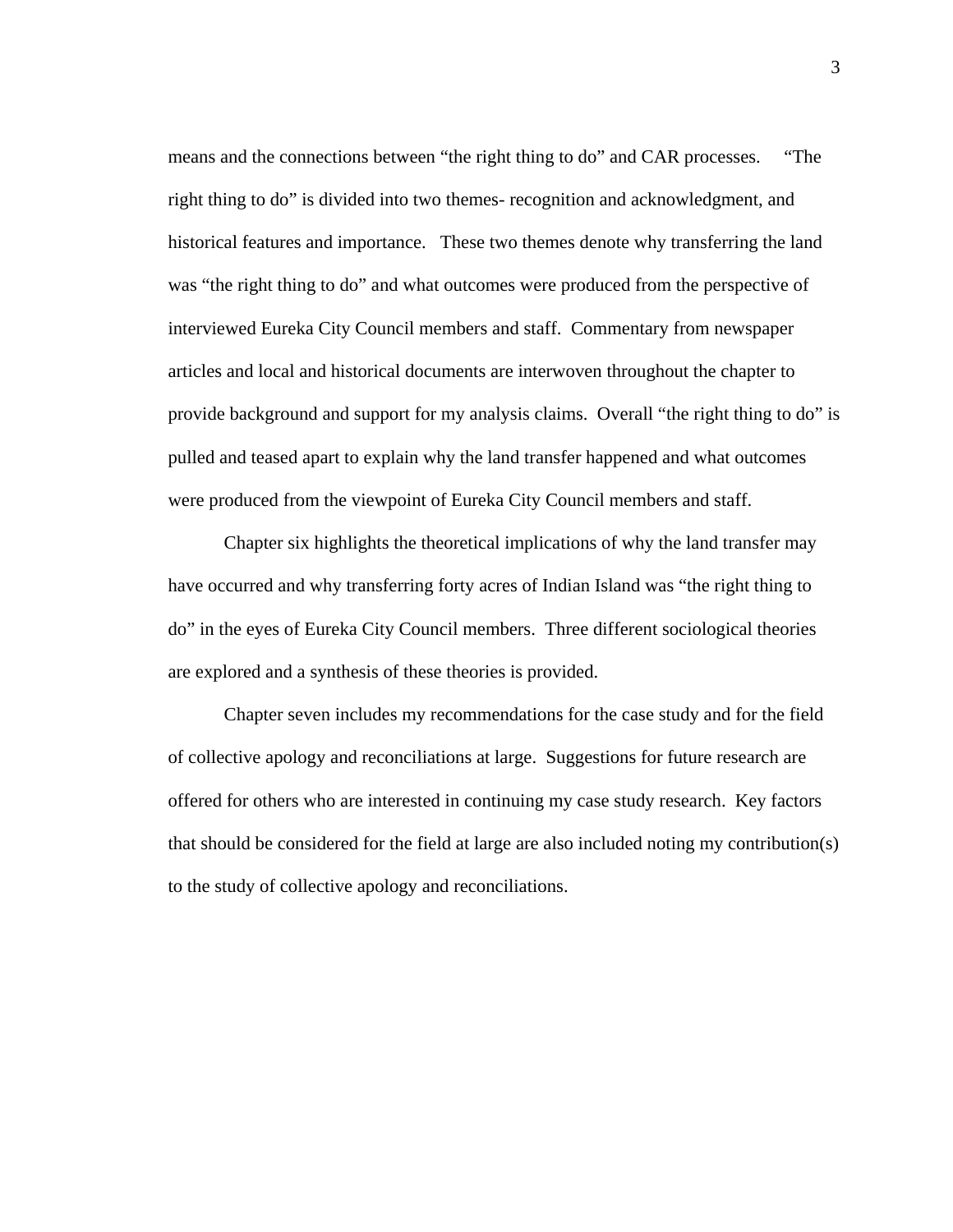### CHAPTER 1: THE CONTEXT

## **History**

 Reviewing the histories of the United States, California, and specifically Humboldt County provides background for understanding the exploitation and extermination of Native peoples and specifically the Wiyot tribe. These histories help situate and explain why the Indian Island Massacre of 1860 occurred and facilitate the understanding and meaning for the land transfer that would take place 144 years later. Assessing the history and details surrounding the Indian Island Massacre of 1860 allows for a detailed understanding of the meaning and significance of the island to the Wiyot people. This chapter also provides details of the Wiyot tribe before and after the Massacre of 1860 providing an understanding of the tribe, their culture and their history. United States history

To grasp the totality of this case study it is imperative to look into the past and examine what events lead up to the Massacre of 1860. One pattern that helps explain the brutal mistreatment of the Wiyots is the extermination and exploitation of all Native peoples from the time of North American discovery by Europeans. The Indian Removal Act of 1830, the Great Removal of the 1830's (the Trail of Tears), the Gold Rush, and countless broken treaties are just a few examples of the United States tactics to take land and resources from Native peoples for profit.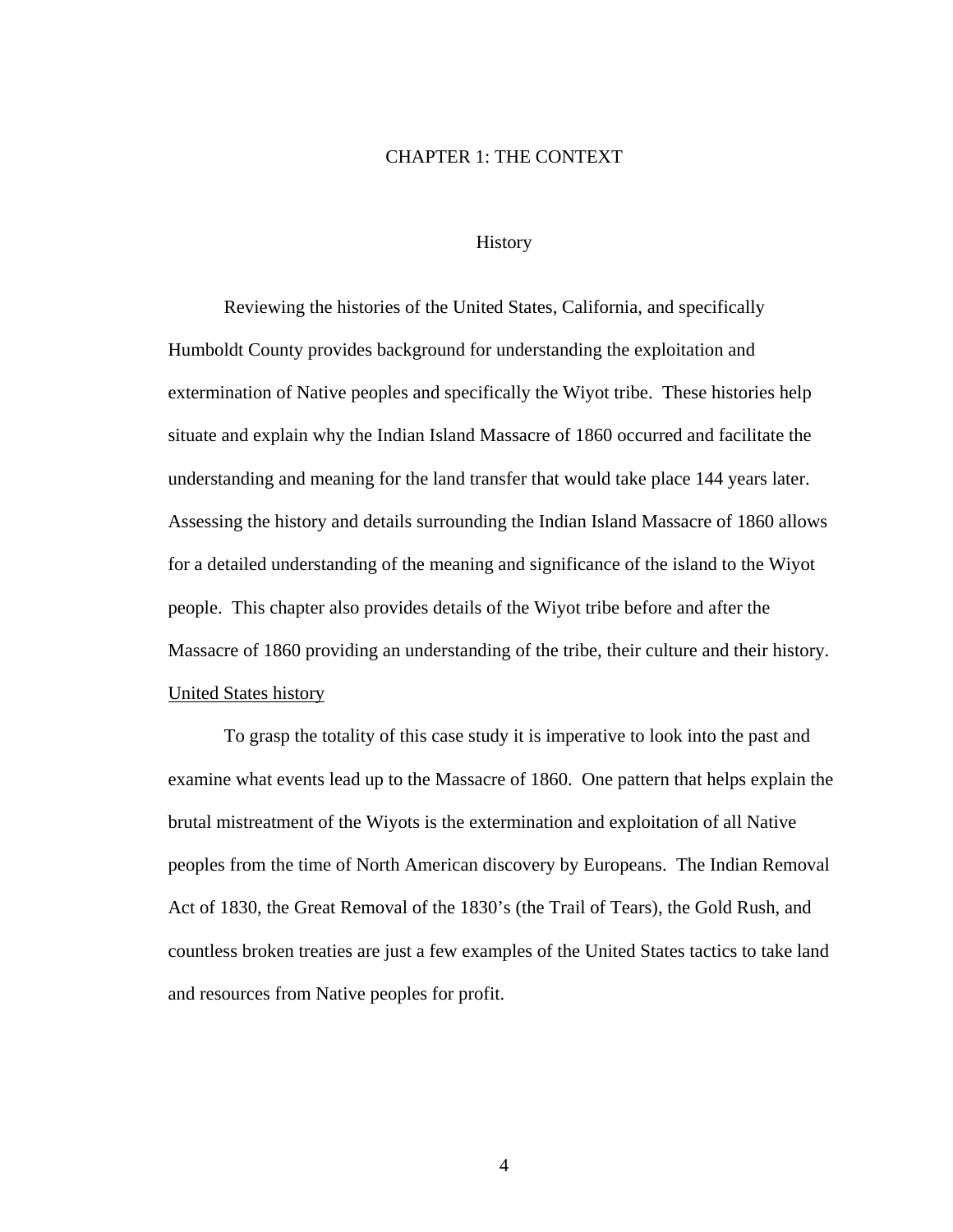To obtain land and natural resources English explorers, settlers and colonists quickly made judgments and assumptions about Native people in the new found world labeling them as different, inferior and uncivilized. Even Christopher Columbus in his first visits noted these features of Native peoples in North America.

 Indians seemed to lack everything the English considered civilized-Christianity, cities, letters, clothing and swords. 'They do not bear arms or know them, for I showed to them swords and they took them by the blade and cut themselves through ignorance,' wrote Columbus in his journal. (Takaki; 1993:31)

From the beginning, the European judgments of right and wrong, civilized and uncivilized, and proper and improper were applied to Native peoples. It was assumed that these groups of people must be mentally and socially inferior to the civilized European. "The Native people of America were viewed as the 'other'. Labeling Native people as the 'other' was an exploitative tactic that displays the ill treatment of Native peoples. European culture was delineating the border, the hierarchal division between civilization and wilderness" (Takaki, 1993:31). The concept of "other" gave the Europeans a way to separate themselves from Native peoples and a tool to exploit and manipulate a whole group of people.

Many white settlers did document Native peoples organized and civilized ways of life although these depictions of Native ways of life were disregarded for other, more dominant, white views. Takaki's use of racialized theory helps simplify the exploitation of Native people; newfound land was conquered by white settlers and all inhabitants prior to "discovery" were not white. The marker of race was an easy distinction to exploit and created an easy scapegoat to attach false stereotypes to. Social constructions of race also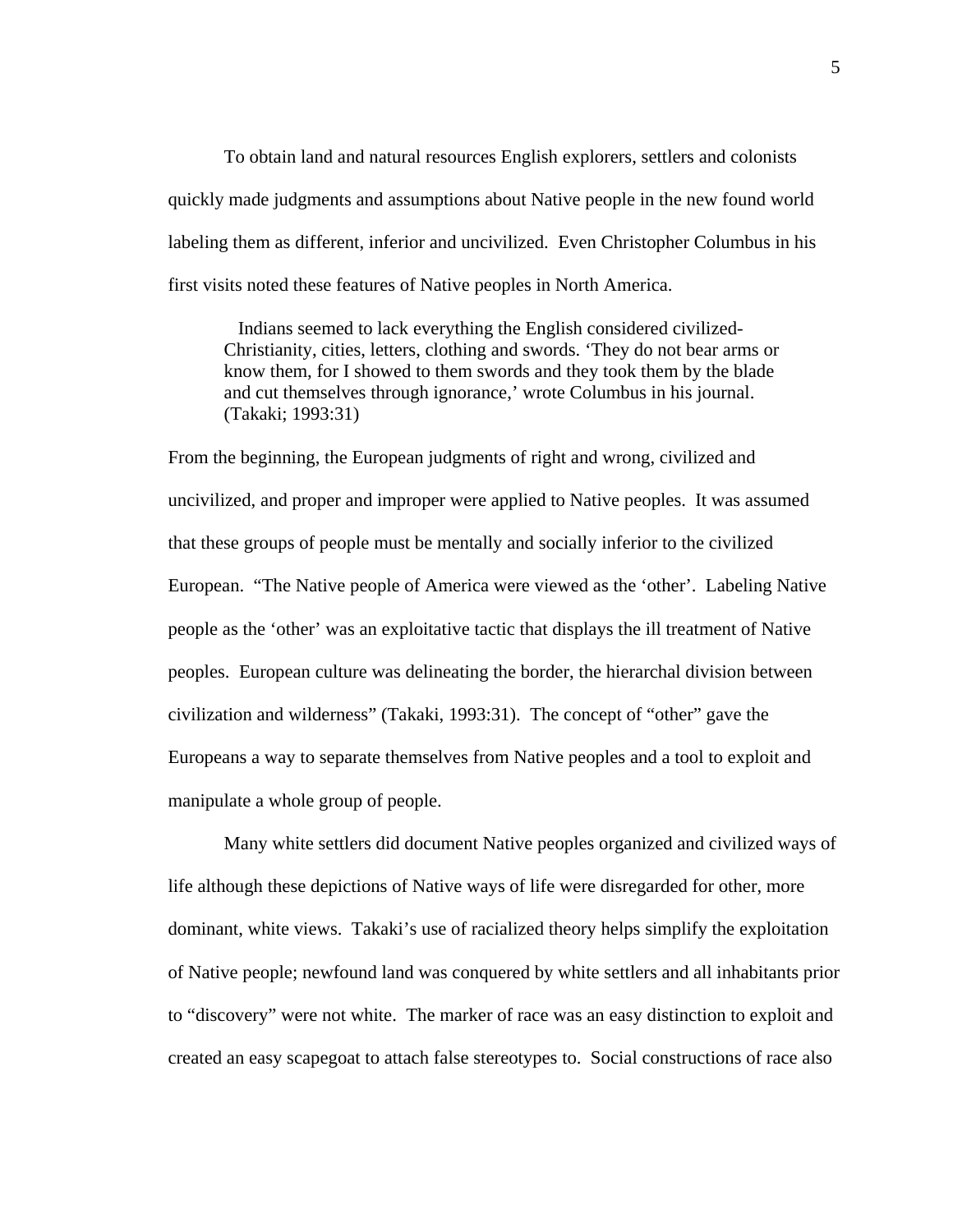were used to create a racialized 'other', which allowed a multi-leveled approach to exploitation and extermination of Native people.

 Many colonists in New England disregarded this reality [that Native peoples led organized and civilized lives] and invented their own representations of Indians. What emerged to justify dispossessing them was the racialization of Indian "savagery." Indian heathenism and alleged laziness came to be viewed as inborn group traits that rendered them naturally incapable of civilization. This process of Indian dehumanization developed a peculiarly New England dimension as the colonists associated Indians with the Devil. Indian identity became a matter of "descent": their racial markers indicated inerasable qualities of savagery. (Takaki, 1993:38)

These first encounters of differences and diversity had long term affects on the ways in which non white people would be treated in what was becoming the US. As noted by Takaki, "the encounters between Indians and whites not only shaped the course of race relations, but also influenced the very culture and identity of the general society" (1993:10). Overall, the social constructions of Native peoples by white people provided justification for extermination of a whole group of people, or what is known today as genocide.

#### California history

 At the end of the Mexican American War of 1848, the United States signed the Treaty of Guadalupe Hidalgo and gained large tracts of land in the west. With the articulation of the policy Manifest Destiny and the goal of acquiring land and spreading democracy and freedom over North America, the United States had the opportunity to extend the process of white domination and land transformation.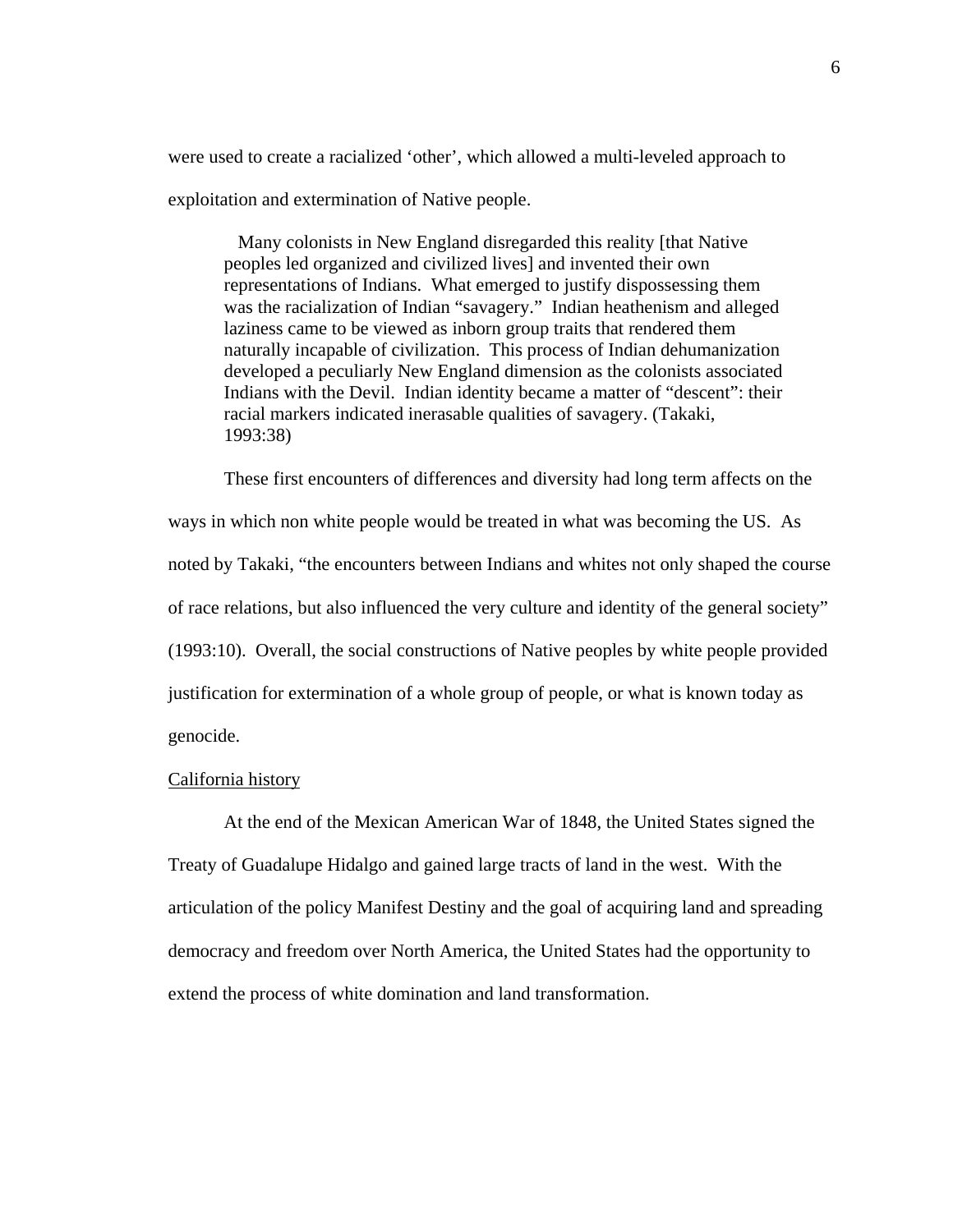The white population of California in 1848 when the United States acquired this territory was roughly 10,000, not including Native or Mexican peoples. With the discovery of gold in the following year, the population of California boomed and the white population multiplied by ten in 1850, reaching approximately 100,000 whites. Two years later the population had more than doubled again, reaching 250,000 in 1852. With the boom in white population from the discovery of gold and later commerce, California bypassed the idea of creating a United States territory and applied directly for statehood. California became a legal free non-slaveholding state on September 9, 1850 which created much turmoil in the Union, unbalancing the numbers of free and non-free states. Prior to California's statehood, California was a place full of greed, consumption and violence due to the previous years of mining gold. One main form of violence was the brutality against Native populations. Native populations were being pushed out of their traditional lands by the large influx of white settlers and in 1850 Native populations were deemed a state problem (Norton, 1979). Over the next ten years the federal government paid the state large sums of money to exterminate Native peoples and to settle California.

 It has been estimated that the United States Government reimbursed the State of California \$924,259.00 for this sort of semipro Indian killing between 1850-1859, exclusive of the expenses of the United States Army activities in policing California Indian Country and suppressing uprisings. (Norton, 1979: 76)

Reviewing the Native population numbers reinforces the genocidal nature of these killings. In 1849 the Native population was estimated to be between 100,000 up to a million with fifteen political/religious autonomous tribal communities/entities. Fifty one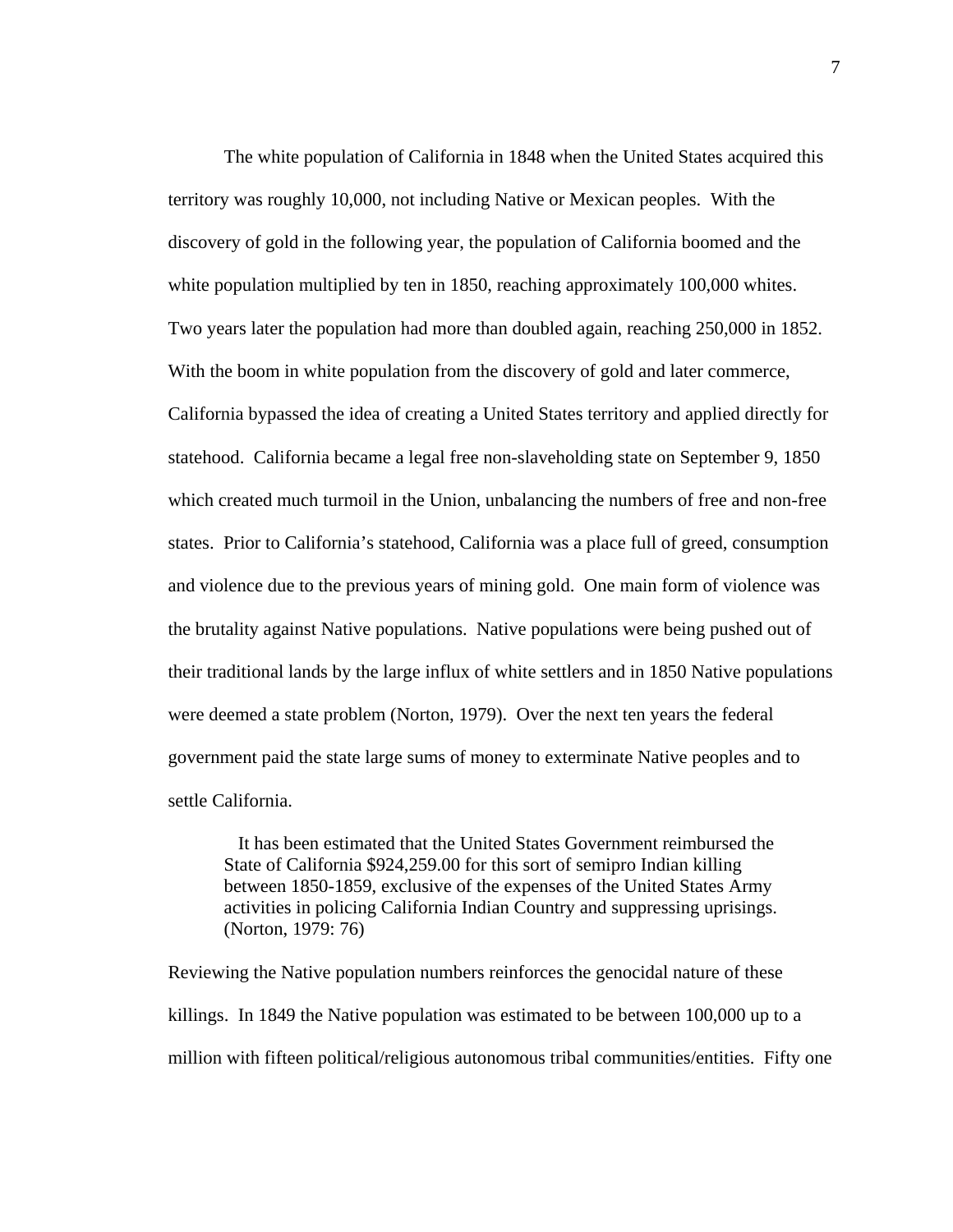years later in the year 1900, the population was only 17,000 with only five political/religious autonomous tribal communities/entities remaining (Norton, 1979). Native peoples in California were quickly exterminated so whites could claim tracts of land, search for gold and take other natural resources, a common fate of Native peoples of North America.

 Overall, the mistreatment of Native peoples in California has been noted as the most brutal and sadistic in all of North America (Norton, 1979). White settlers had over two hundred and fifty years of practice manipulating, murdering and rationalizing the extermination of Native peoples in this newfound land known as the United States. From the time whites entered California through when it later became a state, many white settlers did not recognize Natives as humans and killing Native peoples was viewed as sport hunting. The lack of compassion for human life was institutionalized. By the time white settlers breached the Redwood Curtain known as Humboldt County the bloodshed of Native peoples was normalized.

 This ordered universe held secure for thousands of years, until suddenly, without warning, it was shattered by an alien, destructive society. White immigrant intruders shot Indians on sight, as the Indians were gathering food or fish, or trying to protect their women and daughters from rape and kidnap. Hundreds of Indian homes were burned, and the human occupants trapped by surrounding gunfire. Babies were roasted, or their heads smashed against trees and rocks…The terror and decadence of this era has seldom been portrayed accurately and in most cases California has been lauded as a model of virtue, particularly by politicians. 'But', according to Robert Hiezer and Alan Almquist, 'history tells us no more sorry record exists in the Union of inhuman and uncivil treatment toward minority groups than in California.' (Norton, 1979: 32-33)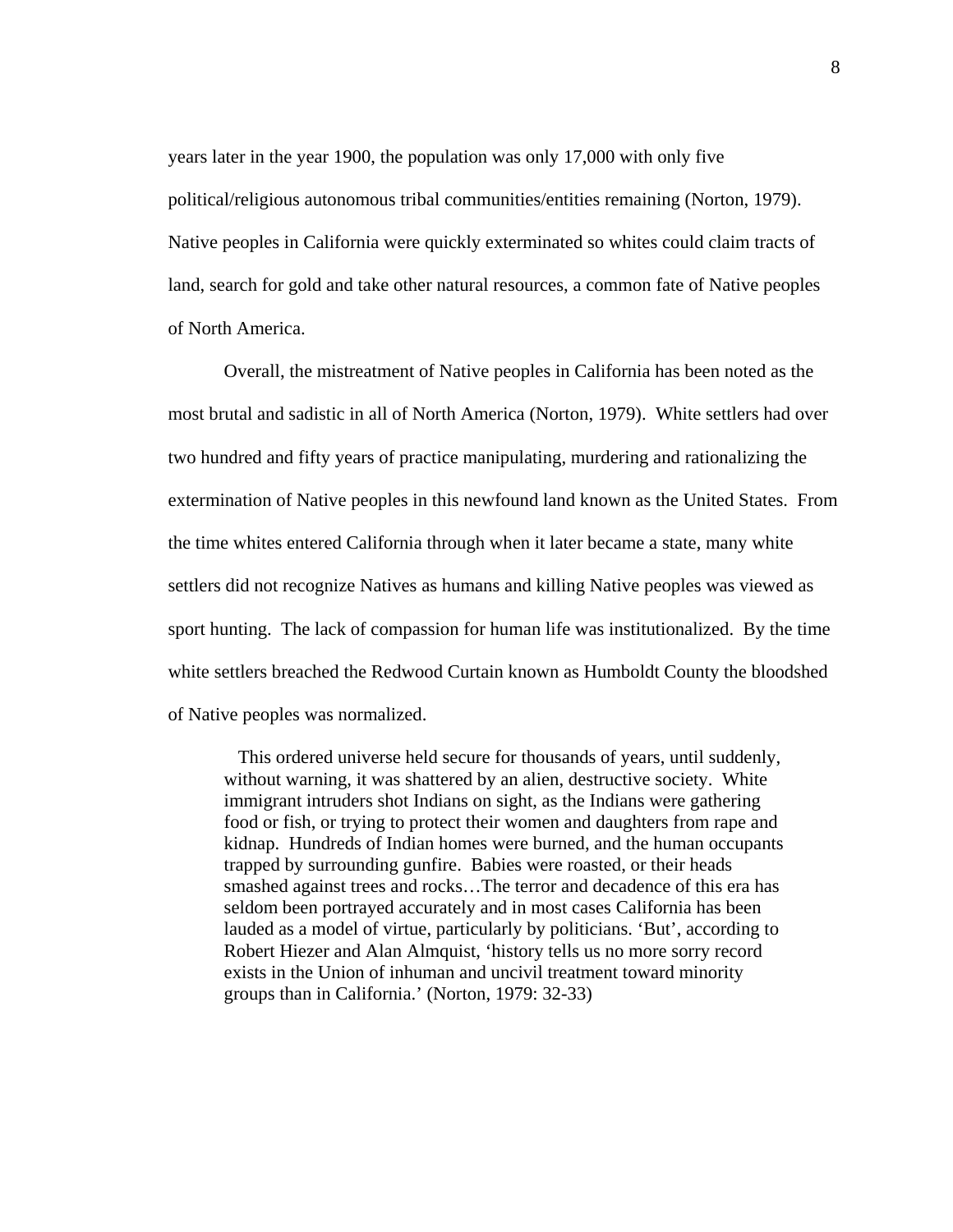In conclusion, the history of the United States and California in relation to Native peoples helps explain the cruelty and disregard for all Native people generally, and Wiyot people specifically. The extermination of Native people was legitimated through racial constructs, economic gain and political perspectives. The history helps situate the context and background for the history of Humboldt County and the Indian Island Massacre of 1860. Overall, US and California history aids in the understanding of exploitation and extermination of the Wiyot people.

## Humboldt County history

 Prior to the 1500's, Humboldt County was home to many Native American tribes including the Wiyot, Yurok, Hupa, Karuk, and Klamath tribes. The populations of these tribes remained relatively high and stable until explorers arrived in the following centuries, exterminating whole tribes from disease, lack of sanitation and later starvation. However many of the local tribes survived the first wave of explorers and remained in the local area relatively undisturbed until the late 1840's.

Humboldt County was mainly unsettled by whites until 1848, when the population changed with the rise of gold mining, railroad building and logging.

 The American settlers were late arrivals in Northern California; their intrusion can be clearly observed as they moved against a stable background. These aggressive invaders of the 1850s saw the valleys and forests as obstructions to their goal of Manifest Destiny. They were instructed by scripture, they said, reinforced by success, and driven by rank individualistic will, to believe they were destined to be the civilizers of the earth. (Norton, 1979: 3)

 The Wiyot Tribe population declined rapidly during the 1850's due to the influx of white settlers (Stanton, 1991). Some scholars like Norton (1979) believe that the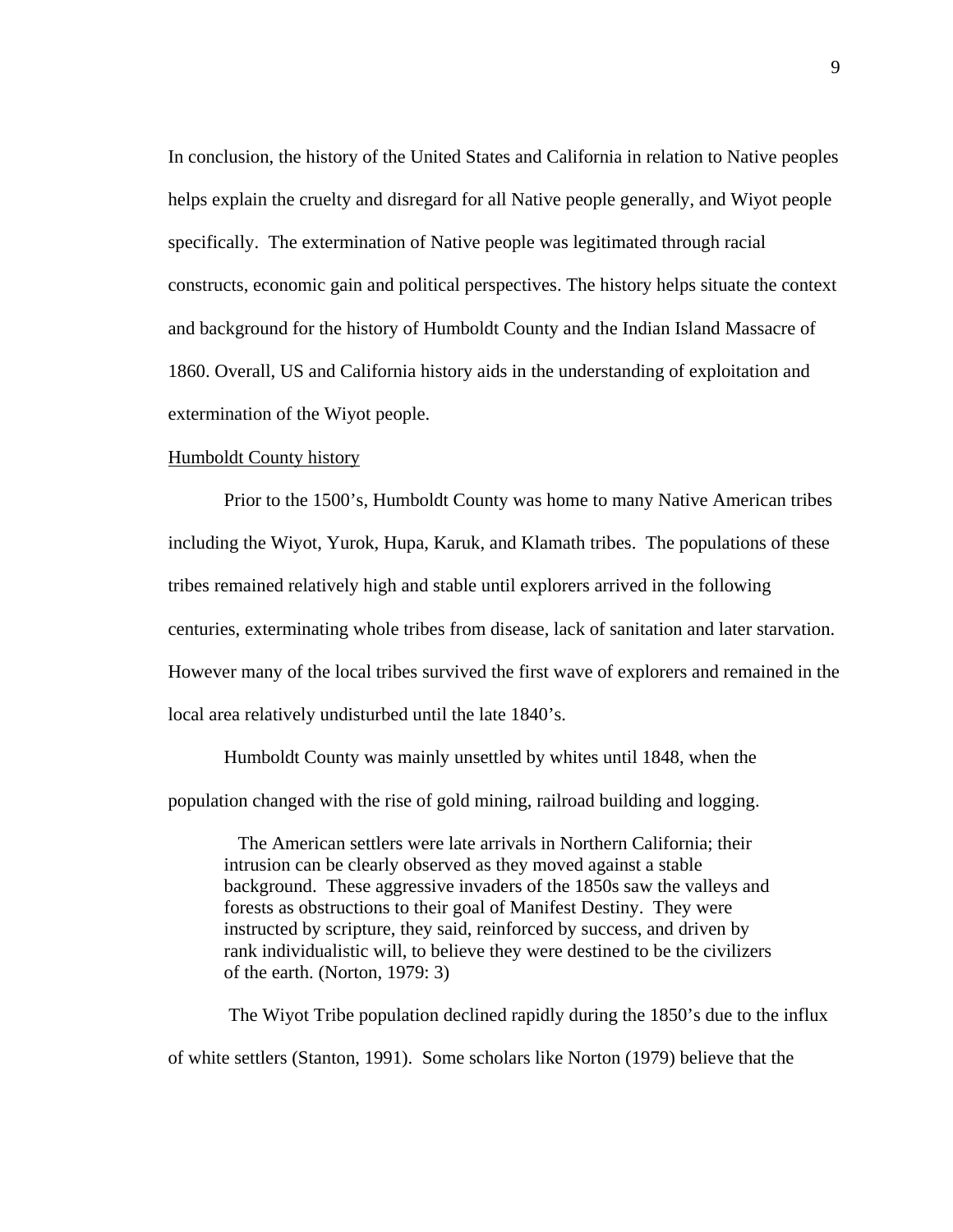genocide against Native people in areas such as Humboldt County was the worst in Northern California due to Humboldt's isolated location.

 Northern California shuddered and, in some cases, broke under the plundering horde that raped her in the 1850s. The white intruders not only had years of practice, but had also developed an attitude that rationalized and projected their savagery upon others. Exhilarated by the success of their heady bluff of England, fresh from the East victory of the Mexican war, the trickery and lying excused as the Benethenian bargain of capitalism over the Indians of the Plains, the worst of American immigrant society was loosed upon Northern California. (Norton, 1979: 37-38)

New white settlers harbored racist and prejudiced feelings towards the Native

population and their land claims. Betzholtz (1992) noted how white people viewed Humboldt County as "discovered by white people" and they wanted the "subhuman" Native population to reside outside of Humboldt County. White settlers felt they had discovered Humboldt County because they considered it undeveloped or unused, but Stanton (1991) noted archeological proof of the Wiyots in Humboldt County dating back to 800 BC. Although documentation of Native people presence was known it did not stop settlers from encroaching on Native land and claiming it was rightfully theirs based on superiority of race and land utility.

 This social construction of race occurred within the economic context of competition over land. The colonists argued that entitlement to land required its utilization. Native men, they claimed, pursued 'no kind of labour but hunting, fishing and fowling.' Indians were not producers. (Takaki, 1993:39)

 As the white population settled, they slowly drove the Natives out of the immediate Humboldt Bay area and began to create white towns. By 1850, four white towns were established: Union, Eureka, Bucksport and Humboldt City (Benson, 1977).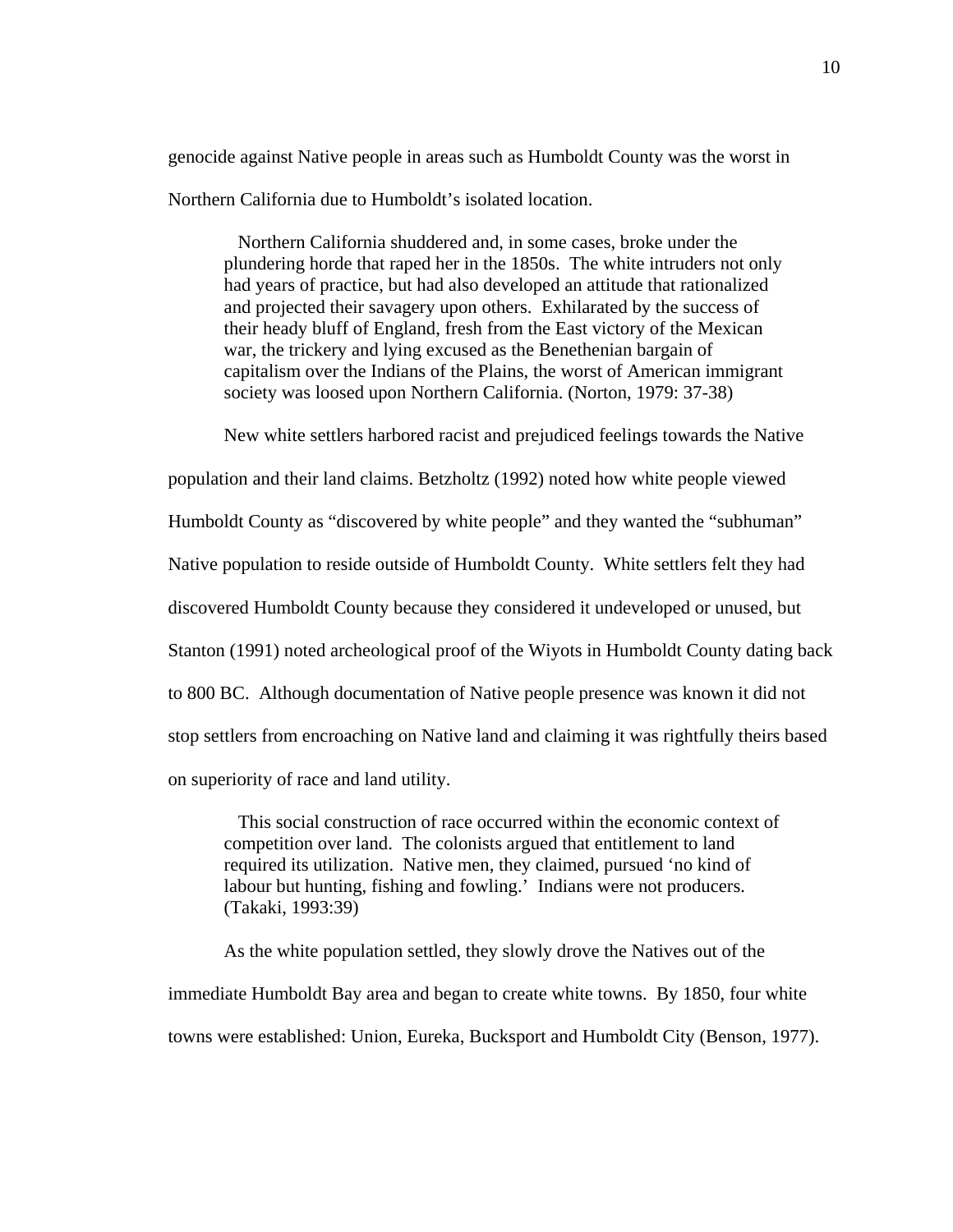From the 1850's to the 1860's, many fights, encounters, and raids occurred back and forth between newly arrived white settlers and the Native populations. These were commonly known locally as the Indian Wars in Humboldt County. Betzholtz (1992) noted that many relations between local Natives and white settlers were negative, hostile, and violent.

 Many of the common Native American stereotypes such as "diggers" [a subhuman who digs in the ground for food] or "savages" were present in Humboldt County during white settlement in the 1850's (Benson, 1977). These stereotypes and attitudes most likely fueled the Massacre of 1860, along with feuding over land rights, resources and minerals. As noted earlier, the racialization of Native people helped settlers justify their behavior and the taking of land and natural resources. As Takaki (1993) notes, these stereotypes had been developed in the east and had spread west with the new white settlers.

Racism and prejudice against indigenous peoples are the major factors that lead to the massacre on the morning of February 26, 1860 in Humboldt County. Some local residents till this day call the Indian Island Massacre of 1860 the largest and most violent blemish on Humboldt County. Faulk (2003 b: 1) has noted, "Today, 143 years ago to the date, we can say the massacre should never have happened. It's a permanent stain on this region's history."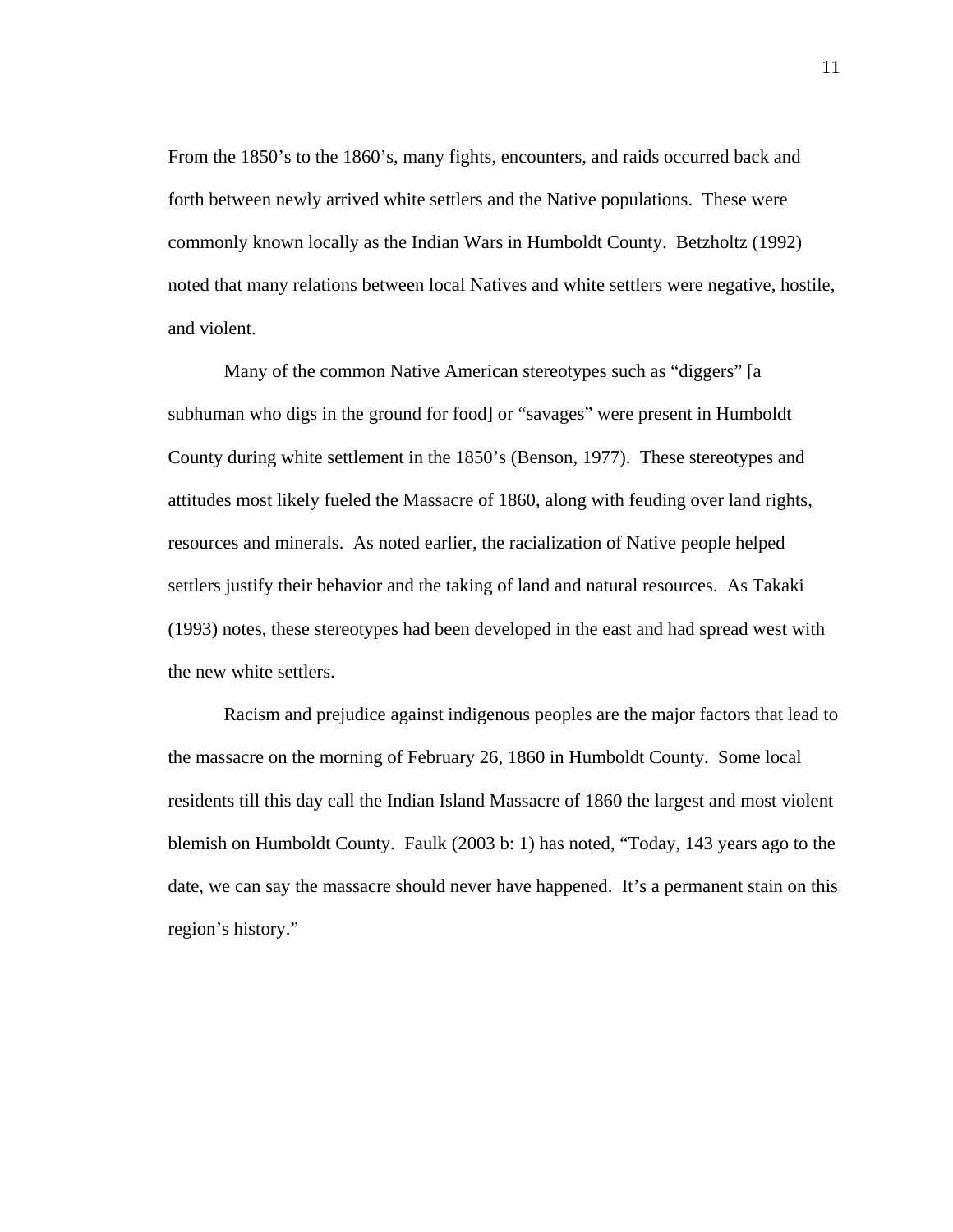### Indian Island Massacre

 The overriding motives that triggered the violent slaying of Wiyots on the early morning of February 26, 1860 were racism, prejudice and greed for land and natural resources. The Native people and the new white settlers had been feuding with minor fights, brawls and "wars" over resource use, land use and the kidnapping, stealing and raping of Native peoples. Norton agrees with my claim that the only motive white settlers had for the massacre was racism, greed and possibly extermination of Native peoples.

 The Indian Island Massacre of 1860 has been correctly identified by local historians as 'one of the foulest records that blot the history of Humboldt'. In this context, it is usually treated as an aberration or an 'incident' totally at variance with the true motives of the general settler populace. It is represented as being condemned by all, except for that small faction of riffraff and malcontents who lived on the borders of settlement. Upon closer scrutiny, however, the fact that 'persons responsible were shielded by persons of position and authority' indicates the complicity of citizenry. Also, the rationalization of the massacre presented by the editor of the *Humboldt Times*, (March 10, 1860) who 'laid blame on the troops of Fort Humboldt because they had not given complete protection to the settlers, and the settlers were left no course except to take matters into their own hands', is a further indictment upon the entire community. (Norton, 1979: 65-66)

Tuluwat Village or what whites call Indian Island is a holy and sacred site to the Wiyot peoples. This site had been used for thousands of years for ceremonies, hunting and fishing, daily activities such as food preparation and as residences for some Wiyots (Wiyot Tribe, 2003). One of the main functions of Tuluwat Village was the annual World Renewal Ceremony in which the Wiyots would bless the new year and ask for peace and harmony in the universe. Tuluwat Village is also the center of the Wiyot's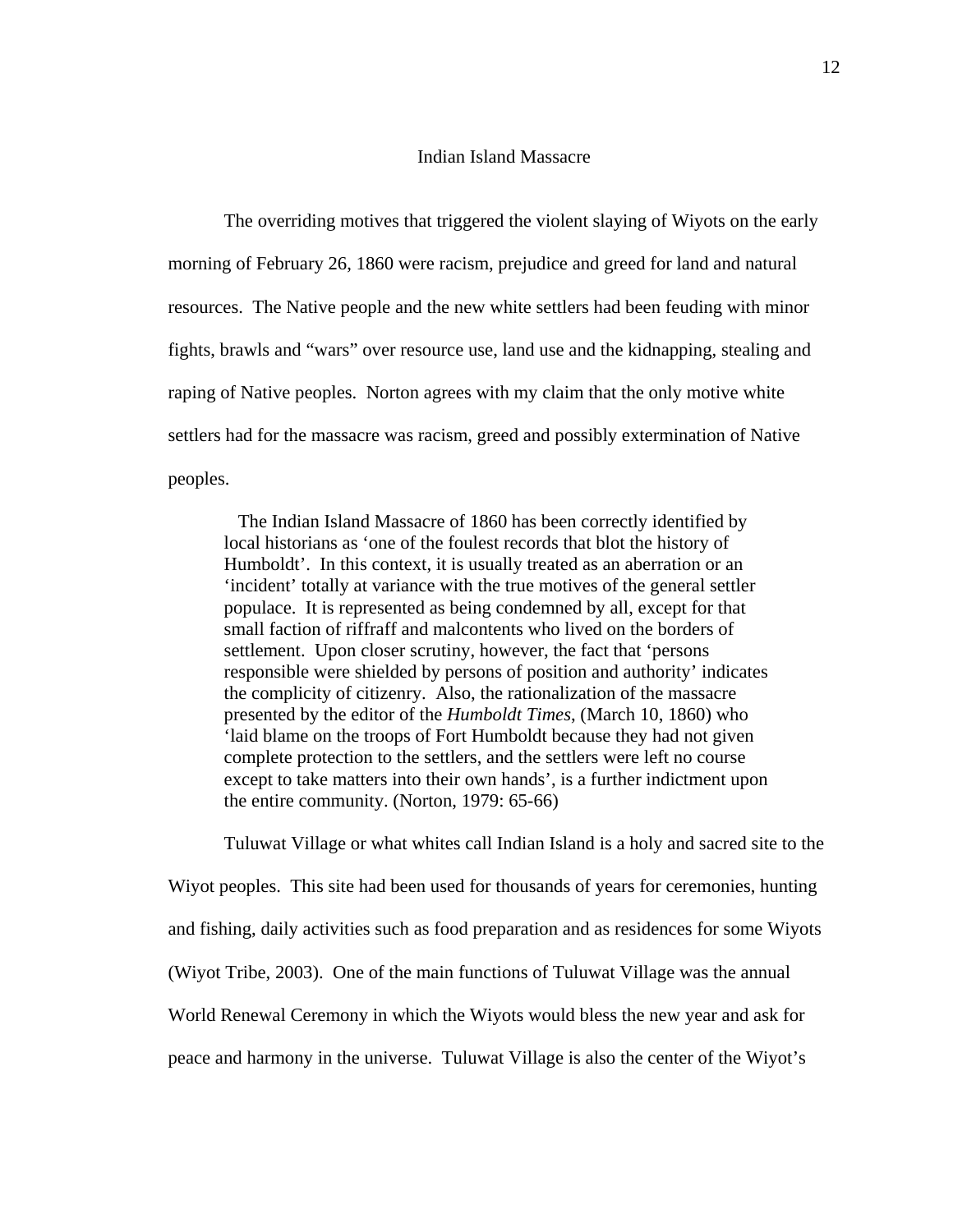spiritual and religious world: their creation stories revolve around the island and the surrounding land. As Cheryl Seidner, the Wiyot Tribe council leader has noted, "the island is sacred not for its village site, not [because of] the massacre- but because this is the center of our world."(Doran & McVicker, 2004: 10)

When the massacre occurred the Wiyot Indians had just finished their week long World Renewal Ceremony in Tuluwat Village in which they danced, celebrated, performed rituals and gathered for a large feast. Participants also included members of other local tribes such as Yurok, Hupa and Karuk people. All of the ceremony participants were exhausted from the seven to ten day ceremony which left the Wiyots ill prepared for a raid. According to the history and culture section of The Wiyot Tribe website, many of the tribal men were collecting food off the island when the massacre occurred leaving the remaining women, children and elders on the island unarmed and vulnerable (Wiyot Tribe, 2003). It was disheartening that the massacre occurred on the final day of the ceremony- the new year was blessed with bloodshed and sadness. Since the 1860 Massacre, the World Renewal Ceremony has not been performed and many view the last 146 years as tainted and unblessed.

After evaluating many historical documents regarding the Massacre of 1860, many of the general facts of the massacre are presented similarly, but many of the minute details surrounding the massacre differ. For example, many sources note that the massacre did occur on February 26, 1860 in the early morning hours and white male settlers were the perpetrators of the intentional attack (Baca 2003a, 2003b, Betzholtz 1992, Benson 1977, Faulk 2002, 2003a, 2003b, 2003c, Norton 1979, Riley 1860, Wiyot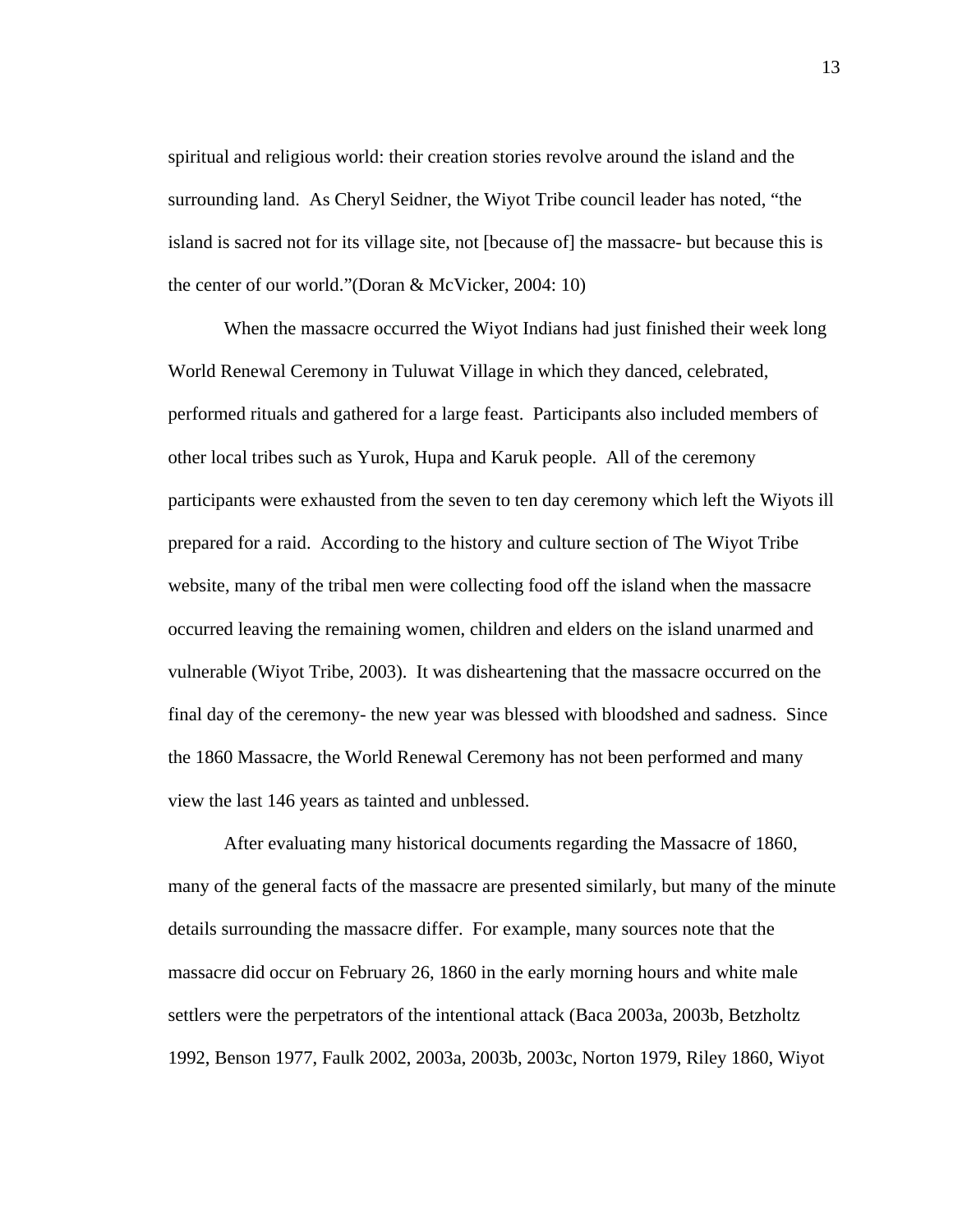Tribe 2003). The authors also noted how the island massacre was one of three raids that morning; two other raids occurred on the Eel River and on the South Spit or South Jetty. These authors also assert that the massacres were intentional and many have suggested that the raids were planned and orchestrated because all three raids happened on the same morning. Riley (1860) commented on the local event five days after in the local paper, *The Humboldt Times*, claiming it was "a violent surprise attack" in which the Wiyot Indians were slaughtered with hatchets, axes and knives. He also noted that there were multiple raids that day in which many Wiyots were slain. Norton (1979) claims all of the attacks were planned and were linked together. Norton counted a total of four raids [Norton counts two separate raids on the South Spit or South Jetty whereas other scholars count this raid as one] on February 26, 1860. "The brutal attack had been carefully planned. That night three other massacres took place simultaneously; two at the south spit of Humboldt Bay and the other at the mouth of the Eel River." (Norton, 1979: 82)

On the other hand, many minuscule details are not agreed upon by these sources. These authors, and others, differ in their claims as to exactly how many Wiyots were slain on the island, how many Wiyots died in all of the raids combined and how many white settlers were involved in the massacre. More recent sources claim the total number of Wiyots slain on Indian Island was approximately 60-70 (Baca 2003a, 2003b Faulk 2003c). The Wiyot Tribe (2003) states on their website that an estimated 200 people were killed in all the raids and Faulk (2003b) claimed, "It was hundreds" for all the raids combined. Betzholtz claimed a total of 200-300 Wiyots were slain and Riley (1860) noted 150 Indian people were killed. Betzholtz (1992) declared six to seven men paddled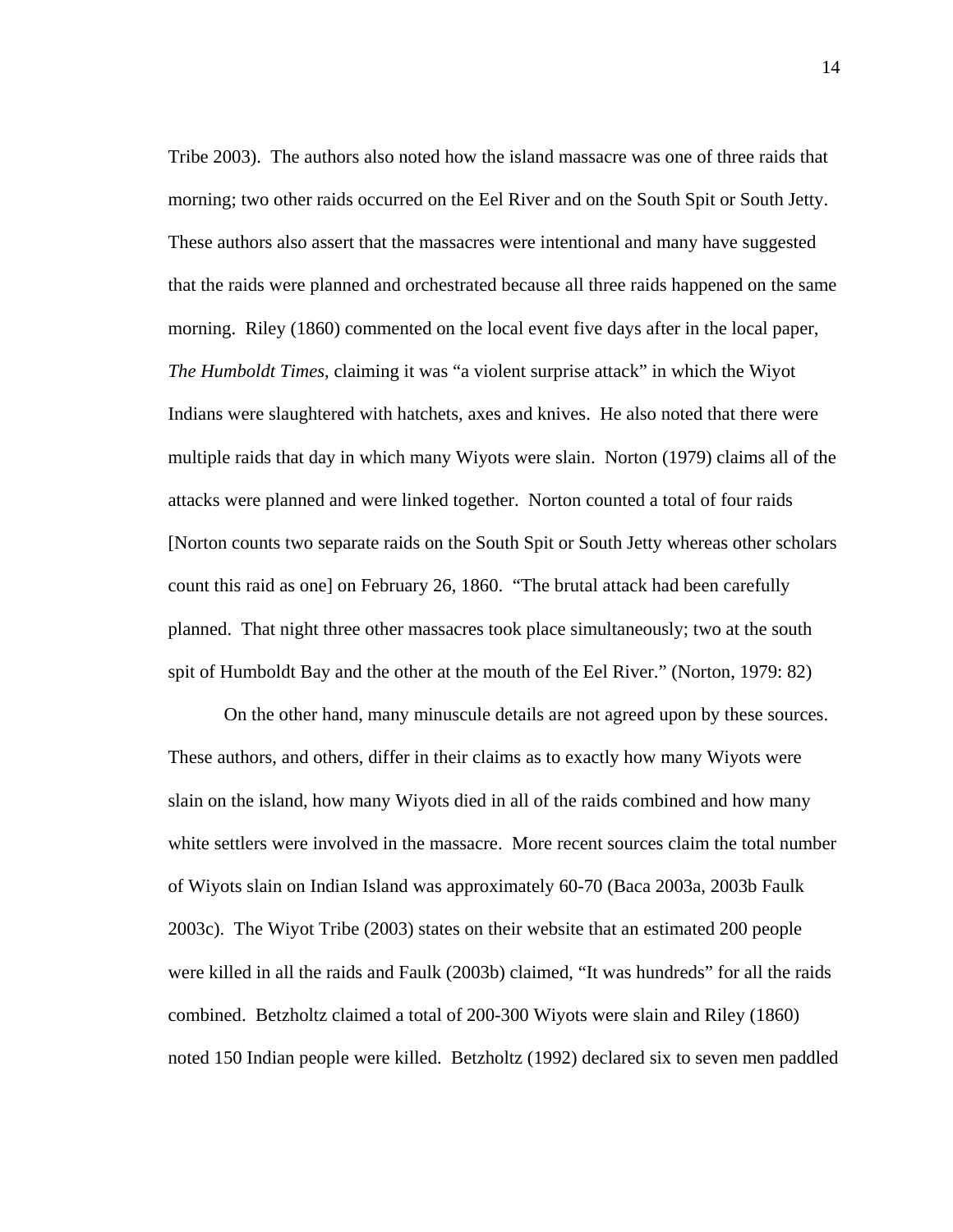out to attack Indian Island and in all the raids combined over fifty white settlers were involved. Although these numbers appear small, the total number of Wiyots in this region at this time varied from 100-300; thus the overall effect on the Wiyot population as a whole was devastating; no Wiyots survived the island raid except for one small child (Four Directions Institute, 2003). The closest any scholar has come to identifying who was involved in the massacre was Jack Norton. He searched archives of militias and volunteer brigades who were paid to kill Native peoples and he found evidence that linked certain men to this massacre.

 It was common knowledge that Seaman Wright of Hydesville was angered at the Governor's refusal to sanction his murderous volunteers. A week before the Indian Island Massacre, the Humboldt Times had reported that Captain Wright, instead of awaiting the Governor's approval, had taken the field. The article states that, 'the Volunteer Company of Dragoons, under Captain Wright, are still in the field and the last we heard were on the Van Duzen's Fork of the Eel River. Also the citizens of Hydesville had raised \$1,000 to equip and supply the volunteers, at the same time hoping the State would reimburse them in their cause.'(Norton, 1979: 85)

Over twenty years later the Wiyot tribe conducted research on who was involved

in the Massacre of 1860. The Wiyot tribe also has a list of men who were possibly

involved in the massacre.

 Volunteers in the "California Battalion of Mountaineers" were behind the atrocities that occurred at Indian Island, the South Spit and the Eel River in February 26, 1860. This Battalion, which was officially mustered into the service of the United States on April 20, 1861, consisted of 45 regulars who received pay donated from merchants and ranchers in Eureka. Sergeant Charles A.D. Huestis, Corporal Henry "Hank" P. Larrabee, Privates Wallace M. Hagan and George W. Huestis all took part in the murder of women and children at Indian Island. Feared by Indians and non-Indians alike, James D. Henry Brown was a known Indian murderer and was thought to be involved. (Wiyot Tribe, 2003)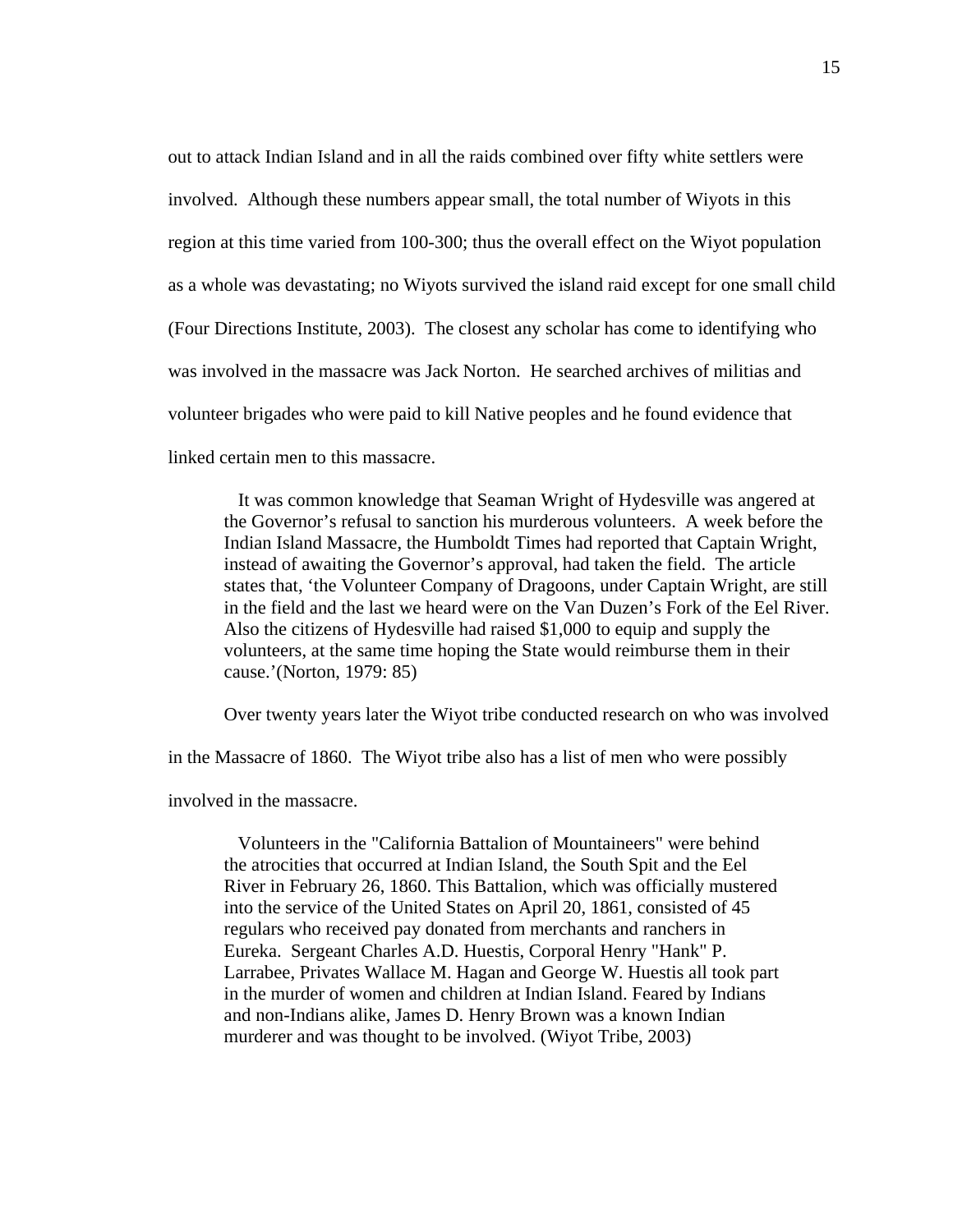Overall it is apparent that the massacres were intentionally planned without mercy for Native people. The whole massacre was extremely violent and painful, especially when placed in its historical context. With so many negative stereotypes about Native people in the mid-1800s, it was interesting that some white settlers helped clean up the massacre (Benson, 1977). It is difficult to imagine what it must have been like to paddle over to the island to clean up slain bodies, scalped Natives and material damage to the island. Norton (1979) also notes how some white settlers spoke out against the ill treatment of Native people such as famous writer Bret Harte who was run out of town for writing in defense of Native people. However as Norton (1979) notes their claims did not have an impact and did not change the social norms of the time.

 There were very few individuals who did speak out, who reacted against the savagery of the white-man in Northern California. They were ineffective. They were summarily pushed aside, their humanity negated by a ruthless system. They fell victim to an attitude that was fostered by the public media and by the materialistic success of the ranchers, businessmen and industrialists. The institutionalized propaganda perpetuated the myth that the American settler was the chosen civilizer of the earth. (Norton: 1979: 57)

Riley (1860) also reported the massacre in support of the Wiyot people six days after the attack. For example Riley (1860: 1) noted, "We say this in all kindness and sincerely hope that such an indiscriminate slaughter may never occur again in this county." However, prejudice and racist stereotypes and misconceptions about Native people were reported in local newspapers using discriminatory language such as "squaws" and "bucks." Riley (1860) framed his commentary from a "white settler versus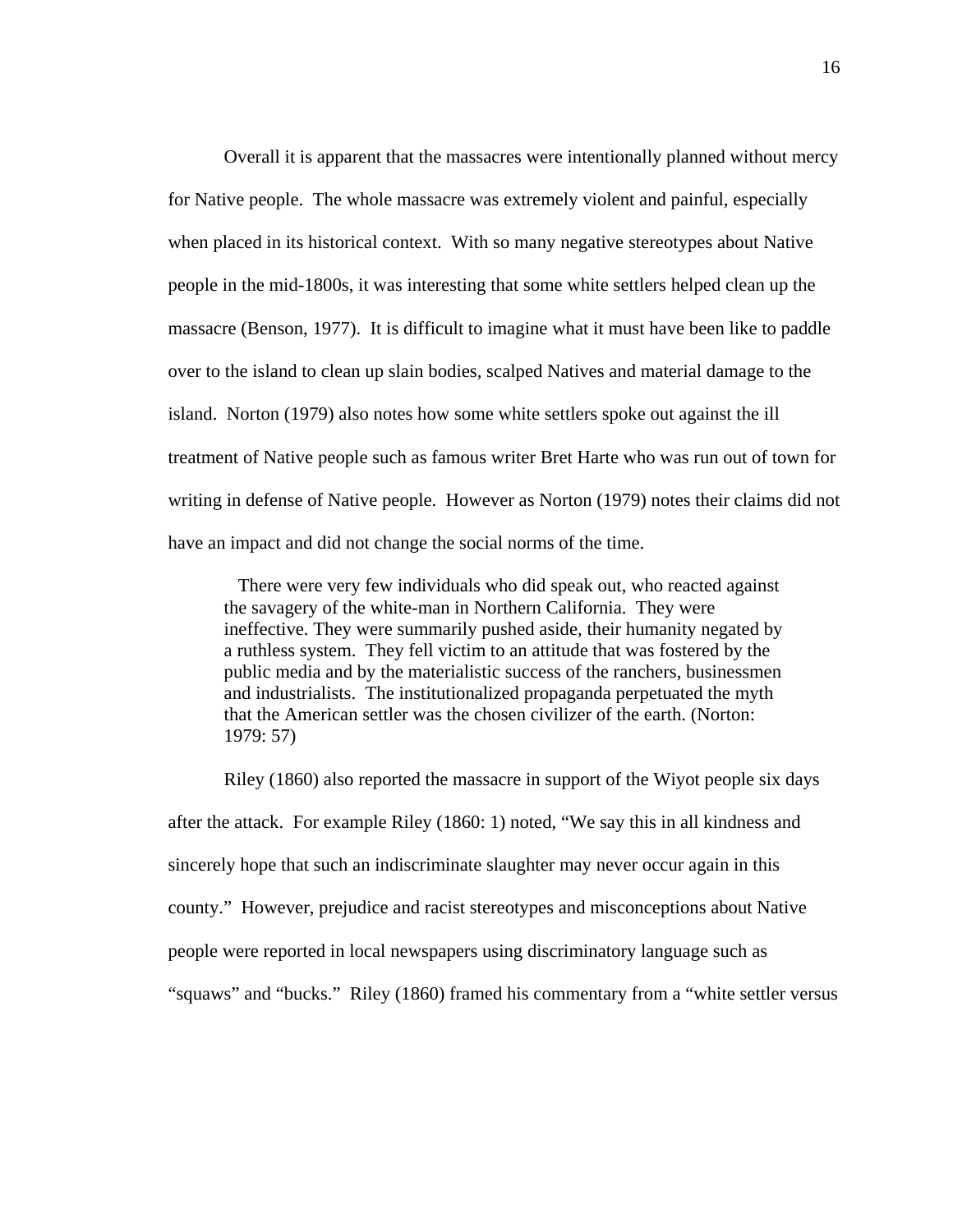Natives" context and noted the attacking white settlers were forced to respond to increasing buck raids.

 The perpetrators of the attack on Indian Island and the other raids were never identified, captured or punished. These orchestrated murders were never investigated or researched in depth, giving the impression that it did not matter to the white settlers who killed the Native people in Humboldt County.

 The infamy of this massacre was not only that it was the first openly acknowledged slaughter of Indians, but even more reprehensible, that the conspirators were never caught. The Humboldt County Grand Jury, charged with investigating the crime, reported that 'after a strict examination of all witnesses, nothing was elicited to enlighten us as to the perpetrators.' This seems ironic, because a large number of persons were undoubtedly involved in order to execute these simultaneous attacks, separated by an average of ten miles. (Norton, 1979: 85)

As noted by Norton, the justice system in place in Humboldt County during the 1860's was closely connected with the political system, creating possible deceit, lying and secrecy. For many white settlers, these murders were just another day of killing Natives who were encroaching on white territory and it can be assumed that most did not care who killed these Native people.

## After Effects

After the massacre, whites forced many Native people to relocate to reservations for safety. White settlers and Natives were constantly feuding, raiding and stealing from one another, some as acts of revenge and hatred and others as a means of survival. During this time, the government's solution to the problem was to relocate Natives to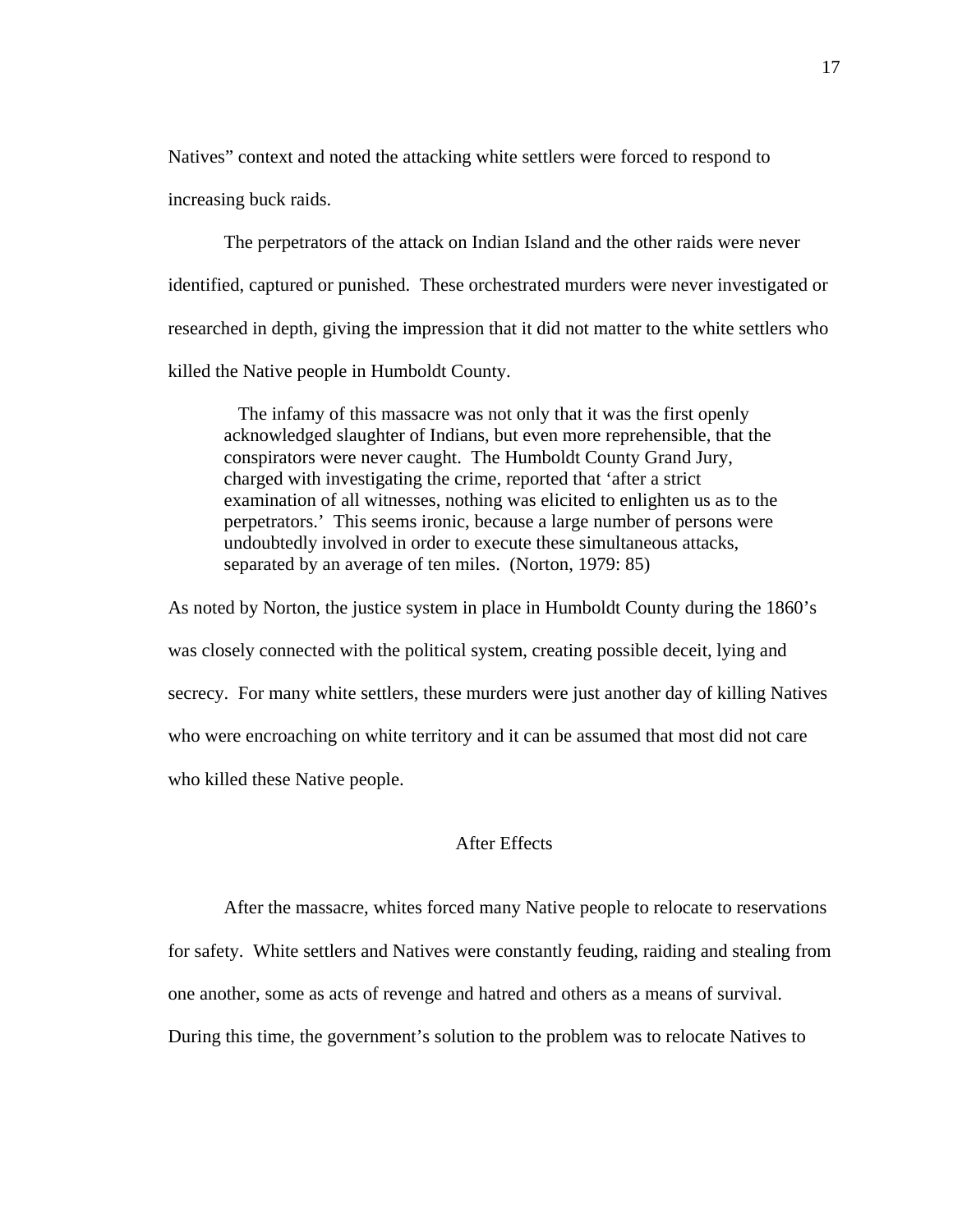reservations such as Fort Humboldt. Benson (1977) and the Wiyot Tribe (2003) have noted that many Wiyots moved back to Humboldt County after relocation to the Klamath reservation. Many Wiyots could not leave their sacred land but it became increasingly difficult for them to practice traditional ways of life. For example, by 1860 the Wiyot Tribe had lost the ability to use Tuluwat Village because of increasing encroachment of the white settlers and white laws and rights regarding land and land use.

Complicating the context of the massacre includes the supposed purchasing and selling of the island prior to the massacre. It was noted that Captain John Moore discovered the island in 1858 and sold it to Robert Gunther supposedly three days prior the massacre (Faulk, 2003b). To many locals, the island was known as Gunther Island not Indian Island as it is known today. Faulk (2003b) noted the island's history after Gunther bought it. In 1866, the first redwood mill opened and three years later, a shingle mill opened. In 1874 a ship servicing zone was built and years later a marine industry which was in operation until the 1980's. All of these activities polluted the island and the Wiyots had no power or control to stop the destruction.

During this period, the Wiyots were scattered across Humboldt County, many wandering, homeless, and many residing on reservations. The Wiyots were outnumbered by encroaching white settlers, and lost the resources in Humboldt County and territory they once considered their homeland.

 In some ways, it is shocking that the Wiyots survived at all considering only one infant survived the massacre and approximately only 300 registered Wiyots as of 2002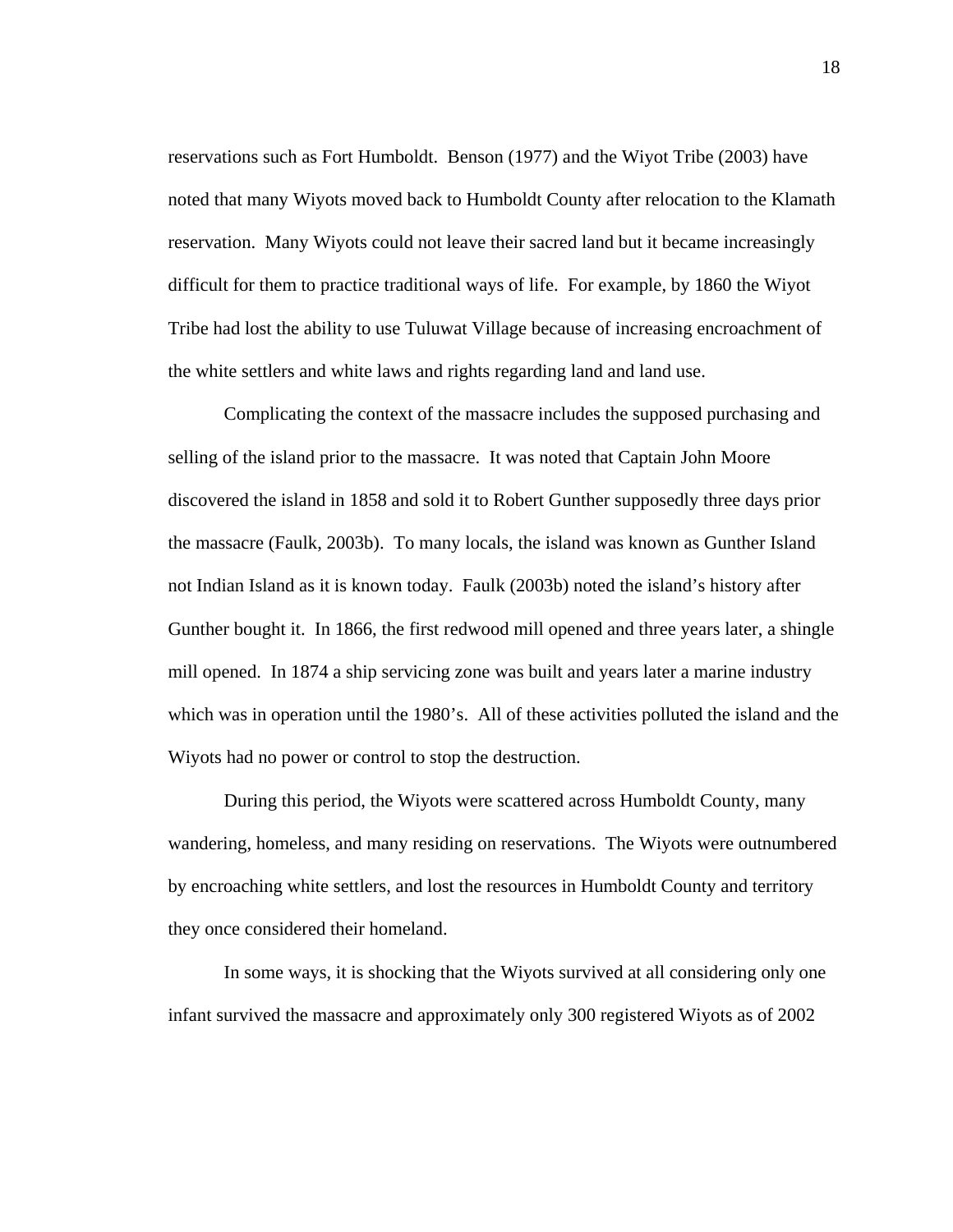(Faulk, 2002). It took many years for the Wiyots to regain their footing in the hostile, foreign environment that had been created by whites.

 After the massacre, the Wiyots and other local tribes had to reestablish land holdings and transform their ways of life to abide by American laws. For example, it was no longer legal to hunt and fish anywhere, private property and land rights were established- an aspect of white culture Native people did not understand. The Wiyots, among many other Native tribes, do not feel they own land; they feel they are stewards of the land or intertwined with the land. Land is not an object to be bought or sold, it is precious inter-relationship with the ecosystems that sustain life.

After decades of temporary residences and makeshift living units, the Wiyot tribe finally settled south of Eureka during the late 1800's. Although they did not have land rights for the section of land they lived on, they claimed it as their own. They resided on that piece of land for many years as the physical landscape around them transformed after remaining untouched for thousands of years. The Wiyots were devastated as a tribal unit and stood by unable to control the alterations made to Humboldt County over the next few decades; their land was changed without their rights, values or opinions being acknowledged. The traditional land they used to know had been completely absorbed into a white dominated world.

#### A new century

In 1908 the tribe received twenty acres in a loan from an unnamed local church (Faulk 2003b, Wiyot Tribe 2003). This loaned land was near their present reservation location as noted by Faulk (2003b). As soon as the Wiyots could regain land of their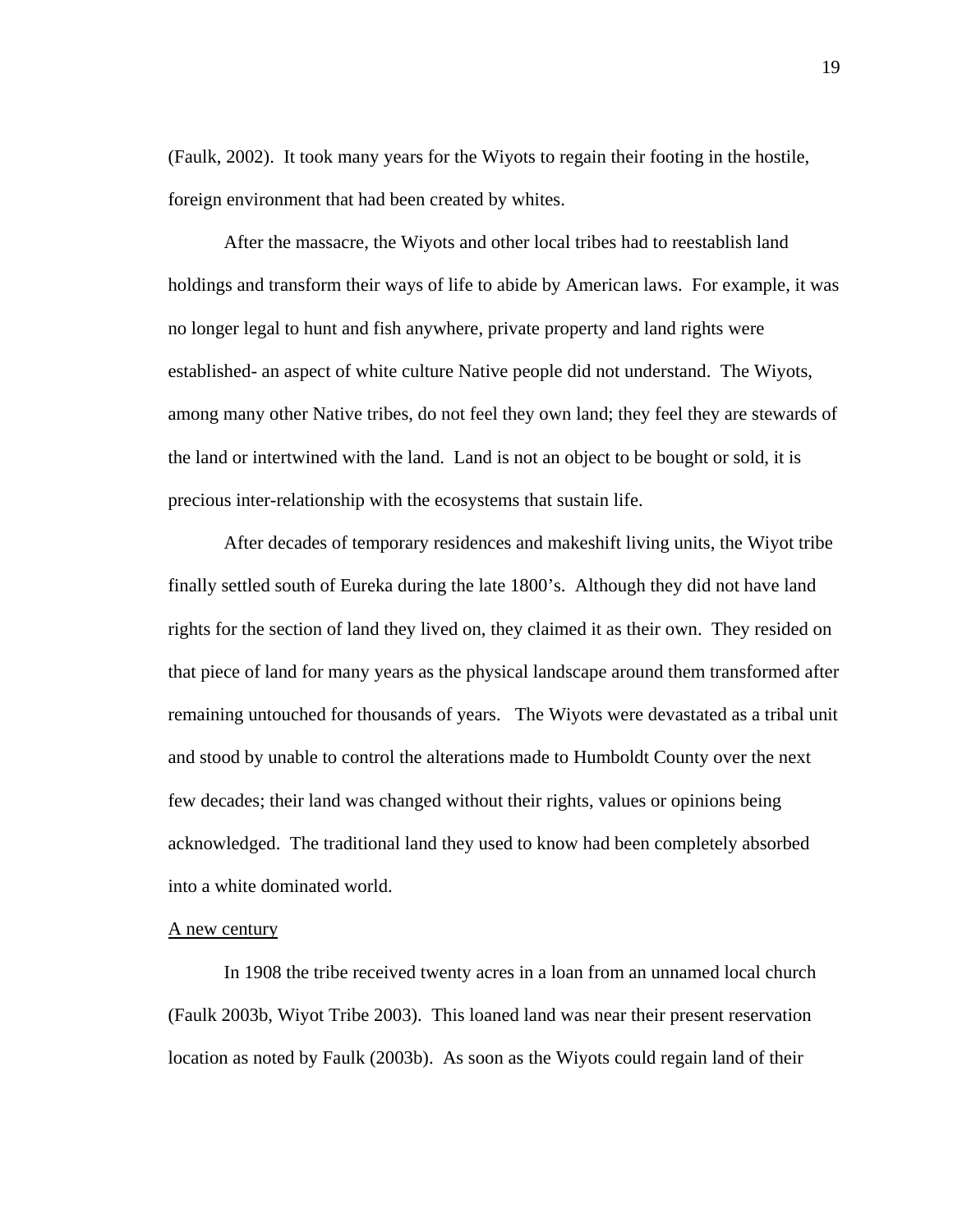own, they would relocate from their loaned land although the churches considered it a donation. Cheryl Seidner noted that if the church had not provided the land, the tribe would not have a community home and may not have accomplished what they did in years to come (Faulk, 2003b). The tribe was still affected by state determined tribal termination (as many tribes were). The Wiyot tribe was officially terminated in 1961 under the California Rancheria Act eliminating reservation rights and sovereignty.

In 1964 Indian Island was named a National Historical Site; as such the island could not be developed or used for commercial or residential purposes (Betzholtz, 1992). This special status provided by the state allowed the site to be remembered as a physical place of the Wiyot tribe and documented by archaeological excavations of the Wiyot shell midden (burial ground). This status also allowed the island to remain mainly intact and untouched as a historic Native site and as a National Wildlife Refuge site (Indian Island does have residential homes but building restrictions were applied after the naming of the site as historic). No notice, clarification or documentation is visible on Indian Island or on nearby Woodley Island, nor does the site note the Indian Island Massacre of 1860. Even today few citizens know of this historical site status.

Six years later, in 1970 the local government bought ninety percent of Indian Island from private land owners to construct Samoa Bridge (Faulk, 2003b). In a sense their sacred land was desecrated by a large bridge used for white transportation. Cheryl Seidner notes how many Wiyots along with neighboring tribes and some local residents protested Samoa Bridge being built with no success. The removal, desecration and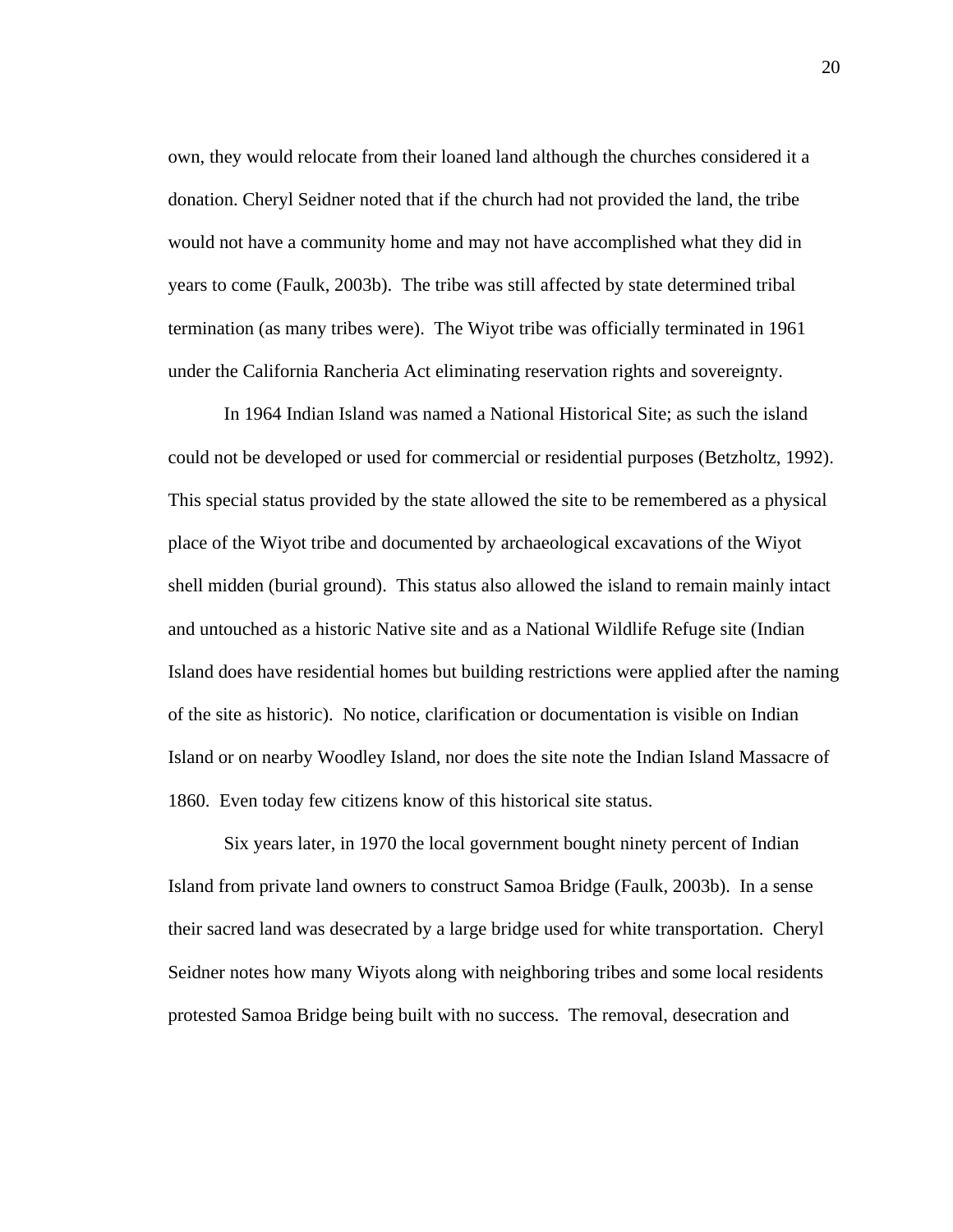reconstruction of island soil, and thus portions of the shell midden, Samoa Bridge was a massacre in and of itself, 110 years after the original massacre.

#### Tribal change

Over the next ten years, from 1970-1980, the tribe was diligent in reconstructing their lives and their tribal community. The tribe began the difficult task of attempting to reclaim their culture, history, traditions and ancestral past.

 The tribe was also able to use resources; however tainted they were, produced by white researchers during the first half of the twentieth century. During the time period of 1900-1950 many white anthropologists, archeologists and cultural linguists were interested in Native history, culture, languages, religions and ways of life. Jenne [Year unknown but in the 1940's] did an extensive cross-cultural examination of Wiyot, Yurok and Hupa material culture. Teeter (1964) also conducted an elaborate recording of Wiyot language, examining the meanings, construction and use of the Algonquian communication. Even though documentation of these tribal groups was conducted, it was framed from a dominant white ideology and still written from the mentality of an "us versus them" mind frame, continuing the hierarchal social constructions of race.

The information and data provided by many scholars and researchers gave the Wiyots' a huge resource for claims to their tribal past. White citizens and academicians had chronologically logged their daily lives, culture and language, noting how their ancestors had lived and the stories, songs and dances they performed. Although unrecognized until years later, the resources of their past would benefit them later in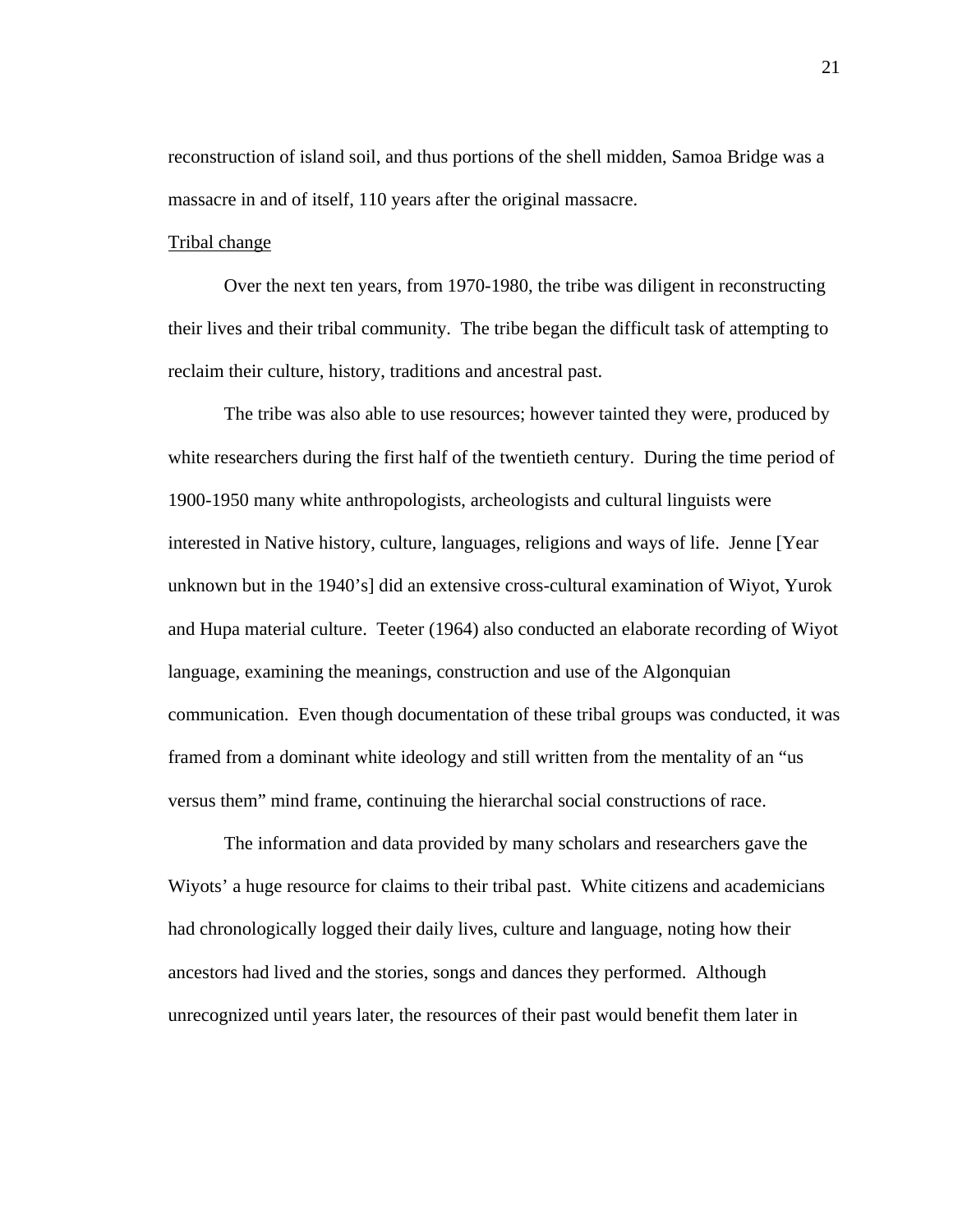attempts to relearn their culture. This information would help provide crucial points of history for the Wiyots in attempting to fight for land claims in court.

In 1981 the Wiyot Tribe succeeded in winning a federal court claim for tribal recognition (Wiyot Tribe, 2003). Their suit allowed for a reservation to be set-aside for the Wiyot tribe and the building of homes on the reservation (Faulk, 2003b). The Wiyot Tribe was awarded an 88-acre plot of land on Table Bluff, approximately sixteen miles south of Eureka.

 In 1975, the Tribe filed suit against the Federal Government for unlawful termination, and in 1981, in Table Bluff Band of Indians v. Lujan (United States), it was determined the Tribe's termination was unlawful and trust status was reinstated. In 1991, during another lawsuit regarding drinking water contamination and other sanitation issues on the old Reservation, the court mandated new land be purchased and the Tribe moved to another location. This location was approximately 1 mile away up on the bluff, and serves as the present Table Bluff Reservation. The original 20 acres were put into fee simple under the individual families, but deemed to be under the Tribe's jurisdiction as long as held in Indian hands. (Wiyot Tribe, 2003)

This was a huge success for the Wiyot people; they now had federally recognized

land rights and began to construct a present day tribal community in which tribal

sovereignty had to function within the confines of a white dominated world.

In 1992 the Wiyot tribe held its first Candle Light Vigil for the Indian Island

Massacre of 1860. The event was to include all members of the community, to heal and

forgive the past atrocities that occurred to Native people. As noted by the Wiyot Tribe

(2003), the vigil is meant to "remember those who lost their lives in the massacre, and to

help heal the whole community." This annual evening event is held on Woodley Island,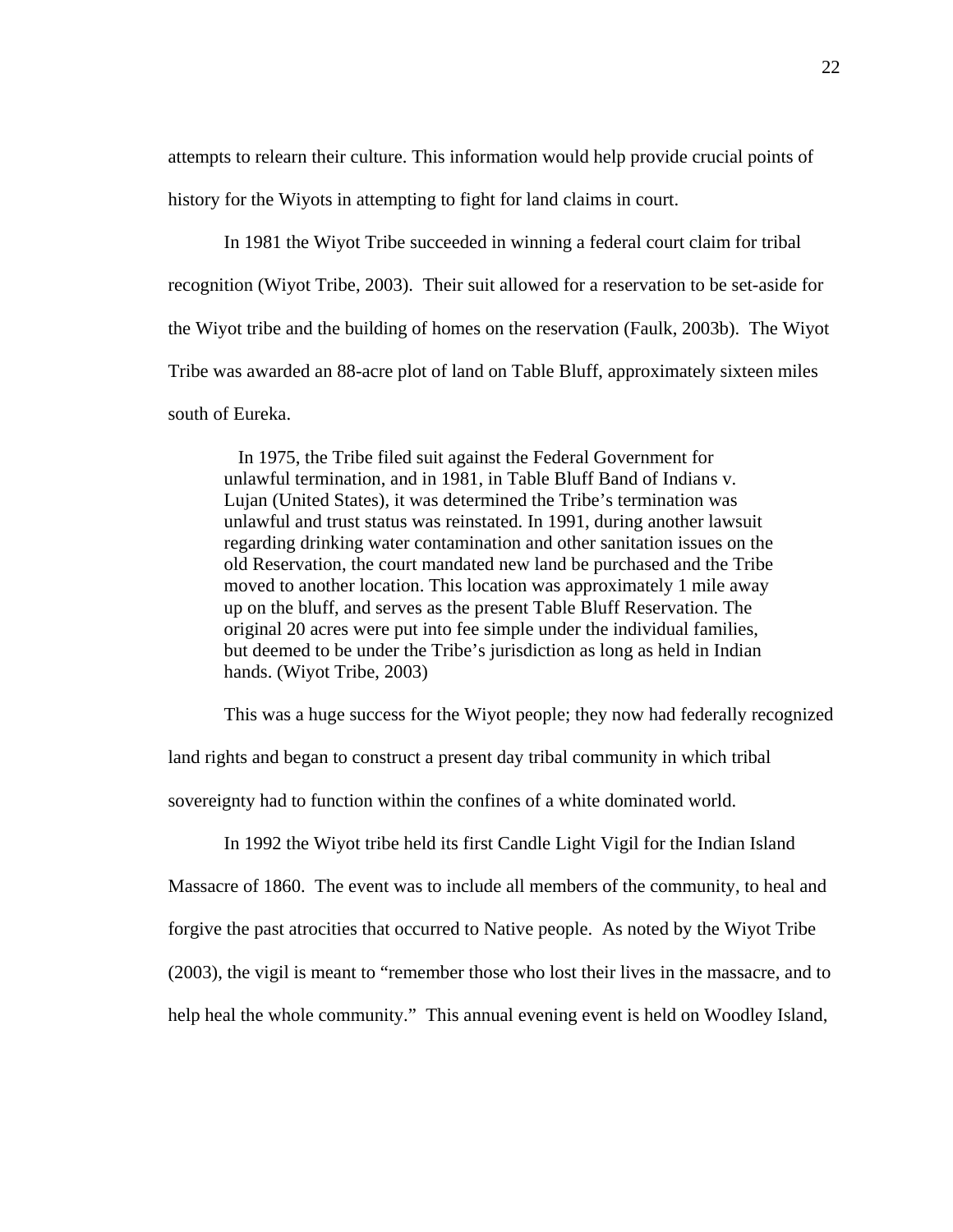right next to Indian Island (Indian Island is inaccessible by car or foot), the site of the brutal massacre.

The event includes songs, prayers and remembrance for the people who were lost. The event also incorporates healing and praying for peace in the new year. The Wiyots believe that every year the problems and evils of the world must be flushed out and cleansed to start off fresh in the new year. This is the foundation for the World Renewal Ceremony (Wiyot Tribe, 2003). The Wiyots do not perform the World Renewal Ceremony during the Candle Light Vigil because the tribe feels it cannot dance and rejoice again until the Wiyots heal from the massacre. The Wiyot Tribe has a long way to go to heal, but performing a ritual in February is traditional for the beginning and blessing of a new year. Tribal Administrator Maura Eastman noted the essence of what the vigil represents.

 Part of what we're talking about is the healing between all the people in Eureka, and the county. Knowledge certainly goes a long way in bringing that about. The more people know about the tribe, and understand about the tribe and the culture, the better it'll be. (Faulk, 2002)

Over the next decade the tribe worked hard raising money for future goals. One of the tribe's main goals was to obtain Indian Island. The tribe wanted to reclaim the island as Wiyot land, and began collecting money for the event. Baca (2003a, 2003b) notes how the tribe sold sweatshirts and fry bread to raise money to buy back the island, including solicitations from other local tribes. In March 2000, the Wiyots raised enough money to buy back a portion of Indian Island. The Wiyots purchased 1.5 acres of land on the northern tip of the island from the Kay family for \$106,500. This was a major turning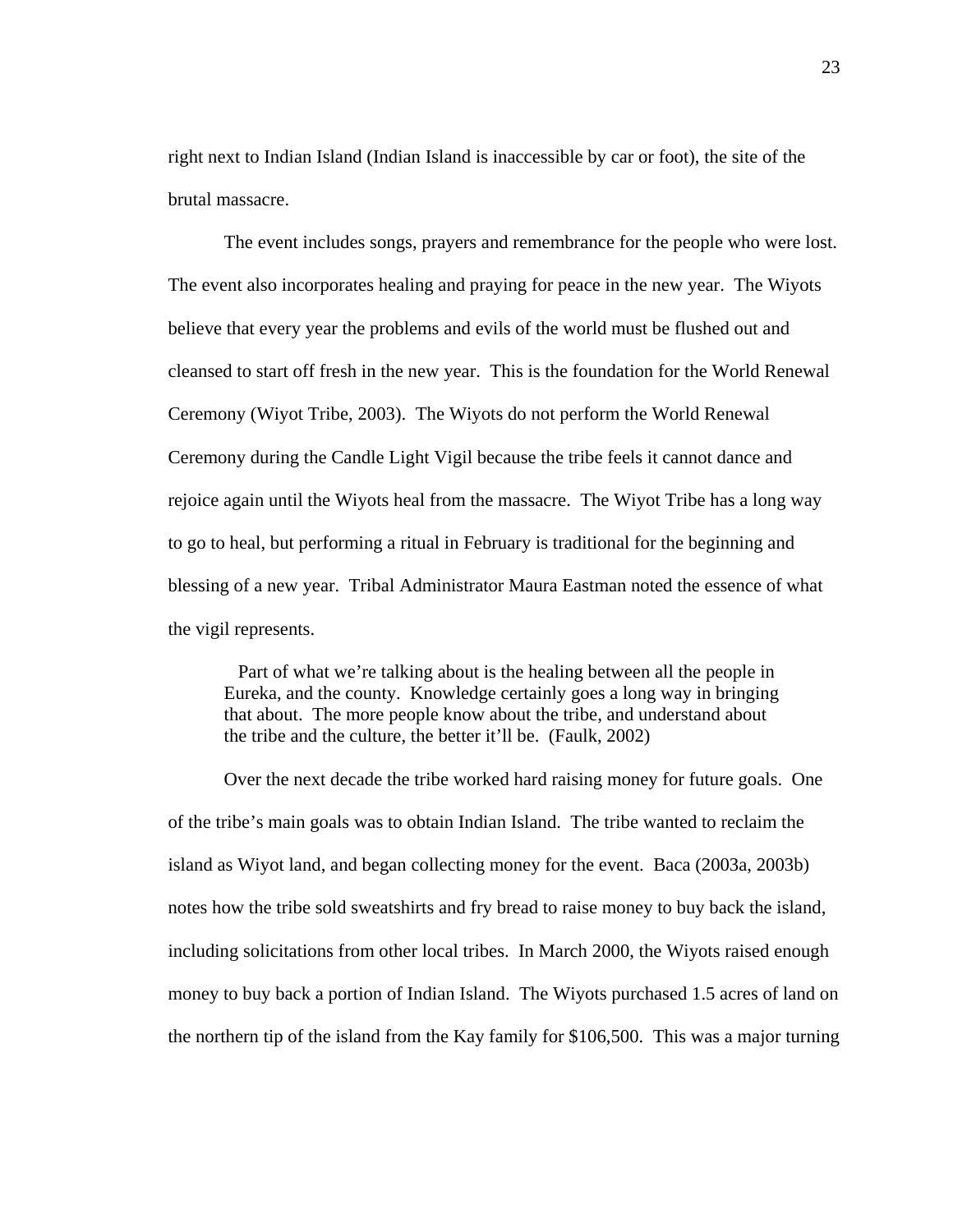point for the Wiyots; finally after 140 years of being legally separated from their island, they now lawfully owned a portion of it. Cheryl Seidner notes that purchasing the land with present day property rights regulations was extremely important; she notes she could never steal land from someone like land was stolen from the tribe.

The Wiyots' successes have continued over the years as they work to recreate their past and plan for the future. In the fall of 2000, the Wiyots, along with other local tribes, received a grant from the Institute of Museum and Library Services (Tressler, 2000). The Wiyots were awarded "\$133,213 for a two year project to document and preserve the tribe's language, culture, and history through a website." (Tressler, 2000:1) In 2001 the Wiyots created their own website with resource links and created the Wiyot Sacred Site Fund to continually raise funds to reclaim and clean up their portion of Indian Island (Wiyot Tribe, 2003). The Wiyots also have continued their annual Candle Light Vigil and the amount and variety of people keep increasing as the years go by. The Wiyots are now in the fifteenth year of their Candlelight Vigil.

The Wiyots were also working in unison with the city of Eureka to possibly buy back other portions of the island, although these proposals were still in the beginning negotiation stages in 2001 (Baca, 2003a, 2003b). These preliminary negotiations marked the beginning of the land transfer process, in which the Wiyot tribe approached the Eureka council to obtain portions of the island. The year of 2001 also denoted the beginning of other events in the tribe's lives such as apologies from a consortium of churches and community events that would set the land transfer process in motion.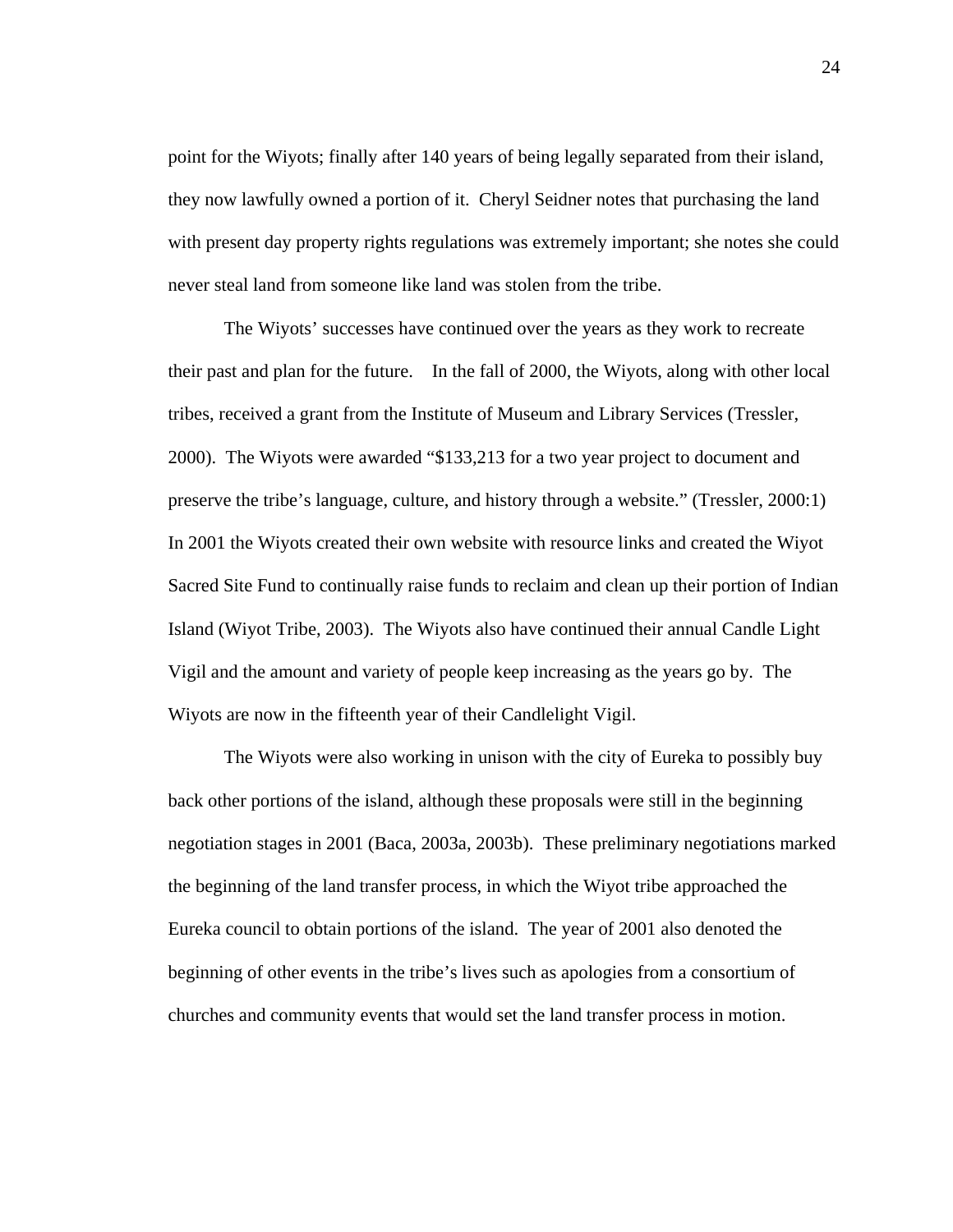In conclusion, exploring the genocidal history of Native people and the history of the Wiyot tribe helps contextualize the importance of the land transfer and provide insight to the meanings behind the phrase "the right thing to do".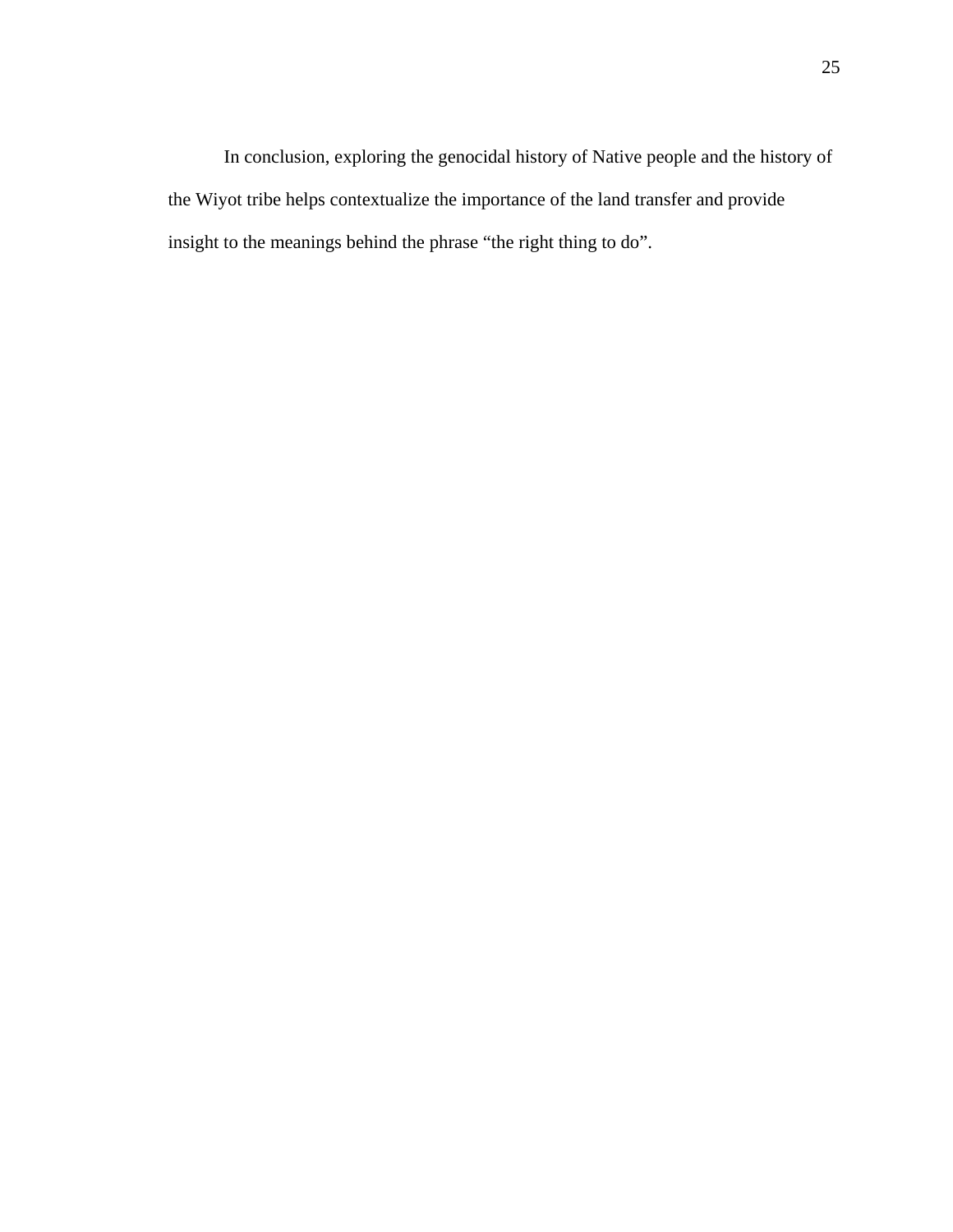# CHAPTER 2: THE ABC AND HEAL APOLOGY AND THE LAND TRANSFER **DETAILS**

# **Introduction**

 Prior to the land transfer, the tribe received an apology from a consortium of churches known as the Arcata Baptist Church (ABC) and Humboldt Evangelical Alliance (HEAL). A detailed account of this process is discussed to familiarize the reader with the first apology and reconciliation process the Wiyot Tribe entered into. This apology and reconciliation process notes the tribe's willingness to be involved in such endeavors.

 A detailed review of the land transfer history is also included in this chapter. The land transfer process and its history are crucial to understanding the apology and reconciliation process between the Eureka City Council and the Wiyot tribe. An account of the Eureka City Council land transfer approval meeting and the land transfer ceremony are also included.

# ABC Apology

 There are many events that led up to the Indian Island land transfer. One of the most significant events was an apology made to the Wiyot tribe from a consortium of local Evangelical churches. In 2001, a group of fifteen local churches apologized to the Wiyot Tribe for not recognizing or validating the Indian Island Massacre of 1860 (Faulk 2002, Baca 2003a, 2003b). These churches were not the perpetrators of the slaughter of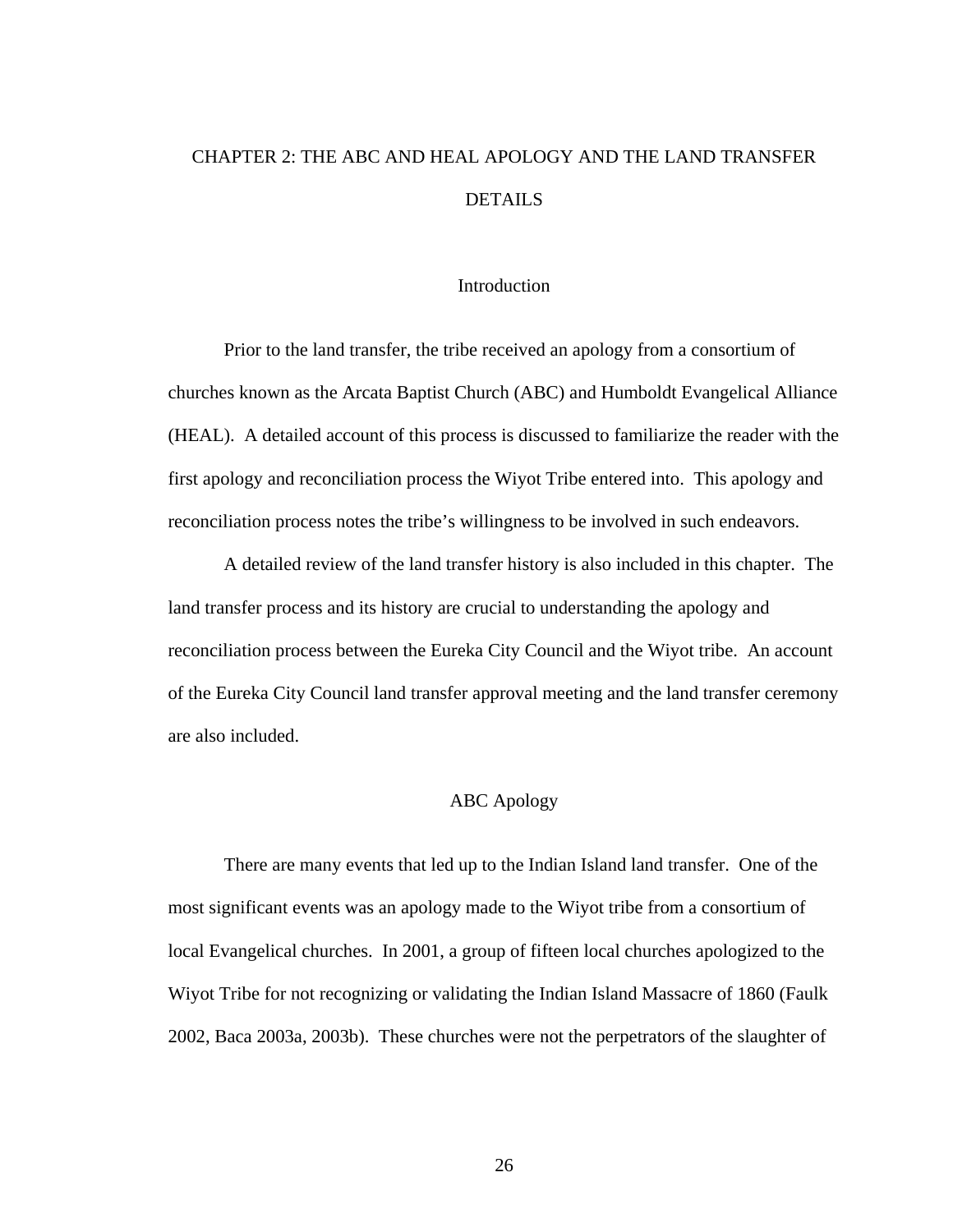innocent Wiyot people nor did they take part in the events that occurred elsewhere that day in two other raid locations. The local churches also donated \$1000 to help contribute to cleaning up and reclaiming portions of the island, a goal of the Wiyot Tribe, not the churches. Why these local churches went to so much effort to reconcile their differences with the Wiyot tribe is intriguing. Researchers have shown the motive for the apology was to recognize the "churches' silence of the massacre and the ongoing oppression of the Wiyots" (Oliner, 2002:2). Beyond Oliner's (2002) mention of the church apology, no other scholarly articles or newspaper and/or press discuss this event.

 To learn more about the event I informally interviewed Pastor Clay Ford of the Arcata First Baptist Church (ABC), because he was the integral person who initiated the apology and reconciliation conference. Pastor Ford provided a copy of the official apology document, which was paramount in understanding the language use and motivations for the apology to the Wiyot people.

# The Apology and Reconciliation Conference

In a weekend conference on May 4-6, 2001, ABC hosted the "Many Nations, One Voice" Conference in the ABC church and gym. The conference was an inter-group apology and reconciliation between local Christian churches, Native American Christian churches, and Native tribes. Over fifteen Native American churches and tribes attended and over fifteen Christian churches were present, totaling more than 700 people. The main focus of the conference was to apologize to the Wiyot tribe for the atrocities of the Massacre of 1860 and for the ongoing oppression of the Wiyot tribe. Clay believed in the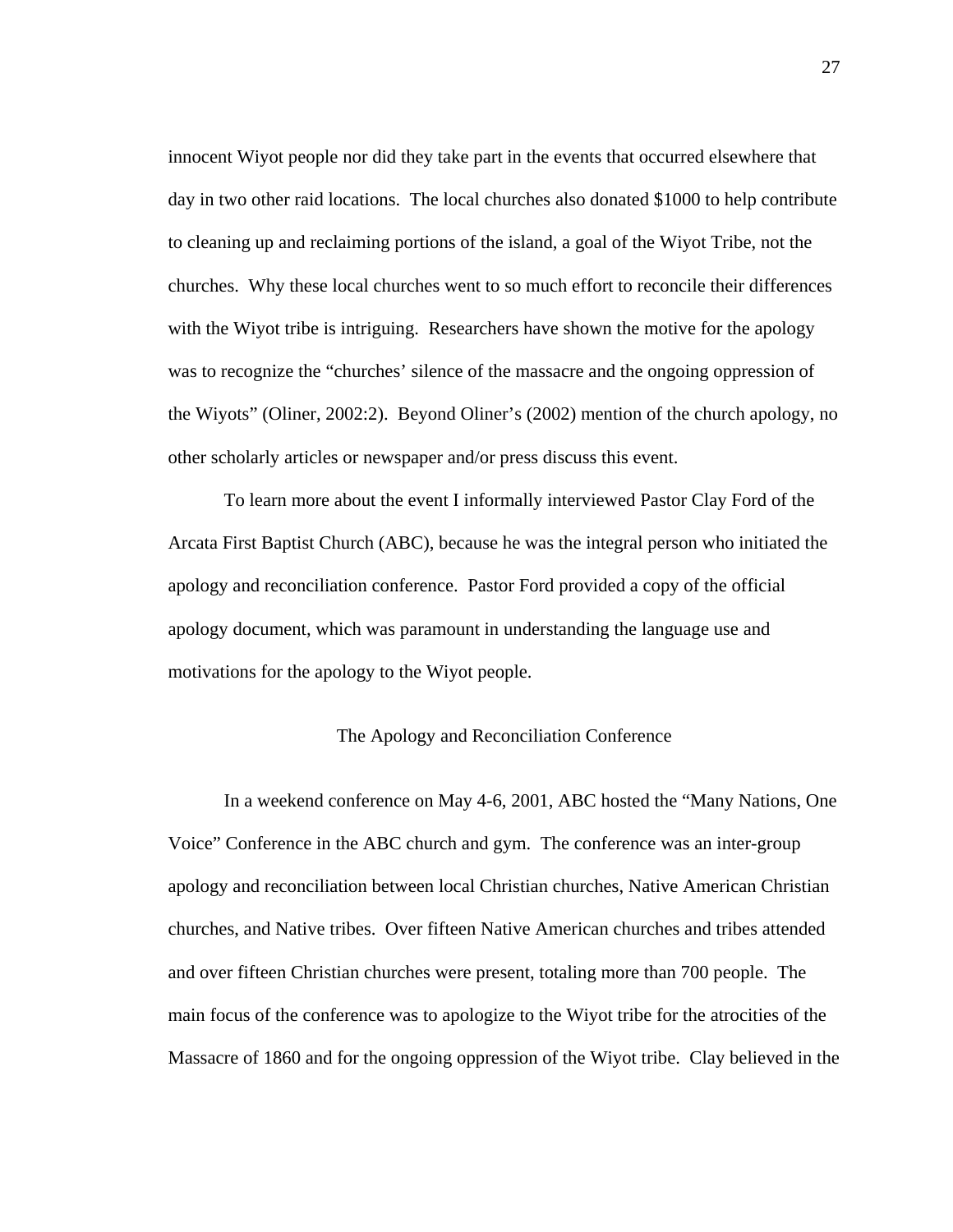Christian ideal of healing and forgiveness and felt a sense of responsibility to respond by apologizing and reconciling with the Wiyot tribe. He felt by inviting all members of the community, they could heal together, as one. Clay even invited the Arcata City Council members and corresponded with HSU, although no one responded or attended. The motivation for the ABC apology

In 1999 Clay Ford heard about a man named John Dawson who is a speaker and advocate for the International Reconciliation Coalition (IRC). John Dawson is an advocate of acknowledging the atrocities perpetrated against Native people, African Americans and other indigenous groups. Dawson's main focus is healing the land where these atrocities occurred and uniting people through blessing the land, thus cleansing it from the past. Dawson argues that after the land healing process, inter-group apologizing, reconciling and healing between different groups can occur. Clay heard about this process and was interested. He expressed to me that he felt "a sense of responsibility to the Wiyots along with other Native tribes in Humboldt County." He claimed he "felt the need to respond" because no one had apologized to the Wiyots. Nor had anyone validated the atrocities which occurred to the tribe in the past or their present oppression, including him.

After learning about Dawson's healing process, Clay was increasingly interested in the Wiyots unrecognized grief and he felt the need to respond. Clay had shared these details with other church members and they were interested as well, especially the ABC's youth group.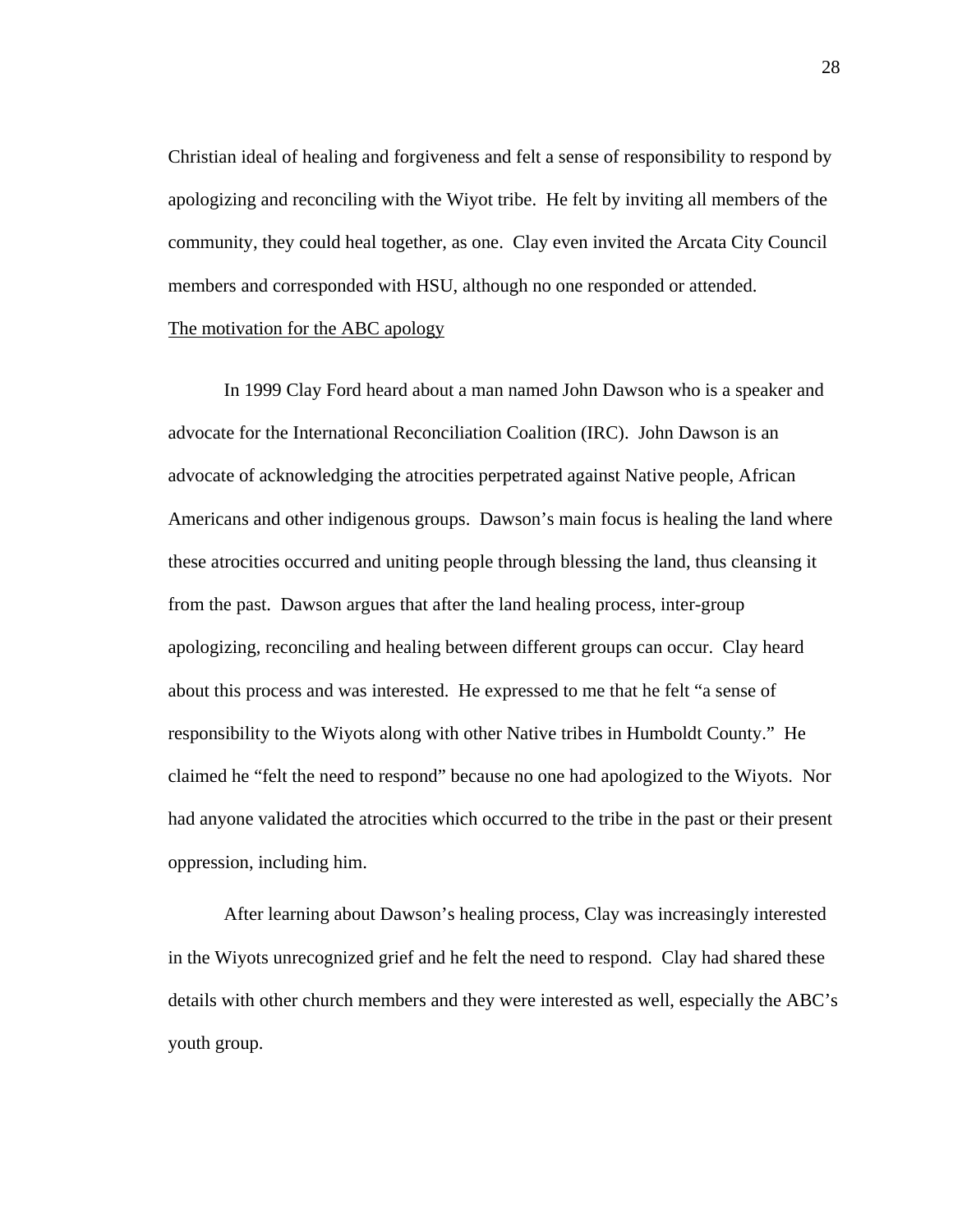# The youth group retreat

After learning about the past wrongs committed against the Wiyot tribe in church, the ABC youth group attended a retreat at the Hoopa Reservation in 2000. Twenty-five youth chaperoned by Clay's son, Billy Ford, spent a weekend out on the Hoopa Reservation learning and remembering what happened to Native people. These youth prayed, fasted and looked for answers to set right the wrongs of the past which resulted in a repentance song and performance. The youth group constructed a banner and performed a ceremony acting out sixteen sins committed against Native American peoples. Each repentance was read one by one. After each repentance the youth group asked God for forgiveness and healing, making a powerful symbolic statement to the Native Americans present. After the youth group experienced the weekend retreat and had a positive impact with the Native American elders present, Clay knew he had to do something, he felt "a responsibility to respond".

# Organizing the event

After Clay was dedicated to the cause, he began to put the project into action. He began contacting a variety of Native American tribes and local churches to discuss the idea of an apology conference. Many groups were open and welcomed the idea, including Cheryl Seidner, the Wiyot Tribal Council Leader.

After a variety of meetings and prayer ceremonies with many church and tribal leaders, Clay decided to officially plan a conference. The apology and reconciliation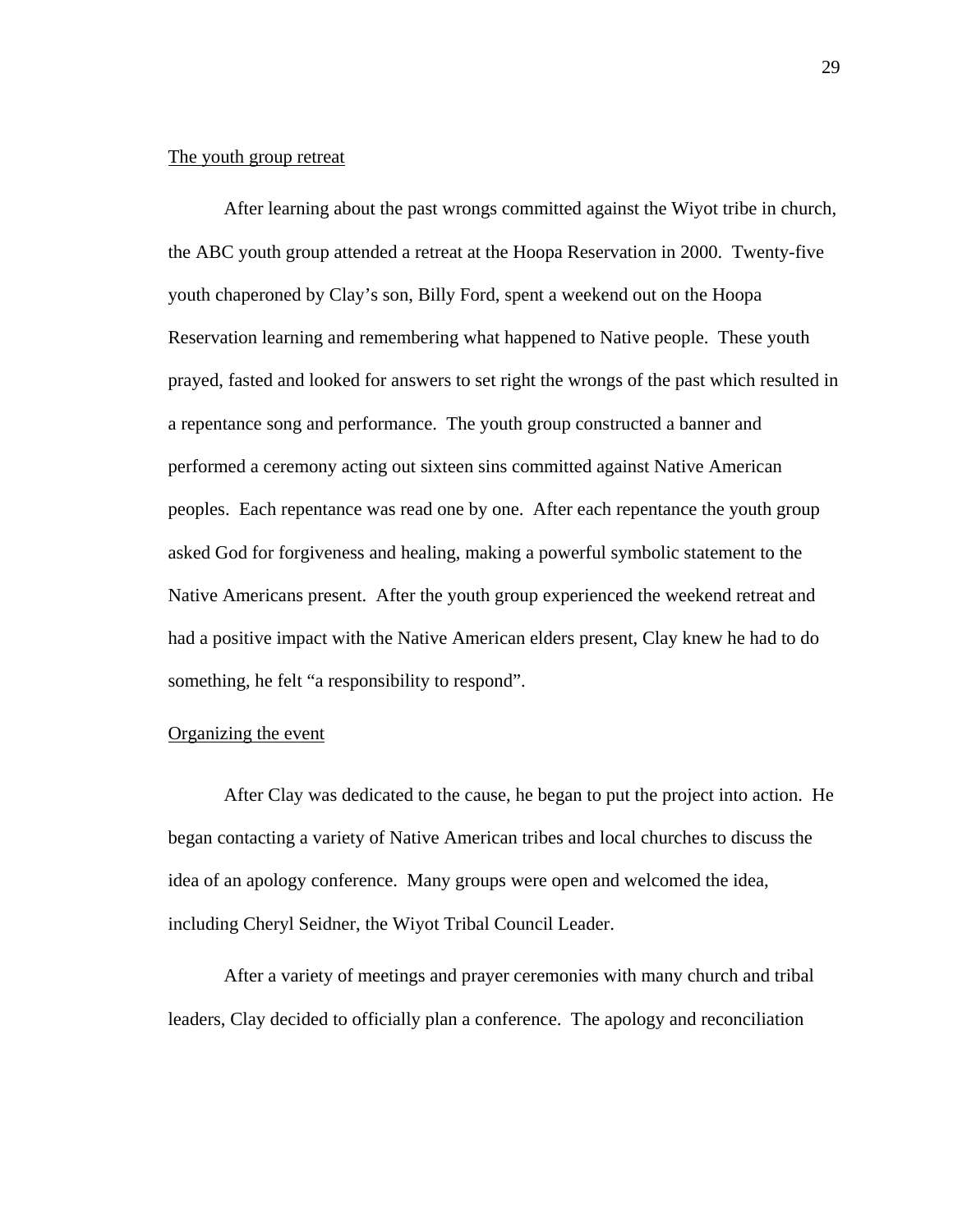conference was initially planned and hosted by Clay Ford and ABC; although many other church groups got involved such as Humboldt Evangelical Alliance (HEAL).

HEAL is a collaborative organization that works on uniting the congregations and communities in which they work. One of the recent goals of HEAL was apologizing to many groups for the past atrocities not recognized or validated by the churches in the past or in the present. According to Clay Ford, the apology to the Wiyot Tribe was one of many apologies HEAL made to other groups. The churches' goal was to set history right, to reconcile the differences of the past, so hopefully collaboration and cooperation between groups could occur in the future.

#### The ABC conference details

Over the course of the three-day conference, many emotional and inspirational events occurred. As Clay was describing the event to me, he would cry, reminisce, and smile, happily thinking about the whole process. The whole event and reconciliation process is still forefront in his heart and his work, and he is one of the main dedicated supporters of the ongoing reconciliation with the Wiyot Tribe.

On the first day of the conference an official apology was read to Cheryl Seidner and other tribal members in which church members acknowledged the Massacre of 1860 and the ongoing oppression of the Wiyot Tribe. Clay Ford hosted the event as the key speaker and many prominent church members from a variety of churches were present. It was a very emotional and welcoming evening in which "the beginning of a sense of healing occurred." By the end of the apology many guests were weeping. Many Native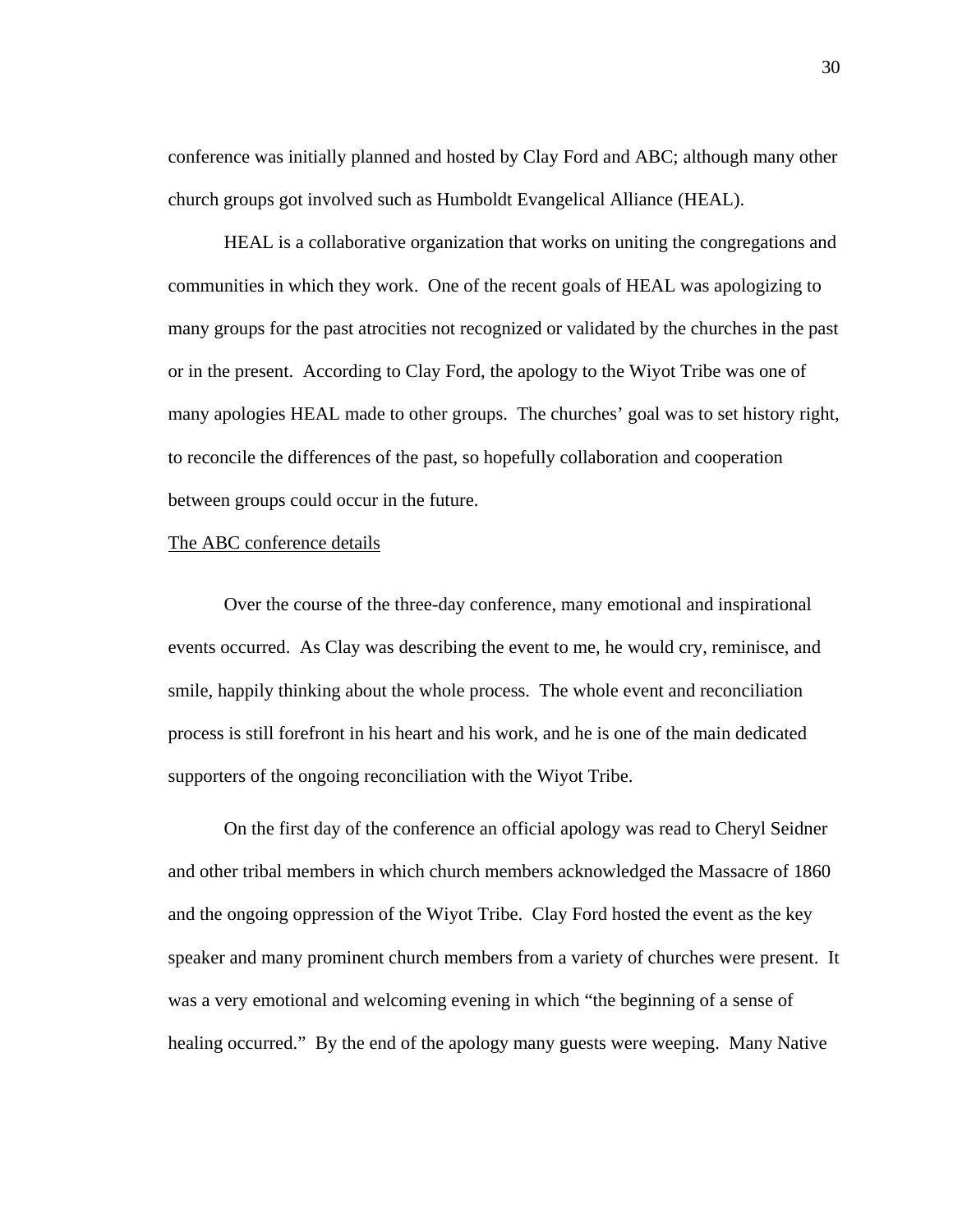guests expressed that they were honored and grateful to receive an apology and \$1000 to clean up and buy back portions of Indian Island. Cheryl was especially thankful, having the event addressed to her and her tribe.

The second evening of the conference was more emotional than the first. On this night a variety of dances, songs, performances and poems were dedicated to the reconciliation of the groups. The last group to perform was the ABC youth group and they performed the repentance song they created at the Hoopa Reservation. At the end of the performance the whole audience was weeping and Clay noted how "not one person spoke after the performance, the whole gym was silent." Clay felt "the spirit of God" had entered the gym at that point and the people present were being forgiven for the past atrocities for which they asked for repentance. After the silence, people began hugging and rejoicing as the sound of Native American drum beats filled the air. Clay described the event as "a jubilee that lasted over two and half hours." Clay commented, through tears, how the conference " was a beautiful sight to see, the intermixing of Native American and Christian cultural and religious backgrounds, uniting to reach the same goal, social healing." That night moved Clay in more ways than he could ever express, and it remains vivid in his memory and in his heart.

After the youth group's performance Clay was supposed to speak, but he felt after what had happened there was no need to speak. He explained to the people, "I have no need to speak, God has spoken." The celebration ended with a sense of accomplishment, joy and appreciation, and many looked forward to future collaborative actions.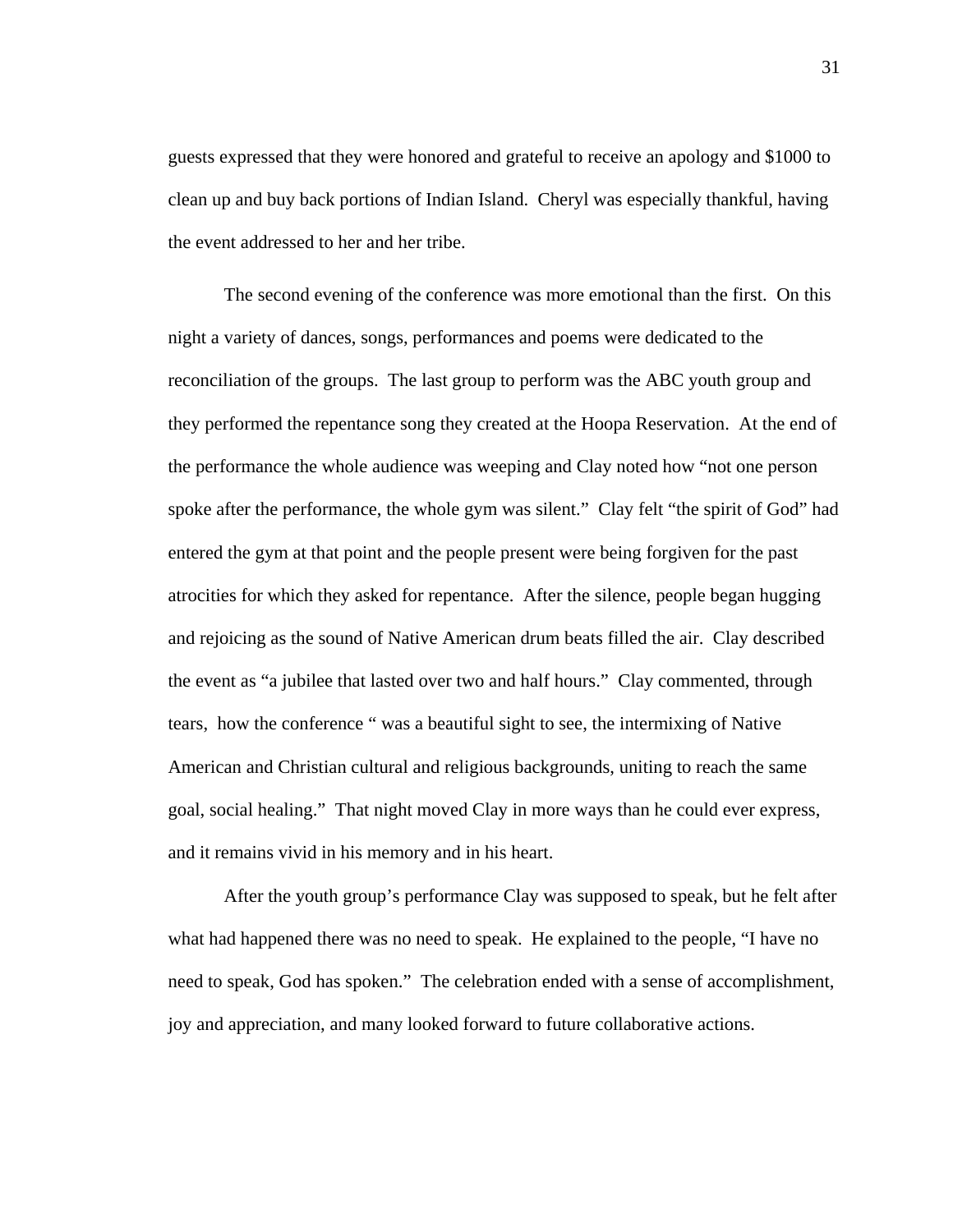The third day of the ceremony was a small closing ceremony in which Clay Ford with ABC announced their dedication to the cause of reconciling and helping the Wiyots with their tribal goals.

# Why Apologize?

Prior to the apology, the Wiyots were working hard to get the community to receive knowledge about Wiyot history and culture. The main losses of the massacre were Wiyot lives and culture. Many of the traditional ways of life have been lost, for example, none of the 300 registered Wiyots speak the Algic language, Algonquian, a cultural artifact that may never be fully replaced. The churches recognized the Wiyots' desire to share cultural and historical information within the community and that is one reason why they apologized to the tribe. One of the tribe's goals is to have the community be more knowledgeable about the massacre and the oppression of the Wiyots and the churches wanted the same.The goal of educating others is to bring about a sense of community, a sense of understanding and a sense of healing, something both groups wanted.

Another reason the churches decided to apologize to the Wiyots is because the Wiyots invited all community members of Humboldt County to heal the county together for past wrongs. When the Wiyots invited everyone to heal with them, they opened the channels of communication and interaction and the churches followed up the offer and reciprocated. It has been noted that by working together and collaborating, bonds, trust, and reciprocation can be created (Oliner & Oliner, 1995). These groups are still in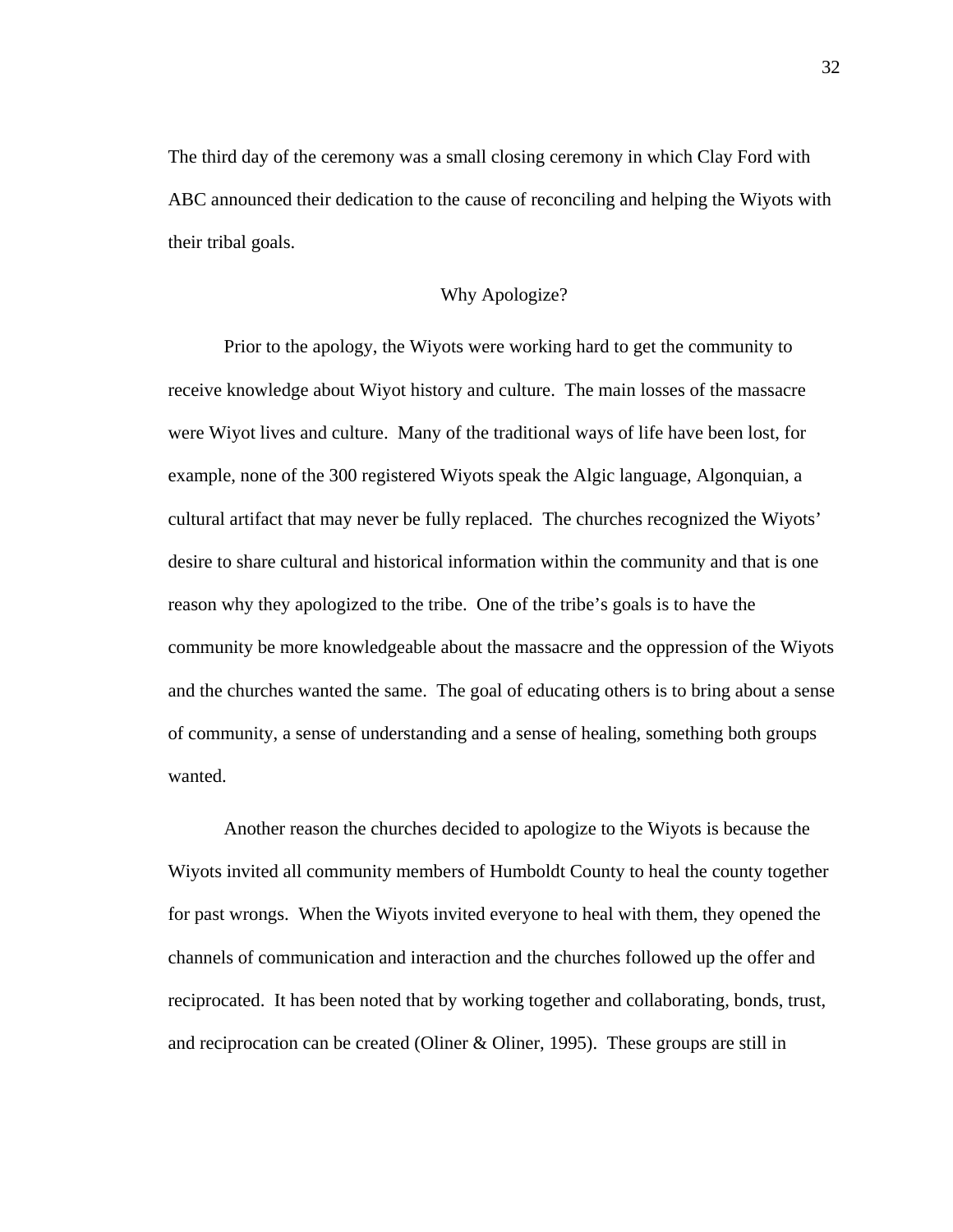contact and communication with one another because of their initial dialogue, and have made the community aware of their actions, one of the original goals of both groups.

After the apology conference Clay Ford and his church kept in contact with the Wiyot tribe. Clay noted that over 95% of all funds donated to the tribe from local churches over the years came from ABC totaling more than \$4300 in 2003. Clay is also actively involved in Wiyot events such as the Candlelight Vigils, Sacred Site Benefits and tribal gatherings. Clay noted that he feels personally responsible to help the Wiyots until their Indian Island goals are reached. Clay Ford and Cheryl Seidner are still in contact with one another and Clay considers Cheryl a true and genuine friend.

 The ABC apology also sparked the community and the tribe to be more involved in the process of healing from the Massacre of 1860. It appears a snowball effect was created in which community members and tribal members continued the process of healing in positive directions.

# Continued efforts

In 2002, the first Sacred Site Fund Benefit Concert was held to raise money for the Wiyots to reclaim more land and clean up Indian Island. The overarching goal of this fund is to buy back portions of Indian Island and to rebuild Tuluwat Village, the traditional village that stood on Indian Island prior to the massacre. Organizer Sandy Jensen, working in unison with other organizers, started this event after she heard about the local inter-group apology between local churches and the Wiyot Tribe (Faulk, 2003). Faulk (2003:1) notes she found the apology "inspiring, and she began to do what she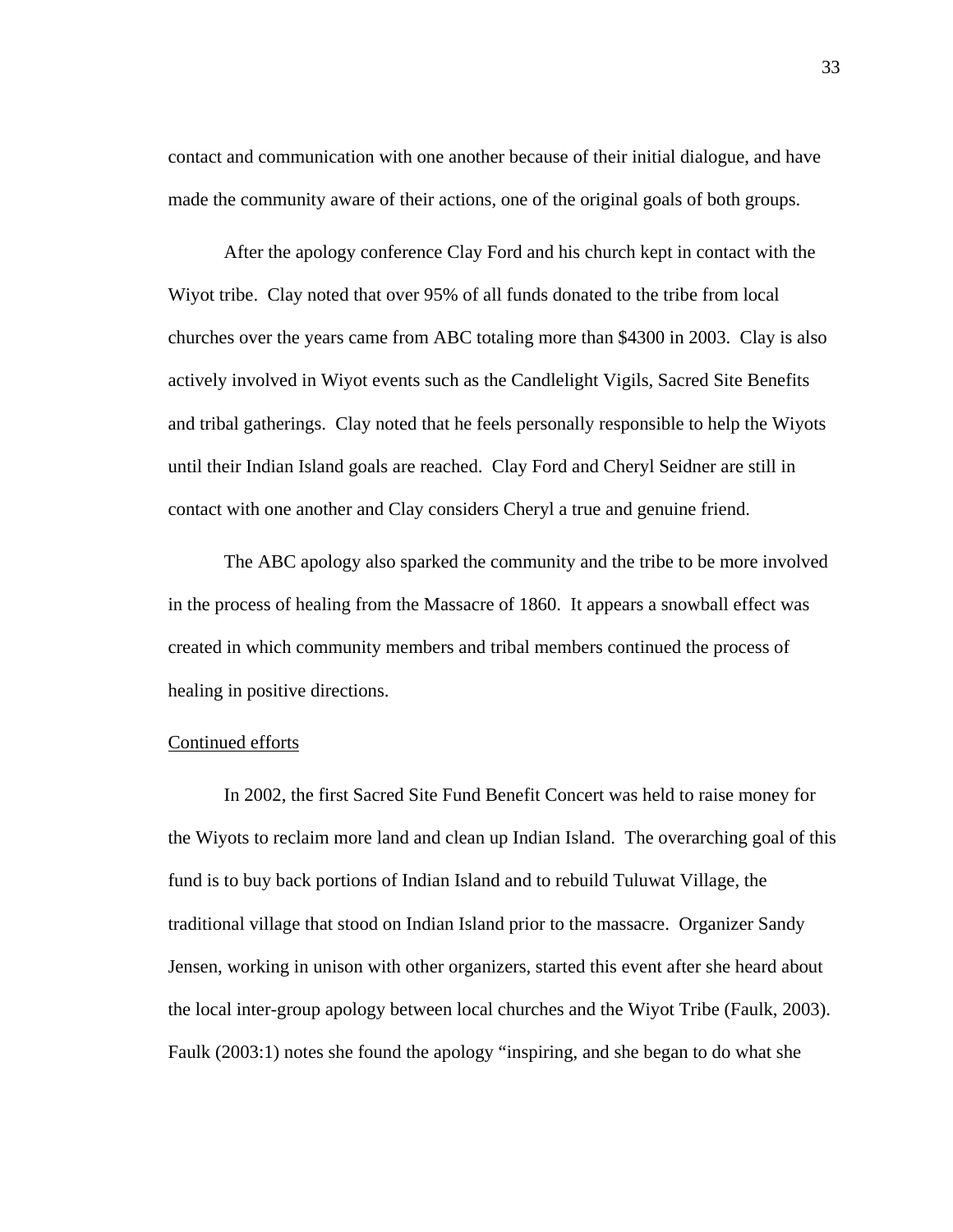could to help the tribe get its sacred site back and restored." Many other local citizens have been inspired by the apology as well and are now more conscious and aware of the Wiyot people and their ancestral land. As one woman noted at the 2003 Candle Light Vigil, "I can't think of anything but the horrid Massacre every time I drive over 255. I get this chill down my back and it makes me tense. I am just thankful I am trying to set it right" (Candlelight Vigil, 2003).

The Wiyot tribe still continues a variety of fundraisers and annual community events to raise money for the Sacred Site Fund. These fundraisers include: the annual Sacred Site concert, auctions, art and music events, poetry readings, fry bread sales and continuously selling merchandise such as sweatshirts, posters and buttons through their website. The tribe will continue to raise money until their goal of rebuilding Tuluwat Village is complete.

Overall the apology between the Wiyot Tribe, the local churches and the local community has been successful and encouraging. It appears that the apology had a positive collective affect in which many local citizens feel connected to the tribe and local churches and feel the need to help when they can. For example many local citizens commented on the need to attend the Candle Light Vigil every year. At the 2003 Vigil, I ran into many twelve-year veterans and it is nice to see the Wiyots are considered part of their community and part of their life perspective.

Around the same time the tribe was reconciling with the consortium of churches, the tribe was also pushing forward to reclaim portions of the island by themselves. With

34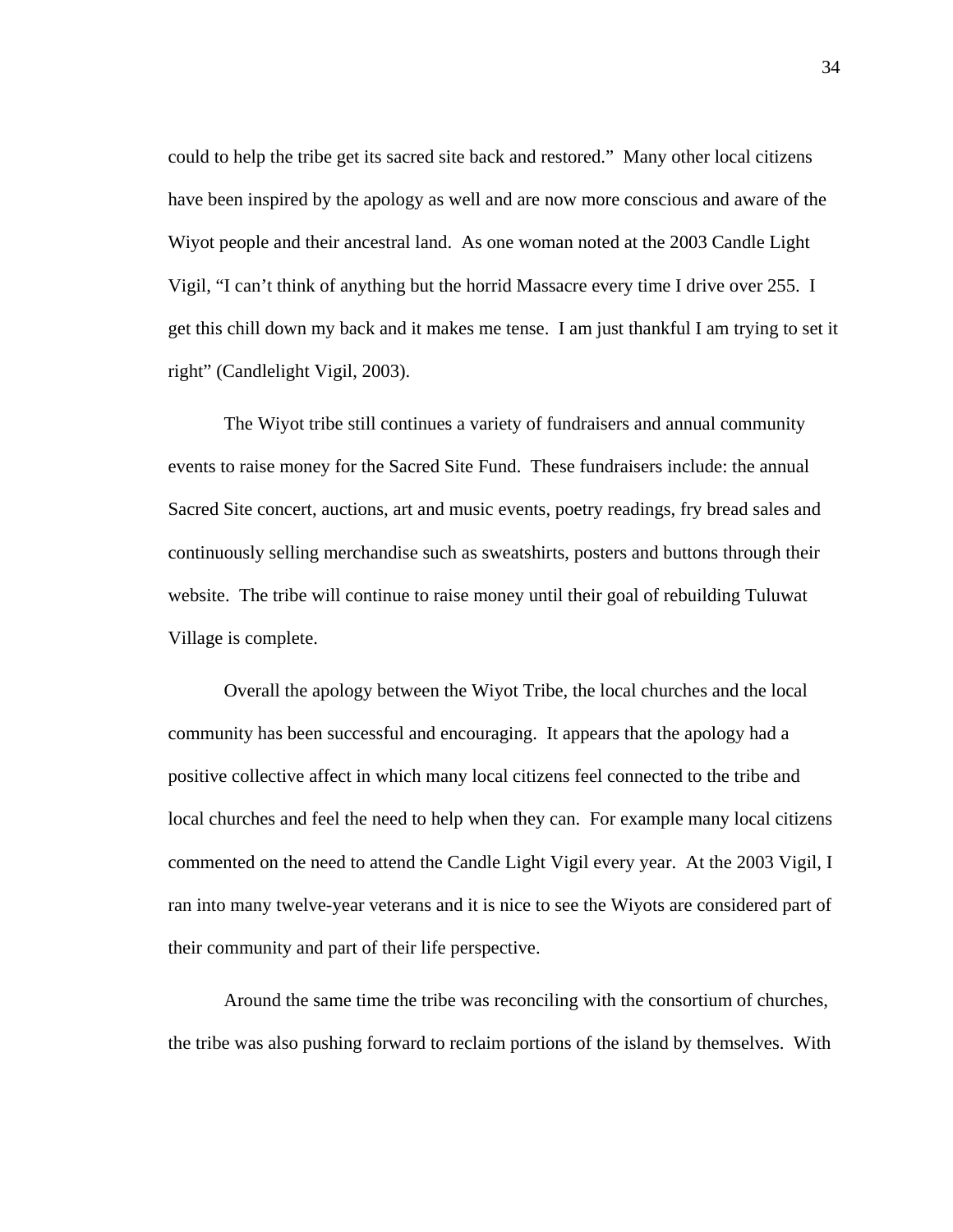the community more aware of the tribe's intentions of reclaiming Indian Island, the tribe felt it was time to approach the city of Eureka in regaining a piece of their history, culture and spirituality. Quotations from Eureka City Council members and staff are included throughout the remaining portions of this chapter to provide comprehensive knowledge of these events.

#### Humble Beginnings for the Land Transfer

In the very beginning of land transfer process, the intentions of the Wiyots were to gain a simple lot line adjustment in the years 2000-2001. The Wiyots had found out that the land they had purchased was half under water. This was a problem since no US citizen is allowed to own land underneath water. The Wiyots simply approached the council to have the lot adjusted or to transfer lots. It was known at this time in the community that the tribe had intentions of rebuilding their cultural center on the island and they were in the process of raising money to make this a reality. The tribal community had produced public information in the form of brochures and documents noting these intentions. It was known to the Eureka City Council and the community that one day the tribe would like to own the entire island, but the tribe would purchase this private property just as any other citizen would. These were the beginning stages of the land transfer process, but these facts were also intertwined with many other situational circumstances.

 When the Wiyot tribe first approached the city in regards to exploring the lot line issue, the city was unable to work with the tribe for a variety of reasons, such as the

35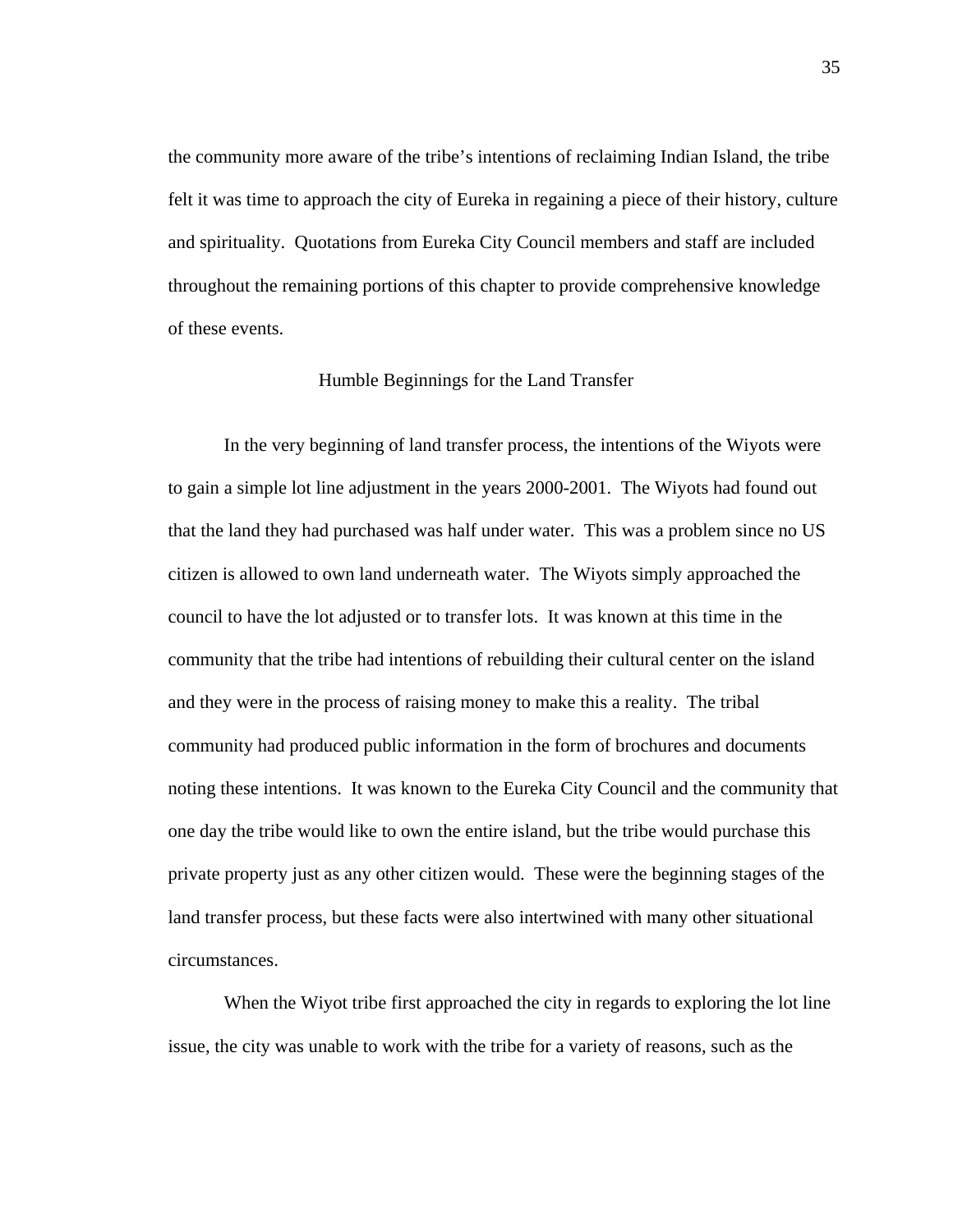political climate of the City Council, the mayor who oversaw the council and the timing of the exploration. These variables played into the on and off cycle of the lot line adjustment. The lot line followed a cycle of being pushed forward and being dealt with, then denied and laying dormant for a period of time and then taken up again.

 One of the first problems holding up the land transfer process was the prior mayor for eight years, Nancy Flemming. This has consistently been cited in conversations with council members as a major factor of why the land transfer did not happen sooner than it did. Flemming was opposed to the lot line adjustment for an assortment of reasons. One reason is Flemming lives on Indian Island and considers the island her home. Some council members thought she felt threatened when she heard that portions of the island had been sold to the tribe; she feared that one day the tribe would want the whole island back. Second, she has been quoted in newspapers commenting that the massacre is just one portion of Indian Island history, and all history should be recognized (Faulk, 2003b). Thus when the idea of conducting a lot line adjustment was raised during her tenure, she rejected it immediately. Some City Council members noted that Flemming verbally expressed these sentiments.

 This topic was the only subject matter where interviewees desired to be unidentified and not quoted by name. Pseudonyms are provided to participants on this matter of the research only. As *One* notes, the topic of the lot line adjustment and land transfer was brought up by the Wiyots in the beginning and killed by council because of the old mayor.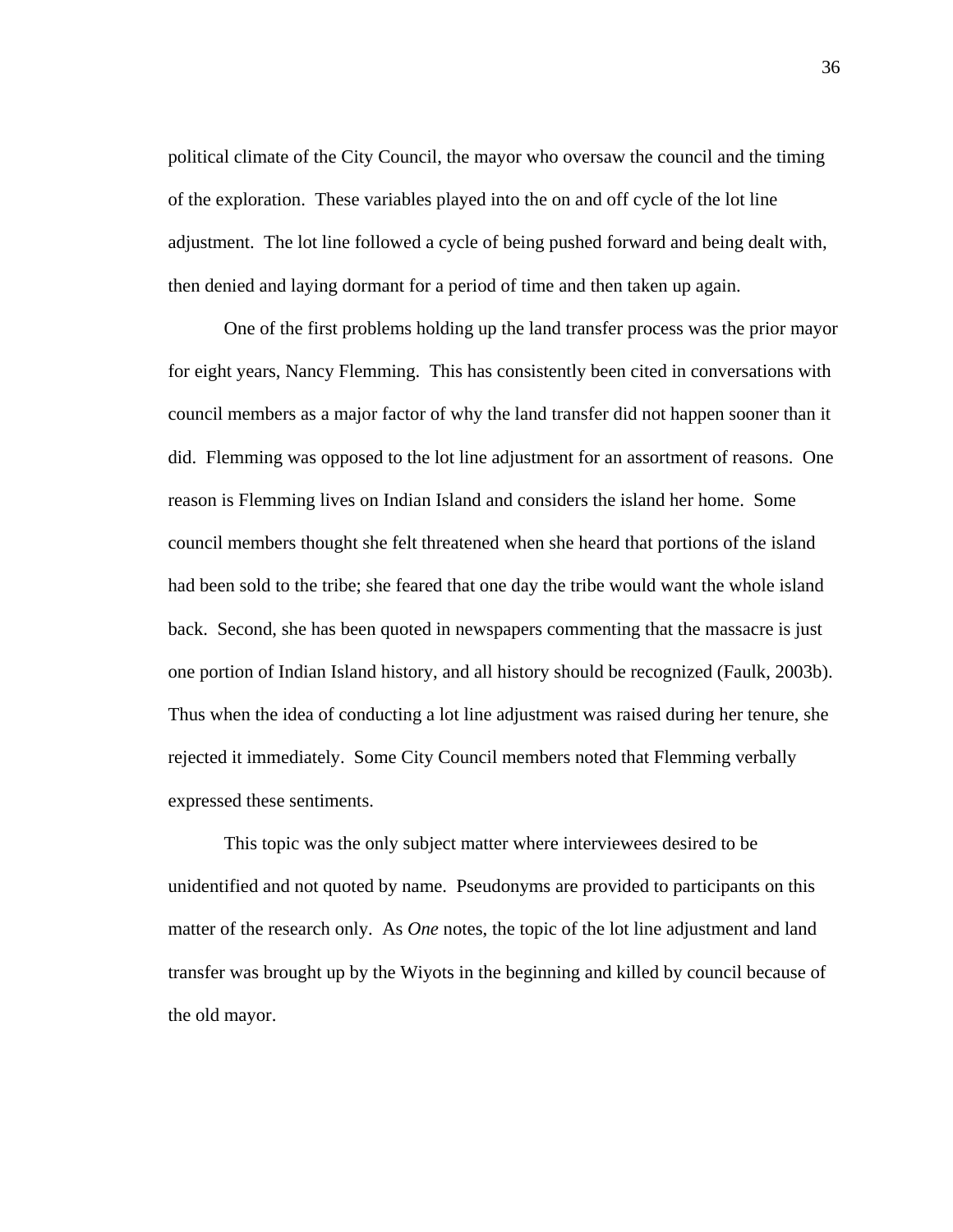*One*: The old council was there when the first discussions- when the Wiyot tribe was contacting the city. We sort of entered into those discussions. I think there was a little hesitation on staff's part not wanting to because I think they knew, council would probably kill the idea or something.

Researcher: So, … the Wiyots brought it up and then it was sort of let-

*One*: It was sort of let, ... I think we knew at the time having the former mayor. Knowing she was term limited out and she did live on the island and that was a very touchy. I mean, I remember, that was one of the first conversations I had with her after being elected, she was on top of me about this.

Researcher: Oh about the Wiyot land stuff.

*One*: Yeah, you know, Nancy said they [the tribe] just want to eventually take the entire island, and what a bad move it would be to return land. I knew the staff felt this [discussing a land transfer with the tribe] was not an acceptable idea. So once the new council came on I think there was a willingness to begin looking at it again.

As *One's* comments show, members of the council and the public believed that the mayor

was opposed to this happening during her term, as she attempted to impress this upon

certain council members. It appears that the mayor had influential power even though

mayors are unable to vote on council decisions. Two other council members, *Two* and

*Three*, noted the same sentiments as *One*. *Two* notes the old mayor's sensitivity to the

island because she lives on it, her influence and the pressure she applied to council

members.

*Two*: I think that the mayor was very influential and she lives on Indian Island, the Wiyot Indians voiced an interest in having the whole island back, she was nervous about that, and was feeling, protective of it, feeling protective, and I think because of her influence on the council, even though she is not a voting member, she kind of kept it from being dealt with while she was mayor, so it never went any place.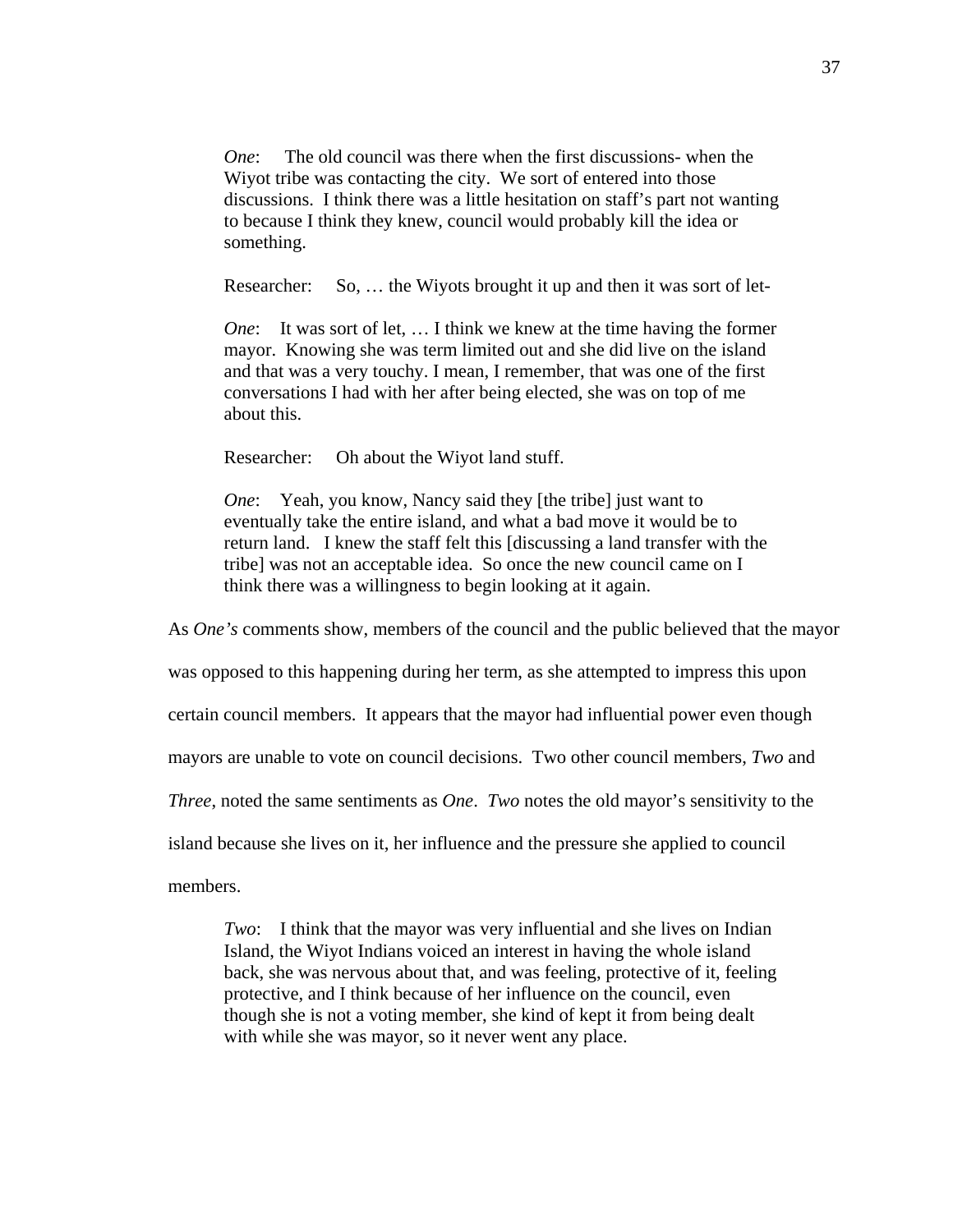*Three's* comment also verifies that it was recognized by the previous council and that council members were not willing to challenge her on the issue.

*Three*: It was a couple years ago, there was also another go around but as long as, and the tricky thing was that Nancy was on the council all back during that time and I just think no one really wanted to push it during Nancy's tenure.

It is evident from the interviewees' comments that the idea of reformatting the lot line and dealing with the broader issue of the land transfer would not occur on the old council with Flemming as mayor and that is was a very sensitive topic to bring forward during her tenure.

However, the city manager David Tyson did conduct some work with the Wiyots during this time. During the time period of 2000-2002 Tyson attempted to deal with as many issues as possible in hopes that the land transfer issue would be brought up when the time was right. At this point Tyson was aware of what the tribe's intentions were regarding land use and why it was important to the tribe. During his interview Tyson noted the initial conversations when the idea of transferring land was discussed and noted the problems associated with it.

 Well initially politically it was going to be difficult for us to transfer even a portion of the island, and so while we started that discussion, we advised them, with them, let's just keep it, somewhat low key at this point, and, at a point in time, we'll do a lot of work on the city side with the City Council to advise them with what were attempting to do and at the appropriate time, we'll bring it forward, so they're well rehearsed and well vested in this process, and so they understand it.

Tyson's comments show how the process was kept "low key" in the beginning stages because he knew the idea would not be well received by the council. It appears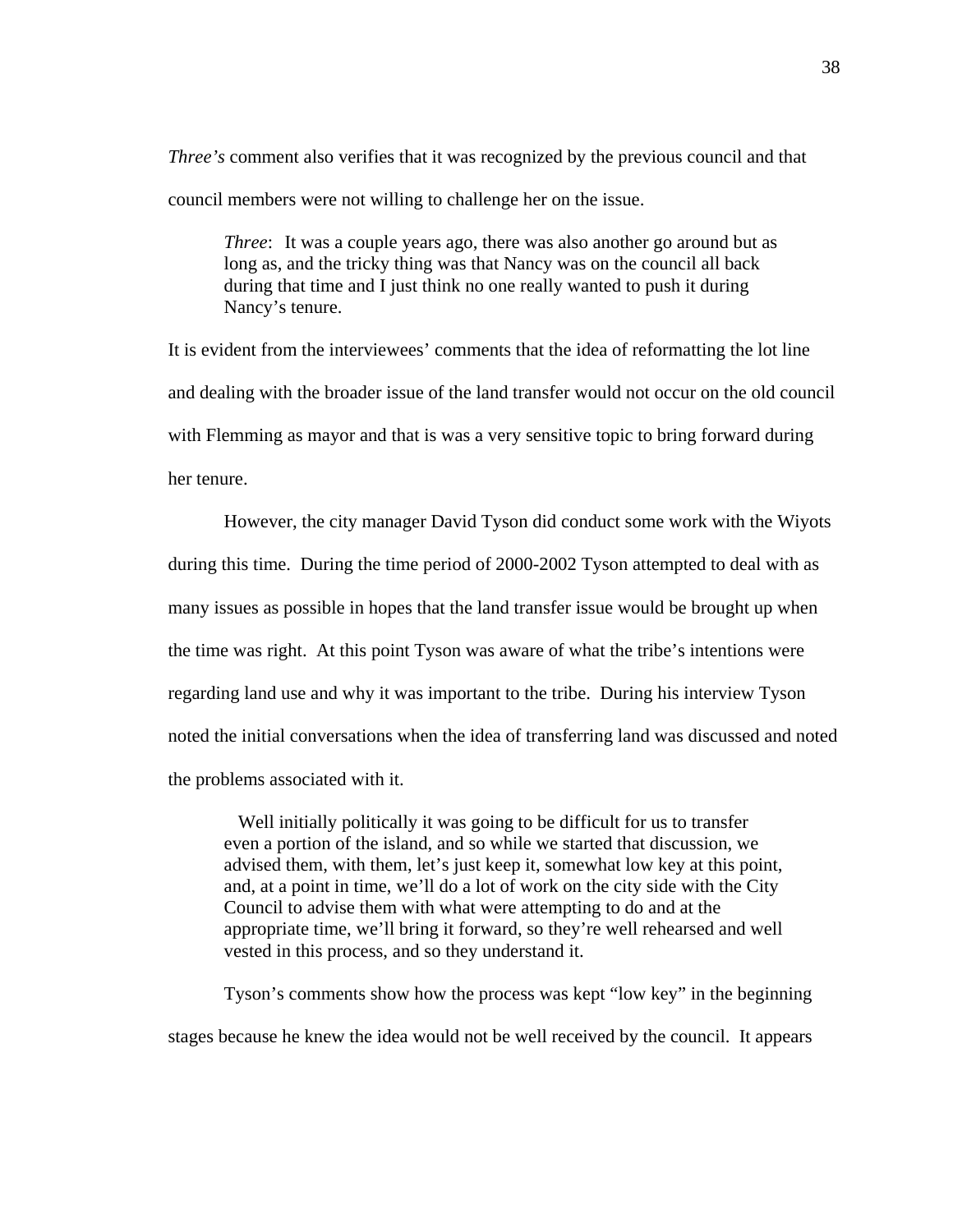Tyson seemed invested in this project from the very beginning, willing to do the initial work on the project until the time came when the council would receive the idea in a positive manner. It has been noted by many participants that Tyson was a key player in making the land transfer happen, that he was "motivated by principal" to make sure it happened. It was also noted that he had "a real association over a number of years with this issue," thus many council members recognized the importance of Tyson to the ultimate success of the land transfer.

## The Land Transfer with a New City Council

 With new council members and Peter LaVallee being elected as the new mayor in 2002, the political climate changed for the city of Eureka. This change allowed the lot line adjustment to be brought to the table and to be discussed with the Wiyot tribe. The idea to take a look at the land transfer was initially brought up by Peter LaVallee. It was noted by two participants that Cheryl Seidner and Peter LaVallee had developed a relationship over the years by attending Cascadia training together hosted by the Humboldt Area Foundation. Through these trainings, Seidner and LaVallee had opportunities to discuss the land transfer, the tribe's intentions of using the island and to develop an understanding of each other's point of view. From these modest beginnings, LaVallee, in unison with city staff members brought the process of transferring the land back to the agenda of the council.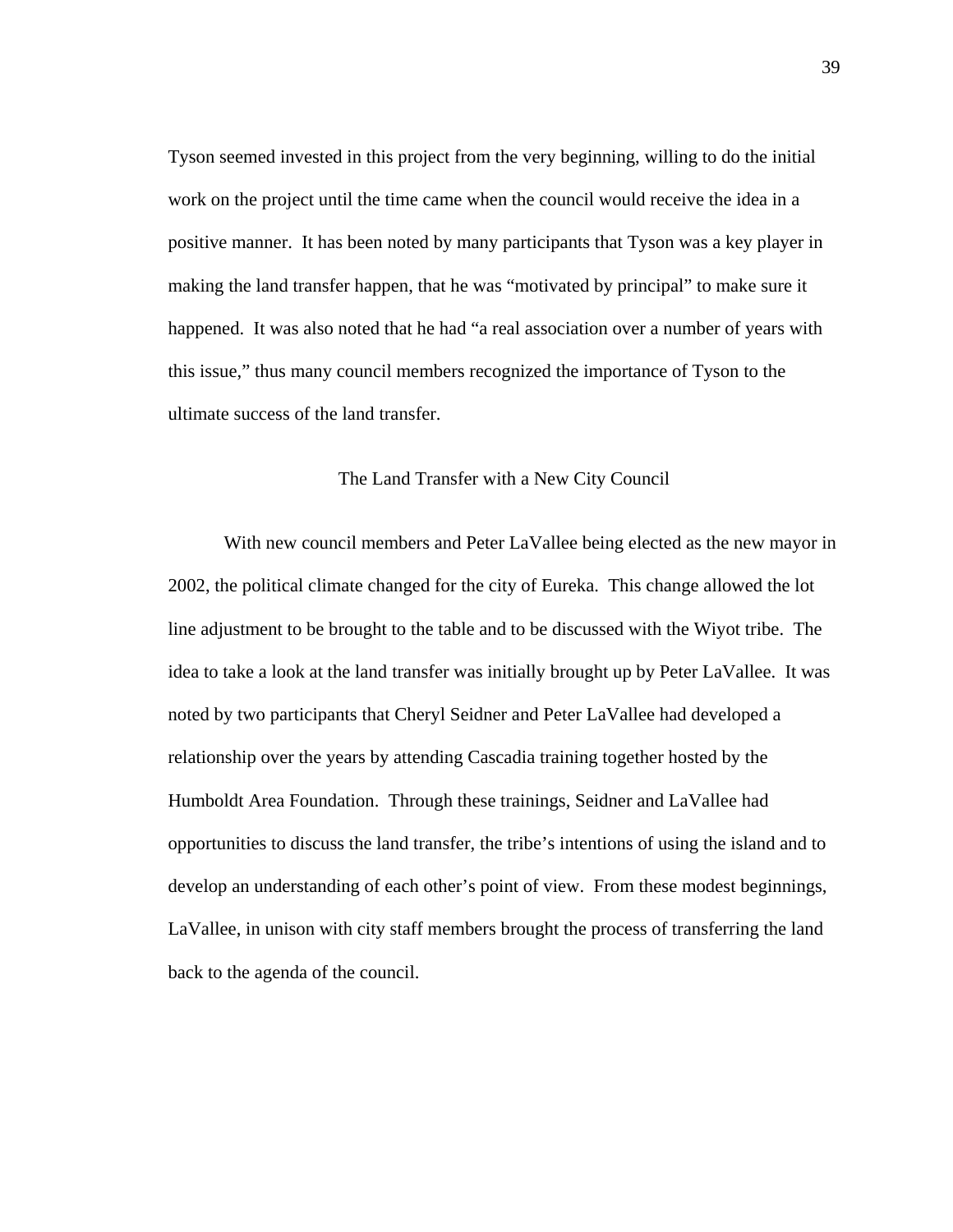Chris Kerrigan noted how during the very first meeting of the new council the idea was brought back to the table and how a relationship between the tribe and the council began to blossom.

 Peter, when he first came to the council, the very first meeting he brought Cheryl Seidner to do a prayer before the meetings, which I am sort of opposed to. The previous two years it had been all Christian and Peter brought Cheryl to one of the first meetings, and I think that began setting a tone of understanding. It was a growth thing; we began to establish a relationship that I think probably was not there.

Others also noted how the idea was slowly brought back to the council by LaVallee and

how the city manager and the property manager could have killed the idea. Jeff Leonard

notes the power and influence these two positions have with council and the decision-

making process of the council.

 Peter went out and had a meeting with Cheryl, and they talked about how now is a good time to bring this back forward. I'm sure he sat down with David and said I want to take another look at this. Before any of that happened, it had already gelled with a good number of people in a positive way. And if it hadn't- if Tranberg had already made a decision that this is wrong, or if Tyson would have made a decision- I don't want to do this; when Peter brought it forward, I'm sure there would have been a much different result. They're [Tranberg and Tyson] very good at putting things together in a way that really puts some weight on [council issues]. If you got an idea that Tyson doesn't want, you got to first go to his office and convince him, that it's the thing to do, you got to convince him to get on board or you'll have a hard time getting it through council without his support.

As Leonard's expressions show LaValle made the initial moves to get the idea back on

the agenda of council. It has also been noted by participants that this issue appeared to be

extremely important to Tyson.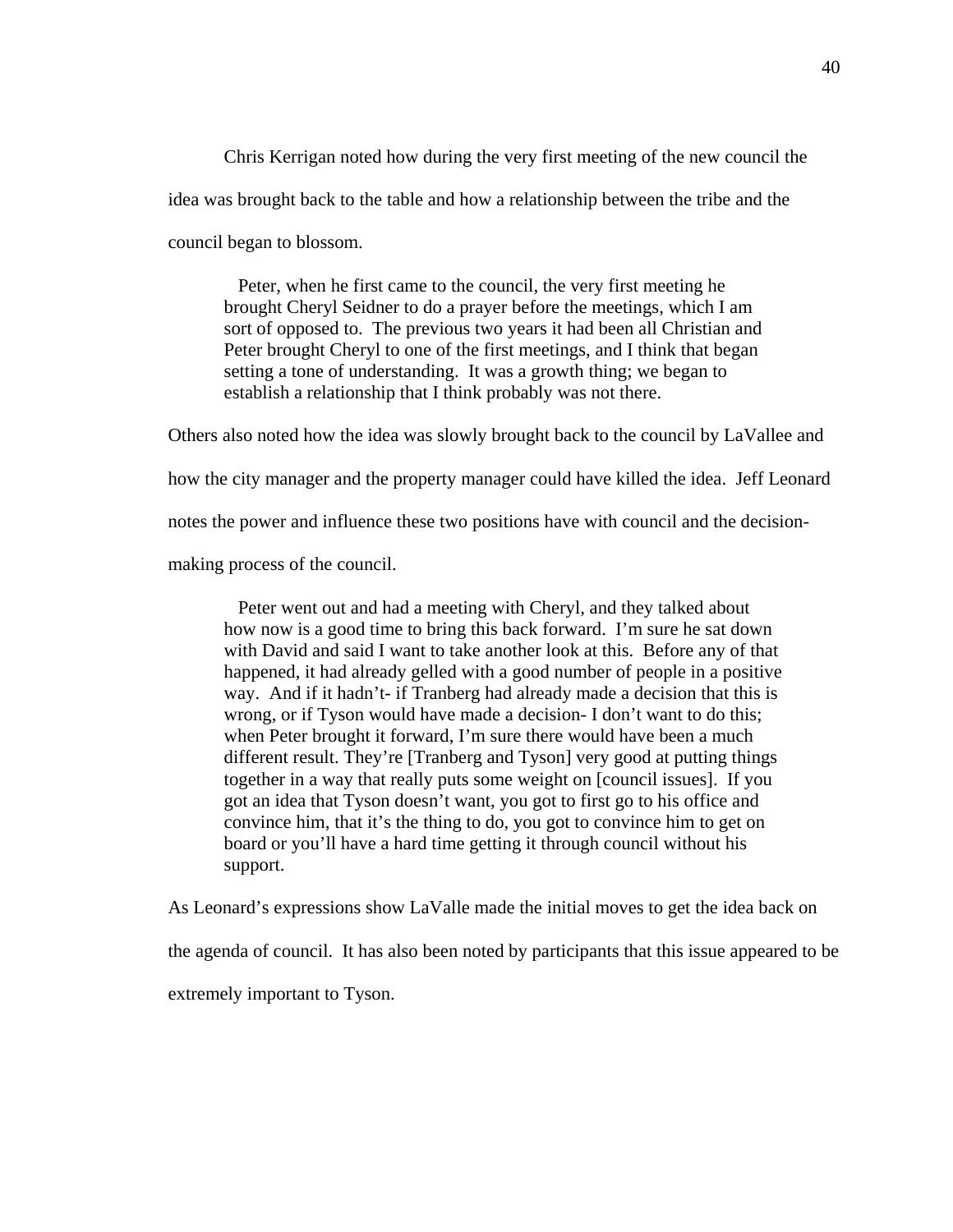All participants noted that after the initial idea was brought back to the table, that the idea of transferring the land was more of a "routine" contractual issue versus a council consideration to be supported or denied. After the basic discussions were accepted and approved by council, the city began to look at deeding over land to the tribe, not simply conducting a lot line adjustment. The idea was presented by David Tyson and well received by council; participants then felt it was not a question of yes or no, but "what is the best way to do it."

One portion of the land transfer is still unclear and missing. Participants speak of the idea being brought forward by LaVallee and Tyson, then Tyson making presentations to the council regarding basic educational and cultural information regarding the tribe and why they wanted to use the land. However there is no discussion of what prompted the change from a lot line adjustment to a land deed transfer. With the information available to the researchers it appears that the lot line adjustment quickly morphed into the idea of a land transfer. This may be because the island has no asset value, is environmentally polluted and the participants had knowledge of the cultural and tribal importance of the island to the Wiyots. These assumptions are supported by comments shared with researchers by interviewees. Leonard notes how the proposed plans to transfer the land were broad and included the Wiyots project to rebuild their cultural center.

 Closed session is always brought forward by either Tyson or Tranberg, staff always runs it. It was pretty clear that Peter had some meetings with staff to kind of jump start it again, the initial presentation we got from Tyson. It was conceptual, here's the basic idea, we [the council] had brochures from the Sacred Site Project. So here's a part we can play in getting this project off the ground, here's the basic property, what does this group think. So okay this is what we think, here's our concerns and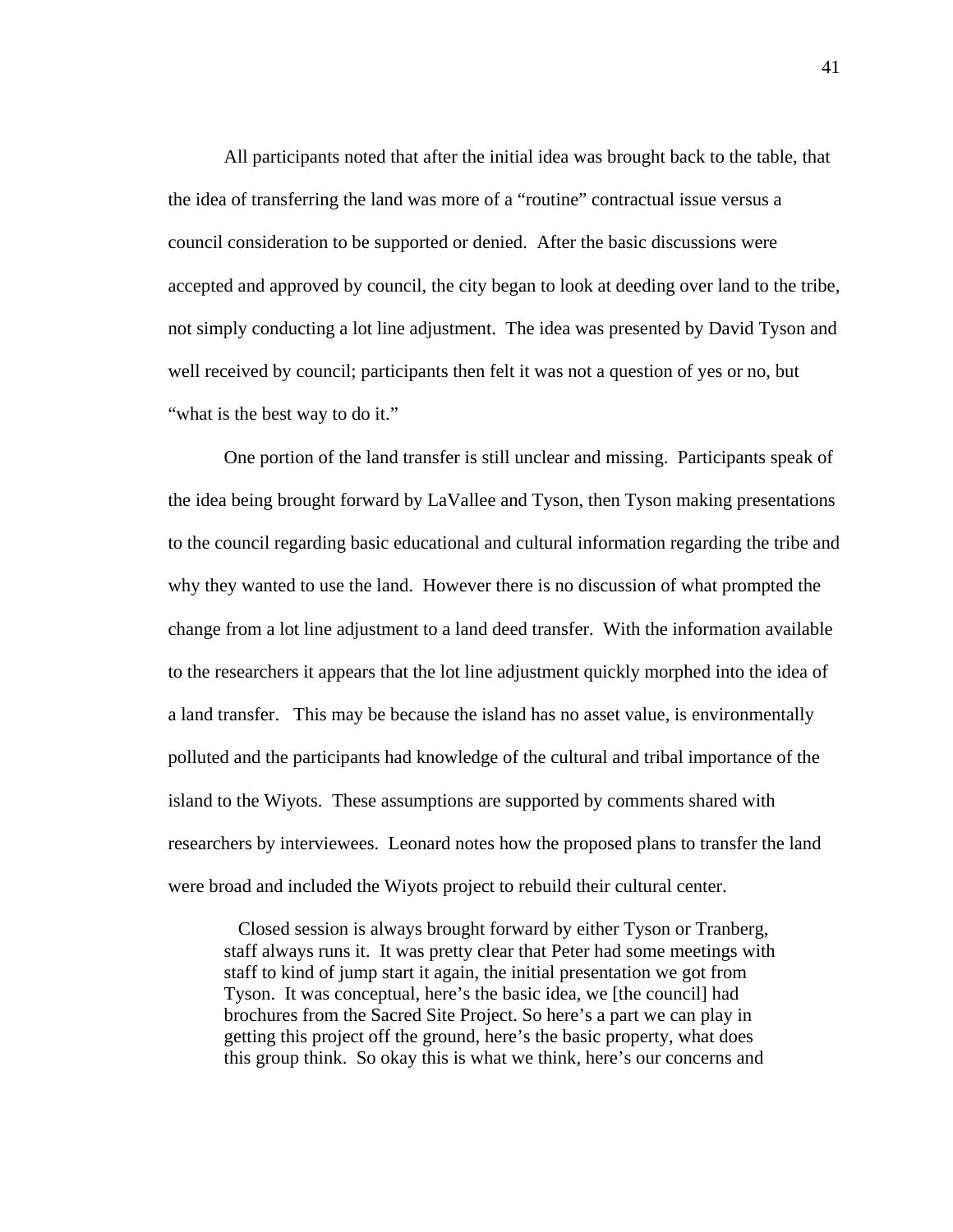here's why we think it's a great idea and this is why we'd do it, so that happened and then maybe might have been two other meetings after that where we came back with specific little pieces of it and got through both of those pieces. I'm not going to claim to have played a real leadership role in making it happen. I guess we could have all sat there and pursued it and killed it, I mean we certainly have that power, but we do, time to time, kill ideas that come to us from staff, but I don't think anyone on council was really in that position.

As Leonard's comments note, it appears the land deed transfer proposal was on the table from the beginning of the new council's discussions. The only other remarks the researchers have noting the change from lot line adjustment to deeding the land are comments from David Tyson. His comments reveal that after discussions with community members and tribal members, it was clear to him that the Wiyots really were interested in obtaining land.

 I'm thinking it was later in the year 2000, because I know I was approached after going to the County Fair. So we started down the path of it just being a plain vanilla lot line adjustment. Then from there I was approached by Jan Compolion. He had done some work for KEET TV, for a series of videos, on the Wiyot, it may have been on the other tribes in the area, just talking and interviewing those tribes. He found through that how important this island was to them, and he approached me at that point, and wanted to meet with me and some of the elders of the tribe were brought into those discussions at that point. But about doing this land transfer, and even at that point it was, oh- the tribe desires this, let's help facilitate it.

 Clearly, getting the issue on the table, in front of the Eureka City Council was a major first step in the governmental process of transferring land to the Wiyot tribe. What

follows are the details in making the land transfer successful.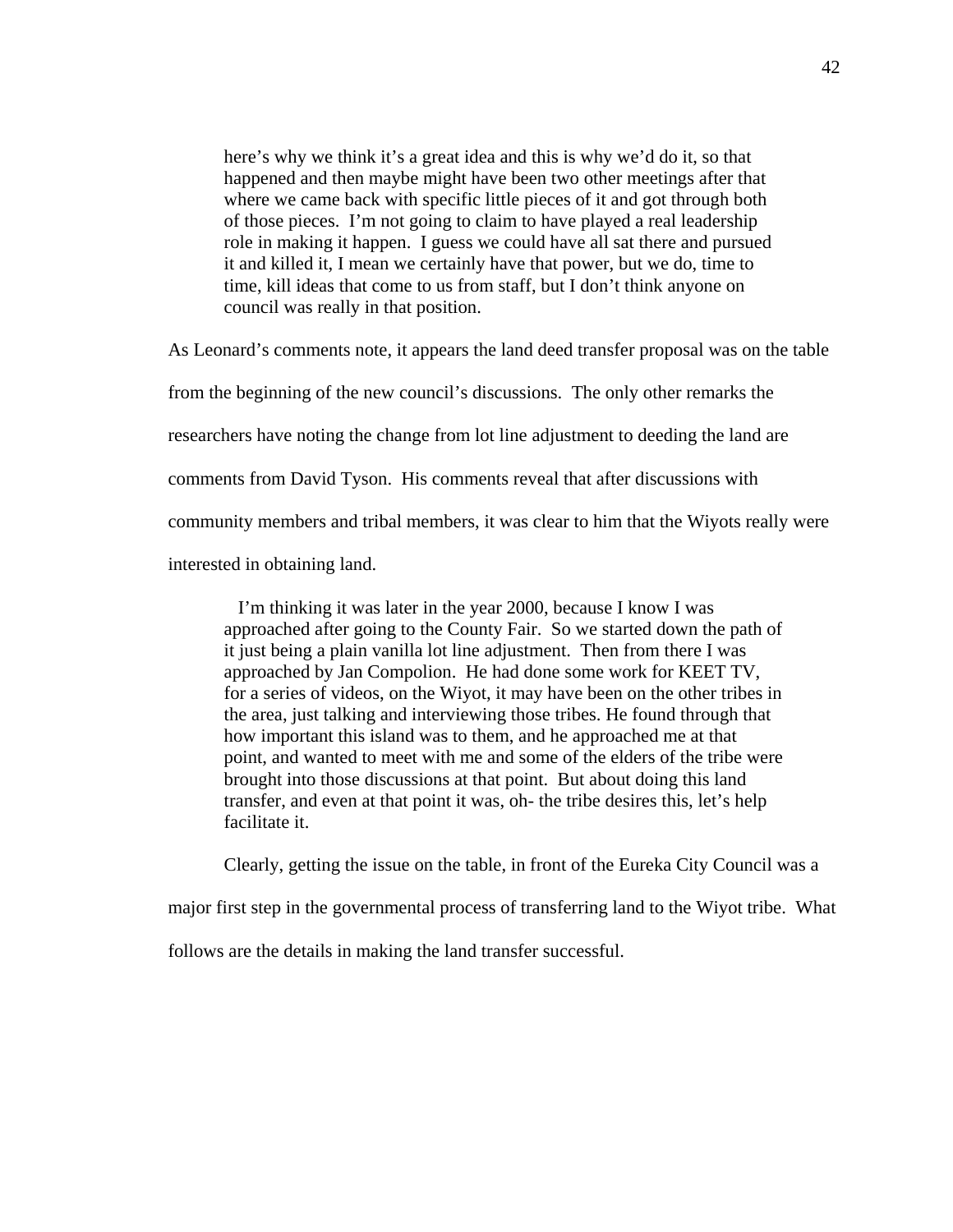#### Land Transfer Details

Once the land transfer process was in motion many details surrounding the contract had to be negotiated between the city of Eureka and the Wiyot tribe. Each side had their own group of consultants that included attorneys, employees and a variety of managers to work out the particulars of the land deed, including how the land would be used, what the boundaries of the land deed would be and if complete control of land would be transferred.

 The first crucial issue that arose was how the Wiyot's would use the land. It was noted by many participants that the Wiyot's intentions and "their motivations were very pure, they want to build their cultural center." However the issue of casinos arose. It was believed by the council that other government bodies that transferred land to tribal peoples had negative results with the issue of land use. Entities such as Sonoma County and the State of Oregon have had problems with government bodies deeding over land to be used for a specific economic activity, which fell through for reasons unknown, and with casinos ultimately being built by tribal peoples. Thus the "ugly c word, the casino" word" was a very genuine concern for the city of Eureka. They wanted to make sure that the tribe would use the land for their cultural dance house, not for casinos. All interviewees discussed the casino issue and how it was a key concern in the decision making process. After many educational and informational meetings the tribes intent to use the land was made clear but the city still wanted that specification noted in the land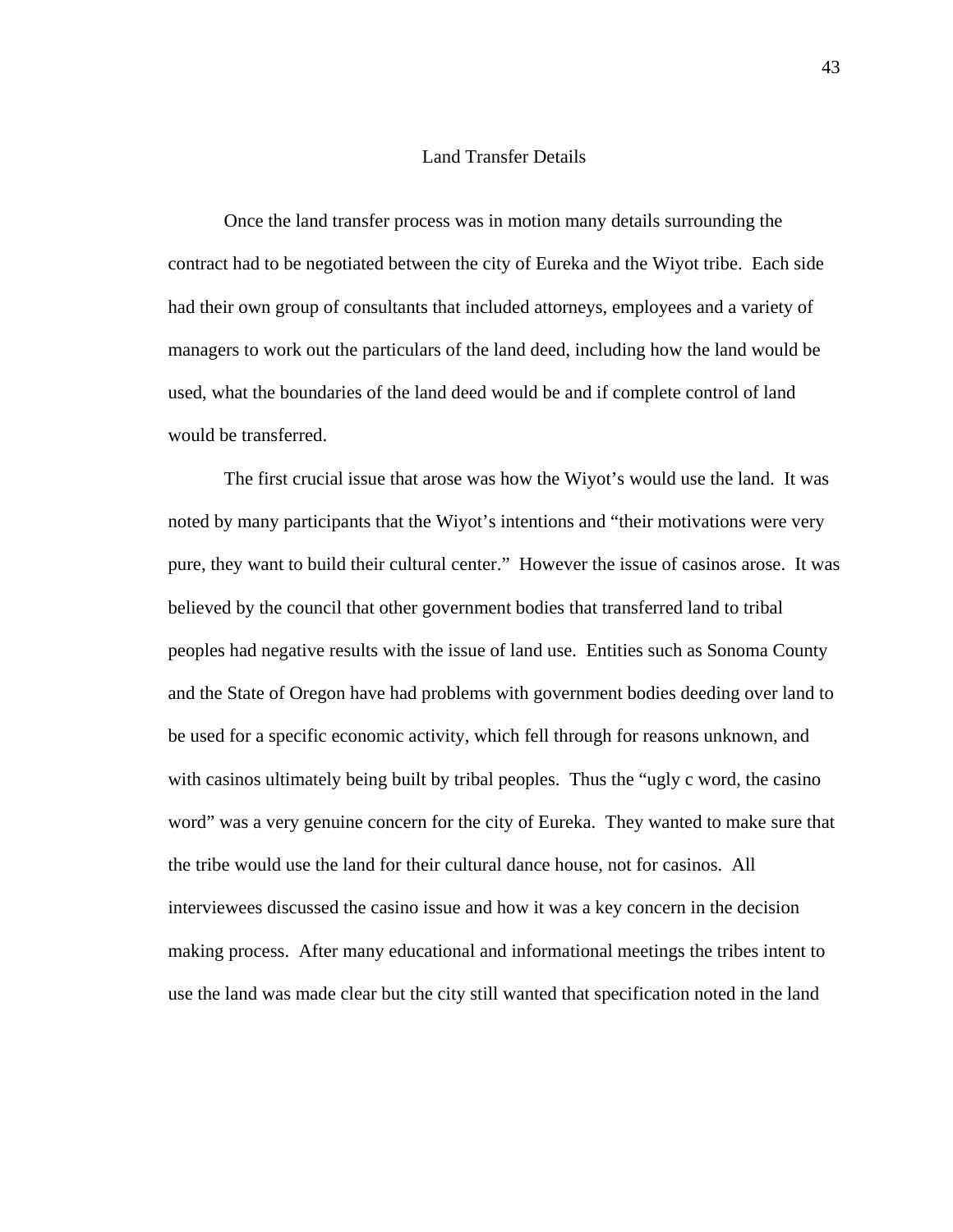deed. David Tyson spoke of how the casino issue was addressed in the land deed without specifically using the word casino.

 Cheryl and I had a discussion one day in a meeting. One of the many meetings we had on this, and, I was discussing this ugly "c" word, the casino word and talking about how we needed to develop language in the grant deed that addressed that issue. Not because we believed that is what they wanted to do, but because we needed to. To overcome that issue with the people that the council was going to hear from and those are the folks that potentially could have undone this, this very worthwhile effort that we were making. That's why I wanted, some language that we were developing, some way to address the casino [issue] because we didn't want it to be a negative thing, we just wanted it to always be positive.

In the official document entitled Resolution No. 2004-22, Section 4

building on the island is limited.

 The City Council hereby finds and determines, pursuant to Government Code Section 37351, that said property to be conveyed to the Wiyot Tribe is not suitable nor necessary for use as a public beach or park, in as much as it is currently zoned for open spaces.

It should be noted that the council felt it should control the land until the land is

transformed more fully. While the city used vague language to control for the casino

issue it should be noted that members of the tribe found the issue of control offensive.

The language implies the Wiyots wouldn't make sound choices and non-Indians should

continue to have control over Indian Island land.

 Another sub issue that arose was giving full rights and control of the island land to the tribe. Many council members felt unsure about this process because of the structures the city and state had to maintain freeway roads. Again more language had to be inserted into the land deed contract to ensure the city could have some control over the land and its proposed development. As noted earlier, the intentions of the tribe were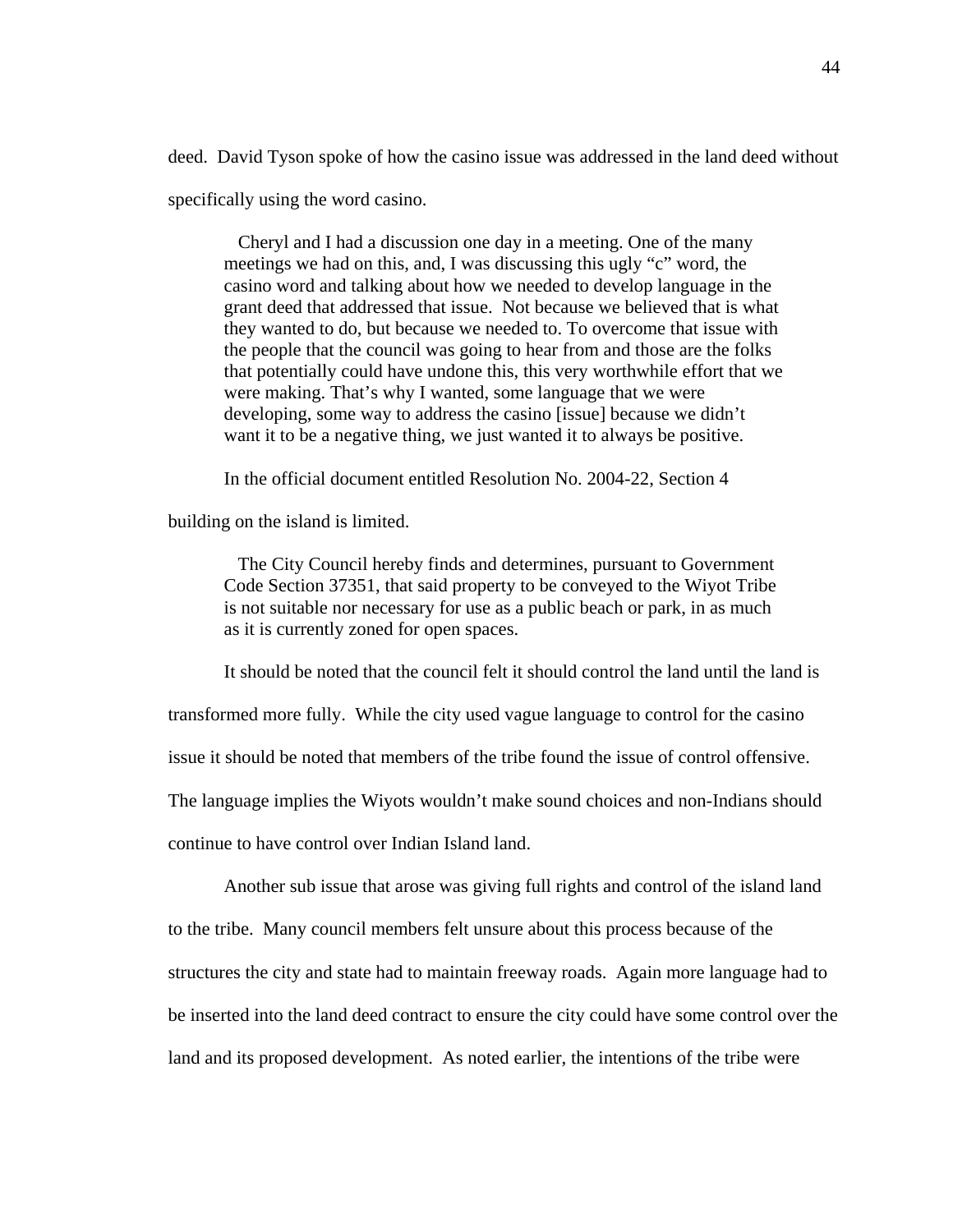made evidently clear on a variety of occasions but the city still wanted some control of land use in writing. A few participants noted the city wanted "the ability to sort of control future construction on that space down the road" or that the city needed to have "a little more control, that will protect the city of Eureka and the citizens of Eureka." In the end the city of Eureka kept a fifteen foot border surrounding the land to control its use. Many of these control contingencies seem legitimate from a business or governmental protection perspective but it is also disappointing and insulting to the Wiyots. It appears because of this control issue genuine trust and rapport were undermined and relations could be unstable in the future because of these actions; a down side to the process that could have long-term negative affects.

After all of the details and legalities of the land transfer were negotiated, it was time to actually vote on the item in council. The Wiyot tribe had waited so long to reclaim portions of Indian Island legally and it finally happened on May  $18<sup>th</sup>$ , 2004. The May  $18<sup>th</sup>$  City Council meeting

 On May 18, 2004, the Eureka City Council meeting began as most City Council meetings do: items on the agenda, issues to be discussed, decisions to be made, and items to be voted on. But this City Council meeting was different in one respect; there were items on the agenda of significant importance, the land transfer of forty acres of Indian Island to the Wiyot Tribe. Most council members note that the day was business as usual until the subject came up in the agenda items to be voted upon. City manager Tyson describes it in the following way.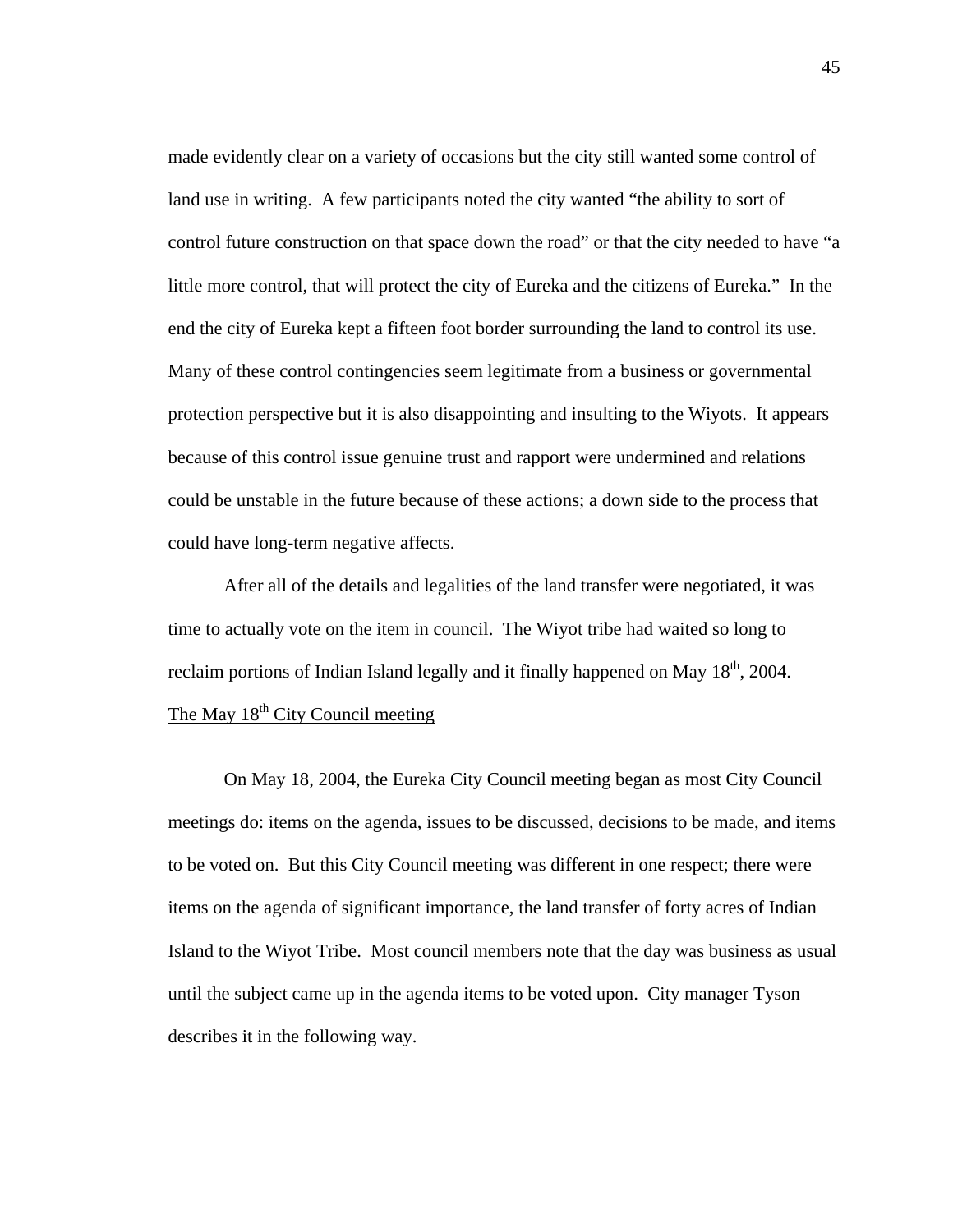I know the night of the land transfer the staff gets caught up in just the business of doing the city's work. That night, I was caught up in the business of getting this done. That night we had a very long meeting. I remember we had taken a break, and as we came off break I turned to the media, and I said are you ready. I'm probably going to tear up now, but are you ready, for this historic event, and they [the media]- and it dawned on me just at that moment in time how important this was. They all kind of looked at me like what are you talking about. At the end I don't think there was a dry eye in the house, including my own, I mean we all just recognized how important it was.

 Before the vote was taken community members had the opportunity to provide input on the issue, a standard common occurrence at council meetings. Community members such as tribal members and Eureka citizens spoke of how this act by the City Council was important, valuable and a positive step in the right direction. Not one community member spoke against this item to be voted on which is somewhat unusual; usually there are two sides to every issue but no one spoke out against the land transfer. Council members also commented how it was important to actually vote on this item, some considering it a special moment in their political career. Councilmember Wolford notes both the special event of approving the item and how community members commented on the event.

 It was clear that the entire City Council was behind this. Chris made the motion, I seconded the motion, and we all voted. Cheryl and several other people had come forward in the comment portion of the meeting to indicate they were very supportive of this, urging us to vote on this. Maybe ten speakers or twelve or fifteen and nobody who came forward were against the motion. Then the vote was taken and we were very emotional, the deepest of feelings came out and so it was a very tearful moment. When it was done, I thought, it was just like I expected it. When the meeting was over and in front of the audience many people came in their tribal attire and there was a lot of hugging. A lot of photographing, quite a bit of media coverage! They all wanted us to get the council and all the tribal leaders in the picture and put our arms around each other and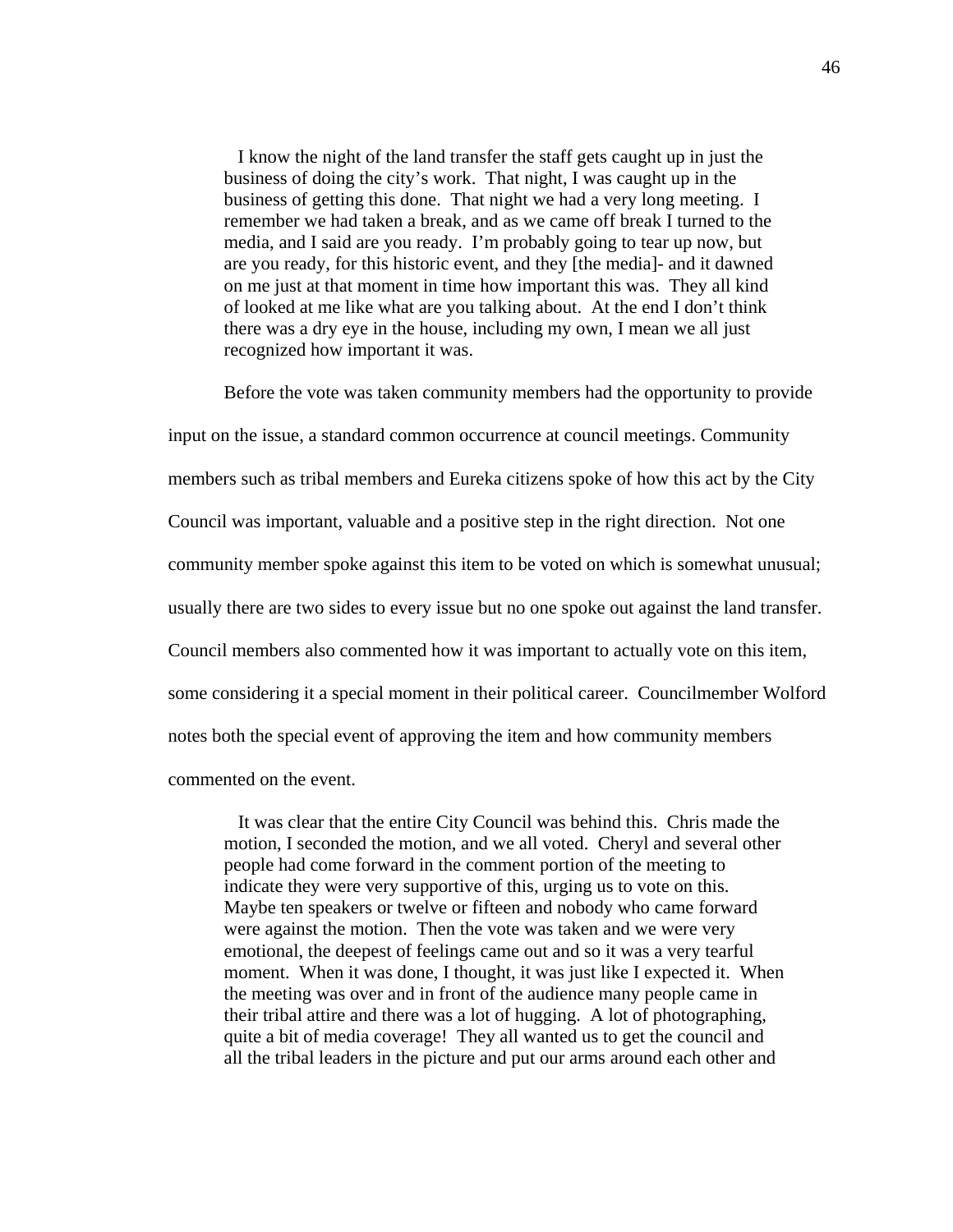there was just tremendous emotion. I came home that night and I thought, this is going to be the highlight of my whole council service and how great it was that I was able to be one of the five council members.

 Other council members expressed how the significance of their actions and their vote did not hit them until that night. Many of the council members forgot that this item would have a long standing impact on the Wiyot tribe, the city of Eureka and the community at large; and all of these issues did not resonate within them until the item was being discussed. Kerrigan expressed how this vote was special in comparison to other common day votes made by council. Kerrigan acknowledged and recognized the land transfer was not crystallized in the minds of the council members until the item was being commented on and later voted in.

 I never acknowledged that we would be one of the very first cities, or jurisdictions to do something that. The historic-ness of it never really hit until that night, we did that. That's why I think it was so emotional for everybody. For me it did not hit until that night, what a truly wonderful historic thing we were doing. I can only speak for myself but I can imagine how other council members might have the same feelings as I. I never considered the historical significance of what we were doing, and the mayor said this shows there is a just side to history. I think seeing the Wiyot tribe there and how important it was to them. I think once we acknowledged that massacre and how…I think there was talk that night about it, how it became very clear to the council sitting up there- truly how historical this was. You go through a lot of crap with the job and I have never seen the council more... I've never had a more satisfying meeting. I've just never felt better than that meeting, out of anything. I mean it was just truly unique and it was really special. I was on cloud nine and I think the entire staff was. After that meeting- it's worth the crap in the world that you have to go through sometimes, being a political, elected official. To have an experience, it truly is something I will never, ever forget.

Many council members spoke of the emotional aspects of the events historical

nature. Leonard's comments note the nonchalant business as usual attitude of the council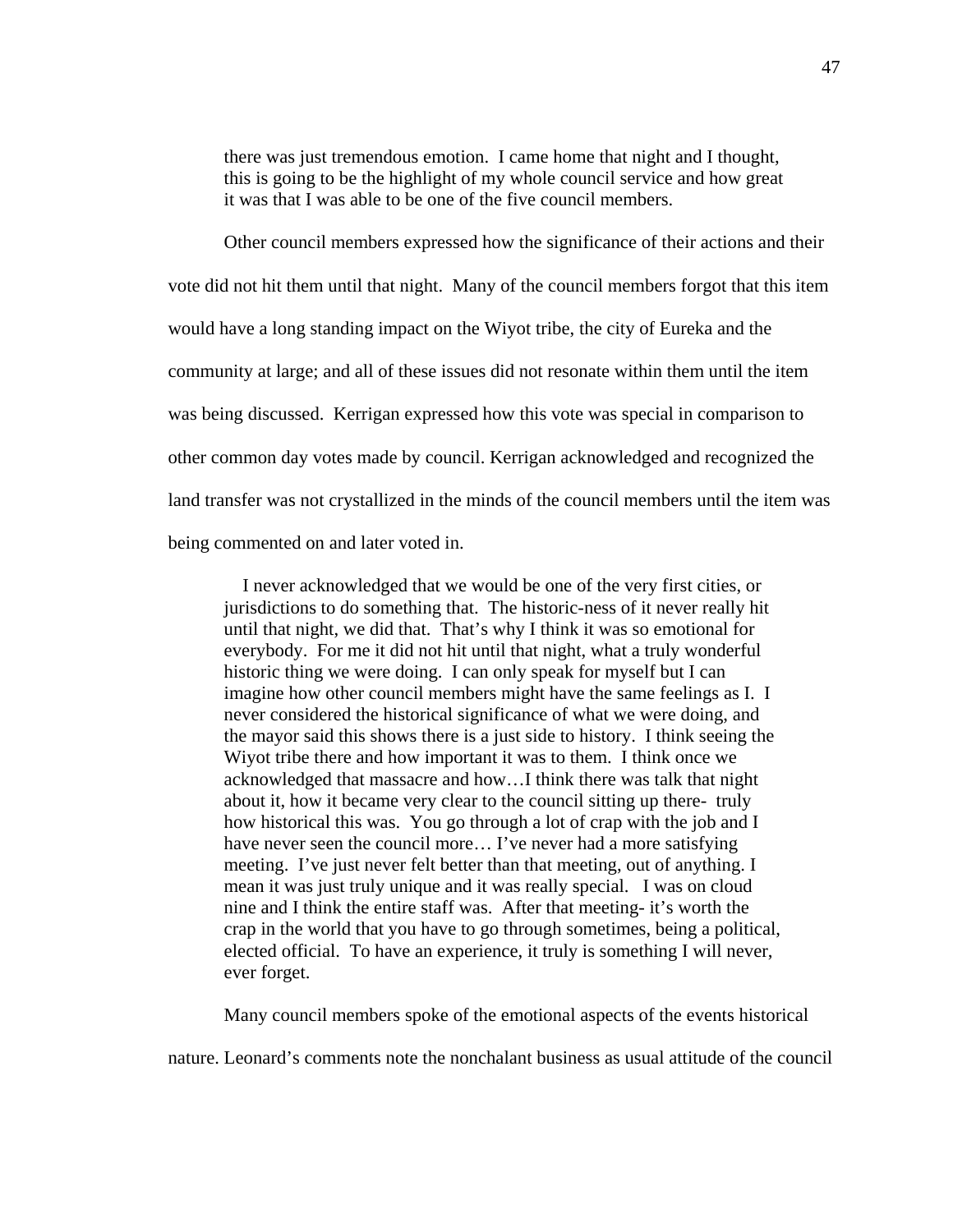and how the council's feelings changed as the emotional aspects of their actions came to self awareness.

 Well I think one of the reasons it was so emotional is because none of us had thought about it from that historical point of view, that perspective and that importance. Then suddenly we're sitting there, getting ready to make a vote that in our minds is a routine vote. I mean from our point of view we had already voted on it, we had approved it, we had already signed it. I think we all went into it with that sort of feeling that finally, it's on open session, and we get a real chance to approve this. Then suddenly we're getting these approvals from the community, and I don't just mean members of the tribe coming up but from the community, coming out and talking about what an important historical thing. All of us sat there for at least a half hours worth of testimony, and what do you think about during that half hour? You think about wow, I really am in a situation that is bigger than me, it's bigger than me sitting in a room with other council people and saying okay, let's do that. It's bigger than an agreement, more than pieces of paper. You see that come out and I felt lucky me, you never wake up in the morning and expect that something's going to happen to you that will have a historical effect on other people, even if you're an elected official. I mean, sure you do a lot of stuff right now in the moment that's very important and it has long term consequences, but this is the sort of thing that all of a sudden will appear in history books.

This emotional aspect was noted by other council members such as Jones who

was unable to attend the May  $18<sup>th</sup>$  meeting due to health issues. The vote was so important to Jones he text messaged his vote in with his cell phone as he watched on television however the council did not understand his text gesture. Jones' comments note different emotional and historical angles, one of altering history and feeling sentiment for the Wiyots as they reconnect spiritually with Indian Island.

Well, it's hard to have [white] empathy for that particular piece of history. There's a spirit that rested itself in that room that you can't deny, when you feel it. It's overwhelming to think you're standing in the same room with people that were so closely linked in terms of generations to the island and it's not that many generations back. Injustice; and then feeling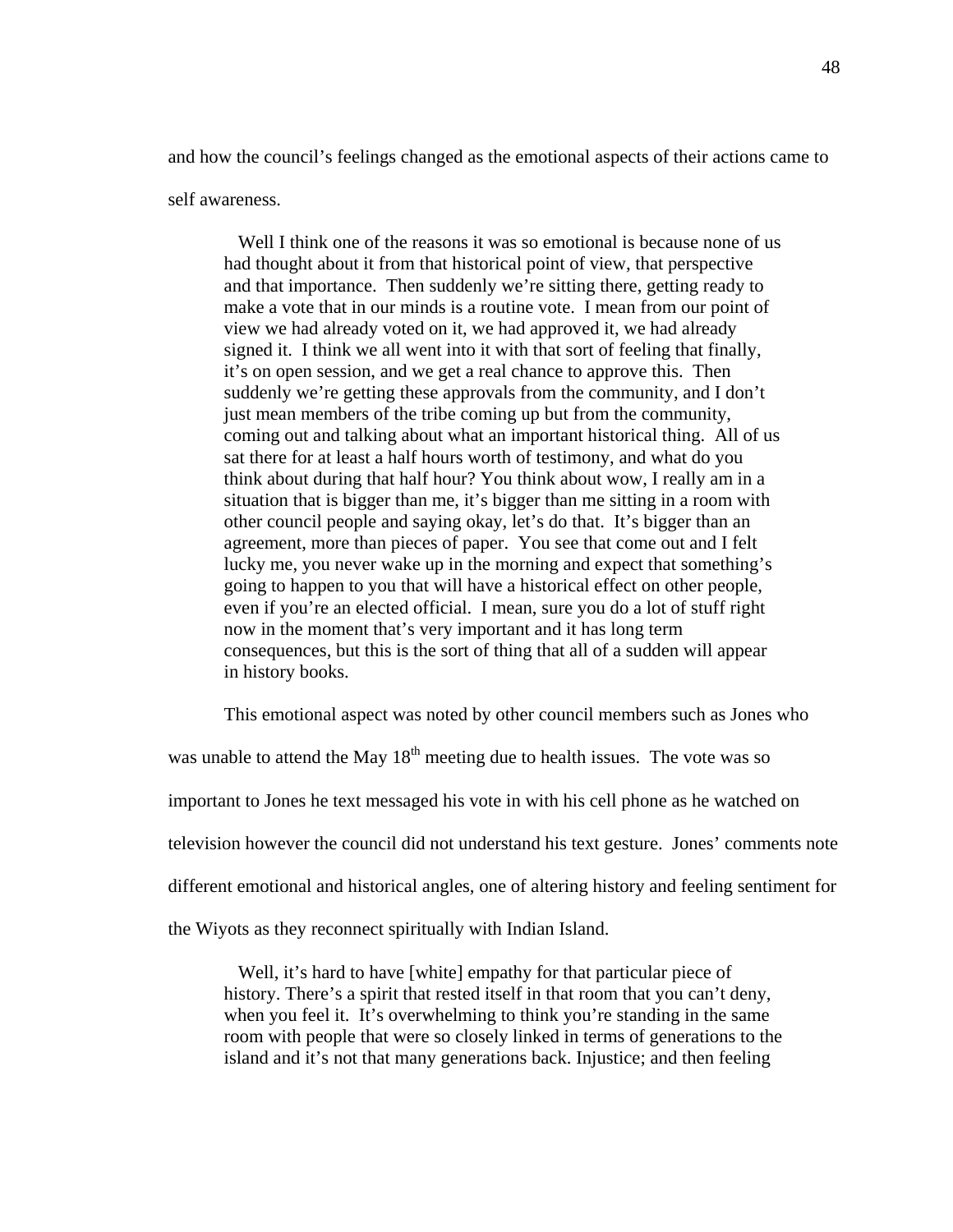that injustice- I'm not a writer, I wish I could describe it better, but I'm sure it had to do with that spiritual feeling, it was bam in your face. Just the whole eminence of everyone just feeling that same spirit that was in that room that night. Even as I felt it in my living room watching it on TV. Wasn't like it was just in that room, that room was in the hearts and the minds of the people and is just going to grow. I understand it's a process.

It is interesting that so many people who attended that May  $18<sup>th</sup>$  council meeting were so emotional and tribal members who were receiving the island were not. Cheryl Seidner and her sister, Leona Wilkenson showed little or no emotion but just listened after the vote had been approved by the council. Seidner was quoted that this action was "long overdue" in the North Coast Journal two weeks after the historic night. Seidner was quite stunned by the emotions others expressed that day. The Journal suggested that community members recognized the importance of such an action and how it meant so much to tribal members to reclaim something that had been taken away for so long. Seidner notes her sentiments regarding the May  $18<sup>th</sup>$  council meeting as follows,

 I honestly think because of how they felt, they were more emotional at the May  $18<sup>th</sup>$  meeting than I would have ever guessed. Cause we weren't that emotional. At least, my sister and I weren't that emotional about it. I think what was really interesting is that the people, the council people, were probably more taken with what was going on and the possibilities spiritual. Now I'm reading into it, I don't know what's in their heart or mind. But their actions and what they said and the visual affect that I saw, that they were all crying. They were choked up and that shows me that they were looking at it and seeing that an atrocity had happened and now they had an opportunity to rectify it. Rrectifying it was to give back our center of our world in hopes of maybe more reconciliation.

Overall the May  $18<sup>th</sup>$  council meeting set a US precedent in a city giving back land freely to a tribal community. This council meeting also set the tone for the official land transfer ceremony to happen a month later in which the council would publicly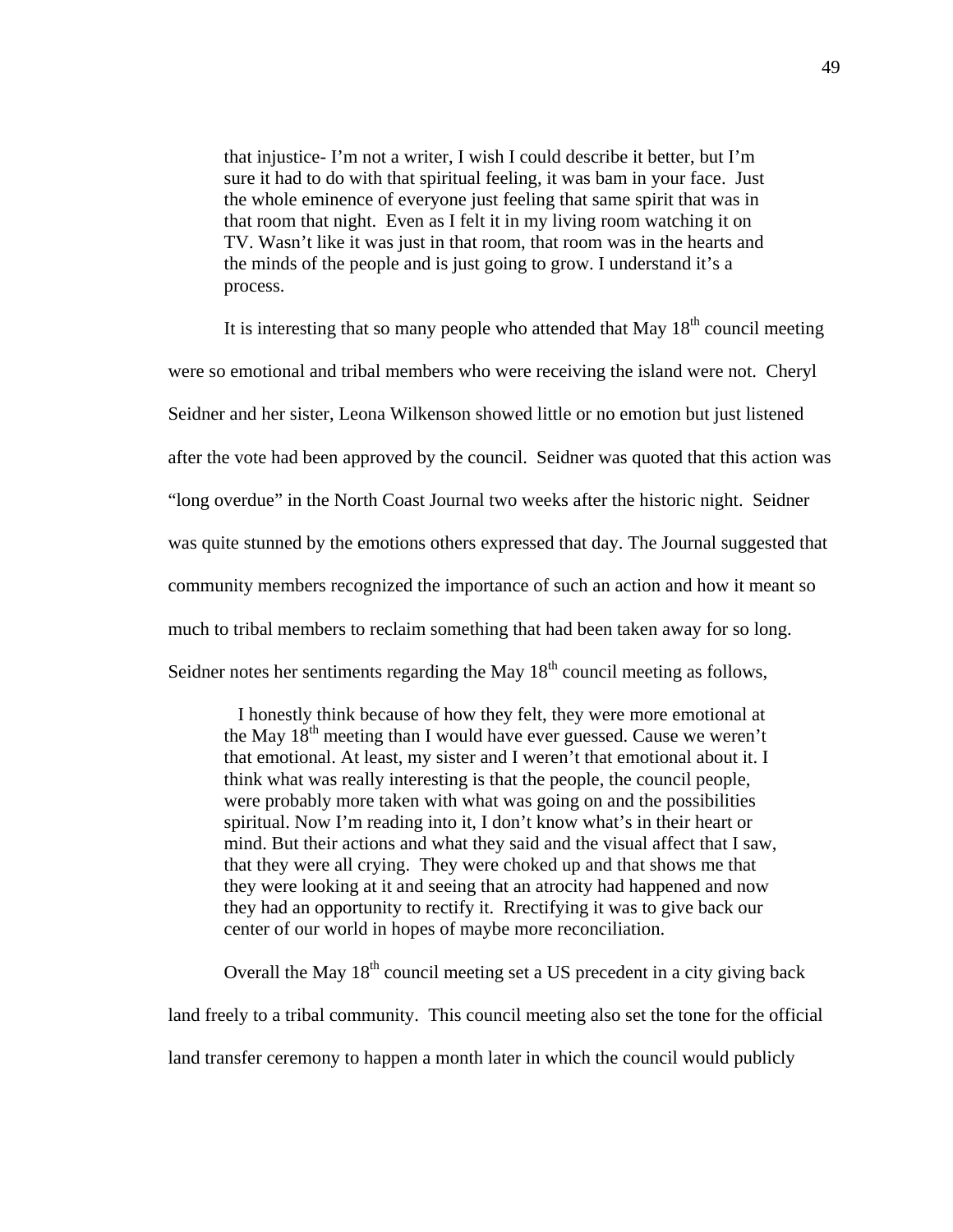honor the Wiyot Tribe and the land transfer. So much time, energy and effort from both sides had been expended to make this transfer a reality. Both political bodies wanted to share this special event with their communities and the Humboldt County community collectively.

# The Official Land Transfer Ceremony: June 25<sup>th</sup> 2004

 It was an honor for me to be in town to experience the land transfer ceremony first hand and to be a part of the celebration. When I arrived at the ceremony I was early but not premature enough because I missed part of the special arrival of Cheryl Seidner by traditional redwood dugout canoes from Humboldt Bay. Culturally significant canoes from neighboring tribes had been borrowed to transport Seidner across the bay; it was a noble entrance for the Tribal Chair to arrive in traditional style, privileged like royalty. I saw the tail end of her arriving by canoe across the bay and landing at the dock of the Adorni Center. She was greeted by Tolowa dancers in traditional regalia and the mayor of Eureka, Peter LaVallee. Community members and spectators cheered and clapped as she arrived welcoming her to Eureka and to begin this special ceremony. After small words and warm wishes were shared everyone made their way inside to begin the ceremony.

 Over three hundred people attended the land transfer ceremony from all walks of life; white community members, neighboring tribes, tribal members from out of the state and country, as well as Assemblyperson Patti Berg. Everyone was there for the same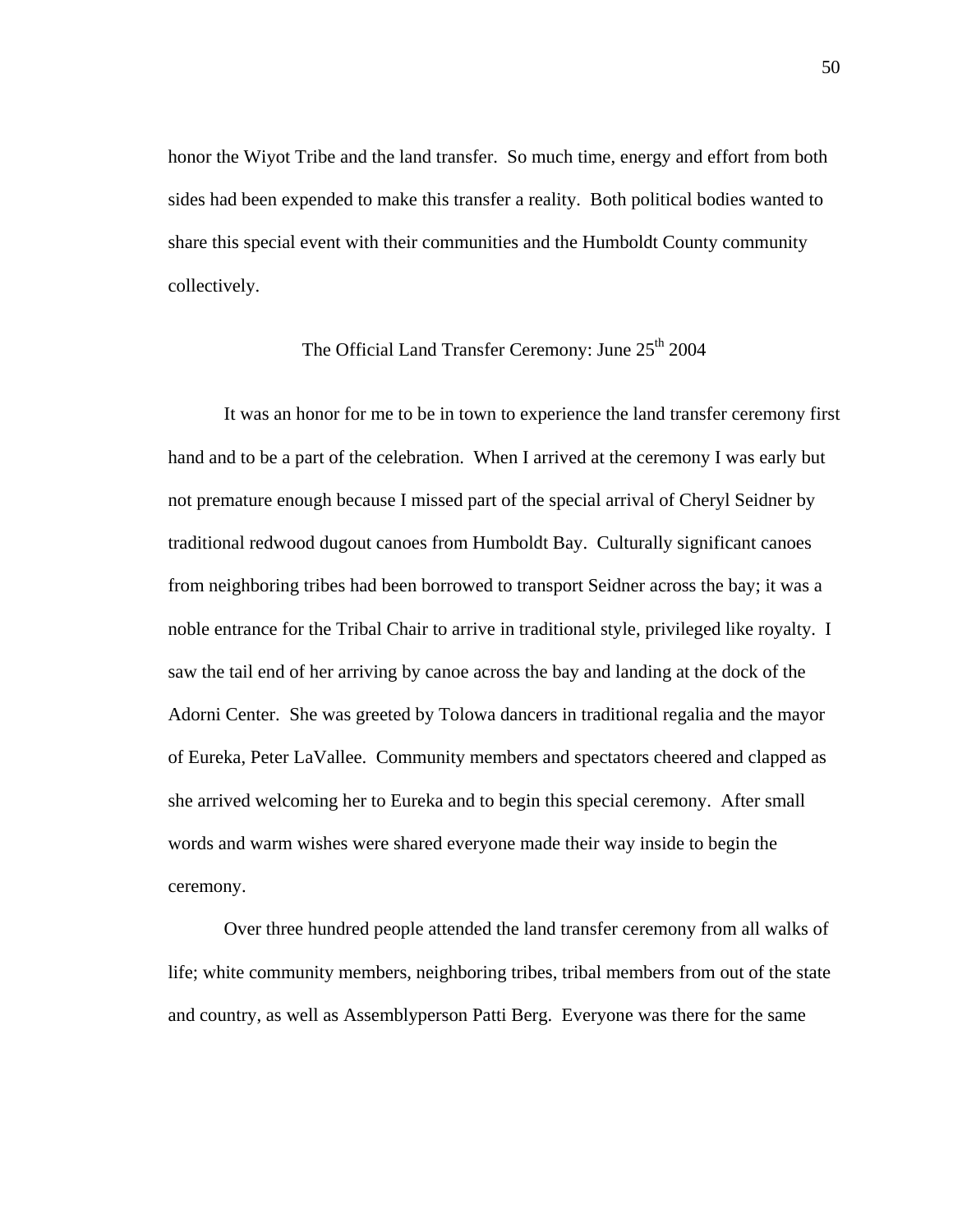reason though, to watch the public ritual of the Wiyot Tribe getting back portions of the center of their universe.

 The ceremony began with opening remarks and introductions from Eureka Mayor Peter LaVallee and then carried into blessings and remarks by Cheryl Seidner. Both of these commentaries were amusing, LaVallee commenting on the special occasion with laughter and joy and Seidner gleaming with happiness and joking how she hoped the City of Eureka had not changed their mind. Following these introductory remarks was a dance by Tolowa women dancers in traditional regalia. The young women ranging in age displayed the art and beauty of shell dancing. Their costumes were made of shells and with each movement the sound of clattering filled the Adorni center, something truly special to admire.

After the Tolowa dancers performed, Assemblyperson Patti Berg spoke noting the State of California had set a precedent in this action of returning land and was glad to be a part of the process as a special speaker. After Berg's comments Seidner and LaVallee officially signed the land deed. In my opinion the exchange of gifts between Eureka City Council members and Cheryl Seidner was the most heart felt and sentimental portion of the ceremony.

 LaVallee had traveled out to Indian Island and had bottled a portion of the land in a jar for Seidner and presented it to her in hopes of regaining cultural and spiritual tribal peace in the future. Seidner also had gifts for the City Council members such as cured salmon, blessed tobacco, medicine bags, shells and acorns; each item signifying a special cultural aspect of Wiyot life and spiritual beliefs. After gifts were exchanged Seidner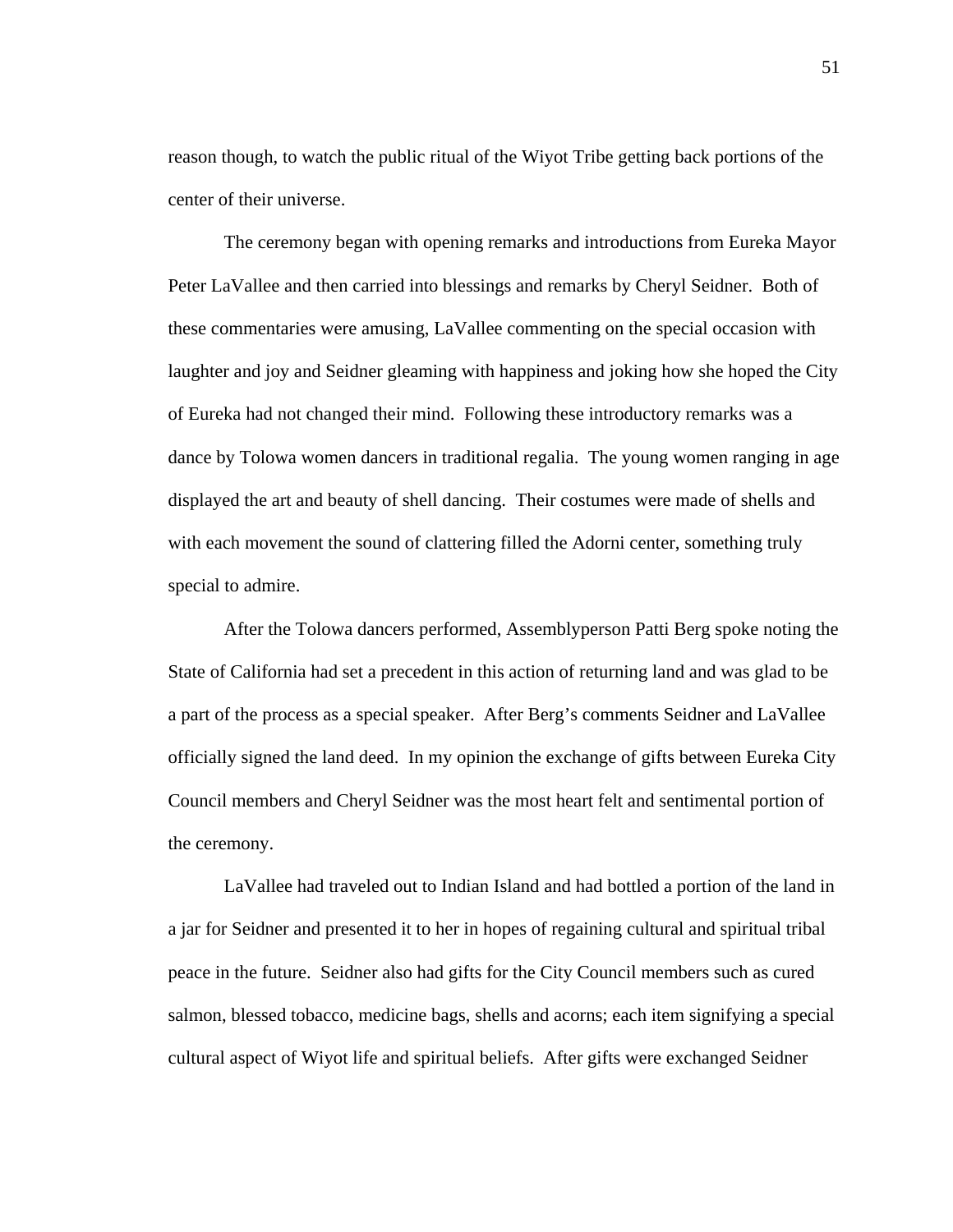closed the ceremony with a "Coming Home Song", a song to reconnect Wiyots to the island once again. After her song the ceremony ended, and people mingled, talked and shared refreshments.

 After the ceremony I overheard many people commenting on the historical nature of the action and why it was important to them. Many noted that "it was about time" and "how glad they were to be here to share in the tribe's momentous occasion." It appears many community members had backed this action for a long time and were glad to see it finally happen.

When I reflect back on that special day it is hard to clearly think about the events because the emotion of the day overtook my memory. My notes, documents and quotes from the event were written in chicken scratch, reminding me of the frantic data recording I did. In my mind all of the pieces of that day appear like a blur until the signing had taken place, I was almost fearful something would happen to stop it. After the signing did take place I felt I could let go of the uneasy feeling inside of me and I could finally rejoice and celebrate with others. I sensed a feeling of release in the room after the signing. It was gratifying to be in a room with others who valued and respected the same prosocial behavior as myself and to share that feeling collectively.

 Many other community members shared the same feelings. Maggie Herbalin, the host of "Through the Eyes of Women" noted the same feelings I experienced. She reflected on the ceremony and how she felt about the Wiyots regaining portions of Indian Island. Herbalin conducted a radio interview with Virginia Bas-Jackson, Mary Beth Wolford and Cheryl Seidner on August 9, 2004 discussing the land transfer. She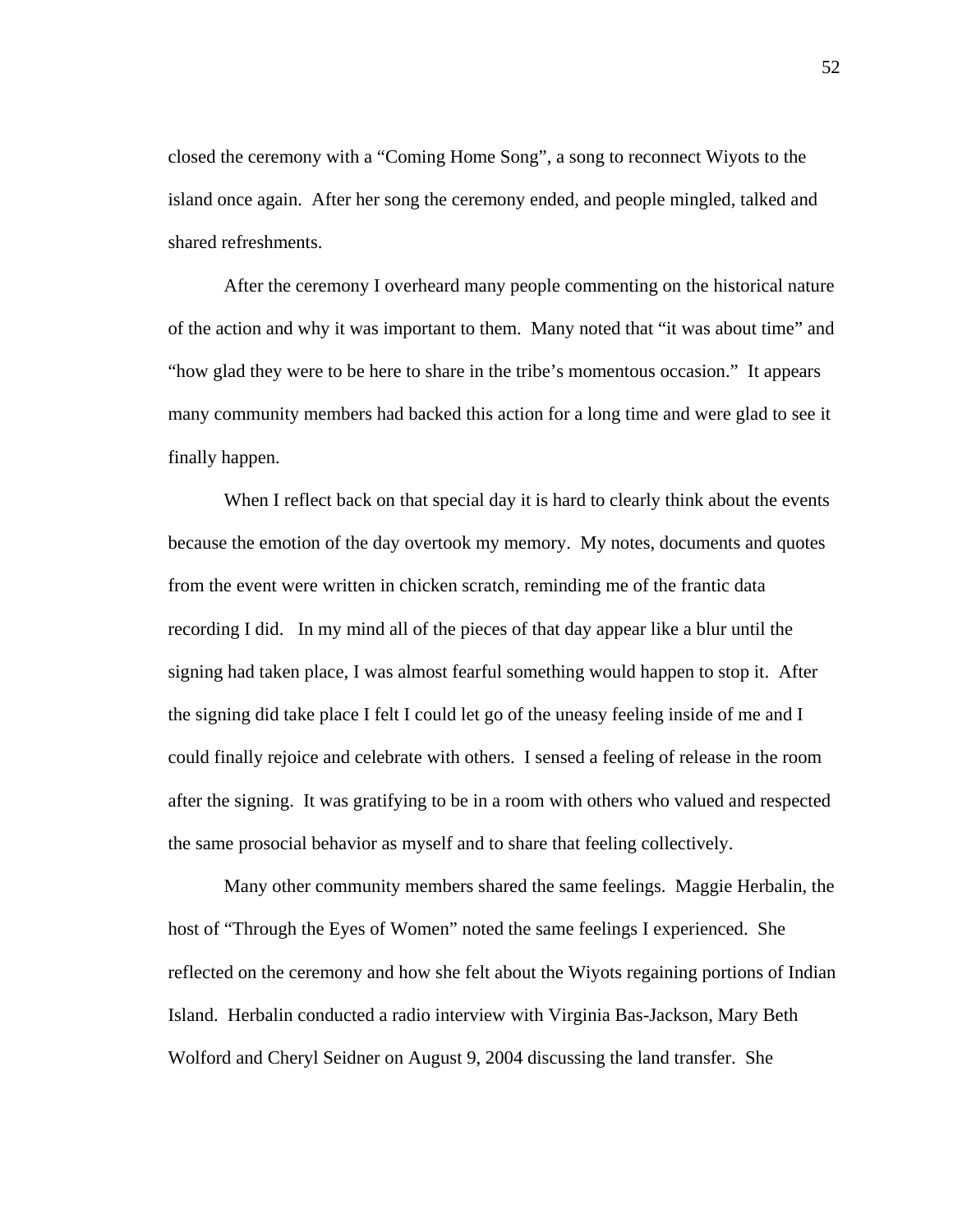specifically notes the exchange of two different communities uniting under a common goal, returning portions of Indian Island and how powerful this social act was for all involved.

 Well I was there the day of the ceremony and felt very honored to have had a special invitation to come to it. I know it was also open for everybody but I felt very honored to be specifically invited to come to that ceremony. It was an amazingly powerful day and I think that being a part of something like that, watching the exchange that went on between people and seeing the joy in the room, just the sense of going the right direction was really a powerful thing.

Virginia Bass-Jackson, a council woman for the city of Eureka expressed how the

powerful social act touched her and how she was pleased that she could help make it

happen. Bass-Jackson took the powerful notion of returning portions of Indian Island a

step further when she reflectively commented on the crucial element of healing for the

Wiyot people.

 What I was feeling that day was more on an internal heartfelt level. That day in specific I was thinking about how most of us have a strong desire to right the wrongs whether we had anything to do with them or not. I can only imagine how it would feel like if someone took what I considered to be the center of my universe. That's why this transfer of land was so important, that it was something that would allow the healing to begin. You know it says that we're sorry for the heartache that was caused by the senseless actions so long ago of people that none of us knew. But while we're not personally responsible for the deeds, I think we were recognizing that we do have an ability to help in the healing process. And what better way to facilitate the healing could there be than to return this piece of land. How powerful is that to the healing process. When I think about it, I get a tight feeling in my chest and I did that day also. This is the center of someone's universe. How could we not return it is the main thought that was going through my mind, it was the right thing to do.

For so long so many community members like myself were concerned solely with

the land being returned and did not look into the future of the healing effects of this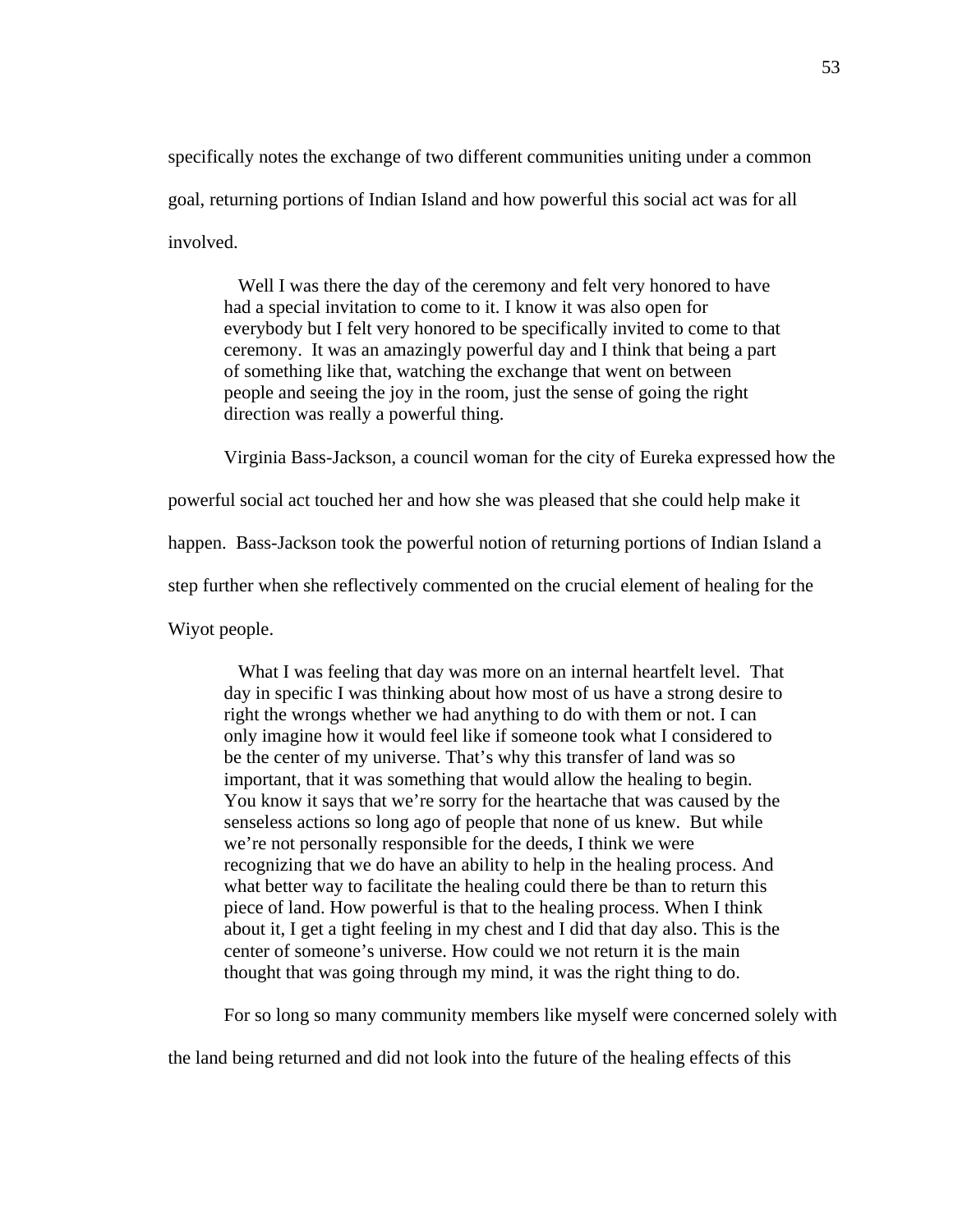prosocial action. As Bass-Jackson notes, this act gives the Wiyots a stepping stone towards the healing process of reclaiming what was lost not so long ago.

After the Adorni center ceremony many newspaper articles reported the special event and highlights were also broadcasted on local television news. But what comes after for these two groups-the Eureka City Council and the Wiyot Tribal council is unknown. The seeds for a working relationship between these sovereign bodies have been planted but no one can speculate future outcomes, for councils rotate and opinions change. These two governing bodies will have to work together as Tuluwat Village is rebuilt and hopefully the positive relationships that have been created will remain. As for the community at large, hopefully the people will continue to support the Wiyots and their goals.

#### Conclusion

 This chapter explored the details of the ABC apology and the land transfer inclusively. But what motivated and fueled the Eureka City Council to return land to the Wiyot tribe in the first place? This was exactly my research question, why did this land transfer occur? After interviewing and exploring documentary research, the Eureka City Council claimed they returned portions of Indian Island because it was "the right thing to do." What follows is my methods, methodology and results of what it means to "do the right thing" through the eyes of Eureka City Council members, staff and one Wiyot tribal member.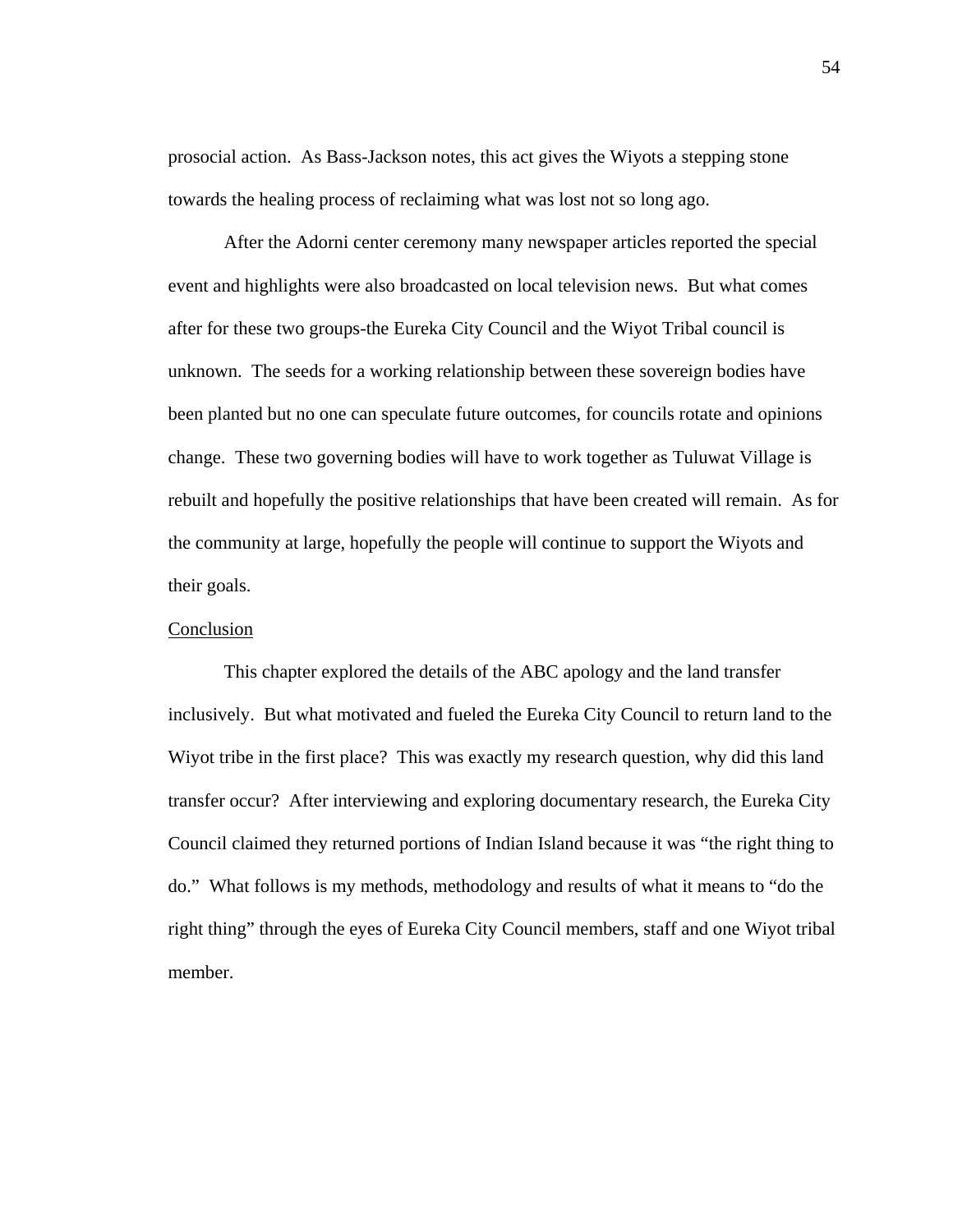#### CHAPTER 3: COLLECTIVE APOLOGIES AND RECONCILIATIONS

Conflict is inevitable in our modern world, but how we as members of a global world deal with the aftermath of social inequities, massive conflicts, massacres and genocides is still a choice. Peaceful resolutions such as collective apologies and reconciliations may be a viable and productive way to resolve social conflict in the twenty first century.

Collective apologies and reconciliations (CAR) is a vague phrase used to describe a large body of diverse post conflict processes. Apologies imply recognition of an offense from one person and requesting for the offense to be absolved by another. In the case of collectives, this would entail an apology from many and a request to be absolved by many. Reconciliations imply restoring relationships or resolving past conflicts, problems or issues. Again in the case of collectives, this would involve restoring relationships and resolving past conflicts from many different people not merely a twosome.

# CAR Case Studies

There are many cases in which restorative methods such as CAR processes have been used to manage the aftermath of social conflict such as South Africa, Guatemala, Zimbabwe, Cambodia, Northern Ireland, Rwanda, Argentina and Chile. While exploring a community collective apology and reconciliation case study I found very little research on local or community based apology and reconciliations. I had to use the only resource

55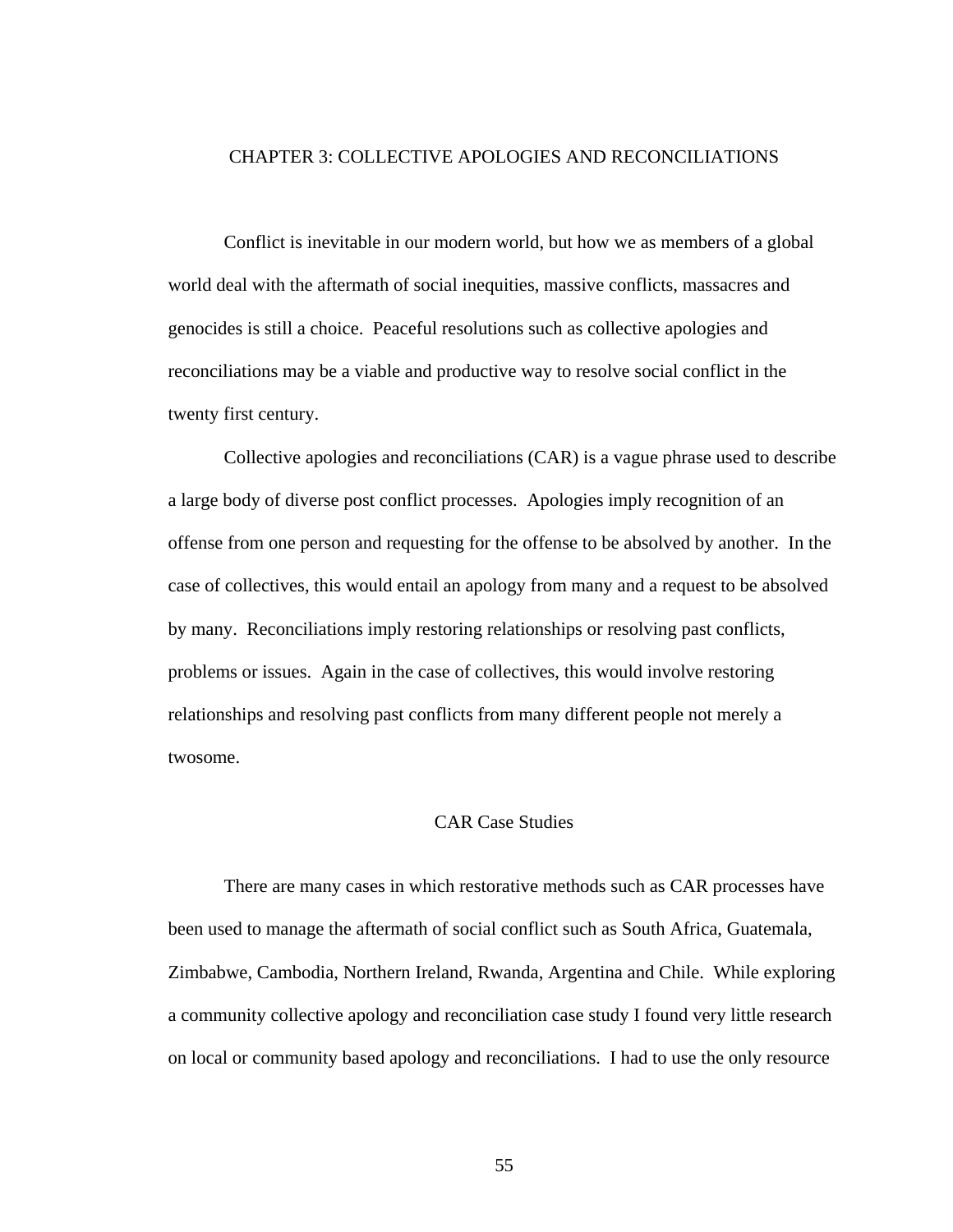available, global CAR processes and some small community collective apologies and reconciliations. These global or nation state social conflicts include case studies of the above mentioned nations. The small-scale community apologies include Oliner's 2002 work on the topic and include church apologies and community apologies to different racial and ethnic groups for racist and discriminatory actions in the past. I had to settle for cases that are larger in scale but still relate to community apology and reconciliation processes.

The major events that have been studied in regards to CAR processes include the Truth & Reconciliation Commissions of South Africa and the war crimes and reconciliation efforts Germany undertook to amend the atrocities of the Holocaust. The Holocaust has been studied from the viewpoint of war crimes, genocide, and how Germany had to reconcile with many countries for the relentless massacre of millions of people. The German government and the international community utilized the official process of retributive justice in the form of war crimes and trials to reconcile the Holocaust. On the other end of the justice spectrum, the Truth Commissions as a method of restorative justice and reconciliation have been studied in-depth to examine how a nation coped with the fall of Apartheid in South Africa. The government's choice to utilize the truth commissions as a restorative method of reconciliation was in the best interest of a nation that was trying to rebuild itself. Amnesty was provided for some who came forward unlike the war crimes of the Holocaust.

Some of the key ideas that have been studied in these cases include necessary components that make up reconciliation processes, actions that are productive among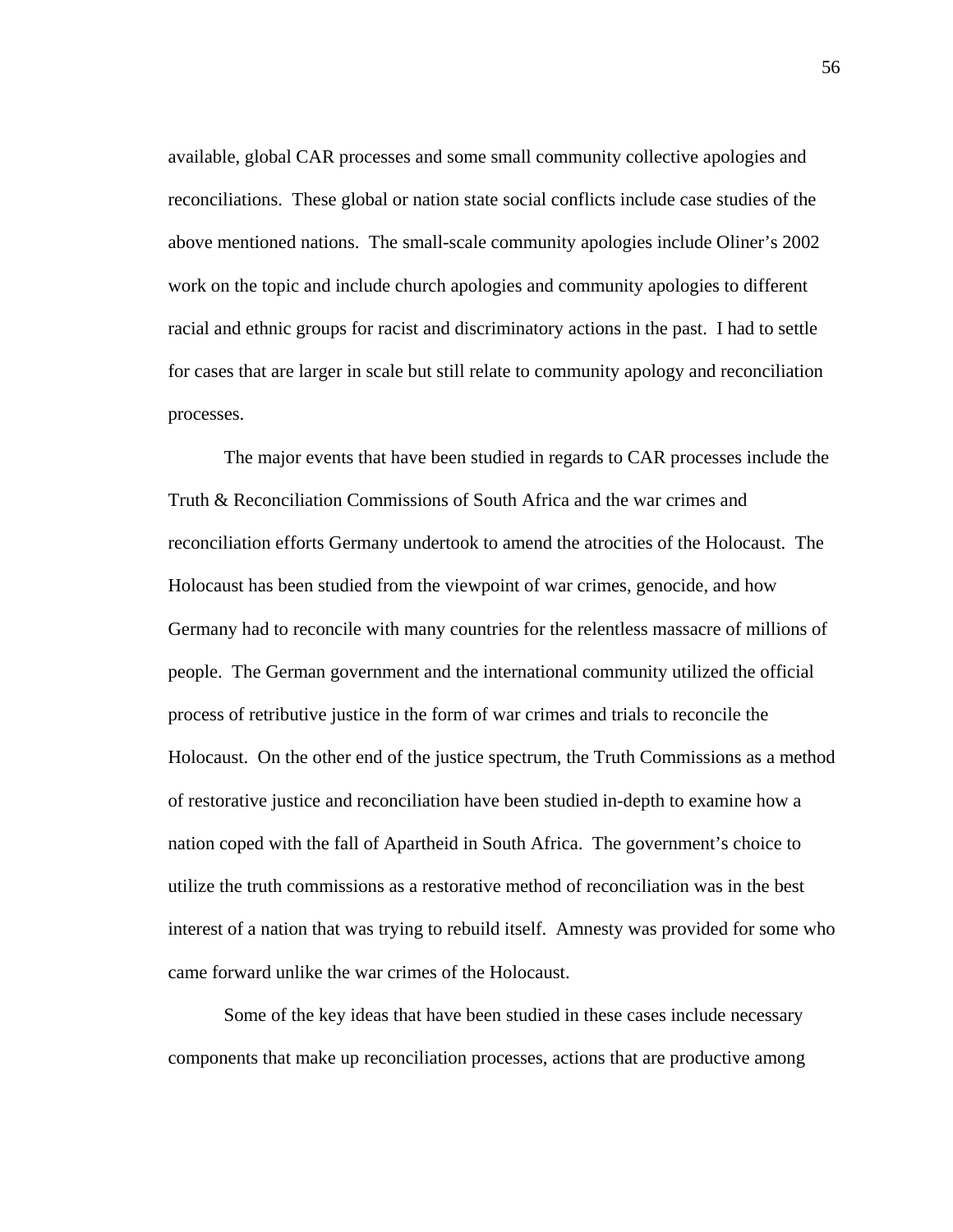reconciliation efforts, goals of reconciliation efforts and motivations for reconciliation efforts. Overall these two major cases have been studied from a nation-to-nation level, focusing on rebuilding nations, the politics and economies of these nations, and attempting to provide healing for their citizens. What follows are the main themes that have been explored by researchers regarding CAR processes and the power they may have in resolving social conflict.

# Varying Views of CAR Processes

 As noted previously, "collective apologies and reconciliations" is a diverse and dynamic phrase used to describe a wide array of post conflict actions. Many scholars disagree about the definitions of CAR processes, what concepts should be used to describe these actions, and what these processes include and exclude. However, this field has expanded and has the ability to broaden justice techniques for a non-united global community.

 The topic of interpersonal apology and forgiveness has been studied for a number of years. There are, however, few studies dealing with intergroup apology and forgiveness and their consequences for both the transgressor and the victim. There have been approximately 100 intergroup apologies made in the wider world. These apologies have been given by political, religious, business, and other leaders and have been much-publicized. We know that apology and forgiveness are forms of caring and putting the welfare of another group or nation alongside one's own. I would like to suggest that the results of researching and attempting to understand the consequences of apology and forgiveness may be one of the antidotes to a divided and hurt world. (Oliner, 2005:5)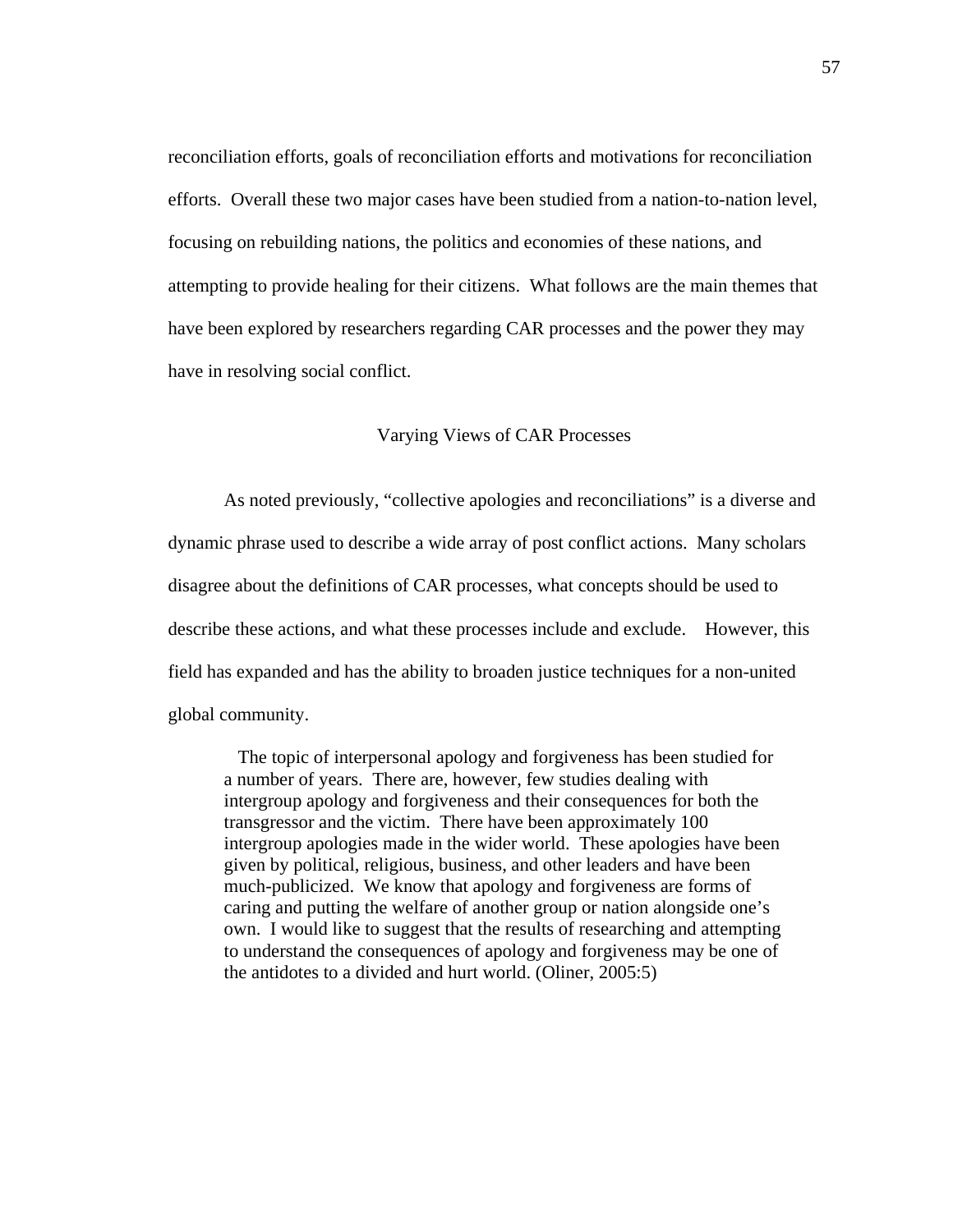One thing many researchers with different perspectives hold in common is acknowledging that social conflict is an evitable form of interaction that transpires amongst human groups.

 All human communities- whether families, groups, associations, nations, or the international community itself- involve human cooperation and human conflict. Because people frequently seek their own self-interest in disregard for, or at the expense of others, tensions, disputes, and conflicts are an inevitable by-product of all social and political relationships. (Amstutz, 2005: 41)

Historically our social world has reached a point of conflict escalation, which should incline us to review alternative methods of nation to nation conflict or abate international conflict altogether. As clearly stated by Bono, "It seems we have reached a point in history in which we are beginning to recognize that societal stability may be achieved only through tolerance and cooperation within social systems that balance both individual and common good" (2005: 83). Overall, I feel it is positive at this point within the field, for researchers to have different conceptualizations and definitions of CAR processes. It will allow the field to be approached from different perspectives and diverse angles and will hopefully yield nuanced knowledge for the field as a whole. Overall the emphasis within CAR processes is reconciliation with the proposal of apologies as an optional method to reach reconciliation. What follows is a review of collective reconciliations.

# Reconciliations

Collective reconciliation is a popular term utilized in the literature of conflict management, conflict resolution, mediation, peace building, post conflict building, nation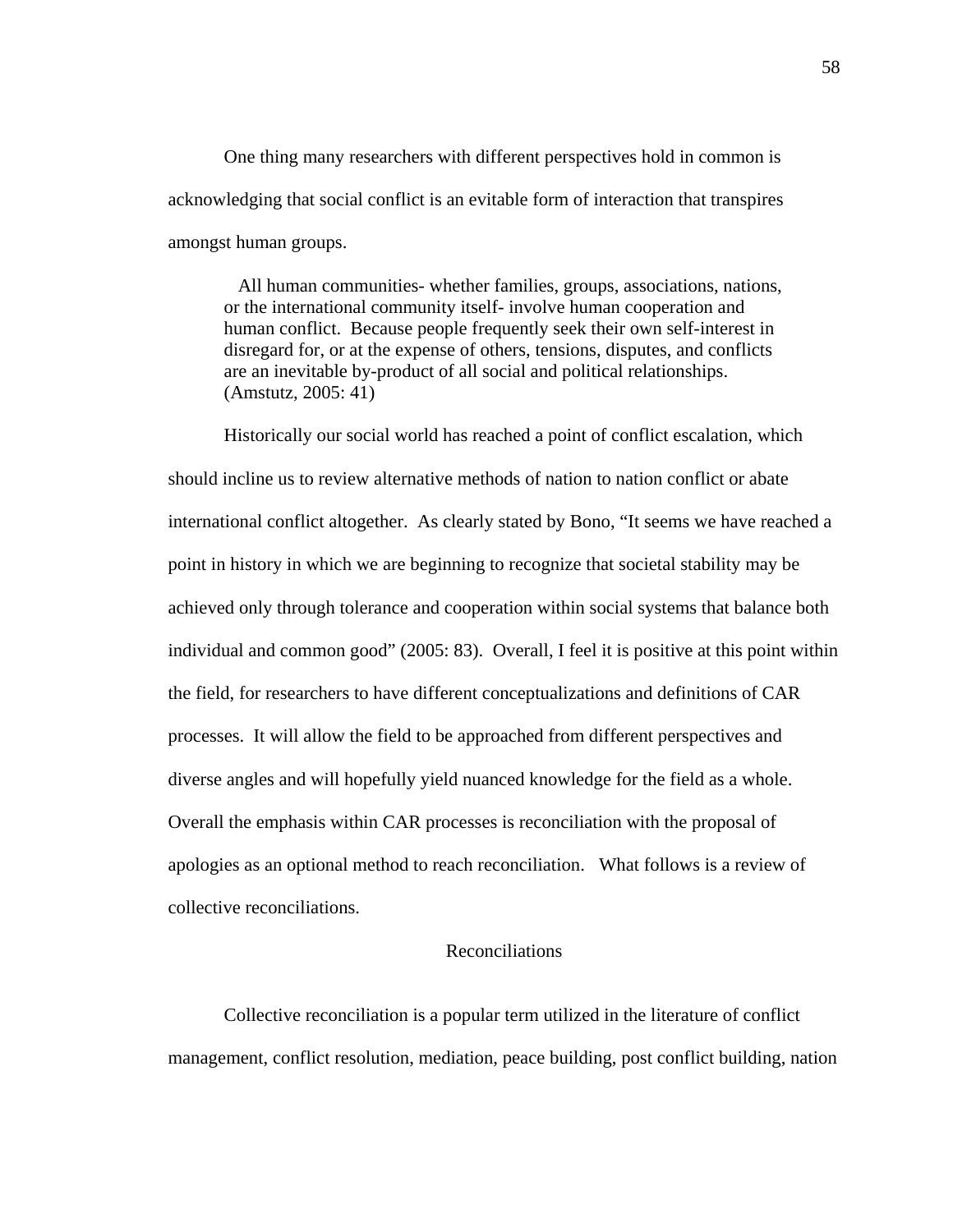reconstruction and transitional justice Even though this term is discussed throughout the above mentioned bodies of literature, there appears to be a lack of consensus on the concept's meaning and what processes it includes and excludes. In addition, there also appears to be no unified theory regarding reconciliations making it a situationally based method (Pankhurst, 1999).

On a basic level reconciliations can be divided into four groups- interpersonal, community, national and international (Oduro, 2007). Most of the literature exploring collective reconciliations is based in transitional justice. Transitional justice entails a nation's methods of absolving past human rights abuses, conflict and violence. This includes "actions and policies which are judicial and non-judicial and are not limited to trials, truth seeking processes, reparations, reforming democratic and governmental institutions, memorialization and community based and/or traditional/religious initiatives" (Oduro, 2007:2). Most of the transitional justice literature focuses on the national group and can be subdivided further. The subdivisions can include reconciliations to individuals, political parties, ethnic/cultural/religious communities, national communities and the nation as a whole (Oduro, 2007). Overall the goals of transitional justice combine the terms reconciliation and justice. These two terms are interconnected as the goals of transitional justice even though which focus should be more important varies by nation.

As mentioned previously, researchers have noted there are no clear definitions when discussing collective reconciliations (Irani & Funk 1998, McRae 1996, Pankhurst 1999, Phillips 2001, Ryan 1990). The purpose, usage, size and meaning of the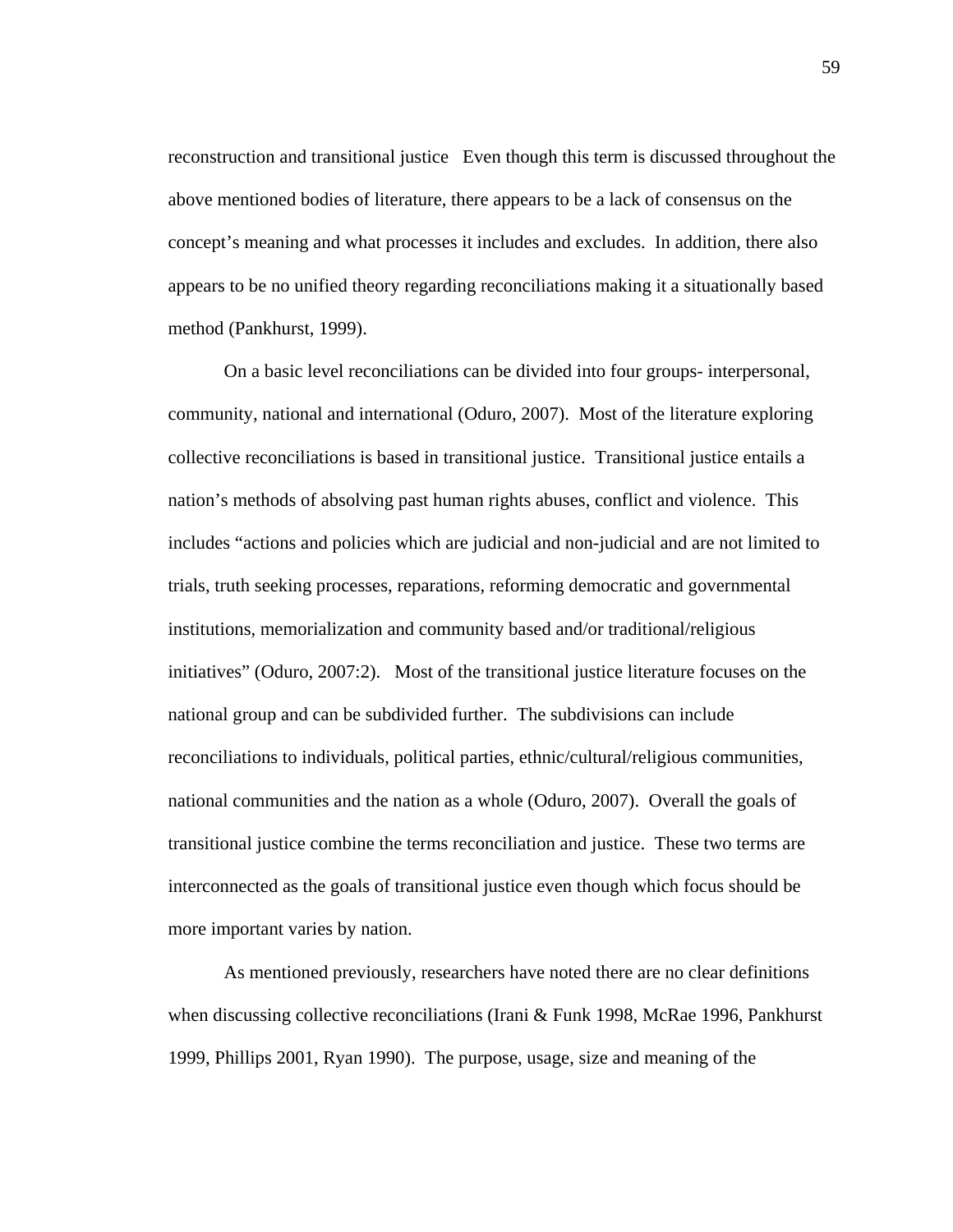reconciliations should be explored by both groups or nations before endeavors are acted upon. For example Pankhurst (1999) comments on the processes of reconciliation and justice in Africa after "complex political emergencies."

 There is no common understanding of the political conditions under which efforts at reconciliation should be minimal in relation to a focus on justice in order to achieve the 'best' peace, or of those where the pursuit of justice should become paramount. There is also not even a common language of what justice and reconciliation mean in the context of postconflict peace-building. (Pankhurst, 1999:239)

 Pankhurst (1999) argues when political or government institutions are involved in reconciliations, the definitions and functions of these processes vary and can be manipulated by the governments themselves. Without the proper terms, definitions and knowledge of the process, groups or nations will have difficulty attempting to discuss or work out their differences especially within the presence of larger social institutions.

Phillips (2001) also demonstrated the problem with unclear definitions in reconciliation process. He showed the term reconciliation had a variety of meanings depending on its application based on his analysis of West Germany's reconciliation process with East-Central Europe. He noted a basic definition, a state definition and a government definition. He identifies these multiple definitions to make clear that diverse meanings and definitions were applied to and by different states, governments, and groups of people. He also classified two subtypes of reconciliation; one focused on the commonalities and cooperation between groups and the other centered on sympathy and empathy. These factors varied as West Germany reconciled with Poland, Hungary and Czechoslovakia. Phillips (2001) also illustrates that when the process of reconciliation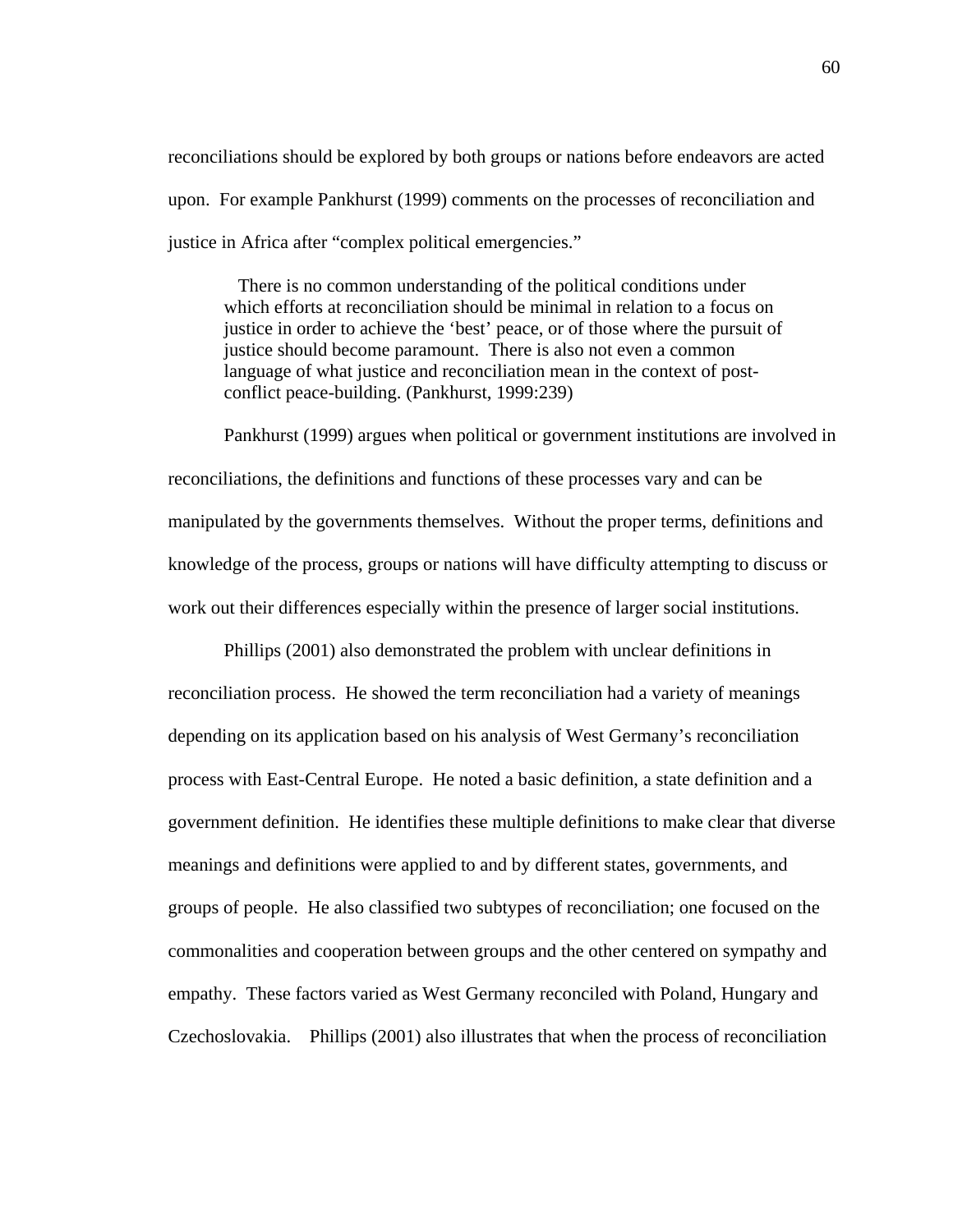involves institutions and social structures, the processes also have unclear or varied meanings or definitions.

Other key factors that play a large role in productive reconciliation processes are the groups' key leaders and the previous history of the two groups. Key leaders have the ability to encourage or kill reconciliation processes due to influence. Previous history can also have a huge impact on a group's ability to accept guilt or responsibility or to enter into negotiations with another group. Finding ways to build rapport and trust will be paramount in cases where groups have a painful, violent history or mistrust based upon their past relations.

By reviewing the literature it has become evident that when larger social institutions are involved (such as nation and/or states) the goal of reconciliation becomes more complicated and convoluted. Amstutz (2005) has noted these factors in his book *The Healing of Nations: The Promise and Limits of Political Forgiveness.* His book focuses on the varieties of ways and means in which nations can resolve national conflict. Within his book Amstutz highlights four case studies - South Africa, Argentina, Chile, and North Ireland. He shows the unique situational variables that affected CAR processes within these nations and whether the nations were successful in reaching reconciliation.

Amstutz is an avid supporter of political reconciliations through political forgiveness. Political forgiveness can be defined as "a process that fosters healing of individuals and the restoration of communal relationships" and that it is an "interactive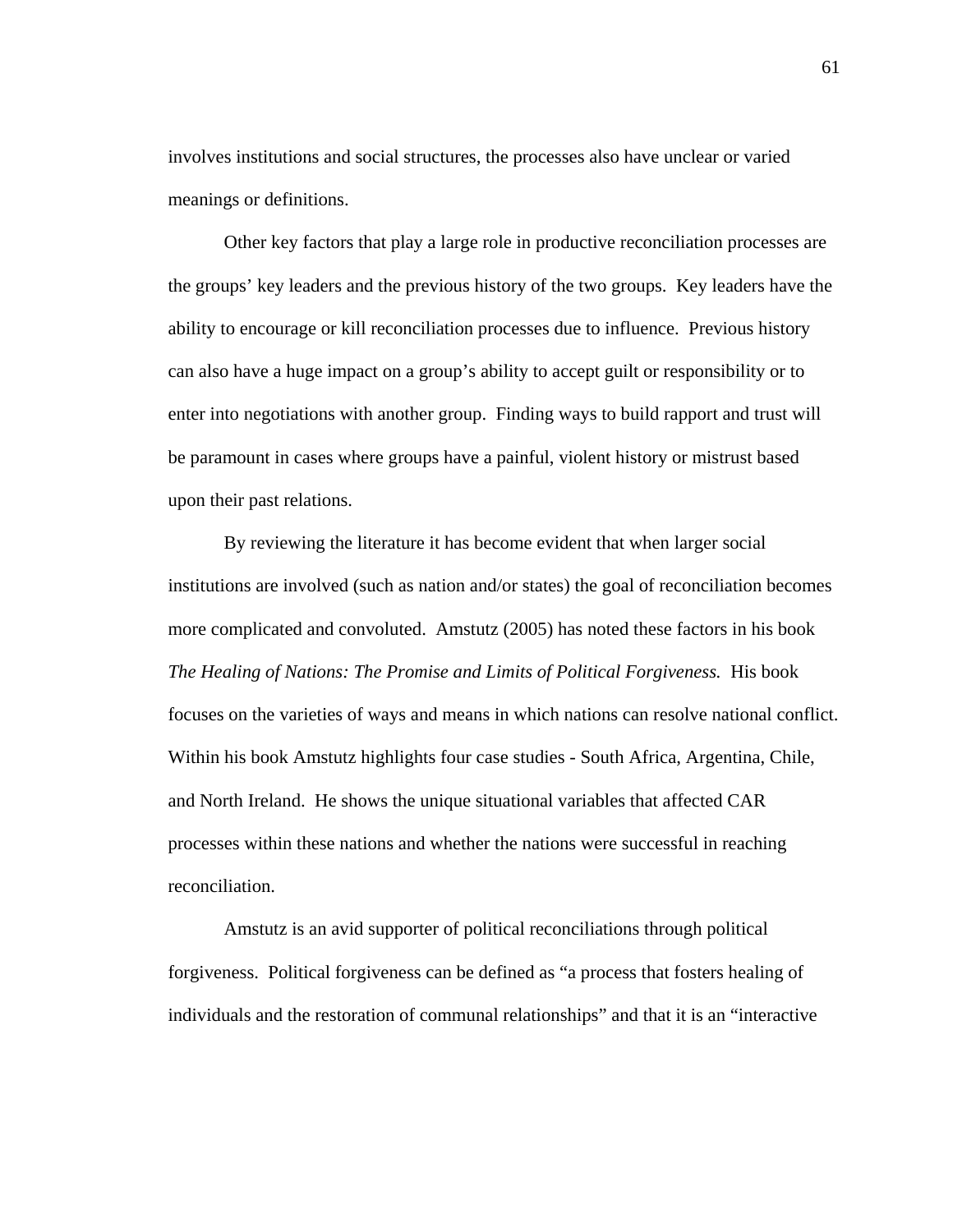process with five elements: consensus of truth, remorse and repentance, renunciation of vengeance, empathy, and mitigation of punishment" (Amstutz, 2005).

He also skillfully categorizes seven ways in which nations can respond to social conflicts, genocide, or war; *amnesia*-forgetting and/or denial, *amnesty*-acknowledging but no punishment, *truth telling*- acknowledging what happened, *forgiveness*- letting go of the conflict, *reparations*- financially, economically or personally through therapeutic means, *purges*- removing people from political office and *trials*- legal prosecution. Depending on the nation, the social conflict, the economic and political resources available, nations will act in different ways to deal with the aftermath of social conflict.

 Although Amstutz (2005) promotes political forgiveness he understands the conflicting and unique variables that intersect and lead countries to make certain decisions. Nations must decide what principals are the most important to uphold: the reconciliation, notions of justice and equality, following the law, restoring the nation, healing its people, or restoring democracy.

Overall nations must decide what form of justice will be used to resolve the social conflict. For example, the first three terms listed in his gradation model, *amnesia*, *amnesty* and *truth telling* are restorative justice forms of responses to the aftermath of social conflict. These restorative methods focus on restoring the prior relationships instead of seeking justice through the law. On the other end of the gradation spectrum, *reparations*, *purges* and *trials* are forms of retributive forms of justice which solely focus on seeking reconciliation through forms of punishment deemed appropriate through law and order. Right in the middle is *forgiveness*, which combines the ideals of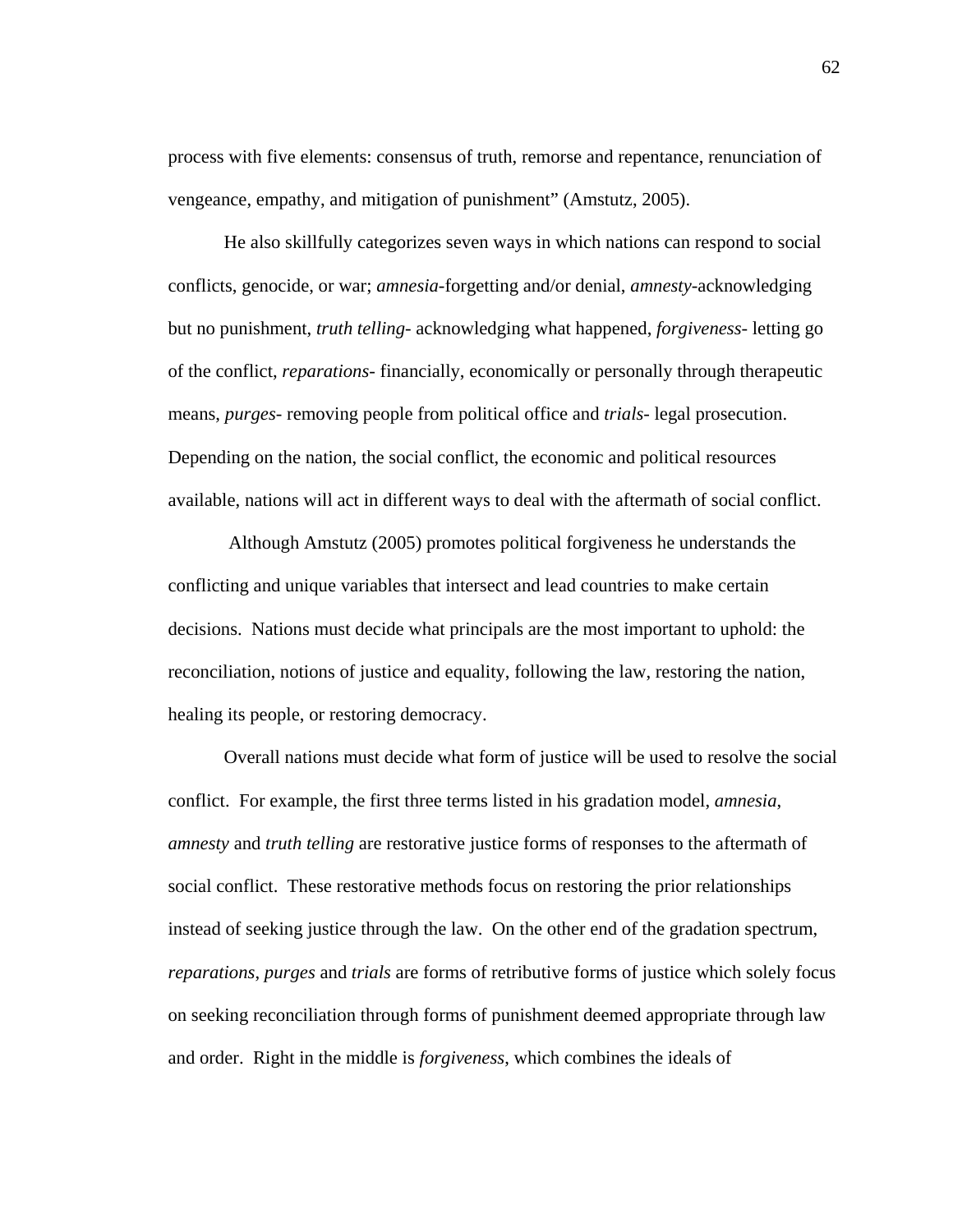"acknowledgement of wrongdoing, the expression of remorse through apology or repentance, the renunciation of vengeance and the expression of empathy" (2005: 40). Nations will have to decide, based on the nature of the conflict, the nation's climate, its people, and other nation-state variables such as economy, state resources and government control, what the proper solution to reconciling the differences which fueled the social conflict might be. Nations will also have to decide what approach to take in moving towards reconciliation-a retributive or restorative method.

Oduro (2007) is another scholar who has researched reconciliations in depth and has created different categories of reconciliations. Oduro has also reviewed a variety of case studies which include South Africa, Rwanda and other African nations such as Uganda, Kenya, Burundi and Liberia. A brief summary of Oduro's work will be provided to demonstrate the varying views, definitions and meanings applied to collective reconciliations.

Oduro (2007) provided six categories in which collective reconciliation can be classified. These six categories include reconciliation by: *acknowledgement, truth, coexistence, justice, democratic governance and change* and *transformation* and identified some common themes between all of the categories. First, collective reconciliations are process oriented; these processes take a lot of time and include short and long term goals. Collective reconciliations are not a cut and dry process but a backward and forward looking process. Secondly, all reconciliations go through stages; these stages are conditional and should also be reached voluntarily to be productive. Thirdly, these processes will vary by levels or the attention applied; collective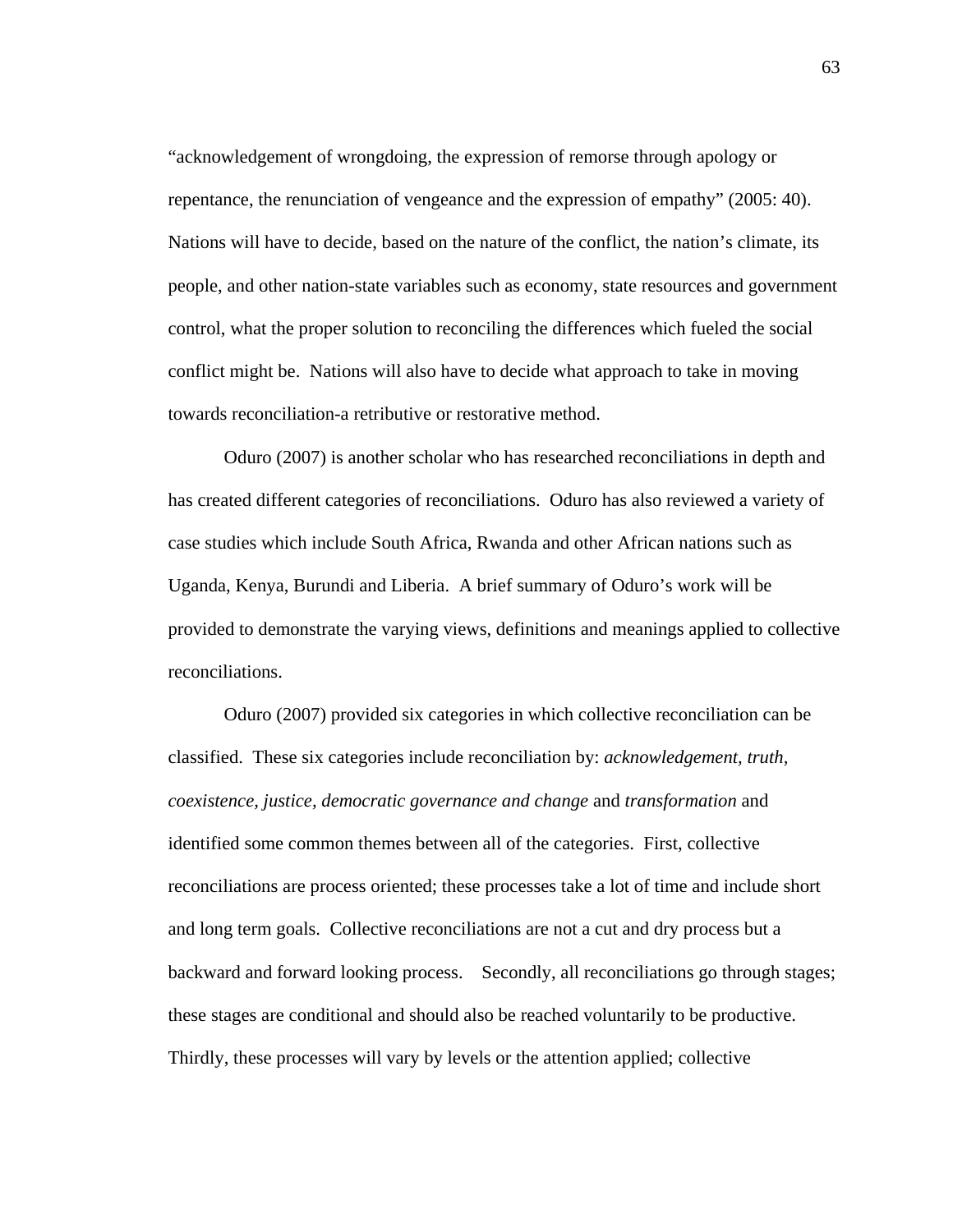reconciliations can be bottom up processes or top down processes and depending on their application different outcomes will be produced. Fourthly, the ideals of apology and forgiveness are scattered throughout research on collective reconciliations; it is yet to be ascertained whether these aspects must be included to produce a genuine reconciliation. Finally, the ideals of justice are inextricably intertwined with reconciliation efforts; again it is yet to be determined if a mixed methodology of retributive and restorative justice (and cultural models of reconciliation) are needed to produce effective and long term reconciliation.

Finally, The International Institute for Democracy and Electoral Assistance (IDEA) has researched and conceptualized reconciliation in their handbook entitled *Reconciliation After Violent Conflict: A Handbook* (2003). IDEA also evaluated a variety of case studies which include South Africa, Rwanda, Zimbabwe, Cambodia and North Ireland. A brief review of IDEA's work will be reviewed to show again varying views of collective reconciliations.

One debate within collective reconciliations is whether reconciliation is or should be viewed as a process or as an outcome. A variety of scholars (Irani & Funk 1998, McRae 1996, Pankhurst 1999, Phillips 2001, Ryan 1990) have noted the importance of having goals and outcomes within CAR processes, but these may be difficult to measure and may take focus away from reaching reconciliation. IDEA firmly believes reconciliation should be viewed as a process.

 Reconciliation is an over-arching process which includes the search for truth, justice, forgiveness, healing and so on. At its simplest, it means finding a way to live alongside former enemies – not necessarily to love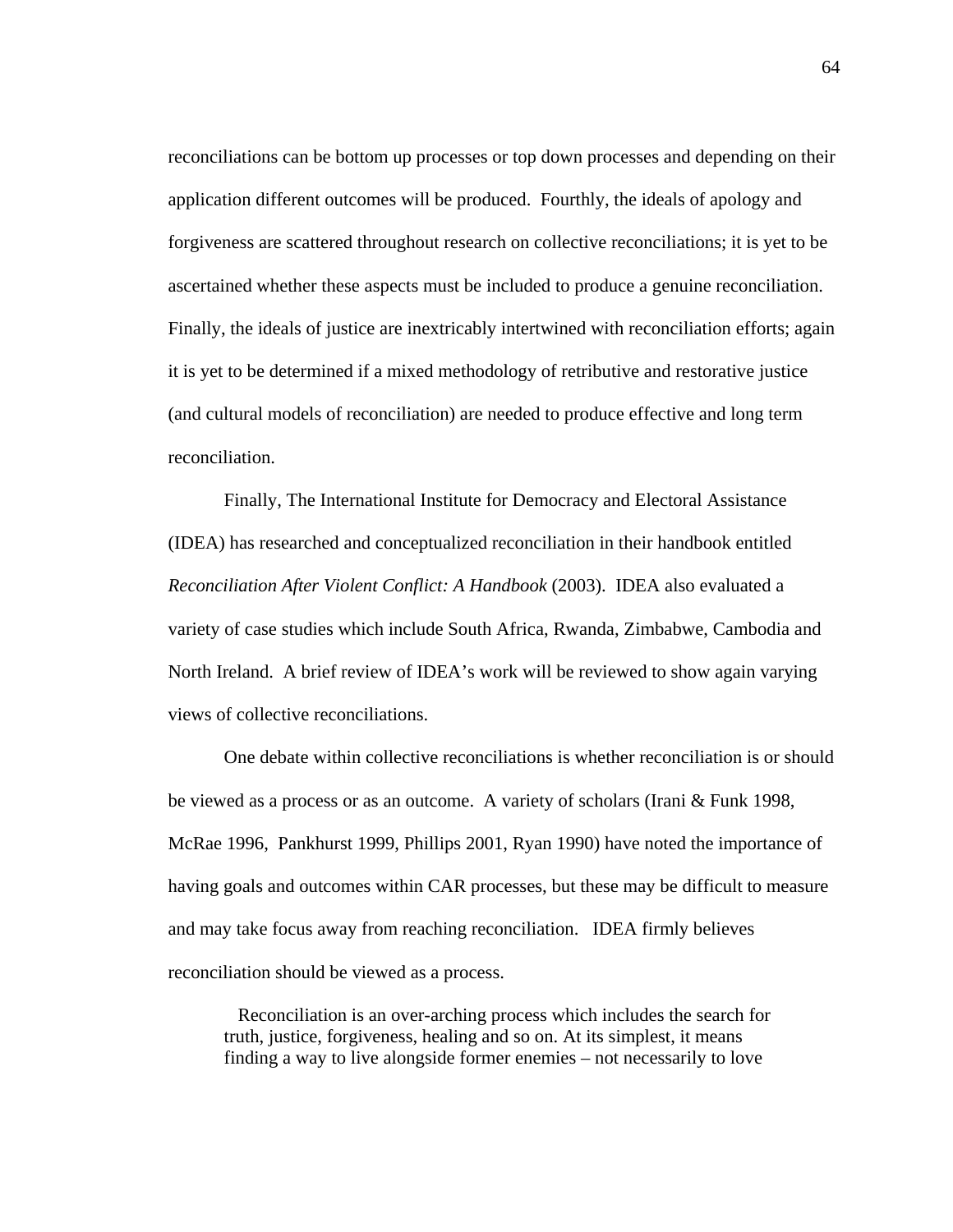them, or forgive them, or forget the past in any way, but to coexist with them, to develop the degree of cooperation necessary to share our society with them, so that we all have better lives together than we have had separately. Politics is a process to deal with the *issues* that have divided us in the past. Reconciliation is a parallel process that redesigns the *relationship* between us. (IDEA, 2003: 12)

IDEA expands on the idea of reconciliation by looking at it from the dimensions

of both a process and a goal. This mixed definition acknowledges goals and outcomes

for reconciliation but still indicates the process as its main focus.

 Reconciliation is a complex term, and there is little agreement on its definition. This is mainly because reconciliation is both a *goal*  something to achieve - and a *process* - a means to achieve that goal. A great deal of controversy arises from confusing these two ideas. The goal of reconciliation is a future aspiration, something important to aim towards, perhaps even an ideal state to hope for. But the process is very much a present tense way of dealing with how things are - building a reconciliation process is the means to work, effectively and practically, towards that final goal - and is invaluable in itself. (IDEA, 2003: 12)

IDEA adequately shows that reconciliation processes are situationally based and

need to be resolved on an individual nation basis. Each nation will have to review and

explore what reconciliation process suits their needs as a nation. IDEA comments on the

notions of no universal models in the following two points.

 What is perhaps most important is to emphasize that no one has produced a perfect reconciliation method or model - indeed, of course, there is no such universally applicable thing - and therefore those who face the challenge of post-conflict peace-building should trust their own capacities to take what advice they can get from elsewhere but to be creative in developing their own original process. (IDEA, 2003: 17)

 As our experience in South Africa has taught us, each society must discover its own route to reconciliation. Reconciliation cannot be imposed from outside, nor can someone else's map get us to our destination: it must be our own solution. This involves a very long and painful journey, addressing the pain and suffering of the victims, understanding the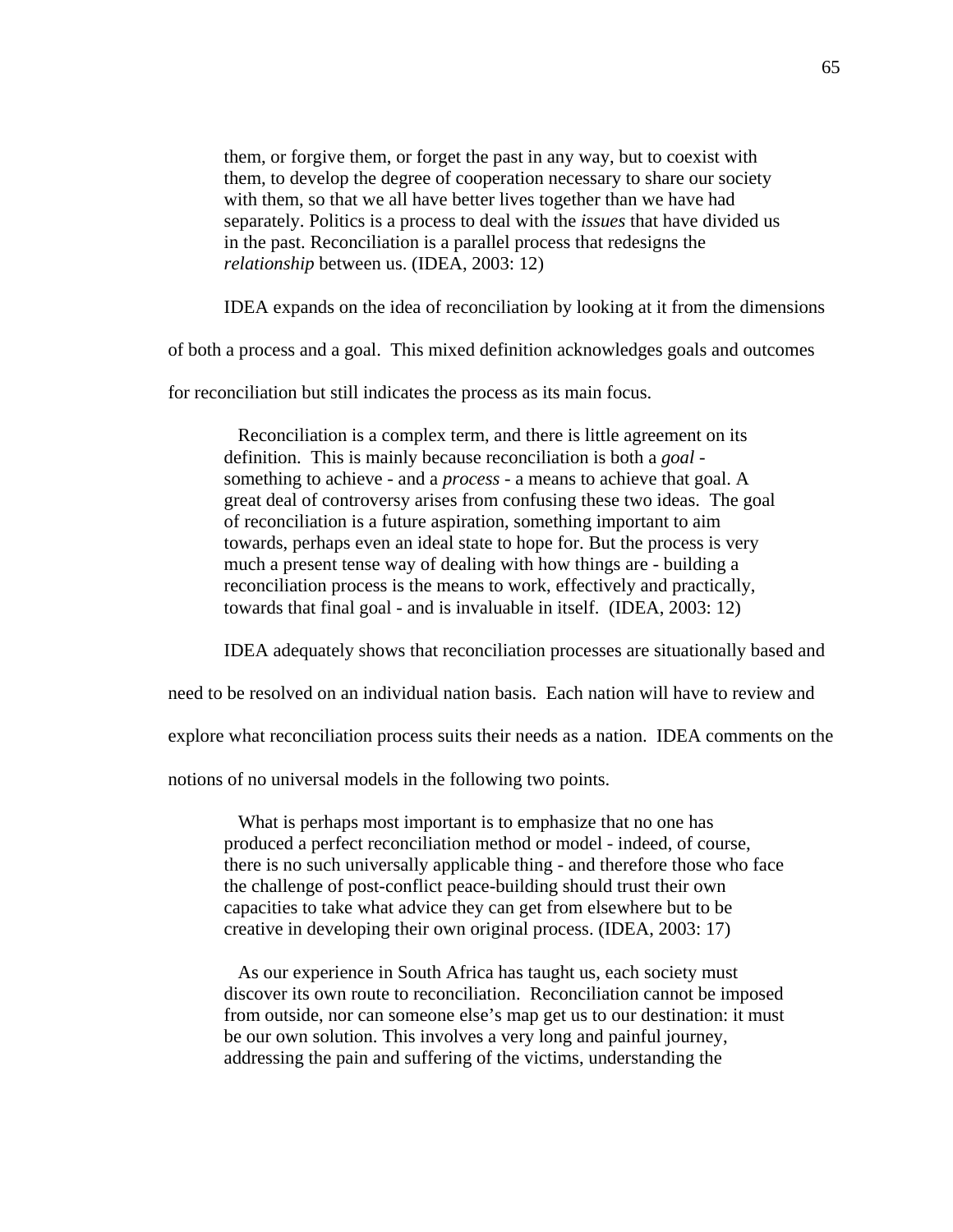motivations of offenders, bringing together estranged communities, trying to find a path to justice, truth and, ultimately, peace. Faced with each new instance of violent conflict, new solutions must be devised that are appropriate to the particular context, history and culture in question. (IDEA, 2003: forward)

Finally IDEA highlights many different approaches will be needed in reaching an

effective reconciliation. There is no one right method to use, but a variety of tools,

methods and processes should be used to maximize reconciliation efforts.

 No single tool will solve the whole problem: neither truth-telling alone, nor healing, nor justice, nor forgiveness. In every new context, a new and multi-stranded individual process must be designed. But this is not a handicap by any means. On the contrary, it should give those faced with the challenge of designing their own process the confidence to realize that they are the experts on their own situation, to trust their own judgment about what will work and what will not in their context, and to use, adapt, alter or replace ideas from elsewhere. (IDEA, 2003: 167)

Overall the works of Amstutz (2005), IDEA (2003) and Oduro (2007) and other

scholars (Irani & Funk 1998, McRae 1996, Pankhurst 1999, Phillips 2001, Ryan 1990),

provide diverse insight to collective reconciliation by examining its different dimensions

and components. The same review is useful when examining the other aspect of CAR

processes- collective apologies.

# Apologies

The types and forms of apologies vary dramatically just as there are different

types and levels of reconciliations. "To date there have been at least 100 apologies made

by politicians, religious leaders, and others to nations and groups around the world for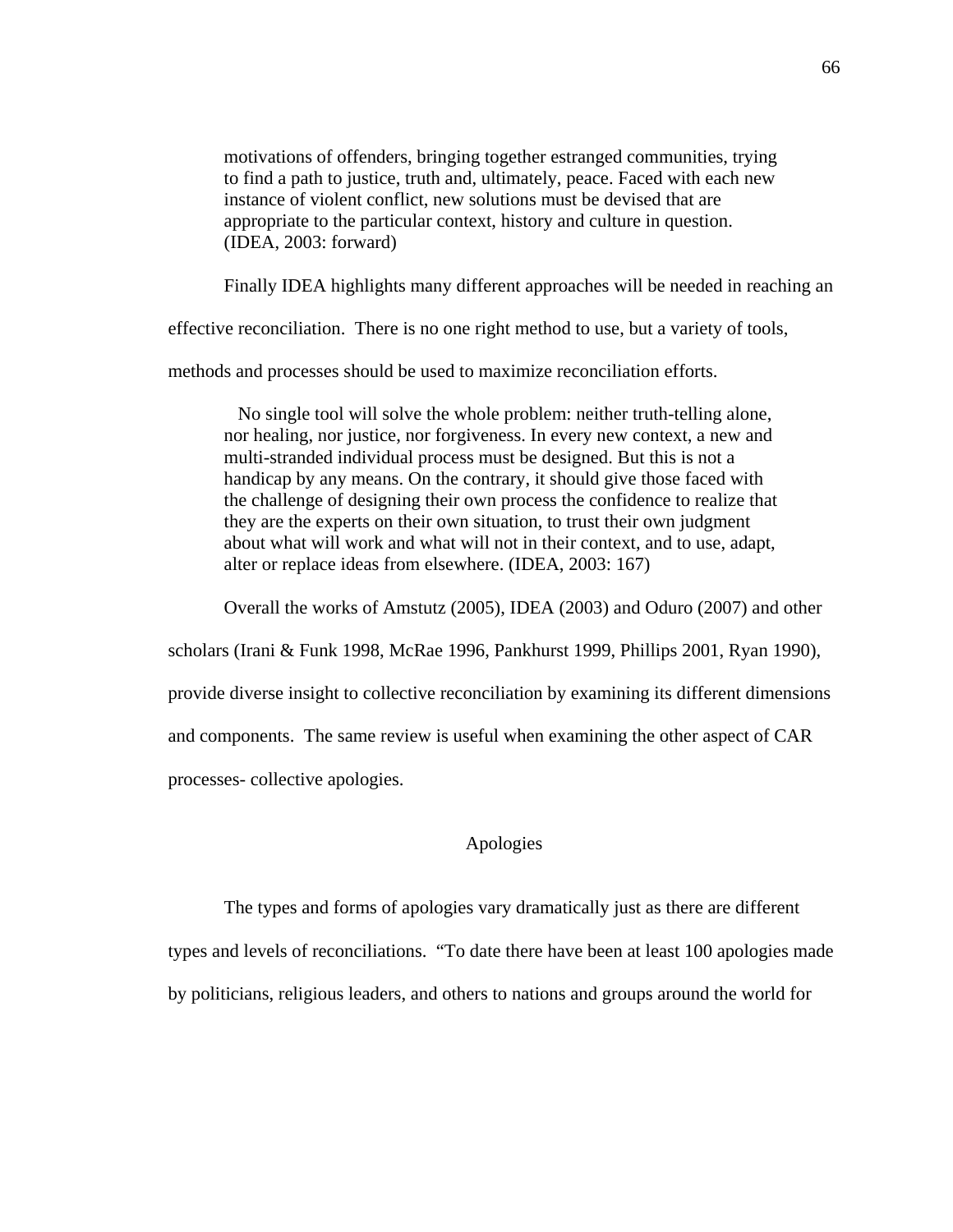hurts they have caused, such as racism, slavery, genocidal massacres, concentration camps, and extermination camps" (Oliner, 2005: 9).

Apologies can be public, private, official, unofficial, documented, and undocumented. Apologies are also not mandatory and they do not produce forgiveness automatically (Pankhurst, 1999). Collective apologies should be sought out, desired and unforced; hopefully the victimized group will respond by forgiving the wrong or crime committed and the perpetrating group will change their behavior. Overall apologies are one method of disclosing the truth about past social conflicts and can assist with collective reconciliations.

The actual act of the apology as a process in exposing guilt, accepting responsibility and moving towards reconciliation is valuable; however this form of acknowledging the past and the truth does have an impact on the reconciliation

 Apologies- the public expression of remorse or regret for moral wrongdoing- are a speech act in which offenders express sorrow or regret towards victims in the hope that such remorse will contribute to the restoration of relationships. Apologies can foster healing because the sorrow and contrition expressed by an offender can lead victims to respond with compassion and even forgiveness towards offenders. Although apologies, like forgiveness, are thought to apply primarily to the realm of interpersonal relations, they are also applicable to the behavior of collectives. (Amstutz, 2005: 29)

Sometimes apologies are not genuine, other times apologies are not welcomed and forgiveness it not given. Sometimes apologies are viewed as empty words within CAR processes and hinder reconciliations efforts. As discussed previously, scholars and politicians debate whether apologies are a necessary component of CAR processes.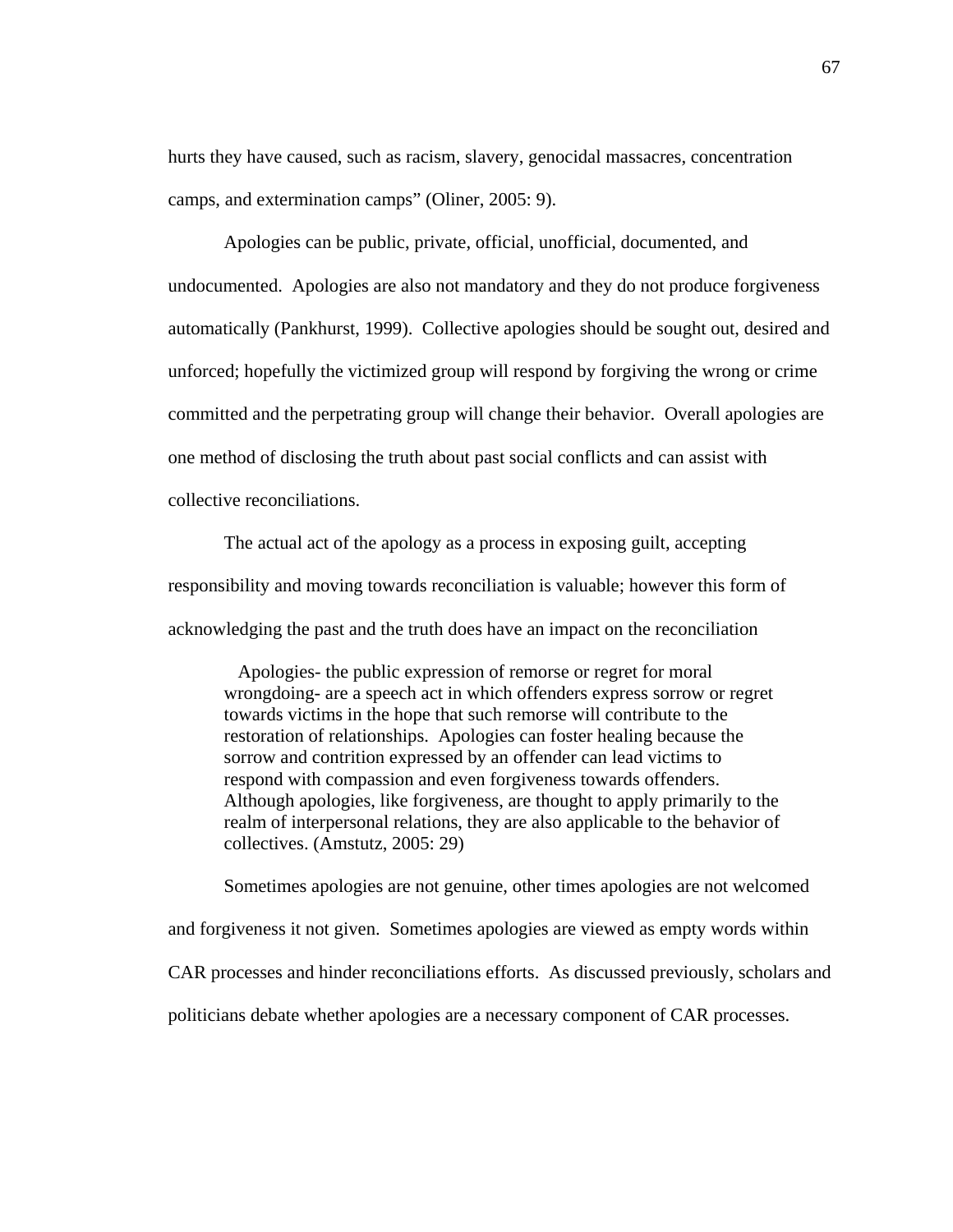Apologies are one tool in exposing the truth about past social conflicts but they intertwine with other concepts such as collective responsibility and collective guilt.

 Since apologies are a means by which communities can publicly admit guilt, they allow a group or community to acknowledge responsibility and to express remorse for unjustly inflicted harm. Thus, if an apology is to contribute to the restoration of a fractured and alienated community, it must 'acknowledge wrongdoing and thereby also acknowledge the human dignity and legitimate feelings of those wronged'. (Amstutz, 2005: 30)

Acknowledging wrongdoing, responsibility and guilt has consequences within collective reconciliations. These processes could affect restorative and retributive justice through immunity, amnesty and reparations.

# Collective responsibility and collective guilt

The concepts of collective responsibility, guilt and shame are highly correlated with apologies and the role they play within the processes of reconciliation. "Some scholars have differentiated between collective guilt, which imputes blame without regard to actions of persons, and collective responsibility, which refers only to the liability resulting from group membership" (Amstutz, 2005: 68-69). To deny collective guilt and responsibility is impossible; no one is free of these burdens.

 Collective guilt has become a hot topic worldwide; no national, ethnic or religious group finds itself free of substantial "moral debts" towards others…discussions on collective guilt or responsibility, especially for past wrongdoings, overtly or covertly pervade many inter-group relations. (Zylicz & Poleszak, 2005: 186)

Many social groups do not like admitting guilt or taking responsibility for social conflicts because it implies fault and possibly retribution. More importantly it admits wrongdoing, something not easily overlooked in reconciliation processes and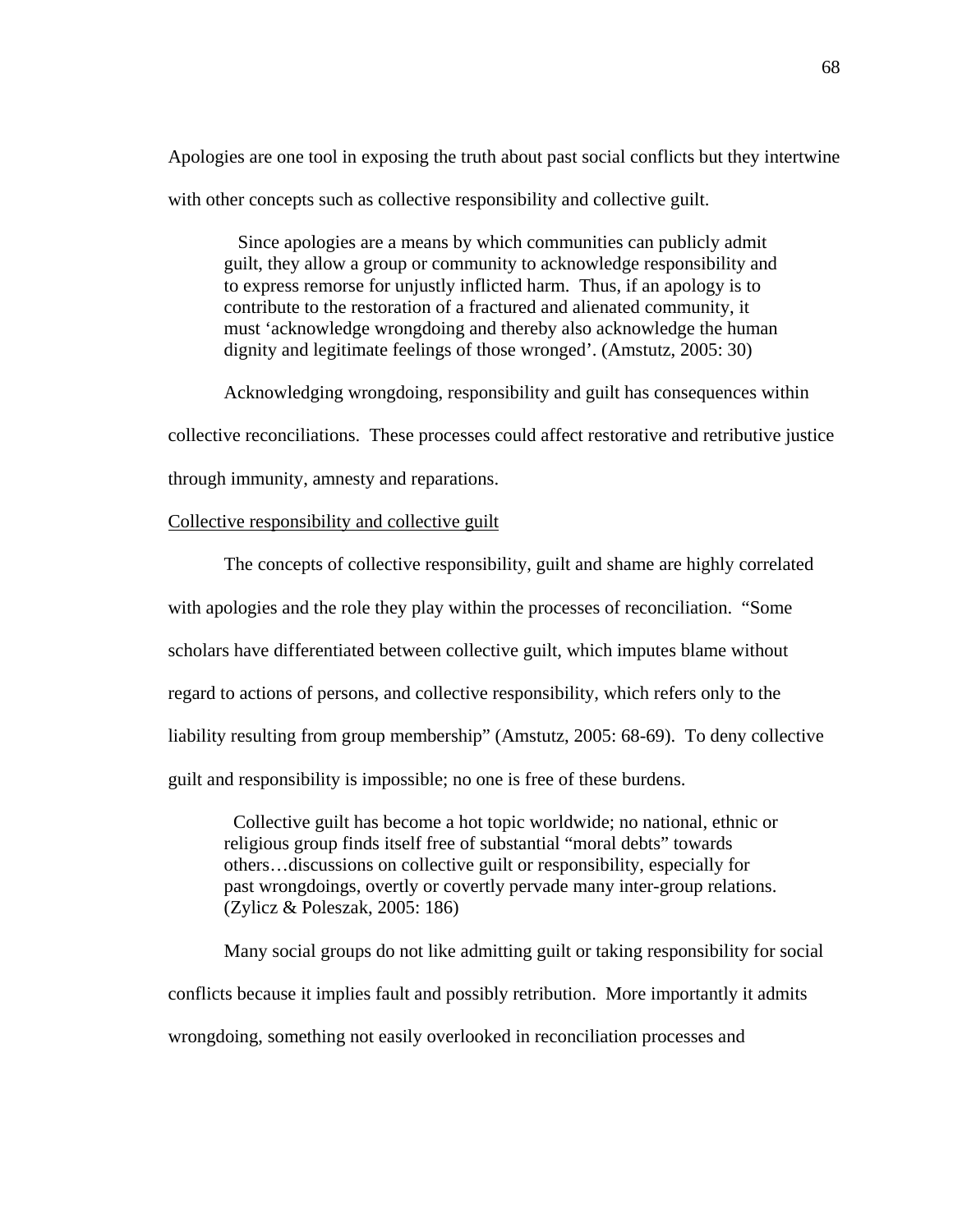international relations. Zylicz & Poleszak (2005) identified the three most common reasons for not assuming collective guilt: groups feeling like they are the victim and not the perpetrator, fear of consequences and collective pride.

To some scholars, the concepts of collective guilt and collective responsibility of one group or nation are essential factors to expose to the other group or nation in attempting apology and reconciliation processes (Amstutz, 2005, Oliner 2005, Zylicz & Poleszak 2005). The purpose of telling the truth, exposing historical facts and admitting fault is to acknowledge and take responsibility for actions in hopes of altering the future by relinquishing and cleansing the past. Amstutz (2005) argues truth telling and acknowledging responsibility for social conflicts should be made publicly.

 Although the discovery of truth is important, it is not a sufficient condition for effectively reckoning with the past. Rather, the truth about the government's complicity in human rights abuses must be officially acknowledged so that a society can effectively confront and overcome its collective guilt. The aim in truth telling is therefore not simply to disclose the historical facts, but to publicly acknowledge responsibility. (Amstutz, 2005: 29)

 Radzik (2001) identified the importance of collective crimes and responsibility, in which every group member and civil society member should play a role in the reconciliation process because all share "metaphysical guilt." Metaphysical guilt captures how people who are not involved in the conflict still have a role to play in the reconciliation process. The term coined by Karl Jaspers and Larry May refers to being affiliated with or connected with a group identity that can create "a kind of responsibility and moral taint." (Radzik, 2001: 456) Metaphysical guilt is non-perpetrating guilt for the conflict or problem through simple affiliation to a group identity. Radzik notes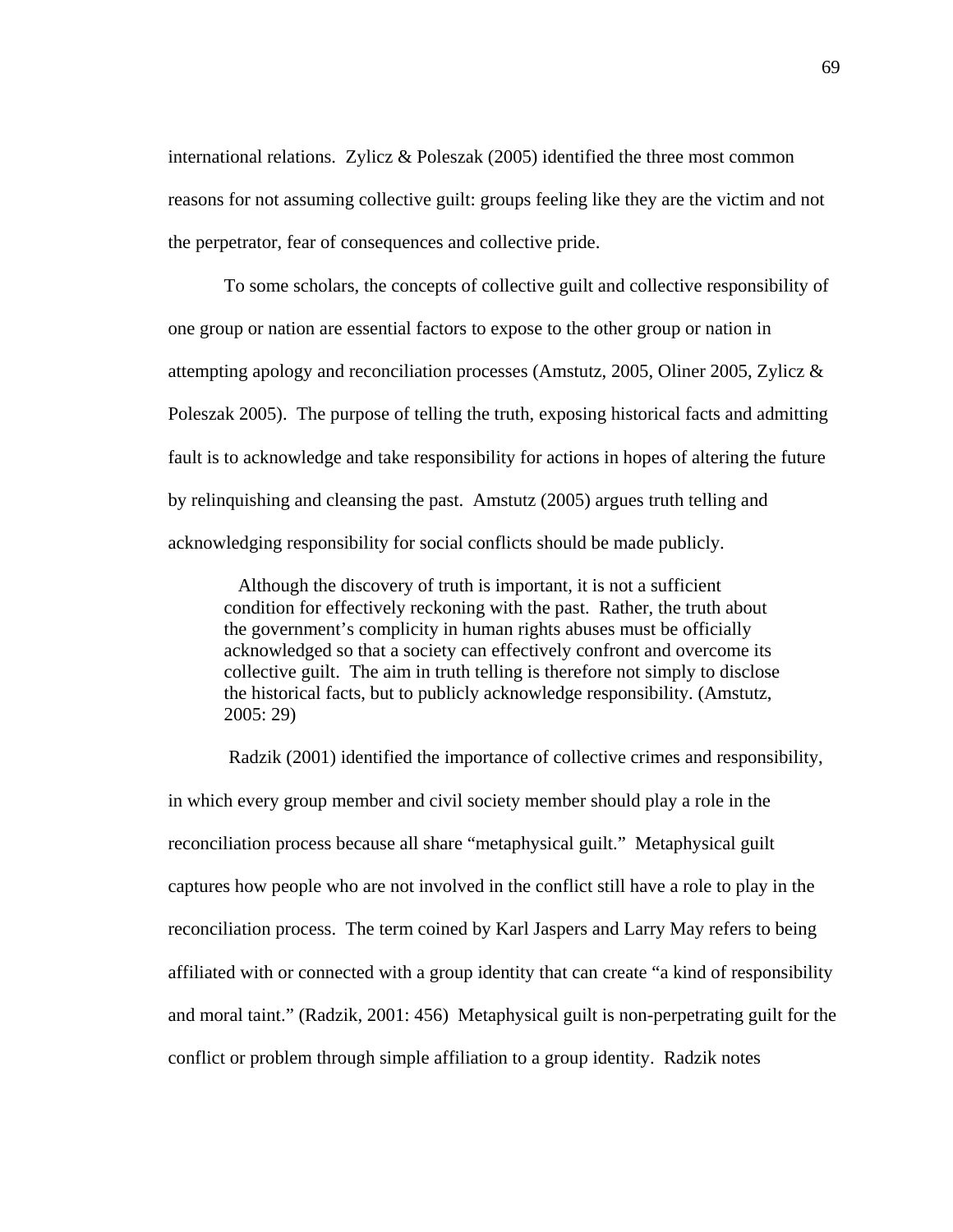individuals can also be affiliated with the groups or the problem, indirectly, through omission, benefit, shared attitudes, hatred and assistance.

Radzik (2001) also addresses the issue of individual responsibility and control within CAR processes, without affecting the "separateness of persons." She notes not all group members or civilians may be guilty or responsible for the incident, but all people have a personal responsibility to respond to the incident, and she captured this idea as "the duty to respond." Radzik (2001) argues that every individual has self-control and free will to make their own choices, and thus the responsibility to respond to social events. This response could be verbal, non-verbal, public or private. But everyone has "a duty to respond."

 When we think of people who are most clearly responsible with respect to collective crimes—the people who directly cause harm—it does seem right to say that they owe some response to the victims. They should admit what they have done, apologize, express remorse, pay reparations, and accept other justly meted-out punishments. We can understand these obligations as 'duties to respond' to their victims. Someone who chooses not to stop the crimes has duties to respond as well, at least in the form of a disclosure of and apology for their omissions, and some attempt to care for the ones harmed. Non-perpetrating members of the group who nevertheless benefited from the crimes must respond attempting to repay their debt and by denouncing the crimes. All of these people, in all their varying degrees of connection to the collective crimes, should also respond by committing themselves to preventing such wrongs from happening again. (Radzik, 2001:464)

Radzik notes in group reconciliations, that every group, member or citizen will

have a different amount of responsibility, guilt and shame in regards to the collective

problem, conflict or event. This includes non-perpetrating parties and other affiliated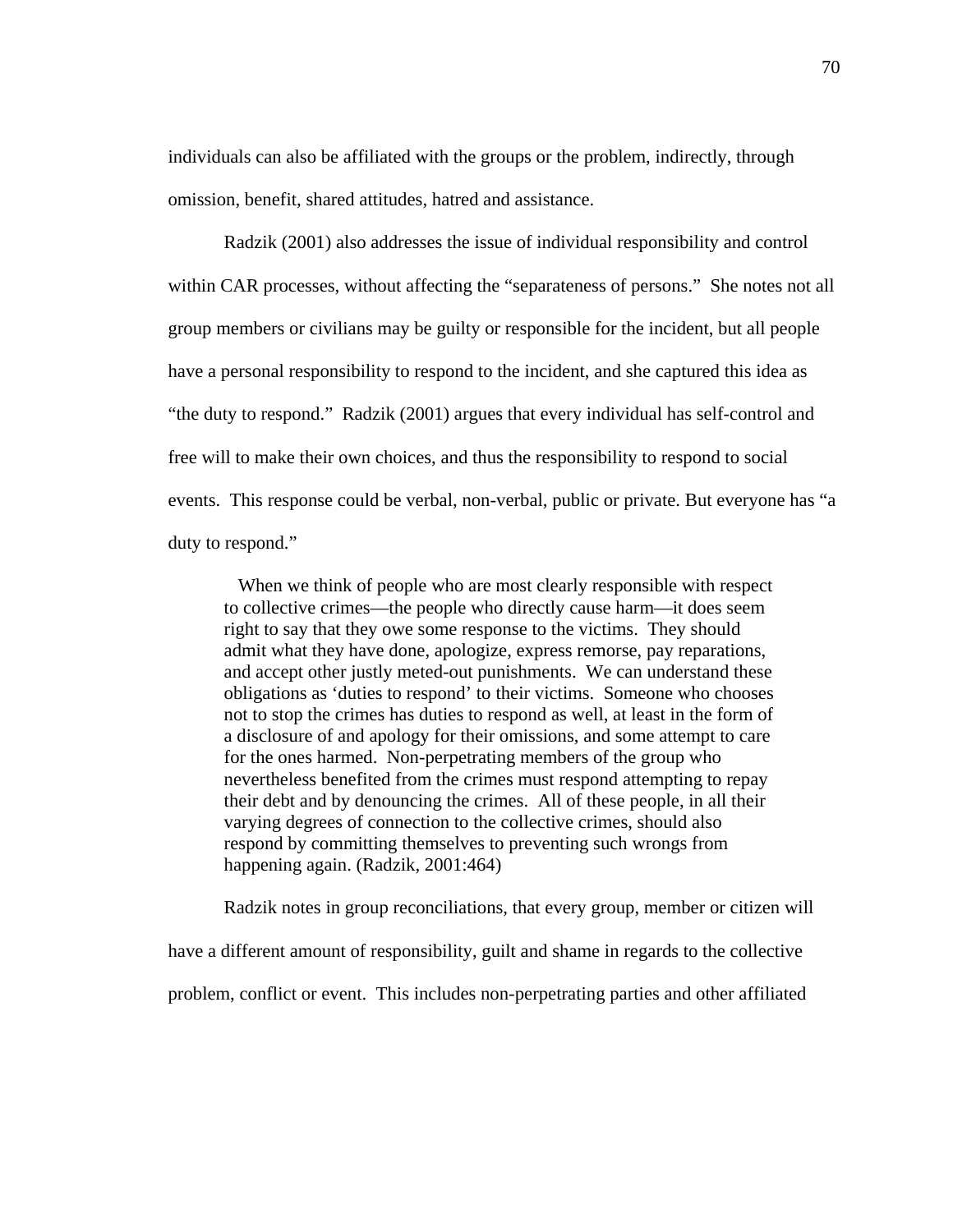members to the perpetrating group. Overall all people have a "duty to respond" to social events in their communities and abroad.

#### Forgiveness

Researchers have commented on the importance of forgiveness in the processes of CAR processes (Dzur & Wertheimer 2002, Henderson 1998, Montiel 2002, Myers 2000, Pankhurst 1999). In conducting my research, I considered forgiveness to be a byproduct of CAR processes and did not focus my research on this subtopic. However many important factors surrounding forgiveness emerged, such as the connection of acknowledging the truth and collective responsibility for social conflicts in CAR processes as noted by Oliner. "Forgiveness does not mean that you forgive without some demand for acknowledgement of responsibility. People are responsible for their acts" (Oliner, 2005: 14).

Many scholars have commented how apologies and forgiveness involve the elements of thinking, feeling, and remembering but not forgetting (Dzur & Wertheimer 2002, Henderson 1998, Montiel 2002). These aspects of forgiveness are common but are also hard to detect, measure and arouse in others. Emotional or psychological aspects of collective forgiveness are complex and intricate, in which a variety of group members will have a different perspective of what forgiveness is, and when and how it will be provided. Auerbach (2005) notes that healing and forgiveness will be reached and given by different group members at different times, but overall reconciliation and forgiveness are positive alternative tools, more than just providing conflict resolution techniques such as acknowledging the problem.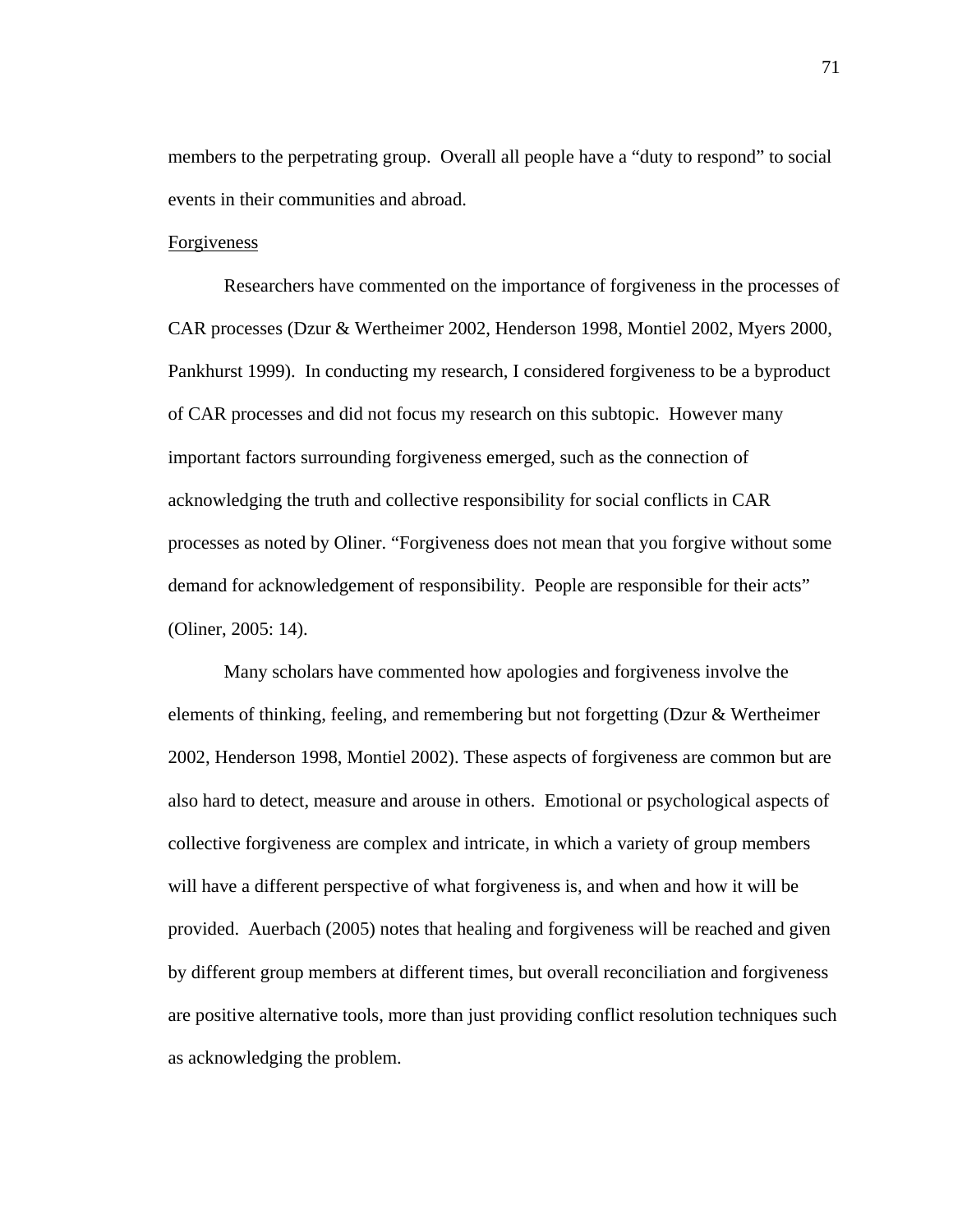The distinctions between forgiving and forgetting are exceptionally important. Amstutz (2005) states "forgiving is not forgetting", rather forgiveness helps release the painful past and forgetting involves disregarding the past. These differences are crucial in understanding forgiveness in reconciliations; forgiveness helps let go of the past but the past is not forgotten.

Dzur & Wertheimer (2002) explored the performative function of apologies and the possible correlations with forgiveness. These researchers highlight the action or "performative" feature of apologies and forgiveness, in which one group acts upon another group, providing a performative function. These functions also have "behavioral consequences" in which "the performative actions serve to generate relevant feelings" (Dzur & Wertheimer, 2002:17). "Forgiveness should be tied to the ability to see real change in the behavior of the harm-doer" (Oliner, 2005: 15), such as the disappearance of revenge, hate and retaliation. If the receiving group is ready for the apology and is welcoming the reconciliation, it could stop the escalation of more conflicts.

 In most of the literature, reconciliation is an important act and plays a major role in conflict resolution; reconciliation helps repair the relationship between people. Forgiveness is an act of reconciliation that the heart makes and is a way to ease our heart from the burden of hatred, resentment, and rage. (Oliner, 2005: 17)

Sometimes the attempted action of building a relationship is more important than reaching conclusive results or outcomes; the same is true for apologies and forgiveness. Researchers have shown, "the request for and acceptance of forgiveness has moral value even when it is not genuine" (Dzur & Wertheimer, 2002:17). The attempted action of an apology should be valued intrinsically for this reason; the action has an effect regardless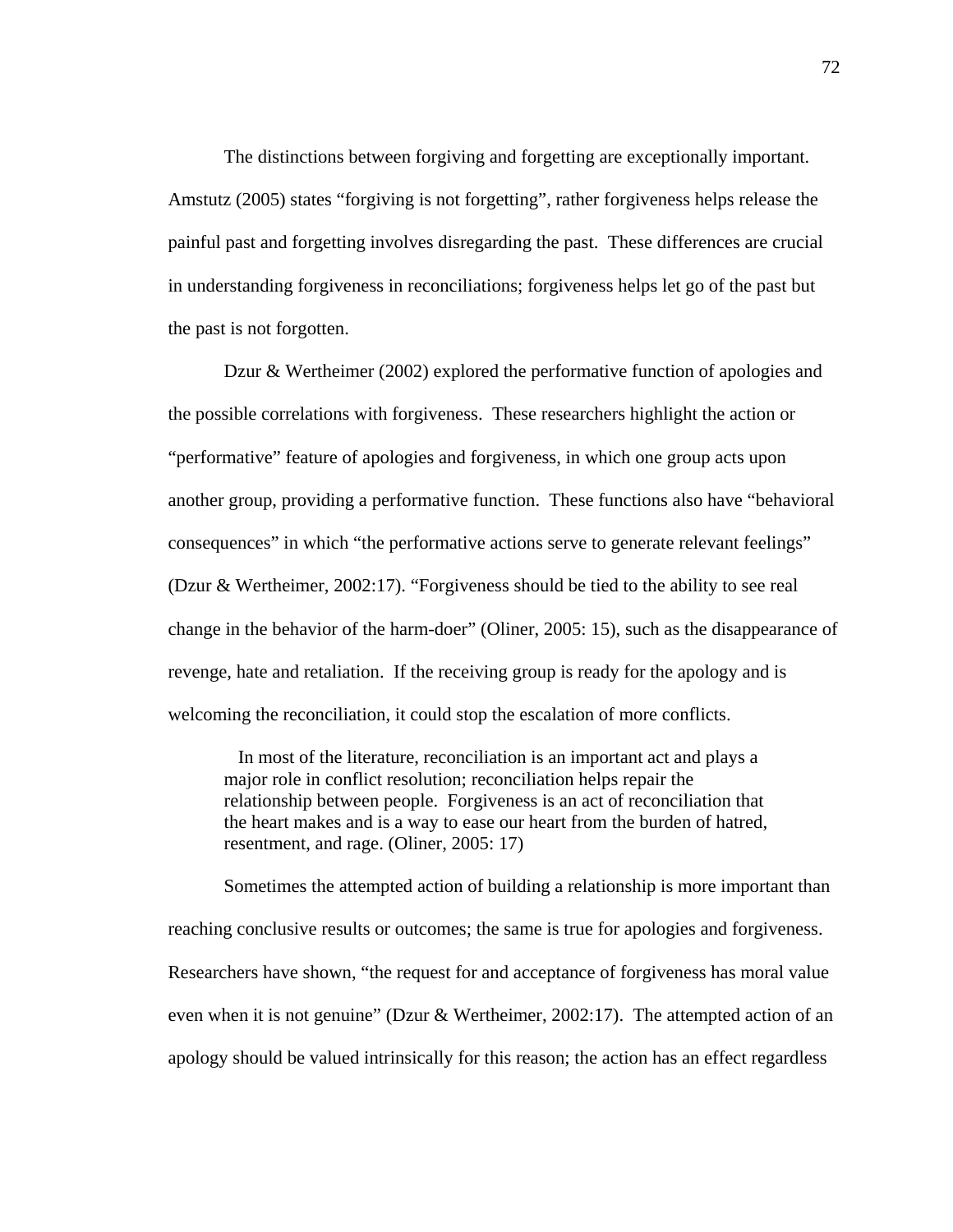of whether the action was purely intentional. This process is shown in the example of

South Africans talking about the notion of revenge.

 I asked Sipho about revenge…I wanted to push him beyond the stock of ANC line on revenge. He told me quietly that God had exacted revenge on his behalf. Why, I asked; were his tormentors dead already? He laughed. The 'revenge' he spoke of was the ANC's victory in the election. 'We were fighting for Madiba, and today Madiba is free, we are all free.' And that, for Sipho, was the sweetest revenge of all. It was a matter of *ubuntu*, he said; in giving up power the white government had implicitly admitted that it was wrong. Free and fair elections were their apology for apartheid. 'And if people apologize, we Africans must accept their apology,' he carefully explained, aware that this philosophy was alien to my culture. 'That is *ubuntu*.' (Waldmeir, 1997: 277)

Performing an apology or granting forgiveness generates the emotional or

psychological feelings which occur whether or not the processes are genuine and

meaningful. This exact process has been identifiedd by Waldmeir (1997) in the aftermath

of Apartheid in South Africa in the form of *ubuntu*, one form of forgiveness,

 The will to reconcile had to come from the victors, and black South Africa readily supported Mandela's project. Africans are not a vengeful people; the guiding principle of their traditional culture is *ubuntu*, a concept only roughly translatable into English, but one that embodies charity, forgiveness, generosity, and an essential humanity. Archbishop Desmond Tutu, a great proponent of *ubuntu*, once explained it to me like this: 'We say that a human being is a human being because he belongs to a community, and harmony is the essence of community. So *ubuntu* actually demands that you forgive, because resentment and anger and desire for revenge undermine harmony. In our understanding, when someone doesn't forgive, we say that person does not have *ubuntu*. That is to say, he is not really human.' (Waldmeir, 1997: 268)

Overall forgiveness should be taken into consideration within CAR processes.

The act of forgiveness expresses the desire to move forward and resolve the social

conflict that occurred and may assist in reconciliation efforts.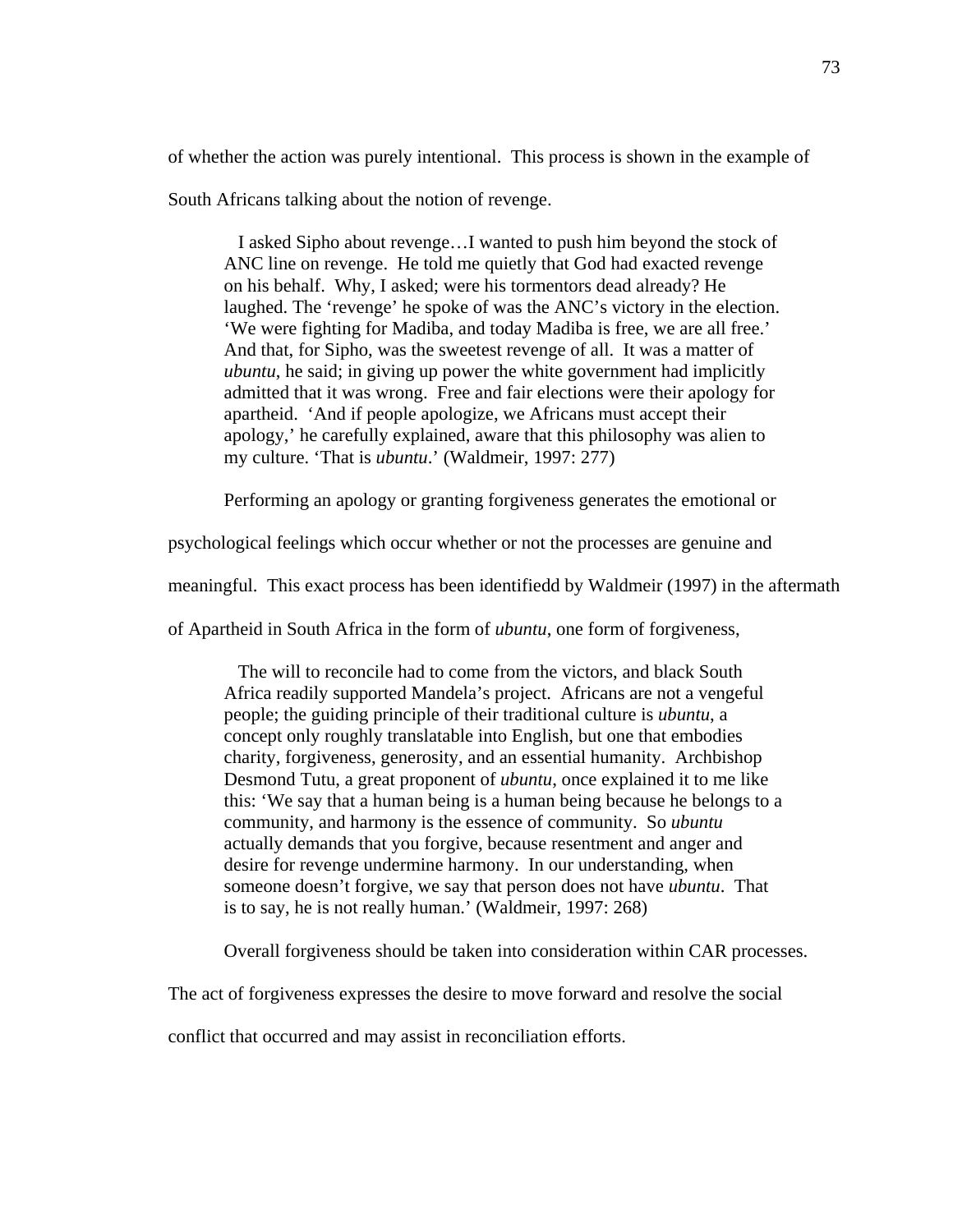After reviewing CAR processes at the level of definitions, and what these processes may include or exclude, I did find some consensus within the field. What follows are some common factors that are deemed as necessary components within CAR processes.

# Exploring the Issues and Active Listening

One of the essential features detected by researchers in CAR processes is exploring the problem or acknowledging the issues (Amstutz 2005, Irani & Funk 1998, McRae 1996, Montiel 2002). All group members should engage in some form of a dialogue. Montiel (2002) found that when groups articulate various recollections of the past or present situation, they are allowed to explore and acknowledge their viewpoints of the events, and attempt to conclude with a joint historical analysis of the conflicting issues.

Active listening skills are another key factor in the process of reconciliation and coincide with exploring the issues. Groups need to actively listen to the other groups' concerns, opinions, and attitudes if the reconciliation process is to function well. Irani  $\&$ Funk (1998) have noted how important listening skills are in relation to the reconciliation process,

 A first step in the process of healing, then, is the mutual acknowledgment by all parties of their emotions, memories, viewpoints and needs. Thus, the first and most crucial skill which conflicting parties must develop is that of actively listening to each other. (Irani & Funk, 1998:56)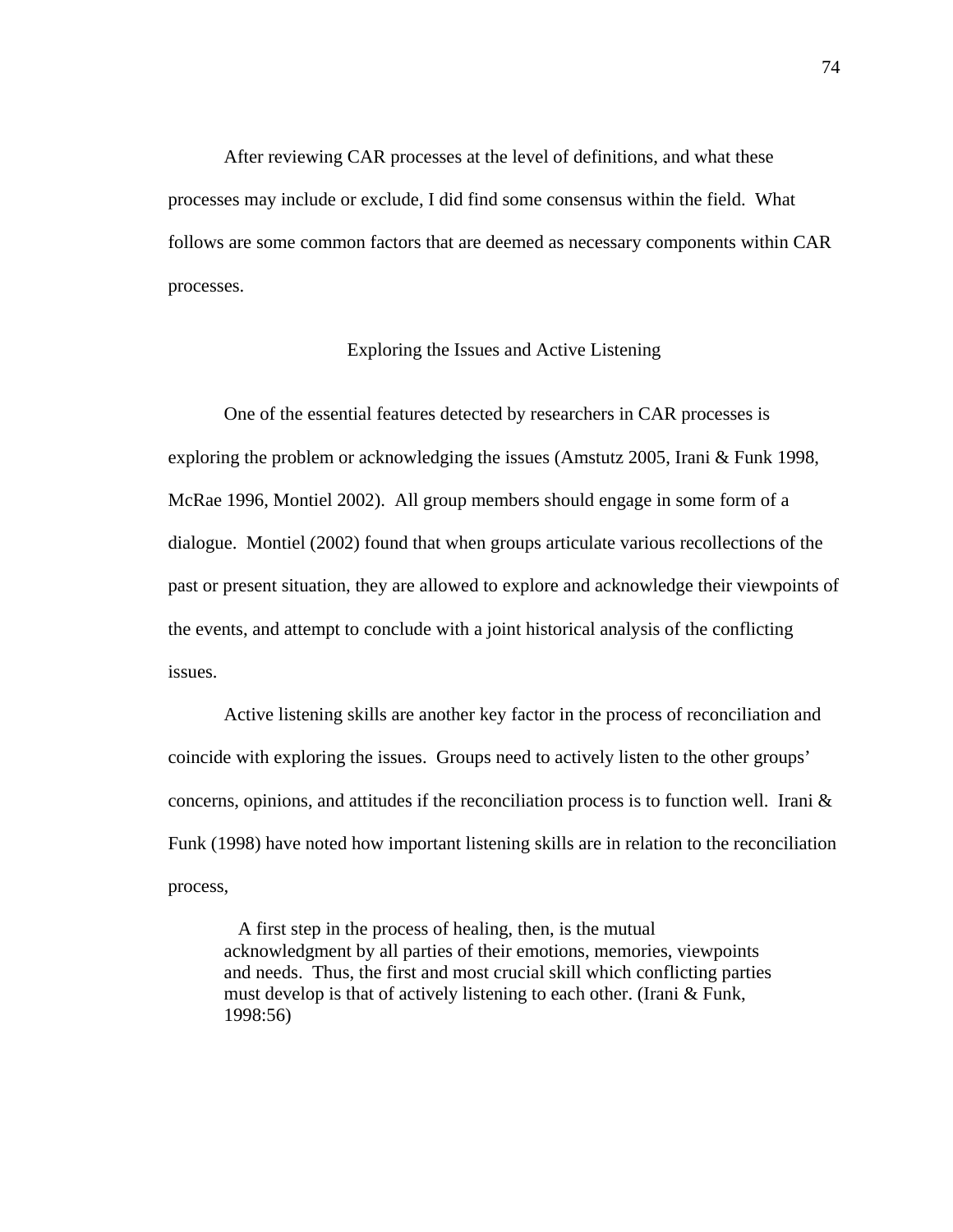Irani & Funk (1998) recognize active listening skills as one tool to establish and produce mutual acknowledgments and common understandings.

# Common Histories, Common Understandings and Acknowledgement

Another commonality among numerous reconciliation efforts is the desire to establish a common past or truth with the other group or to reach some sort of mutual understanding (Dixon 1999, Pankhurst 1999). These ideals are associated with exploring the problem and acknowledging the issues. To reconcile the differences between groups, an understanding must be established or conflicts and problems may resurge.

 "Undoubtedly the most fundamental and widely accepted goal in confronting the offenses and injustices of a former regime is the development of a publicly acknowledged account of what happened" (Amstutz, 2005: 23). This process alone allows groups to work together to bring about a common goal, rewriting or clarifying their joint history.

Many reconciliation efforts have focused on constructing "a common historical interpretation of past conflicts. A joint acceptance of historical narratives helps prevent the eruption of future conflicts fueled by collective myths of victimization and societal rage" (Montiel, 2002:276). Although Montiel identifies this process as difficult and time consuming, the process allows for strengthened relationships between the groups and for a possible reduction of future problems. Acknowledging what happened through sharing the truth can go far in bringing about reconciliation. It has been noted in psychotherapy that one of the best ways to "come to terms" with the past is to review it and move past it; truth telling can have the same affects for reconciliation efforts.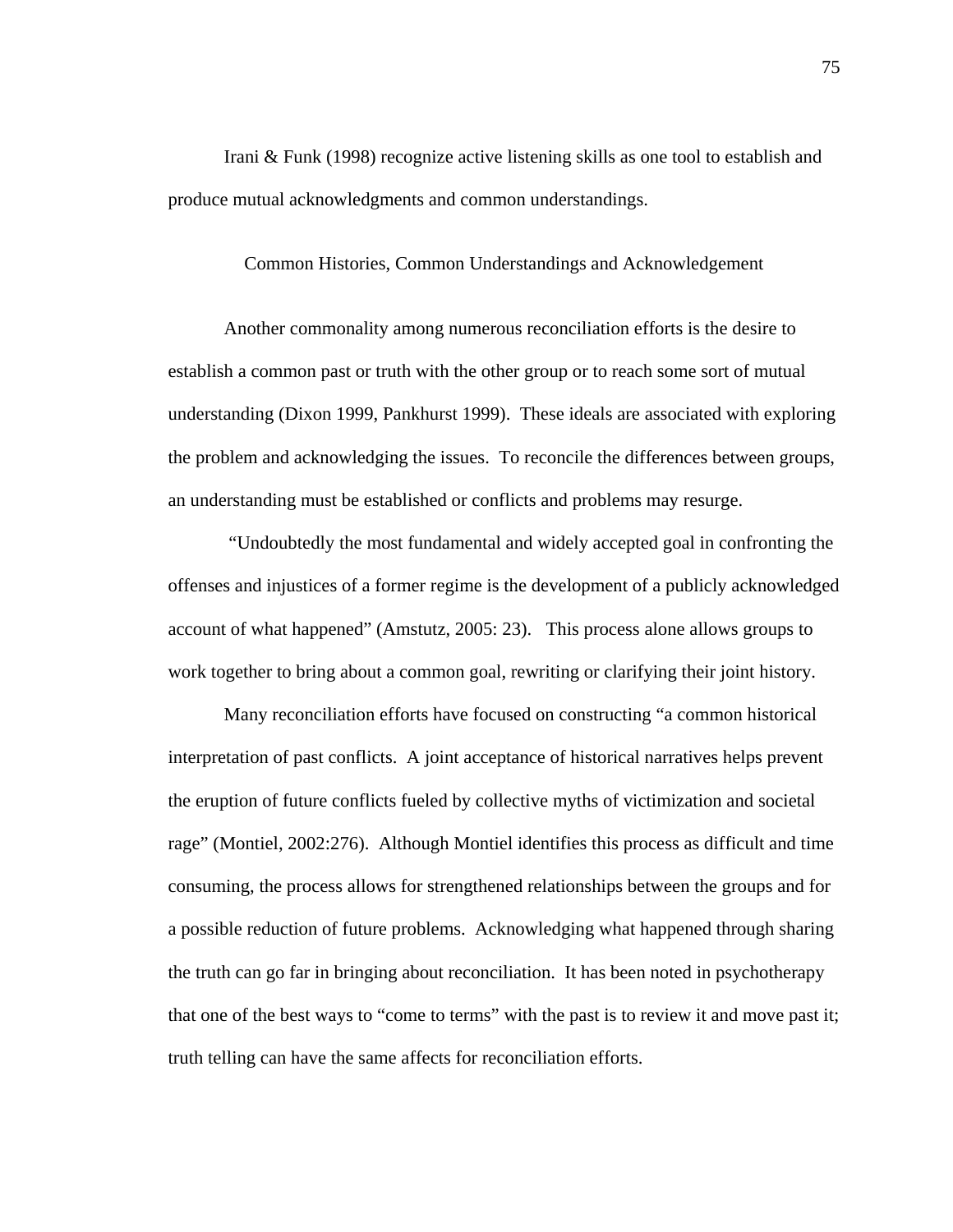Frequently, truth telling is regarded as a means to national reconciliation, peace and justice. According to this prevalent view, truth can help restore victims and their families and contribute to the reformation of social and political structures, leading ultimately to national peace and justice. (Amstutz, 2005: 24)

Although these results may occur, truth telling can be difficult for lack of objectivity and empirical data (Amstutz, 2005). Different social actors will have different interpretations of the events that unfolded and somehow groups will have to come to a consensus about the events that happened and "develop an acceptable shared memory" of the past.

Truth Commissions and Truth Councils (A Different Form of Truth Telling)

Amstutz (2005) identified two main types of truth telling. The first method involves opening files, disclosing important historical facts and permitting a more pluralistic, tolerant political culture that is conducive to the investigation and disclosure of past crimes. The other technique involves truth commissions which have the goal of describing the scope and character of past human rights violations through public record. Researchers have noticed the growing importance of truth commissions or truth councils (Dixon 1999, Henderson 1998, Montiel 2002, Pankhurst 1999, Summerfield 1997) as a successful method to explore truth telling in reconciliation processes publicly.

Truth commissions involve creating a sense of understanding among the parties and the opportunity for the ownership of truth. Although truth commissions provide an outlet for information, mutual understandings, grieving and social healing, there are downfalls and problems associated with the process. One problem associated with truth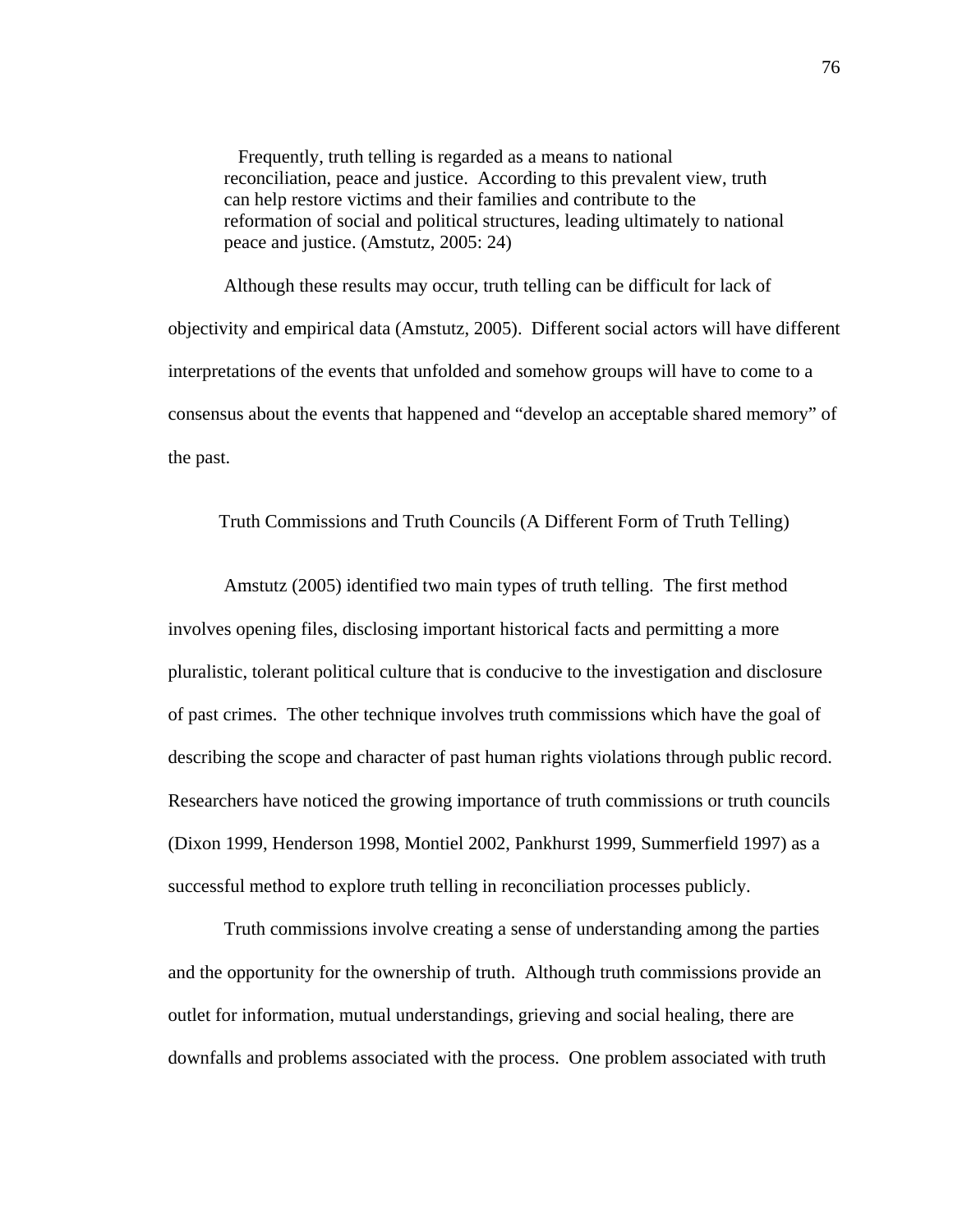commissions is the concerns over immunity or amnesty (Montiel 2002, Pankhurst 1999, Summerfield 1997). Summerfield raised the important issue of justice through truth commissions in regards to South Africa's Truth and Reconciliation Commission by questioning, "does the immunity from persecution granted perpetrators if they testify ignore the way that social cohesion depends on shared ideas about justice?" (Summerfield, 1997:1393). Unmet ideals of justice, fairness, and retribution may inhibit

the process of the truth commission, as individuals are granted amnesty or immunity for their crimes.

In an examination of the fall of Apartheid in South Africa, Waldmeir (1997) even questions if all the truth will be exposed, noting again the importance of objective and empirical truth being shared on record. She also notes the importance of all key players sharing their truths even though amnesty is provided to some who come forward. This displays the possible downfall of this form of truth telling, not getting the whole truth.

 The full picture, if it ever becomes clear, will do so only after the recently appointed truth and reconciliation commission has heard testimony from all those involved. But there seems little doubt even now that at least some right-wing members of the security forces did constitute a third force- though the original conspiracy theory, which blamed all political violence on the third force, has failed to hold water. And there appear to have been several third forces, not just one grand force of evil. (Waldmeir, 1997: 184)

Pankhurst (1999) discusses another element of truth commissions and truth councils, the decision of who may receive amnesty and immunity and who makes those decisions.

 Perhaps the most common criticisms in South Africa of the TRC have been that victims are not given a choice about whether their former oppressors can have amnesty or not (it is the latter's right to seek it) and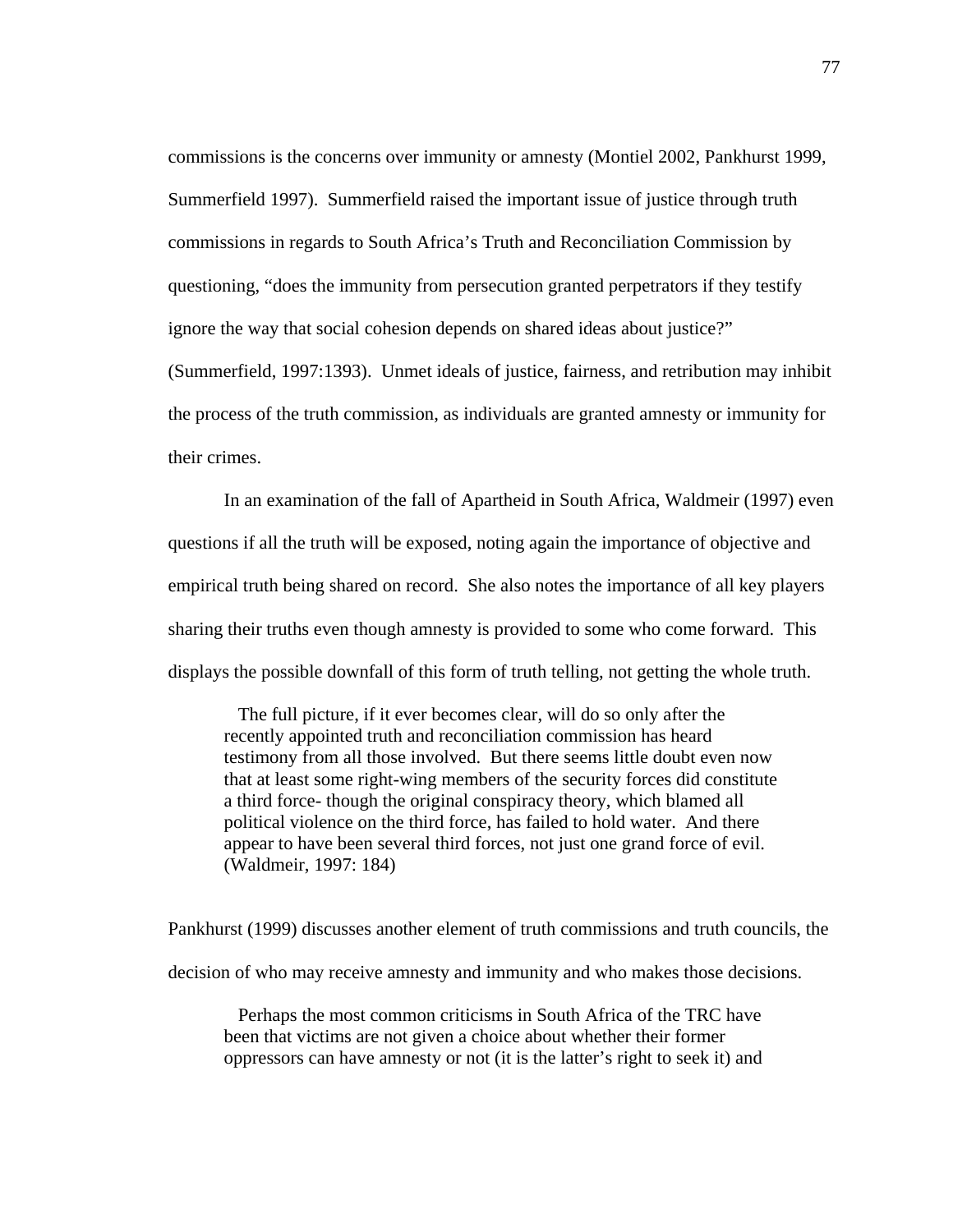where for instance, a notorious torturer is granted amnesty, and retains a privileged lifestyle, this in itself limits the extent of reconciliation, particularly in the long term. (Pankhurst, 1999:245)

Overall the disclosure of truth and the possible revictimization of individuals

should be considered as a risk within truth commissions or any form of truth telling.

These processes are supposed to reconcile and heal the past events, not to create new

problems or revictimization.

Multiple Goals and Outcomes

Having multiple outcomes and goals was another common key element within

CAR processes. McRae (1996) argues peace making and reconciliations should involve

a variety of parts, not solely focusing on the number of settlements made.

 For example, mediation may achieve abatement of a conflict, rather than a formal treaty-like settlement, or it may procure a cease-fire, or the gradual cessation of hostilities. Certain of its activities might be dedicated to nothing more ambitious than creating an opportunity for dialogue, with a view to reducing animosity and demonization at the community level. (McRae, 1996:27)

Kopelman & Olekalns (1999) argue reaching a mutual understanding or

constructing a relationship could be more powerful than a peace contract or a settlement.

 …whether satisfying [relationship improvement over task goals] may carry an important symbolic meaning within negotiations. Adopting a broader concept of negotiation outcomes would allow us to include both the social relationship between the parties at the table and the negotiable items on the table. Even when parties enter the negotiating situation as strangers, reaching a mutual understanding may be a more meaningful symbolic gain than realizing the full potential monetary gains on the table. (Kopelman & Olekalns, 1999:378)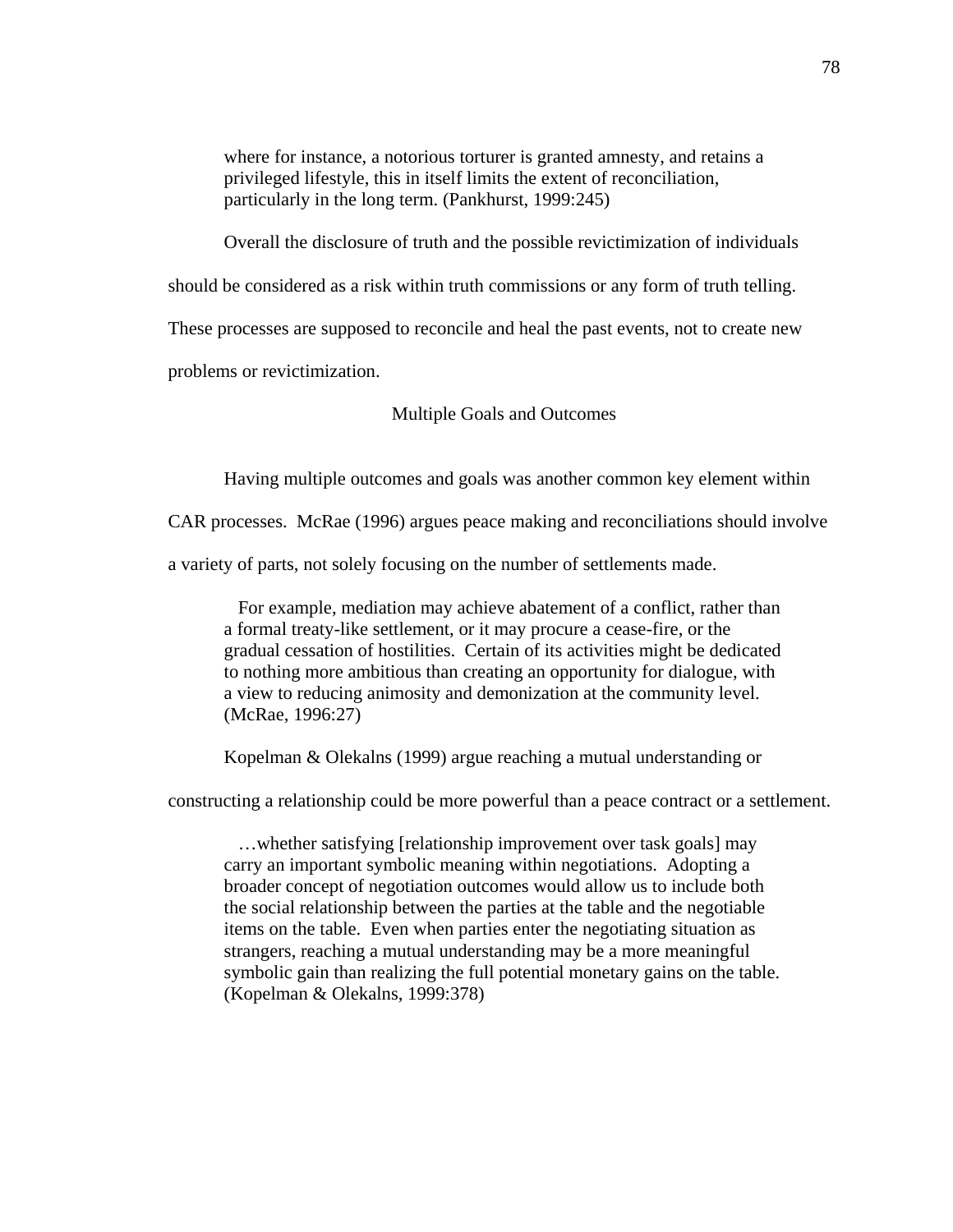Having expected goals and outcomes comprised of a variety of factors allows for flexibility and diversity because it does not standardize or prescribe certain scripts or events. Reconciling groups need the availability and opportunity to reach a variety of goals and outcomes because each collective conflict varies.

 It is not sensible to judge an entire reconciliation process as a success or a failure. Each process consists of many small successes and failures. The work is not easy, and the challenges of the overall process can occasionally seem overwhelming. But it is important to see the progress and successes, small and large, where and when they appear. Every step forward is a success - indeed, as one practitioner commented, "every silence that is broken is a victory for reconciliation." A reconciliation process consists of a multitude of initiatives, steps and stages, where progress is an accumulation of small steps. Success happens at the individual level, as well as the collective level. Sensitively and appropriately designed, reconciliation will bring these small successes. And the small victories accumulate to form the bigger ones. (IDEA, 2003: 167)

Researchers have noted groups should attempt to focus on future oriented longterm goals in comparison to immediate short-term goals (Dzur & Wertheimer 2002, Irani & Funk 1998, Pankhurst 1999, Radzik 2001) within reconciliation processes. The magnitude, range and timing of reconciliation will vary and the goals within them will vary as well. Pankhurst (1999) noted how and what groups accomplish within short-term goals and time periods dramatically affects long-term goals. For example, some peace agreements and settlements are rushed and by mediators, affiliated group members, and the international community. Short and long term goals need to be evaluated simultaneously to ensure the conflict or problem does not resurge in the future or have negative effects for the reconciliation process as a whole. As Pankhurst (1999) has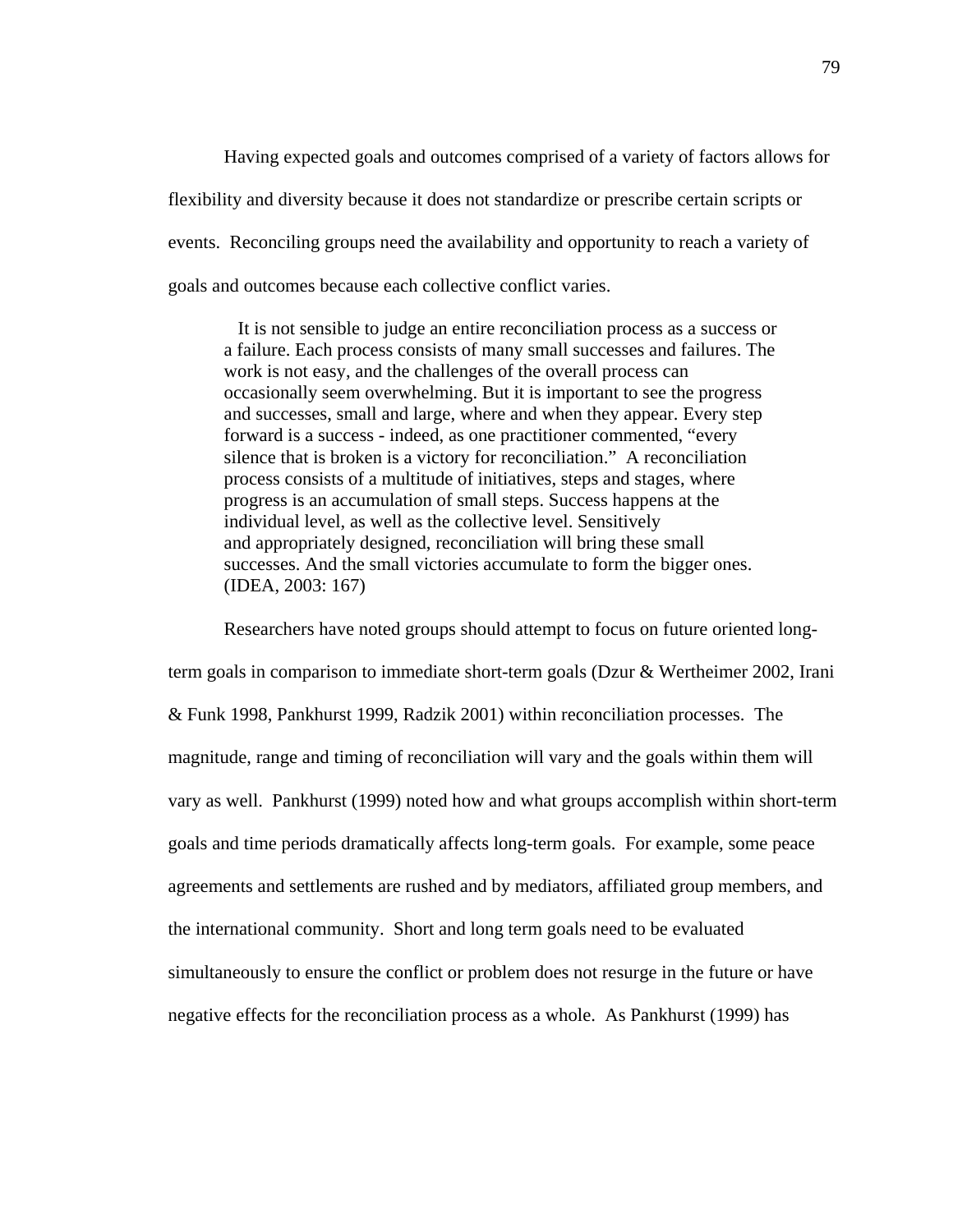shown, groups need to feel their outcomes and goals are being met if they will continue the process.

After reviewing commonalities within CAR processes I noticed a distinction made between various levels. These divisions included evaluating CAR processes through the levels of individuals, groups, communities and nations. An examination of collectives versus individuals is valuable in understanding CAR processes at all levels of analysis.

## Collectives versus Individuals

Many scholars have identified the importance the role of self has with CAR processes. Some of these scholars have scrutinized western methods of CAR processes and the role the self has within them. Western methods of reconciliation efforts usually denote the individual as having an individual self which is important to the individual's identity as noted by Kim (2002).

 The vast majority of theory and research in social science, including human communication- at least the studies performed by Western scholars and published in Western outlets- assumes that people have individualistic notions of self (i.e., independent self-construals). The model that underlies virtually all current social sciences (including human communication) views the self as an entity that (a) comprises a unique, bounded configuration on internal attributes (e.g. preferences, traits, abilities, motives, values, and rights) and (b) behaves primarily as a consequence of these internal attributes. (Kim, 2002: x)

Many non-western methods of reconciliation leave the individual out of the

analysis because the group identity may be more prevalent than the individual identity.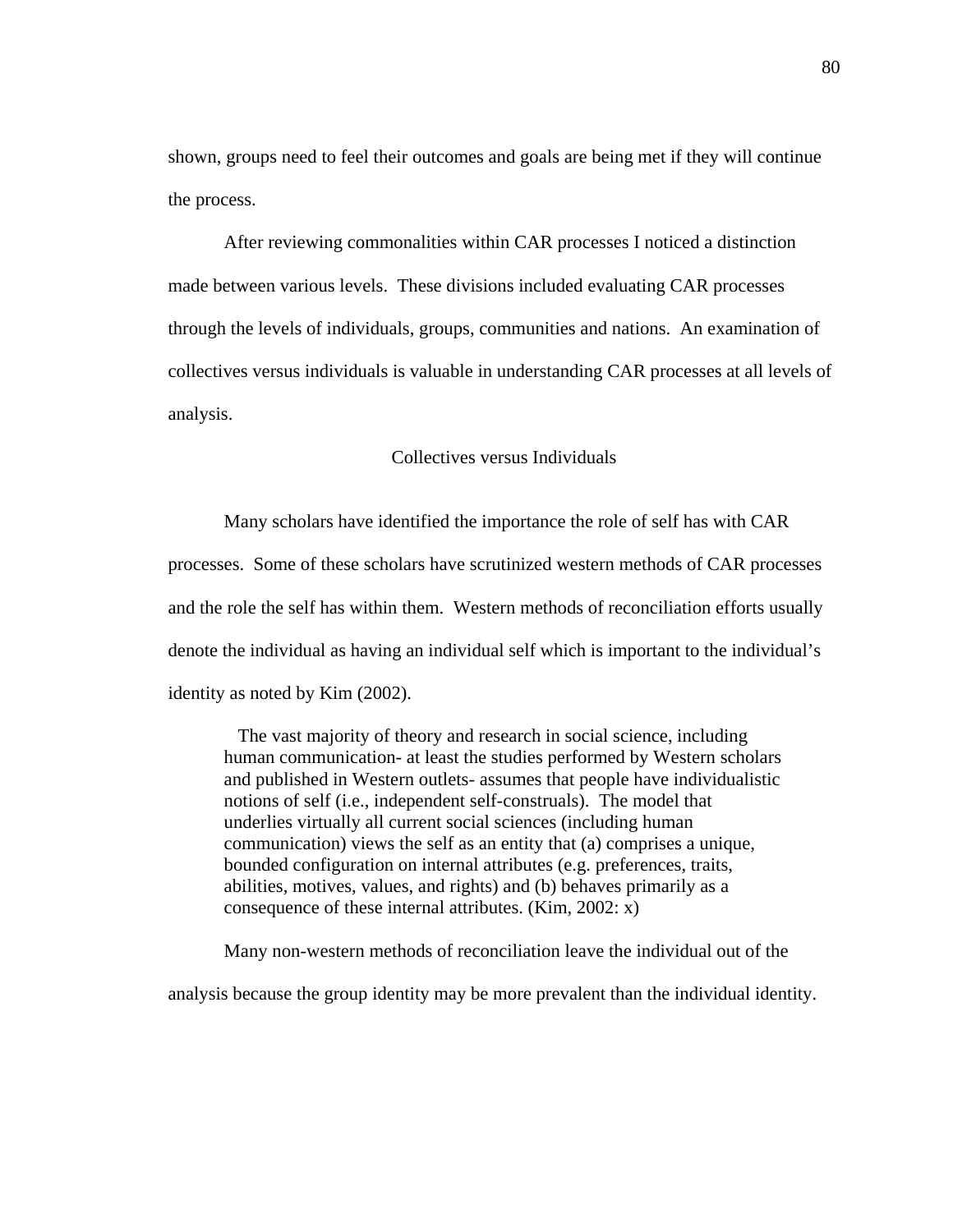Kim (2002) shows how the individualized self identity lacks importance using the term "interdependent construal" or interdependent self.

 By contrast, in the interdependent construal, the self is connected to others; the principal components of the self are one's relationships to others…behavior is more significantly regulated by a desire to maintain harmony and appropriateness in relationships. Within such a construal, the self becomes most meaningful and complete when it is cast in the appropriate social relationship. Therefore, one's behavior in a given situation may be a function of more of the needs, wishes, or preferences of others than of one's own needs, wishes, or preferences. (Kim, 2002: 17)

Group identity can also complicate constructing a common historical past in reconciliation efforts. As Amstutz (2005) notes, communities or collectives are not an integrated person, they do not have emotions, feelings, or respond to pain as an integrated person; thus communities are not moral actors. Collective identity to a group is defined differently by each of it members and should be considered and evaluated accordingly in reconciliation efforts.

Scholars have observed it is difficult to focus on the individual and the collective at the same time in reconciliation efforts. However, the application of reconciliation efforts should attempt to focus on all levels including individuals, groups and collectives however complicated it may be. Overall the worldview and social frames of the individuals, groups and collectives involved should be taken into account to achieve maximum outcomes in CAR processes.

### Levels of analysis: level of group members

Another important aspect of CAR processes are the desired objectives, outcomes and goals of these processes from the viewpoint of groups and how they view the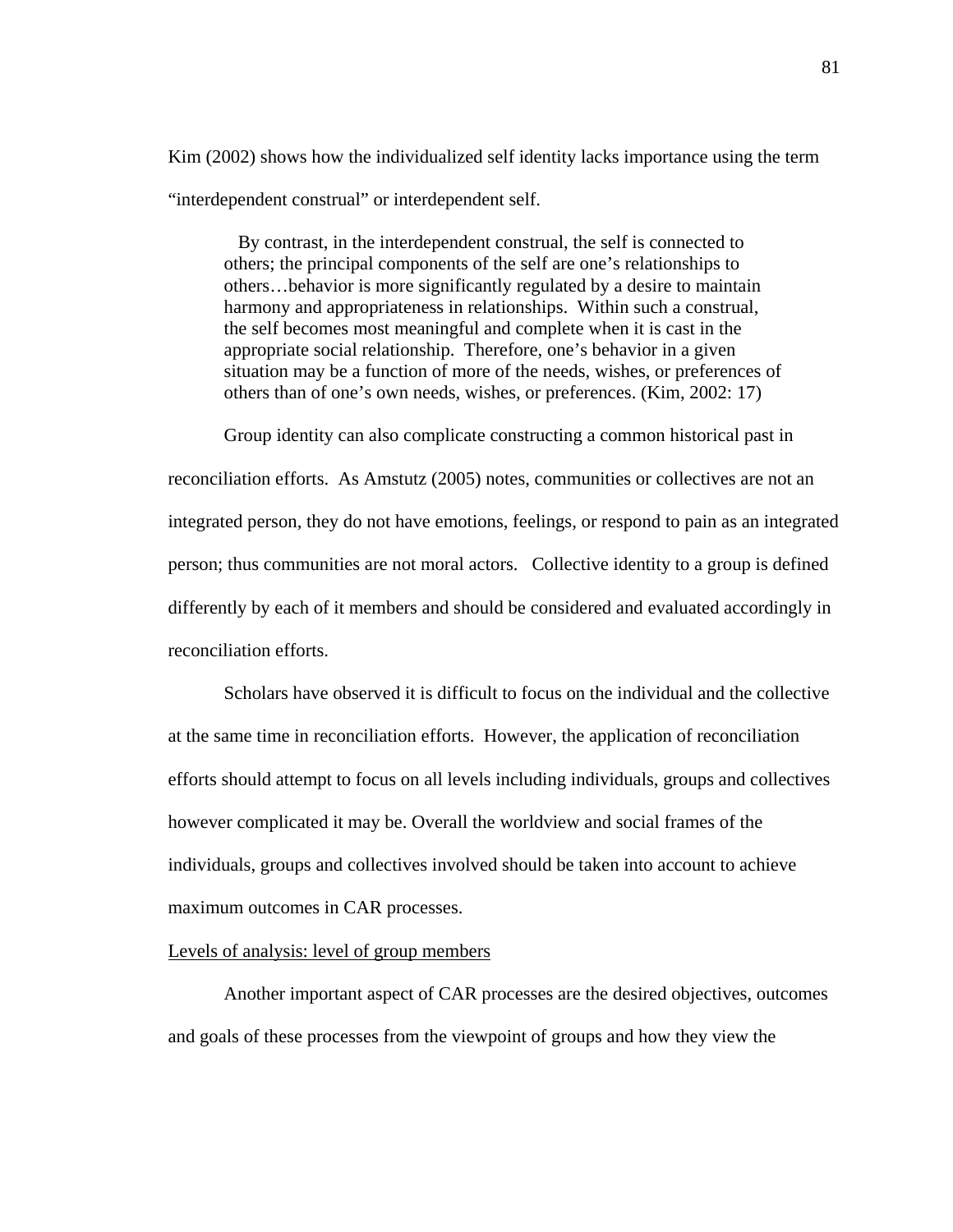national or state level processes. As discussed previously, there is no short, simple or precise way to reach a result. Evaluating the need for time was a main factor in reaching outcomes or goals, and many reconciliation processes are still occurring today, such as South Africa's peace process, the Guatemalan peace process, a variety of Native American and African American reconciliations in several states and the Christians repentance for the Crusades. Thus timing is a crucial variable in understanding and reaching abatement of social conflict through restorative processes individually and collectively as groups.

Another aspect of goals, outcomes and objectives is the specificity of needs in each reconciliation case. Groups need different elements to heal and reach their reconciliation outcomes. For example, in trying to explain what Black Australians need to heal and overcome years of colonization, young Black Australians wrote,

 Healing will entail establishing truth and reconciliation commissions, healing and trauma recovery centres for Black Australia, and truth and healing circles for whites, including general education and awareness. By 'basic equality of outcomes' we do not mean equality of treatment, because equality does not mean sameness. More spending per capita on Indigenous affairs is required to achieve equality of outcomes given two centuries of colonization. (Phillips, Goodwin, Coates, More and Yettica-Paulson, 2003: 111)

Another example of the case by case aspect of healing comes from a Native American man who worked on healing communities from the social inequalities of reservations and their byproducts such as gambling, drinking, and drug addictions. Although he speaks of healing from a different form of social conflict, Native American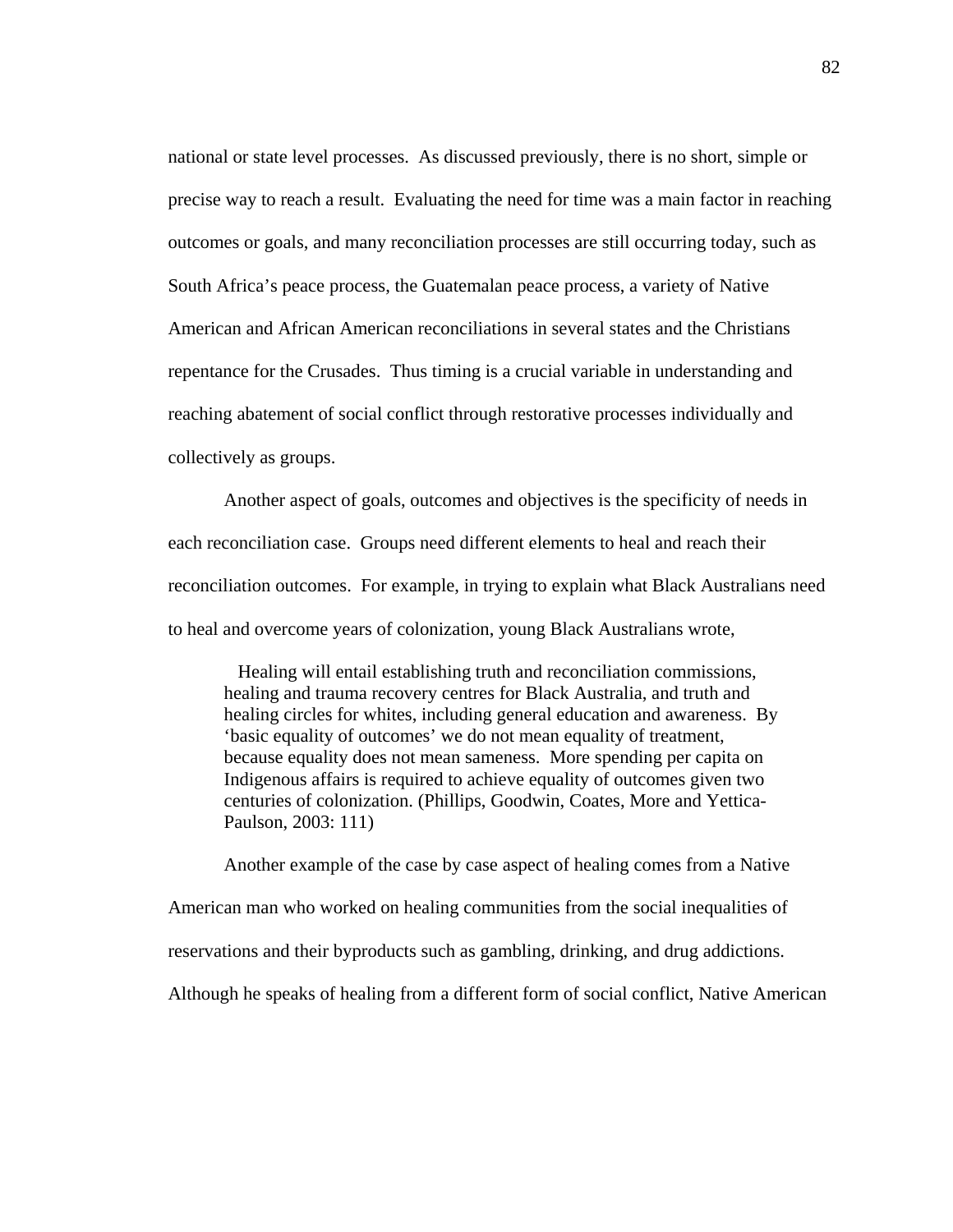genocide, the key importance is not on the social conflict, but the form of healing at the community level,

 Philosophies of healing vary from community to community, and indeed, from individual to individual- yet, at the same time, largely encompass beliefs that: the journey of healing towards wellness is a spiritual journey; that revival of culture and ceremony is critical to that journey; that by being responsible for your own healing and sharing your journey with others, a 'healing community' may be re-created (for mutual support and after-care outside one's own family); and that the helpers must themselves be well in order to be able to help the ill. (Phillips, 2003: 142)

As acknowledged earlier, the self is truly a conglomeration of others, the self learns to be who it is in relation to others and healing is not any different; healing must involve community if it is to have an impact on long term change.

## Individual quality of life and right to life

Many researchers noted the importance of an individual's right to life and a humane quality of life as an important aspect of CAR processes (Kopelman & Olekalns 1999, Pankhurst 1999, Powers 1996, Ryan 1990, Vernon 1999). These scholars examine the aspects of reconciliations from an individual level of analysis not from a group or national level of analysis. It appears natural after conflicts, wars or genocides for the demands of human needs and security to be met, regardless of guilt or responsibility. All humans deserve the right to life and a decent quality of life.

Most group's human rights or needs are based on economics, politics and power or control of resources, complicating many CAR processes and destroying some as well. Sometimes the parties involved do not have the power or control to change these circumstances, depleting the processes all together. Overall, human rights and needs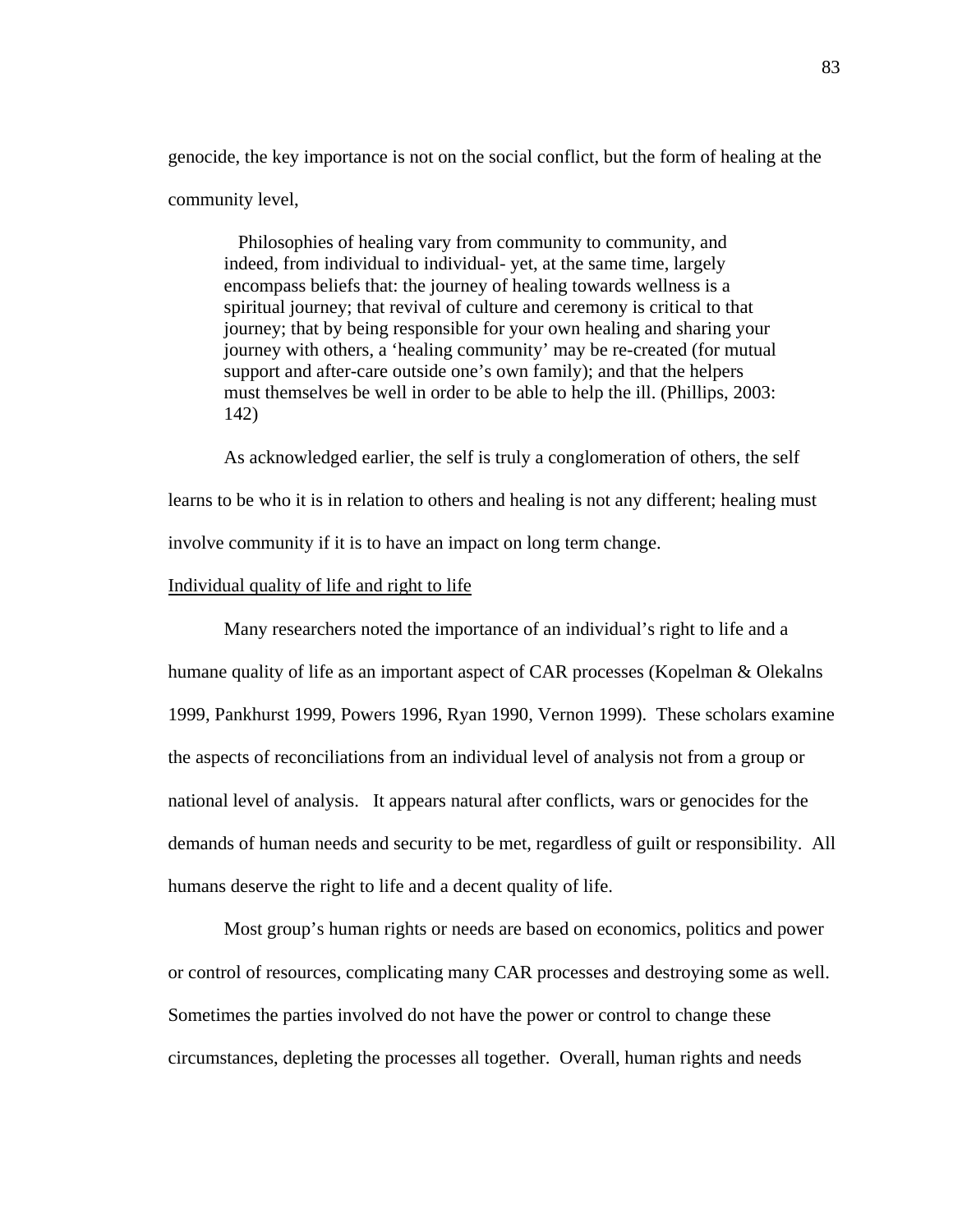should be considered before groups attempt to settle their differences, to see if the groups themselves can resolve the issues of rights and needs, or if these factors are out of the groups' control.

Many researchers have identified the importance of contact in collective apologies and reconciliations (Dixon 1999, Dzur & Wertheimer 2002, Hubbard 1999, Kopelman & Olekalns 1999, Montiel 2002, Radzik 2001, Ryan 1990). Bringing groups together to work on a common past or to find a mutual understanding involves contact. The simple desire for one group to meet with the other group is important and should be recognized and validated. By working together groups can reduce social distance and create a positive environment for change (Dzur & Wertheimer 2002, Kopelman & Olekalns 1999, Radzik 2001).

### Cultural Variables

 While exploring the field of CAR processes I found many pertinent issues not connected with the body of literature. These underreported or unconnected features stood out as I tried to relate and situate my community case study to the larger body of literature. My case study involved two different cultural groups with two very different world views. All of the following topics I discuss are portions of CAR processes not connected within the mainstream CAR literature. Many scholars I quote explored aspects of this area of study but never discuss CAR processes in unison with their research. Thus I feel people are talking about apology and reconciliation aspects, factors and so forth,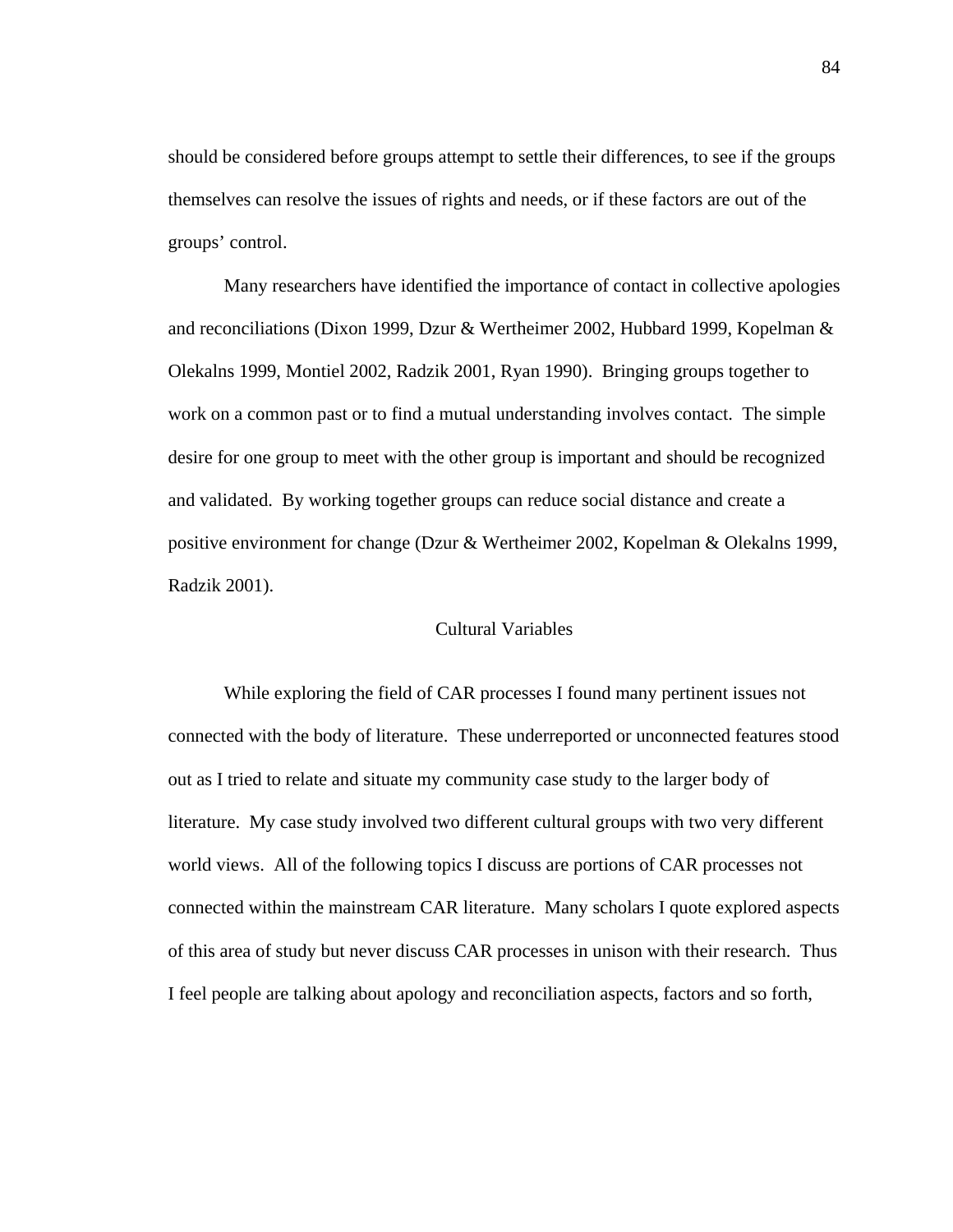but they do not attach these connections to their research topics. What follows are factors I think should be explored in relation to collective apology and reconciliation efforts. Cultural differences in reconciliation processes

Many of the cultural reconciling groups I examined had common factors of family/kinship and/or community rituals to stop conflicts, resolve problems and to reconcile with others (Abbink 2000, Calder 2001, Hubbard 1999, Irani & Funk 1998, Powers 1996). These sub topics are important when dealing with culturally dissimilar reconciling groups as in my local case study example.

These "cultural" methods varied from many of the western mediation-style reconciliations I reviewed, leading me to believe that non-western approaches are not used in reconciliation processes where alternative methods are traditionally used. (In the literature non-western methods of reconciliation are labeled as "cultural" reconciliations) Many western styles of reconciliation use logic and linear processes to resolve social conflict, and many "cultural" reconciliations use non-linear and culturally traditional methods to resolve conflict. It appears logical to include or combine different styles or methods of reconciliation to reach a common goal or outcome when non-European and non-western groups are involved.

 Different cultural approaches have different results and effects (Abbink 2000, Hubbard 1999). Although this may be true, an evaluation or comparison of the variety of cultural methods has never been completed, neither proving nor disproving the importance of "cultural" or hybrid forms of reconciliation methods. Utilizing communal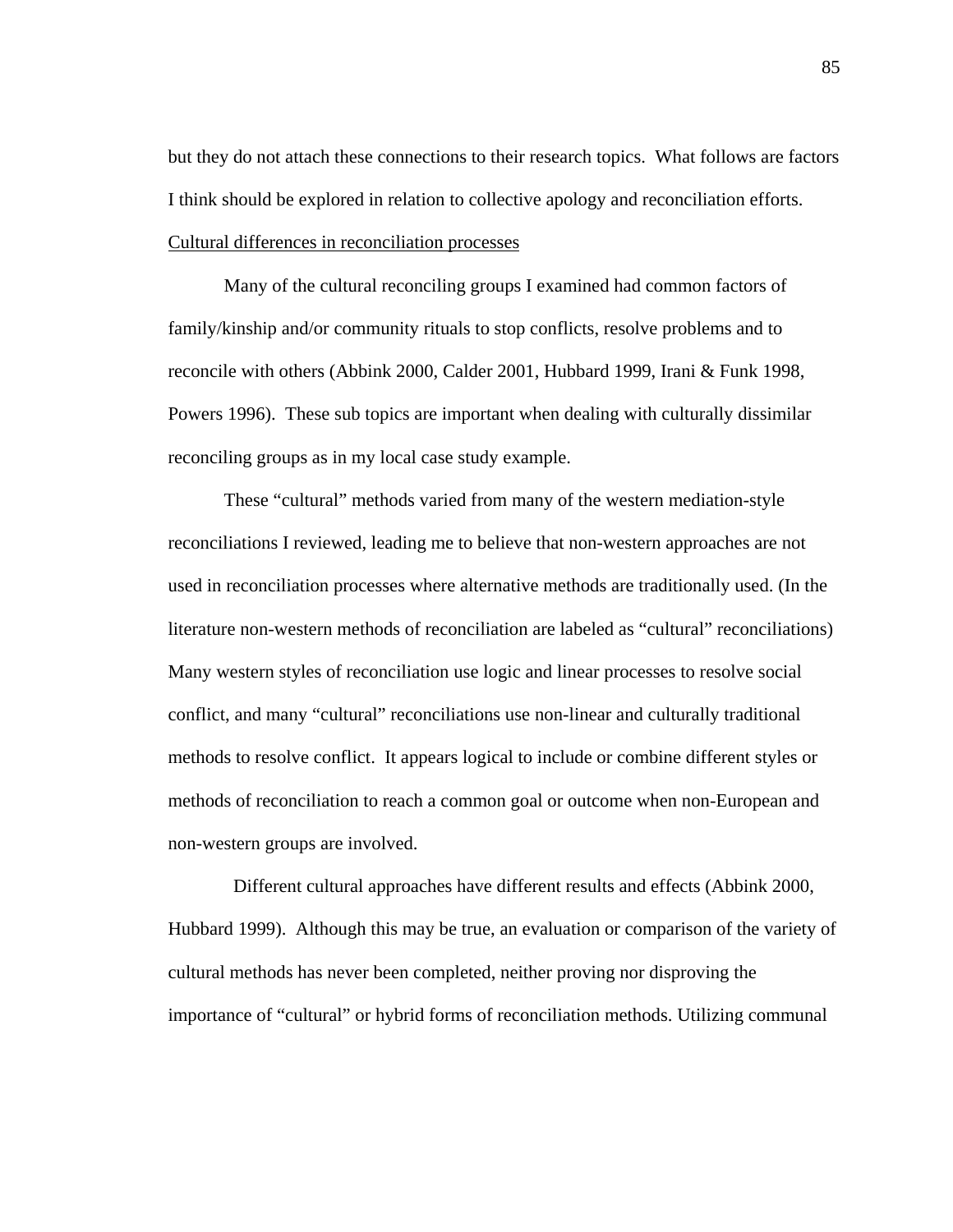conflict resolution or family oriented reconciliations rituals in unison with other methods may increase the outcomes of cultural intergroup conflicts and problems.

Hubbard (1999) explored how culture must be evaluated when examining collective conflict. Her examination of Middle-Eastern reconciliation methods such as sulh (settlement) and musalaha (reconciliation) show these vast differences between cultures. Cultural differences exist in methods, communication styles, dialogue, reconciliations, expectations and goals. Without examining these cultural variables, a reconciliation process could not function optimally or could fail completely.

Researchers have also noted the importance of the symbolic meaning of culturally defined rituals and communicative behavior (Abbink 2000, Irani &Funk 1998). Scholars' identified how these processes can bring about social and communal harmony, fix solidarity issues, provide social healing and help in the construction of shared interpretations and meanings of social rituals. Irani & Funk (1998) commented on the use of sulh and musalaha, in which these rituals functioned as a form of reconciliation.

 In such Middle Eastern societies as Lebanon, Jordan and Palestine, rituals are used in "private" or unofficial processes of conflict control, reduction and resolution. These unofficial, informal processes are not controlled by the state. Instead, customary, traditional steps are taken to restore justice and social harmony. Sometimes, both unofficial and official justice are invoked simultaneously in fostering social peace and reconciliation. (Irani & Funk, 1998:61)

Abbink (2000) also noted many values and norms surrounding the process of reconciling rituals between the Ethiopian Suri and Dizi tribes. These vastly different cultural groups had a rain agreement ritual to settle disputes between the tribes. These rituals included mediation, sacrifices and a mending of social relationships between the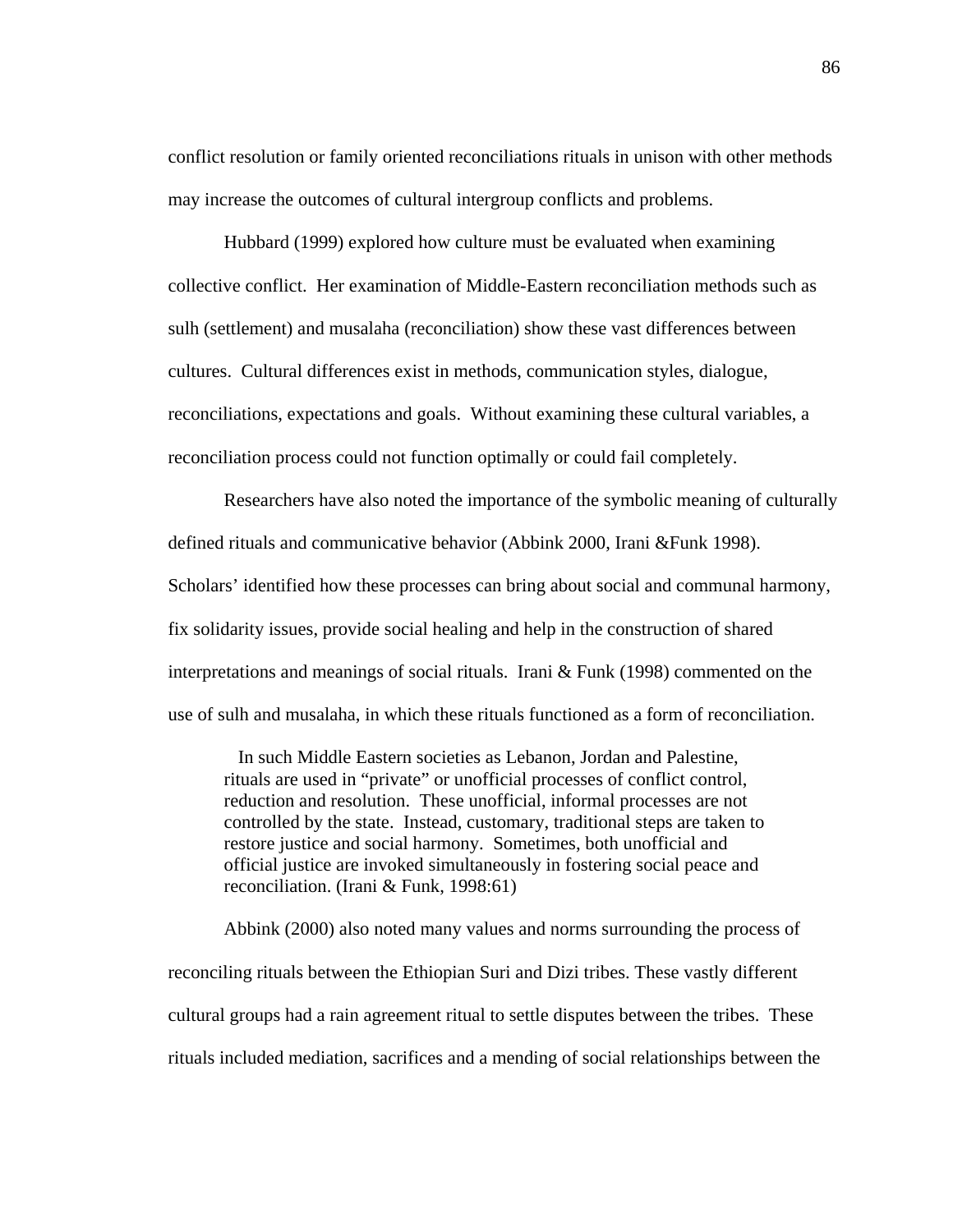groups. Abbink (2000) commented on how the rain ritual kept the differences and violence between the Suri and the Dizi at a minimum.

 A rain agreement ritual was inaugurated between the two groups, whereby the Suri ritual leaders periodically came to the compound of the three most important Dizi chiefs to sacrifice jointly a black bull and a black goat, say prayers to the Sky God, and ritually apply part of the blood and intestines to their bodies. This ritual appears to be an act of submission or at least alliance between the two groups, and was meant to forge a bond between the two different communities and to seal their mutual dependence on rain and on each other in their precarious environment. (Abbink, 2000:534)

Abbink (2000) found the rain agreement ritual brought about norms and values regarding the ritual as "shared, accepted procedures" between the groups. These rituals were a form of reconciliation for these groups in which their differences were resolved, but the ritual itself functioned as a reconciling element as well. In many intergroup conflicts, the reconciliation ritual was intrinsically important in and of itself, regardless of future outcomes or results.

To maximize or improve the reconciliation process, groups need to function within their own cultural contexts and combine their meanings and contexts with the other group. Without a hybridized form of reconciliation between two different cultural groups, common understanding and hence reconciliation between the groups may not be reached.

Some scholars argue equal status between groups should be established and maintained for reconciliations to be effective (Abbink 2000, Hubbard 1999). Hubbard noted in her discussion of cultural and status differences in collective conflict resolutions. "that equal status is necessary for effective prejudice reduction and aids in conflict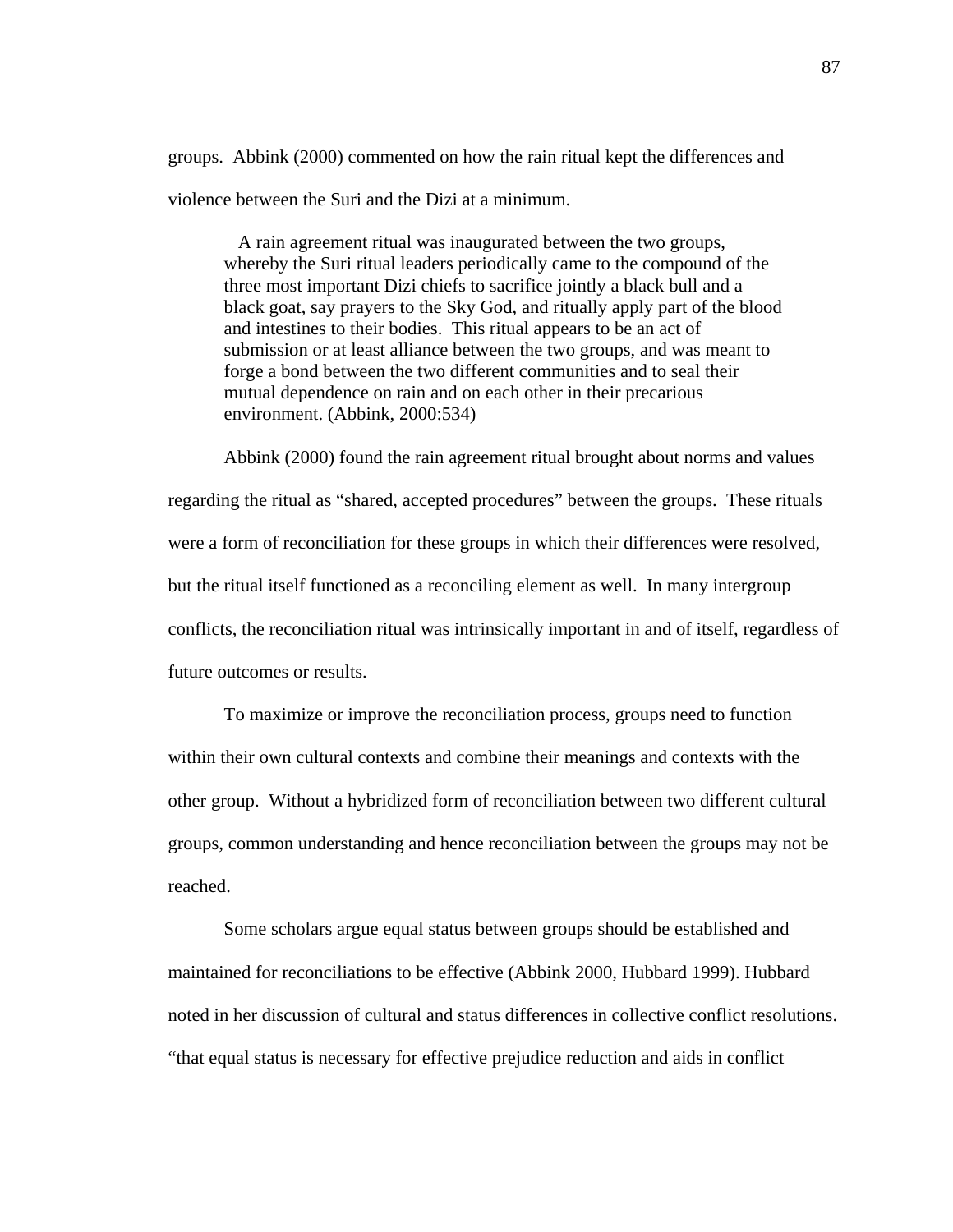resolution" (Hubbard, 1999:305). Many scholars have conceptualized equality very differently, measuring it through a variety of means such as occupation, close friendships, social class, literacy abilities and power relations. Hubbard (1999) argues cultural differences and expectations should be acknowledged for groups to establish and maintain equal status, which can promote a shared frame or perspective. A few of the cases I reviewed involved cultural variables and statuses, such as race, ethnicity, nationality, religion, traditions, customs or norms. These either enhanced or inhibited the process.

Researchers have identified the importance of cultural expectations, attributions and experiences in apologies and reconciliations. Collective participants can have different perspectives on the meaning of the process, the process as a whole, of the other group participants, and the context in which the processes are communicated (Hubbard 1999, Kopelman & Olekalns 1999). It has also been noted that the context in which communication is given and received affects these processes; "cultures are known to differ in whether their communication is normatively high-context or low-context" (Kopelman & Olekalns, 1999:376). These researchers suggested that if different forms of communication styles, mediums and outlets were used in collective apologies and reconciliations, the process may increase the mutual understanding and rapport between the groups.

Hubbard (1999) expands this idea in her examination of cultural attributions and expectations of Middle Eastern groups. She discovered high context cultural groups negotiate indirectly, using more non-verbal cues in the situation, while low context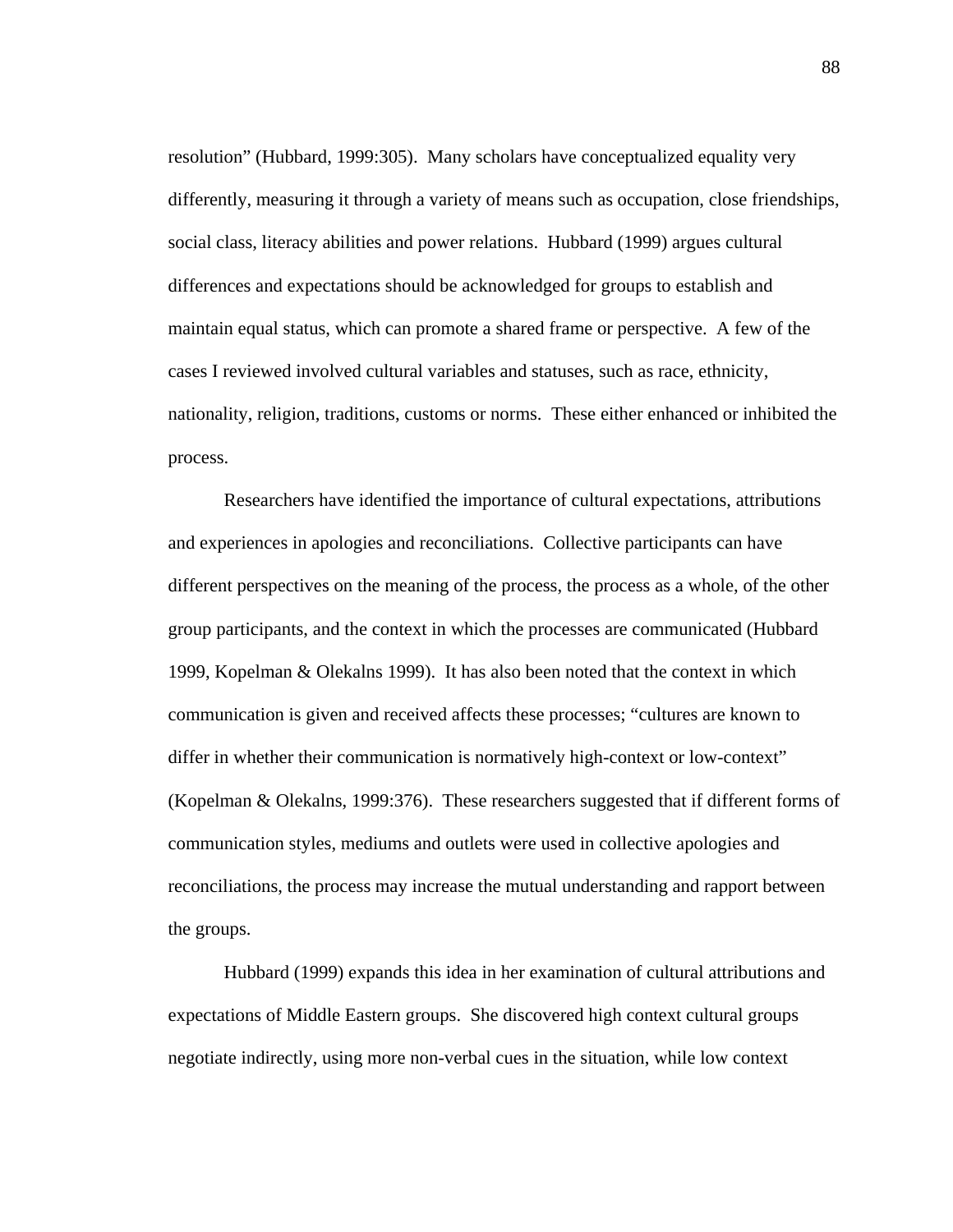cultural groups use direct verbal cues. She noted, "high context cultures emphasize the individual's position as a member of a group and, as such, he or she is most concerned not only about saving his or her own face but also about saving face for the other party in the negotiation"(Hubbard, 1999:306). Overall the more information and mutual understanding the two groups establish, the more likely the collective apology or reconciliation will function in reaching a result or outcome.

### Risks of CAR Processes

Before I began this thesis, I naively never questioned the possible problems associated with CAR processes, but while doing this work I discovered that indeed multiple obstacles exist. The following examples identify some risks within CAR processes. First, reconciliation at the collective level is a large endeavor simply due to size. Trying to reconcile the needs of two people is difficult enough, but when that number reaches hundreds, thousands, or millions, effectively reaching each person becomes improbable. The same problem can arise with collective apologies. Apologies at the national or state level may not be as genuine as collective apologies between small local entities simply due to size and lack of personal connection. The symbolic importance and meaning can be spread too thin when large groups of people are involved. Another problem associated with collective apologies, reconciliations and forgiveness is the value applied to these processes. Group members may not value the apology or reconciliation thus not producing a genuine reconciliation or providing forgiveness to the other group or group members.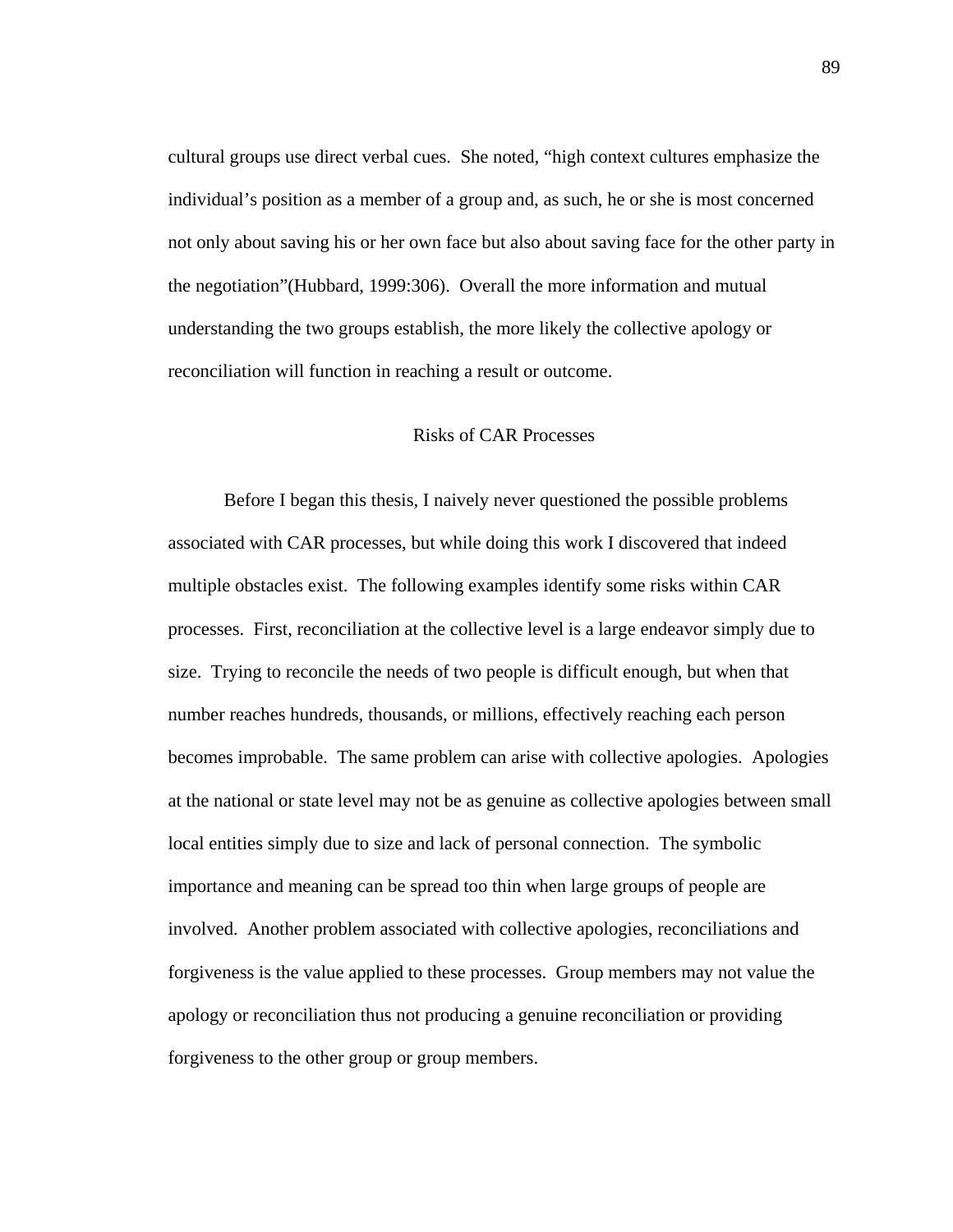The possibilities of lighter sentences, amnesty or immunity are examples of other setbacks associated with collective apologies, reconciliations and forgiveness. Sometimes groups desire full punishment and justice for the guilty parties and victims have no control of the process. Apologies and forgiveness can also resurface past wounds or painful memories, recreating the terrible conflict for victims, group members, and civil society. Last, consideration and compassion should be well thought-out in collective apologies and reconciliations when dealing with severe casualties, massive loss or destruction. The totalities of violence and war can inhibit or damage CAR processes; sometimes talking and discussing the past make people relive the past and opens old wounds all over again.

Overall all aspects of CAR processes should be well thought out including potential risks. There were many case studies I reviewed in which scholars identified why CAR processes did not produce effective reconciliation. A quick review of the following examples notes their faults and mistakes within their CAR processes. Chile's CAR processes faltered due to excessive amnesty. Zimbabwe did not reach effective reconciliation due to excessive impunity and their methodology; amnesia. Cambodia did not succeed due to truth through extensive trials, excessive amnesty and continued conflict from religious backgrounds. Argentina was ineffective due to lack of consensus on retributive and restorative justice; there was no balance between trials and truth commissions. Finally North Ireland was unsuccessful due to a focus on democracy and religious and political identity tensions. Although this rapid review of a few examples is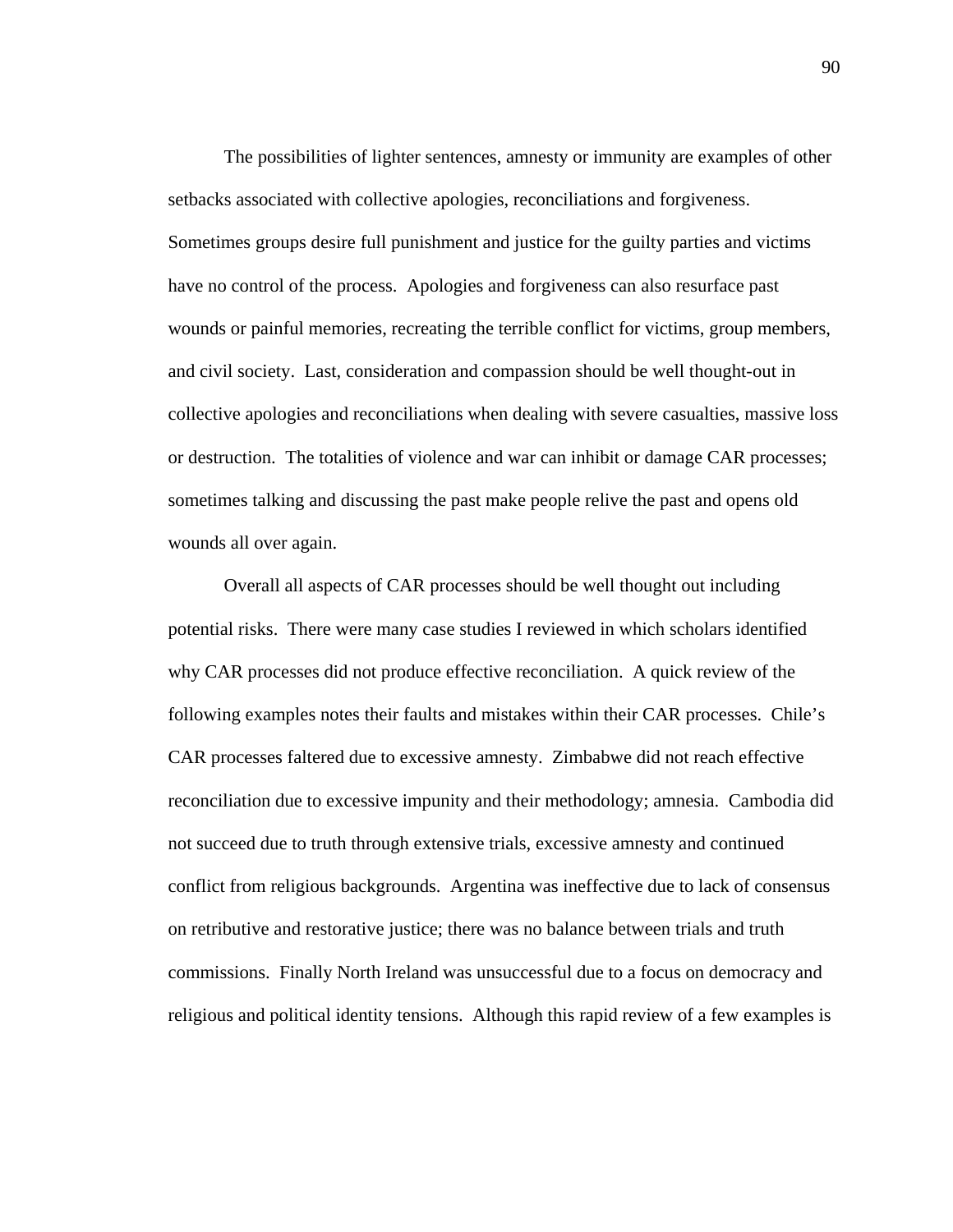arbitrary and brief, it notes that there are risks and downfalls to CAR processes and they should be seriously considered and evaluated before enactment.

### Conclusion

 Overall my literature review on CAR processes found some of the common issues, components and concerns within the field. Again, it must be noted that no academic reviews have been conducted on small scale community based apologies and reconciliation efforts which made reviewing and relating my case study to the larger body of literature difficult. Taken as a whole, a review of CAR processes will help explain the dynamics of the land transfer, why it occurred and what it means for the parties involved.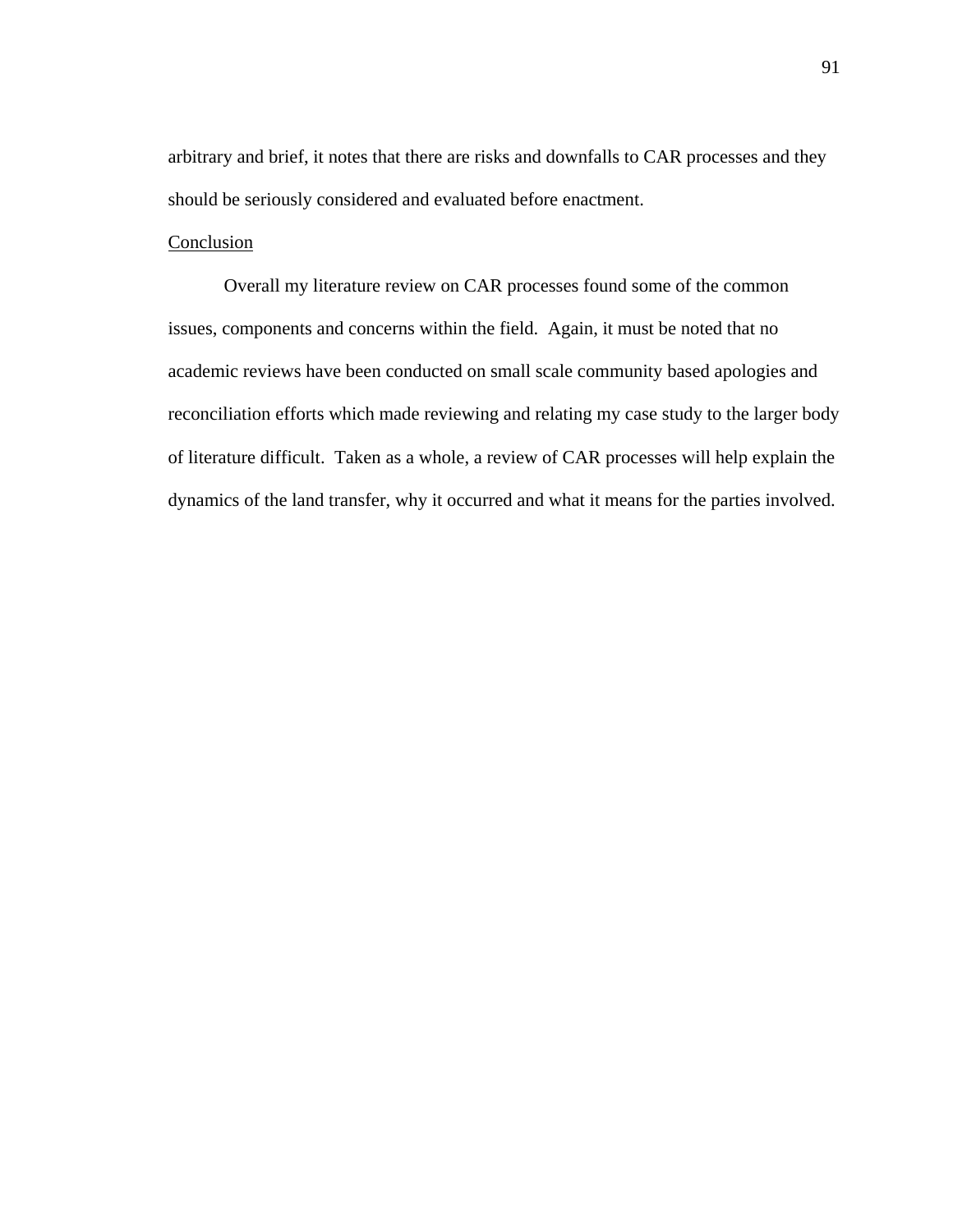#### CHAPTER 4: METHODS

### Methods

The methods used to conduct this research included a grounded theory triangulated approach. Briefly stated, grounded theory is a methodological approach to research in which the data continuously drives the research and the results are theory derived from the data. Triangulation of research involves using different methods to verify the research results or theory. I combined qualitative research and documentary research and compared and contrasted my results to provide a holistic picture. This chapter explores my methodology for my case study.

The first portion of my methodology utilized in-depth semi-structured interviews with Eureka City Council members, staff and one Wiyot tribal member. The second portion of my methodology included a radio interview with Eureka City Council members and the Wiyot tribal chair. The third section of my methodology included an examination of newspaper articles and a review of local historical and recent documents.

The timeline of this research project began in the spring of 2005 with an analysis of four interviews. The following semester more data was collected. This included two more interviews, the radio interview, historical documents, recent local documents and newspaper articles. Finally in spring 2006 the mayor of Eureka was interviewed. The project started with only qualitative interviews and a radio interview, then ended with quantitatively evaluated data such as historical and recent documents, and newspaper

92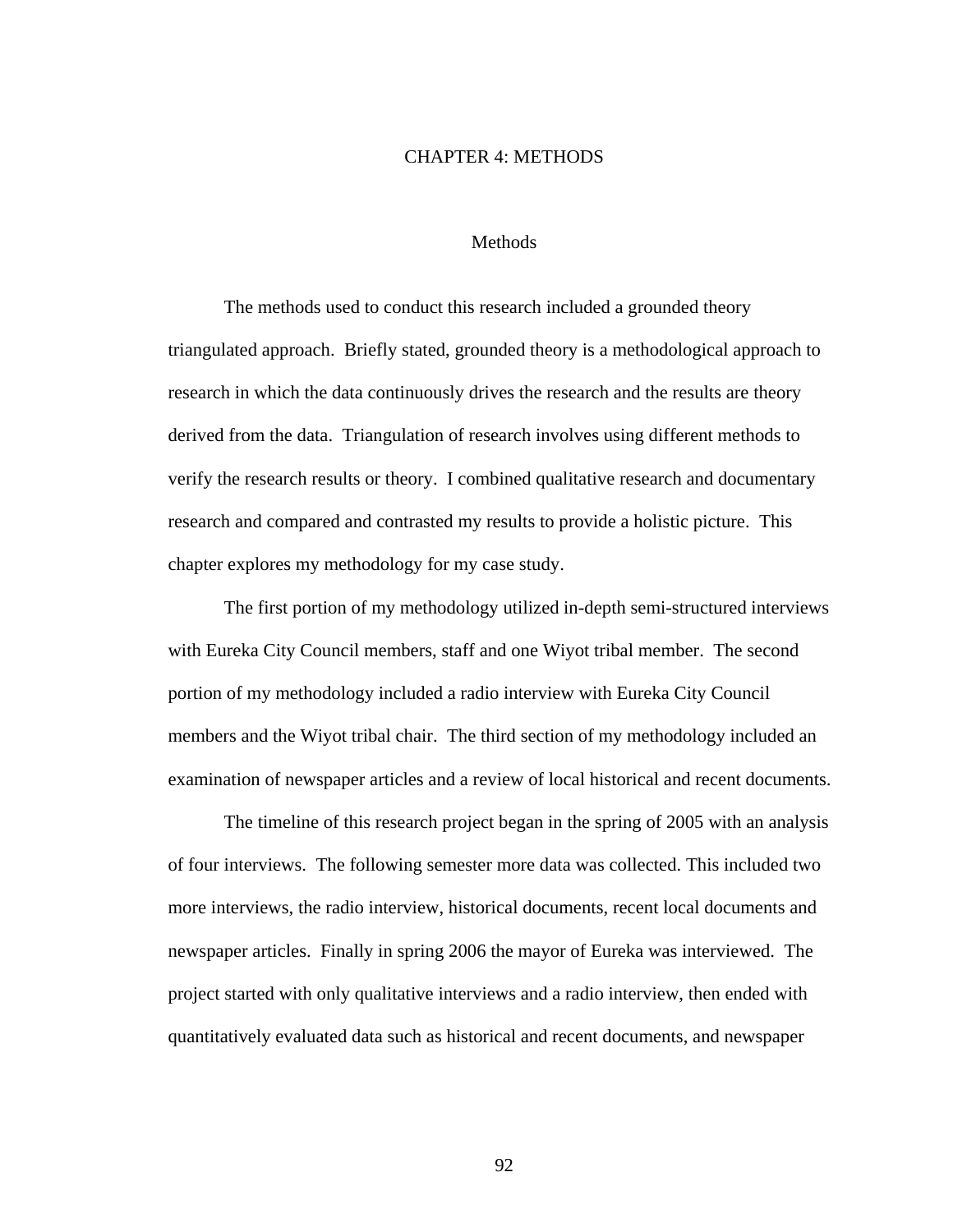articles. This approach was used to obtain a well rounded view of the social processes under study.

# Data Collection

The types of data collected varied. The interviews were collected by Professor Eichstedt and were primary data sources; however I did not conduct the interviews and only transcribed and analyzed them. The radio show was taped off of the KHSU radio station program called "Through the Eyes of Women" discussing the land transfer and is considered a primary data source as well. I collected the final primary data sources which include newspaper articles, recent and historical documents and the ABC apology announcement.

The collection of data happened in different pieces over time. Professor Eichstedt conducted the interviews in the fall of 2004, spring of 2005 and spring of 2006. The radio show was conducted in fall 2004 by Maggie Herbalin and included Cheryl Seidner, Mary Beth Wolford and Virginia Bass Jackson and was collected in spring 2005 by Professor Eichstedt. I collected the historical and recent documents in fall 2003 from the Humboldt Room. I conducted an informal interview with Clay Ford from ABC in 2003 and Clay Ford provided me with a copy of the ABC/HEAL apology announcement. I also conducted informal interviews with Candlelight Vigil attendants in February 2003, 2004, and 3005. In the summer 2004 during the land transfer ceremony more documents were procured which included three pamphlets and a poem. Finally I collected the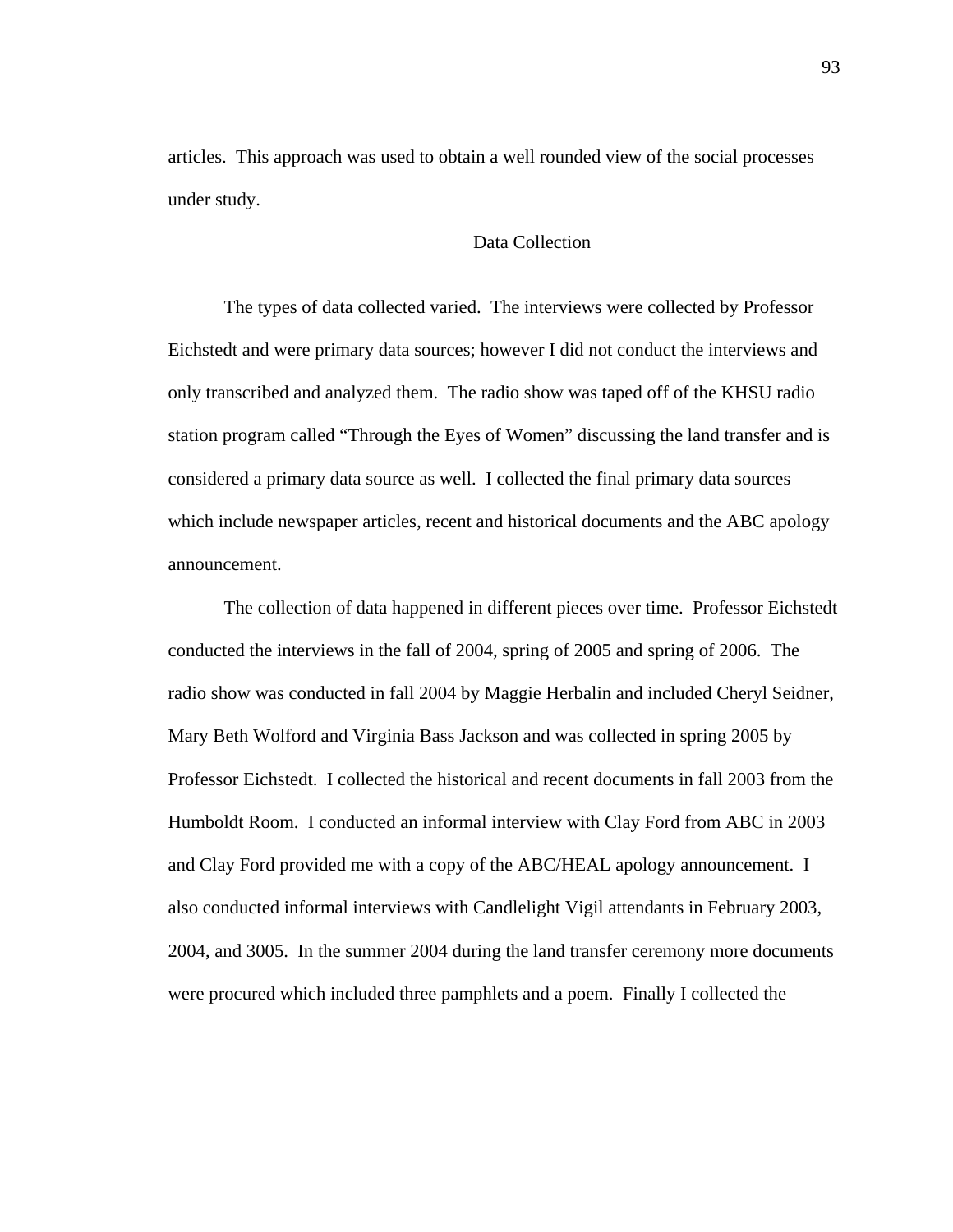newspaper articles- historical and recent in fall 2005 through web archival newspaper searches.

#### Interviews

All participants were contacted by phone. Each subject was interviewed in person for an hour to four hours at a location of the subjects choosing.

The researcher abided by the ethics and standards of research, including no harm to subjects, confidentiality, informed consent, and protection of the data.

 The interviews presented a unique insight into the local events that occurred in our county, providing a detailed understanding from key members involved in these processes. The participants were asked a variety of questions during their interviews. Examples of the questions include: their personal background, their political service, information regarding the community, history of the land transfer, details of the land transfer, particulars regarding the vote on the land transfer, the land transfer ceremony, after thoughts of the land transfer, pros and cons of the land transfer process and collective apology and reconciliation efforts in general.

The researchers have interviewed and analyzed seven research participants. All research participants have consented to having their names and identities known through out the process and in the writing of research results. Five Eureka council members, the mayor, the city manager and the Wiyot tribal chairperson have been interviewed; these people include: Chris Kerrigan, Jeff Leonard, Mike Jones, Mary Beth Wolford, Peter LaValle, David Tyson and Cheryl Seidner.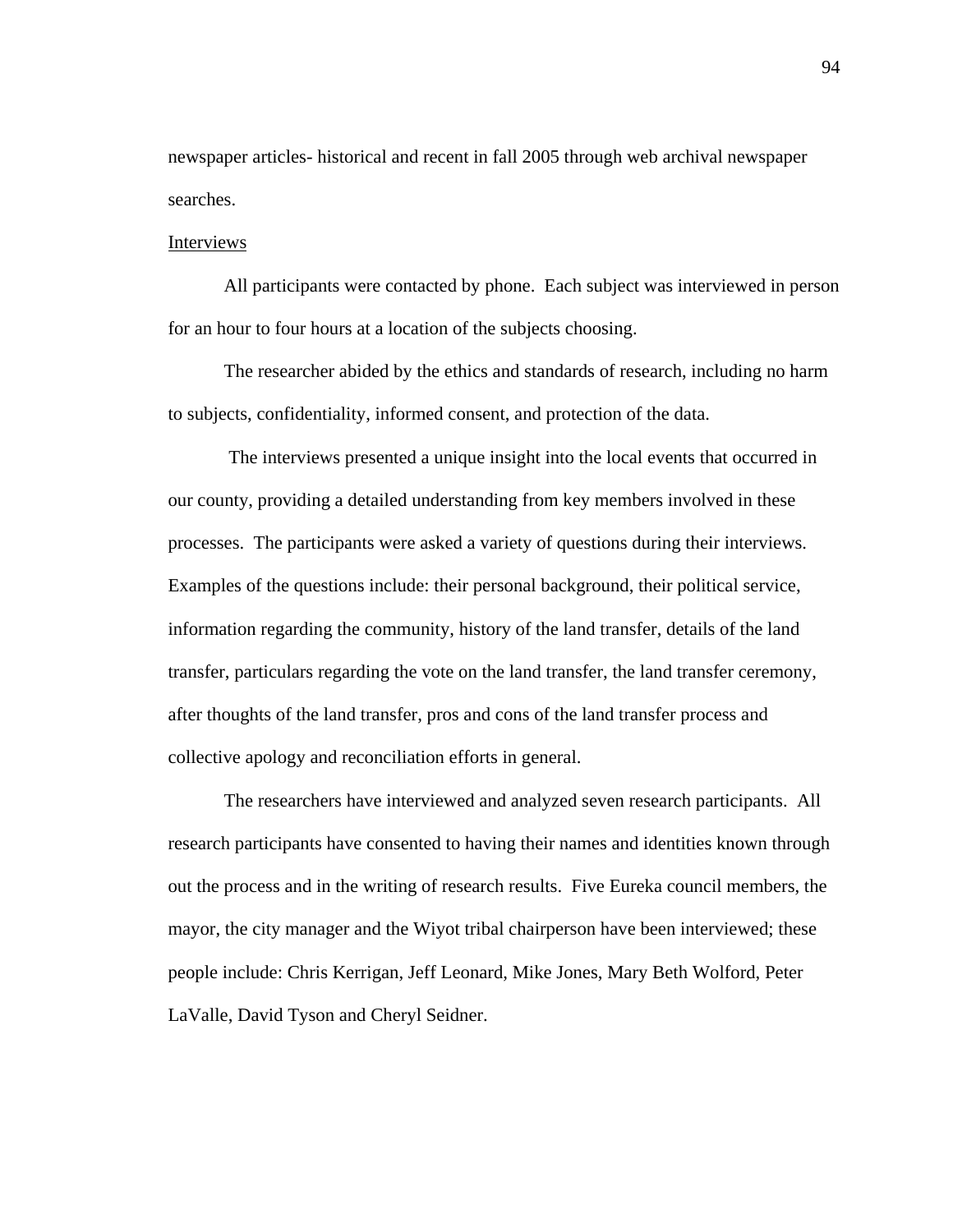# Historical documents and newspaper articles

Local, archival and recent documents and newspaper articles were reviewed to provide background, context and diversity to my case study. This helps the reader to understand the local history, the historical climate of Humboldt County and specifically the importance of Indian Island to the Wiyot Tribe. An examination of the local documents (brochures, pamphlets and the official land deed document for the land transfer) were examined to note the similarities and differences between how authors framed the events juxtaposed against how research subjects framed and discussed the events.

## Methodological Theory

Grounded theory was used to constantly inform and revise the research process and the research instruments. "Grounded theory methods consist of guidelines that aid the researcher (a) to study social and social psychological processes, (b) to direct data collection, (c) to manage data analysis and (d) to develop an abstract theoretical framework that explains the studied process" (Gubrium and Holstein, 2002: 675). This method allows the researcher to constantly explore and refine the research topics and instruments to produce a more adequate and realistic picture of the social processes being studied. In essence grounded theory allows the data to speak for itself, which guided my research process and my results. For example, themes and patterns that emerged from the data enhanced the interview questions and probes as I shared my findings with Professor Eichstedt. Although I did not conduct the interviews, I noticed this process unfold as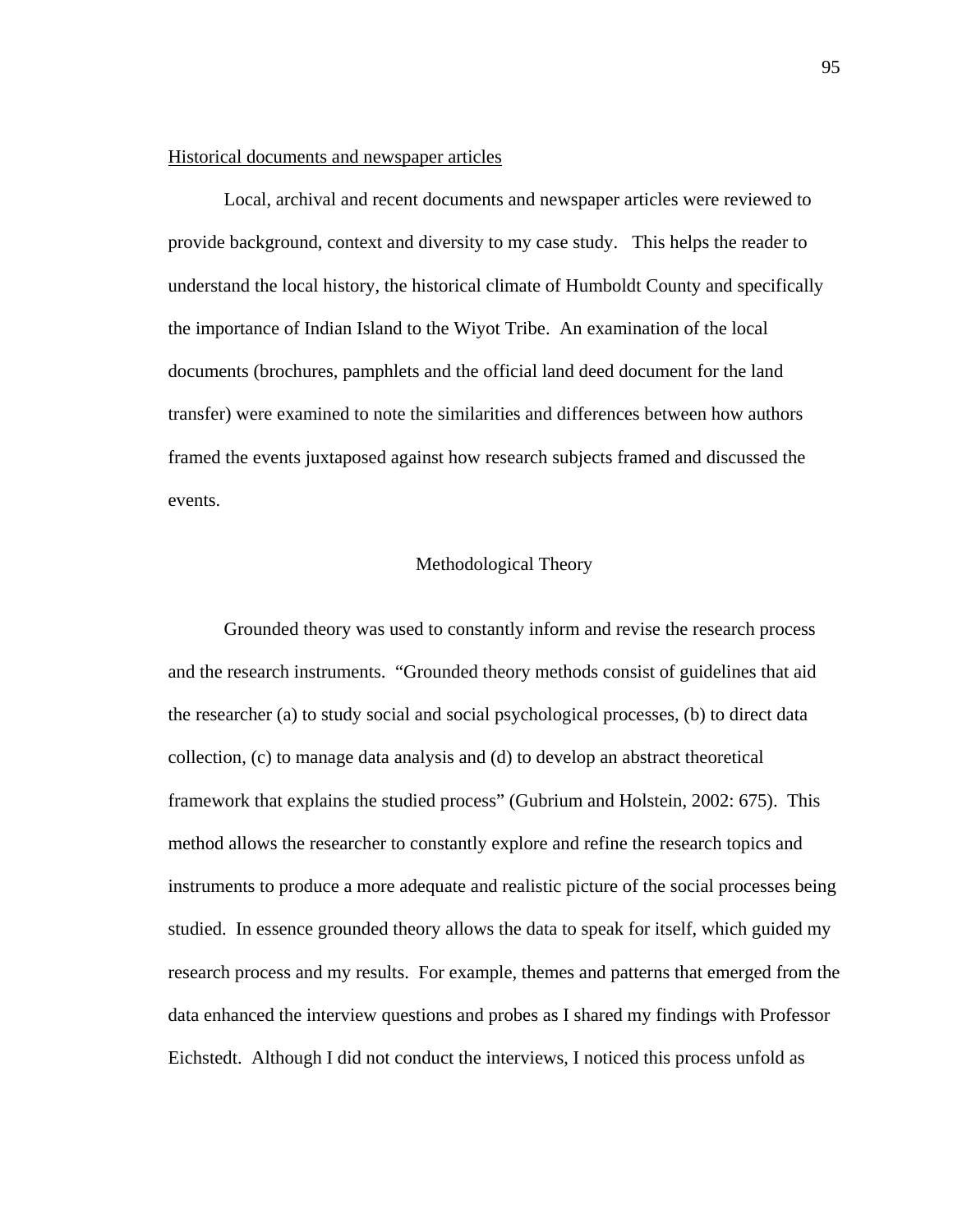Professor Eichstedt conducted each interview. She stopped asking some questions and other questions became paramount with her probing for further information as each interview was conducted. Another example of grounded theory fitting well with in-depth interviews includes the close connection of synchronizing the data gathering and data analysis, "Grounded theory researchers collect data and analyze it simultaneously from the initial phases of research" (Gubrium and Holstein, 2002: 675).

After transcribing and analyzing each interview I noticed myself looking for different sources to support my research findings which led me to assess historical and recent newspaper articles. Finally the connections between in-depth interviewing and grounded theory tend to produce quality analyses; "the combination of flexibility and control inherent in in-depth interviewing techniques fit grounded theory strategies for increasing the analytic inclusiveness of the resultant analysis" (Gubrium and Holstein, 2002: 677). I enjoyed the ability to have the data speak for itself, to let the data inform and transform my research and to not be limited to proving or disproving a research hypothesis. Overall grounded theory allows the research project and its progress to unfold in a natural process.

#### Methodological constraints

 To date, the researchers have conducted and transcribed seven interviews and have transcribed one radio interview. However, my methodology displays some constraints due to lack of participation from all key players. Time and the disclosure of personal information appear to be serious issues associated with this type of in-depth interview research. Gubrium and Holstein note, "A researcher who uses in-depth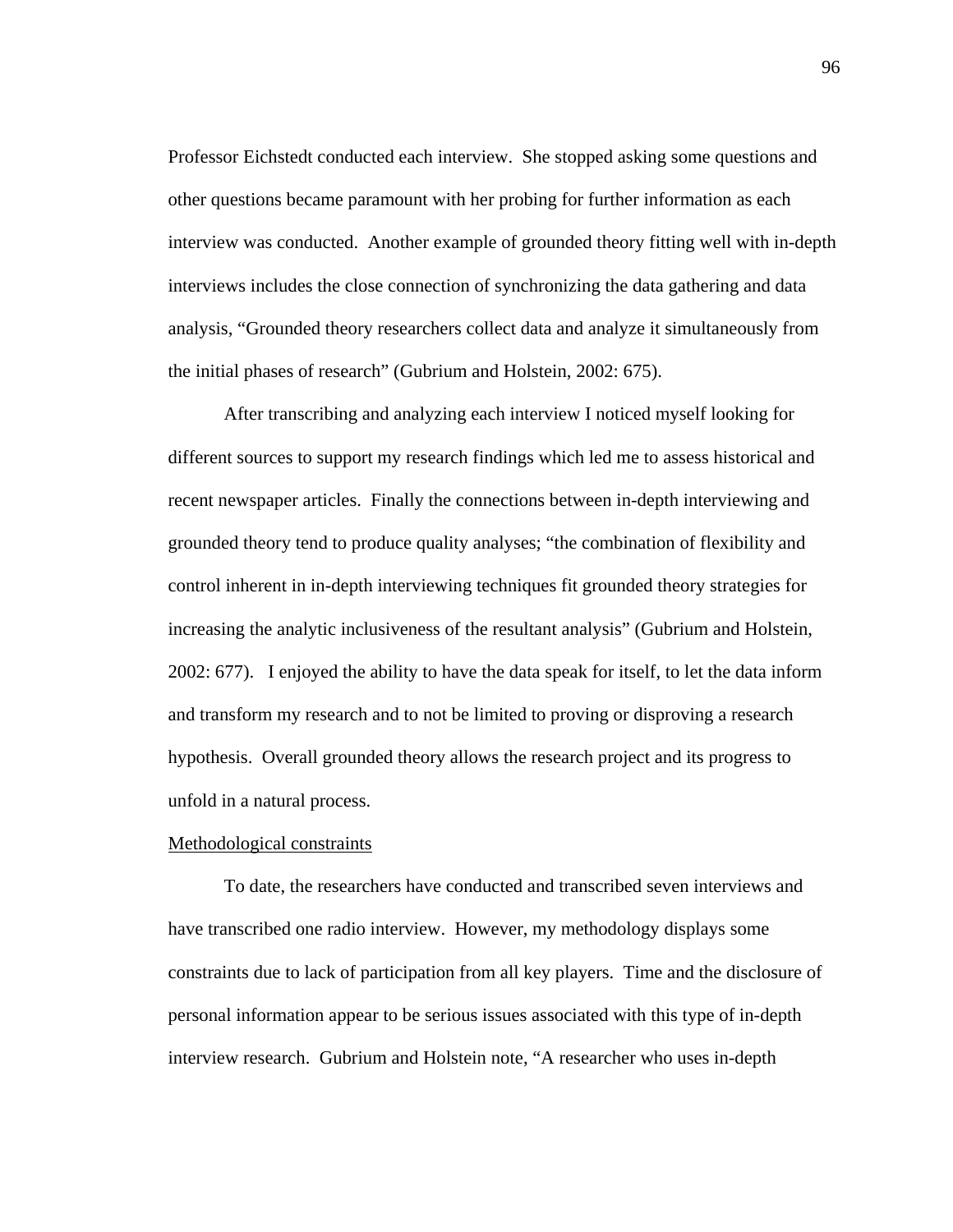interviewing commonly seeks 'deep' information. This information usually concerns personal matters, such as an individual's self, lived experience, values and decisions, occupational ideology, cultural knowledge or perspective" (2002: 104). The nature of this research is both factual and emotional. Many facts surrounding the land transfer are unknown to the general public and have been an emotional process for those interviewees who have consented to being interviewed.

Another problem associated with obtaining interviewees is the lack of rapport and relationships with the Wiyot Tribal community. The Wiyots have strict rules regarding interviews and research on the tribe and have their own consent forms and interview restrictions to assess the purpose, goals and results of research projects. The researchers also note a common insider-outsider problem in which the researchers have not gained full insider acceptance by the Wiyot Tribal community and this is recognized by scholars as a common problem, "In many ways, the insider-outsider problem is generic to all forms of interviewing conducted under the auspices of cultural differences, whether ethnicity or culture writ large mediates the relation between interviewer and interviewee" (Gubrium and Holstein, 2002: 336).

I have learned a great deal about attempting to obtain information from Native people throughout this process even though I was not the interviewer. Talking to Native people is a delicate balance of listening and respect and securing interviews has been difficult for Professor Eichstedt. To date only one Native person has been willing to share her thoughts, ideas and feelings surrounding the topic. Establishing a working relationship with tribal members beyond the tribal chairperson is an ongoing process for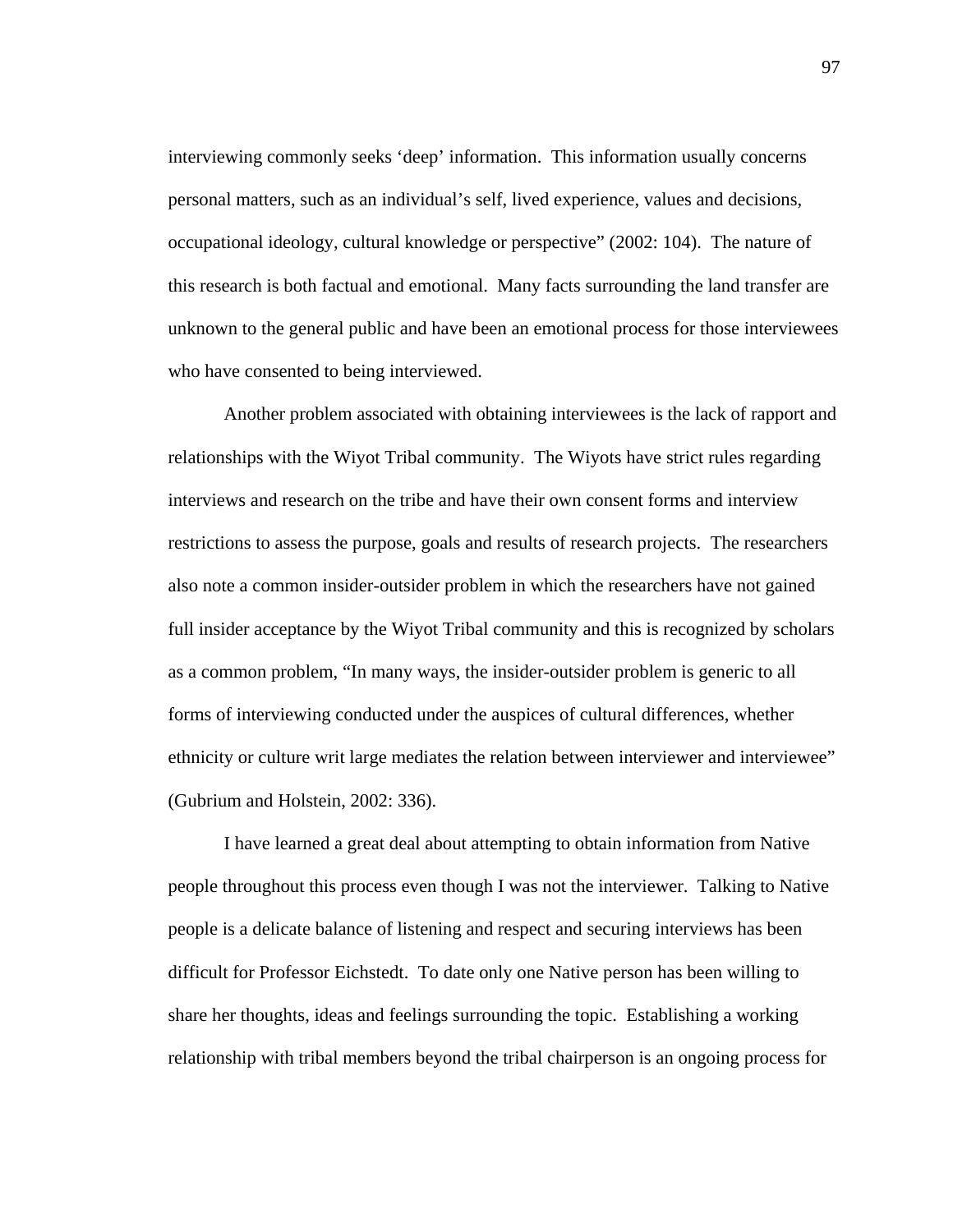Eichstedt. For example, it is considered rude and pretentious to ask direct questions in traditional Wiyot culture; this creates a difficulty since dominant culture interviewing techniques are based upon asking direct questions.

 In conclusion, the results of this project must be considered incomplete due to the lack of Wiyot members interviewed. In total, five out of the six council members and the mayor have been interviewed which provides a pretty clear picture of how the council felt about the project. The sixth council member spoke about the issue in a radio segment with another council member and the Wiyot Tribal Chair, thus providing some of her views regarding the topic. Taken as a whole these informants provide the clearest picture of how the City Council of Eureka feels regarding the land transfer to the Wiyot Tribe. Overall the researcher's are unsure how other Wiyot members feel about the land transfer and Cheryl Seidner's comments cannot be generalized to the whole tribal population.

# Data Analysis Methodology

All interviews and the radio segment were transcribed by the researchers. The empirical data from this project was examined using NVivo, a qualitative data analysis software program to search for themes, patterns, similarities and differences. Inter-coder reliability was conducted on regular intervals to ensure consistency and reliability by the researchers. The historical local documents were examined to search for themes and patterns in regards to how issues were framed and discussed by different authors. The recent local documents were also scanned to search for common themes and patterns in regards to language use and framing of the issues.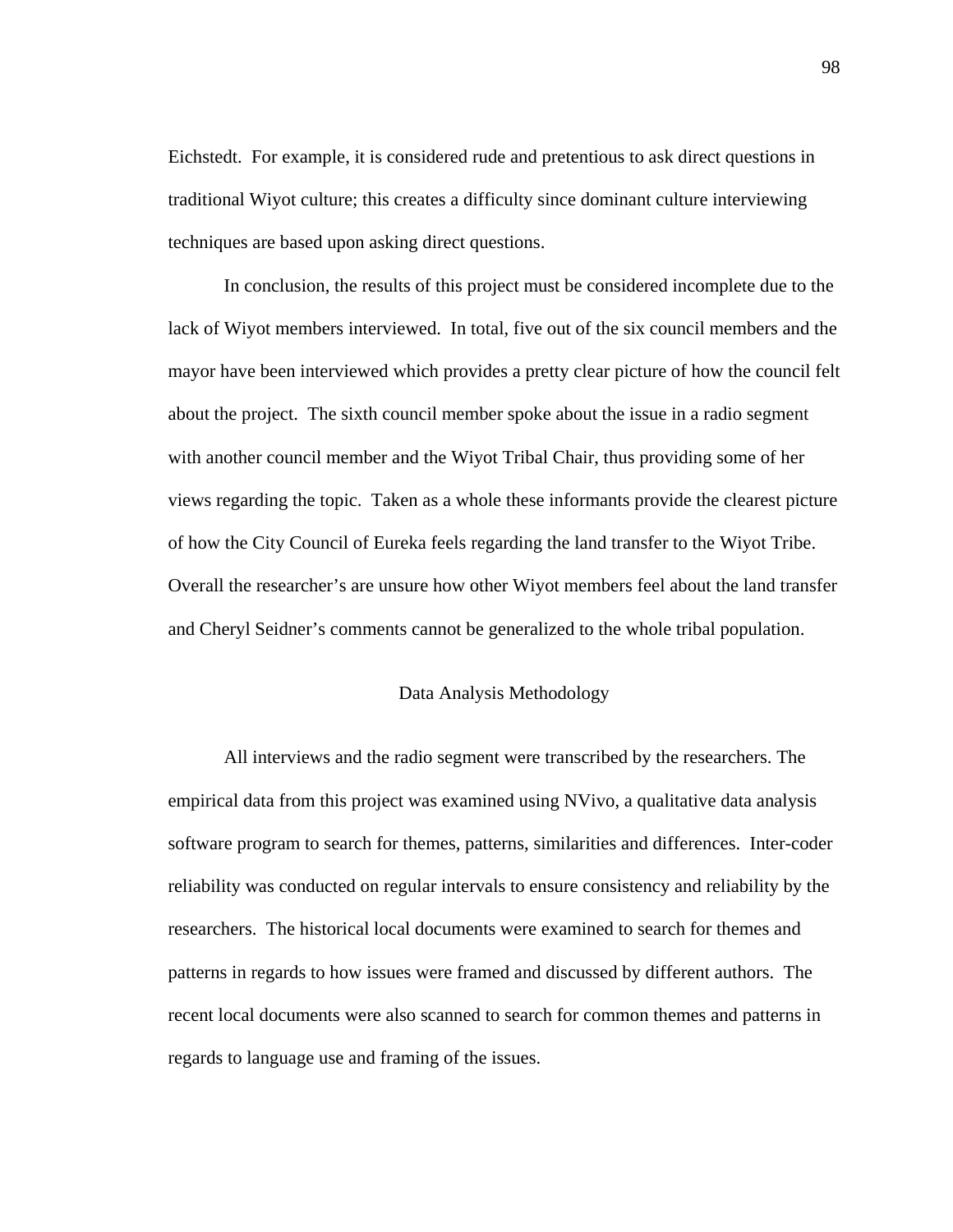## Data Analysis

As noted earlier, the interview data was analyzed using a grounded theory approach. In 2004 I initially began analyzing data using an open coding scheme; I was trying to let the data speak for itself during this preliminary data analysis process. Open coding involves "coding the data in every possible way…for as many categories that might fit" (Glaser, 1978: 56) and includes "the process of breaking down, examining, comparing, conceptualizing and categorizing data" (Straus & Corbin, 1990: 61).

After examining a few interviews and finding open codes within the interviews from different data sources I moved to a selective style of coding; only searching the common codes I had found. Selective coding is noted as the process of "delimiting 'coding' to only those variables that relate to the 'core' variable that forms the heart of the emerging theory" (Glaser, 1978: 57-61). After finding common selective codes, I moved into theoretical codes. Theoretical coding entails molding selective codes into theoretical codes that connect the selective codes together.

Then I began to conceptualize and mold the common theoretical codes into a core variable, attempting to understand the relationships between the theoretical codes and how they made up the core category.

During the spring 2005 semester I stopped open and selective coding and continued to work with only theoretical codes. I created two categories: acknowledgement and recognition, and historical features and importance. These two categories comprise my core category, or my dissection of what "the right thing to do"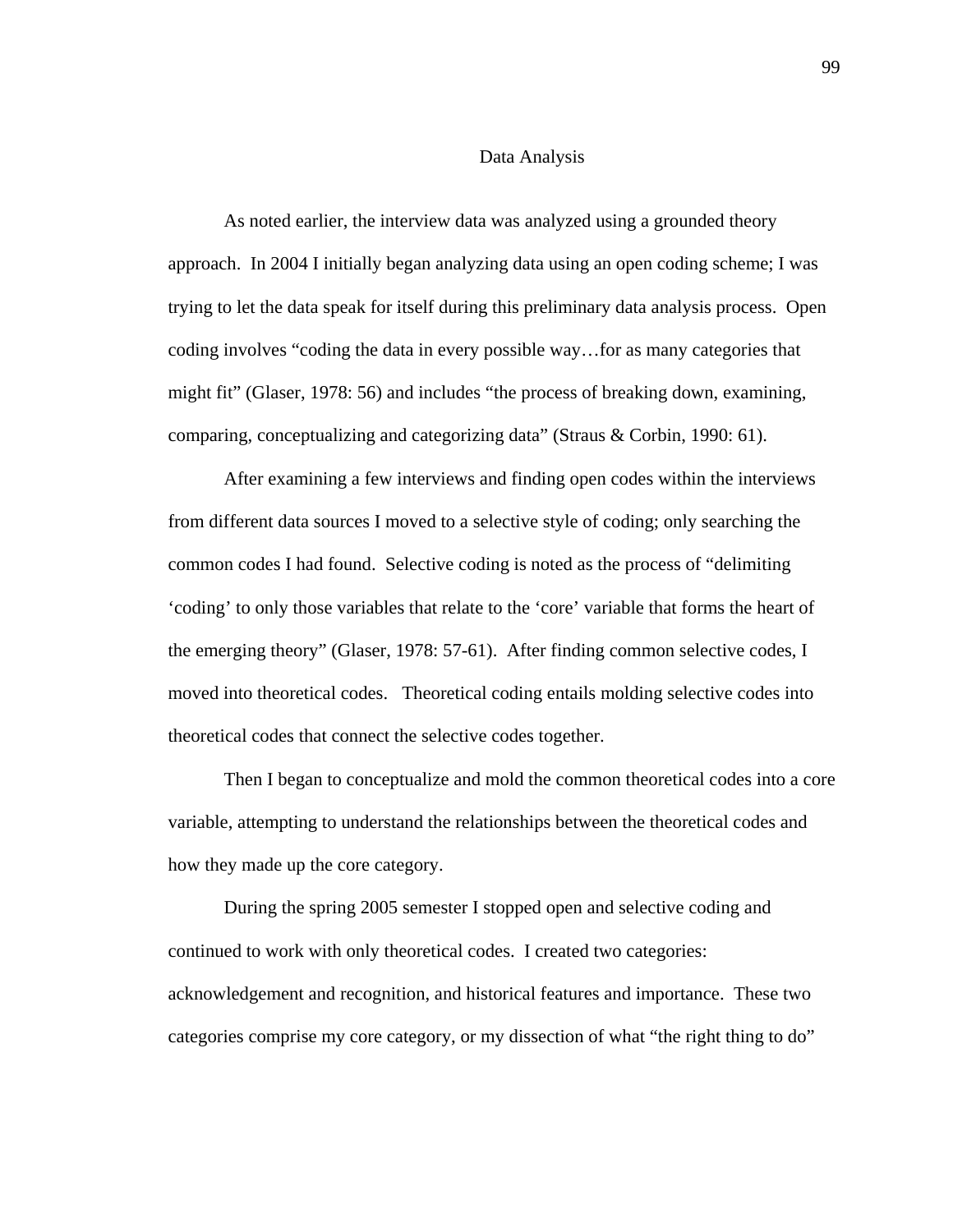means from the viewpoint of Eureka City Council members and staff. The core categories help provide depth and breadth while still producing a quality theory of the data or what it means to "do the right thing" As Dey notes, "the use of core categories is intended to both maximize parsimony and scope while ensuring that the emerging theory is dense and saturated"(1999, 110).

 During the fall 2005 semester I began analyzing all data forms from a core category paradigm. The interviews were examined from the themes noted above and the newspaper articles, historical and recent documents were also examined from this core category paradigm. More specifically, the use of explicit language or particular phrases and words was examined to ascertain how journalists wrote and spoke of the massacre, the land transfer and the present situation of the Wiyot Tribe and Eureka City Council. After I analyzed all the data sources separately I utilized a triangulated approach in which I compared and contrasted the data sources for similarities and differences.

The main theme that emerged from the interview data includes why transferring the land was "the right thing to do." Using a phrase employed over and over again by Eureka City Council members, I have coined "the right thing to do" as the core category, which explains why the land transfer occurred and what this term means from the participants' viewpoint. This core category holistically encompasses all the other variables associated with it such as acknowledgment and recognition, and historical features and importance.

 All of these themes were conceptually created directly through interview questions and commentary; participants were asked what each of these themes meant to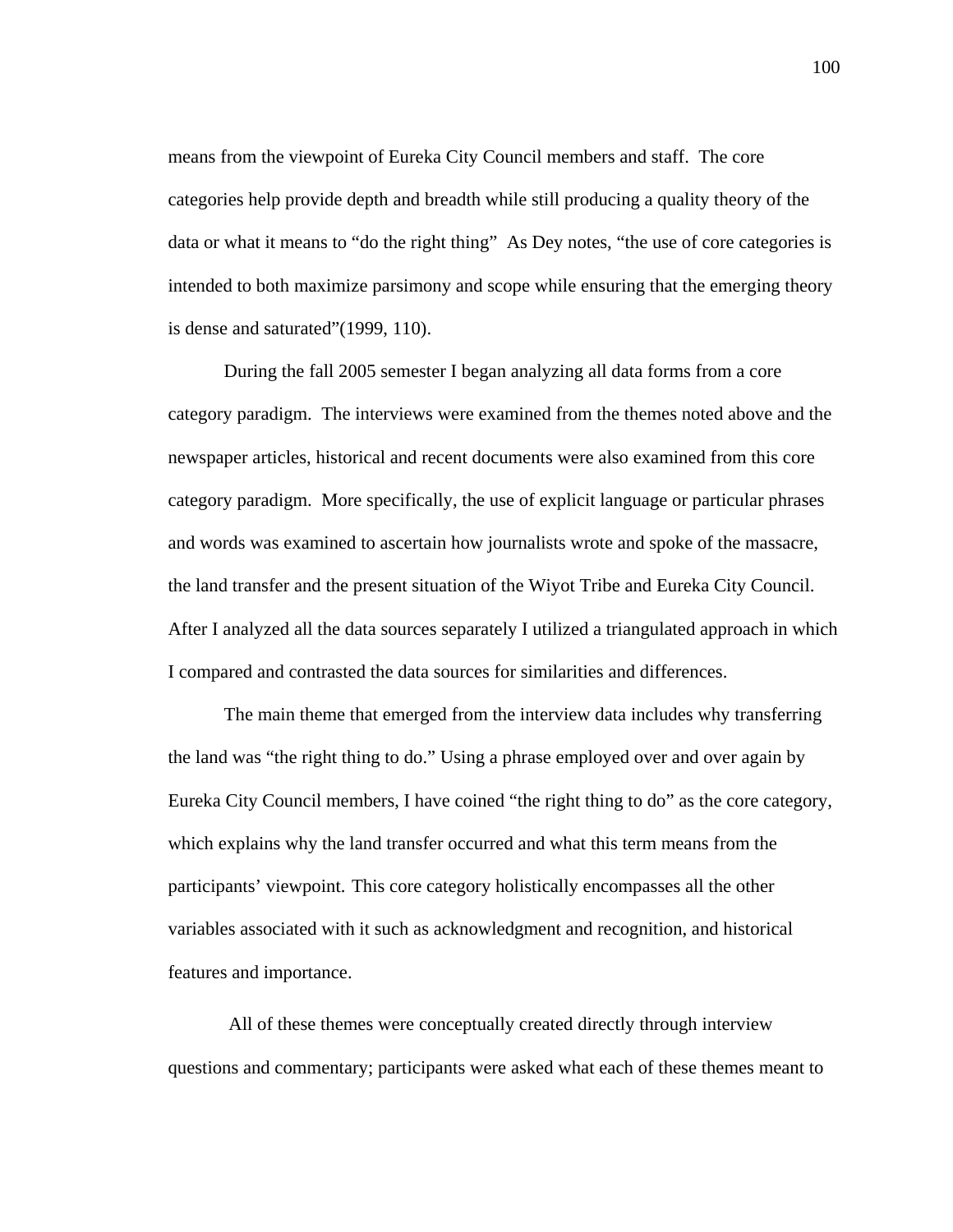them through different lines of questioning. Professor Eichstedt asked participants what it meant "to do the right thing" after they commented on it (this was not a question, participants just used this specific language).

In an attempt to reinforce my findings I examined twenty five different newspaper articles, five old and twenty recent articles regarding the topics of the Indian Island Massacre, the land transfer process, the annual candlelight vigils, the Adorni land transfer ceremony and after-thought interviews following the land transfer. Each article was coded and categorized by author type, author voice and tone and most importantly the language used to describe the events. These findings were then juxtaposed against the interview results to examine similarities and differences. Again these results will be woven throughout the results chapter.

In conclusion, the methodology for my research was based in grounded theory. My approach allows for a more holistic view of this case study and helps explain more thoroughly why transferring the land was "the right thing to do" and what it means from the viewpoint of the participants.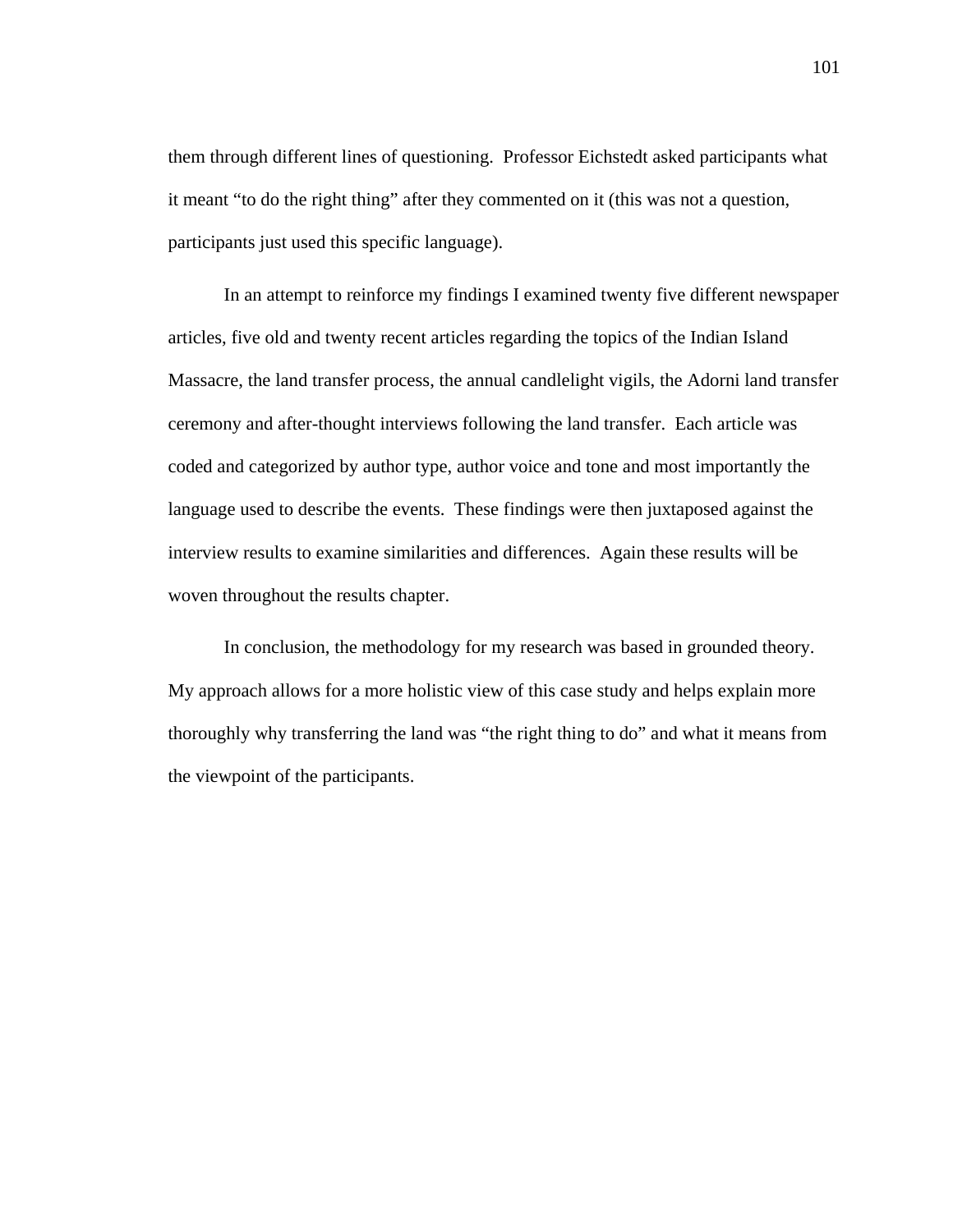## CHAPTER 5: UNDERSTANDING THE RIGHT THING TO DO

# Introduction

After analyzing and comparing all of my data sources I feel I have a complete picture of what motivated the Eureka City Council to transfer over forty acres of Indian Island to the Wiyot Tribe and claim it was "the right thing to do." This chapter is a thorough consideration of the council members' demographics and backgrounds, the themes that were important to them surrounding the land transfer, and most centrally how they keep explaining their actions of transferring land by claiming it was "the right thing to do."

In an effort to understand how and why this land transfer occurred I dissected the participant's interviews to unravel why the council members felt it was "the right thing to do." This analysis includes comments and viewpoints of Eureka City Council members and one Wiyot tribal member in regards to the land transfer. More clearly stated, participants were asked a variety of questions regarding the land transfer, such as: how did it start, who was involved, why it was done, what it meant for them, what were the benefits and fears of the project and so on and so forth. What surfaced from these questions was that council members kept using the language of this action as being "the right thing to do." It must be noted that explaining or asking about the "right thing to do" was never an interview guide question, nor was it something that the researchers forced out of the interviewees. The "right thing to do" was a phrase that was used by council

102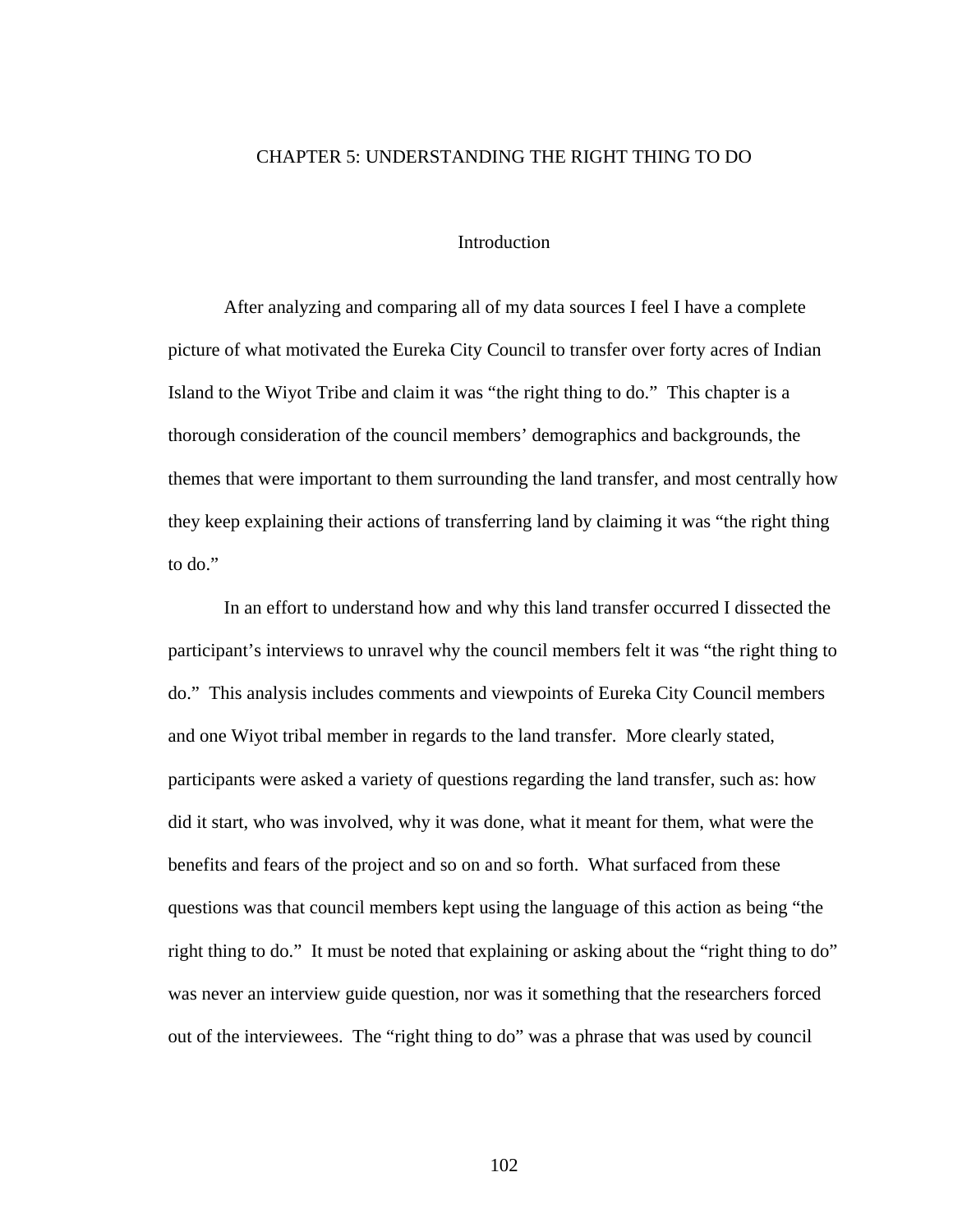members to describe why the land transfer occurred. Once the council members used this language the researchers would then probe what this meant and why they used this phrase. Overall a majority of council members used this phrase or similar phrases to describe and explain their actions in regards to the land transfer. My analysis dissects council members' comments regarding this action in an attempt to better understand how and why the land transfer occurred and what it means when they say this action was "the right thing to do."

Also included in this chapter is a brief summary of the interview sample as well as some demographic data regarding the interview participants to provide characterization. Background information is provided for all seven interviewed participants.

As noted previously, I analyzed "the right thing to do" as a core variable within my research in an attempt to understand why the land transfer occurred and what it means to do the right thing. Thus "the right thing to do" has two main themes I have named: "recognition and acknowledgement", and "historical features and importance". These two main themes speak to why the land transfer occurred and outcomes of the land transfer in the context of doing the right thing. The analysis of "the right thing to do" also connects to collective apology and reconciliation (CAR) processes. The phrase "the right thing to do" is parallel to the language utilized in collective apologies and reconciliations and these dimensions will also be explored.

Analyzing this social phenomenon from a different viewpoint (in an attempt to see if dissimilar viewpoints and ideas were publicly discussed), I triangulated my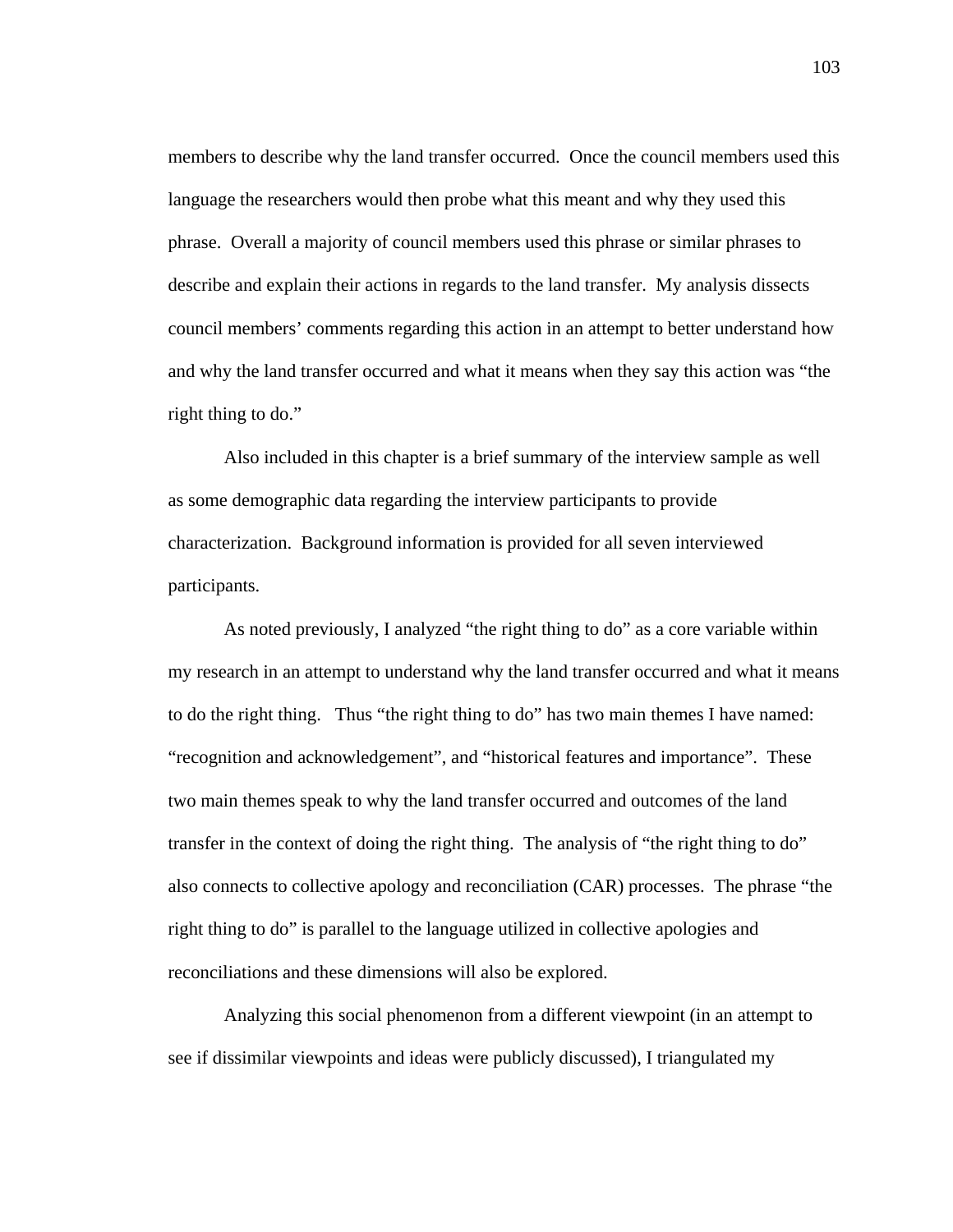interview findings by comparing the interview data to newspaper articles and relevant land transfer documents. These comments will be woven throughout the chapter to add support to my claims.

# The Sample

 I have analyzed interview commentary from seven research participants. As noted previously, all research participants have consented to having their names and identities known through out the process and in the writing of research results. Four council members, the city manager, the former mayor of Eureka and the Wiyot tribal chairperson have been interviewed. This includes all council members except Virginia Bass-Jackson the current Eureka Mayor.

The Eureka City Council has five wards, with a council member representing each ward. Chris Kerrigan is the youngest council member and to date has served on council for more than five years. In 2004, at the young age of twenty-four, Chris had the unique perspective of sitting on more than two councils with different members and different mayors. His perspective helps fill in the factual and conceptual gaps of the land transfer process. Born and raised in Eureka, California, Chris is a young white male who labels himself politically progressive and whose only job is sitting on council. Chris is also one of the most politically aware and active members on council in regards to national and international politics. Chris represented Ward Four and continues to serve this ward presently.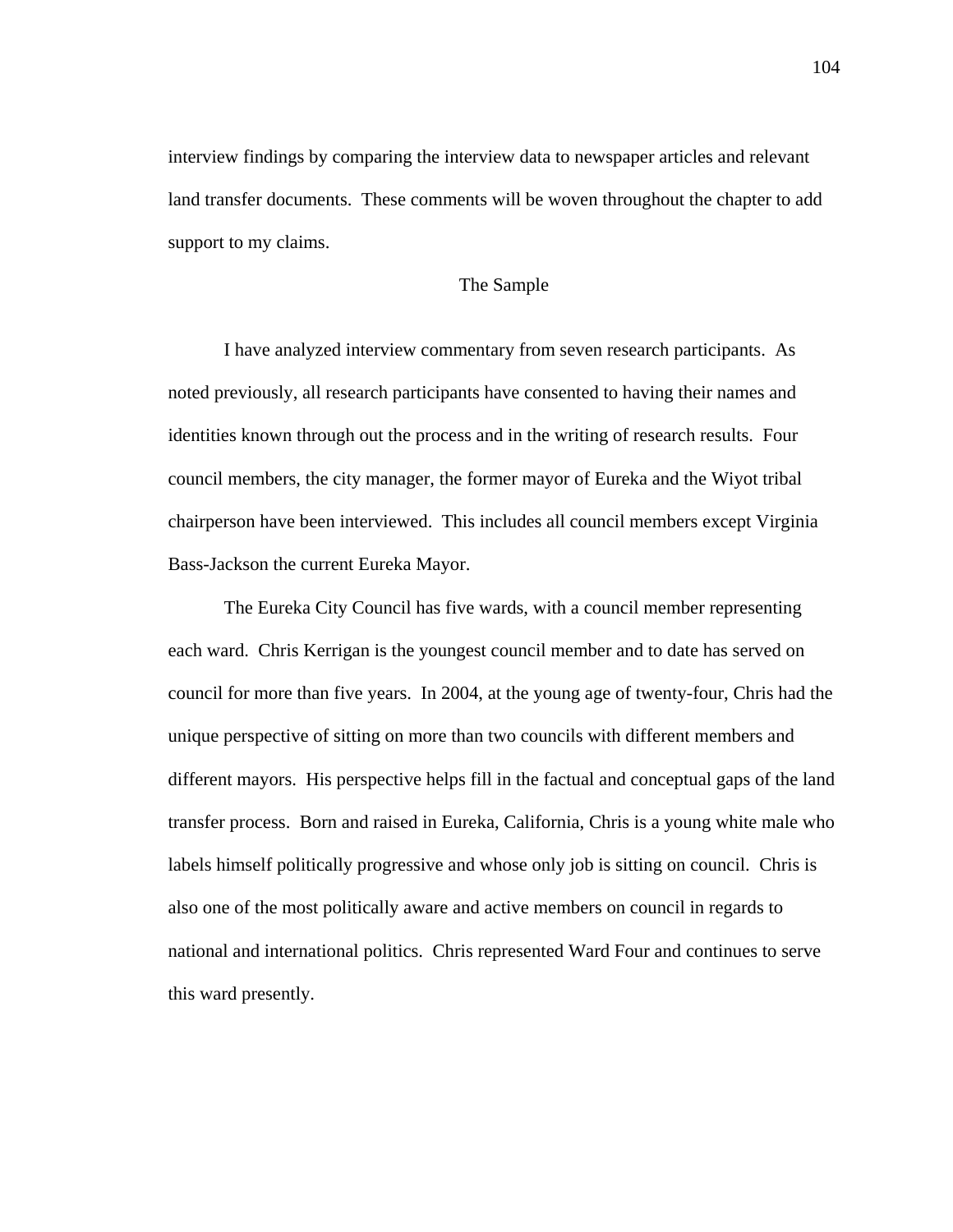Jeff Leonard is also a local to Humboldt County, specifically Eureka, after moving here during his kindergarten years. Although Jeff was mainly raised in Humboldt County he left for ten to fifteen years to pursue other job offers until he moved back to Humboldt County with his wife. Jeff has sat on council for more than three years and this position is his only job. He also is a family man and takes care of his young daughter. Jeff is a white male and approximately forty years of age. Jeff would describe himself as a Democrat but did acknowledge he is fed up with the divisions in politics of Republicans and Democrats. Jeff has also been involved in a variety of parties such as the Independent and Green Parties. Jeff served on Ward Three and continues to serve this ward presently.

 Mary Beth Wolford is not a local of Humboldt County but moved here ten years ago. Mary Beth has been involved in a variety of occupational fields and careers and has been very active in all of the communities she has lived in. After hearing the council was bipartisan she decided to run and was on council for two years. In 2004 Mary Beth was seventy-two years old and would describe herself as a white woman and a Democrat who is fiscally conservative. Mary Beth is divorced, has children who are grown and takes care of one mentally disabled child. Mary Beth also works currently as an administrative director for a non-profit to supplement her income from her monthly council stipend. Mary Beth served for Ward One and presently she no longer holds a City Council position.

 Mike Jones considers himself a local of Humboldt County; he moved to Eureka with his family when he was ten years old. Mike, who describes himself as a white male,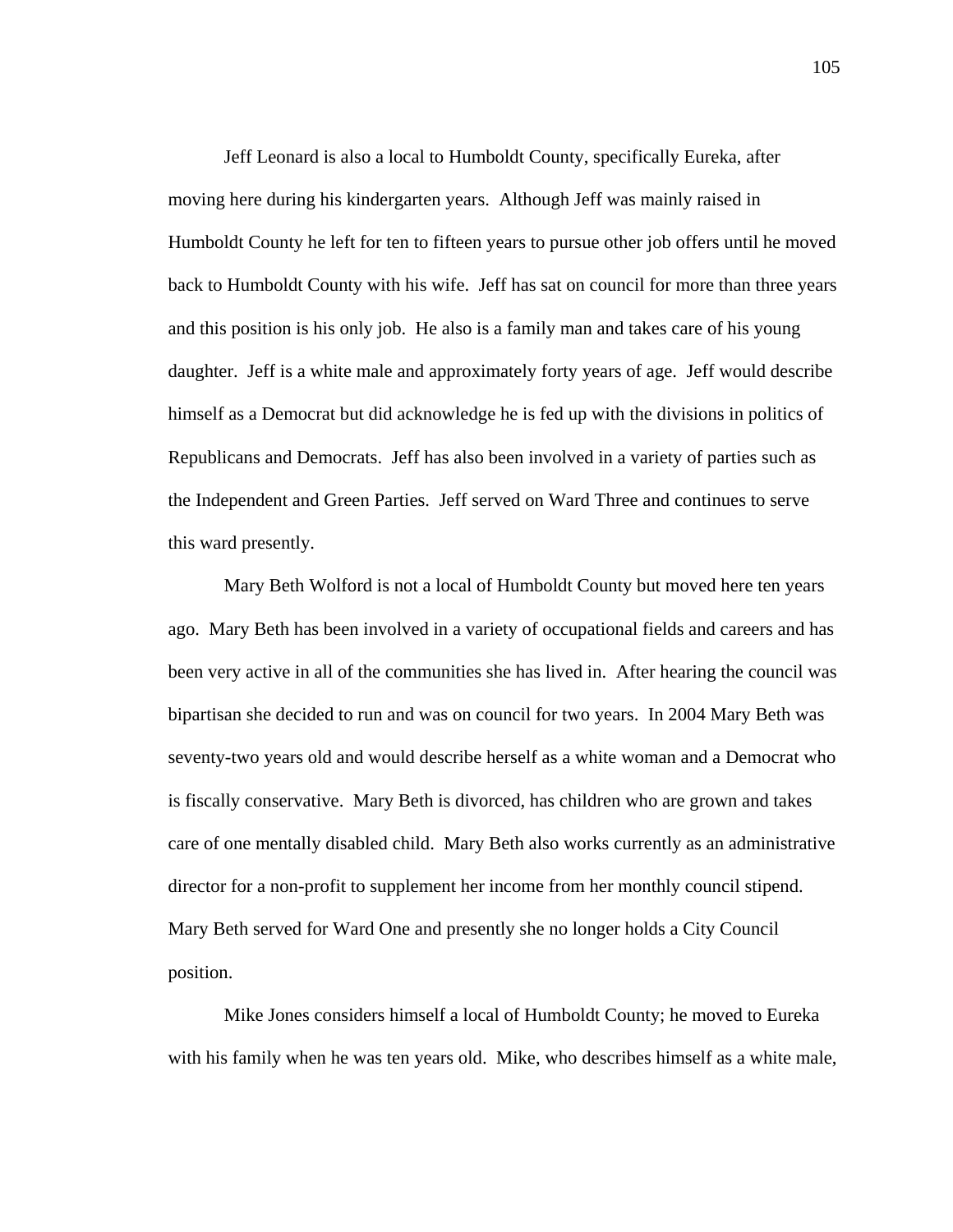is approximately sixty years old and has a wife and three children. Mike was raised in a Lutheran household and presently is an active church member of the Mormon faith with his family. Mike depicts himself as a moderate conservative, but claims to have an open mind to liberal ideas in regards to City Council business. Mike was the only council member not present during the May 2004 council meeting, although he did watch the whole meeting on television and text messaged his vote into council. Mike served for Ward Five and continues to serve this ward.

 Virginia Bass-Jackson was the only City Council member who was not interviewed. Virginia did serve Ward Two until she stepped up to obtain the Eureka city mayor position. However, as noted earlier, she made comments on a radio segment with Cheryl Seidner and Mary Beth Wolford discussing the land transfer process. Even though the researchers lack Virginia Bass-Jackson's interview, I have a pretty accurate picture of how the Eureka City Council feels regarding the land transfer process.

 David Tyson is a local of Humboldt County and has served as the city manager of Eureka for the last seven years after serving as assistant city manager for five years. David is a white male, approximately fifty years old, who labels himself politically as a conservative Republican but claims many of his friends would call him a conservative Democrat. David is married with two children and has lived in Humboldt County almost all of his life. David graduated from HSU with a degree in business administration with an emphasis in accounting. David's only job is his position as city manager, which pays much more than the small City Council stipend, which is interesting because he works for the Council and the Mayor.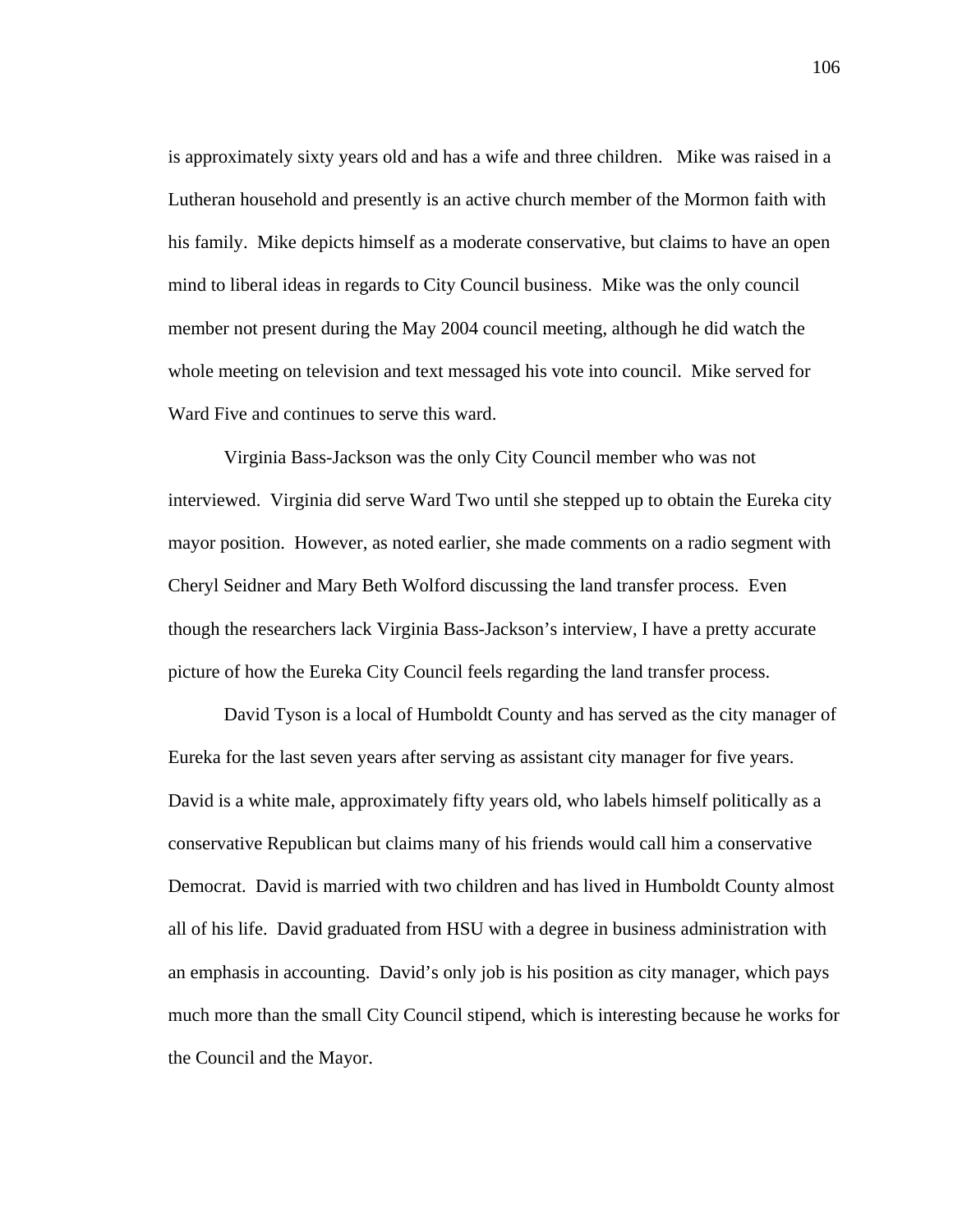Peter LaVallee moved to Humboldt County in 1970 and does not consider himself a local even though he has resided in this area for more than thirty-seven years. In this self-definition he follows local rural definitions that posit- if you were not born and raised here, you are not considered a local. Peter was raised in a semi-religious household, where he attended church until the age of thirteen. He does not presently consider himself a religious person. Peter describes himself as a conservative democrat; being very "left of center and radical at times on certain issues" and being rather conservative on fiscal matters. Peter classifies himself as a white male although he states this label has no saliency in his life. Peter is one of the only council members who had contact with Native Americans prior to the land transfer. Peter is no longer the mayor of Eureka after losing in the 2006 election to Virginia Bass-Jackson.

Cheryl Seidner is the tribal chairperson of the Wiyot Tribe. In 2005 at the age of fifty-five, Cheryl had been tribal chairperson for nine years and is staying in this position until someone else in the tribe is willing to take her place. Cheryl is one of many tribal members who approached the council in asking the city of Eureka to review the lot line adjustment that helped fuel the whole land transfer in the beginning. Cheryl was an active member throughout the whole process. Cheryl was born and raised locally and has five siblings. Cheryl describes herself as a Wiyot Native American and a Native American Christian. Cheryl is also the only tribal person the researchers were able to interview.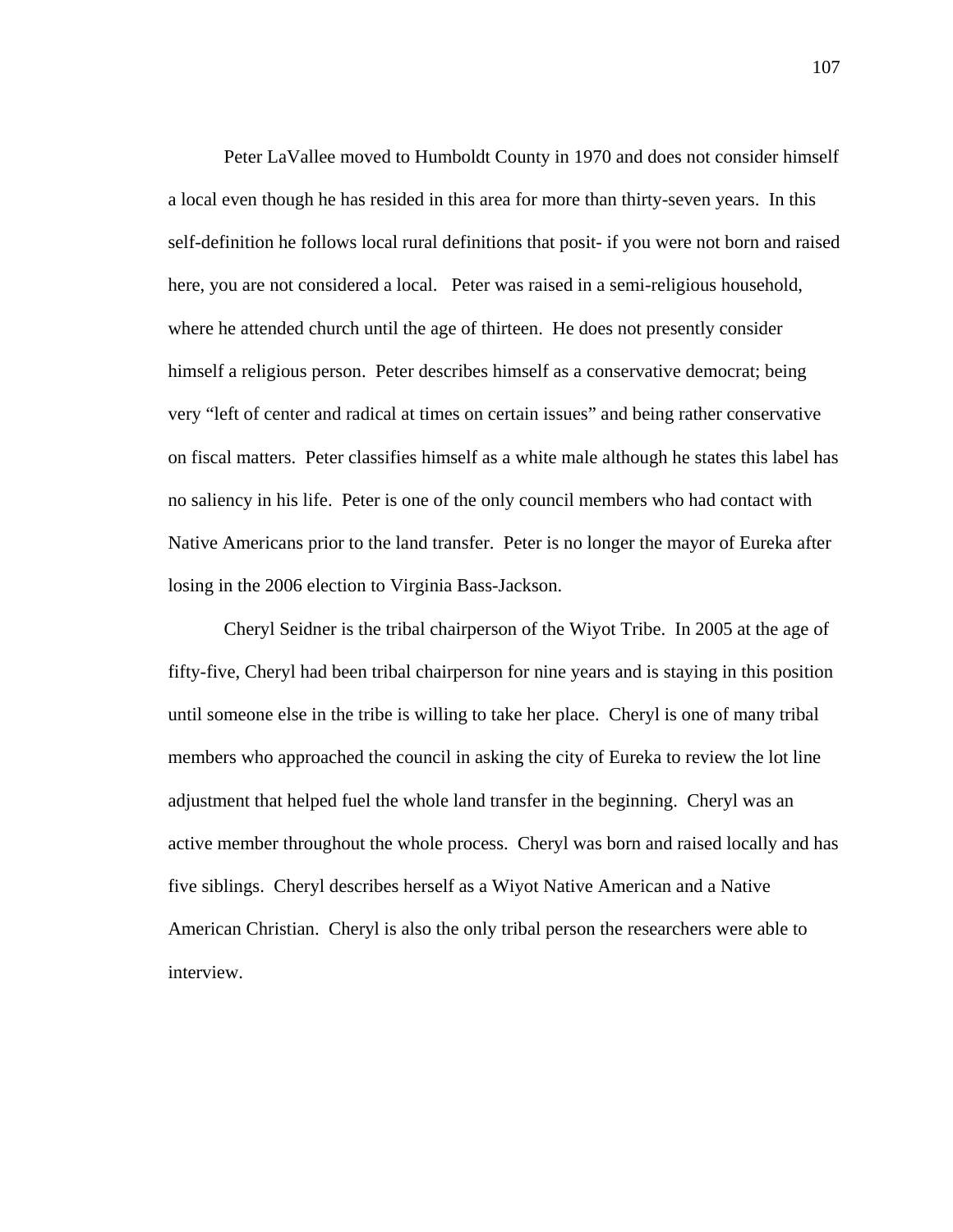# Demographic Characteristics

The researchers asked a variety of background questions to gather demographic information about the City Council members.

All interviewed council members classified themselves as white or Caucasian and did not find that racial identity important or salient in their daily actions or in many experiences through out their lives.

Five out of the seven participants are not currently religious people. Five out of seven participants spoke of being involved in church when they were young but it faded as they got older. Others noted never being exposed to religion through their families. Three of the participants also noted that they were very spiritual, but not religious, making a distinction between the two terms.

When questioned about their community service, community involvement or volunteer work, all noted it was a value and an important part of giving back to the community. Five out of seven participants noted that these ideals became apparent to them when they exited high school or entered college. All were involved in community service or community service groups and got involved to make a difference in the communities in which they lived. Overall participants got involved in service and claimed providing service to others is important, but only two of seven participants were involved in service work serving other racial/ethnic communities besides their own.

 When probed about how much involvement council members have had with other racial groups (including Native Peoples specifically) prior to the land transfer a majority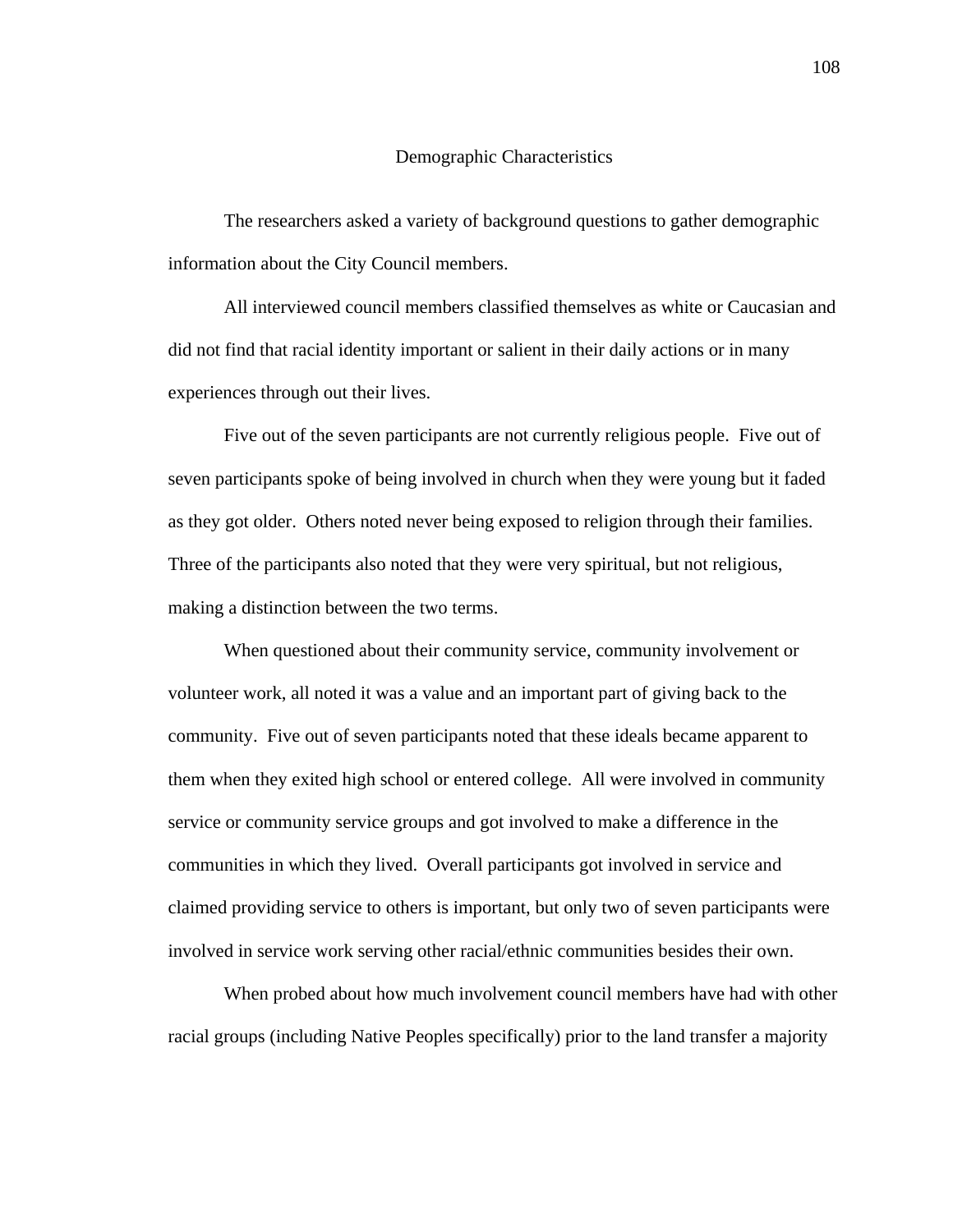said "none", and "probably very little." Only three out of six council members had worked with other groups outside their racial group. Council members were even questioned if they had social relations with other racial groups prior to the land transfer and again four out of six council members said no, or only work/occupational relations, not fuller social relationships such as friendships or significant others.

In many ways these variables make the transfer of land seem more significant and profound. Four out of six council members had not been exposed to Native groups nor did they explicitly consider them part of their community.

 Over half of the council members were unaware of the history of Humboldt County. All except for two council members were born and raised locally, making the lack of history even more intense. Only half (three of the six) council members were aware of the massacre prior to the land transfer. Chris Kerrigan learned of the massacre when he was a junior in high school and was shocked by the information.

 I didn't learn about the massacre in 1860 until I was a junior in high school, and I felt very ashamed that I could grow up that long and not know. It was actually in the high school civics' bulletin, I distinctly remember, feeling so ashamed but also just so weird that my parents or that somebody, I mean it had just never been talked about.

This background information notes the lack of understanding the council members had regarding the tribe and also helps explain how the city dealt with being approached by the Wiyots regarding the lot line adjustment in the very beginning of the whole land transfer process. Over half of the council members did not recognize the Wiyots within their definition of community, had never worked with them on community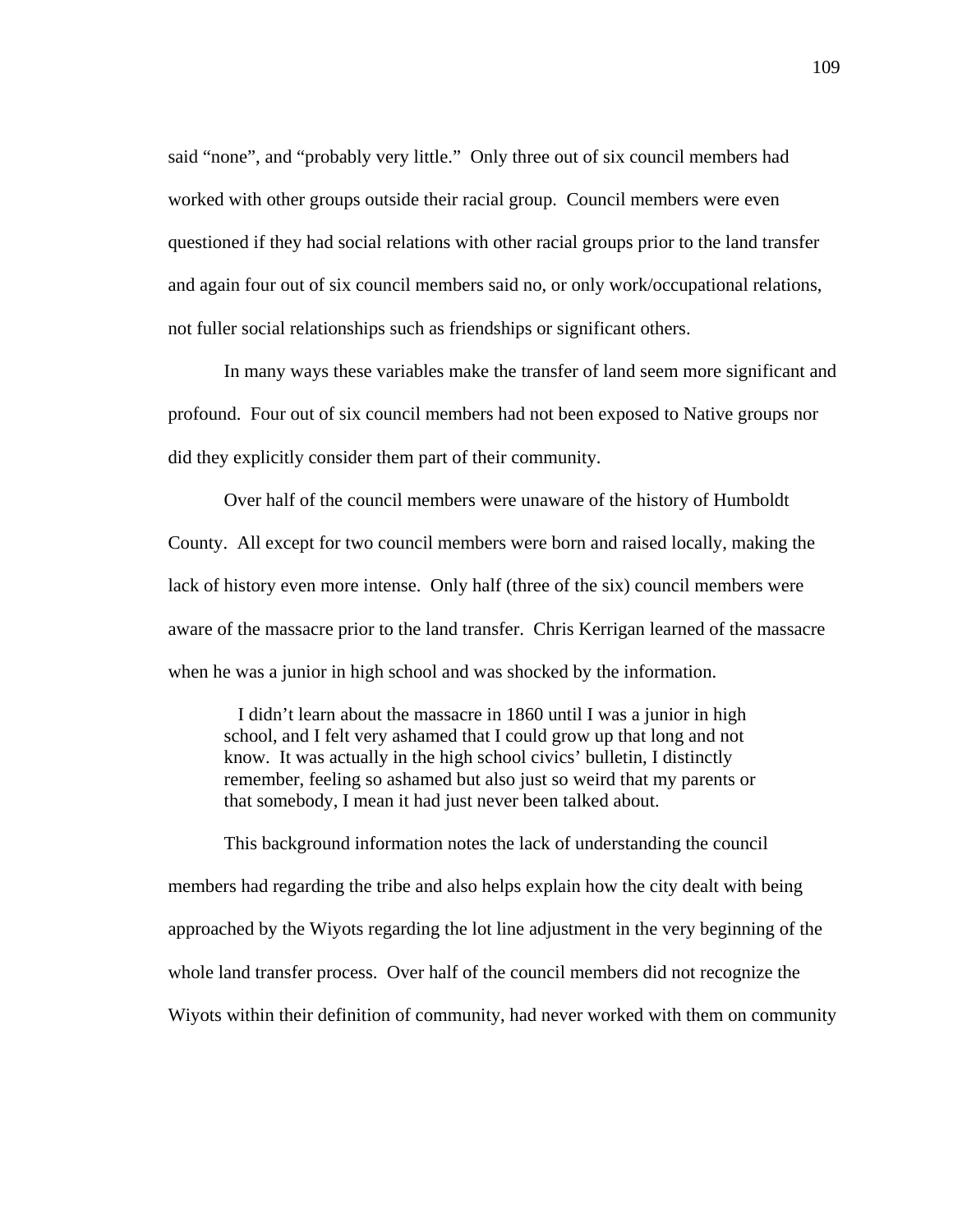projects or in community service and did not know the local area's history, thus they did not know the history of Native genocide, the Wiyot tribe or the Indian Island Massacre.

# Morals/Ethics/Values

 The value systems that participants noted were very similar in the terms they used to describe themselves and their beliefs. Honesty, hard work/strong work ethic and service to community were attributes many had in common. Others noted integrity, passion, loyalty, taking responsibility, the value of family, being open and upfront, living an ethical life, being faithful and moral and being successful. Almost all noted how their value system directly affected their service to the city, and were directly conscious of how their value systems played into their work, decisions and actions for the city.

Overall, all were cognizant of their values and how they wanted to uphold and live out those values, morals and beliefs. Jeff Leonard discusses these values and how they play out in his individual life and on council.

 As a City Council member I think my personal values are more important now than they have ever been in my entire life. One, everyone sees them and if they're not values I want people to see I get myself into big trouble. I've always had a really strong feeling about the important role that government plays in helping everyone and society, to get along together. I think the role doesn't get played by accident. It takes people with real strong convictions on a number of levels to make that a reality, so I would say the value system that my parents taught me, which included honesty is really important.

 Jeff Leonard's comment shows how the value of honesty plays out in personal and professional life and how it can be difficult to uphold his values and morals. Peter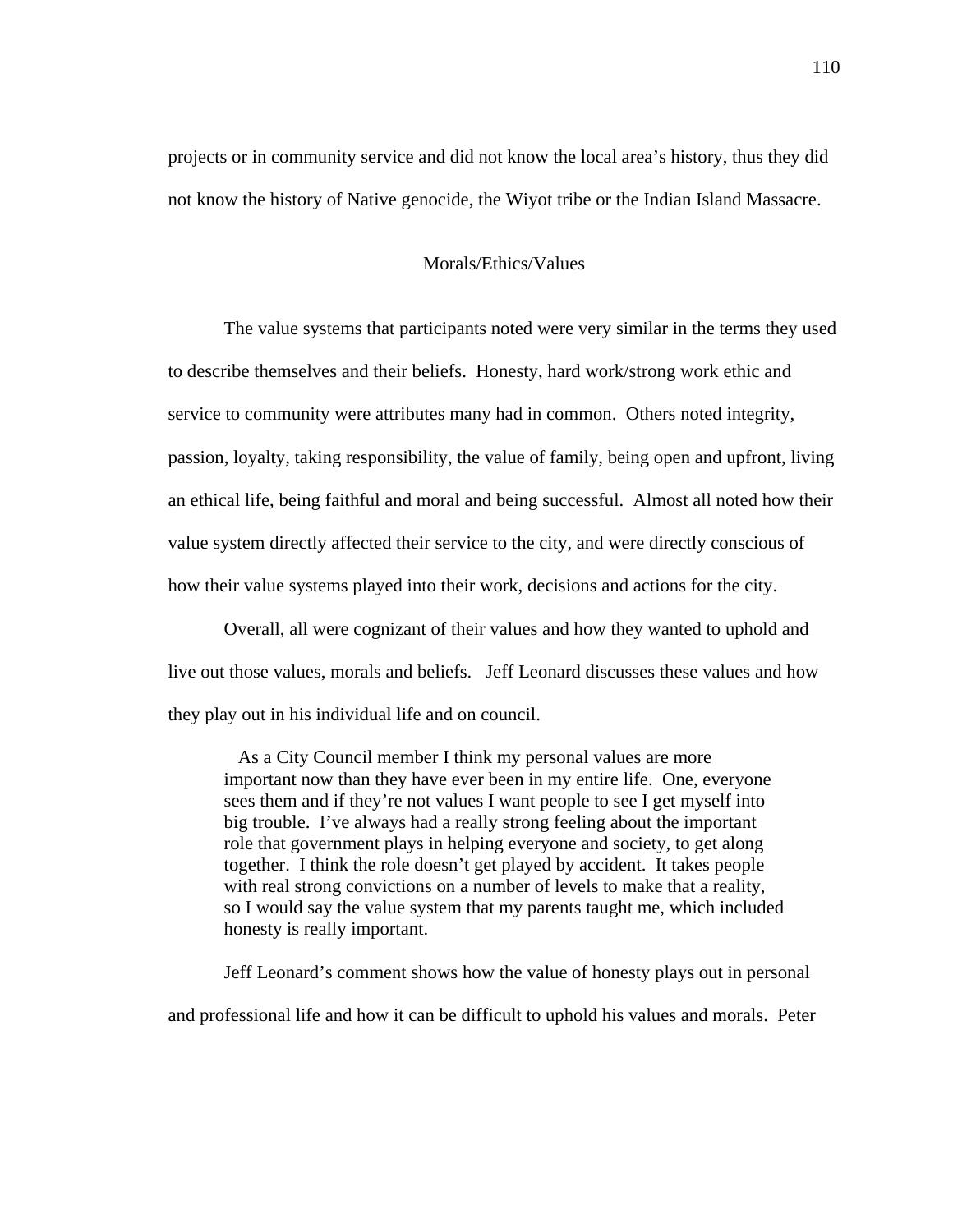LaVallee also notes how "standing up for what you believe" is an important value in his life.

 Probably the most important thing to me is integrity. Integrity is highest my value and it means standing by what you believe in. Passion is a big value to me too, and I don't know where I got it, because I grew up in a family that had virtually no emotion on issues. But boy, I got it somewhere.

 Examining the participants' personal heroes or role models was also an effective way to probe for characteristics or qualities they strived to emulate. Many valued the same qualities such as hard work/strong work ethic, honesty and community service in their personal heroes or role models. Some claimed to have the same role models in adulthood as they did when they were young, mainly parents, family and coaches. Much attention is given to parents and how council members parents directly affected their lives by the morals, values and beliefs their parents displayed. Thus many participants imitated these characteristics in hopes to replicate and mimic people they regarded in high esteem. As David Tyson shows, he still tries to live up to his parents' and coaches' value systems.

 My chosen athletic career was swimming, so you spend five to six hours a day with your coach and I think primarily the work ethic and loyalties they would show and demonstrate. As far as my parents, they were hard working people. If you were to ask anyone in the community, they were the salt of the earth type that knew what their responsibilities were to family and community and followed through with those. They were very loyal to one another, and that was important to me as well. My father gave a lot to his community and back to the city through various organizations like Rotary and Boy Scouts and other organizations.

Tyson's comments are an example of how participants characterized the importance of making your service to the city worthwhile and living up to your value system.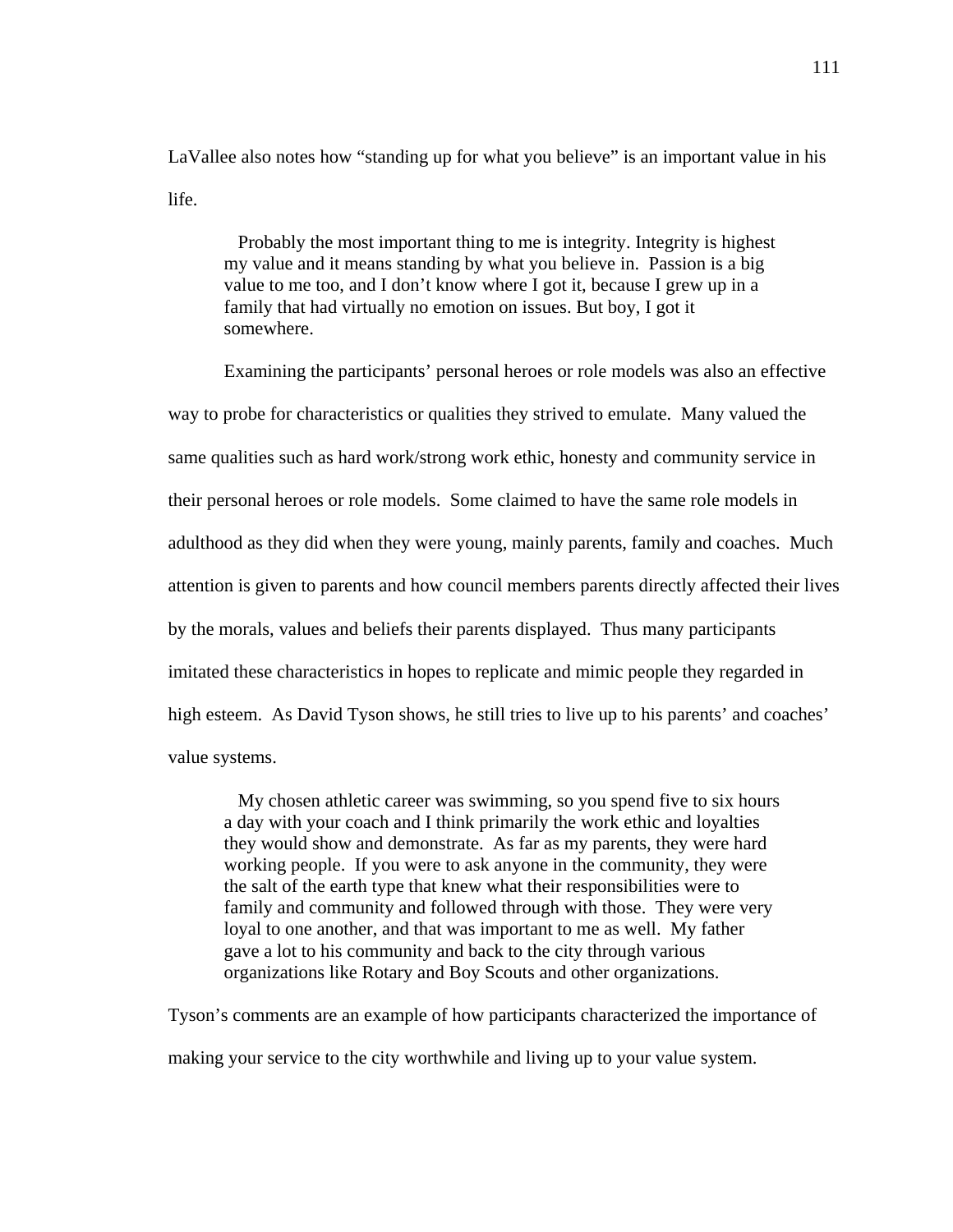## Exploring the Right Thing to Do

"The right thing to do" was a phrase used frequently by council members and was discussed by them from all angles and through out the whole process. For example, "the right thing to do" was noted in the initial stages of the land transfer, during the intermediate stages of the land transfer and in the after stages of the land transfer. These three stages will be discussed briefly to familiarize the reader with the dimensions of the "right thing to do."

 In the beginning stages of getting the land transfer proposal to council, David Tyson characterized this action as "the right thing to do." David was remembered by council members as saying "here is why this is the right thing to do, here is why it's going to work for the city of Eureka," thus from the beginning stages of the process it was clearly stated this was "the right thing to do." Others expressed that Tyson "had a very strong principal, talking to him, he definitely thinks it was the right thing to do." David has been identified as a key player *in principle* for supporting the land transfer and framing the action as "the right thing to do." David did not comment on the *in principle* aspect in his interview but by analyzing additional comments made by him and other participants it is evident he was a guiding force and played a strong leadership role in making the land transfer happen. The *in principle* idea is very important to the researchers' analysis of understanding the moral implications of why this process was initiated. I feel without Tyson's motivation and values this land transfer would not have happened.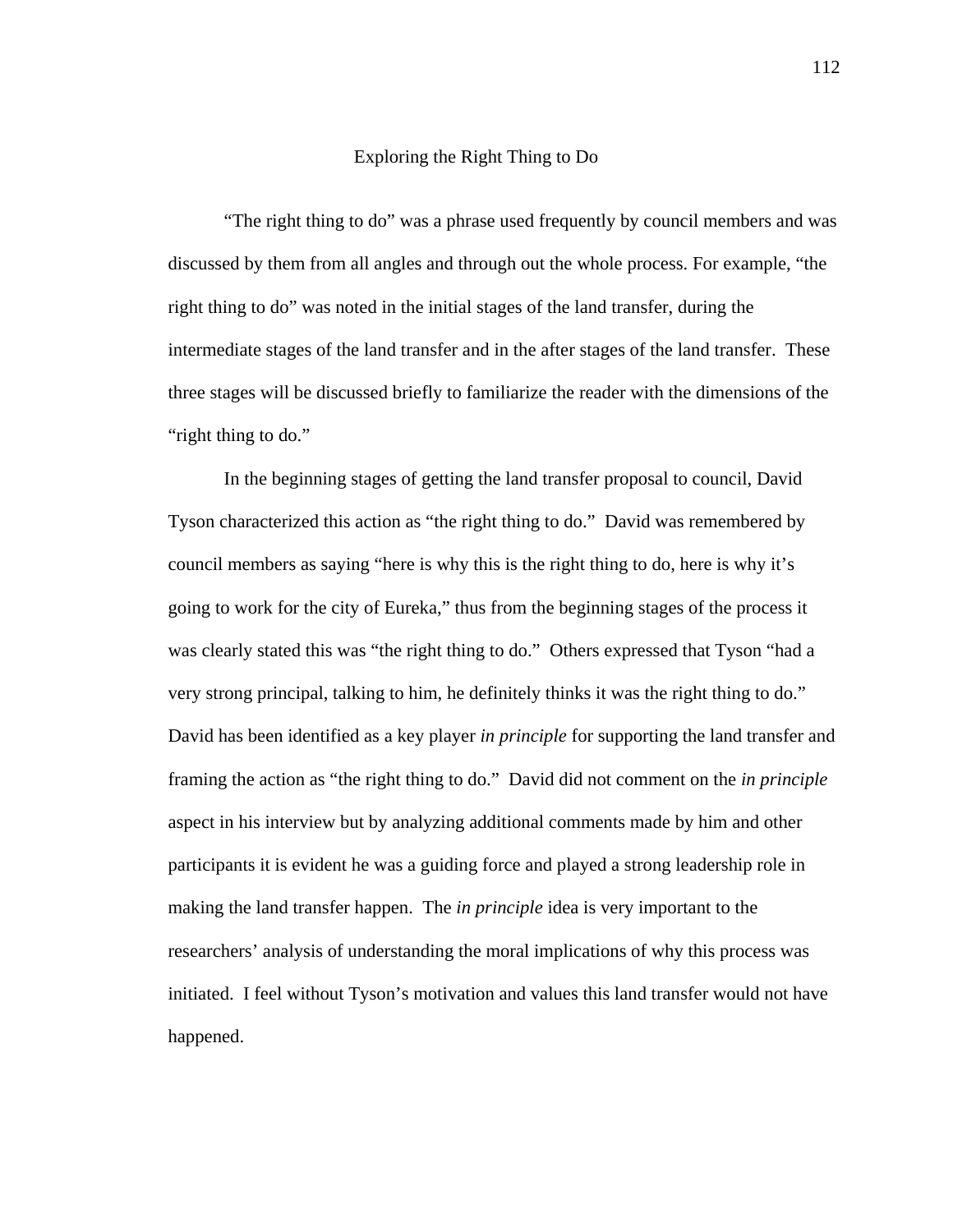Once Council accepted the initial idea, some participants spoke of the event as simple, "like a no-brainer." Chris Kerrigan commented, "I think, and I got a sense from the Council, it was just the right thing to do and I mean there just never any real question about that, it was how, what is the best way to do it." Thus once the idea was introduced, in the intermediate stage, it appears all council members supported the land transfer, without questions or doubts.

 In the final stages of the land transfer process participants stated it was "the right thing to do" because it "would help a group renew their culture" and "this would be a first step in allowing them to do it." Others spoke of the injustice from the massacre "but hopefully this [the land transfer] was the right thing to do."

 Many participants spoke of "the right thing to do" in reflection upon the processes and events that occurred. David Tyson claimed "the right thing to do" was intertwined with recognizing and acknowledging the historical aspects of the transfer. Tyson's comments note how these variables are closely related and he expresses how this was "the right thing to do" as follows,

 Culturally it's so important to them. We all believe that the massacre on Indian Island was a horrible blemish on our community and this isn't going to fix that. That happened then and we can't fix it now, but I think it is a way to recognize that it occurred. In the history books it was almost swept under the rug by white people, there was no prosecution, there were never any inquiries. So this may be an official way of acknowledging it occurred, be it a hundred and sixty years later, or a hundred and forty years later. It's the right thing because the Wiyots have a desire to bring back something that was very important to them that has been dormant for a hundred and forty years.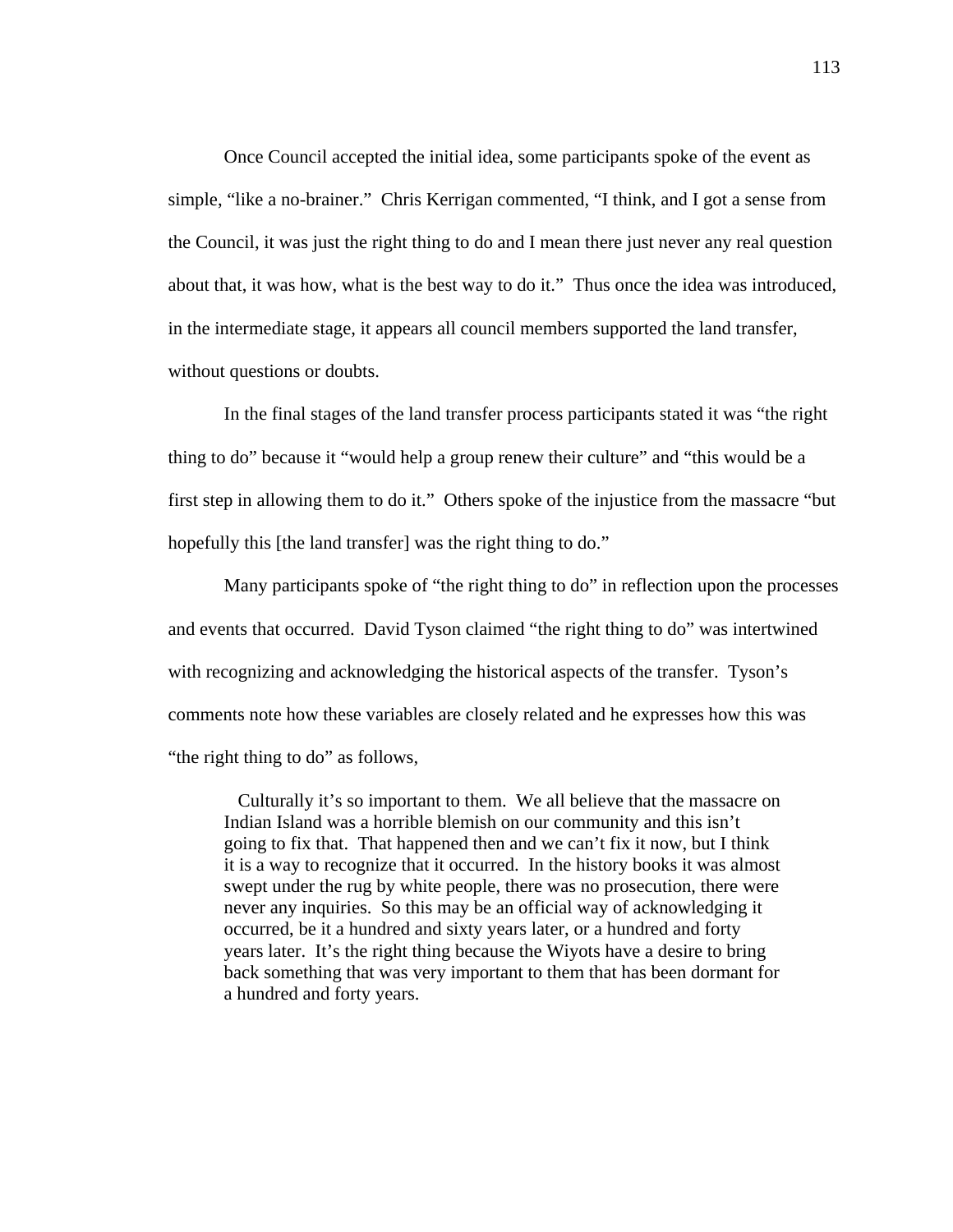David's comments show that even though so many years have passed after the massacre, the land transfer was still seen as a restorative act in response to the massacre.

Yet others spoke reflexively of the "right thing to do" in simple terms of objectives. The tribe's desire to reclaim island land is one main goal in the eyes of many Eureka City Council members. "The goals have been defined by the tribe and they've indicated uses for the land they received and are going to restore their culture." Yet others had different reflexive views, claiming, "the goal was really showing that there is a moral side to history, and taking, responsibility." This council member noted the goal was to change or transform the past injustices against the tribe and to take responsibility for the past.

Overall the phrase "the right thing to do" was used to describe the land transfer in all three stages: prior, during and after. "The right thing to do" is a multi-faceted phrase, one that can be dissected from many dimensions. My dissection of this phrase is as follows.

I have broken the analysis of "the right thing to do" into two main themes, recognition and acknowledgment and historical features and importance. The subcategories of these two themes will be discussed in italics throughout this chapter to help the reader comprehend these two main themes and the relationships between them. The phrase "the right thing to do" also makes connections to the CAR literature. Although the "official" language of apology or reconciliation common in CAR processes was not precisely used by council members, this relationship will also be examined in this chapter.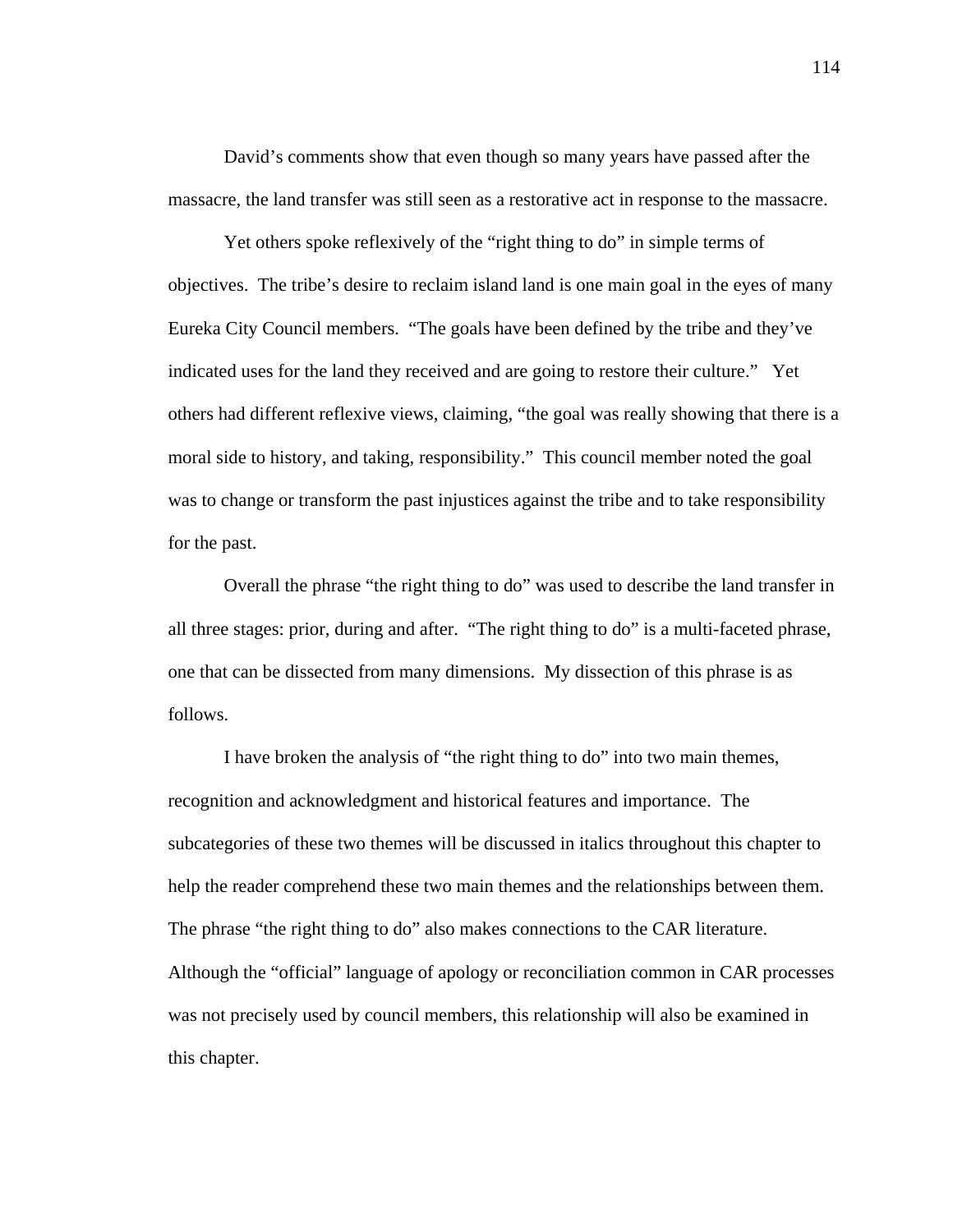#### Recognition and Acknowledgement

Recognition and acknowledgment is a theme that was intertwined with many other variables throughout the process of the land transfer. Recognition and acknowledgment was something that was made to the tribe, about the tribe and the history surrounding this social action. Overall recognition and acknowledgment can be characterized as outcomes of the land transfer and included the following six elements.

 First the council recognized and acknowledged the past injustices that occurred against Wiyot people, specifically the Indian Island Massacre of 1860. Second, the council recognized and acknowledged the historical exploitation of Native peoples living in Humboldt County as well as how this process affected tribal people throughout history. Third, the council became more aware of the Wiyots as tribal people through educational awareness. The educational information council members received assisted in making the land transfer occur but also provided understanding into the Wiyots social, cultural and spiritual ways of life. Fourth, through the land transfer process relationships were built. These relationships were also viewed as avenues to develop mutual understandings between the council and the tribe. Fifth, the council acknowledged the tribe as a sovereign political body, "an official recognition of them as an independent, organized, self-governing body." Prior to the land transfer the Wiyot tribe was not acknowledged or recognized in a political manner. Finally, the council recognized how their views of Wiyot people had changed or altered after the land transfer process. These changed or altered views reflect the positive experience council members had from the land transfer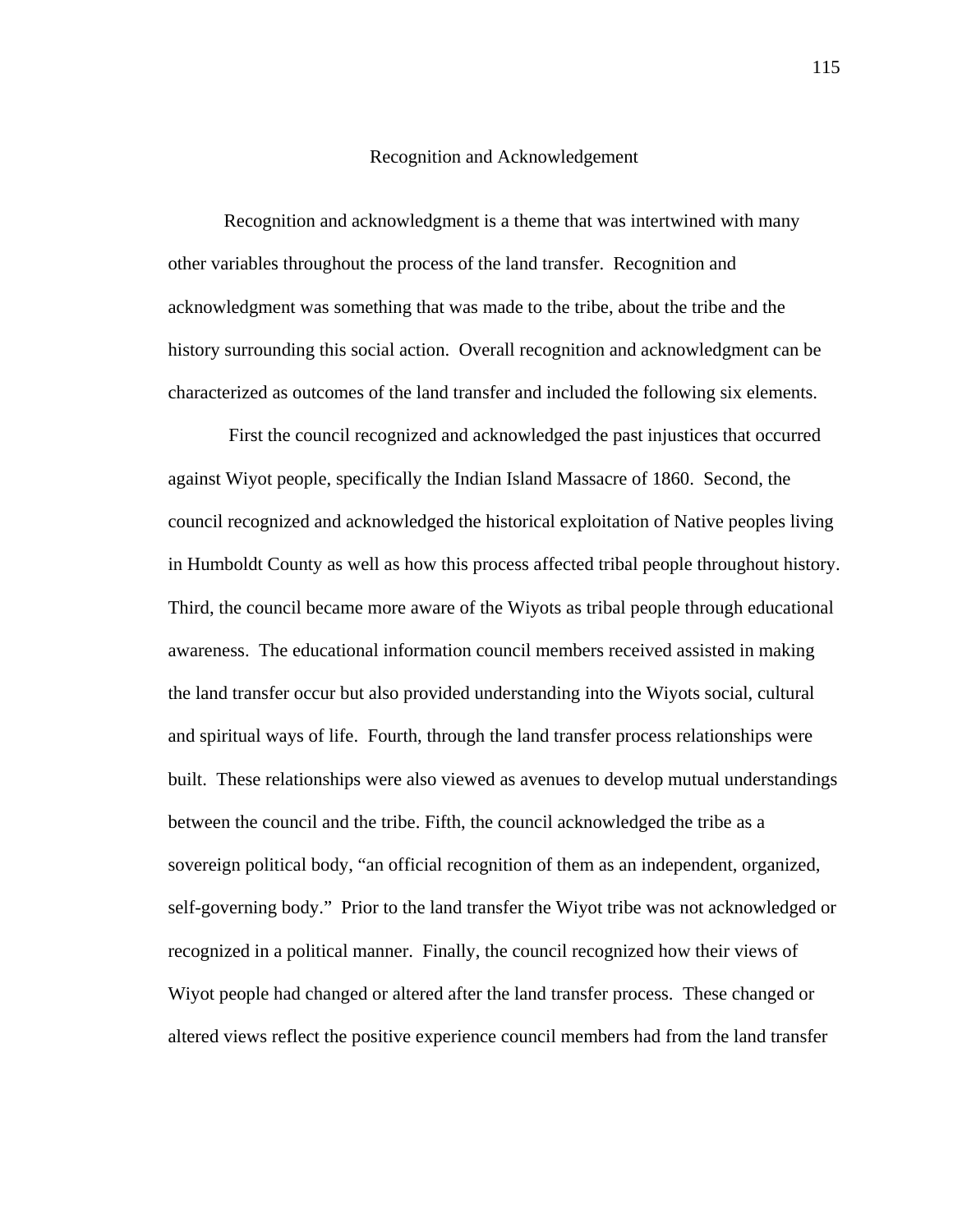process. These six points will be discussed separately in detail to show different aspects of recognition and acknowledgement of 'the right thing to do."

 The first example of recognition and acknowledgment is *responsibility*. Council members spoke of taking *responsibility* in connection with the land transfer in the following ways. Phrases such as "taking *responsibility"* or "a code of *responsibility*", in which some felt "a sense of *responsibility*" in regards to the land transfer were used to describe "the right thing to do." David Tyson clearly noted a sense of *responsibility* and how it relates to morality in acknowledging what happened in the past- specifically the Indian Island Massacre of 1860. He spoke of these concepts in the context of his great grandparents who lived here and himself presently as a resident in Humboldt County.

 It's a sense of responsibility, going back to my family, to right or wrong. I'm sure they would have thought it was really wrong, that this happened, so I'm given an opportunity to participate, maybe not righting the wrong but, but at least acknowledging it.

All council members noted that the Indian Island Massacre of 1860 and the historical injustices again Native people were atrocious. Some council members even went as far as to say that the land transfer will help undo what has been done, which David alluded to but did not overtly express.

Peter LaVallee also noted how he doesn't feel personally responsible for Native extermination but still notes the actions were wrong and should be acknowledged and recognized as wrong.

 I always had an interest historically in expansion to the West. I had a strong personal and emotional investment in this issue. When I say 'we" the people, who immigrated to this country and moved West and decimated an entire [group of people]. Not only did they decimate them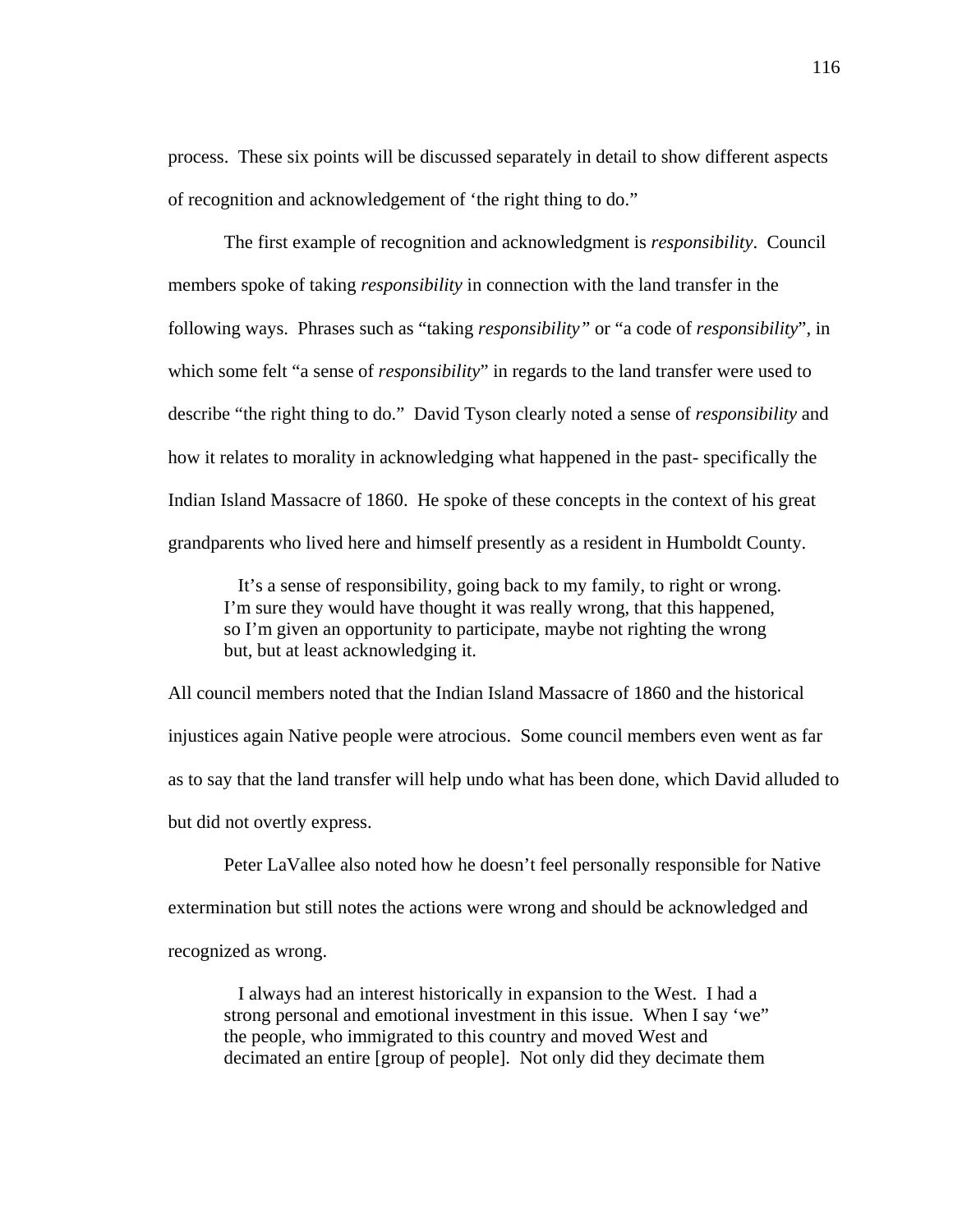[Indians] they decimated the land and everything. It's very frustrating, because the "we" is, I could be part of that "we" but I don't feel that responsibility because personally I wasn't there. It recognized, or acknowledged, that's not healthy, and it's not healthy. I was pleased, that we the council were able to help [by transferring land to the tribe].

Overall the word *responsibility* is utilized by council members to acknowledge

and recognize the history and genocide of Native peoples, the Indian Island Massacre of 1860 and taking *responsibility* by returning portions of Indian Island because it was "the right thing to do." It is my opinion that the phrase "the right thing to do" is a moral and cognitive comment, one which takes a strong value system and a principled motivation to make it happen. I feel council members felt a *responsibility* to return portions of Indian Island because of their morals and ethics as people. Peter LaVallee notes the moral aspects of the land transfer as follows,

 First, and foremost, to me it was recognition of [the tribe]. It was a moral thing, and I'm supporting the tribe as I can as mayor. It's a chance for the tribe to restore [their culture]. It was about doing what was right, about helping to restore their culture. For the tribe it has just so much more meaning, because we [white people] can't even begin, I mean I can appreciate that, but I can't understand that, because I'm not part of that [the tribe].

Finally, Cheryl Seidner comments on the topic of *responsibility* and how important it is to have people acknowledge the past injustices committed against Native people. She comments in a local paper a week after the Eureka City Council voting meeting stating, "We don't hold people today accountable for the actions of the past, but we can hold them accountable for not recognizing past injustices" (Vogel, 2004c). Recognizing the historical injustices against Native people was also noted in the newspaper articles and public documents I reviewed. Of the forty articles and documents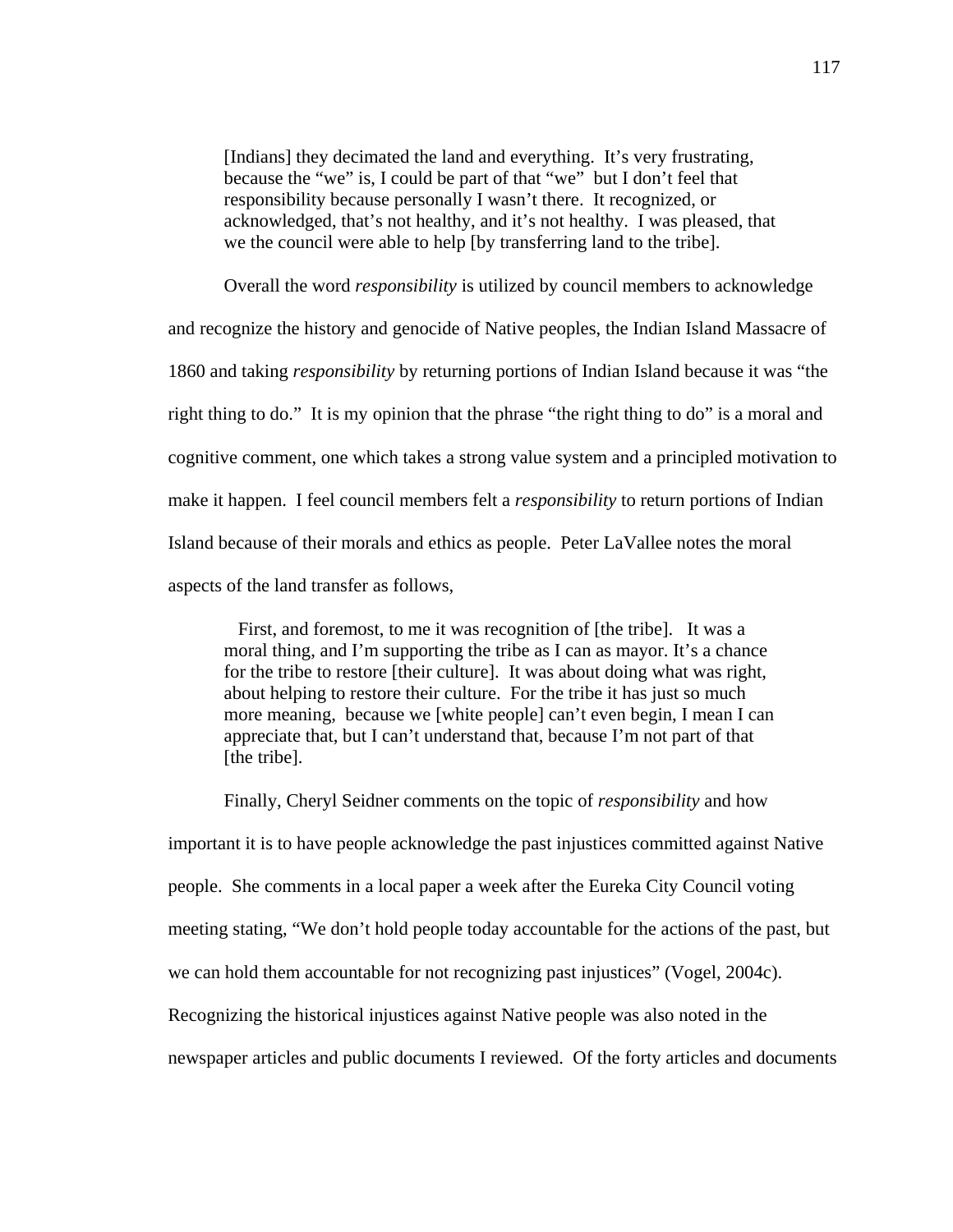I examined, twenty-nine note the Indian Island Massacre as a horrific, horrendous event, recognizing the social injustices against Native people. Overall, acknowledging this sad portion of history and taking responsibility for it by returning the land is one step in healing and righting a wrong that occurred not so long ago.

Another example of recognition and acknowledgment in the eyes of council members includes *educational awareness*. Many council members, such as Chris Kerrigan, noted that through this process they received a lot of information about the Wiyot tribe and their culture, religion and values.

 Certainly, I learned a great deal about Wiyot culture and established some wonderful relationships that I value very much with the tribe. I think it will stick with me and I will get to learn from the experience, it became such a monumental thing, for the council, and for myself.

One participant specifically spoke of "gaining an understanding, on both sides" noting that both parties had to become knowledgeable of the other sides point of view or world view; both sides had to understand their position and engage in taking the role of the other.

 Others spoke of learning detailed information and gaining familiarity with Wiyot culture. Again understanding the position of the other group was important to both groups. Still others spoke of knowing nothing of the Wiyots prior to the information provided by the tribe. The education they received was very important to making the land transfer process happen.

 Again, twenty-nine of the forty newspaper articles and land transfer documents I reviewed provided cultural information about the Wiyot Tribe to the public. Writing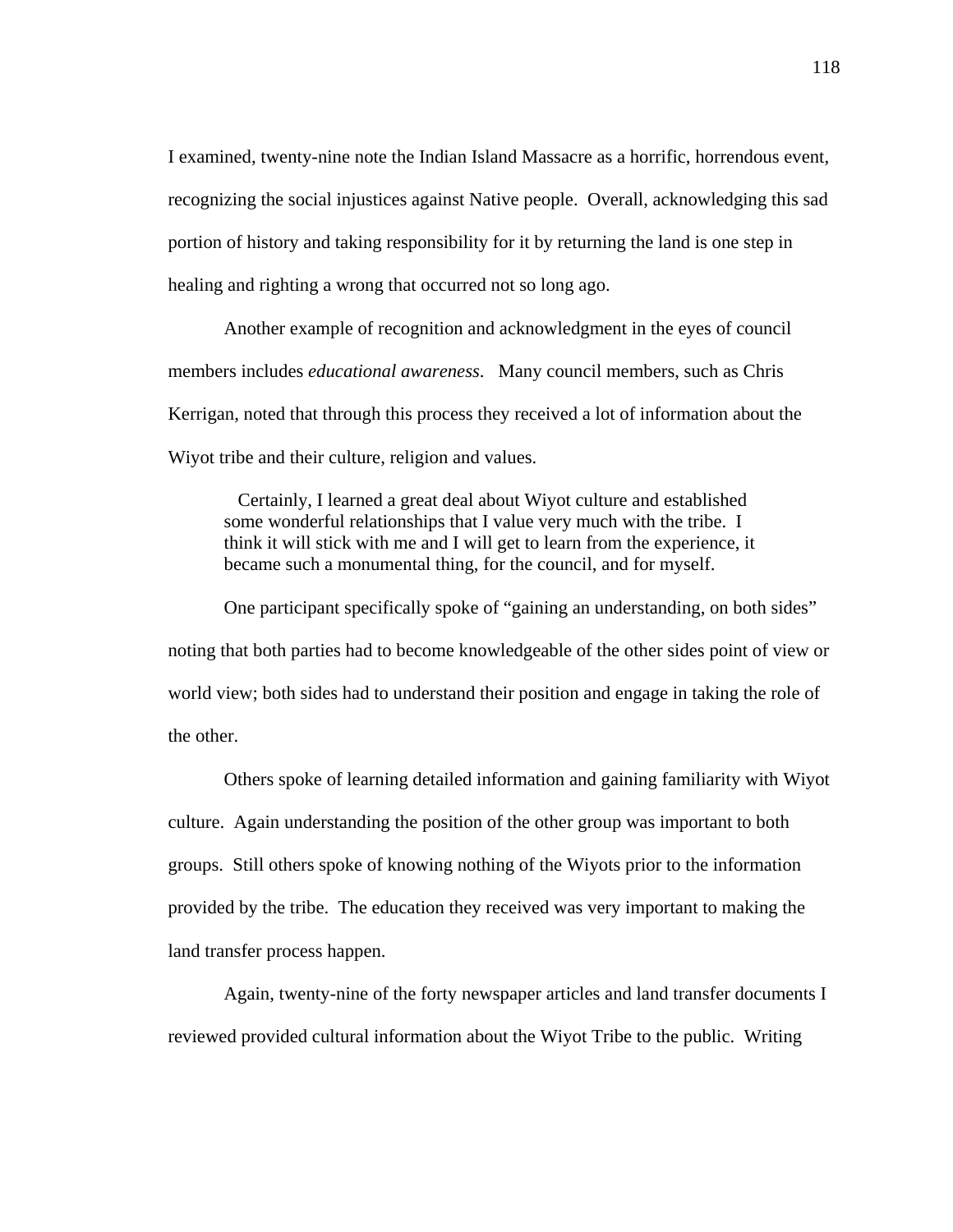about the tribe and their history gives the community the opportunity to become familiar and knowledgeable about the tribe. As noted in previous chapters, it is educational awareness that helps community members get involved in the healing process, such as the annual Candlelight Vigil and other Sacred Site Fundraisers.

 A majority of council members spoke of *relationship building* and *relationships* being essential to the land transfer process. Some spoke of relationships in general, such as friendly relations as noted by Chris Kerrigan on two separate occasions.

 I think there were some incredible relationships developed from this and the openness of those relations for the future- to continue talking and continuing these discussions and these types of ideas.

 The relationships that have been established, I think will allow us to understand. I think the future will be about mutual understandings. Understanding each other view and that's why the relationships that we're developing from this are probably the most important.

Chris' remarks not only discuss the idea of building relationships but also noting the understandings that were created among the groups. Mutual understandings have been noted as a vital step that must occur in CAR processes for long lasting results to occur. Chris' comments illustrate how these processes were created through building relationships. Jeff Leonard also notes the city of Eureka could have done more to establish relations right after the land transfer with the tribe in the form of friendships and bonds. However, Jeff notes it is not too late to try to construct those bonds with the Wiyots.

 But I still feel we haven't sealed that bond of friendship in a way that I would have liked to. It's also a special time and an opportunity. Event though we haven't got something done yet doesn't mean that it can't be done later on.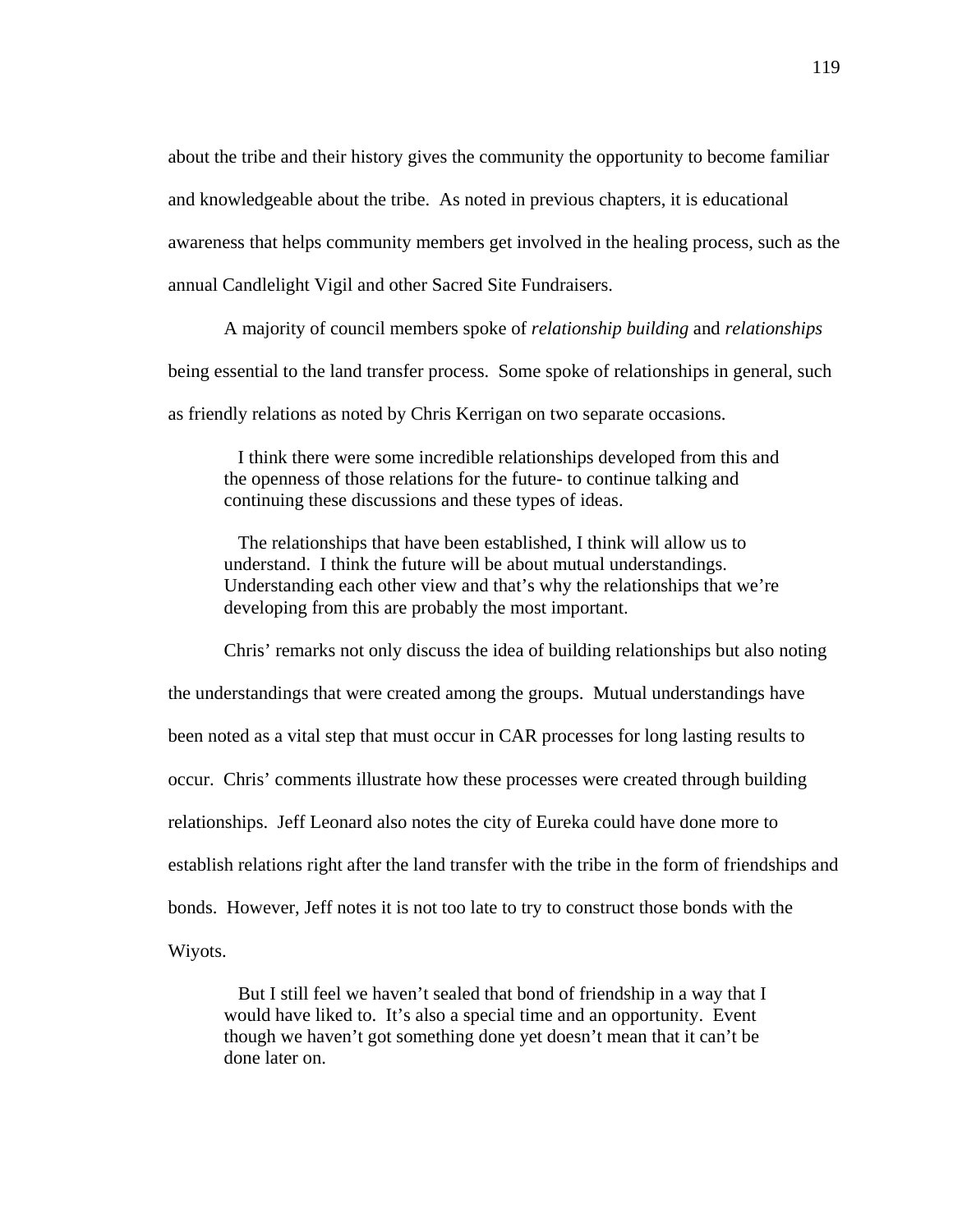Although it is not too late to try to construct these bonds and friendships, the critical moment in which the meaning and value would have been strongest has passed, and Jeff recognized this factor.

Overall, the exploration of Wiyot culture through dialogue and education helped the participants understand the Wiyots worldview and helped produce the relationships that were seen as important results by some participants.

Some spoke of the relationship of *government bodies to other government bodies*, in which the Wiyots were recognized as a legitimate governing body. Jeff Leonard expressed "how valuable it is to try to develop that relationship, and bring them into this group of local governments." This comment also illustrates that the Wiyot tribe was not fully recognized by the city of Eureka as a governing body prior to the land transfer. David Tyson specifically illustrated how the views of the Wiyots as a governing tribal body have been transformed.

 I have more respect for them because I've had a chance to work with them. How professional, organized and business like they are, unfortunately that was not my impression before. I had no reason for that other than things I've read and what have you.

David's comments display he had biased views prior to the land transfer and the process allowed him to respect, understand and take the other's views into consideration.

The last example of recognition and acknowledgment is *altered or changed views*  of the Wiyot people in the minds of Eureka City Council members. Some participants commented on the topic noting, "I don't know if they have changed, so much as I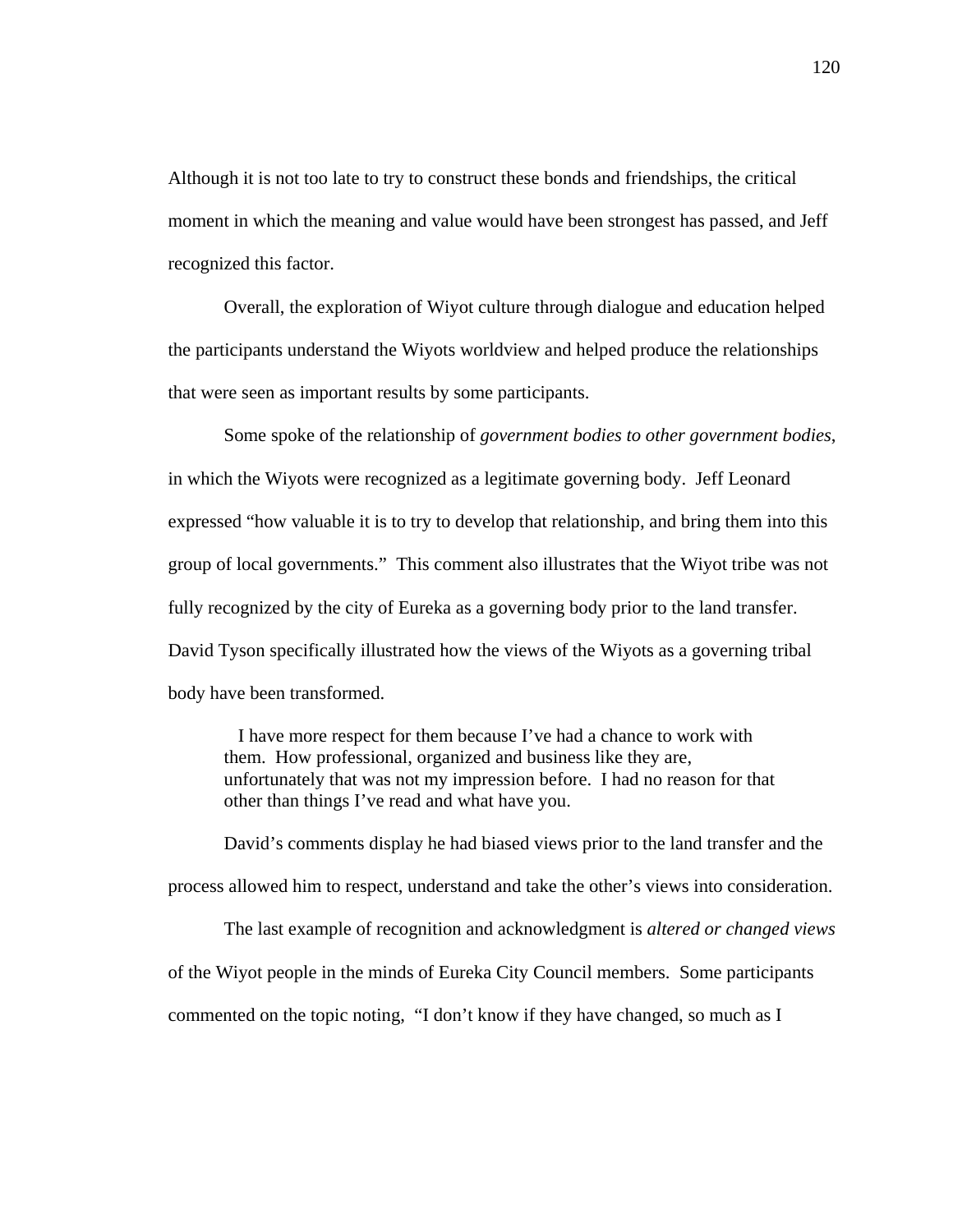learned more" and "they [my views] deepened" or "so I would probably just go down as saying, they've acquired an identity in my mind that I didn't get when I was growing up."

Peter LaVallee comments on how his views of the Wiyot people have not changed but increased in the following way.

 I don't know if it's changed, I didn't really know much about them. I had never gone up to their site, at table bluff. And now I've been out there several times, even though I had driven by. It's good to have an expanded understanding, but I don't know if it's changed.

These comments convey the relative invisibility of the tribe in the minds of many participants. All participants expressed they had altered their views of the Wiyots, which only happens with extensive dialogue, communication, and exchanges of factual and emotional information.

After the land transfer ceremony many newspaper articles were written about the topic. Again, exposure to the tribe, their history and the land transfer help increase community awareness of the tribe and hopefully has provided the community with positive views of Wiyot people and Native people in general.

In summary, the previous six recognitions and acknowledgments denote the outcomes and results of the land transfer.

#### Historical Features and Importance

The other dimension of understanding "the right thing to do" is the historical features and importance of the land transfer. This dimension of "the right thing to do" explores why the land transfer occurred.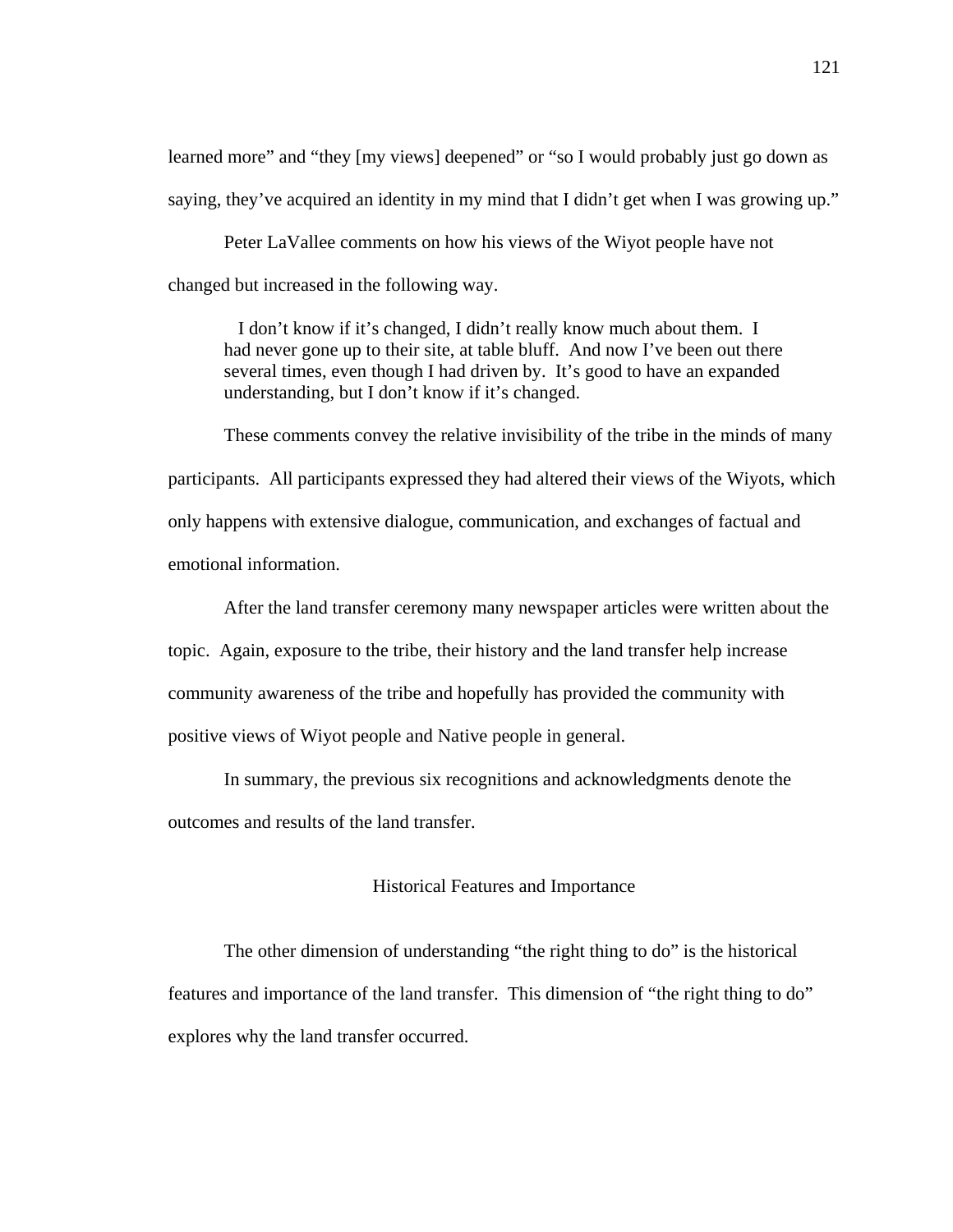Historical features and importance is a theme that contains many elements and was discussed in five different ways by council members. Foremost, the council noted the historical significance of their action by voting for the land transfer. Second, the council bypassed laws and rules regarding the transferring of city land by expediting their deed without land "appraisal, competitive auction and bidding requirements." Third, the land transfer reunited tribal people with a portion of their culture, spirituality and tribal history. Fourth, the transfer was a historical "place holder", memorializing and acknowledging the past extermination of Native peoples and their lives presently. The council members' awareness of the land transfer's importance (to the tribe and themselves) was not cognitively recognized until the land transfer meeting and later in the signing ceremony. And finally, the land transfer may help right a historical wrong that was committed against Native peoples. All council members noted the emotional aspects of land transfer. These emotions arose from doing the right thing (returning sacred land) and the impact it has for Wiyot people. These subcategories will be discussed in what follows.

Although it is yet to be officially proven, this may be the first time in US history in which a US city has returned land to Native people without reparation contingencies. This means the Eureka City Council was not responsible for the Indian Island Massacre of 1860 nor were they ordered through legal obligations to return the land to the tribe. The Eureka City Council returned the land because they felt it was "the right thing to do." Maggie Herbalin and Cheryl Seidner discussed the historical importance of the land transfer in a 2004 radio interview in the following dialogue.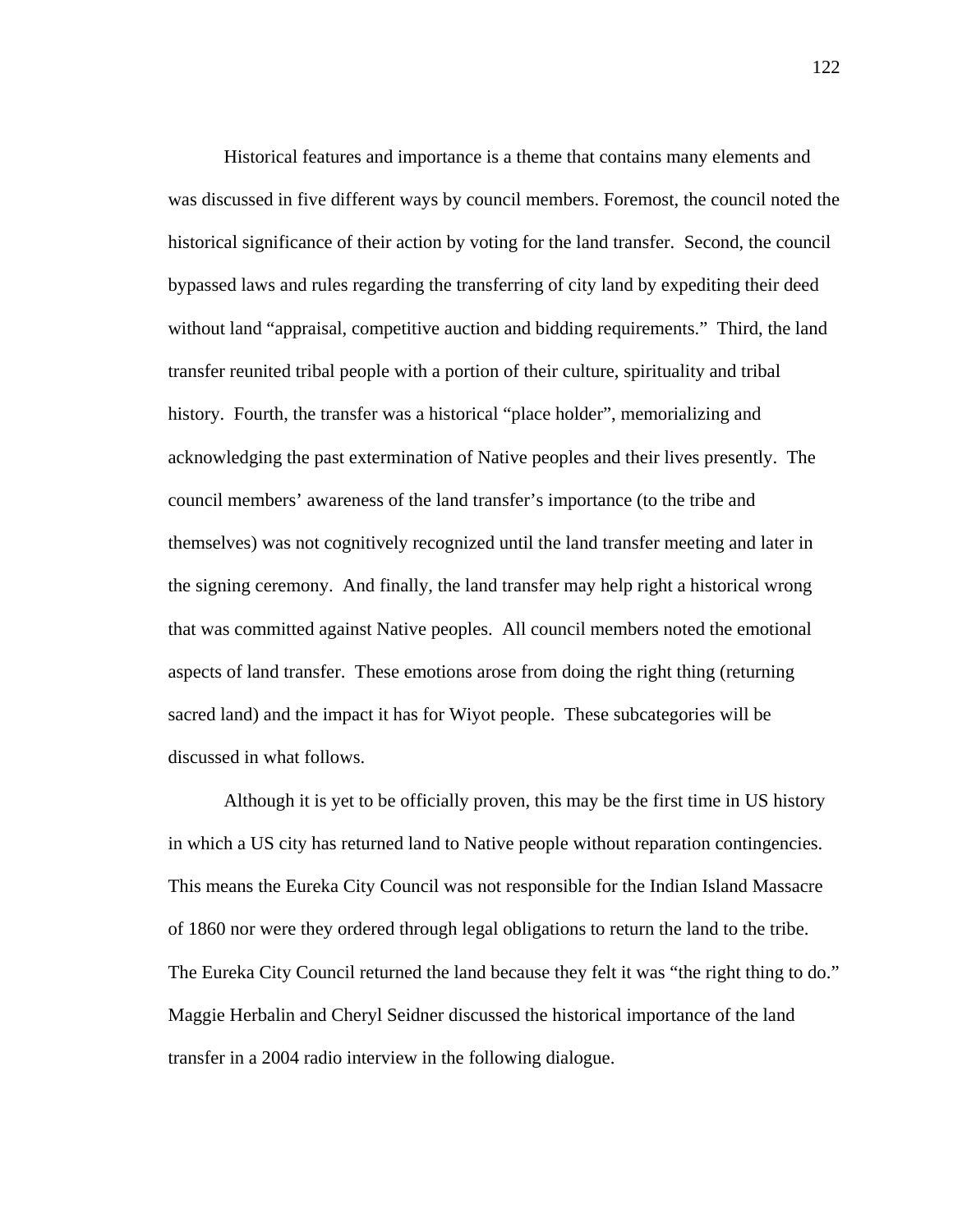Maggie: So this was a very, very monumentous happening in the history of the United States. I think it's the first time, if I've been correctly told, that a city has returned land to an indigenous tribe.

Cheryl: That's what I understand. I also understand that someone is contacting the Native Rights Fund in DC. They have their attorney clerks looking through that to see if anything like this has happened, not just in California but throughout the United States. So they are making it a national search.

The Eureka City Council also bypassed city laws in selling or deeding city land

during this land transfer. In the official Resolution No. 2004-22 it is noted.

 The City Council hereby determines that this transfer is based solely on social and cultural factors, and that there exists significant public interest in this transfer, and thus hereby waives the requirements of the City's policy and procedure memorandum file no. 2.01 (regarding sale of Cityowned real property), including waiver of appraisal, competitive auction and bidding requirements.

It is apparent that the Eureka City Council felt the land transfer was 'the right

thing to do" if they decided to bypass city laws, rules and regulations regarding the

selling and transferring of land. The council did not want any private party except the

Wiyot tribe to have this land.

Yet again, twenty-nine of the forty newspaper articles and land transfer

documents I reviewed noted the historical injustices committed against the Wiyot people.

Words such as slaughtered, genocide, butchering, attacked, raided, brutality,

extermination, and others were used to describe the Indian Island Massacre of 1860.

Phrases such as a permanent stain, a festering wound, a spiritual curse, a black mark, a

dark chapter, a dark stain and others were used to describe the effects the massacre had

on Humboldt County and its communities. These word choices clearly indicate the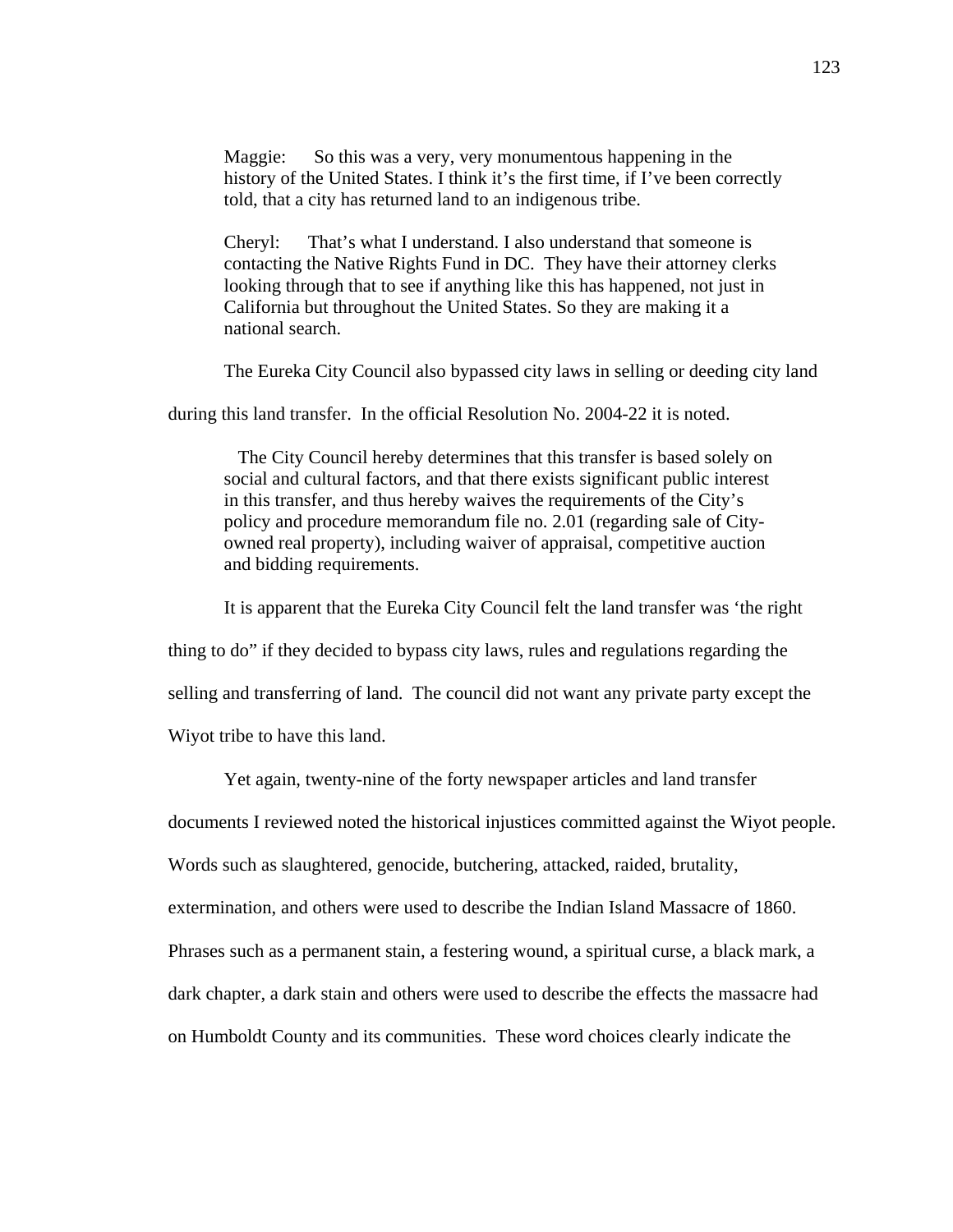historical events that occurred were viewed in a negative way by the authors. These word choices also note Humboldt County's lack of response to the massacre and the affect it has had on the county and its communities. Of the articles that discussed the land transfer process, all noted that this action was a positive way to respond to the historical injustices. Words such as healing, honoring, restarting, reclaiming, reconnecting, regaining, restoring, renewing and others were used to note the effects the land transfer could have for Wiyot people. Phrases such as righting a wrong, absolving grievous wrongs, a long overdue response and others were used to describe the historical importance this action had for Humboldt County and its communities in cleansing a historical taint that has lingered for so long. The land transfer is also historical in nature in many other ways.

The council mainly discussed the historical *significance* of the land transfer during the voting in of the land deed. Many participants noted how they did not recognize the importance, value or the magnitude of their actions until the vote was taken. All appeared to be so focused on business as usual that they couldn't take in the whole process as something unusual and significant. Chris Kerrigan clearly noted how the historical *significance* of the event hit him only during the voting process.

 I never considered the historical significance of what we were doing, like the mayor said- this shows there is a just side to history. Seeing the Wiyot tribe there and how important it was to them, it became very clear to the council sitting up there, truly how historical this was. We go through a lot with the job and I have never seen the council have a more satisfying meeting. I've never felt better than that meeting, out of all meetings. It was truly unique and special, and the entire staff was after that meeting. You have to go through some crap sometimes being an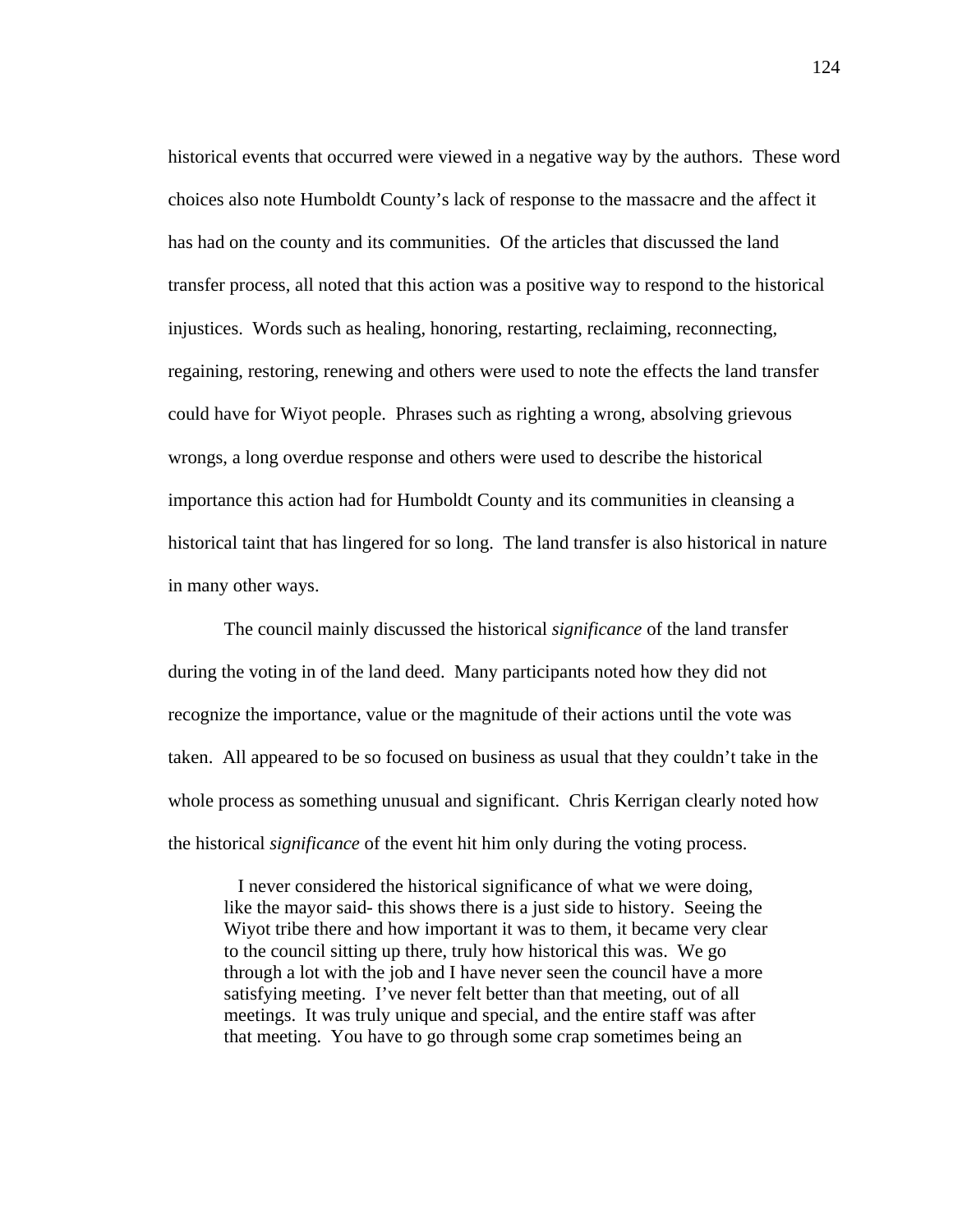elected official. To have an experience like this one; it truly is something I will never, ever forget.

As Chris' sentiments clearly demonstrate the historical *significance* of the event was not cognitively recognized until the May  $18<sup>th</sup>$  council meeting. Throughout the whole process many council members were focusing on the political or business aspects of their actions, not taking in the moral aspects of their historical actions. Jeff Leonard also noted how the routine business of the council overtook the process and made him unaware of the historical *significance* of the event.

 None of us had thought about it from that historical point of view. We just never really thought about it from that perspective and that importance and then suddenly we're sitting there, really getting ready to make a vote that in our minds is a routine vote, because we already said would we wanted it.

Others also expressed these feelings regarding the historical aspects of the land transfer, in which it appeared as routine business until others interjected emotion and feeling into the events. Jeff Leonard noted how other people displaying emotion and feeling raised his *awareness*. Leonard articulated how many council members went into the meeting with a normal feeling of routine work. However, the meeting ended with a different feeling because of the historical aspects of what had been accomplished and how personal it was to other people.

 We all went into it with that feeling of we get a real chance to approve this. Then suddenly we're getting these approvals from the community, not just members of the tribe coming up but from the community. They were all talking about what an important historical thing this was. I think all of us sat there for at least a half hours worth of testimony. It made me think I am in a situation that is bigger than me, it's bigger than me sitting in a room with four or five other people and saying okay let's do that. It's bigger than, just sort of an agreement, pieces of paper, and I felt wow,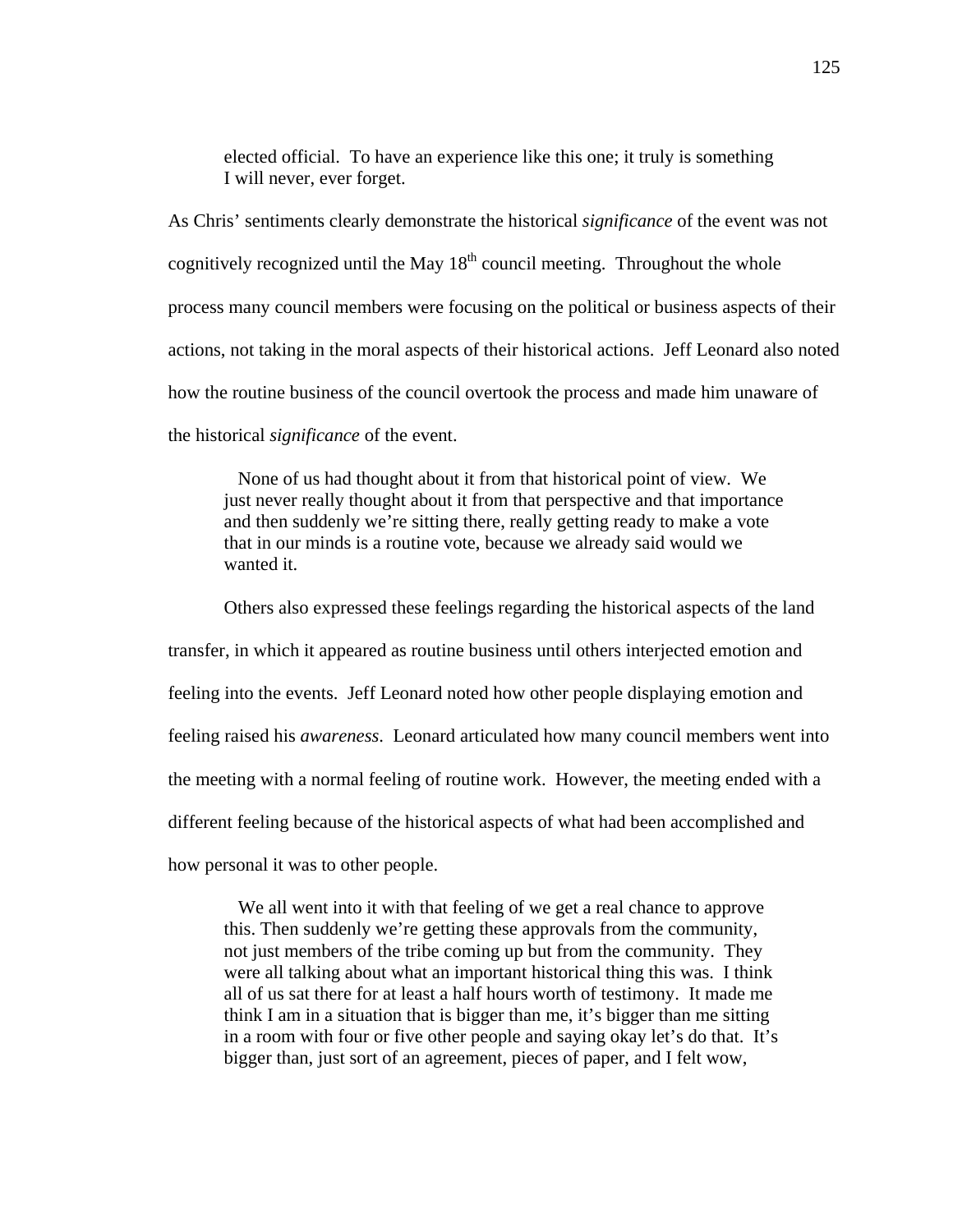lucky me. You never wake up in the morning and expect that something's going to happen to you that is going to have a historical effect on other people, even if you're an elected official. We do a lot of stuff right now in the moment that's very important and it has long term consequences but this is going to appear in history books someday.

Jeff's commentary shows how during the meeting his *awareness* of the council's actions had transformed. He noted how this was more than a legal agreement, but an agreement that had real valuable consequences to people's lives, culture and history.

 All council members commented on the *emotional aspects* of the land transfer council meeting and the ceremony. The emotion appeared to arise in the same process as the historical importance of their actions; it did not hit participants until the night of the meeting and during the ceremony. The Brown Act may have affected the emotional aspects of the land transfer too. The Brown Act states that public officials cannot do the city's work in private, to protect against coercion, bribery and fraudulence. Thus the only opportunities participants had to discuss these processes were in closed council meetings, and as noted earlier these meetings mainly discussed the business and political aspects of the deed transfer.

It appears the cognitive and *emotional processes* did not reach consciousness until other members present at the meeting brought up these ideas. These details dramatically differ from other apology and reconciliation processes in which cognitive and emotional processes fuel and drive the process. These details also vary from the Evangelical Christian Churches' apology and reconciliation processes in which priests and church members sit around to discuss, and pray for forgiveness. Thus, in some regards, the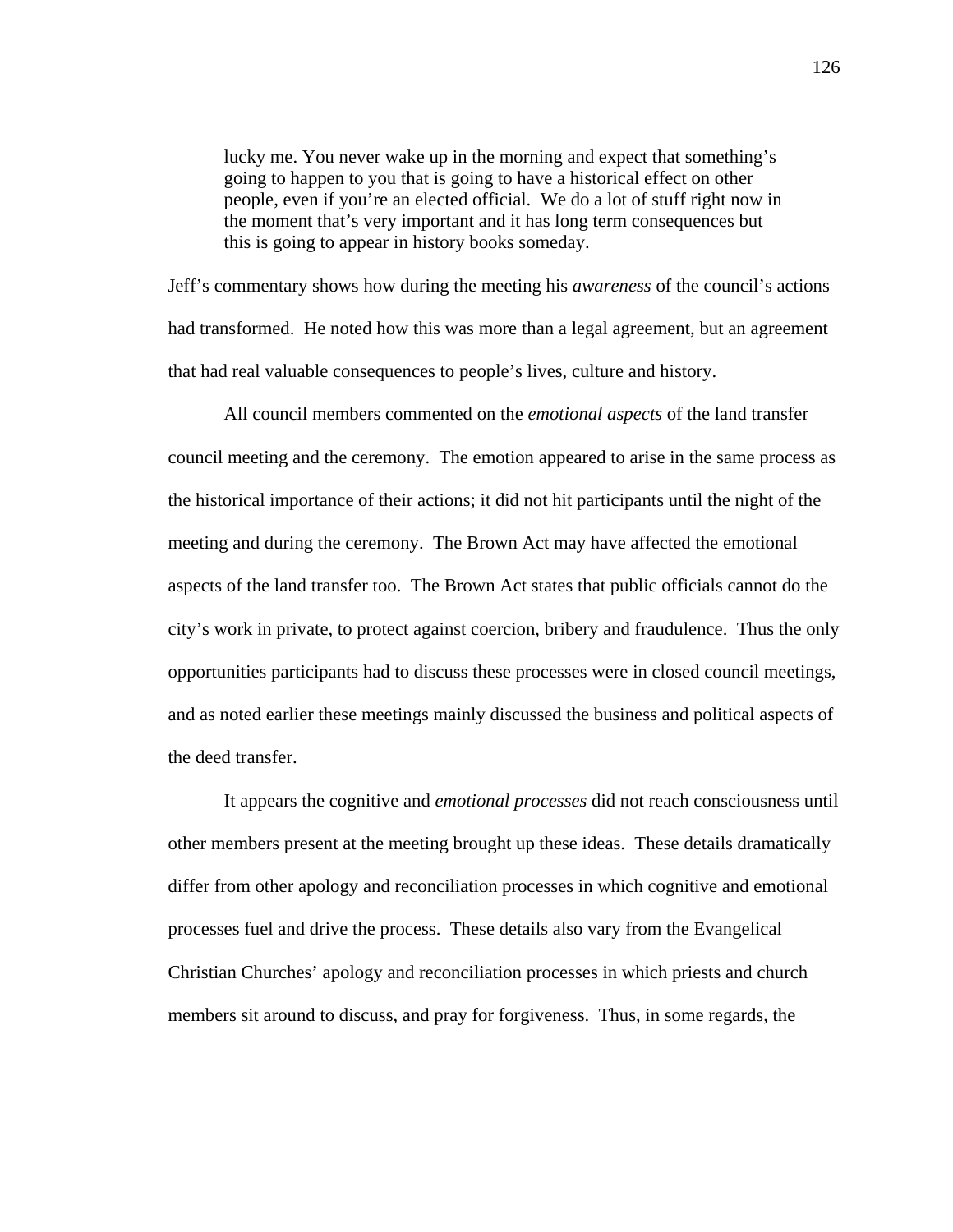council members lacked emotion or cognitive awareness regarding the land transfer until the night of the meeting.

 Other interviewees specifically related the *emotional aspects* of the transfer to the historic nature of their actions with comments such as "I got emotional, because of the historic value of what we were doing" and "it was so emotional, is because none of us had thought about it from that historical point of view." It should also be noted that many council members cried during their interviews when they were questioned about the emotional aspects of the land transfer. It appears from their emotional displays that many council members were deeply affected by the land transfer process and the effects it has on Wiyot people.

 Yet others related the emotional aspects of the meeting and transfer to doing the right thing. Mary Beth expresses how "the right thing to do" made the emotional aspect of the project come in to consciousness for her.

 I think what caused it was doing the right thing; oh I'm getting emotional now. For me, it was a chance to be there in a moment in time and to participate in something that hopefully will be a first step. Hopefully other places in the country will note this and consider such actions. It's sort of like- if you had lost your child and found him or her again, how you would feel when that child returned to you.

Mary Beth also cried while she reflected on these aspects of the project, noting how truly emotional this process was for her and for the Wiyot people. In some aspects Mary Beth embraced the role of the other and to a degree understood the value, importance and magnitude of this transfer from the Wiyots point of view. Again gaining an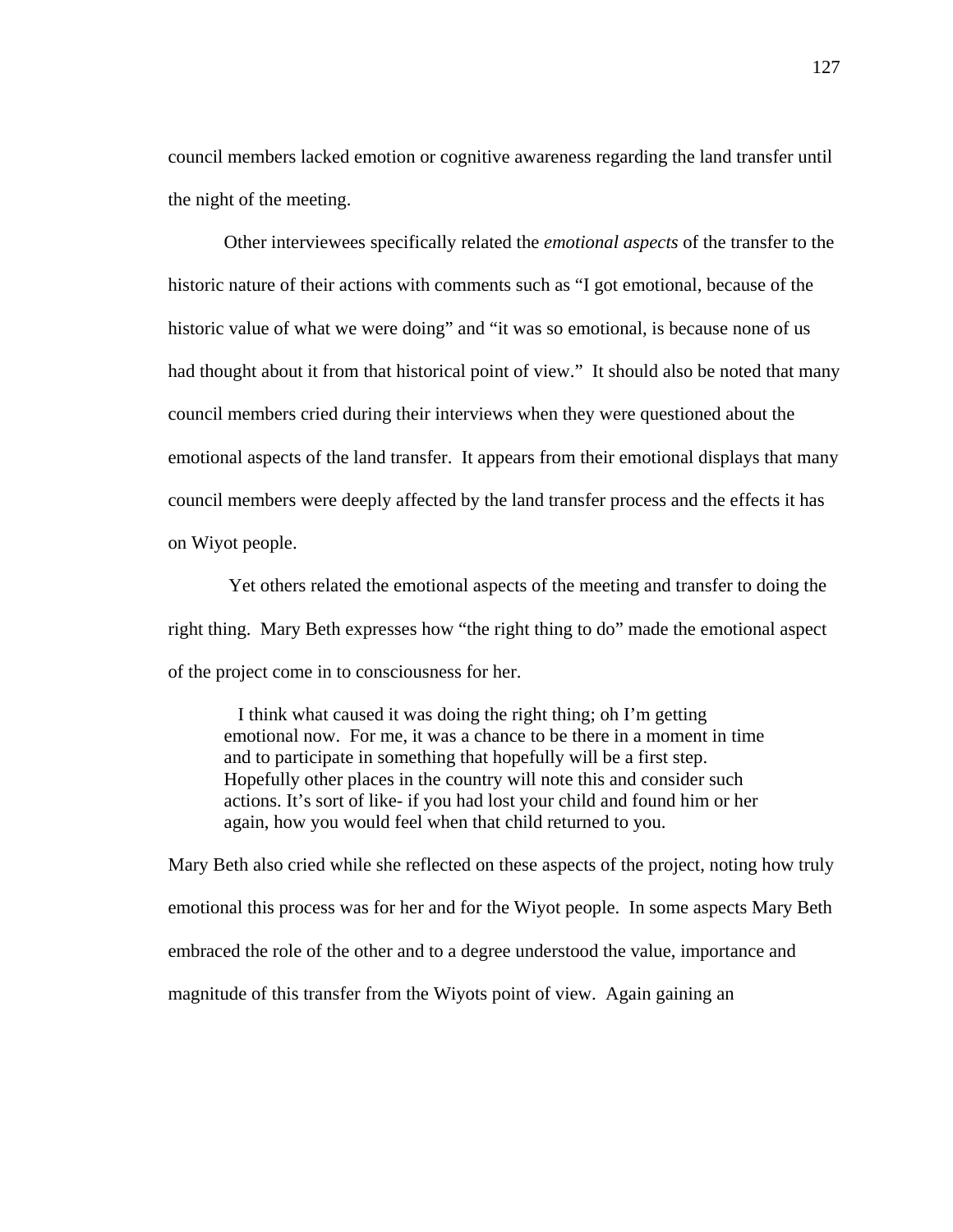understanding of the parties involved and accepting the other parties' worldview is crucial to the development of successful CAR processes.

Overall the variables of *significance, awareness and emotional aspects* denote returning sacred land to the tribe had a huge impact on Wiyot people and the land transfer was much more than a legal agreement. Many council members had a hard time grasping the idea that Tuluwat Village (Indian Island) is the center of the Wiyot's universe, a place where their creation stories evolved and a sacred burial site where their ancestors reside. It is a living, breathing element of their culture; it is not a lifeless piece of land. This land transfer helps reunite the tribe with a lost aspect of their culture, helps the healing to begin from the Indian Massacre of 1860 and helps "right a historical wrong" that was committed against Native people.

All in all, the historical features and importance of this land transfer help explain why it occurred and why it was "the right thing to do."

# Apology and Reconciliation Processes

 The final set of questions revolved around the use of apology and reconciliation (A&R) language in the land transfer process, the actual land deed and in the Adorni ceremony signing. Questions asked of participants included: the language that was used throughout the process, if they were knowledgeable of other national or international A&R processes and if these efforts affected the transfer that occurred locally.

 All were asked if the language of A&R was used in the official land deed and everyone responded "no." The official Resolution states the land transfer was "a healing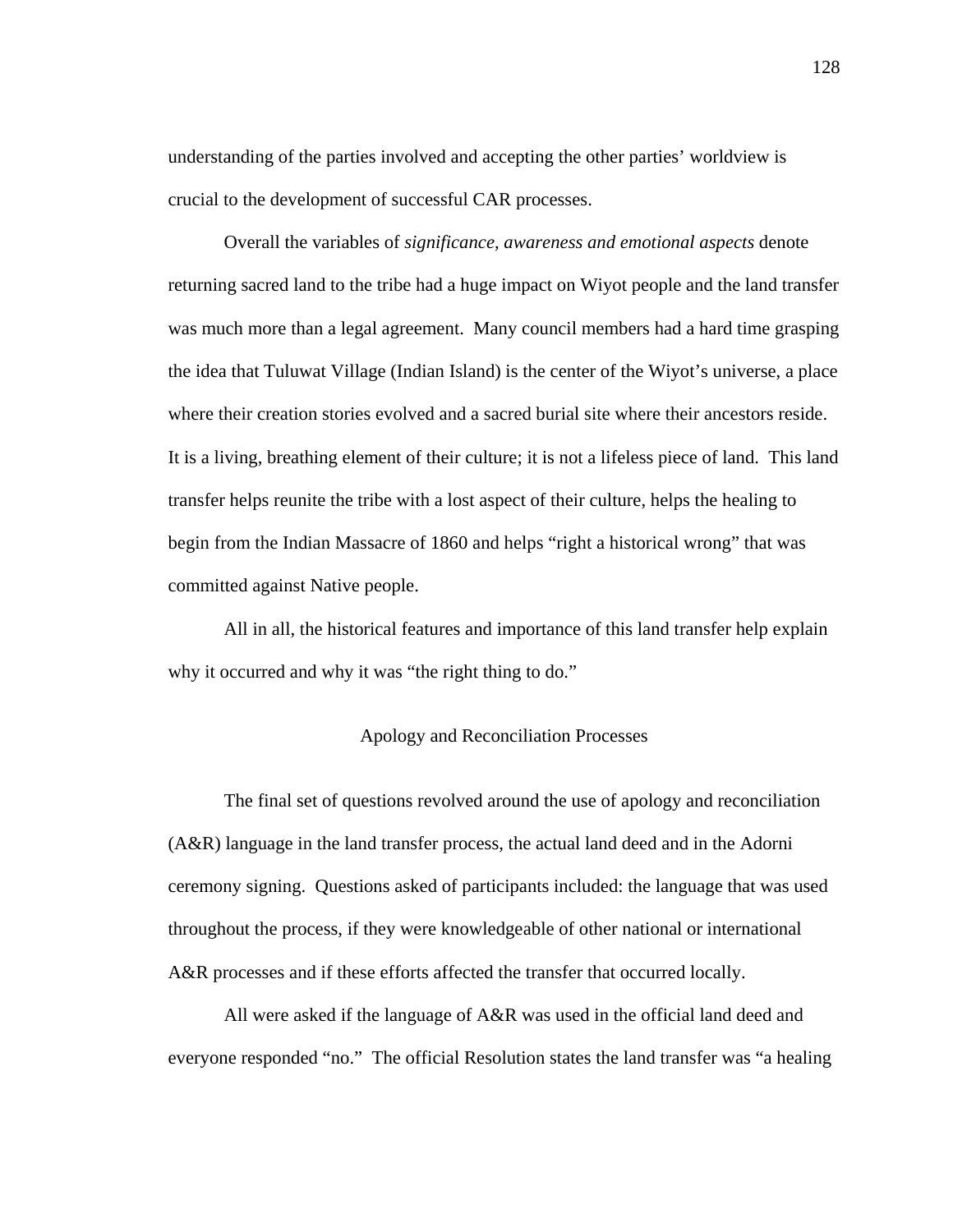gesture" and the council would "continue to acknowledge and remember the intolerable historical injustices suffered by the Wiyot people on Tuluwat and elsewhere." Despite the interviewees' denial the phrase "a healing gesture" implies reconciliation efforts in regards to the historical injustices committed against the tribe.

Again, although all responded "no" to using A&R language, the language used by council members to describe the land transfer is very similar to or equates with the language of A&R processes. Chris Kerrigan noted how the "notion of apology" was never brought up, but reconciliation was.

 No, no I don't think so. [I don't] recall it ever coming up, the idea, the notion of apology. I think it had to be instinctive, I think everyone was feeling this was [the land transfer] makes an effort towards reconciliation; I guess would be a better word.

Chris's remarks are common amongst participants; they do not use explicit A&R language but their word choices allude to A&R language and relate to CAR processes. Over and over again participants made claims that their language use was not A&R language, although it is A&R language. There are several examples of council members' failure to embrace A&R concepts and language use.

One council member spoke of apology in an indirect way, noting that the atrocities against the Native people of Humboldt County were horrible, which the land transfer helped mitigate by recognizing the tribe and the land transfer's importance. Jeff Leonard shows these sentiments in detail.

 I don't recall going around and hearing from everyone a tone, a penance, a kind of an expression. I think it was more a broad based- indigenous peoples of Humboldt County are getting the raw end of the deal. So if we can in general help reverse that then good. There might have been some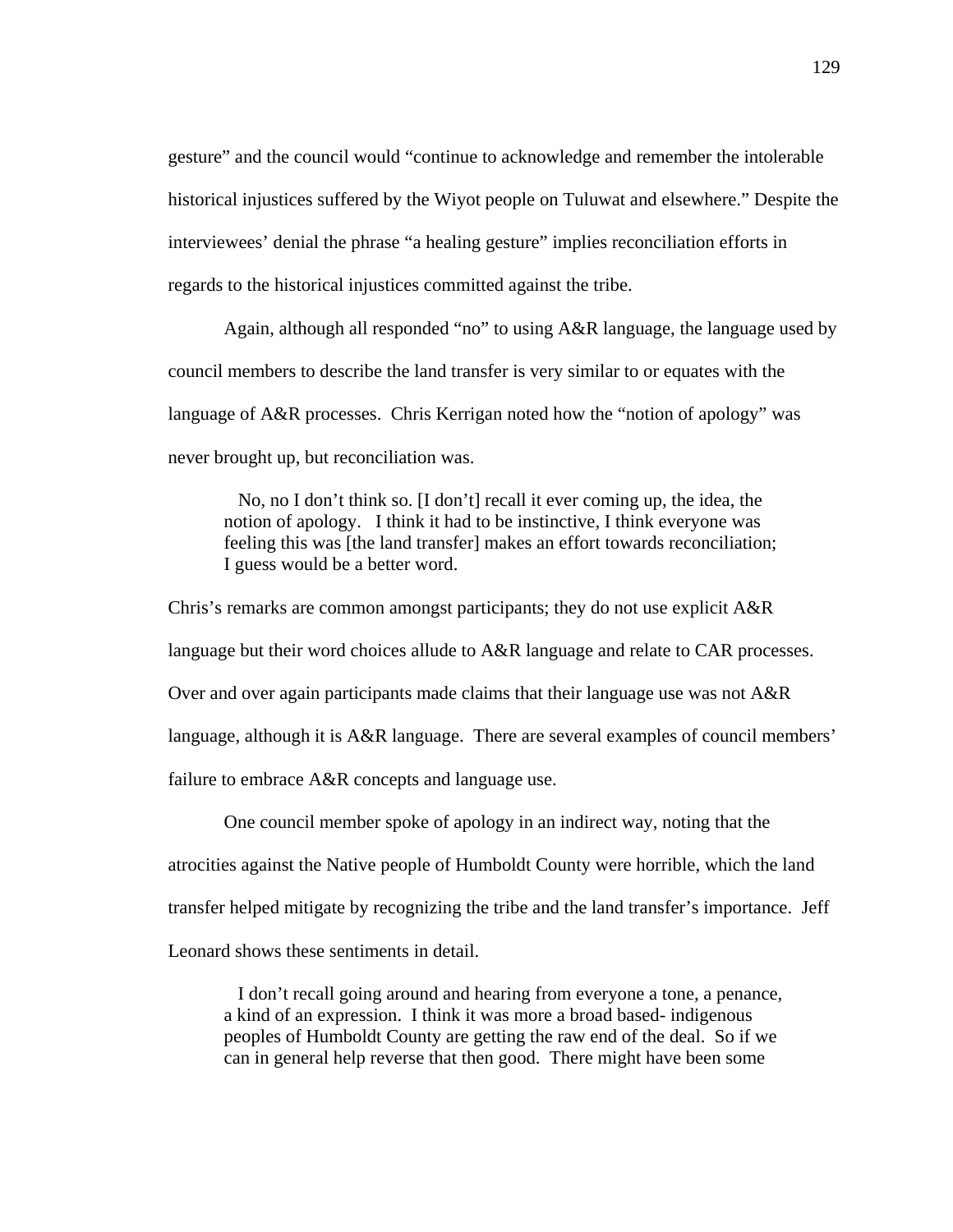kind of expression but not an, [apology]. Historically Eureka played this role and we need to atone for that role. I do think on the other hand, especially as this process has moved forward, you're hearing more and more conversation among the council regarding recognition and how important it is to recognize the tribe, as a self-governing body. How valuable it is to try to develop that sort of relationship.

Jeff's comments show how the council helped to undo some of the damage which had

been done to Native people of Humboldt County, which relates to apology and

reconciliation processes through reparations.

Another participant adamantly expressed how the language of apology was not

used but she directly comments on it. Mary Beth discussed the land transfer and how the

council did not apologize for the massacre but she used the word "sorry" to describe how

the council felt about the massacre- which is an apology. It appears she is noting that the

city never formally apologized but that the city did apologize in other ways.

 I wouldn't frame it as an apology, it was the council being very sensitive to the request that the Native American's had. Seriously considering it, not letting it fall by the way side, and being able to take a stand to do it. I'd think any body feels badly about that portion of history. I guess it could be considered, the city of Eureka, saying we're so sorry it happened, none of us that are alive or living here had anything to do with it. But, it wasn't the right thing to do, but hopefully this was a right thing to do.

Certain comments made by participants do relate to the indirect use of

reconciliation language or reconciliation in disguise through other words. For example, Jeff Leonard articulated he couldn't describe specifically what occurred with words, but his commentary implies reconciliation or reconciliation efforts when he was asked about what motivated the council to act on this land transfer.

 You know for me it all comes down to the historical piece. The massacre that took place, and there has been a lot of conversation around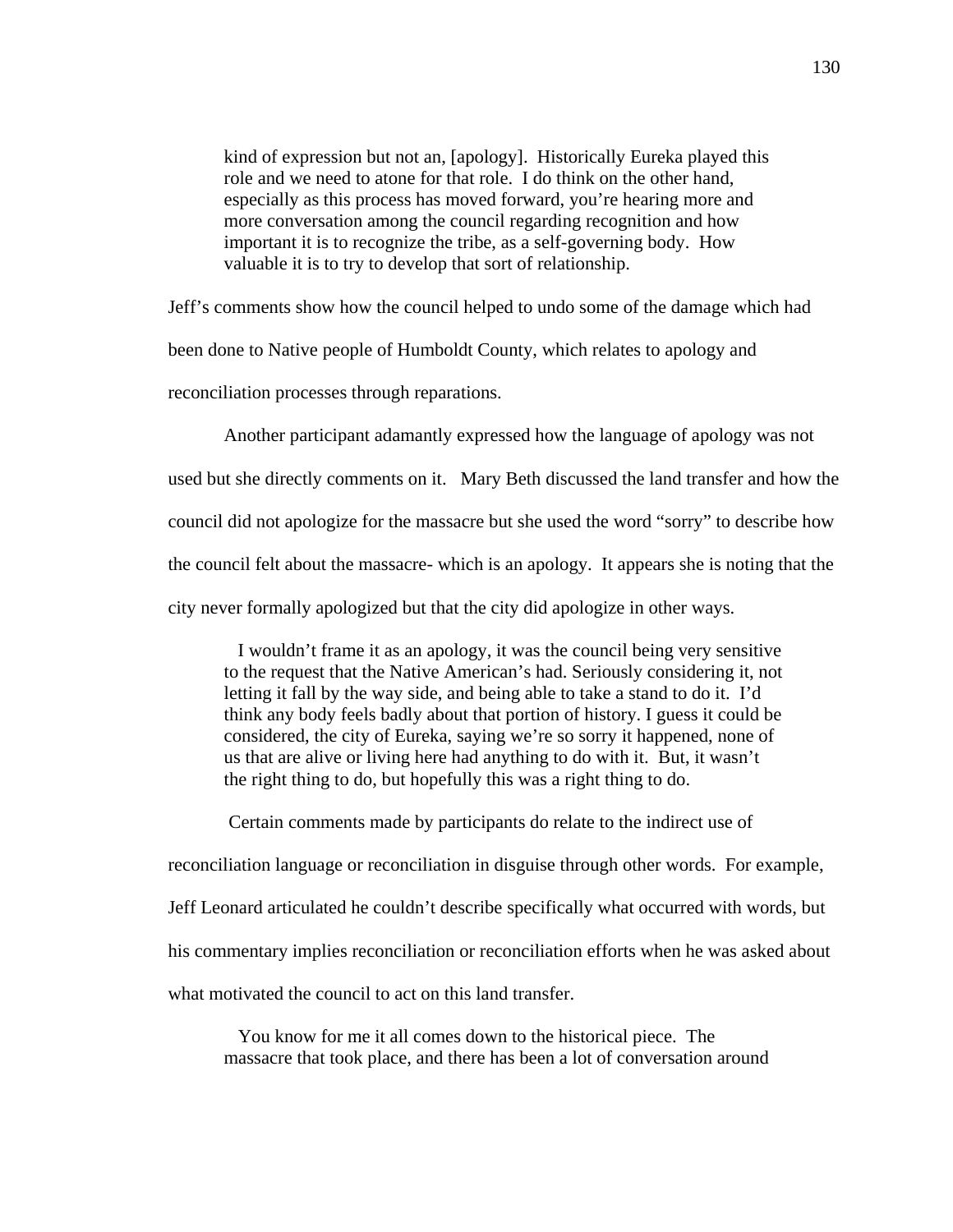the toning of that massacre. Or a sort of make up [for the massacre], I don't know how you would want to describe it.

Jeff shows how "a sort of make up" for what happened is reconciling the past, changing what occurred for the better. Mary Beth also noted these same ideas when she was questioned why the land transfer was supported by council.

 We've talked a lot about ethics and if you took the different pages out of the history book. If you could make it up, if you could do something to eradicate the things that were done to the Japanese that were interned in WWII, or to the blacks that were not allowed to vote, or to the Native Americans that were massacred. But it's not generally possible, that aren't too many instances you can go backwards and do that.

Mary Beth's comment also alludes to reconciliations and reparations that have been made with other groups to alter or change the past or make up for the wrongs that have been done. These were circumstances in which the perpetrators made reparations and reconciliation efforts to the afflicted groups. This makes the council's actions more meaningful and powerful because the council was not involved in the Indian Island Massacre of 1860 and was not obligated to provide reconciliation efforts or reparations to the tribe.

Peter LaVallee was the only participant to articulate the different dimensions of

CAR processes by differentiating between the terms apology and reconciliation. The

following conversation between the researcher and Peter LaValle capture his views

regarding apologies.

Peter LaValle: I think we're past the point of saying that we're sorry for what happened. We ought to be at a point of working on healing. I'm not sure about how to make that distinction or define that. We can say we're sorry until the end of time, but at some point apologies become vacant. I mean how many times can you say you're sorry to your spouse, "oh, I'm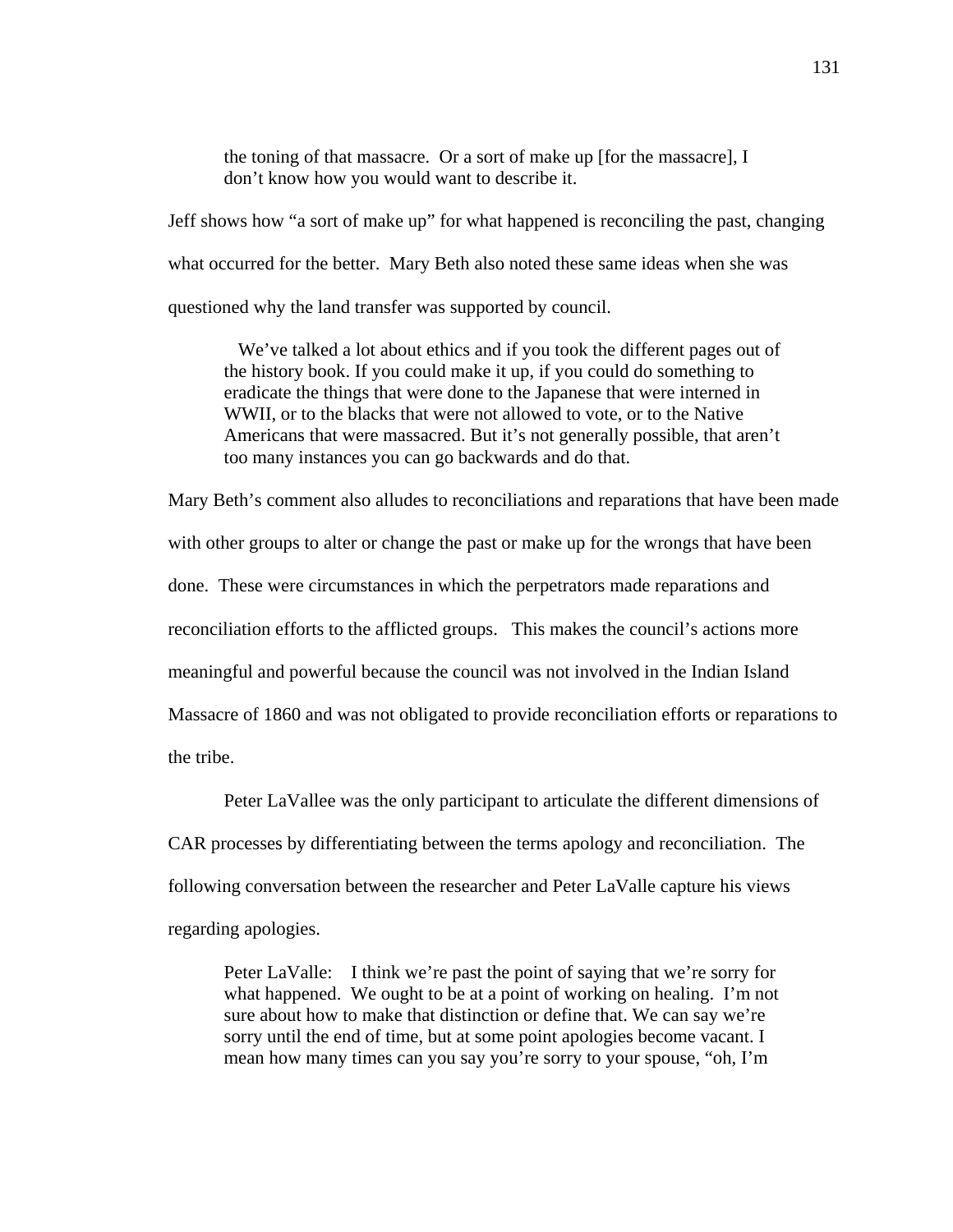sorry for being late," but you continue to be late. It doesn't mean anything!

Researcher: So, what does healing require to you?

Peter LaValle: Healing to me requires building understanding and relationships, and being inclusive, that's different from an apology. It's about relationships, and for me that's nice, to build a relationship with Cheryl and the tribe, not just as a people that have been oppressed.

Researcher: Is it because you see apology as being limited?

Peter LaValle:Yes, I think apology is limited. Although I know there are people in the "tribe" still have, there's so much anger, and I don't' know what that's [apology] going to accomplish. I don't know that there's anything wrong with apologizing, doesn't it seem somewhat empty to apologize for something that happened in 1860? I wasn't alive, wasn't there, ownership of the apology to the deed by compacted condition. Unless I want to somehow think that I am so connected ancestrally to the people that, there's some hereditary connection that I should be apologizing. It's just a disconnect, that's the problem.

Peter LaValle feels that apologies are not enough to reconcile differences in CAR

processes. Like many theorists, LaValle argues changes in actions or behaviors are

necessary in reconciliation efforts and that these changes are more meaningful than words

(such as apologies).

As previously discussed, the council does not feel apology and reconciliation efforts were involved in the land transfer process. However, Mary Beth noted the land transfer process as very important, highlighting the details of the process, which relate to CAR processes. Mary Beth shows these details, citing many crucial CAR process requirements such as time, trust building, commitment and preparation in the following quote. (It is also interesting that Mary Beth provided the following comment in the after section of the interview, in which the researcher asked if she had anything else to add).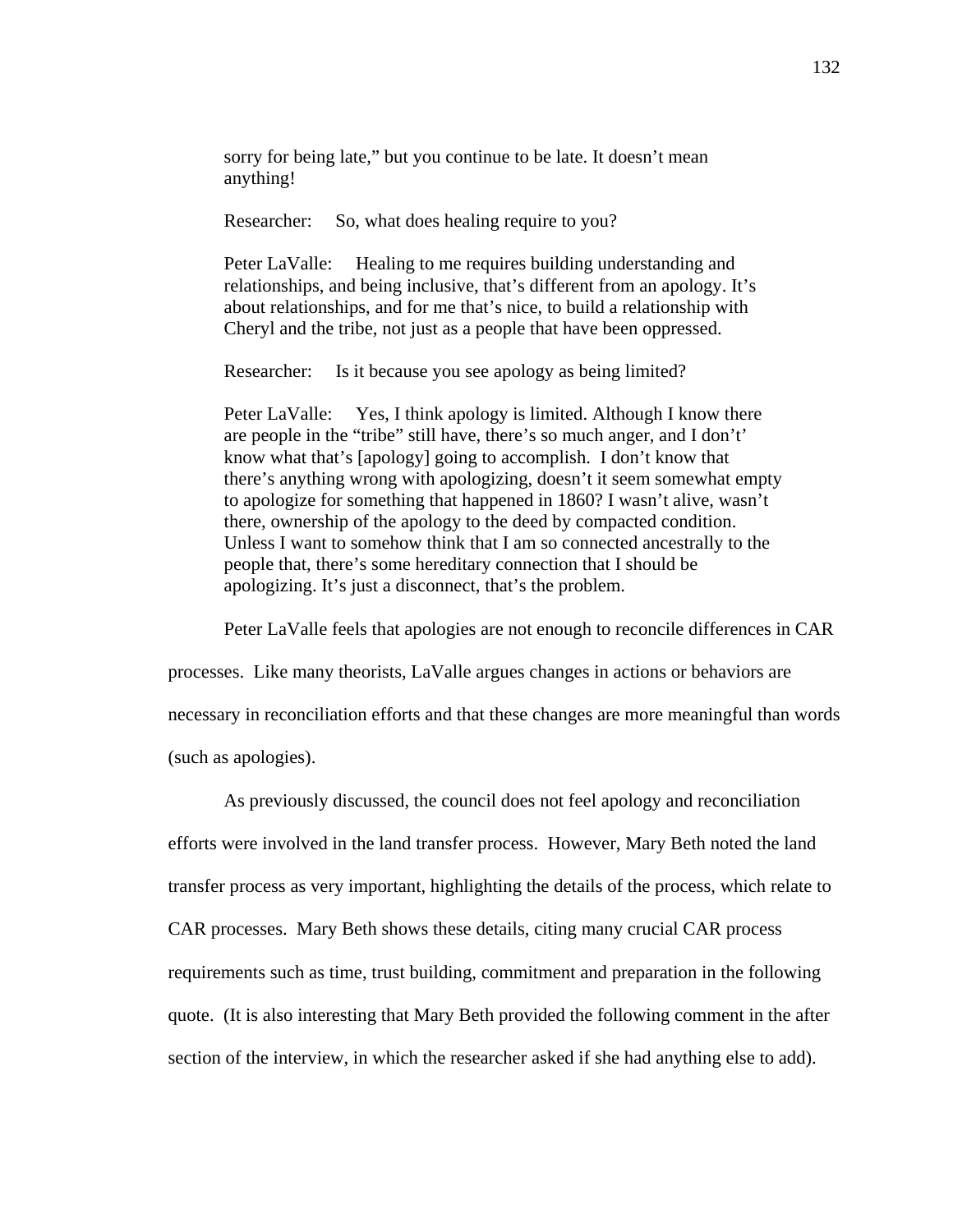I would add this is a significant topic and it is not to be taken lightly. The land transfer is way down inside us, it's not anything you do to be a good doer, and you do it because you believe in it. It's not anything you can decide between two meetings. It takes a lot of preparation, trust building, considerable time and readiness. It also can't be one person's submission, there has to be a strong, cohesive group on both sides that want to do this. It wasn't just one person standing up and trying to take ownership of this, this is why it happened. It took building blocks to get to that place. I think it's a real strong commitment, because it was done right.

All and all it is very clear that all council members use the language of A&R processes, consciously and unconsciously to describe why the land transfer was "the right thing to do." It is clear that council members discussed the land transfer process and the language in the land deed as reconciliation language directly and indirectly. Although they do not attribute or relate their actions to the specific apology and reconciliation processes or movements, the aforementioned comments note how their actions correspond with A&R language.

Five out of seven interviewees noted that they did not know of other apology and reconciliation efforts nationally or internationally and all noted that these efforts did not motivate their decision to act on the land transfer. One council member was aware of other efforts but adamantly expressed that those efforts did not motivate the council to act; they unwaveringly noted that the current city of Eureka "did not strip the Wiyots of their land or massacre Wiyot people."

All in all, in can be noted that the council's language does conform to CAR processes and the language of apologies and reconciliations. However the council does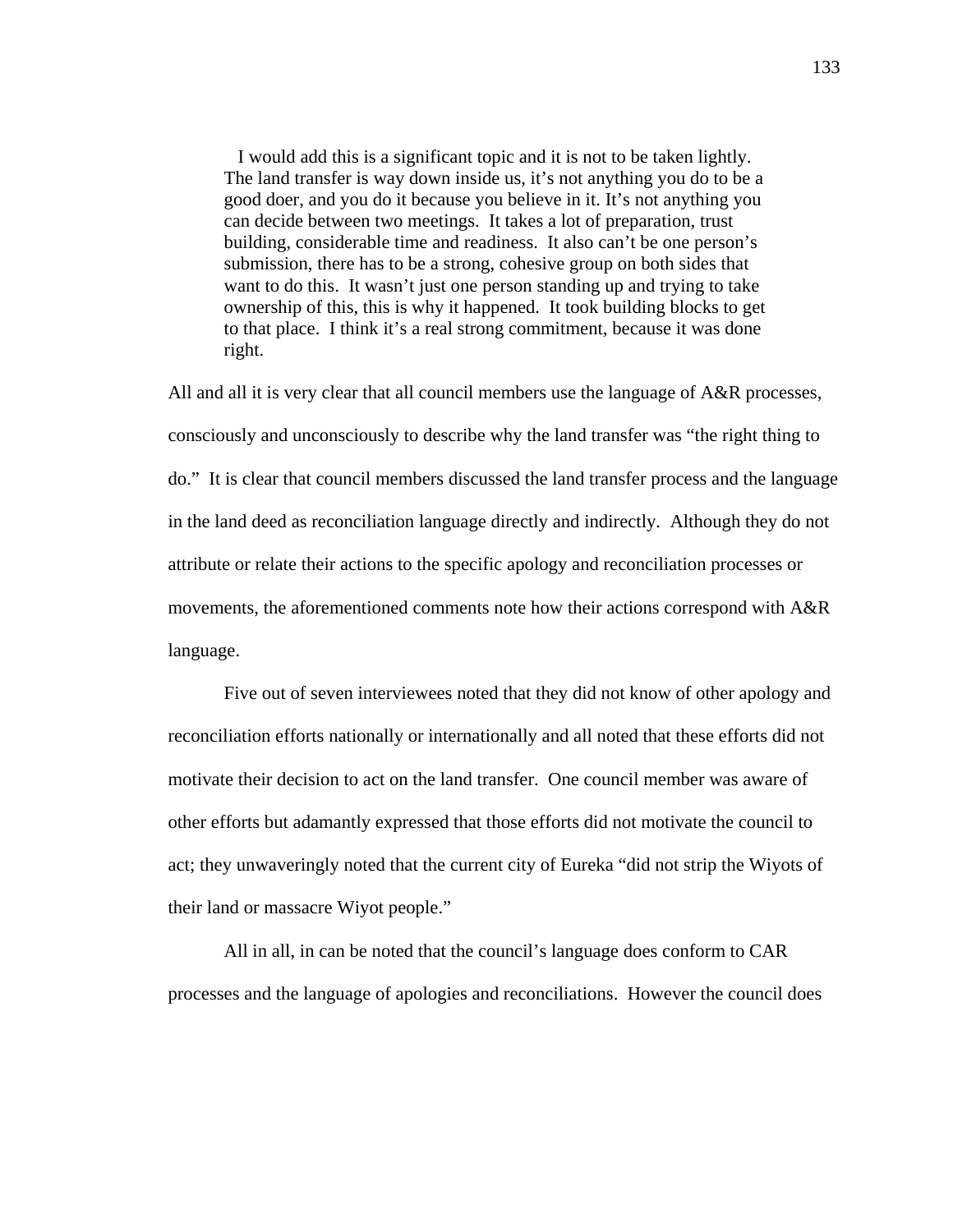not attribute or relate their actions to A&R language, CAR processes or other CAR events happening internationally.

### Conclusion

 As previously discussed, the phrase 'the right thing to do" helps explain why the land transfer occurred from the viewpoint of Eureka City Council members and what outcomes this social action produced. "The right thing to do" acknowledges and recognizes the historical wrongs which were committed against Native people, specifically the Indian Island massacre of 1860. The Eureka City Council publicly acknowledged this wrong doing during the Adorni ceremony, and public acknowledgment is one step to productive reconciliations. Taking responsibility and returning sacred land to the Wiyots, the council also honored the tribe's request to regain the center of their universe. This action also recognized the tribe as an ongoing tribe and a political body within the community.

The land transfer also produced a variety of outcomes for the council and hopefully for the Humboldt County community. The land transfer process increased the knowledge base of council members about Wiyot people and optimistically this will spread to the public. The process also helped develop relationships between council members individually and governmentally. Hopefully this process will trickle down to the community, and more community members will get involved in Wiyot Sacred Site events. Finally views of the Wiyot tribe have altered or changed in the minds of council members because of the experiences they shared. Overall the land transfer process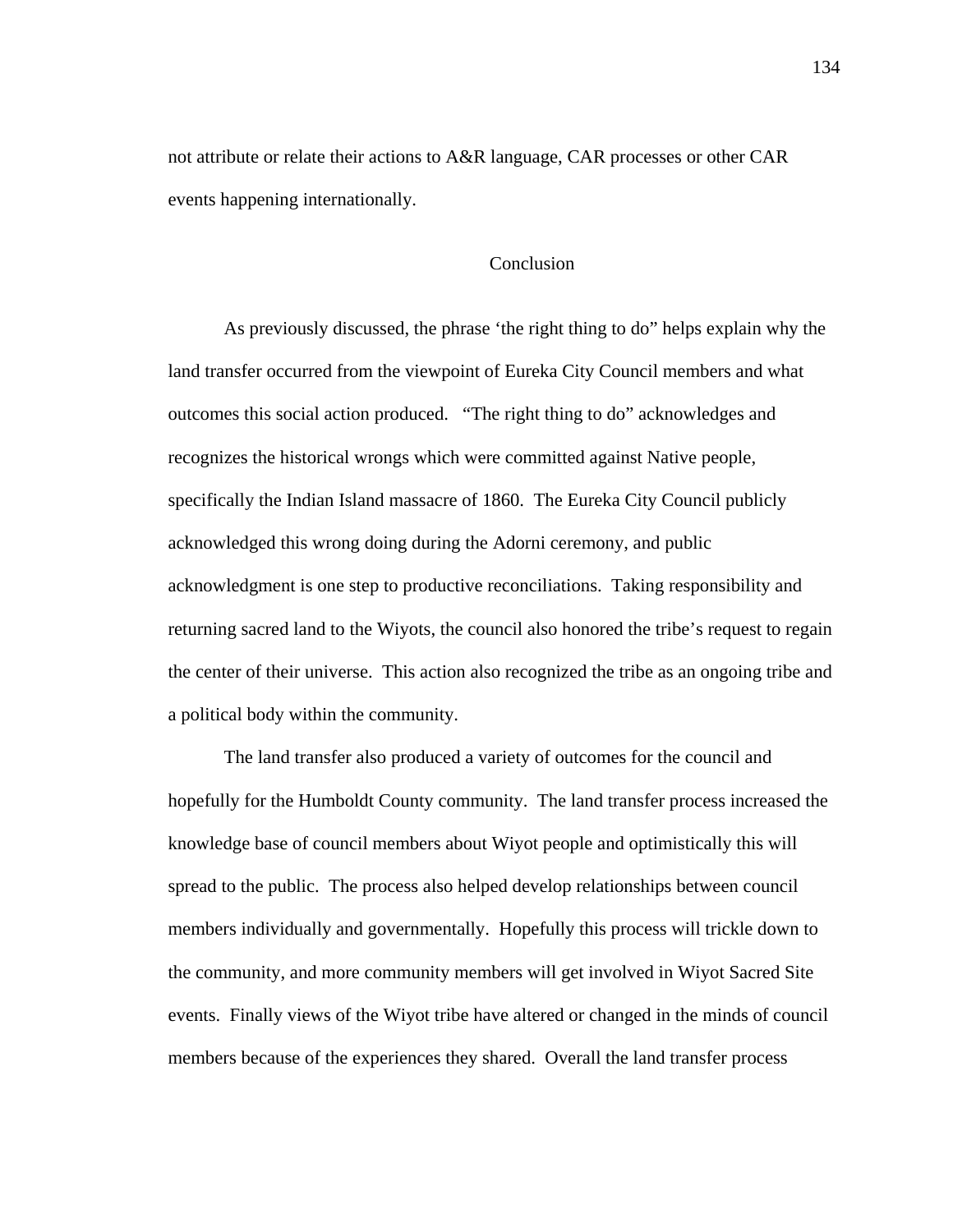produced positive outcomes for the Wiyot tribe, the Eureka City Council and in anticipation, for the Humboldt County community.

The land transfer process also relates to CAR processes. In my opinion, the phrase "the right thing to do" and its two main themes, *recognition and acknowledgment* and *historical features and importance* identify elements of CAR processes. It is also my opinion that the language used by council members connect to A&R language even though the council was not motivated by CAR processes and/or CAR cases.

Taken as a whole, the phrase "the right thing to do" helps clarify why the land transfer occurred and what outcomes it produced. I hope the Eureka City Council will return all Wiyot land because it is "the right thing to do."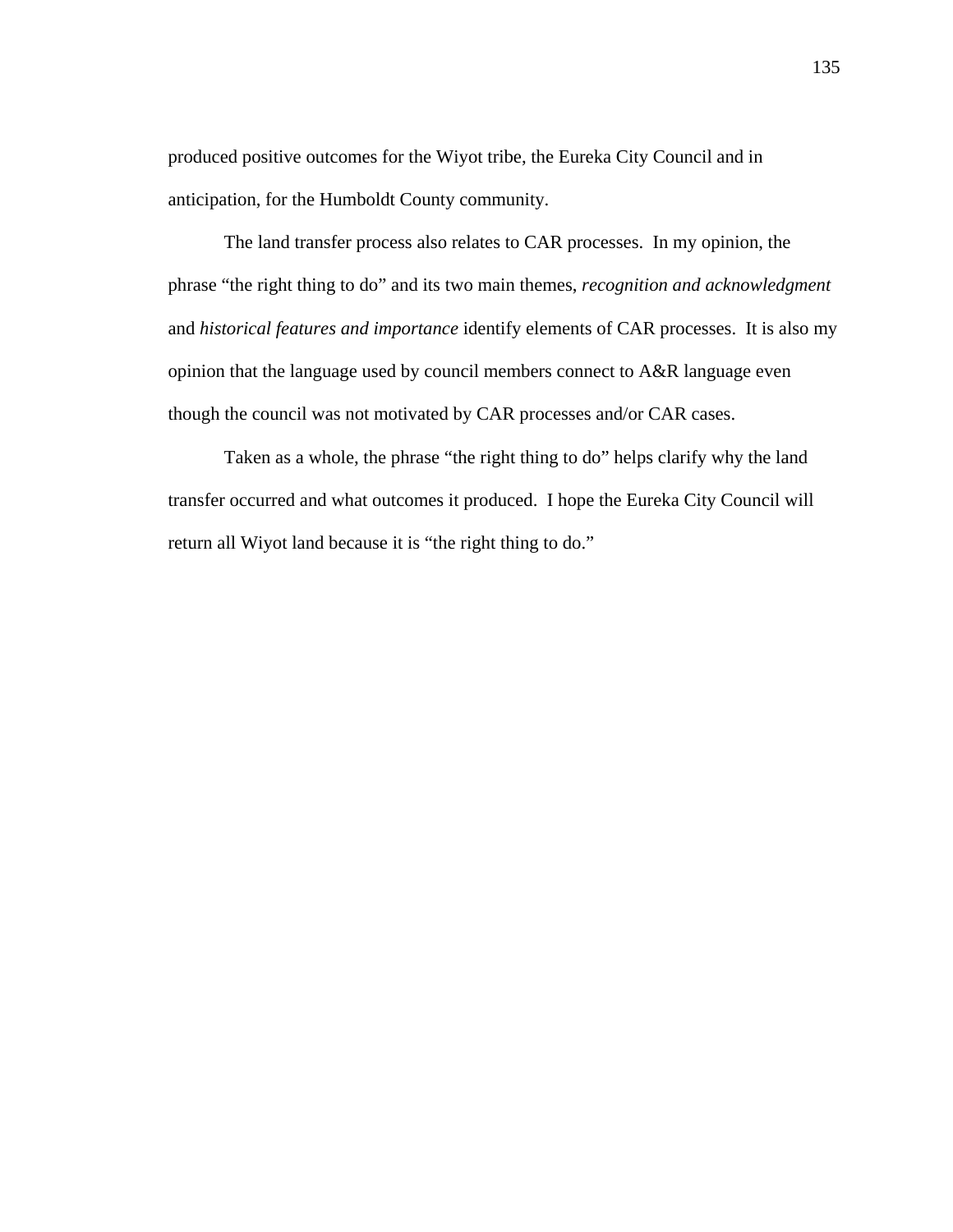#### CHAPTER 6: THEORY

## **Introduction**

In an attempt to understand why transferring forty acres of Indian Island to the Wiyot Tribe was "the right thing to do" I utilize three theoretical perspectives. The first theoretical framework, white racial identity development, explores how whites come to understand their white identity through stages or phases. "There are two major developmental tasks in this process, the abandonment of individual racism and the recognition of and opposition to institutional and cultural racism" (Tatum, 1994: 94). This framework helps explain how the council came to better understand themselves, the Wiyot Tribe and the land transfer from a conflict theory perspective.

The second theoretical framework includes the psychology of altruism, prosocial and helping behavior. This perspective explores certain factors of why and when people will help others situationally. An analysis of helping characteristics and a helping taxonomy are explored to explicate why transferring the land was "the right thing to do."

 The final theoretical frame employed investigates theories of forgiveness. Amstutz (2005) synthesized three main theories of political forgiveness, which help explain why nations forgive and reconcile with other nations. Forgiveness helps "facilitate reconciliation, that is, the healing of broken relationships, the restoration of social harmony and communal solidarity" (Amstutz, 2005: 64). For my case study this forgiveness paradigm will allow the "right thing to do" to be investigated as a subtopic

136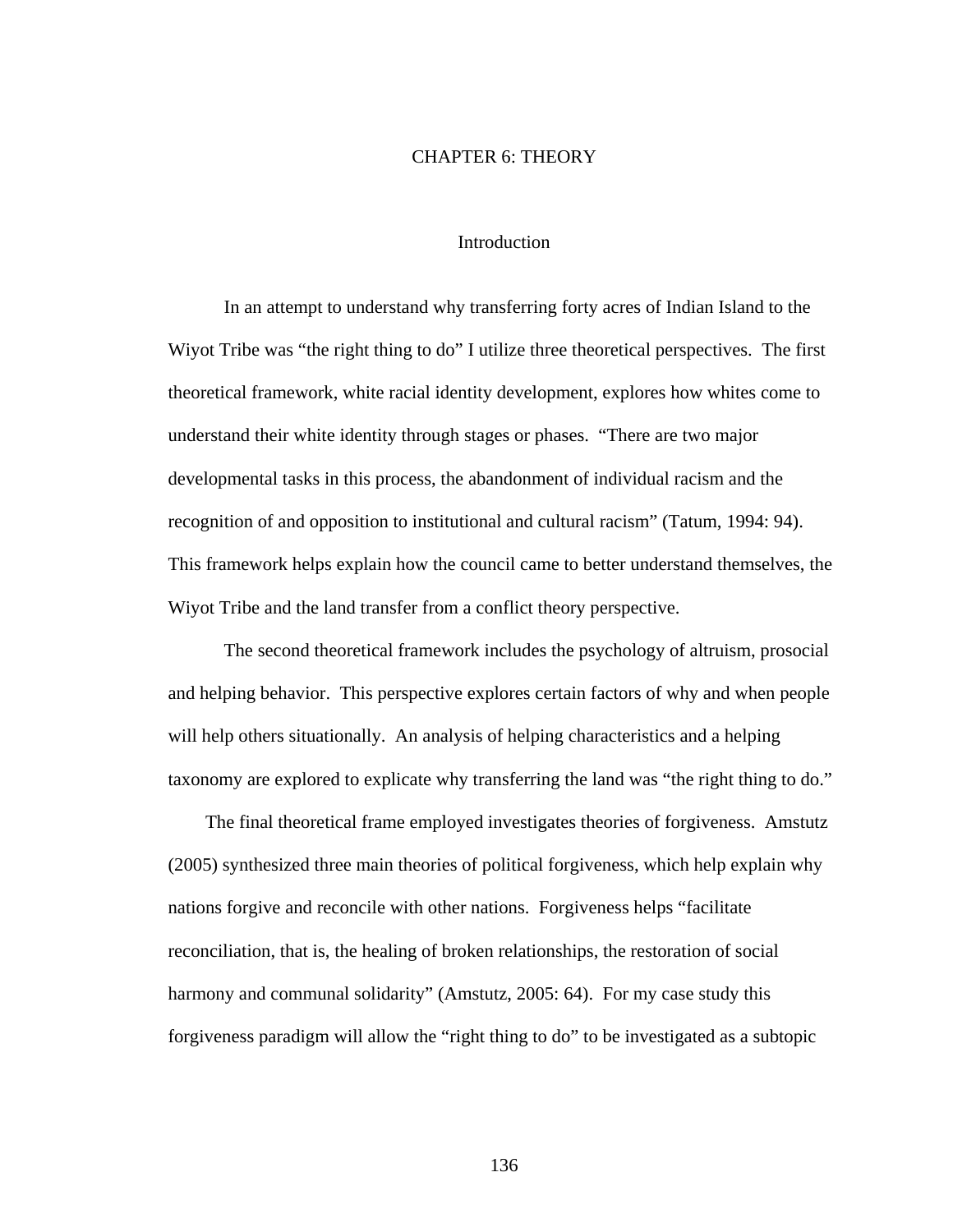within reconciliation. What follows is an examination of these three theoretical perspectives individually and how they synthesize to explain why transferring the land was "the right thing to do."

#### White Racial Identity Development

 Many white people in America today do not embrace a white identity. "There is a lot of silence about race in White communities, and as a consequence Whites tend to think of racial identity as something that other people have, not something that is salient for them"(Tatum, 1994: 94). In Humboldt County the population of whites exceeds eighty percent. I think the Eureka City Council came to understand their white identity more during the process of the land transfer and working with the Wiyot Tribe. What follows is an exploration of Helms's model of white racial identity development model and how it may be applied to my case study.

 Many scholars such as Hardiman (1982), Helms (1984), Rowe, Bennett, and Atkinson (1994) and Sue and Sue (1999) have developed theories regarding white racial identity development. All of these theories entail different stages or phases of white racial identity development accompanied with common characteristics within each stage. Janet Helms, in 1984, developed one of the most popular theories of white racial identity development (WRID). Helms' WRID model has been used and modified by Rowe, Bennett, and Atkinson (1994) and Sue and Sue (1999). Sue and Sue note Helms' credentials and influence in the field as follows: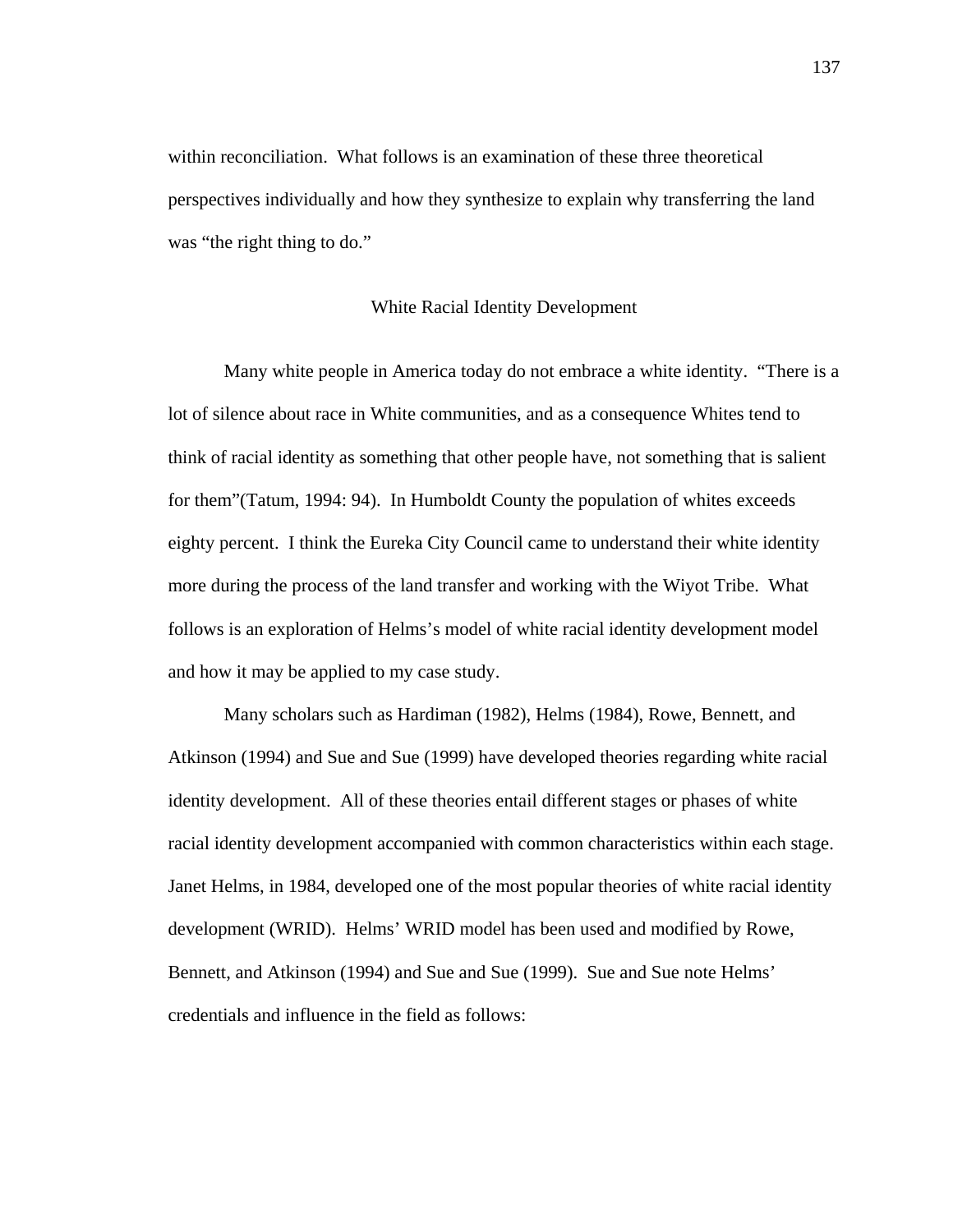Janet Helms's White racial identity model (WRID) (Helms, 1984, 1990, 1994b, 1995), developed independently of Hardiman's, is perhaps the most elaborate and sophisticated of those proposed. Helms is arguably the most influential White identity development theorist. Her work has not only led to the development of an assessment instrument to measure White racial identity; it has also been scrutinized empirically (Helms & Carter, 1990) and has generated much research and debate in the psychological literature. (Sue and Sue, 1999: 150)

Helms' theory utilizes six stages of white identity development and matches each stage accurately with "informational processing strategies" which have been used successfully in training and clinical strategies. The six stages include: contact, disintegration, reintegration, pseudo-independent, immersion/emersion and autonomy.

 Due to the popularity and success of Helms' theory I will discuss her theoretical model but include critiques and differences of Helm's theory in relation to other theorists. Just as Helms' theory provides commentary, summaries of Eureka City Council members' experiences and comments taken from interviews are also included to provide examples of each stage.

 In the first stage contact, "whites pay little attention to the significance of their white identity" (Tatum, 1994: 95) for many have been socialized into the biases and stereotypes of the dominant white culture and ideology. From this socialization into "ethnocentric monoculturalism" (Sue and Sue, 1999: 155) many whites do not acknowledge their own white privilege, their biases and prejudices towards non-whites. Many whites lack the knowledge and understanding of institutional racism and possess either a superior white ideology (such as white supremacy) or do not feel racial and cultural differences are important (such as assuming everyone has an equal opportunity in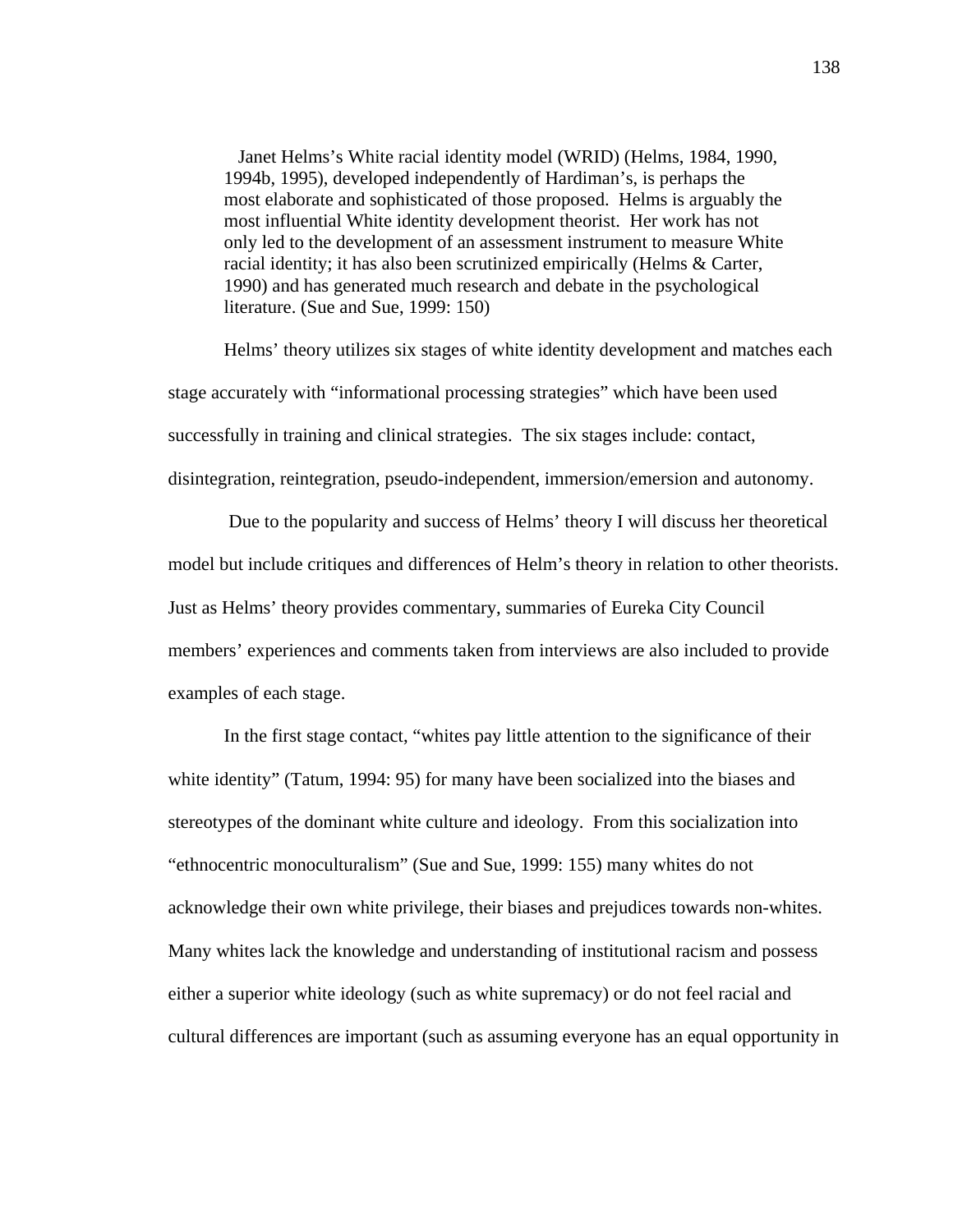America). In relation to my case study, many city council members noted their white identity not being a salient feature in their lives and their lack of involvement with nonwhite communities when they were young.

In stage two, disintegration, whites have a "growing awareness of racism and white privilege" (Tatum, 1994: 96) and its institutional nature. Whites begin to understand the direct impact race has on aspects of life through contrasts and differences. This stage may be experienced through recognizing social injustices such as redlining, racial profiling or questioning certain racialized comments, jokes, slurs or incidents. This new awareness is usually accompanied by "uncomfortable emotions of guilt, shame and anger" (Tatum, 1994: 97). At this stage whites are exposed to how prevalent the influence of race is in daily life and how it strongly affects the dynamics of American society. This stage of recognition causes friction for the individual as they confront new information and view experiences of race differently for the first time. Many council members spoke of experiences they had that made them recognize the institutional racism that surrounds their lives (such as being followed in a department store with a black friend or having black friends over and having neighbors giving them dirty looks). Other council people noted learning more about other racial groups and cultures after being involved with volunteer work and community service.

 The third stage of development involves reintegration, a stage where many whites try to alter their changing identity back to a comfortable position of not recognizing and acknowledging the racialized society around them. These contradictory feelings stem from an awareness of both identities, the lack of knowledge of institutional racism and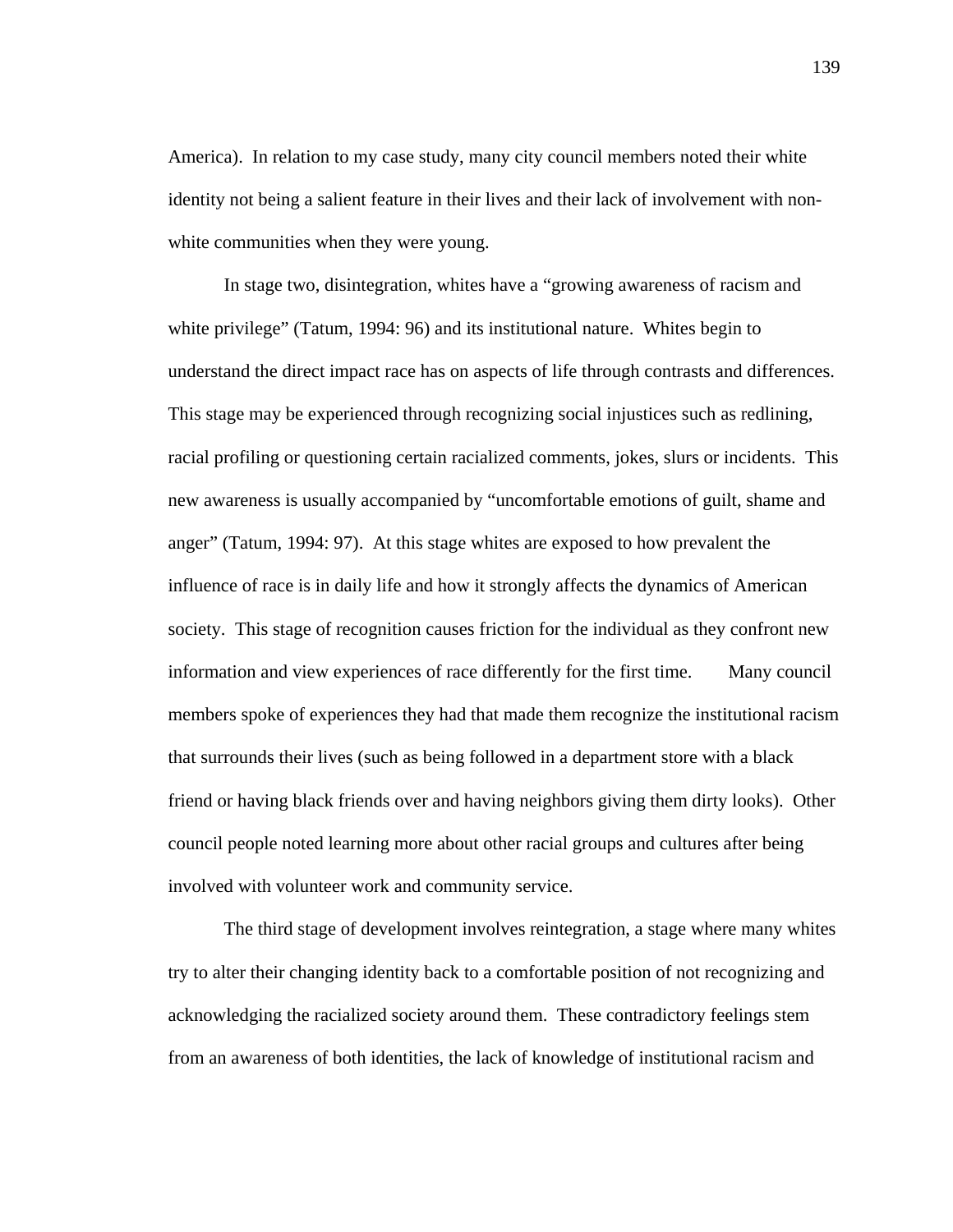the newfound understanding of institutional racism. "The previous feelings of guilt and denial may be transformed into fear and anger directed towards people of color" (Tatum, 1994: 101) as whites grapple with these two different perspectives. Many of the causes and consequences of a racialized society are externalized for the white individual at this awkward stage. These feelings may include "blaming the victim" (Tatum, 1994: 101), but overall leaving the white individual free from "the responsibility of social change" (Tatum, 1994: 101). Whites at this stage have not internalized their own position in relation to the newfound awareness of institutional racism and still grapple with "unlearning racism" (Tatum, 1994: 96).

Tatum (1994) also notes that part of the discomfort and anger may stem from white group membership and being part of the dominant and superior racial group. Attempting to differentiate individuality from group membership is a struggle for whites developing a new identity. Different status markers will affect whites in different ways such as gender, sexual identity and religious background, although these statuses are all grouped "white" from a racial perspective. Overall the struggle of the reintegration stage is based on temporary regression; due to the friction of old views and feelings of white ideology prior to contact and the "attempts to resolve the dissonance created by the previous process" (Sue and Sue, 1999: 151) of disintegration. In regards to my case study, one council member spoke of problems and crime within Hispanic communities, noting that the causes of the problems were based in "their" communities, external from the dominant white group. Another council member spoke of how being a white male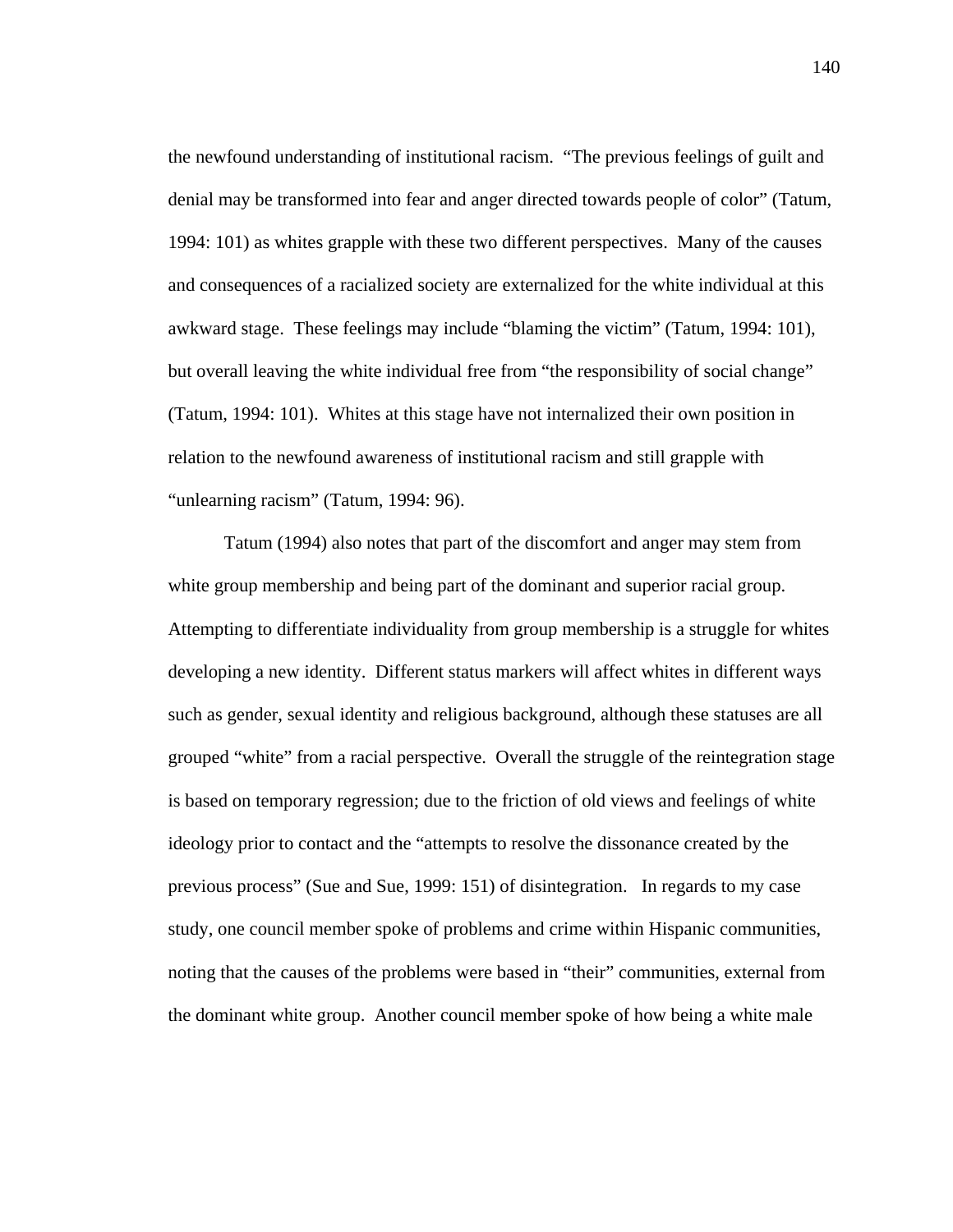was difficult and carries a bad reputation, noting the white struggle of individual and group membership.

 In the fourth stage of identity development, pseudo-independent stage, whites have come to terms with the institutionalized racism that surrounds their lives and this "deepening awareness usually leads to a commitment to unlearn one's racism" (Tatum, 1994:106). Developing a non-racist white identity while shedding the old racist identity marks this stage with "an intellectual understanding of racism as a system of advantage" (Tatum, 1994:106). Many whites at this stage are usually ashamed and embarrassed by their racialized privilege but understand and accept the affects of institutional racism. "Whiteness is still experienced as a source of shame rather than a source of pride" (Tatum, 1994:107) and many whites have a difficult time embracing their new developing identity knowing they are privileged. This stage is also marked by intellectual changes but not direct actions. These feelings of unease usually lead whites into the next stage of development, immersion/emersion. Many council members were knowledgeable of racism, prejudice and discrimination, gave examples of what these concepts meant and personal examples of their experiences with these issues. Other council members spoke of working with different communities through their job as a councilperson and how working with different communities acted as resource for awareness and activism.

 In this next stage of development whites try to find ways to cope and deal with their newfound identity. There are two main focuses of this stage, overcoming one's own biases and prejudices and beginning to act on their newfound identity by "reliving or re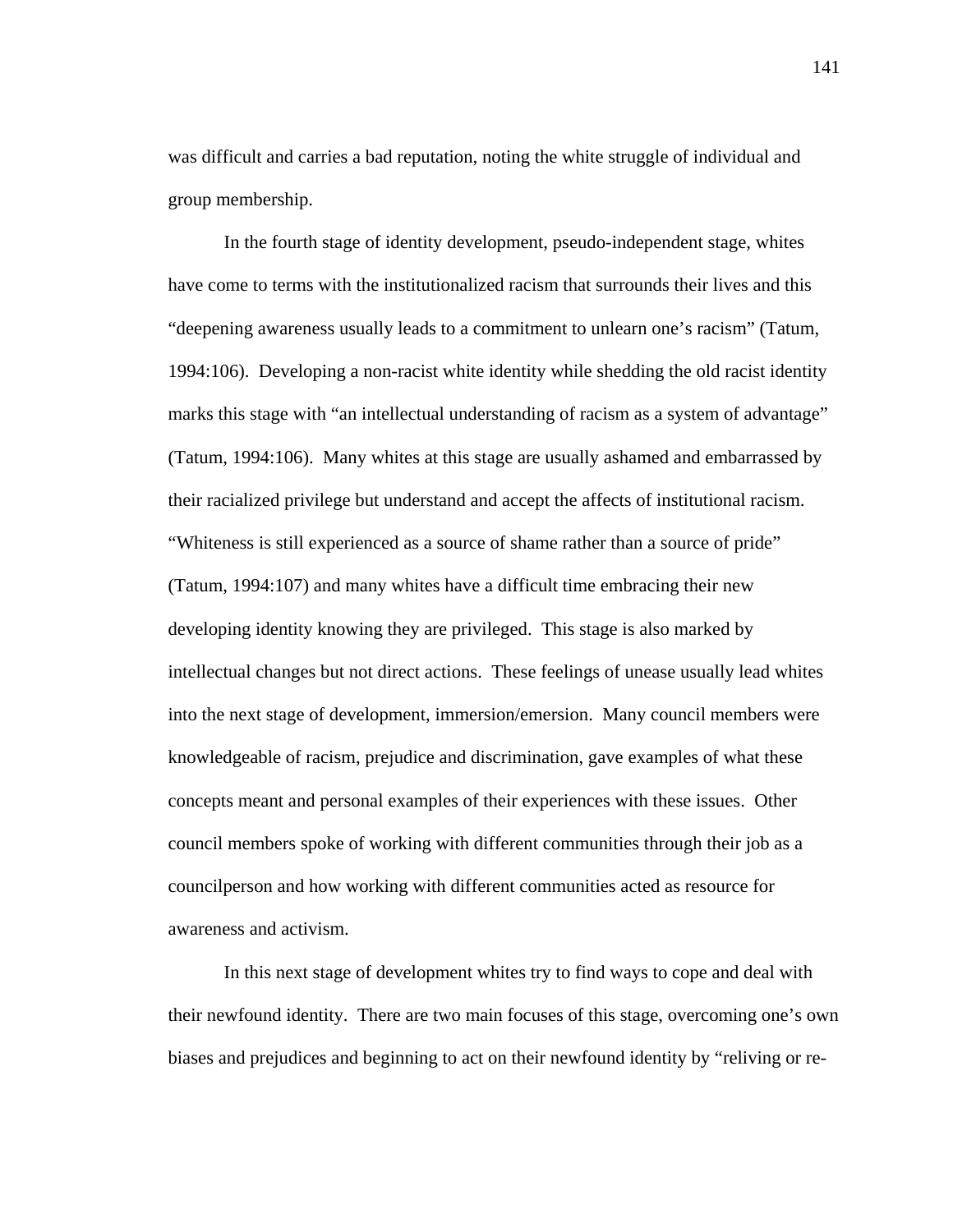experiencing previous emotions that were denied or distorted" (Sue and Sue, 1999: 152). Some find comfort with others going through the same processes and others who share their views. This can be accomplished through friends, workshops, and social activism groups as they work through their biases and prejudices and abandon "their feelings of shame and guilt" (Tatum, 1994:111). Others find comfort in sharing their feelings with those who are not white, getting involved in different communities of color and finally stepping out of their comfort zone to explore their new emerging identity. Many city council members noted that working with the Wiyot Tribe was their first working experience with Native people. Other council members noted once they found out about the Indian Island massacre, what Tuluwat Village meant to the tribe, and what their goals were in obtaining the land, they were in support of their actions. It took dialogue, communication and interaction with another social group to understand the Wiyots worldview regarding the island for white council members to support the land transfer. Others noted how transferring the land released a certain amount of guilt and moral taint that the city held by owning portions of Indian Island.

 In the final stage, autonomy, "a person incorporates the newly defined view of Whiteness as part of a personal identity" (Tatum, 1994:112). This stage is marked by feeling comfortable "to confront racism and oppression in daily life" (Tatum, 1994:112) and a stronger "awareness of themselves" (Tatum, 1994:112). Tatum (1994) notes this stage may be viewed as "racial self-actualization," one in which whites understand their privilege and position and are willing to change their attitudes and behaviors to uphold their new white identity. Although this may be true, Tatum (1994) also notes old feelings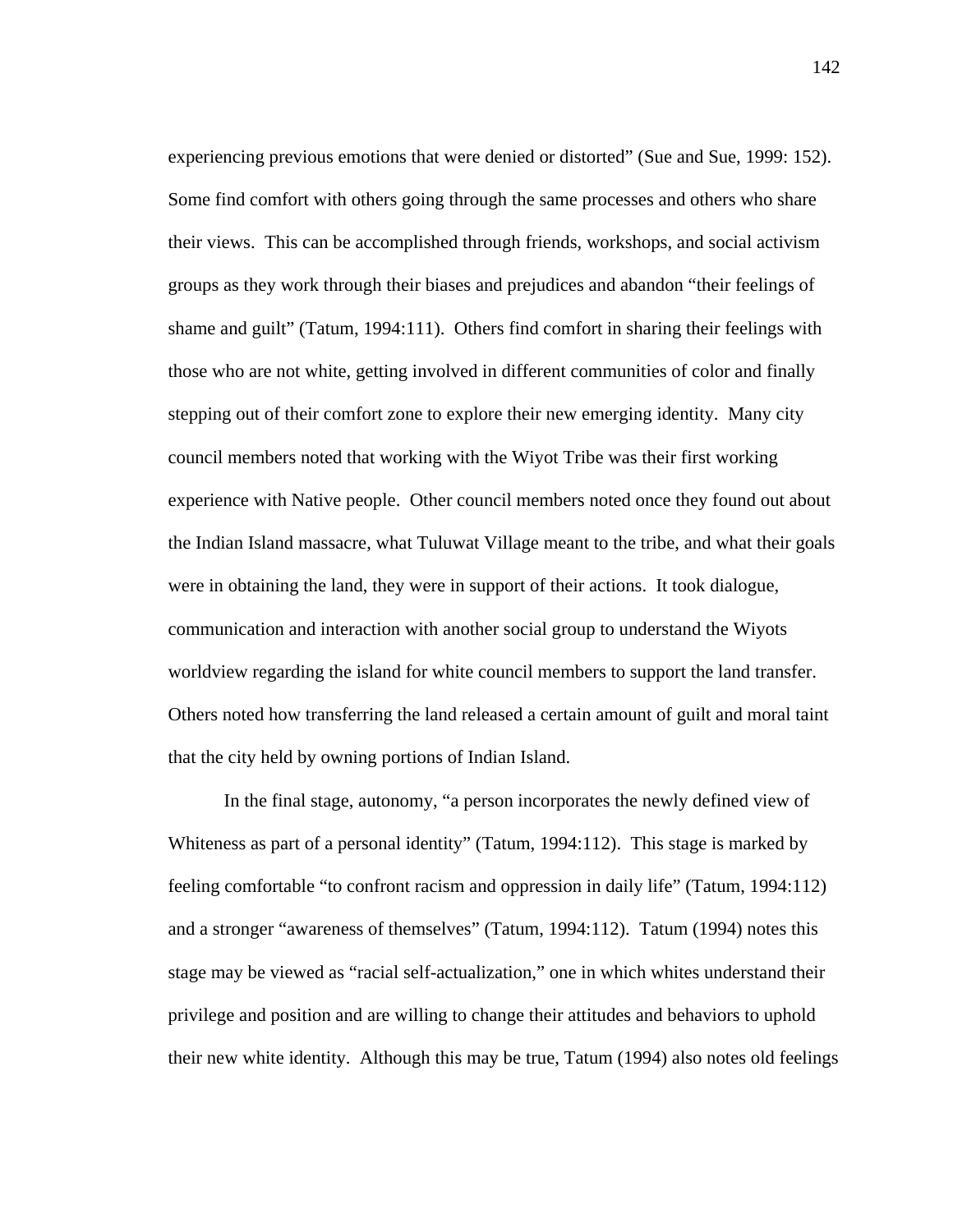may resurge and must be worked through at all stages, old habits die hard and developing a new identity takes time to become second nature.

In regards to the council members, it is difficult to ascertain where each member is in regards to the WRID model. However, many spoke of how this decision changed or deepened their views of the Wiyot people and how doing the right thing was a positive, memorable experience for them as council people. Other council members spoke of transferring the land as an educational opportunity in understanding another's culture. Overall transferring the land gave council members an opportunity to be involved in something larger than themselves with positive impacts on their ongoing white identity development.

 Many other theorists such as Hardiman (1982), Rowe, Bennett, and Atkinson (1994) and Sue and Sue (1999) have developed similar WRID theories. These theories are very similar to Helms' theory and have the same features and qualities. Some of the main critiques of Helms' theory include her use of stages, in which the process is viewed as linear and fixed. Although this critique has been pointed out, Helms' does not view herself as a stage theorist and has personally altered her theory to use the term statuses in response to the reviews of her work. Others have critiqued her use of minority identity development as a basis for her theory, which may be dramatically different for whites because these theories are developed "in the face of stereotyping and oppression" (Sue and Sue, 1999: 153). Many feel this minority-based approach may be inapplicable to whites. Helms' has refuted this claim too, noting she correctly identified two separate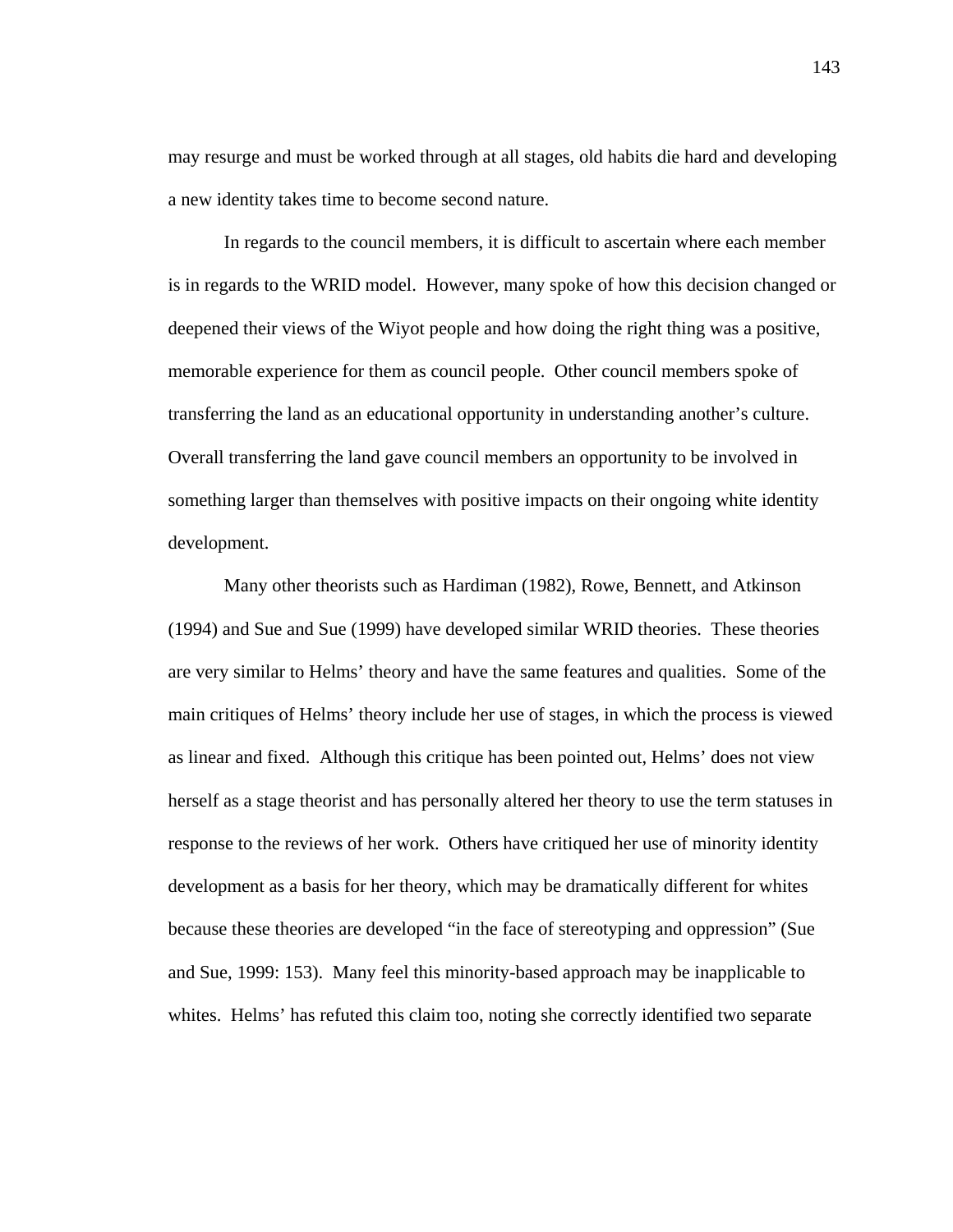models for whites and non-whites, with the WRID model having "development of a positive white identity" (Sue and Sue, 1999: 153) as a central tenet.

 Some scholars' variations of Helm's WRID theory that help explain the land transfer process more accurately include the use of "looping and recycling" as noted by Rowe, Bennett, and Atkinson (1994) in their WRID theory. These additions allow for flexibility throughout the statuses and also allow for "non achieved statuses" to occur in a fluid, nonlinear pattern. White people can move back and forth through the stages as they attempt to reach autonomy. This aspect allows for a more realistic picture in relation to the case study because it is difficult to identify where each member is regarding the WRID model.

 Overall, the council did go through identity changes throughout the process of the land transfer. These identity changes may not be as permanent as the WRID model suggests (such as reaching autonomy). Nevertheless the experience did change the council members in a positive way and their changes can be explained using the six phases of Helms' model. The council members' comments can also be explained as "recycling or looping" statuses (in which members must continue to work through all the statuses), as the council members come to understand their own white identity and continue to confront the institutional racism that surrounds them. All in all, the council members did create social change in their community by returning the land to the Wiyot Tribe, an action that may be the first taken by a city council in the whole nation. It was an action motivated by doing the right thing and in the process benefited a whole community.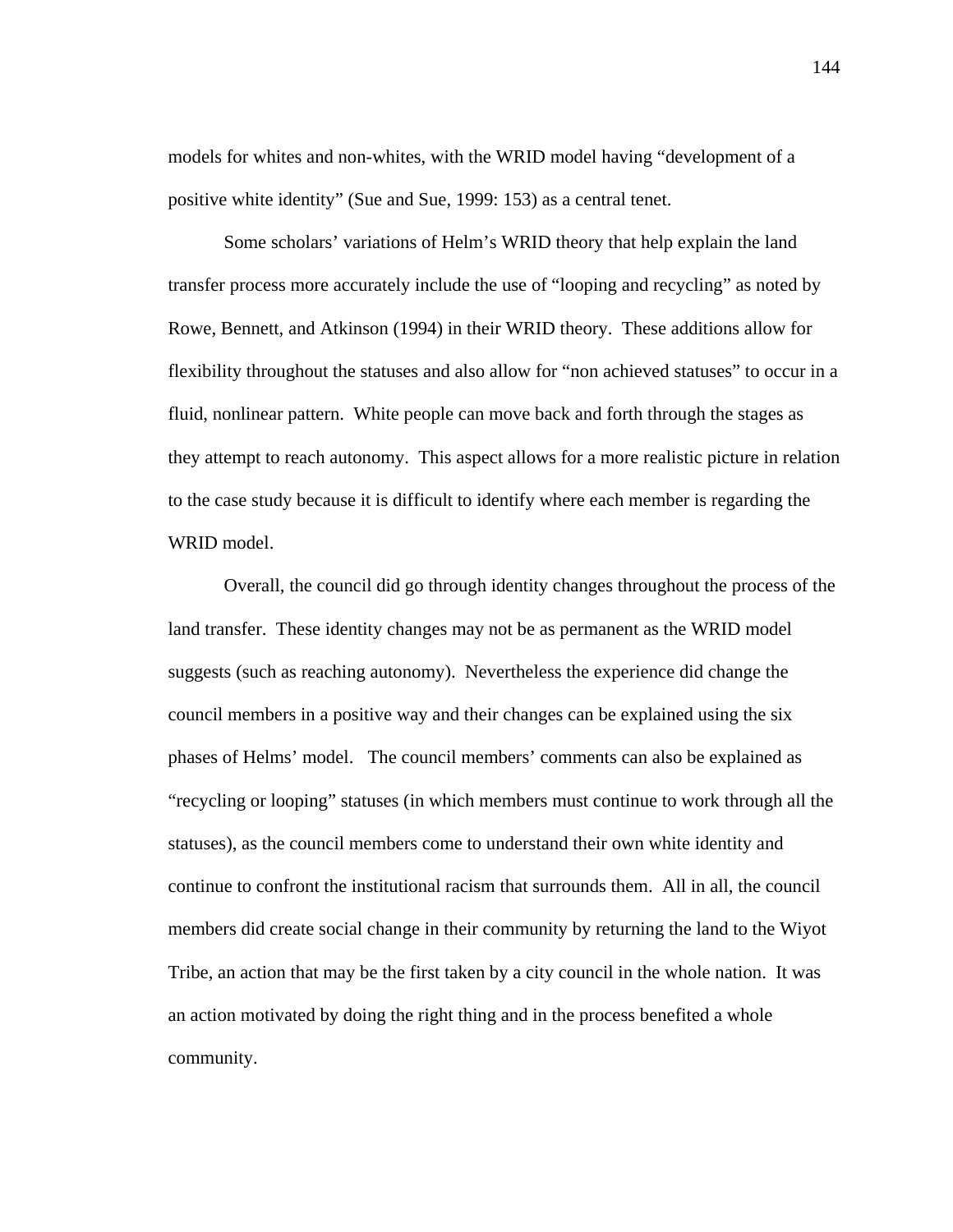#### Altruism, Helping and Prosocial Behavior

 The psychology of altruism, helping and prosocial behavior provides theoretical insight to why the city council transferred portions of Indian Island land to the Wiyot Tribe and why this action was "the right thing to do." This body of literature, which explores why people help and assist others and the motivations for helping behavior, is very useful in relation to my case study.

The act of transferring the land in and of itself was prosocial behavior. Prosocial behavior is the label for a broad category of actions that are "defined by society as generally beneficial to other people and to the ongoing political system" (Piliavin, Dovidio, Gaertner and Clark, 1981: 4). Prosocial behavior is also "necessarily an interpersonal act" (Schroeder et al, 1995: 15). The land transfer provided benefits to the tribe and was conducted in an interpersonal relationship between two political bodies, fulfilling the requirements for prosocial behavior.

Another example of why this paradigm helps explain the land transfer includes the straightforwardness of helping behavior; plainly put, the city helped the tribe get back portions of Indian Island. Helping is defined as "an action that has the consequences of providing some benefit to or improving the well being of another person" (Schroeder et al, 1995: 16). Some may even consider the council's helping act as altruistic because the city transferred the land without expectation of anything in return. Altruism is defined by cases in which "the benefactor provides aid to another without the anticipation of rewards from external sources for providing assistance" (Macaulay and Berkowitz, 1970) and is

145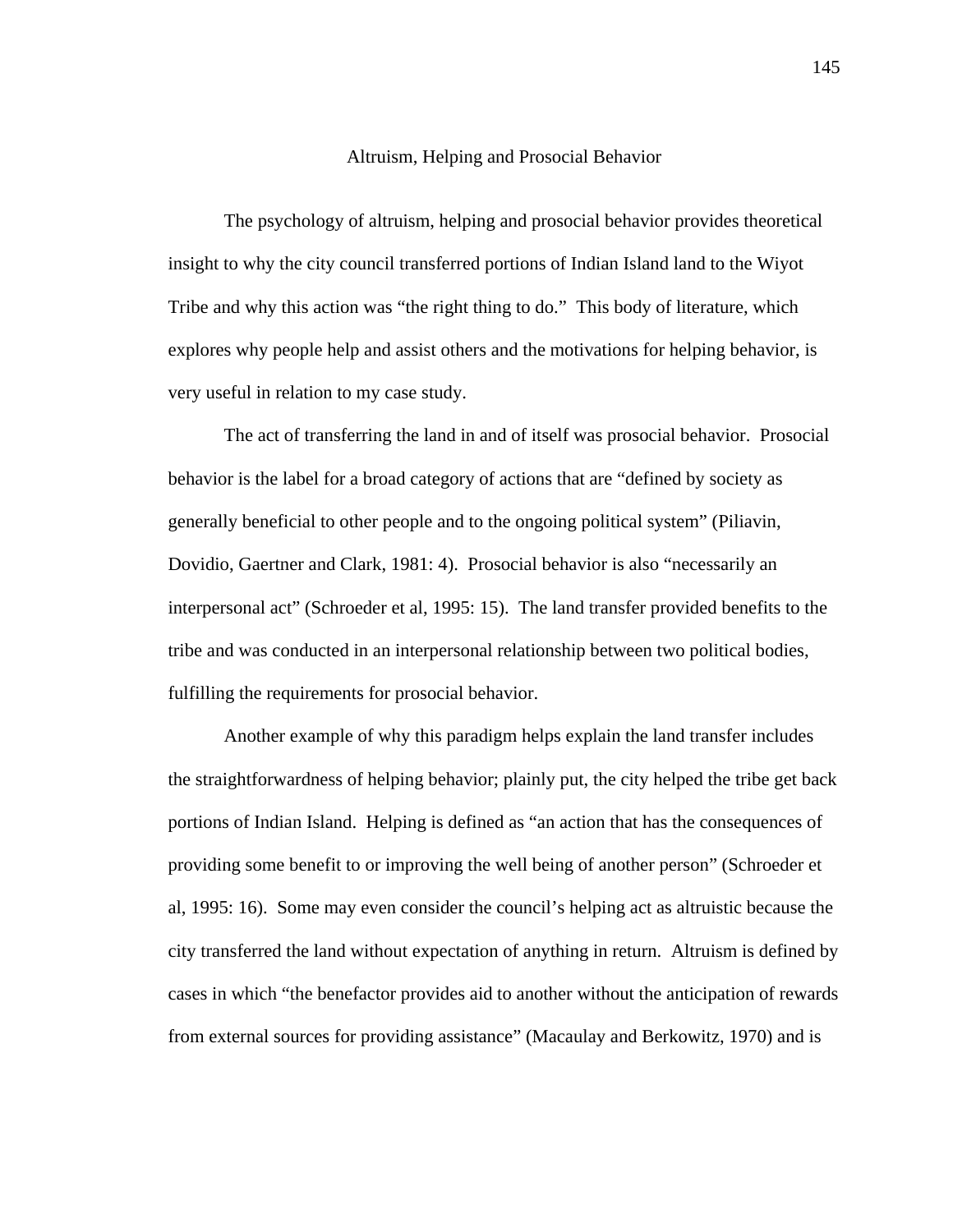directly correlated to helping behavior (Schroeder et al, 1995: 18). Although these prosocial, helping and altruistic descriptions are accurate in describing the land transfer, they do not explicate why the city performed prosocial behavior and why it was the "right thing to do." This question will be explored using a taxonomy of helping, the bystander intervention model, and common helping characteristics.

Pearce and Amato's (1980) situational helping taxonomy includes three elements of rating helping situations: (1) planned and formal versus spontaneous and informal, (2) serious versus non-serious and (3) direct versus indirect help. In regards to the land transfer, the act was formal and planned. The land transfer process took about one year from beginning to end once the new mayor and council supported the action. The land transfer was also serious; the council was returning the center of the Wiyot's universe, something sacred, holy, cultural and spiritual to the tribe. Finally the act was direct, in which the two councils worked together to make the transfer occur. The process of transferring the land brought two social groups together to accomplish a goal. It also improved the relationships between these two groups politically and socially as well as strengthened the community ties that were absent or weak prior to the process. Overall Pearce and Amato's (1980) situational helping taxonomy provides insight to the process of helping characteristics and behavior.

Another helping theory that helps explain the land transfer includes the bystander intervention model, which is summarized as follows.

 Latané and Darley's (1970) decision model of bystander intervention proposes that whether or not a person helps depends upon the outcomes of a series of prior decisions. Before a person initiates a helping response,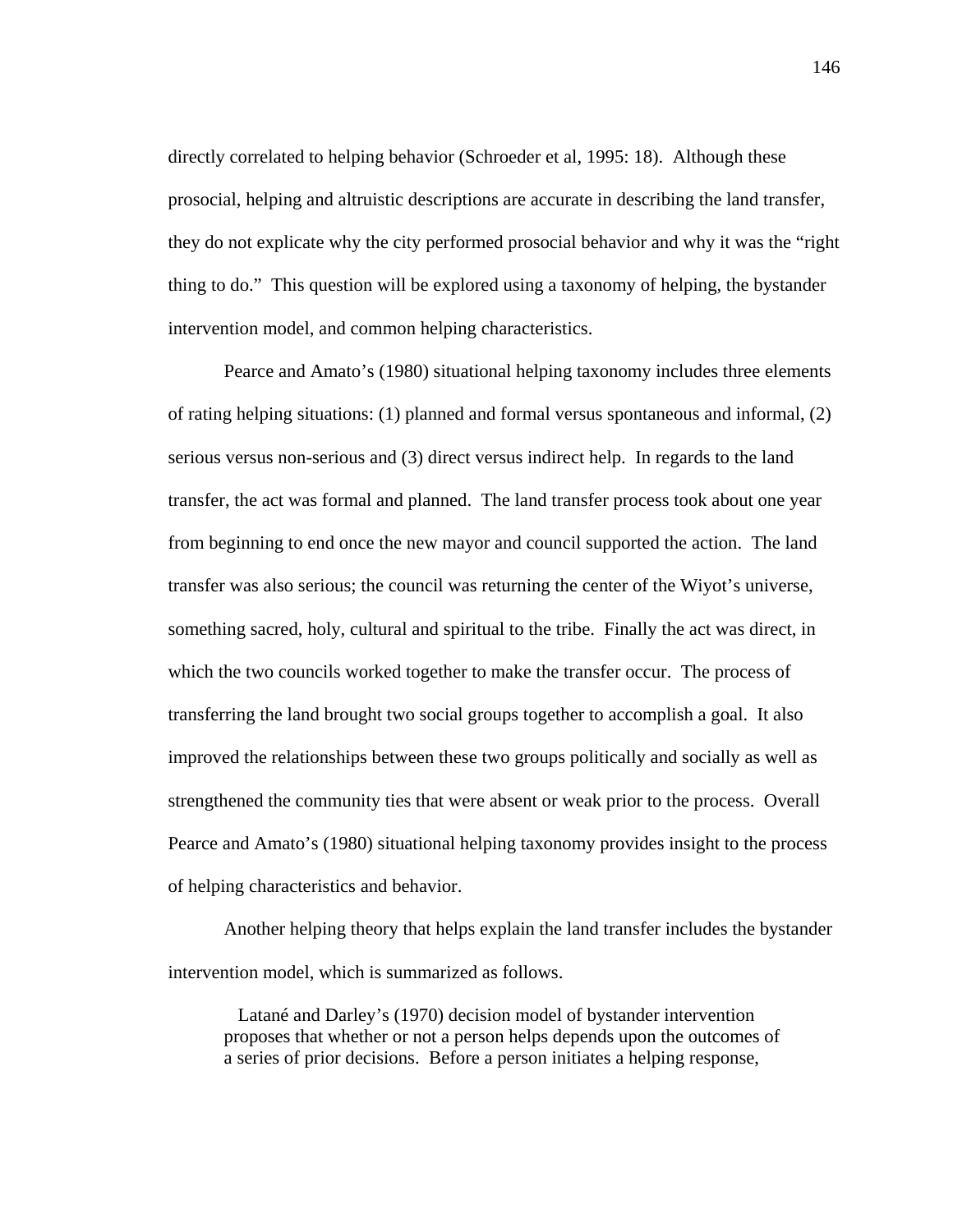that person goes through five decision-making steps. The bystander must (1) notice that something is wrong, (2) define it as an emergency, (3) decide whether to take personal responsibility, (4) decide what kind of help to give, and (5) decide to implement the chosen course of action. The decision made at any one step has important implications for the bystander's ultimate response- a "no" response at any step means the victim will not be helped. (Schroeder et. al., 1995: 28-29)

Viewing the land transfer process from this academic model allows the decisionmaking processes of the council to be investigated. Exploring the land transfer from this theory, the council had to decide at each stage if they would help and why. For example, first the city was approached by the tribe and had to decide whether to explore the issue. As noted previously, the issue was brought forward to previous councils and was denied. Years later after the Wiyots purchased portions of the island themselves and found out it was submerged in water, the issue of a lot line adjustment was brought forward by the tribe to the council. It has been noted that key members such as Mr. Tyson helped the issue to be explored in the beginning stages. After Mayor LaVallee was elected, he helped this issue to be examined and supported as well, which resulted in the idea of a land transfer to be brought to the council's table.

Second, although it was not an emergency, the city decided to act by dedicating themselves to exploring the idea of returning portions of the island. This process included educational information about the tribe, the island's importance and the value it has for the Wiyot Tribe. Third the city decided to take personal responsibility for helping the tribe because the city owned the land and had the power to return it. This was a powerful step, one which acknowledges the city's control over the land and their willingness to help by returning portions of the island to the tribe. Fourth, through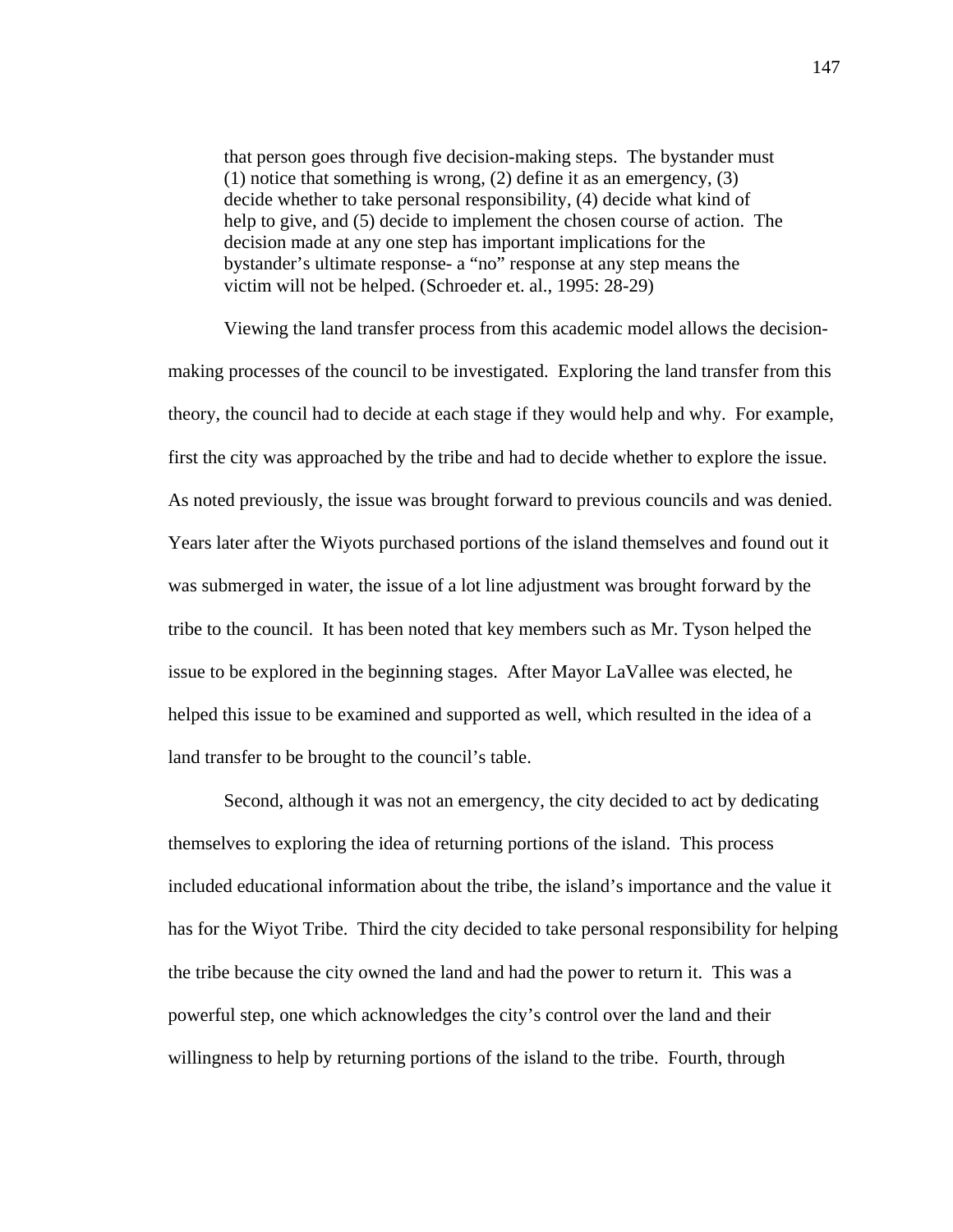negotiations with the tribe the council decided to transfer a portion of the island, which resulted in a preliminary forty acres. Thus the Eureka City Council and the Wiyot council came to an agreement regarding a land deed arrangement. Finally the city followed through with their decisions and transferred the land. This process was conducted in an open session of council and later was officially signed at the land transfer ceremony.

All in all, the city did not have to support this action. In addition the city did not receive any external benefits from this decision but still decided to act because it was "the right thing to do." Overall, this model helps explicate further why people help and how their decision making processes inhibit or enhance the process of helping behavior.

Looking at some common characteristics of why people help may help explain why transferring land was "the right thing to do." Schroeder et al (1995) have noted a variety of attributes which are common amongst helpers and divided them into two categories; demographics and personality. Demographic variables include "physical or social status such as sex, race, age, religion, or socioeconomic class" (1995: 158). Personality traits include "aspects of a person's psychological makeup that influences his or her thoughts and actions" (1995: 159) such a sense of responsibility, other-oriented empathy and self-efficacy. Some of these demographic variables and personality traits offer insight to the motivations of the council's actions.

The variables of age, race, religion and social status as council people played a role in why the council transferred the land from a demographic viewpoint. Schroeder et al (1995) have noted how older people are more likely to help than younger people and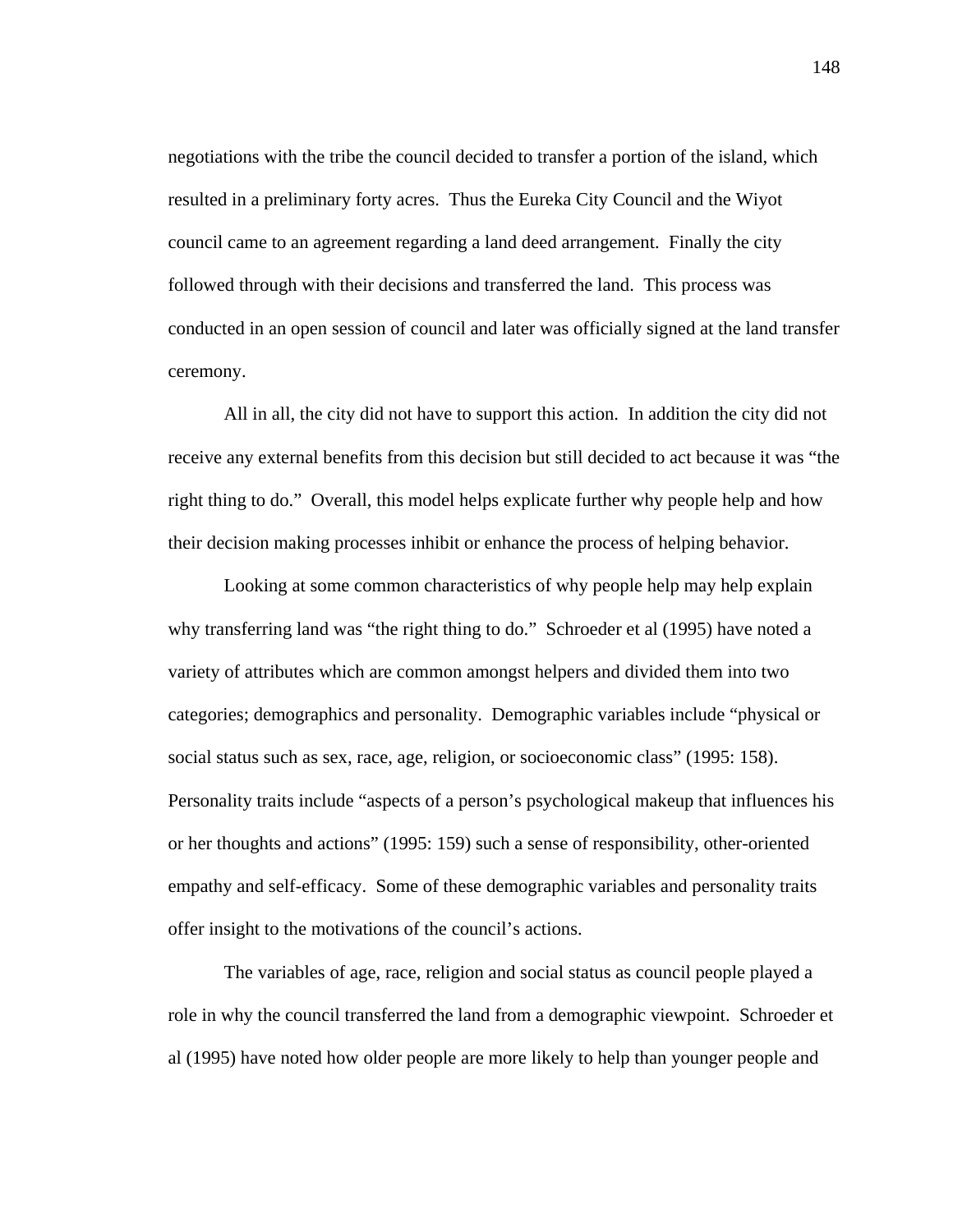all council members except one were older than forty. Religion played a role for one council member in which Native people are viewed as a lost tribe within the Mormon faith and deserve redemption for atrocities that have occurred against them. Finally the most important demographic variable is the council member's status as political officials; they were the only people who could help make this decision possible because the city of Eureka owned ninety percent of Indian Island.

 The personality attributes of empathy played a role in why transferring the land was "the right thing to do." It has been noted "empathy plays a critical role in adult's decisions to offer or not to offer help" (Batson and Oleson, 1991). Empathy is identification with, and understanding of, another's situation, feelings and motives. Empathy permits one (or in relation to my case study 'many') "to show concern for others 'for its own sake'" (Grusec, 1982:142). Empathetic concern also allows for "emotional responses to another person's circumstances" and has "the ability to understand the thoughts and take the perspective of another person" (Davis, 1994) genuinely. More specifically, dispositional empathy is described as "a consistent tendency to respond emotionally to other people's emotional experiences and to understand their point of view" (Schroeder et. al., 1995: 176).

It is apparent that the city council was empathetic to the Wiyot's goals of wanting to restore Tuluwat village and repeatedly stating their actions in helping the tribe as "the right thing to do." Many council members expressed how this action helped right historical wrongs against the tribe. I feel this empathetic and genuine concern from the council helps explain the "right thing to do" from a moral and value oriented standpoint;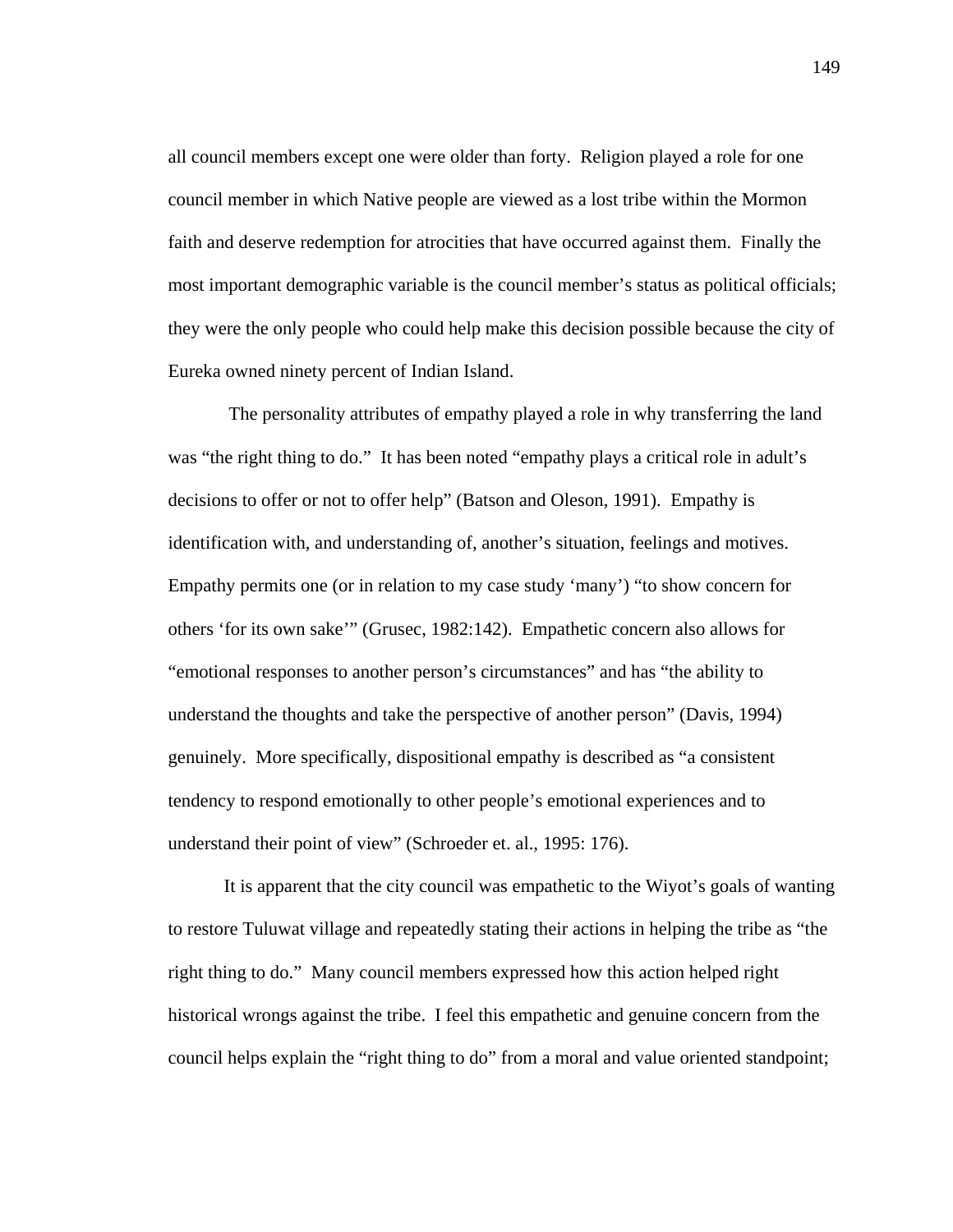for without these ethical principles why would one group of people help another without external rewards?

Many of the council members spoke of social responsibility in their personal lives and through their work as council people. Having "a sense responsibility for the welfare of others is associated with prosocial behavior" and had an impact on the transferring of land (Schroeder et. al., 1995: 177). Council members had to do what was right for the city and the community as civic servants but also for themselves as individuals. As many council members noted, their sense of responsibility and positive social action is important to them as civic servants. These ethics were made apparent through their political work and working on the land transfer process. Other council members noted how actions such as the land transfer make the job worth while by giving their political responsibilities value and significance.

Self-efficacy is another variable that helps explain the "right thing to do." Selfefficacy involves people who are self-assured and confident of their abilities to make successful prosocial changes in their lives and the lives of others. In essence, selfefficacy is feeling the need to help yourself and others and the belief that you can help. Key players such as David Tyson and Mayor LaVallee allowed the discussion of a land transfer to be brought to the council's table with the desire to help and the belief that the land transfer could have positive and successful outcomes. Without key players pushing this process forward it probably would have fallen apart, resulting in no change. Having motivations of empathy, sympathy, a sense of responsibility and self–efficacy made these changes possible.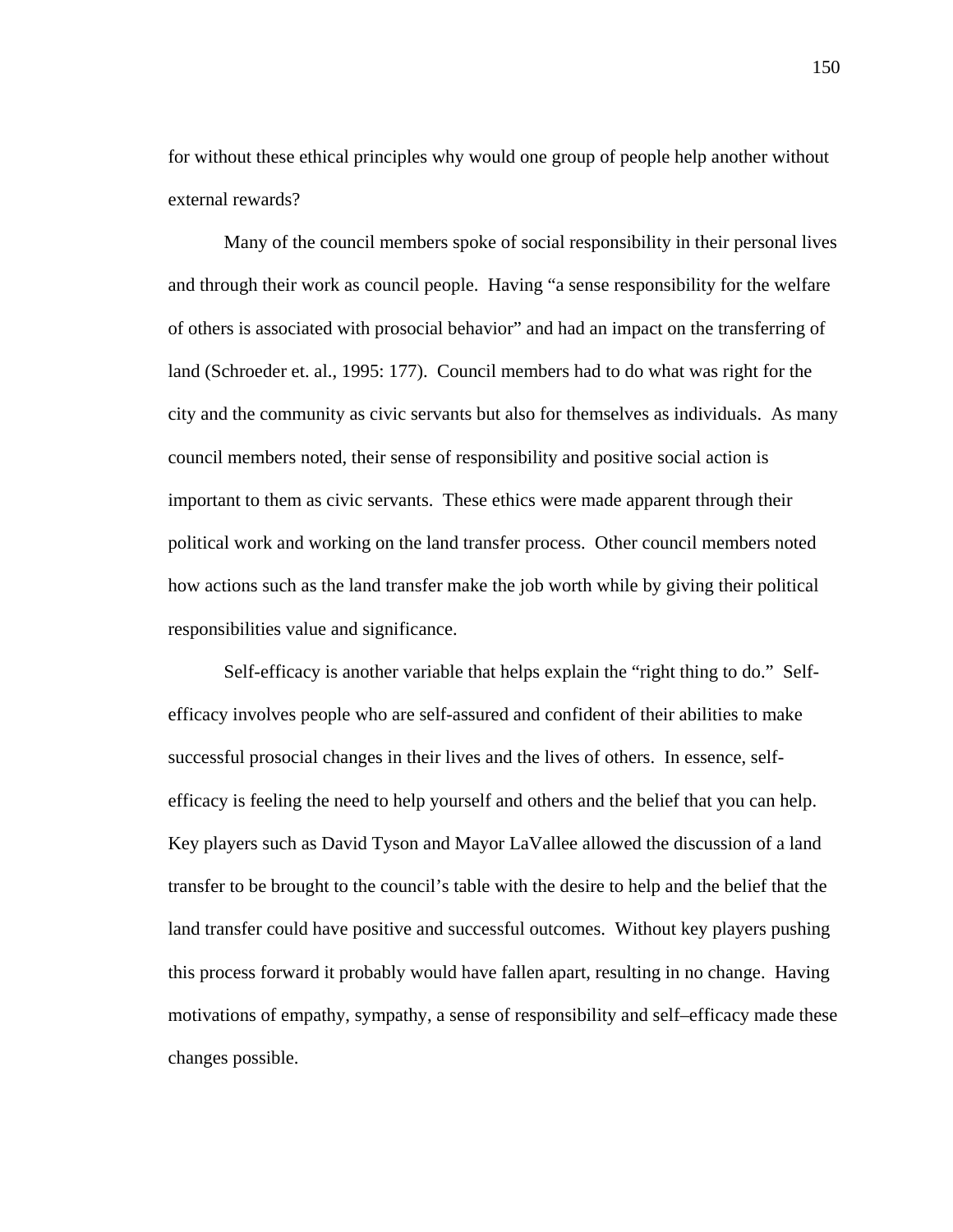In conclusion, examining theories of helping behavior highlight the components that needed to be in place for the land transfer to occur and helped identify personality traits and orientations that made it the right thing to do in the eyes of the council. Ethically and morally the council felt these actions were a step in the right direction and actions that should be supported; without these prosocial principles the land transfer would not have happened.

#### Theories of Forgiveness

 The last theoretical lens that helps explain why transferring forty acres was "the right thing to do" includes theories of forgiveness (which vary slightly from apology and reconciliation theories). The use of these forgiveness theories must be premised with some initial facts regarding this case study. First the city of Eureka did not commit the Indian Island massacre of 1860 against the Wiyots. From this base a direct apology or reparations for the massacre is illegitimate. However the city of Eureka did claim ninety percent of the island in the sixties to construct Samoa Bridge which directly ties them to the island and the island's functions. Secondly, the Wiyots did not receive a formal or informal apology or reparations from the city council of Eureka during the land transfer and the tribe did not provide forgiveness to the city council.

However in the council's official Resolution to the tribe for the land transfer, the language used is very similar to apology, reconciliation and forgiveness language studied within the field. The council claims transferring the land to the tribe was "the right thing to do" given the historical injustices the Wiyots suffered and "the right thing to do" and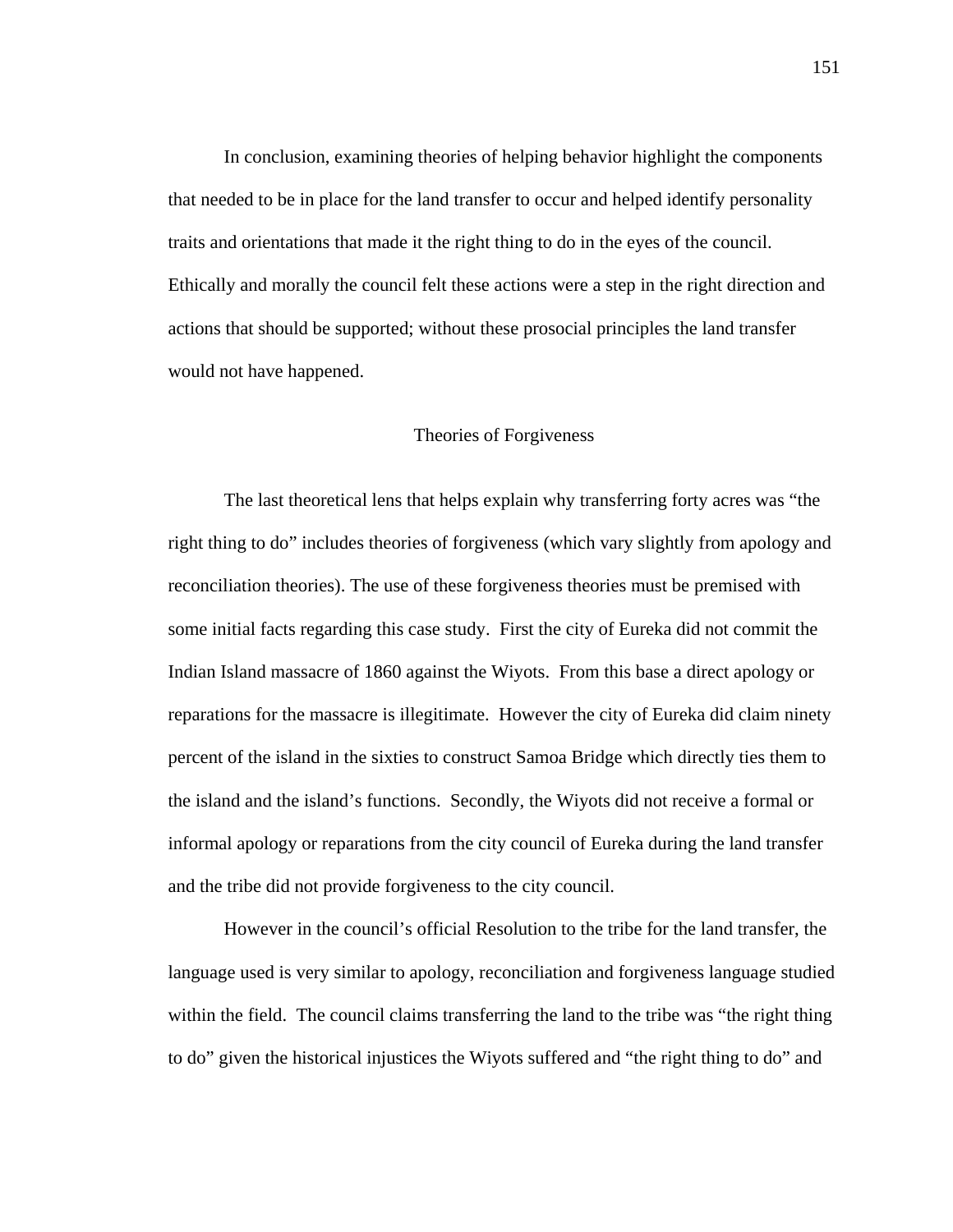the language from the Resolution correlate with elements of apology and forgiveness theory. Amstutz (2005) notes how key elements within forgiveness can produce reconciliation; thus one byproduct of forgiveness is reconciliation. Examining certain aspects of forgiveness theories may help explain the motivations for the Eureka City Council members' actions. What follows is an examination of three forgiveness theories highlighted by Amstutz (2005) and how they may apply to my case study.

 The first theory of forgiveness noted by Amstutz (2005) is *classic* forgiveness. This theory, based in the religious roots of Christianity and Judaism, is an interactive and interpersonal process involving the victim and offender. This model views forgiveness as an objective act, one in which the offender voluntarily enters into this process with the victim. The *classic* model includes five phases of action through communication and mutual participation between the victim and the offender. The overall goal of the *classic*  theory is repentance from the offender and forgiveness from the victim. Framed another way, the victim and offender create reconciliation as a byproduct of this process by confronting past wrongs and restoring the relationship between them. As the victim and offender negotiate these five phases of forgiveness, hopefully the end result and byproduct is reconciliation.

 The first phase of *classic* theory involves a consensus of truth in which the victim and offender explore the problem, acknowledge the issues and agree upon a common past. The second phase requires repentance from the offender to the victim and usually leads to the third stage, renunciation of vengeance from the victim. The fourth phase includes empathy from both parties but weighs heavily on the victim, to treat the offender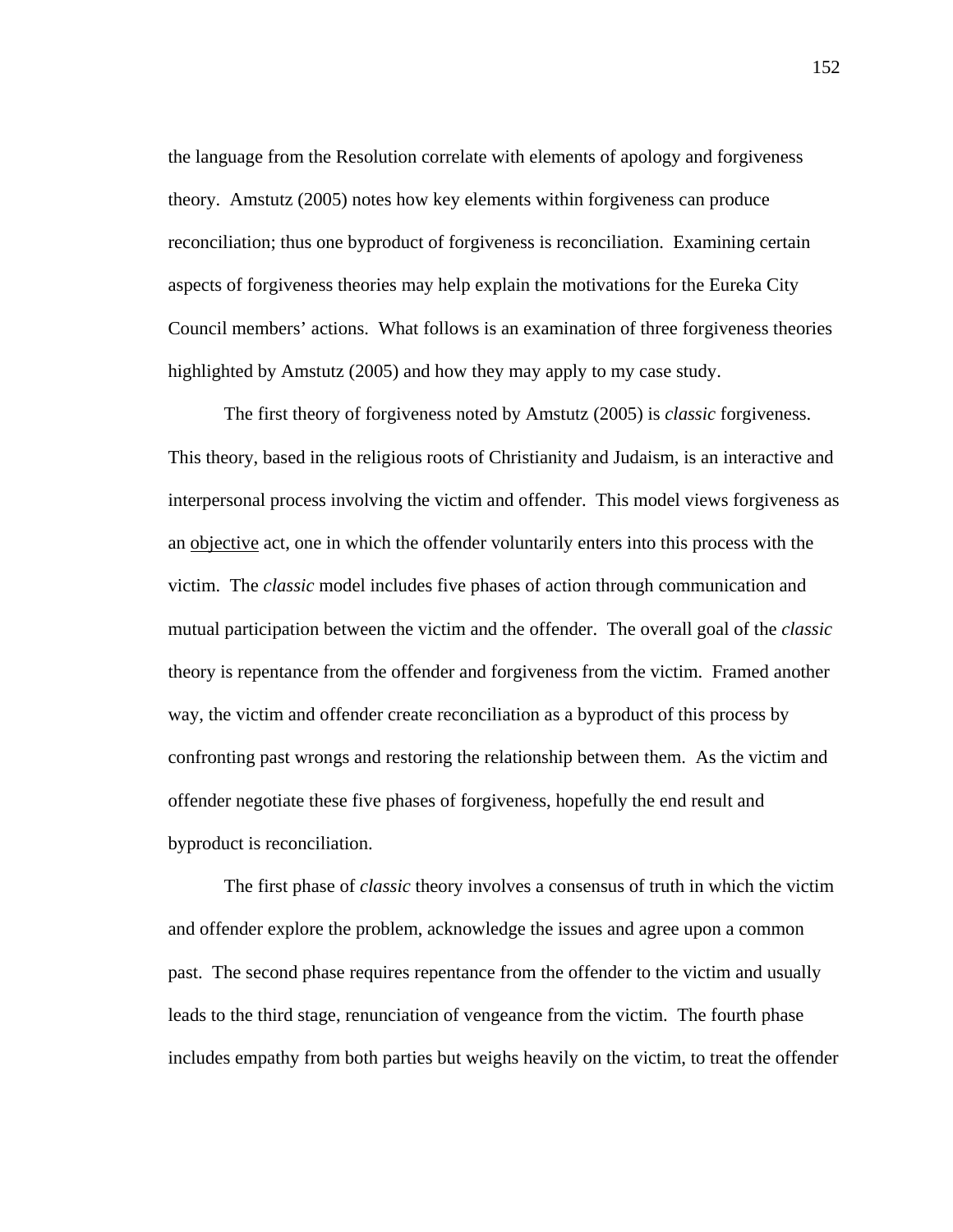as human, in which all humans deserve respect and dignity regardless of past actions. Finally in phase five, mitigation of punishment for the offender from the victim is established, an act in which the victim releases the anger and resentment and the desire to punish the offender. Overall this method allows an unequal amount of power to be placed in the hands of the offender, since the victim's forgiveness is dependent on the offender's repentance. The victim has already been inflicted with pain and suffering from the original offense and healing can be impeded by lack of remorse and repentance from the offender.

 The second theory of forgiveness as noted by Amstutz (2005) includes the *therapeutic* model. This model is a subjective, personal and solitary act by the victim and does not include the offender. The victim must release their emotional burdens of anger and resentment towards the offender on their own terms. The overall goal of this model includes the victim taking personal responsibility for their healing. The victim forgives internally; releasing the past and memories of the offense and their own self inflicted emotional wounds from the social conflict. The victim must possess attitudes of empathy and compassion and relinquish justified revenge for the offender. The victim must find the humanity of the offender, surrender the justified feelings of revenge and revise their feelings for the offender. Overall this method allows the victim to heal independently from the offender and on their own terms.

 The third theory of forgiveness noted by Amstutz (2005) is *moral craft*. This objective model views forgiveness as learning and cultivating the attitudes and behaviors of forgiveness through an ongoing moral process. This method is not situationally and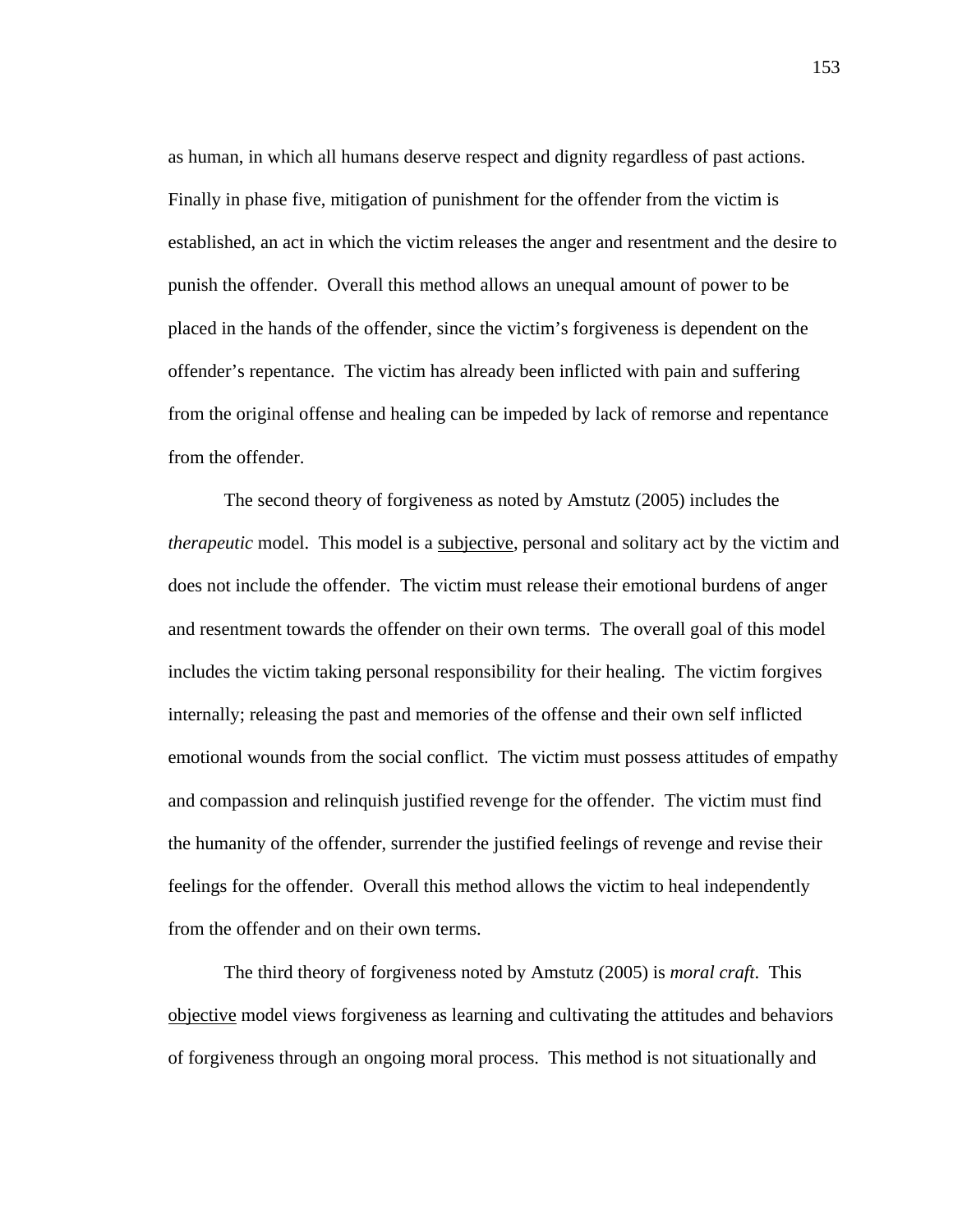subjectively based allowing for fluidity, change and adaptation. Treating humans with dignity and respect are at the core of this method, regardless of participants' actions and behavior. Creating a forgiveness moral disposition involves learning a set of behaviors and attitudes, which include respect and dignity for all. This method also denotes that if you cannot forgive others, you cannot forgive yourself. The overall goal of this method is to restore relations with others, not healing the victim. Although, Amstutz (2005) notes that not all social conflicts can be forgiven, the goal of this method is to restore relations when possible through moral craft.

 After discussing and analyzing each model, Amstutz (2005) synthesized the three models of forgiveness and extracted three essential elements from each theory. The first essential element includes constructive interaction. It is imperative for the parties to go through the five stages of classical forgiveness theory to forgo social conflict and to repair social relations. The second essential element involves attitude and behavior reformation. Overcoming anger and hate and then transforming these feelings and behaviors into empathy and compassion are paramount. Finally the third essential element includes moral virtue. The parties involved must find the power and courage to let go of the social conflict and free themselves from the pain and suffering from the social conflict. The power of this moral virtue is to forgive, not to forget; forgiveness does not imply forgetting the past, it involves forgiving the actions of others while remembering the social conflict of the past.

 Overall Amstutz (2005) and his examination of forgiveness theories may provide insight to my case study as to why transferring forty acres of Indian Island was the right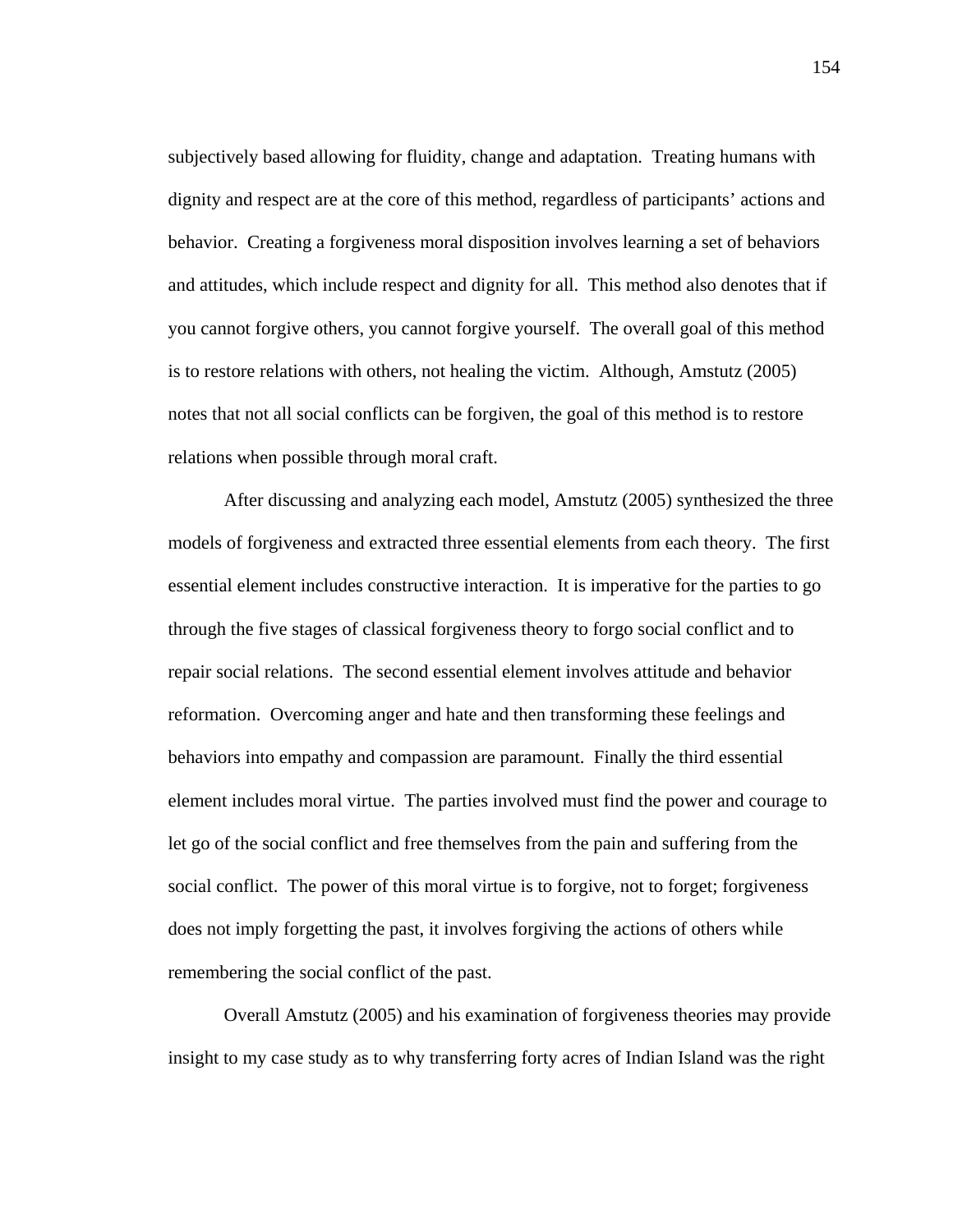thing to do. I think the three essential elements Amstutz (2005) identifies relate to why transferring the land was the right thing to do. First, the city council of Eureka and the Wiyot tribe constructively interacted to create the land transfer agreement. Through this constructive interaction they increased the potential for positive social relations between two culturally different political sovereign bodies. Secondly, for the land transfer to occur, both councils had to revise their attitudes and behaviors regarding the social conflict of the massacre and the use of Indian Island. In a sense, the councils began the healing process by conducting the land transfer process. Finally, both councils began to forgive themselves and one another for the past, regardless of blame, through a common understanding; but never to forget the past. As noted in earlier chapters, the Wiyots desire to heal as a community with the whole Humboldt County population. For example, this is why the tribe holds public Candlelight Vigils and invited the public to the land transfer ceremony. Hopefully healing and restorative justice have begun for the tribe from this land transfer.

# Conclusion

 After exploring three different theories I think key aspects from each one help explain why the land transfer occurred. I believe that no one theory can explain why the land transfer occurred and why it was the right thing to do. However, I think that certain portions of these three theories provide a more realistic description of why these events transpired.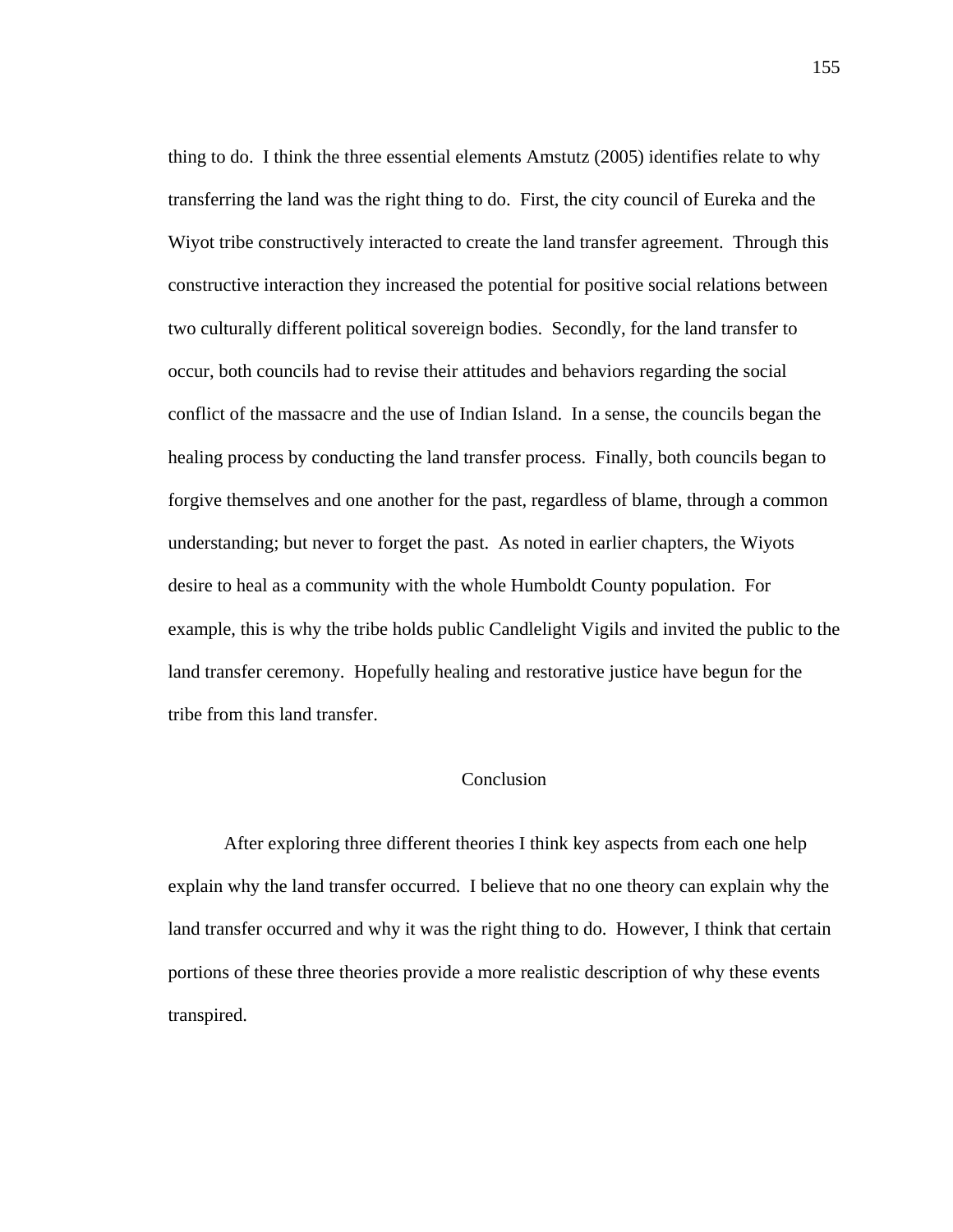First, the WRID theory helps explain the council's position and how they came to understand themselves in relation to the tribe. I think the council had to better understand their selves racially, socially and culturally before they could understand another's worldview such as the tribe's. Secondly, prosocial and helping theory helps explicate why the council decided to explore the issue, why they helped the tribe, the Humboldt County community and ultimately themselves. There was no direct benefit to the city council of Eureka for performing this altruistic act, although there was a sense of moral rightness that was produced. I think the morals and ethics of the Eureka council members are essential in explaining why the land transfer occurred and without these compassionate principles the land transfer would not have happened. Finally, forgiveness theory helps expose the nature of healing and why the council felt it was correct to return portions of Indian Island to its rightful owners. Again morals and ethics of "doing the right thing" and conducting such acts are at the heart of this land transfer. Without the vision and principles of a few key players, this social act of kindness would not have come to fruition. Both social groups had to start to heal and forgive themselves before they could enter into the land transfer process.

In conclusion, key aspects from three different theories help situate and explicate why such an act may have happened. Again I strongly think that one theory cannot fully explain the land transfer process and why it was coined the right thing to do by the Eureka City Council. A grounded theoretical lens utilizing many different theories is needed to explicate the totality of this unique community case study.

156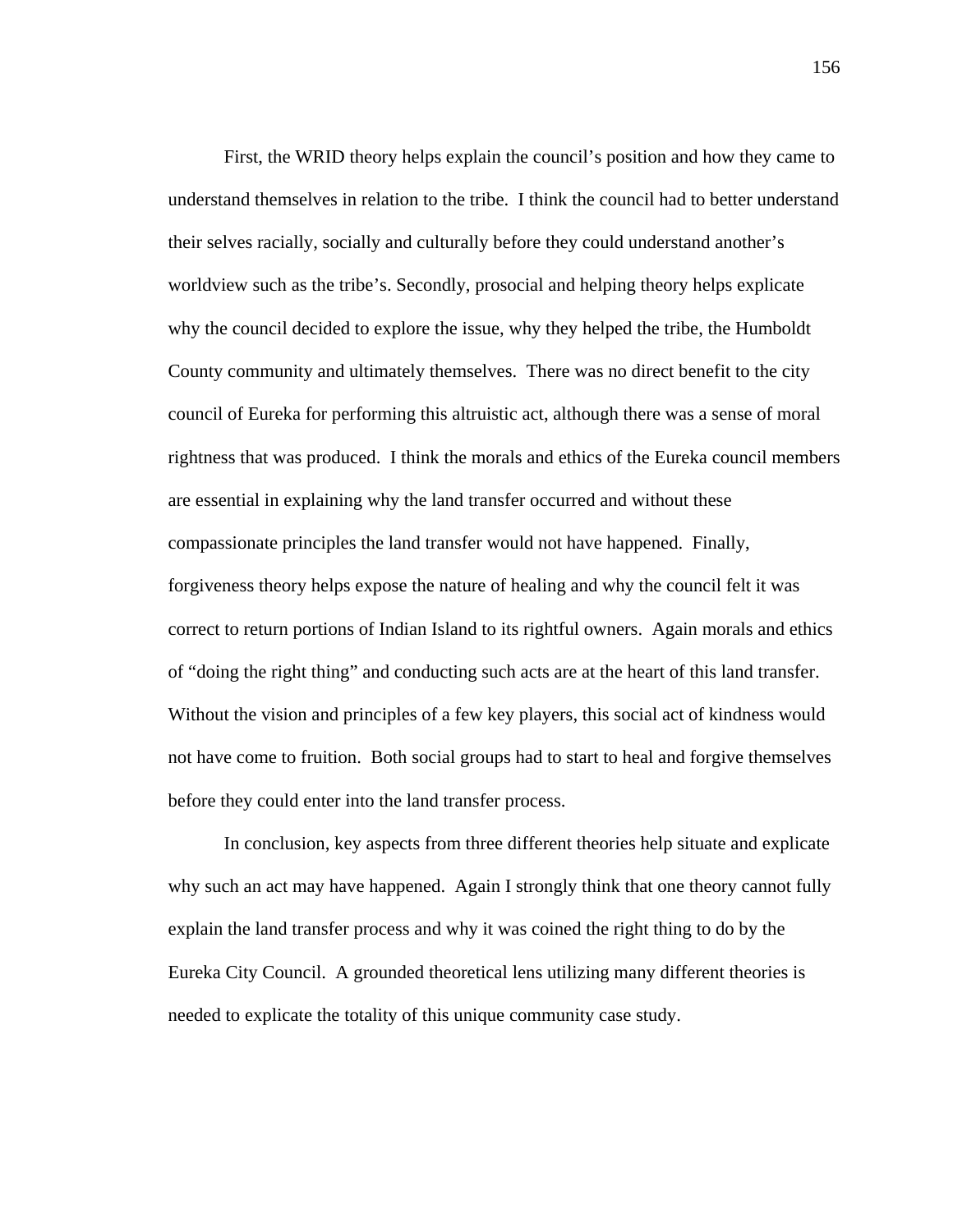#### CHAPTER 7: RECOMMENDATIONS

After exploring my case study and analyzing my research, many questions remain unanswered regarding the land transfer. A majority of these questions involve how Native people (specifically Wiyot tribal members) feel about the land transfer process. Therefore, my first recommendation includes interviewing more Native people, specifically Wiyot tribal members and affiliates.

 As noted in the methods chapter, one constraint of this research is the lack of interviews with Native people, specifically Wiyot tribal members. Obtaining Native interviews has been a difficult process for researchers for a variety of reasons. One reason may be the lack of established rapport and trust with the Native populace. Another reason may be the lack of existent relationships with tribal people. Gaining trust and building rapport with the Native population is essential to achieving interview access and prior relationships and connections make interview access less difficult. Presently, only one Wiyot member was willing to share their views regarding the land transfer process. This one interview can not be generalized to the Wiyot tribe as a whole nor can it be an accurate picture of how Native people in Humboldt County feel regarding the land transfer. More Wiyot tribal members and tribal affiliates need to be interviewed to gain a holistic understanding of the land transfer.

Taken as a whole my research only explores one side of the land transfer and interviewing Native people would provide insight to the other side. The "white" side of this project notes that council members feel this action was "the right thing to do", but I

157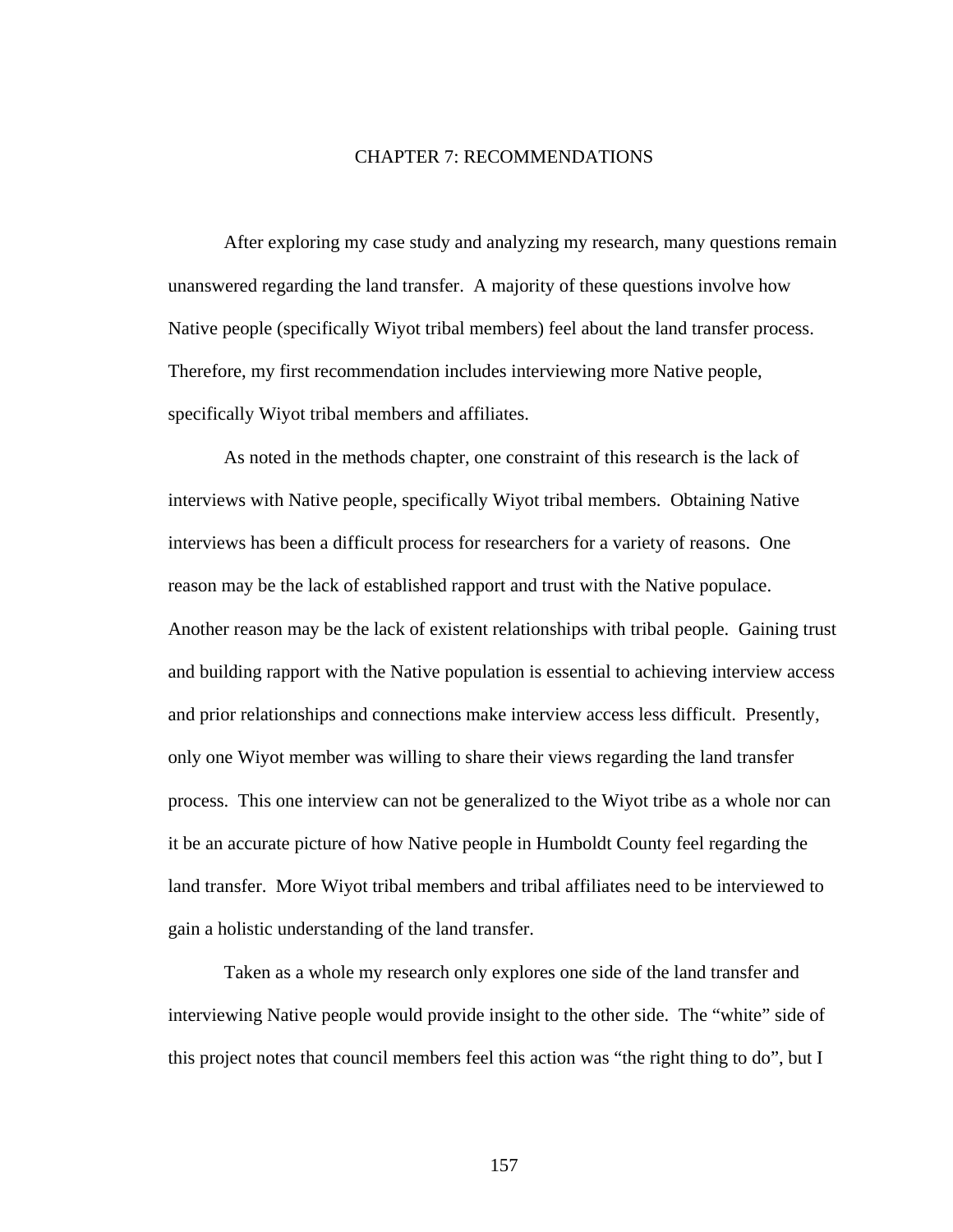don't think Native people would frame the land transfer the same way. It is my opinion that Native people will have a different interpretation of land transfer process and what it means to them. This opinion is based on the only interview I obtained through this project. Cheryl Seidner's comments in her interview give insight to an alternative perspective on the land transfer. My second recommendation would consist of delving deeper into Seidner's interview. Some key aspects of her interview are reviewed as follows.

First it must be noted that Cheryl Seidner's interview was very different in comparison to the interviews of Eureka City Council members. First, Cheryl's interview did not follow the interview guide as much in comparison to Eureka City Council members. Second, the content varied by the format in which questions were asked and by the types of questions the researcher used. Finally, Cheryl Seidner's interview was the longest; it is estimated that the interview lasted four hours.

During her interview Seidner discussed a variety of topics such as her personal/family background and history, tribal history, the ABC apology, the land transfer process and her thoughts regarding CAR processes. Overall Seidner discussed the land transfer process very differently in comparison to Eureka council members.

Foremost it should be noted that regaining Indian Island is very important to Seidner. She has been working on reclaiming portions or all of Indian Island for the last thirty years. Seidner was a driving force in the purchase of the 1.5 acres in 2000 and works continuously through the Wiyot Sacred Site Fund. Seidner has dedicated an enormous amount of time and energy to this endeavor and feels it is important to the tribe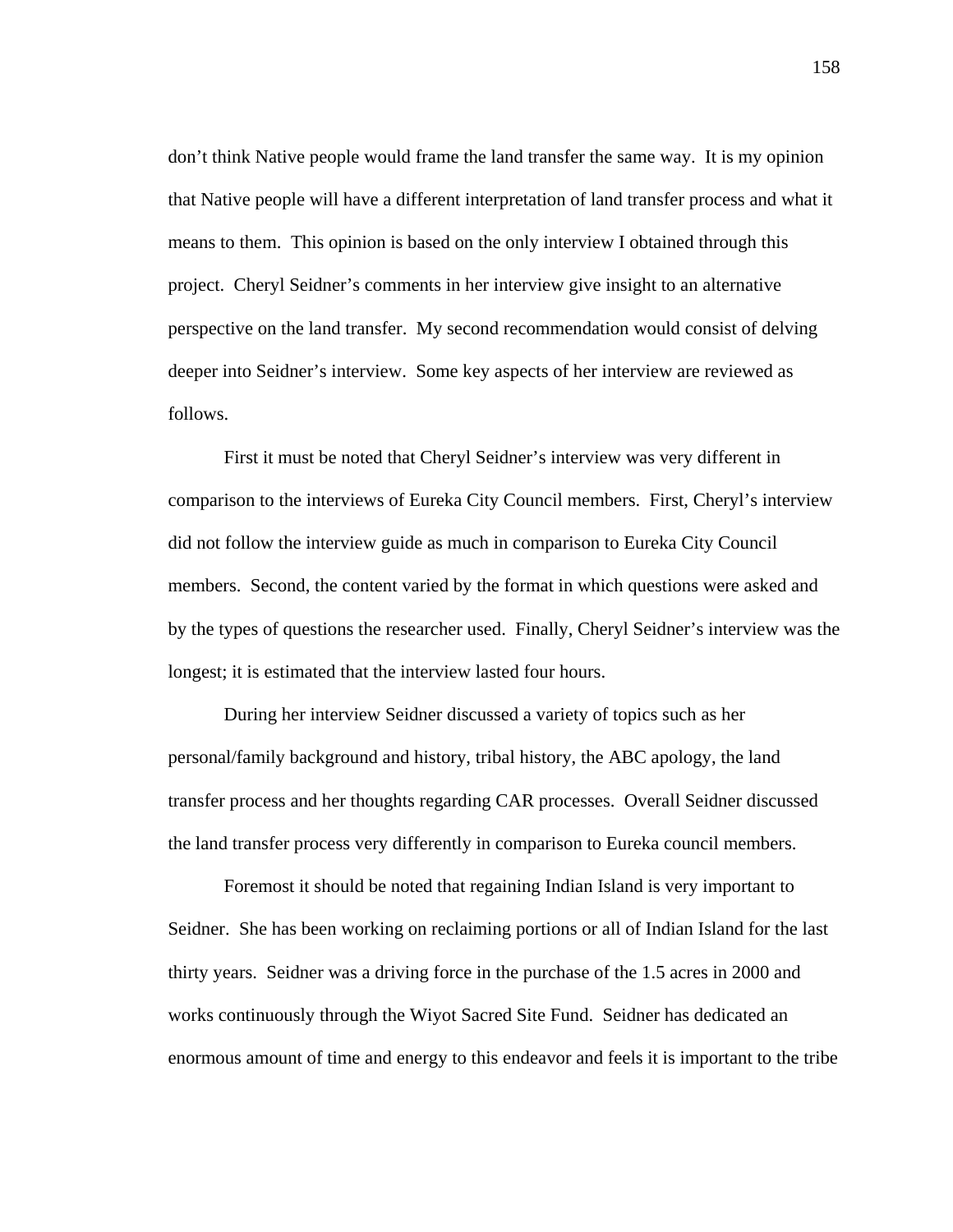and their culture. However, over the years other tribal members have not felt the same

way. Cheryl discussed this aspect in relation to raising money to buy the 1.5 acres the

tribe purchased in 2000.

Cheryl: I remember a few years ago people wouldn't come to council because a couple people were really not kind. And now we have people who won't come because they think we don't do anything. We have a tribal member who said- talking about me, going out and raising \$100,000 and we could have put a basketball court in with that \$100,000. Well for one thing nobody's going to give you \$100,000 to put in a basketball court. I'm sorry, that's just not going to happen.

Jennifer: They don't cost that much.

Cheryl: No, they don't cost that much but what they were saying was we don't agree with this individual going out or this council going out and gathering money. We don't agree, there are much more things more necessary than your culture. That's what I got.

Jennifer: Do you think there's a generational difference on the tribe in terms of sort of response to this or awareness of it?

Cheryl: Yes. Some people don't care. Some people are right there, got your back. Some people say, I should have been doing it, why are you. I should have the glory, not you. I mean, we just got a telephone about that this Thursday. And I don't know if there's glory in it.

Jennifer: But if they weren't doing the work, they weren't doing the work.

Cheryl: They haven't done the work in 30 years. But, I understand where they were coming from but they didn't help, they only hindered. Every step of the way, I got criticized.

It is apparent from Seidner's comments that some Wiyot tribal members feel other

tribal matters are more important than regaining a portion of their culture (Indian Island).

It is also evident that Seidner experienced resistance from some tribal members over the

years in reclaiming portions of Indian Island; some feel this endeavor is worth the time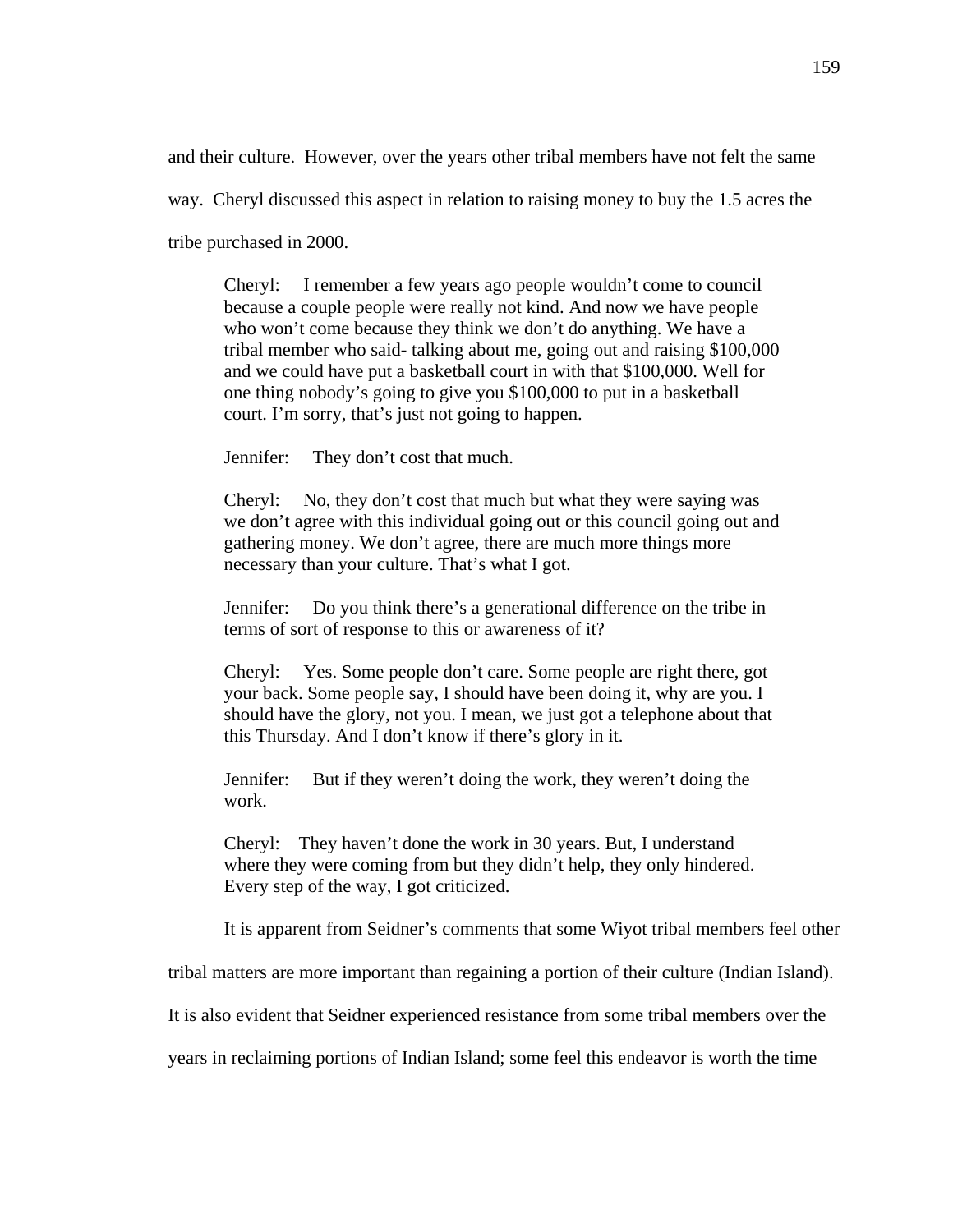and energy and others feel it is a waste. It would be interesting (if someone gained access to the tribe) to find out why some tribal members were resistant to reclaiming portions of the Island and why they feel regaining portions of their culture are not as important as other tribal issues.

Seidner's explanations on why the Eureka City Council returned portions of Indian Island are similar to the council members' comments in one way; she feels the Eureka City Council is trying to reconcile the Indian Island massacre of 1860.

 What was really interesting is, the council people were probably more taken with what was going on [the land transfer] and spiritually. Now I'm reading into it, I don't know what's in their heart or mind. But their actions and what they said and the visual affect that I saw, that they were all crying, they were choked up. That shows me that they were looking at it and seeing that an atrocity had happened and now they had an opportunity to rectify it. Rectifying it was to give back our center of our world in hopes of more reconciliation.

It should be noted that Seidner never comments on the land transfer as "the right thing to do" in her interview and she only discusses why the council returned the land twice. It appears why the land was returned is not an important aspect of the land transfer to Seidner, and it is my opinion that she feels it should have been returned a long time ago.

Seidner has made it publicly known numerous times that the tribe wants all city owned Indian Island land, and she noted these sentiments during her interview in the context of the land transfer May  $18<sup>th</sup>$  meeting. Seidner also discussed the possibility of regaining more land in the future.

Cheryl: I think they [the council] think it's the right time. I think they feel that something happened [the Indian Island massacre of 1860], obviously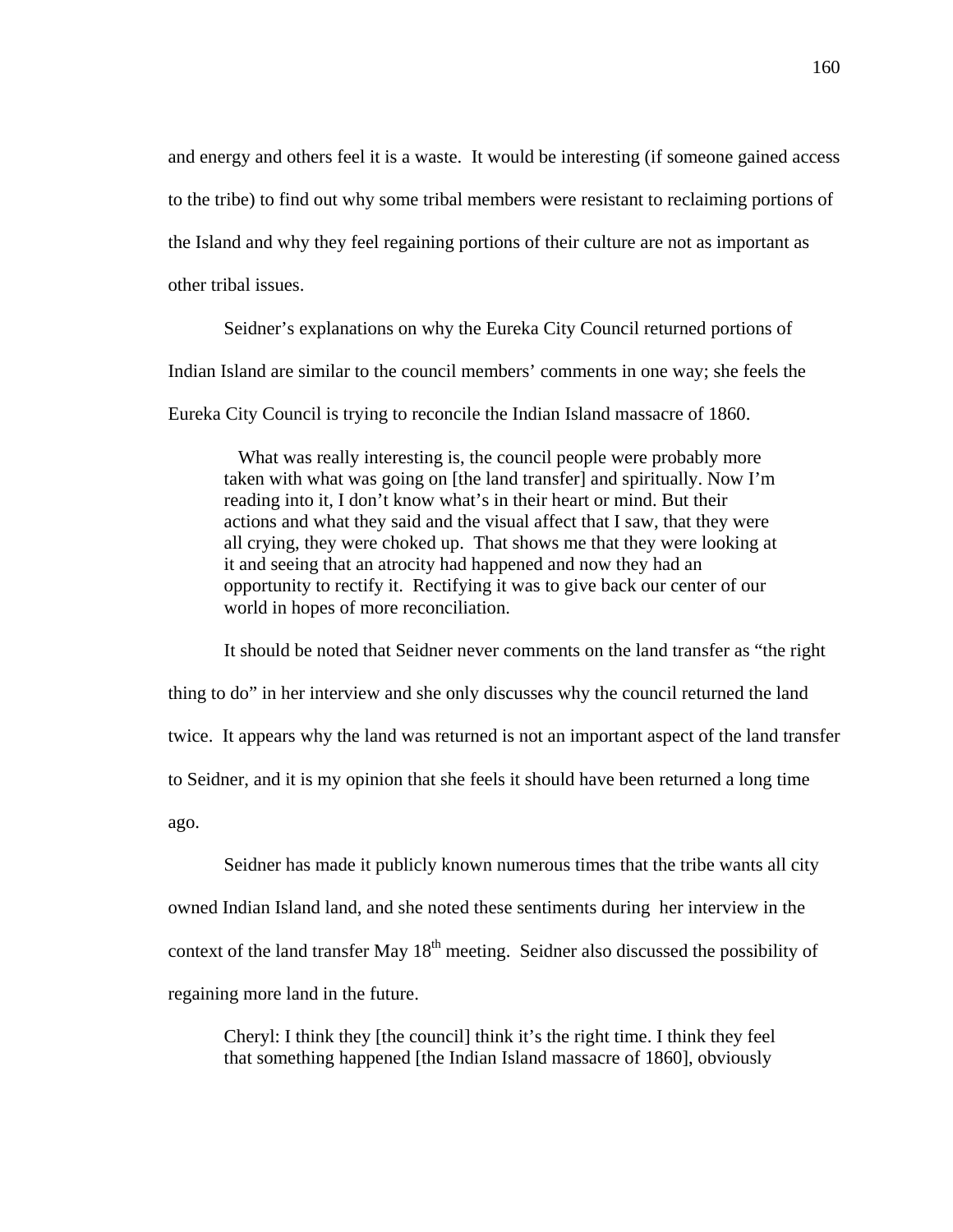that should not have happened and the only way they can reconcile with that is to give it back. Though it's not everything and when I approached the council on May  $18<sup>th</sup>$  of this year, I said, there's 275 acres and 90% is owned by you, the city of Eureka. I want to put you [the council] on notice that we want all of what you own but tonight that's not what we're here for. Tonight, we're talking about the 40 acres and I want you to know that we're asking for the 40 acres.

Jennifer: And how do you think they feel about the whole 275 acres?

Cheryl: I think if we come again in a couple of years [the council may return more land].

Jennifer: You've been working on it a long time.

Cheryl: We've been working on it a long time, it's just, one of those things. I think we have a good shot if we take care of what we got. It always seems that we Native American people have to prove ourselves.

Jennifer: I think that's true for almost all communities of color that there's this expectation from a lot of white people, let's see what they do.

Cheryl: And they have no right to say that, but, we [the tribe] got to play the white man's game and so we have to.

Jennifer: Well a lot of time it's a set up. Right?

Cheryl: Yeah.

It is apparent Seidner wants more land, and jaded that the council has to "prove

themselves" in the year 2004, an overt sign that dynamics of inequality still pervade our modern world. Seidner disapproves of having to prove the tribe worthy of regaining all city owned island land. It is my opinion that Seidner feels the transfer of forty acres of land is a probationary period, and if the tribe takes good care of the transferred land then maybe more land will be returned in the future. Before reading Cheryl's transcribed interview I was unaware the Eureka City Council may return land if the tribe uses the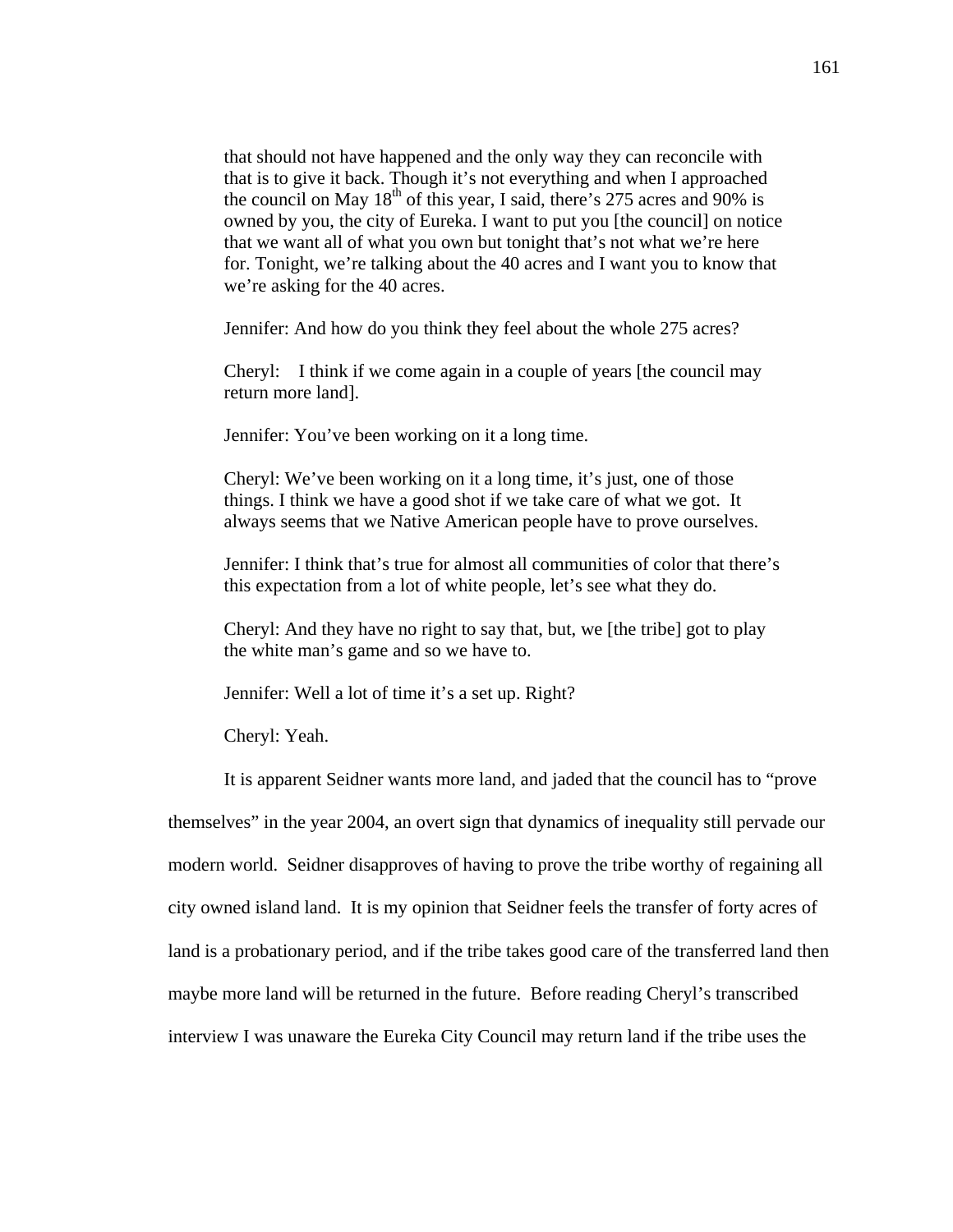land in ways the council sees fit. I think this is quite a loaded declaration. It is a racially charged statement that implies the council does not trust the tribe to make intelligent choices about the returned land, and if they do make wise decisions more land may be returned in the future. This is just one discriminatory example of how white people have treated Native people throughout American history. Traditionally white people have been raised in the dominant culture that teaches white people, through stereotypes and racist public policy that Native people are unable to make sensible decisions on their own and need guidance and assistance from white people. It also insinuates white people need to oversee Native people's actions and make sure they use their resources properly. All and all these views demonstrate the white centric views that still exist regarding Native people and how they affected relations between the Eureka city council and the Wiyot tribe.

The discussion of the tribe having to prove themselves also relates to the control issues that were inserted in the land deed document itself. As noted previously in chapter two, the Eureka City Council was concerned about having "some control" over construction that occurs on the transferred land. These control issues were framed in the context of casinos and many council members were concerned about the tribe building a casino on the island. However, it is my opinion the issue of control arose from the council wanting to have power over the tribe and the decisions they make. Again, these control statements imply that Wiyots will not make wise choices or the Eureka council still wants to have control over their actions. Again, I think these comments expose the white centric views of the council and the lack of confidence they have in the tribe.

162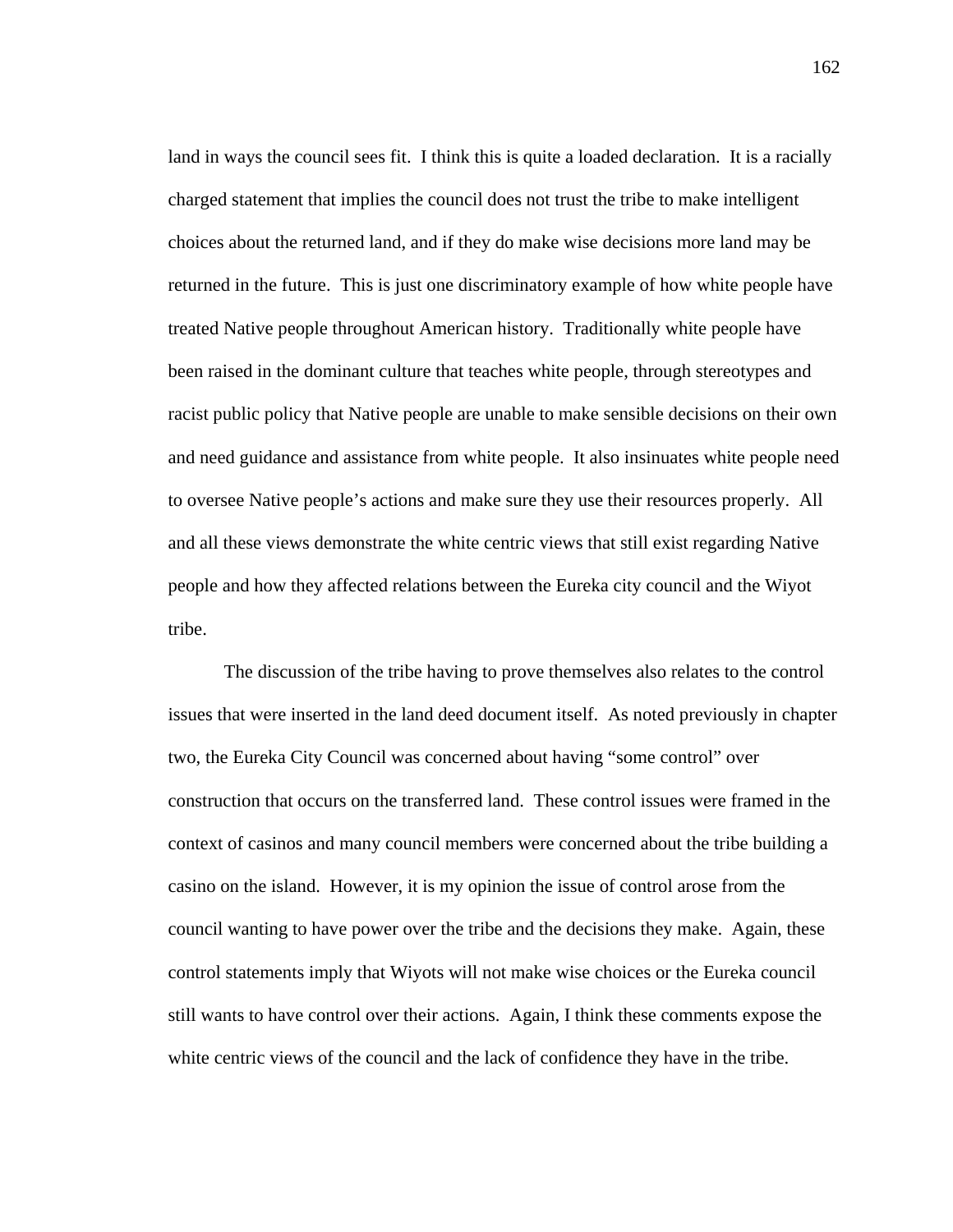It was also illustrated in chapter five that some council members had biased views of the Wiyot council prior to the land transfer. Some council members expressed how they were surprised the Wiyot tribe as a political sovereign body was "so organized, professional, and business like." Again these comments made by council members demonstrate the lack of trust and confidence the council had in the tribe as a political body prior to the land transfer. It is my opinion that the biased views held by council members adequately show the prejudiced mind frame that existed prior to the land transfer.

Taken as a whole- evaluating the issues of returning more land under conditional usage, the use of control in the land deed and biased views of the Wiyot tribe as a political body- demonstrate the racism, prejudice, and discrimination that still affect relations between whites and Native people in the twenty-first century. Land transfer aspects such as these will continue to make building trust and equal relationships in the future between the Eureka City Council and the Wiyot tribe precarious. Overall, these aspects of the land transfer reveal how improving race relations is an ongoing process in a white dominated world and how elements of privilege and dominance still overtly function in our society. As Seidner noted, it is disheartening that the tribe must prove themselves to others, and that the council has no right to hold such views, but she will do what it takes to regain all portions of Indian Island. It would be interesting for future researchers to explore these negative aspects of the land transfer and the impacts they may have in the future. Overall it would be attention-grabbing if future researchers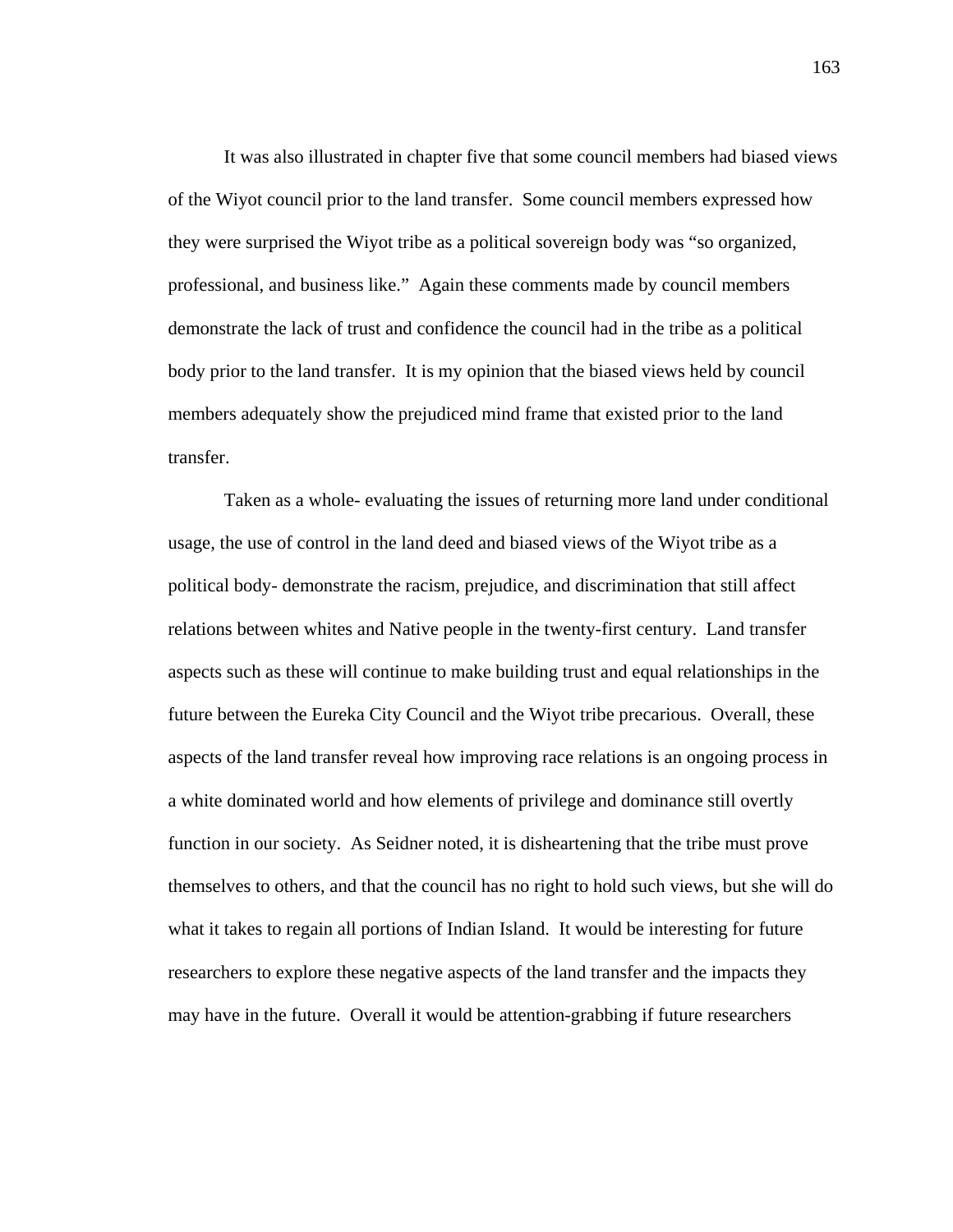explored the continuous ill treatment against Native people in the context of reconciliation efforts.

Other interesting portions of Seidner's interview included her views on apologies and reconciliations in general, in relation to the ABC apology and the land transfer process. Seidner described what apology and reconciliation means to her in the context of the ABC/HEAL apology and reconciliation process. Although she personally used the word "healing" to describe such actions, her definition of this term equates to the definitions of A&R language. In the following conversation Seidner clearly states an understanding of what white people mean when they use the terms apology and reconciliation.

Jennifer: So, a lot of white folks use the language of apology and reconciliation to describe these activities. Are those words that you would use or that you think the Wiyots would use?

Cheryl: Does it matter?

Jennifer: I think it matters to the extent that I think that when groups talk to each other, it's not as clear, that they know what each other means by the language.

Cheryl: If explained, I think that would be fine. Because we're [people in general] not so in the dark ages that we don't know what it is [apologies and reconciliations]. Well I think I've always used [the word] healing when I've talked about it [apologies and reconciliations] but then again, I understand where the white people are coming from, saying reconciliation and apology.

Jennifer: What do you think they mean by that?

Cheryl: I think there are some people and some churches that are really sad about what happened and that maybe their church was a part of it. And apology and reconciliation is what you are going to do with it. This is what I just learned recently. So you apologize, where does it go from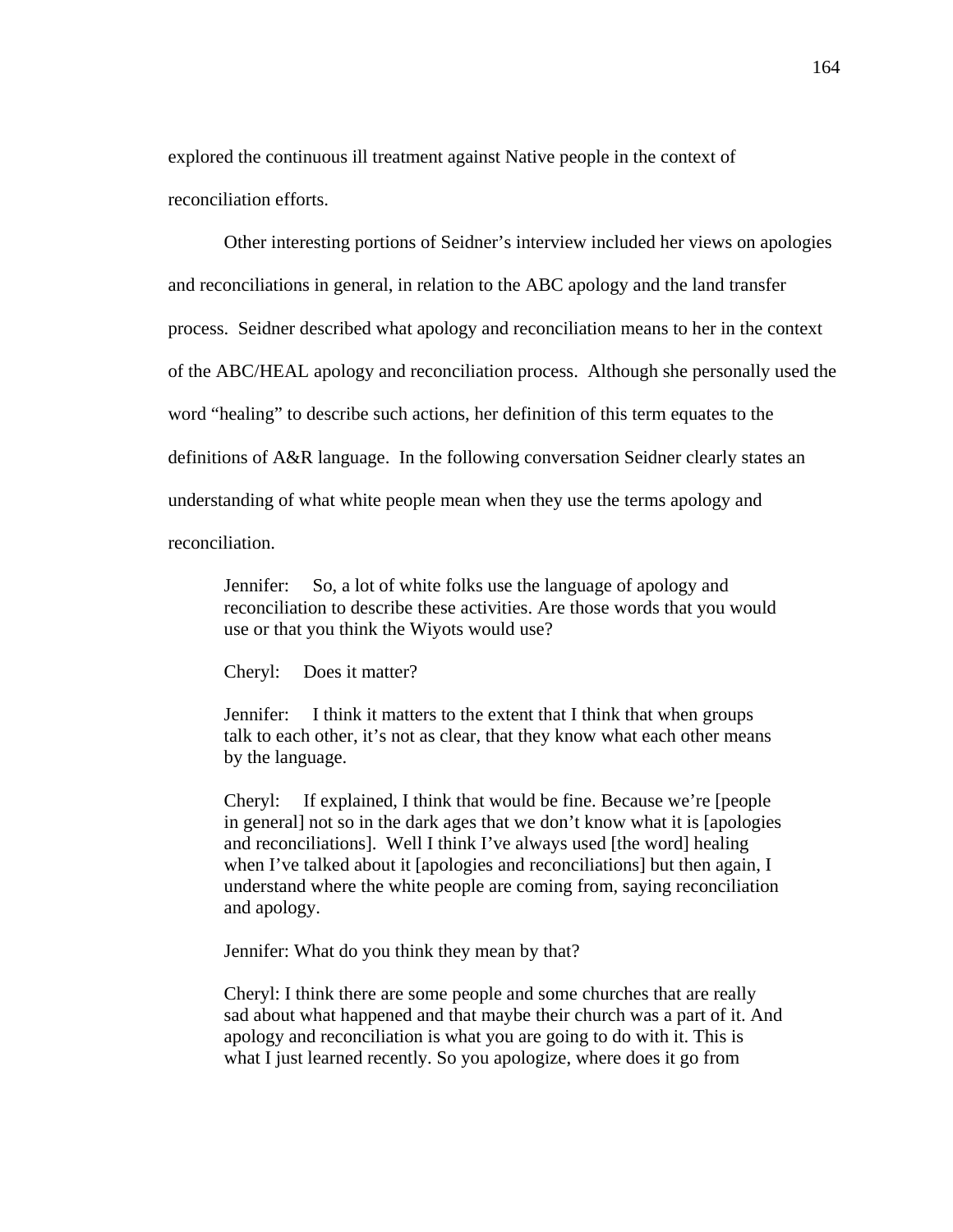there? So that's why the church, [ABC and HEAL] they apologized, and you can't apologize for everybody but you can apologize for a church for not stepping up, but the reconciliation is we're going to give you money, when we can, to help you raise [money for tribal efforts], so their bit of reconciliation, or apology and reconciliation, they have gone that one step [providing reparations in the form of money].

From the above aforementioned comments it is apparent that Seidner feels

reconciliation must include more than words; actions and/or changes in behavior must

occur in conjunction with apologies. Seidner also discussed what reconciliation means to

her in the context of the National Council of American Indians (NCAI) attempting to

reconcile with the US nationally. Again, Seidner notes there must be a change in actions

or behaviors in addition to an apology.

Cheryl: There is a national apology and reconciliation that in a way, Ben Nighthorse Campbell and a few other senators have gotten together to work on with the National Congress of American Indians. It was really interesting, because I thought that was a really good idea.

Jennifer: You're talking about the congressional hearing on it.

Cheryl: Yeah. Well, a Tribal Chairman, he gets up and says, so what if you apologize and you continue to do what you've been doing. And he says, that's what the United States is going to do. There are no teeth in this apology, an apology is an apology. Either you stop doing what you're doing or you reconcile and you get compensation. So what is the United States going to do? Nothing, because this stinks. I understand the sentiment of this document. I do not want to be a part of it. And my tribe will not be a part of it because I will go home and tell them not to accept it. And then another speaker got up and spoke to it in the same manner. He says, I am not criticizing NCAI for its work on this, I commend you, but my tribe will not support it. And I agree with that. And that's why I hope the HEAL project in Humboldt County, who has much higher standards, than the US Congress. Because they have put- not a price, but they have put something onto it. They apologized and we are not going to do it again, if this ever happens, we're going to stand next to you, we're going to stand side by side and we're going to be there for you. And here's \$1000, we want you to know that we want to help you rebuild. It's not a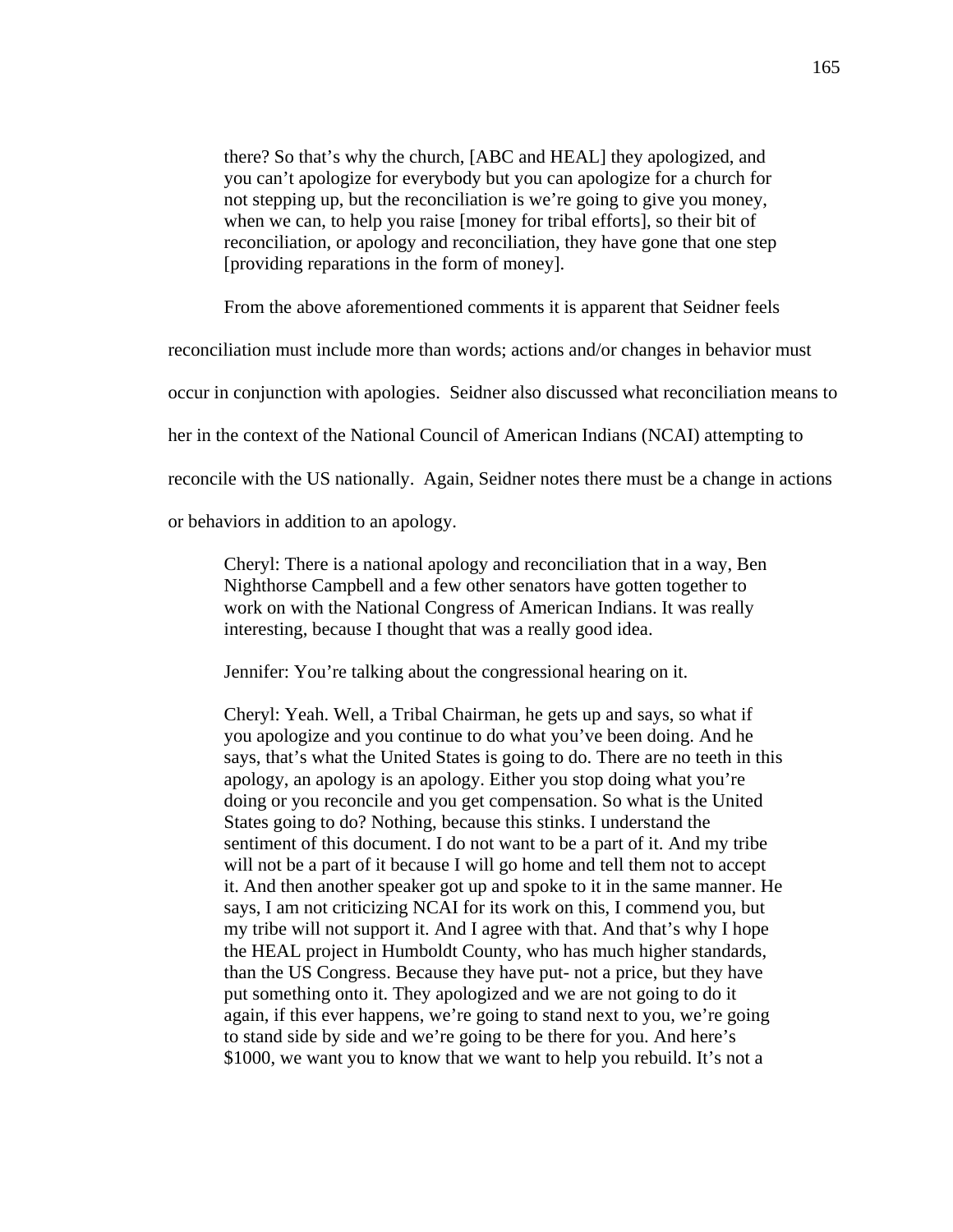lot; but the United States is not going to do that. And they're going to continue to do what they have been doing.

Jennifer: Absolutely, so, what I hear pretty clearly from you is that apology alone isn't enough, that you have to take active efforts both to change your behavior and in some way, recompense or try to actively alter what has happened. I mean I guess you can't alter what has happened.

Cheryl: You can alter the future. That it doesn't happen again.

Seidner adequately notes the ABC/HEAL apology and reconciliation as a genuine

reconciliation because they changed their behavior and actions donated money to the

tribe.

 At the Arcata First Baptist Church apology, I didn't expect to see that many people there, there was ton of people. And they had made in their recon- [ciliation], in their apology, they apologized for what the white people did and said that they can't apologize, but we can apologize for our church for not stepping up to the bat and saying no, this is not going to happen. And, in that reconciliation, they brought forth a check for \$1000 to help build a dance facility on the island. And so, each year from that time, they have given us funds at the February event. With them, [ABC/HEAL] they didn't have to do too much to change their behavior. Because I think they've always thought what had happened was wrong. They just got the voice to say it. So I think they have always been there.

It also appears from Seidner's comments that there is consensus among many

Native people that apologies are not enough to recognize the past genocidal atrocities.

Native people feel reconciliation involves a change in behavior and actions in

conjunction with some form of compensation or reparations. It would be interesting for

future researchers to ascertain if this claim is true. Empirical evidence could be obtained

by evaluating who supported and denied the congressional hearing on a national apology

and reconciliation and by contacting the NCAI for further information.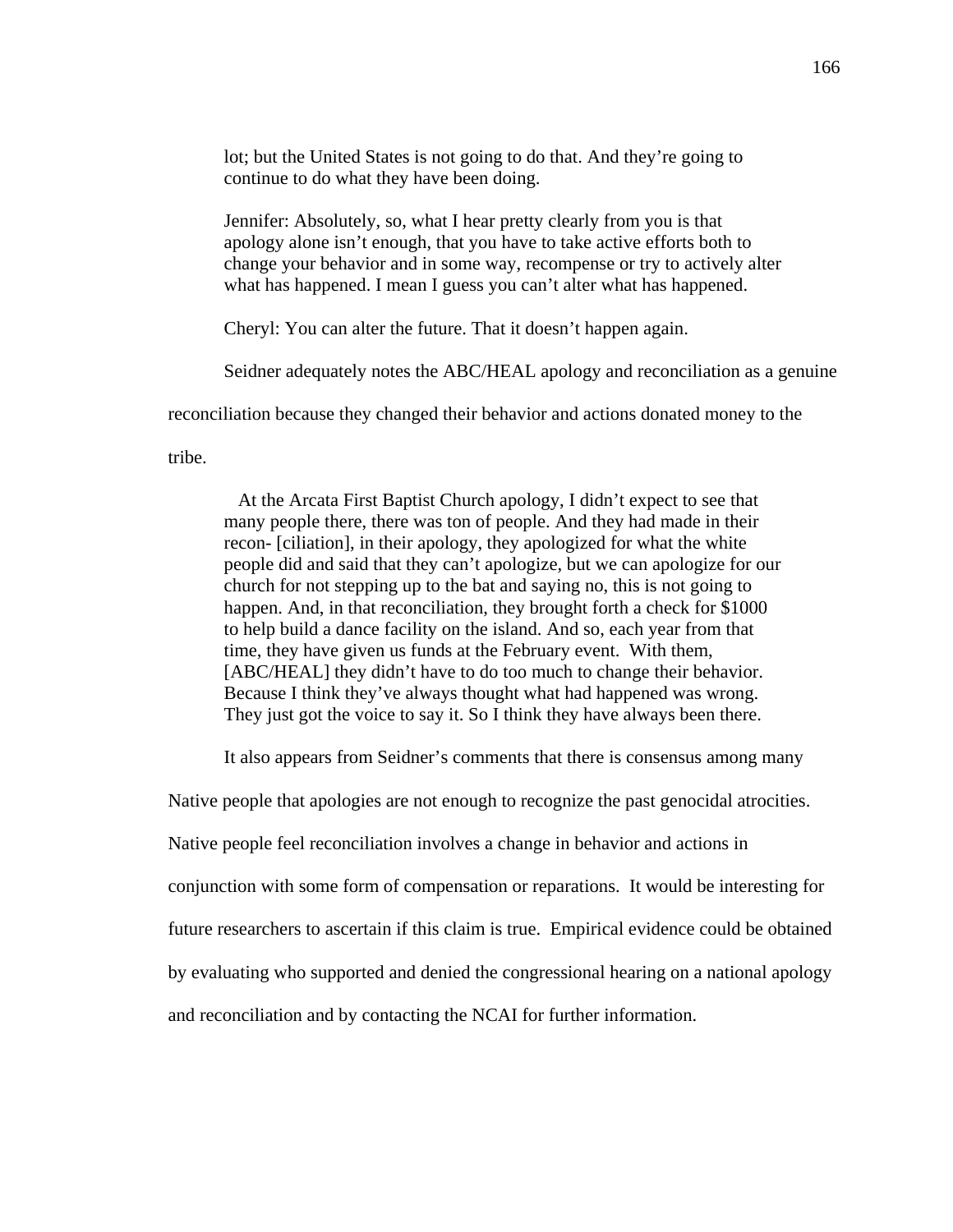After discussing the necessary components of reconciliation in the context of the ABC/HEAL apology, Seidner expressed changes in behavior and actions are necessary

components for a genuine reconciliation to occur. Seidner was then asked what a

genuine reconciliation would look like to her in relation to the land transfer process.

Seidner made it abundantly clear what is needed to make a genuine reconciliation

happen with the Eureka City Council.

 From the Eureka city council, giving us the rest of the land. Giving us, not waiting 2 years or 5 years or 20 years but to say we should have given it to you all in one time. You don't need to prove anything to us. That's what reconciliation would be. That would make me elated. And to have them give it all back, next week. And say, we made a mistake; we should have given it all to you. And I would say- you have come to Nirvana. You have got it together. But I know that's not going to happen because it is bureaucracy that keeps us from that at this time.

Seidner evidently feels that a genuine reconciliation has yet to occur between the

Eureka City Council and the Wiyot tribe. Yet again, Seidner notes all the land should

have been returned during the land transfer and the tribe should not have to prove

themselves to the city of Eureka.

Overall interviewing more Native people and trying to understand Seidner's

viewpoint in comparison to other native interviews would be beneficial. Without a

Native perspective the holistic understanding of the land transfer is incomplete.

I also have other more general recommendations in conjunction with my research.

These include second interviews, interviews with the general Humboldt County

population and specific sub populations such as Indian Island land owners. These three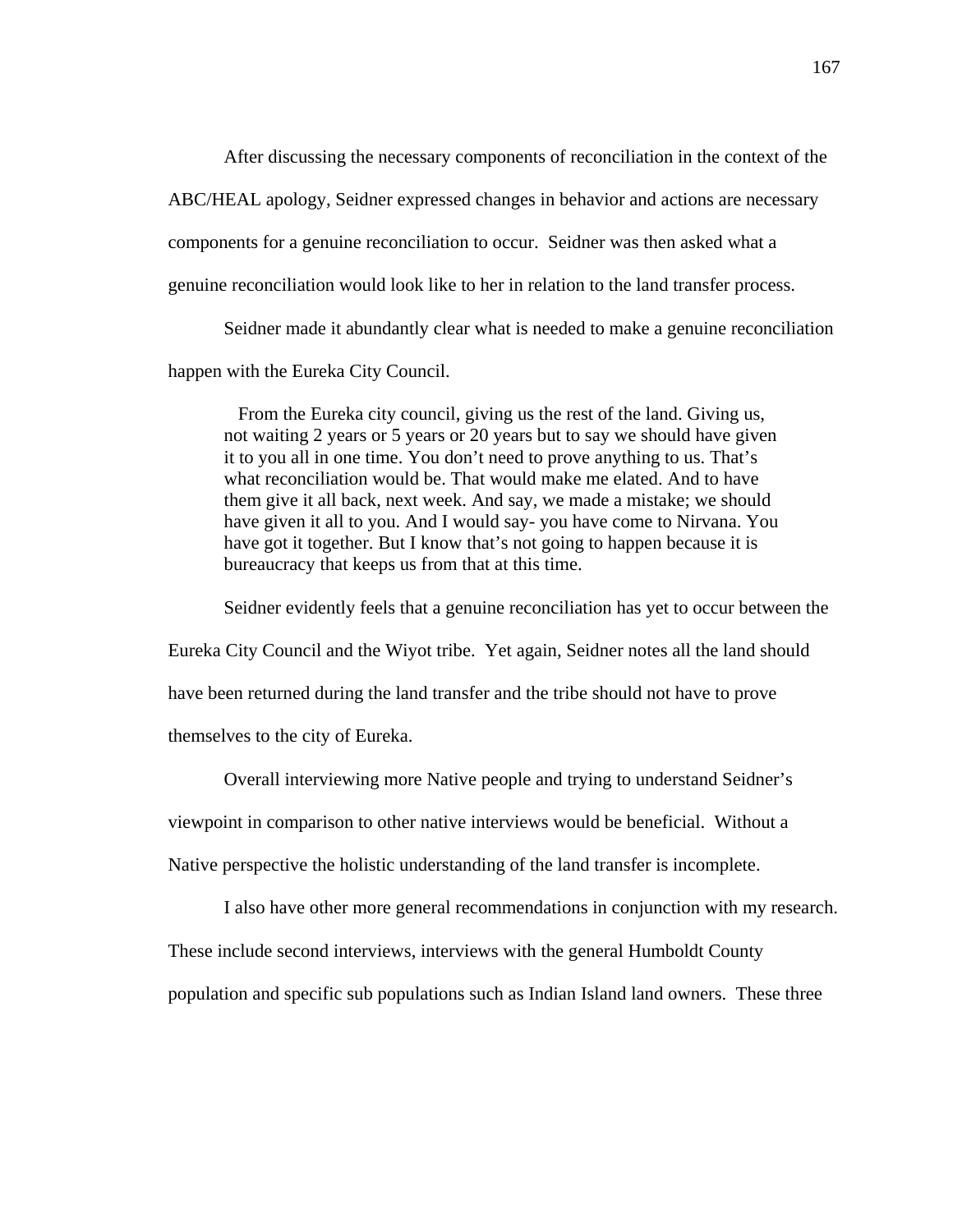populations will be discussed briefly to note the benefits they may provide to adapting my research.

 Conducting second interviews with all interview participants would be valuable in many ways. First, these interviews would provide clarification regarding the results and outcomes reached thus far from my research and would present solidification of participants' views. I would suggest researchers offer the context in which participant's comments were made, rereading their quotes and asking them if they still feel the same way. This process would hopefully produce the same results, which would further reinforce my research findings. Second, follow up interviews allows for updates and changes in participants views and social events. All participants were interviewed in a two year period between 2004 and 2005; three to four years ago. Many changes have occurred since then, such as a new mayor for the Eureka City Council, new council members and updates on the rebuilding of Tuluwat Village (Indian Island). Interviewees could be questioned about these changes and if the alterations have affected the land transfer process in any way. Interview participants were also questioned about their hopes, dreams, fears and worries regarding the land transfer. Researchers could inquire if the same views exist or if new issues and/or problems have occurred. Finally follow up interviews would provide researchers the opportunity to see if new developments have occurred between the Eureka City Council and the Wiyot tribe. Eureka City Council members noted building personal and political relationships as important outcomes of the land transfer. Researchers could investigate the relationships between individual participants and the relationship between these two political bodies- the Eureka City

168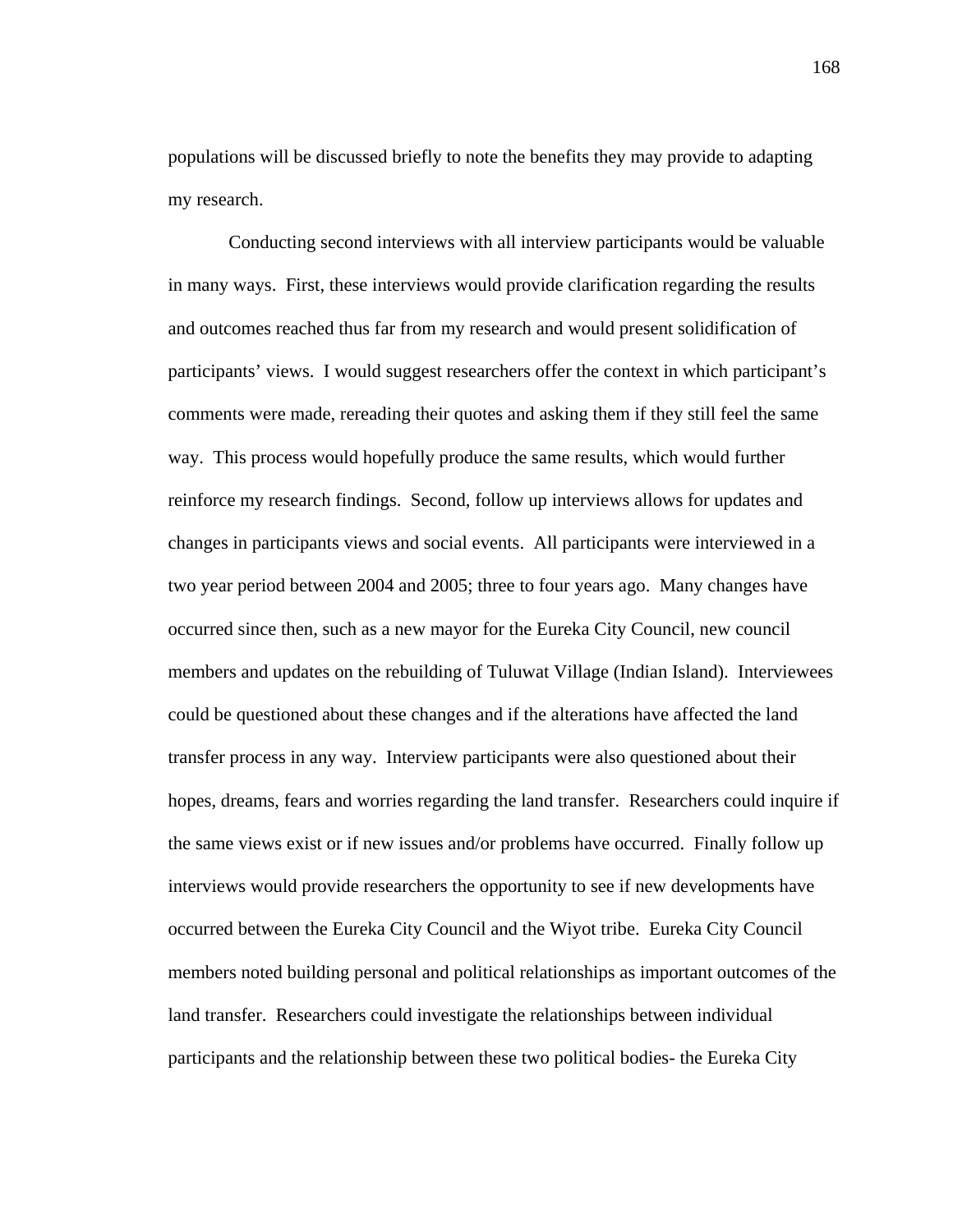Council and the Wiyot tribe. All in all second interviews with participants would be valuable to reviewing the land transfer process, obtaining new information regarding the changes which have occurred over the last four years and would provide an opportunity to ask new questions.

 Randomly surveying or interviewing the Humboldt County community would also be useful to understanding the land transfer process. It would be interesting to learn how many community members are aware of the land transfer. Many newspaper articles and television segments covered the land transfer process which demonstrates information was available to the general public. Examples of possible questions could include: are members of the public aware of the Indian Island Massacre of 1860, are they aware the land transfer council meeting happened and if they attended, are they conscious of the land transfer ceremony and if they attended, are they knowledgeable of the land transfer process, do they know why the land transfer occurred and what outcomes were produced through the land transfer.

 Conducting interviews with private land owners of Indian Island would be an interesting addition to my case study. It is known to the general public through newspaper articles, television segments and speeches made by Wiyot tribal members that the tribe is actively working on rebuilding Tuluwat Village. It is also known that the tribe desires to own the whole island one day. It would be fascinating to understand how these private land owners feel about this topic. Possible questions could include: how private land owners feel about the Indian Island massacre of 1860 and if it influenced their decision to buy land, how they feel about living on Indian Island in general, how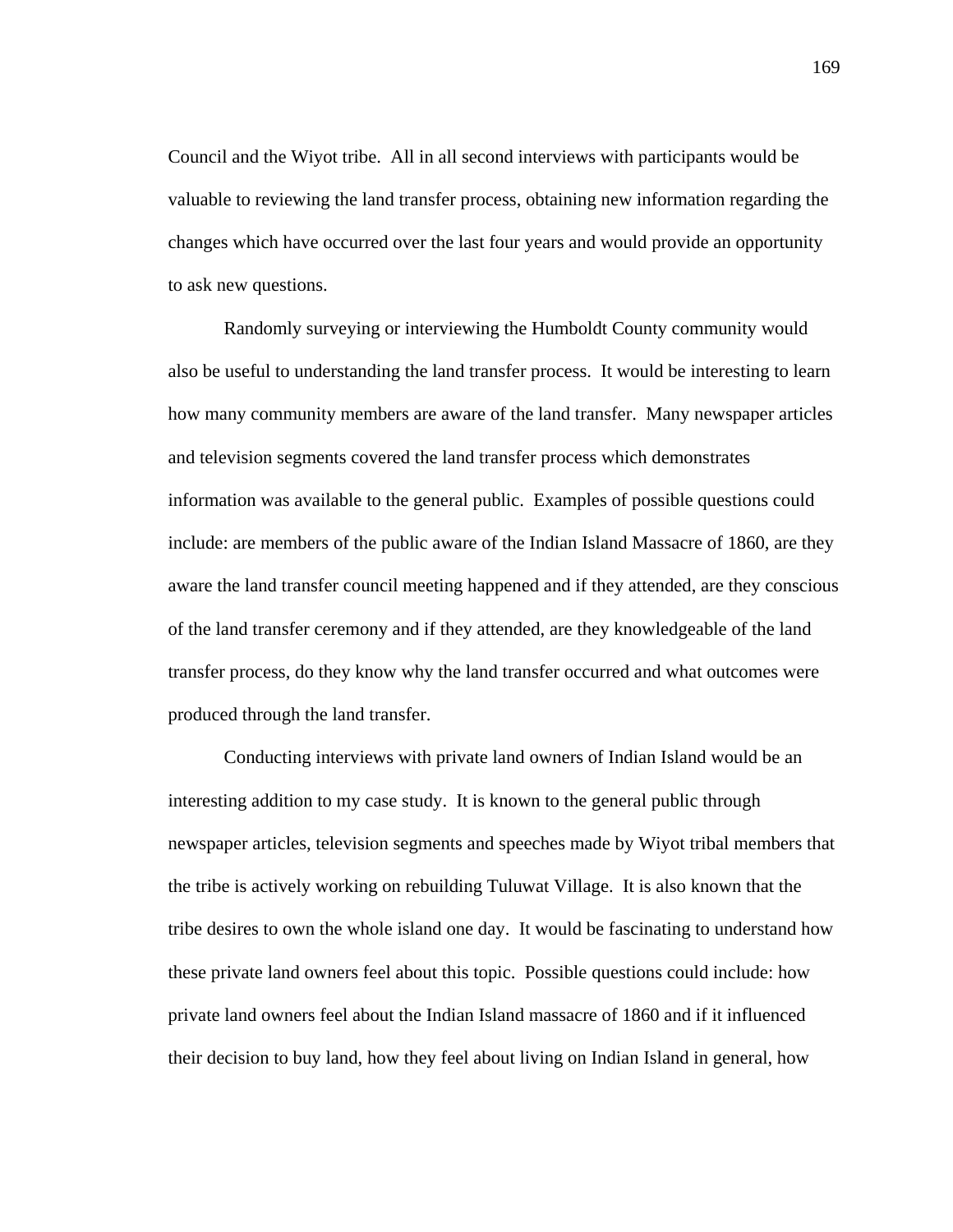they feel about owning traditional Wiyot land, how they feel about Tuluwat Village being rebuilt, how they feel about Native use of Tuluwat Village and how it may impact their lives, if the tribe has approached these private land owners about purchasing land in the future and if they feel threatened by the tribe wanting to reclaim all portions of Indian Island. It would also be beneficial to ask them the same set of questions used for interviewing the general public to acquire a basic understanding of their knowledge surrounding the land transfer process. Overall this distinctive sub population would add a unique dynamic to the research. Gaining interview access to this sub population may be difficult but I feel it would be worth the effort in examining all aspects of this unique case study.

Exploring all aspects of Indian Island also made me wonder about the acreage that was returned. I am still curious as to why it was forty acres that was returned to the tribe and how the two councils negotiated the land amount. The city of Eureka did own roughly 247 acres prior to the land transfer [ninety percent of the island], and the council transferred approximately fifteen to twenty percent of city owned island land [forty acres]. It is claimed this is just a certain plot that has no importance but I wonder if this percentage had any significance to the land transfer and if it has any implications to future transfers. Overall, this discussion begs the question of why only forty acres were returned and if it has any impact in any way.

 I have general recommendations in regards to collective apology and reconciliation (CAR) processes. For example, many questions arose for me in trying to understand CAR processes in relation to my case study. As previously discussed in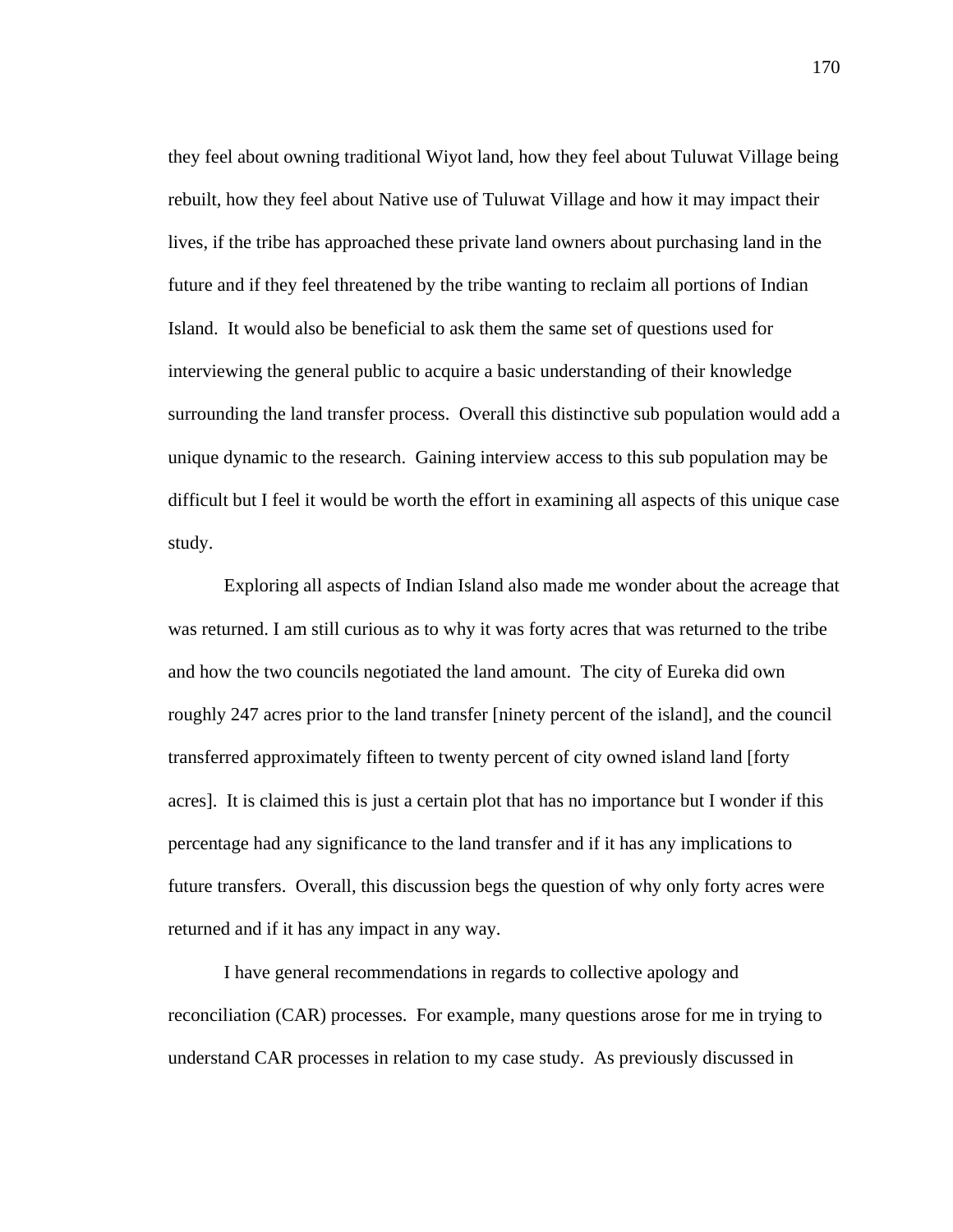chapter three it is still debated amongst CAR scholars as to what constitutes a productive CAR process. I would advise other researchers to explore different measurement tools and evaluative techniques to assess effective and/or productive reconciliations. Many scholars have created outlines or rubrics to assess and evaluate reconciliations and it would be valuable to explore the varying techniques that exist within the field through a compare and contrast methodology.

I also have basic hypothesis questions in relation to CAR processes. These are also questions that are debated among CAR scholars such as: is it possible to have a productive reconciliation process without an apology, is it possible to have a productive reconciliation without reparations, is it possible to have a productive reconciliation without all key members' participation and is it possible to have a productive reconciliation without full community involvement. I would advise researchers to investigate CAR case studies and see how these case studies compare to these questions. Again, many scholars have evaluated the different approaches CAR case studies have utilized in reconciliation processes as noted in chapter three; researchers could use this information and compare these case studies against my questions.

Additionally, I have a set of questions that do not directly correlate with my research but still relate to CAR processes. Although my research did not focus on religious aspects, after exploring the field of CAR processes I noticed the positive impact religion and religious influences have had on reconciliation efforts. Many non-secular movements around the world have focused on reconciling and healing past conflicts with the motivation of doing God's work. These movements ask for forgiveness and attempt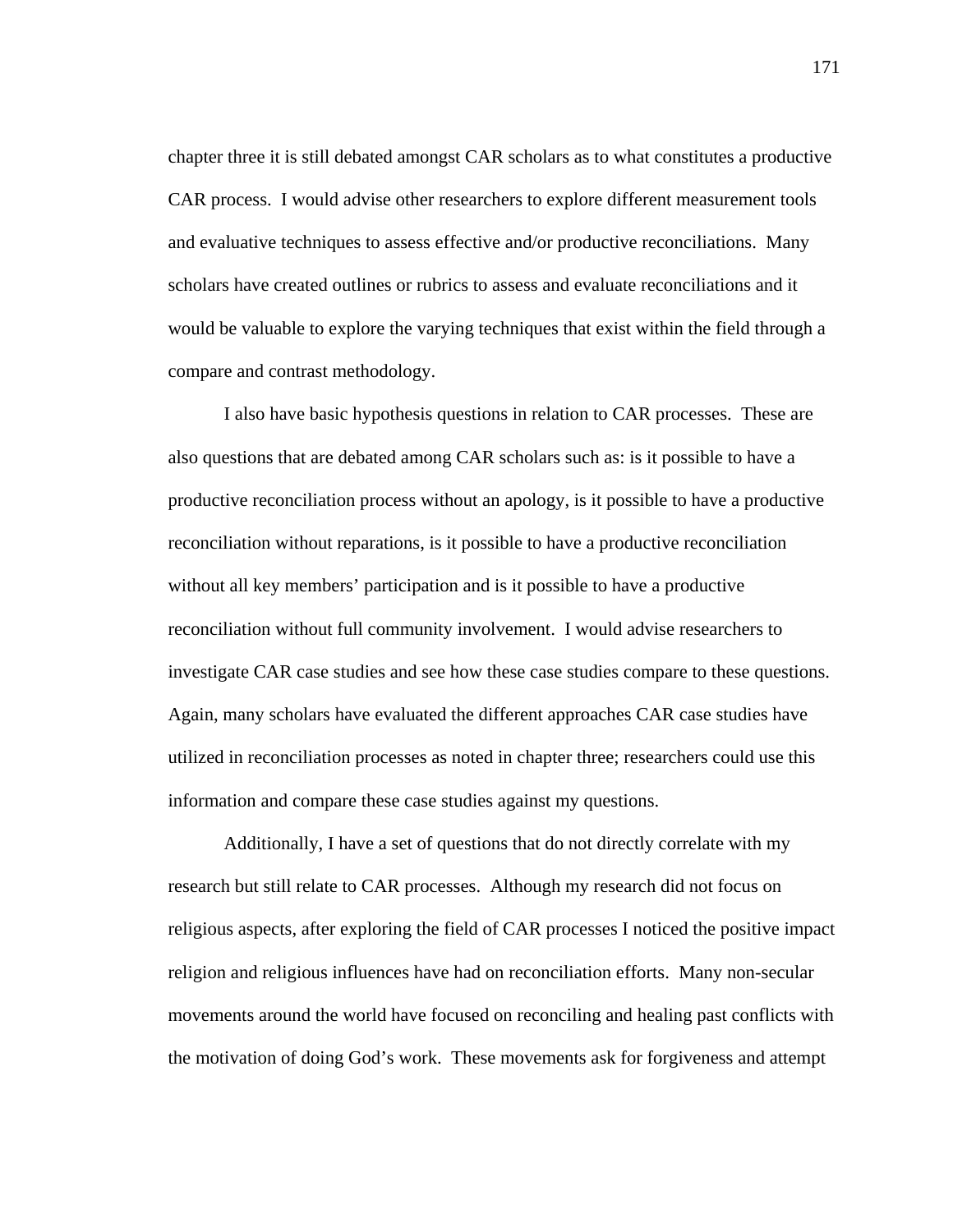to reconcile differences with spiritual motives. From my review of the ABC apology and reconciliation process with the Wiyot tribe, it is evident that the power of God and/or spiritual practices was a central principle in the reconciliation process. Many CAR case studies have religious aspects which affected the reconciliation process and I would advise future researchers to explore the similarities and differences within secular and non-secular CAR processes.

Finally I have a few additional questions concerning my case study. These questions are racially, environmentally, and culturally loaded. One, did the land transfer provide an example of political goodness, or was this act conducted with political benefits in mind from council members? What are the environmental laws regarding transferring polluted land, and is the tribe now lawfully responsible for toxic clean up? For all parties, what are the meanings of tainted and/or polluted sacred Indian land? And finally, when will the council respect the tribe enough and return the center of their universe?

In conclusion, I have provided a variety of recommendations for future researchers to expand and explore my specific case study. I have also offered future researchers different angles to explore within the weakly defined field of CAR processes. I wish all future researchers the best of luck; this research has given me insight and has humbled me. I have gained knowledge, personal growth and sensitivity from this research. Overall I have viewed exploring "the right thing to do" as a moral and ethical experience, and I hope others find the same lessons within it.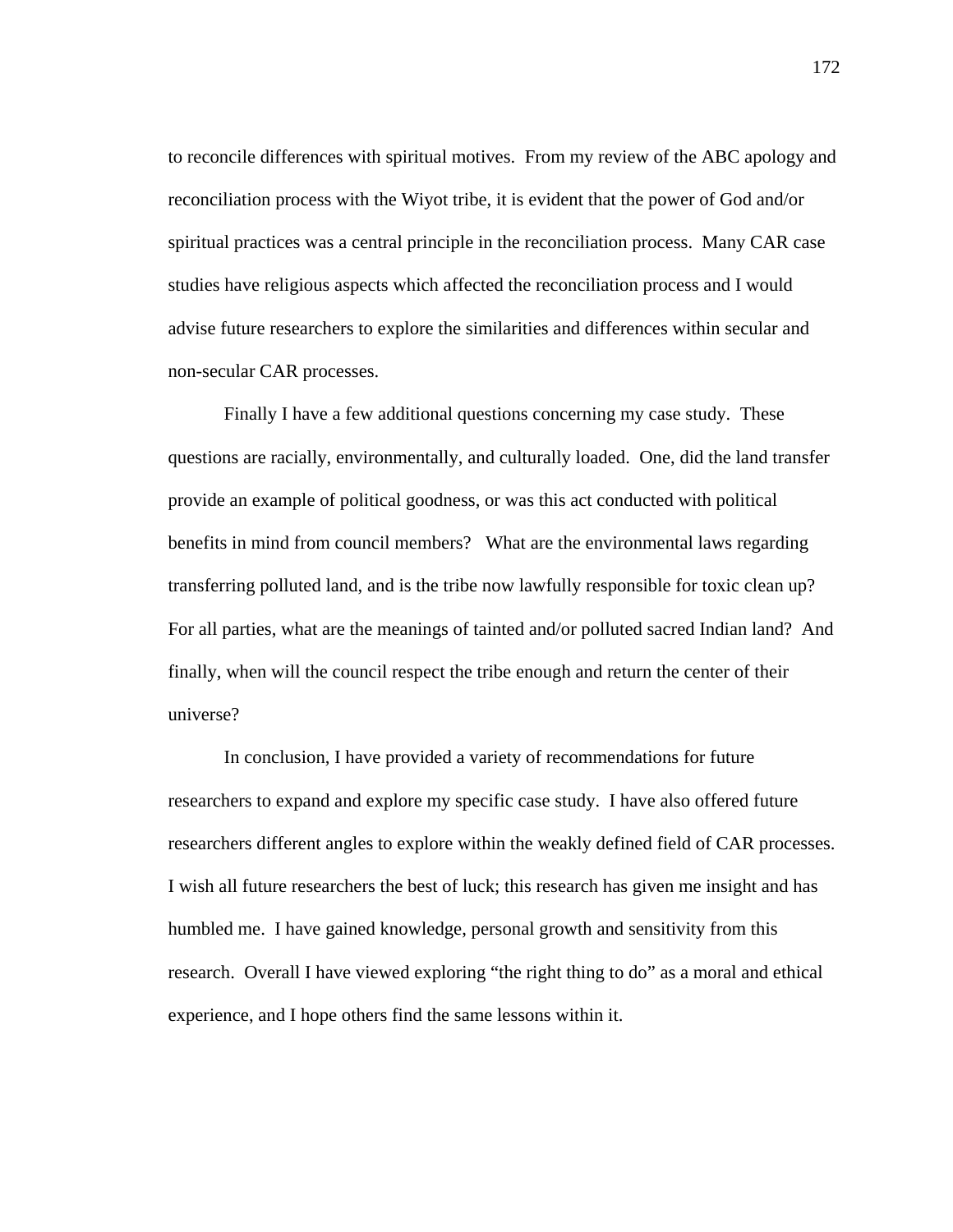## BIBLIOGRAPHY

- Abbink, Jon. 2000. "Violence and The Crisis of Conciliation: Suri, Dizi and The State in South-West Ethiopia." *Africa*. Volume 70, Issue 4. Pp. 527-550.
- Amstutz, Mark R. 2005. *The Healing of Nations: The Promise and Limits of Political Forgiveness.* Rowman & Littlefield Publishers, Inc.
- Auerbach, Yehudith. 2005. "Conflict, Forgiveness, and Reconciliation in Material and Identity Conflicts." Special Issue- Altruism, Intergroup Apology and Forgiveness: Antidote for a Divided World*. Humboldt Journal of Social Relations*. Volume 29:2. Pp. 41-80.
- Baca, Kim. 2003. "Hard Work for California Tribe Restoring Lost Land During Gold Rush." *Associated Press World Stream.* Associated Press. Pp. 1-5.
- Batson, C. D. & Oleson, K. C. 1991. "Current Status of the Empathy-Altruism Hypothesis." In M. S. Clark (Ed.), *Review of Personality and Social Psychology: Volume 12. Prosocial Behavior.* Sage Publishers. Pp. 62-85.
- Benson, James, R., Fredrickson, David, A., & McGrew, Karen, C. 1977. "Archaeological Reconnaissance of the Humboldt Bay Area." Winzler & Kelley Consulting Engineers Eureka, CA. Humboldt Room, HSU Library. Pp. 1-95.
- Betzholtz, Peggy, J. 1992. "Discernment and Healing: Exploring the Possibilities of Spiritual Healing of a Corporate Entity." Dissertation/project. Humboldt Room, HSU Library, Arcata, CA. Pp. 1-92.
- Bono, Giacomo. 2005. "Commonplace Forgiveness: From Healthy Relationships to Healthy Society." Special Issue- Altruism, Intergroup Apology and Forgiveness: Antidote for a Divided World*. Humboldt Journal of Social Relations*. Volume 29:2. Pp. 82-110.
- Calder, Bruce, J. 2001. "The Role of the Catholic Church and Other Religious Institutions in 'The Guatemalan Peace Process', 1980-1996." *Journal of Church and State.* Volume 43, Number 4. OmniFile Full Text Publishing. Pp. 773-797.
- Davis, M. H. 1994. *Empathy: A Social Psychological Approach.* Brown & Benchmark.
- Dey, Ian. 1999. *Grounding Grounded Theory: Guidelines for Qualitative Inquiry*. Academic Press.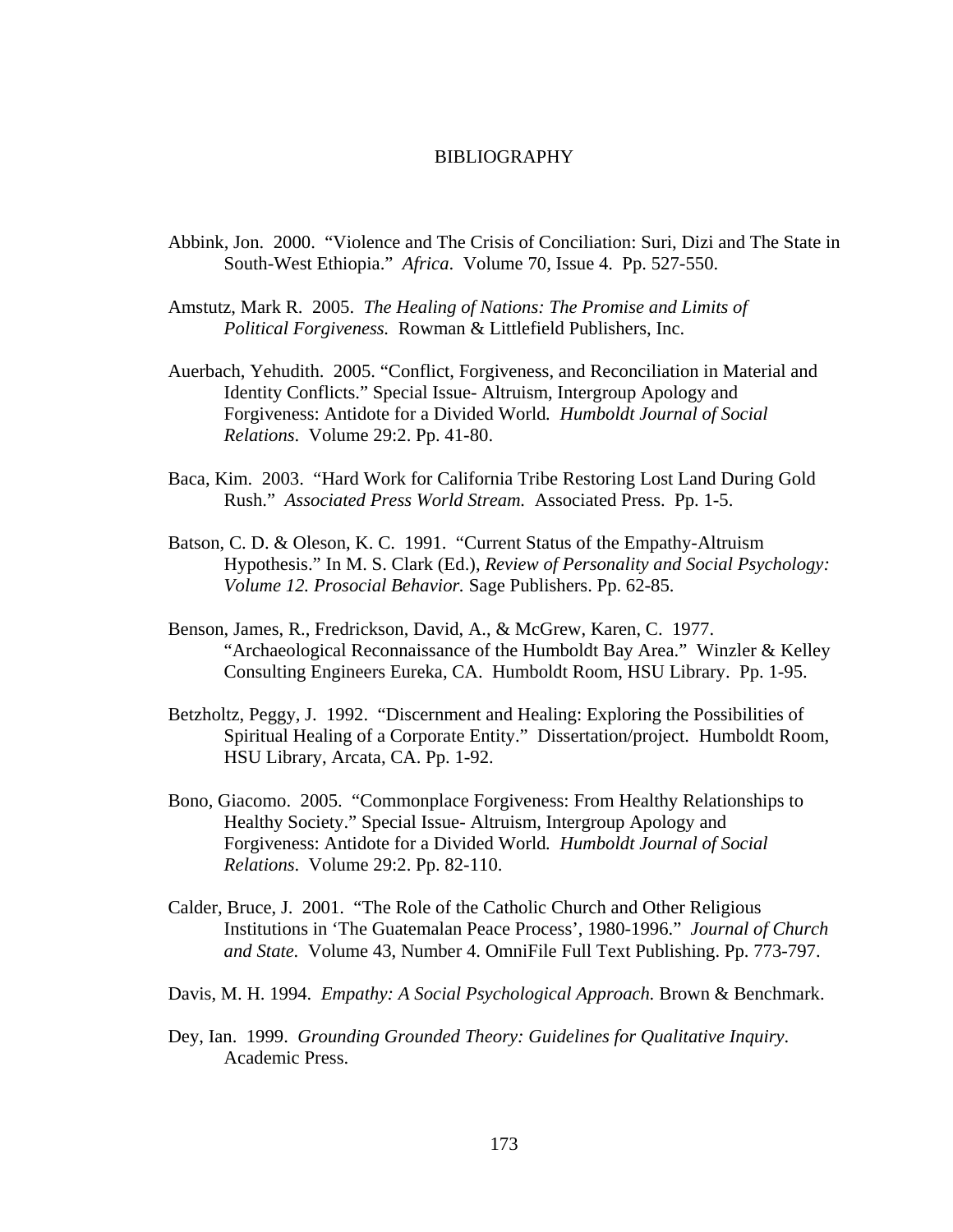- Dixon, Tomas. 1999. "An Apology, 900 Years in the Making." *Christianity Today.* Volume 43, Issue 10. EBSCO Publishing. Pp. 124.
- Doran, Bob & McVickor, Gregg. 2004. *The North Coast Journal.* "The Return of Indian Island." July 1, 2004. Pp. 8-11.
- Dzur, Albert, W. & Wertheimer, Alan. 2002. "Forgiveness and Public Deliberation: The Practice of Restorative Justice." *Criminal Justice Ethics*. Volume 21, Number 1. OmniFile Full Text Publishing. Pp. 3-20.
- Faulk, James. *The Times Standard Newspaper*. Eureka, CA.
- ------- 2002. "Cleansing Begun at Indian Island Site." March 29, 2002.
- ------- 2003a. "Concert to Benefit Indian Island Restoration." February 4, 2003.
- ------- 2003b. "Reclaiming what was lost at Indian Island." February 23, 2003.

------- 2003c. "Getting Their Universe Back." February 26, 2003.

Four Directions Institute. 2003. http://www.fourdir.com/wiyot.htm

- Glaser, B. 1978. "*Theoretical Sensitivity."* Mill Valley, CA. Sociological Press.
- Grusec, J. E. 1982. "The Socialization of Altruism." In N. Eisenberg (Ed.) *"The Development of Prosocial Behavior."* Academic Press. Pp. 139-166.
- Gubrium, Jaber F. & Holstein, James A. 2002. *Handbook of Interview Research*. Thousand Oaks: Sage.
- Hardiman, Rita. 1982. *White Identity Development: A Process Oriented Model for Describing the Racial Consciousness of White Americans.* Dissertation Abstracts International, 43 104A. (University Microfilms No. 82-10330).
- Henderson, Michael. 1998. "A Year of Reconciliation." *Christian Science Monitor*. Volume 91, Issue 19. EBSCO Publishing. Pp 12.
- Helms, Janet E. 1990. *Black and White Racial Identity: Theory, Research, and Practice.*  Greenwood Press, Inc.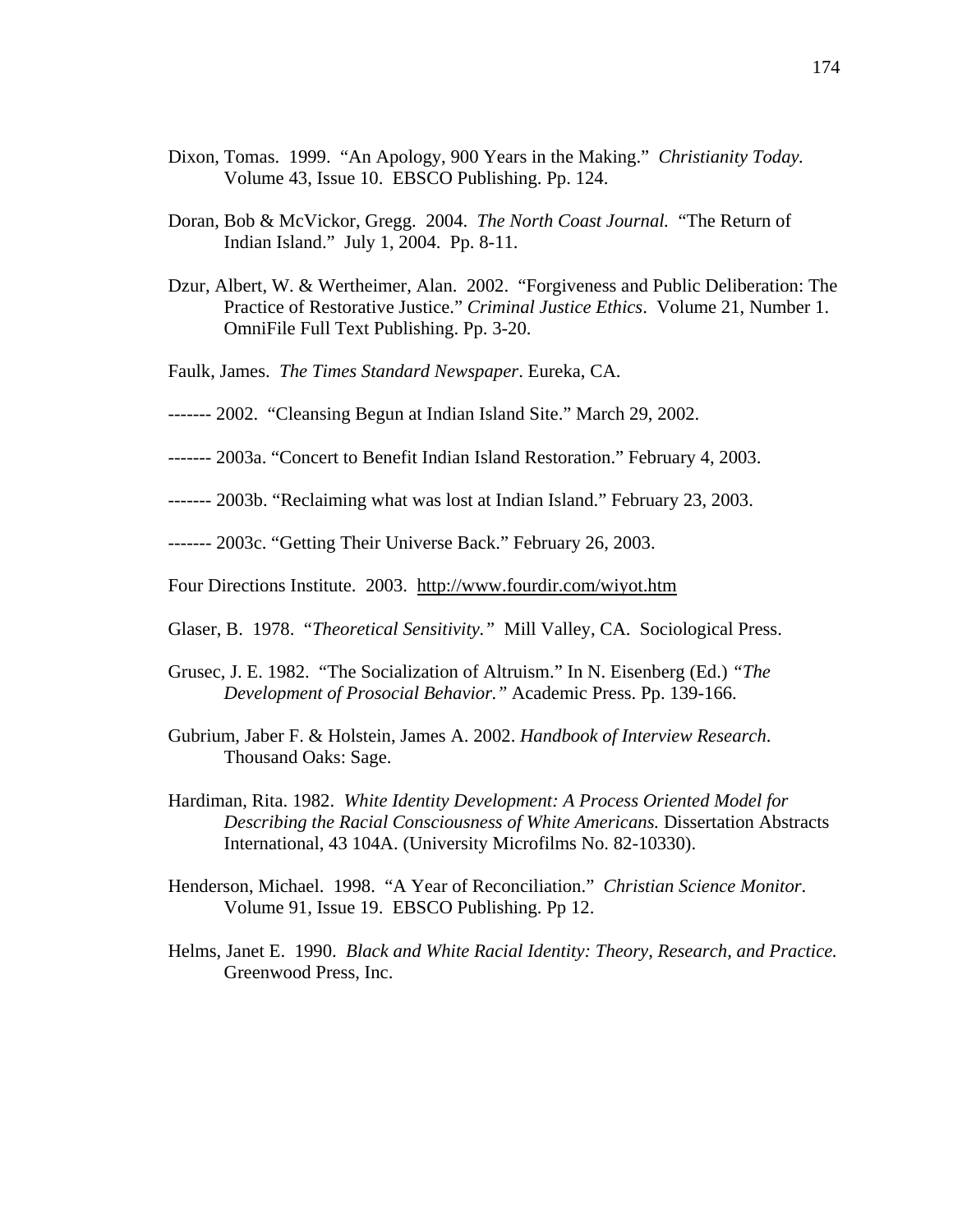- Hubbard, Amy, S. 1999. "Cultural and Status Differences in Intergroup Conflict Resolution: A Longitudinal Study of a Middle East Dialogue Group in the United States." *Human Resources*. Volume 52, Number 3. The Tavistock Institute. Pp.303-325. .
- Institute for Democracy and Electoral Assistance. (IDEA). 2003. *Reconciliation After Violent Conflict: A Handbook.* International Institute for Democracy and Electoral Assistance 2003. Pp. 1-178. http:// www.idea.int/publications/reconciliation/upload/reconciliation\_full.pdf
- Irani, George, E. & Funk, Nathan, C. 1998. "Rituals of Reconciliation: Arab-Islamic Perspectives." *Arab Studies Quarterly*. Volume 20, Issue 4. EBSCO Publishing. Pp. 53-74.
- Jenne, James, W. 194?, (year unknown). "A General Survey of the Material Cultures of the Karoks, Yuroks, and the Wiyots of Northwestern California." Humboldt Room, HSU Library. Pp. 1-76.
- Kim, Min-Sun. 2002. *Non-Western Perspectives on Human Communication: Implications for Theory and Practice.* Sage Publications, Inc.
- Kinman, Seth. 1876. "The Seth Kinman Story." Unpublished memoirs by George M. Richmond dictated by Seth Kinman. Humboldt Room, HSU Library. Pp. 1-319.
- Kopelman, Shirli & Olekalns, Mara. 1999. "Process in Cross-Cultural Negotiations." *Negotiation Journal*. Plenum Publishing Corporation. Volume 15, Issue 4. Pp. 373-380.
- Latané, B. & Darley, J. M. 1970. *The Unresponsive Bystander: Why Doesn't he Help?.* Appleton-Century-Crofts.
- Lavalle, Dorothy. 1998. "Batawat by the Sea: The Wiyot in McKinleyville, California." Humboldt Room, HSU Library. Pp. 1-194.
- Lewis, John. 2005. "Reconciliation and the Beloved Community." *Roads to Reconciliation: Conflict and Dialogue in the Twenty-First Century*. Brown, Amy B. & Poremski, Karen M. (Eds.). M..E.Sharpe, Inc. Pp. 167-174.
- Lofland, John & Lofland, Lyn H. 1995. *Analyzing Social Settings: A Guide to Qualitative Observation and Analysis*. Wadsworth: Belmont, California.
- Macaulay, J. R., & Berkowitz, L. (Eds.). 1970. *Altruism and Helping Behavior.* Academic Press.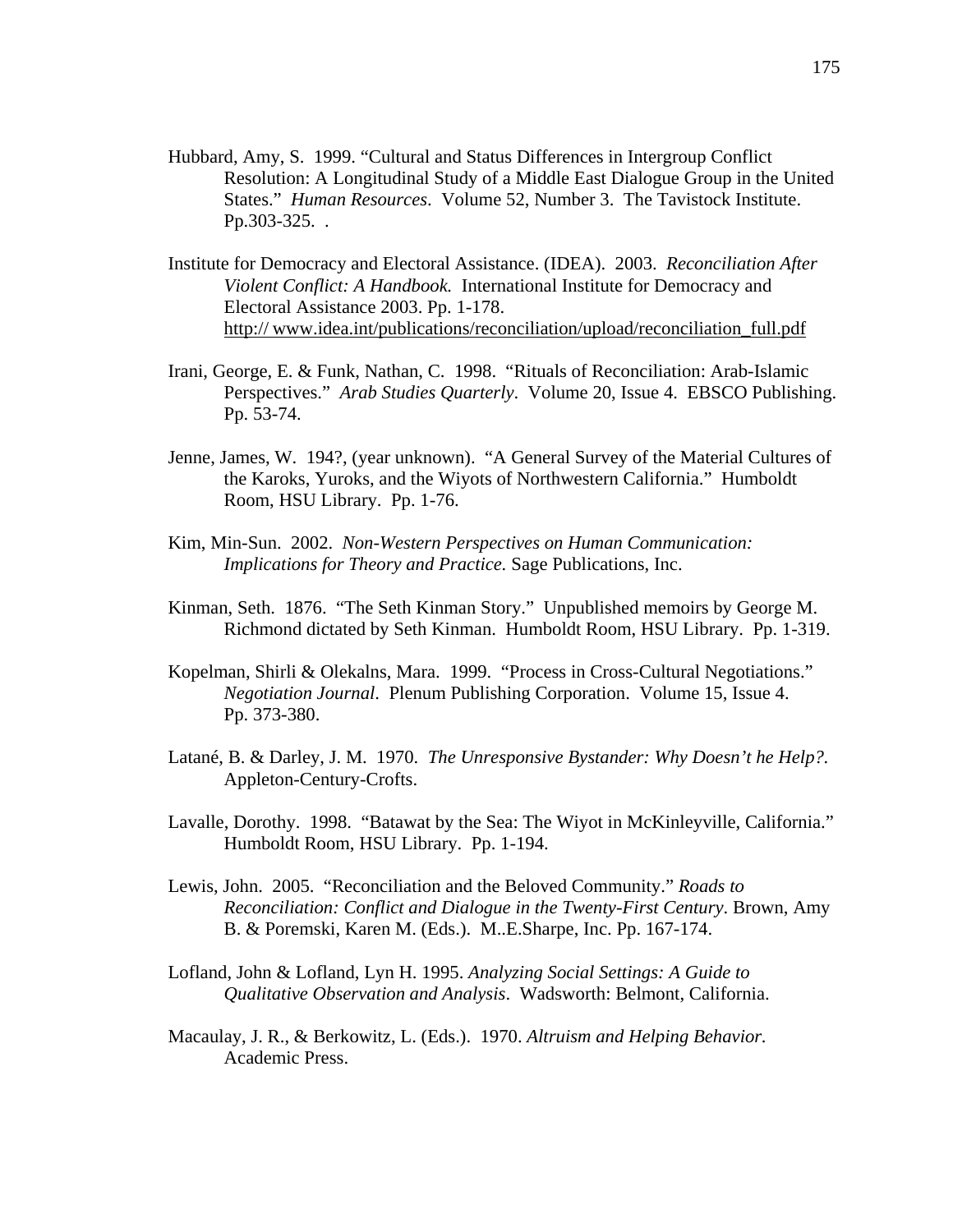- McRae, Jill, F. K. 1996. "Stepping into the New Millennium: Australia as Peacemaker." *Social Alternatives*. Volume 15, Issue 3. EBSCO Publishing. Pp. 21-27.
- Montiel, Cristina, J. 2002. "Sociopolitical Forgiveness." *Peace Review.* Volume 14, Issue 3. Taylor &Francis Ltd. Pp. 271-277.
- Mulikita, Njunga-Michael. 2000. "What Role for the International Community."  *Peacekeeping & International Relations*. Volume 29, Issue 3.4. EBSCO Publishing. Pp. 10-19.
- Myers, Samuel, L. Jr. 2000. "If not Reconciliation, Then What?" *Review of Social Economy*. Volume 58, Issue 3. Routledge Publishing. Pp. 361-380.
- Nomland, Gladys Ayer and Kroeber, A.J. 1936. *Wiyot Towns*. Berkeley, Cal. University Press, New York. Humboldt Room, HSU Library. Pp. 39-48.
- Norton, Jack. 1979. *Genocide in Northwestern California: When Our Worlds Cried.* The Indian Historical Press, Inc.
- Oduro, Franklin. 2007. "What Do We Understand by 'Reconciliation'? (Emerging Definitions of Reconciliation in the Context of Transitional Justice)" www.idrc.ca/uploads/user-S/11776890581A\_Review\_of\_the\_Lit.\_on\_Reconciliation(final\_draft).doc
- Oliner, Samuel P. 2005. "Preface." Special Issue- Altruism, Intergroup Apology and Forgiveness: Antidote for a Divided World*. Humboldt Journal of Social Relations*. Volume 29:2. Pp. 5-7.
- --------2005. "Altruism, Forgiveness, Empathy and Intergroup Apology." Special Issue-Altruism, Intergroup Apology and Forgiveness: Antidote for a Divided World*. Humboldt Journal of Social Relations*. Volume 29:2. Pp. 8-39.
- Oliner, Pearl, M. & Oliner, Samuel, P. 1995. *Toward A Caring Society: Ideas Into Action.* Praeger Publishing.

*---------*1988*. The Altruistic Personality: Rescuers of Jews in Nazi Europe.* Free Press.

Opsahl, Gail. 1976. "Lo, the poor Indian; An Account of the Attitudes and Incidents of the 1850's Which led to the Massacre of Indian Island, Humboldt County, CA, February 26, 1860." Humboldt Room, HSU Library. Pp. 1-43.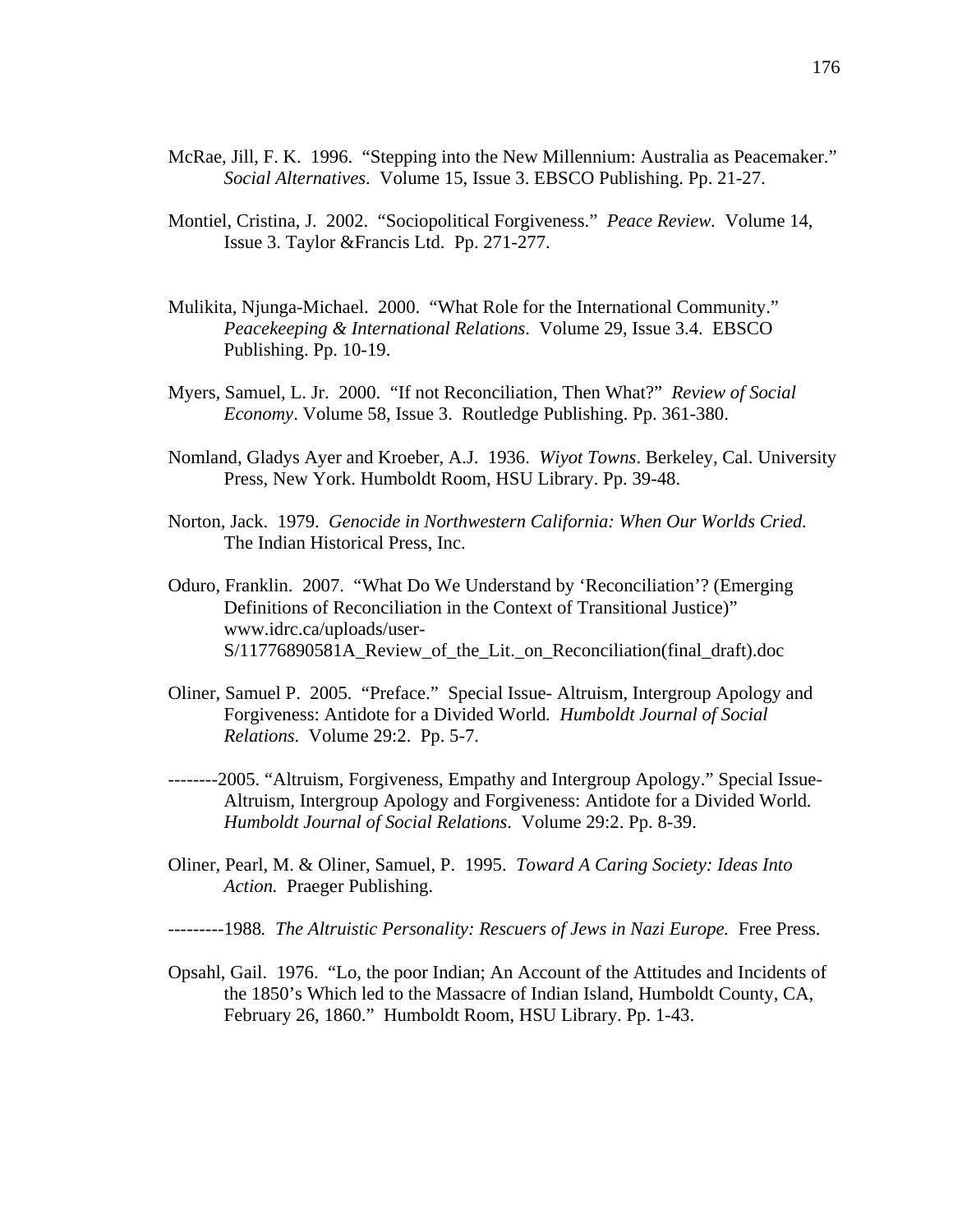- Pankhurst, Donna. 1999. "Issues of Justice and Reconciliation in Complex Political Emergencies: Conceptualizing Reconciliation, Justice and Peace." *Third World Quarterly*. Volume 20, Issue 1. EBSCO Publishing. Pp. 239-257.
- Pearce, J. L., & Amato, P. R. 1980. "A Taxonomy of Helping: A Multidimensional Scaling Analysis." *Social Psychology Quarterly*, Volume 43. Pp. 363-371.
- Penner, L. A, & Fritzsche, B. A. 1993. *Measuring the Prosocial Personality: Four Construct Validity Studies.* Paper presented at the Annual meeting of the American Psychological Association, Toronto, Canada.
- Phillips, Ann, L. 2001. "The Politics of Reconciliation Revisited: Germany and East-Central Europe." *World Affairs (Washington D.C.).* Volume 163, Number 4. OmniFile Full Text Mega Publishing. Pp. 171-191
- Phillips, Gregory. 2003. *Addictions and Healing in Aboriginal Country.* Aboriginal Studies Press.
- Phillips, Gregory, Goodwin, Timothy, Coates, Dameeli, More, Seleneah & Yettica-Paulson, Mark. 2003. *Treaty: let's get it right!* Aboriginal Studies Press for the Australian Institute of Aboriginal and Torres Strait Islander Studies.
- Piliavin, J. A., Dovidio, J. F., Gaertner, S. L., & Clark, R. D. III. 1981. *Emergency Intervention.* Academic Press.
- Powers, Gerard, F. 1996. "Religion, Conflict and Prospects for Reconciliation in Bosnia, Croatia and Yugoslavia." *Journal of International Affairs*. Volume 50, Issue 1. EBSCO Publishing. Pp. 221-253.
- Radzik, Linda. 2001. "Collective Responsibility and Duties to Respond." *Social Theory and Practice*. Volume 27, Number 3. OmniFile Full Text Mega Publishing. Pp. 455-471.
- Riley, Arthur. 1860. *Humboldt Times Newspaper*. "Island Massacre." March 3, 1860. HSU Library: MF10: Eureka, CA 1860-1864. Volume 6, Number 28. Pp. 1.
- Rowe, Bennett & Atkinson. 1994. "White Racial Identity Models: A Critque and Alternative Proposal". *The Counseling Psychologist*. 22. Pp.120-146.
- Rubin, Jeffrey Z., Pruitt, Dean G. & Kim, Sung Hee. 1994. *Social Conflict: Escalation, Stalemate, and Settlement.* Second Edition. McGraw-Hill, Inc.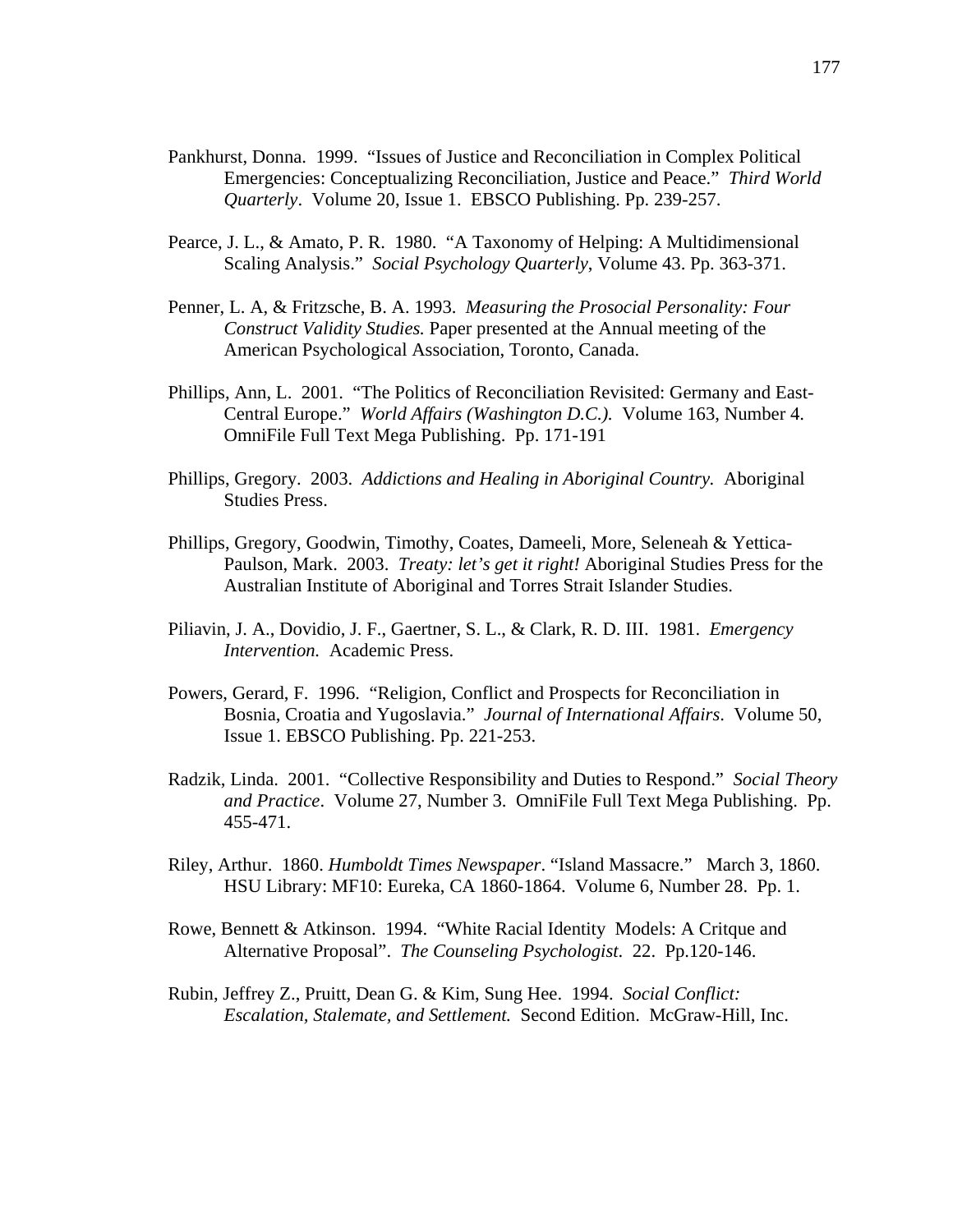- Ryan, Stephen. 1990. "Conflict Management and Conflict Resolution." *Terrorism & Political Violence*. Volume 2, Issue 1. EBSCO Publishing. Pp. 54-72.
- Schroeder, David A., Penner, Louis A, Dovidio, John F. & Piliavin, Jane A. 1995. *The Psychology of Helping and Altruism: Problems and Puzzles.* McGraw-Hill, Inc.
- Smith, Stephen Earl. 1965. *The History of Gunther Island*. Humboldt Room, HSU Library. Pp. 1-36.
- Sproul, Flora, R. 1961. "Early Humboldt County; A Brief History of the Early Indian Tribes, And Humboldt's most Disgraceful Incident, the Massacre at Indian Island." Humboldt Room, HSU Library. Pp. 1-13.
- Stanton, Kathleen. 1991. "Archaeological Report for a Reconstruction Project on 11<sup>th</sup> Street, Arcata, CA." Humboldt Room, HSU Library. Pp.1-12.
- Stepp, Jessica, A. 2003. "How Does The Mediation Process Work?" www.mediate.com/articles/steppJ.cfm. Pp.1-2.
- Straus, A., & Corbin, J. 1990. *Basics of Qualitative Research: Grounded Theory Procedures and Techniques.* London: Sage.
- Sue, Derald Wing & Sue, David. 1999. *Counseling the Culturally Different: Theory And Practice.* Third Edition. John Wiley & Sons, Inc.
- Summerfield, Derek. 1997. "South Africa: Does a Truth Commission Promote Social Reconciliation?" *British Medial Journal*. Volume 315, Issue 7120. EBSCO Publishing. Pp. 1393-1396.
- Takaki, Ronald. 1993. *A Different Mirror: A History of Multicultural America.* Little, Brown and Company.
- Tatum, Beverly Daniel, Ph.D. 1997. '*Why are all the Black Kids Sitting Together in the Cafeteria?' And Other Conversations About Race.* Basic Books, A Member of The Perseus Books Group.
- Teeter, Karl, V. 1964. *The Wiyot Language*. Berkeley, University of CA Press. Pp. 1- 251. Humboldt Room, HSU Library.
- Tressler, James. 2000. *The Lumber Jack Newspaper*. Arcata, CA. "Grants Given to Three Area Tribes." Community Clips, Community. Pp. 1.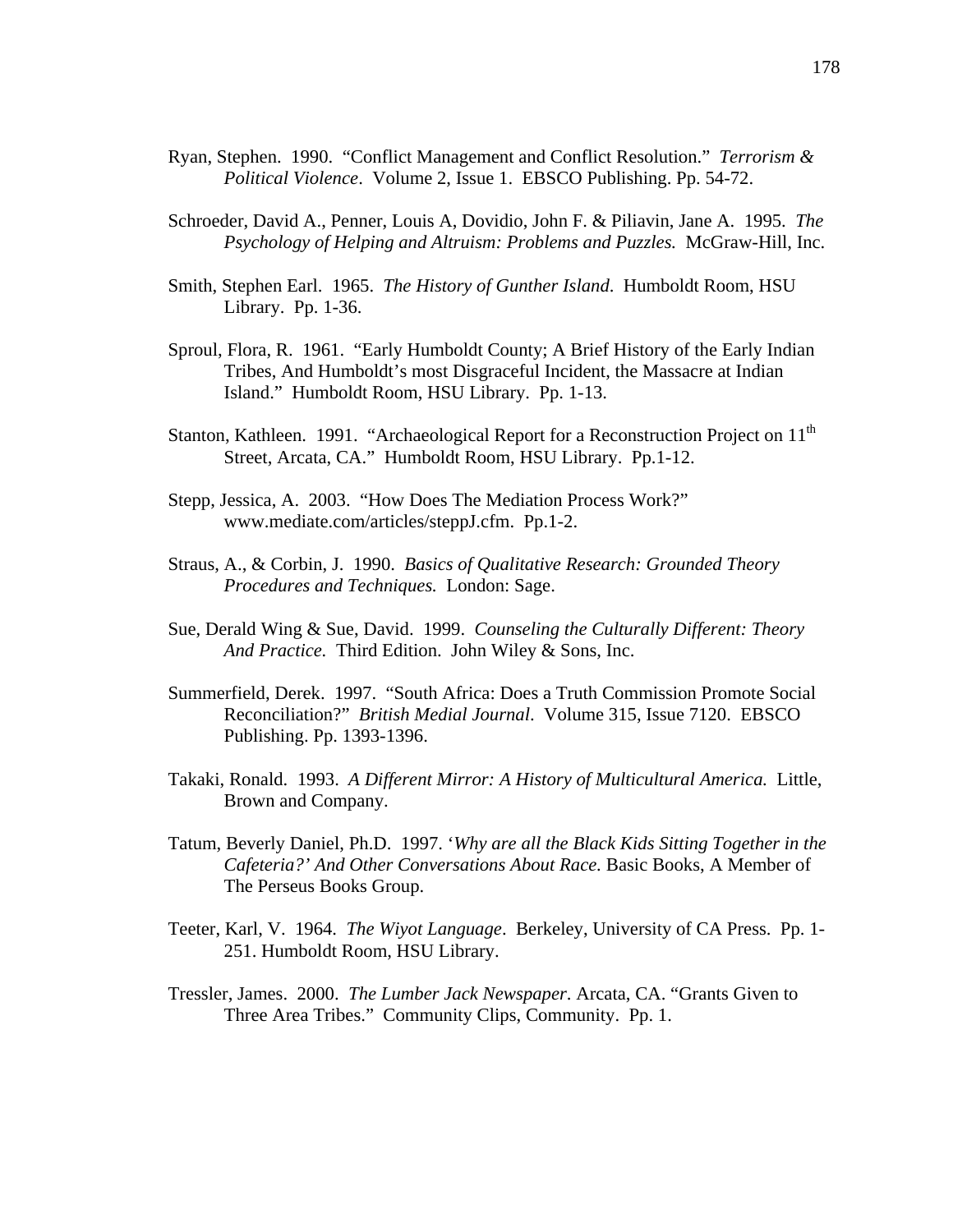- Vernon, Irene, S. 1999. "The Claiming of Christ: Native American Postcolonial Discourses." *Melus*. Volume 24, Number 2. OmniFile Full Text Mega Publishing. Pp. 75-88.
- Vogel, Meghan. 2004. *The Times Standard.* Eureka, CA. "A Dream Come True: Cheryl Seidner is Ecstatic about Returned Portion of Indian Island." May 24, 2004.
- Waldmeir, Patti. 1997. *Anatomy of a Miracle: The End of Apartheid and the Birth of the New South Africa.* W.W. Norton & Company, Inc.
- The Wiyot Tribe. 2003. http://www.wiyot.com
- Zylicz, Piotr, & Poleszak, Ludmila. 2005. "Naturalistic Conception of Collective Guilt." Special Issue- Altruism, Intergroup Apology and Forgiveness: Antidote for a Divided World*. Humboldt Journal of Social Relations*. Volume 29:2. Pp. 185- 206.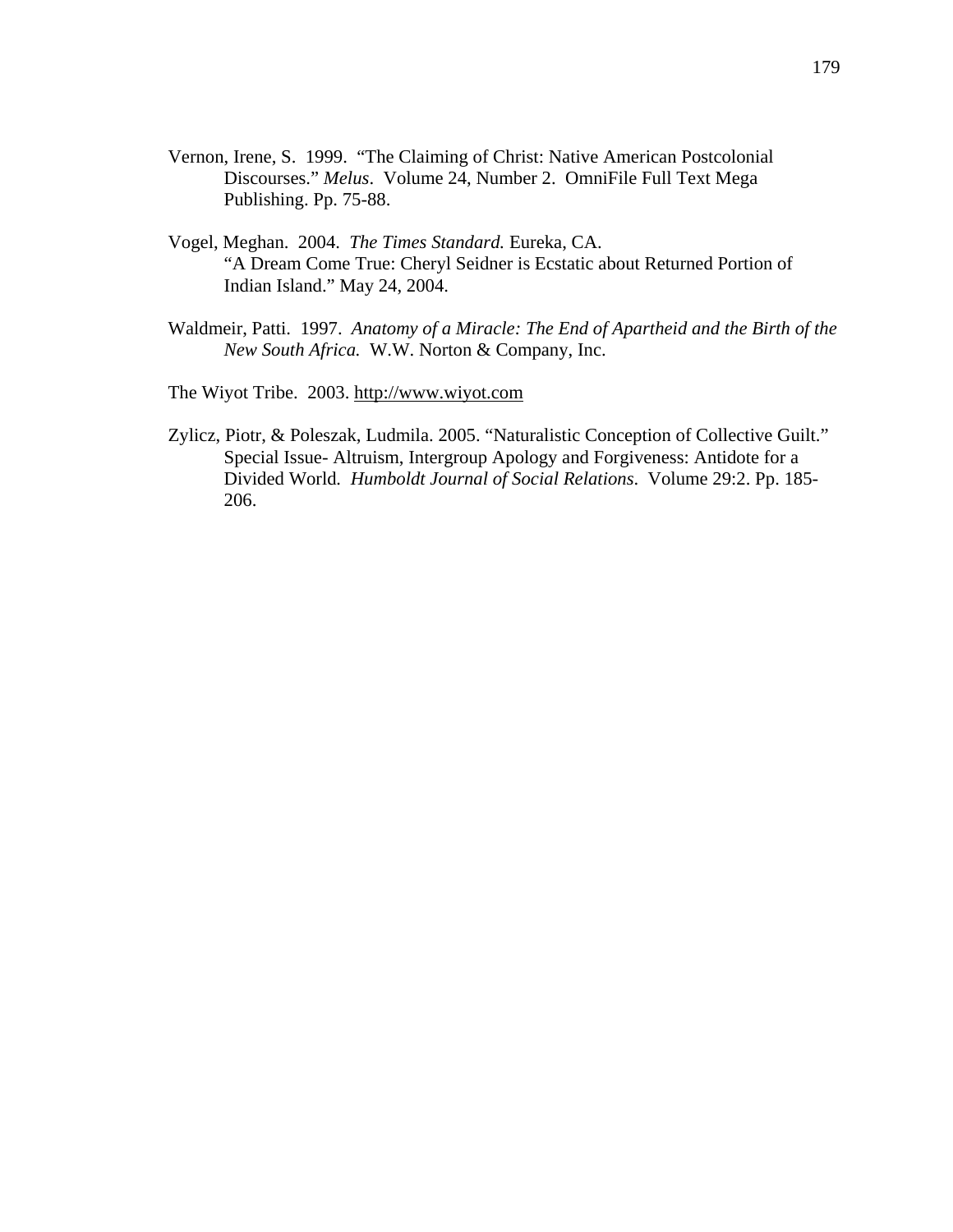## APPENDIX

## Newspaper Articles

- Arthurs, Sara Watson. 2003. *The Times Standard Newspaper*. Eureka, CA. "LaVallee Plans Changes to Invocation." January 4, 2003.
- ---------2004. *The Times Standard Newspaper*. Eureka, CA. "Area Tribes Honor Elders." November 14, 2004
- Baca, Kim. 2003a. *The San Diego Tribune*. San Diego, CA. "Center of Our World." March 9, 2003.
- ------- 2003b. *Associated Press World Stream.* "Hard Work for California Tribe Restoring Lost Land During Gold Rush." Associated Press. Pp. 1-5.
- Doran, Bob & McVickor, Gregg. 2004. *The North Coast Journal.* "The Return of Indian Island." July 1, 2004. Pp. 8-11.
- Early, Brain. 2005. *The Lumber Jack Newspaper.* Arcata, CA. "California Indian Conference." October 12, 2005. Volume 87, No. 6. Pp. 11
- Faulk, James. *The Times Standard Newspaper*. Eureka, CA.
- ------- 2002. "Cleansing Begun at Indian Island Site." March 29, 2002.
- ------- 2003a. "Concert to Benefit Indian Island Restoration." February 4, 2003.
- ------- 2003b. "Reclaiming What was Lost at Indian Island." February 23, 2003.
- ------- 2003c. "Getting Their Universe Back." February 26, 2003.
- --------2006. "A Sorry Chapter." April 18, 2006.
- Geniella, Mike. 2001. *The Press Democrat*. Santa Rosa, CA. "No Mayor is an Island Eureka City Leader Nancy Flemming." January 7, 2001.
- Harte, Bret. 1860. *The Northern Californian*. "Indiscriminate Massacre of Indians: Women And Children Butchered." Volume 2, Issue 9. February 29, 1860.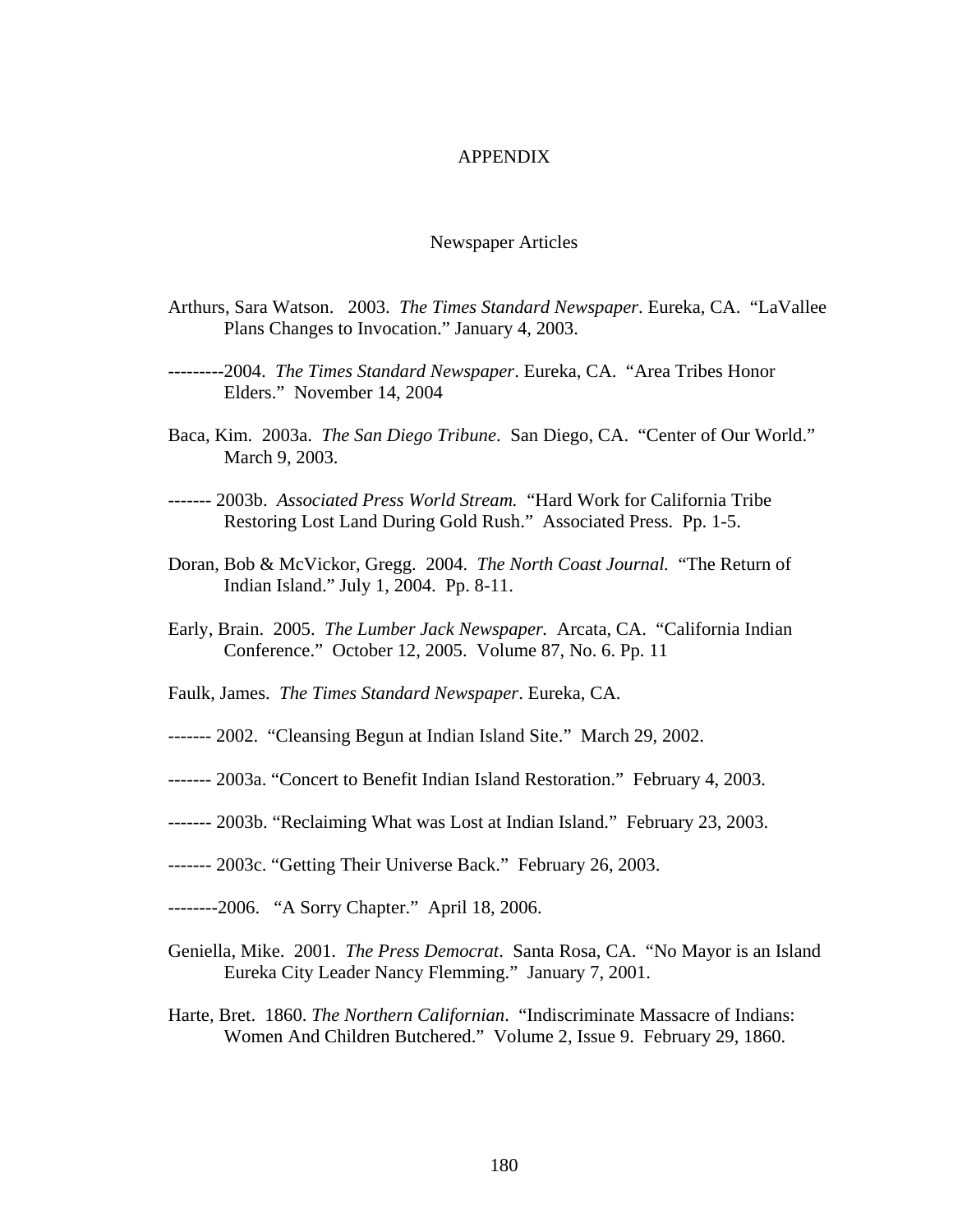- Loderico, Hazel. 2005. *The Times Standard Newspaper*. Eureka, CA. "Wiyot Sacred Site Concert Will Help Purchase more of Indian Island." February 3, 2005.
- Morey, Jennifer. 2004. *The Times Standard Newspaper*. Eureka, CA. "A Pictorial History." December 12, 2004.
- Myers, Kelly. 2004. *The Times Standard Newspaper*. Eureka, CA. "Wiyot Sacred Site Fund Benefit Concert." February 5, 2004.
- Tressler, James. 2000. *The Lumber Jack Newspaper*. Arcata, CA. "Grants Given to Three Area Tribes." Community Clips, Community. Pp. 1.
- Unknown. 2000. *Earth Island Journal*. "We Knew Who We Were All Along." Volume 15, Issue 4. Winter 2000. Pp. 5.
- Unknown. 2002. *The Times Standard Newspaper*. Eureka, CA. Sacred Site Bill Commendable, But Needs Work." August 16, 2002.
- Unknown. 2003. *The Times Standard Newspaper*. Eureka, CA. "Art Auction Will Benefit the Wiyot Sacred Site Fund." August 3, 2003
- Unknown. 2003. *The Times Standard Newspaper*. Eureka, CA. "Art Auction to Benefit Wiyot Sacred Site Fund." August 14, 2003.
- Unknown. 2004. *The Times Standard Newspaper*. Eureka, CA. "Giving Back What was Theirs." May 22, 2004.
- Unknown. 2004. *The Times Standard Newspaper*. Eureka, CA. "Tribe Seeks Commission OK for Shell Mound Protection." June 2, 2004.
- Unknown. 2004. *The Times Standard Newspaper*. Eureka, CA. "Wiyot Tribe Completes Vehicle Abatement Project." November 16, 2004.
- Unknown. 2004. *The LA Times*. Los Angeles, CA. "Massacre Site Given to Tribe." June 26, 2004
- Unknown. 2004. *The Times Standard Newspaper*. Eureka, CA. "The Year of 2004 in quotes. (Chris Kerrigan, May 18, 2004)" December 30, 2004.
- Unknown. 2006. *The Times Standard Newspaper*. Eureka, CA. "Wiyot Tribe Sets Candlelight Vigil." February 22, 2006.
- Unknown. 2006. *The Times Standard Newspaper*. Eureka, CA. "Celebrating a Wiyot Renewal." February 24, 2006.